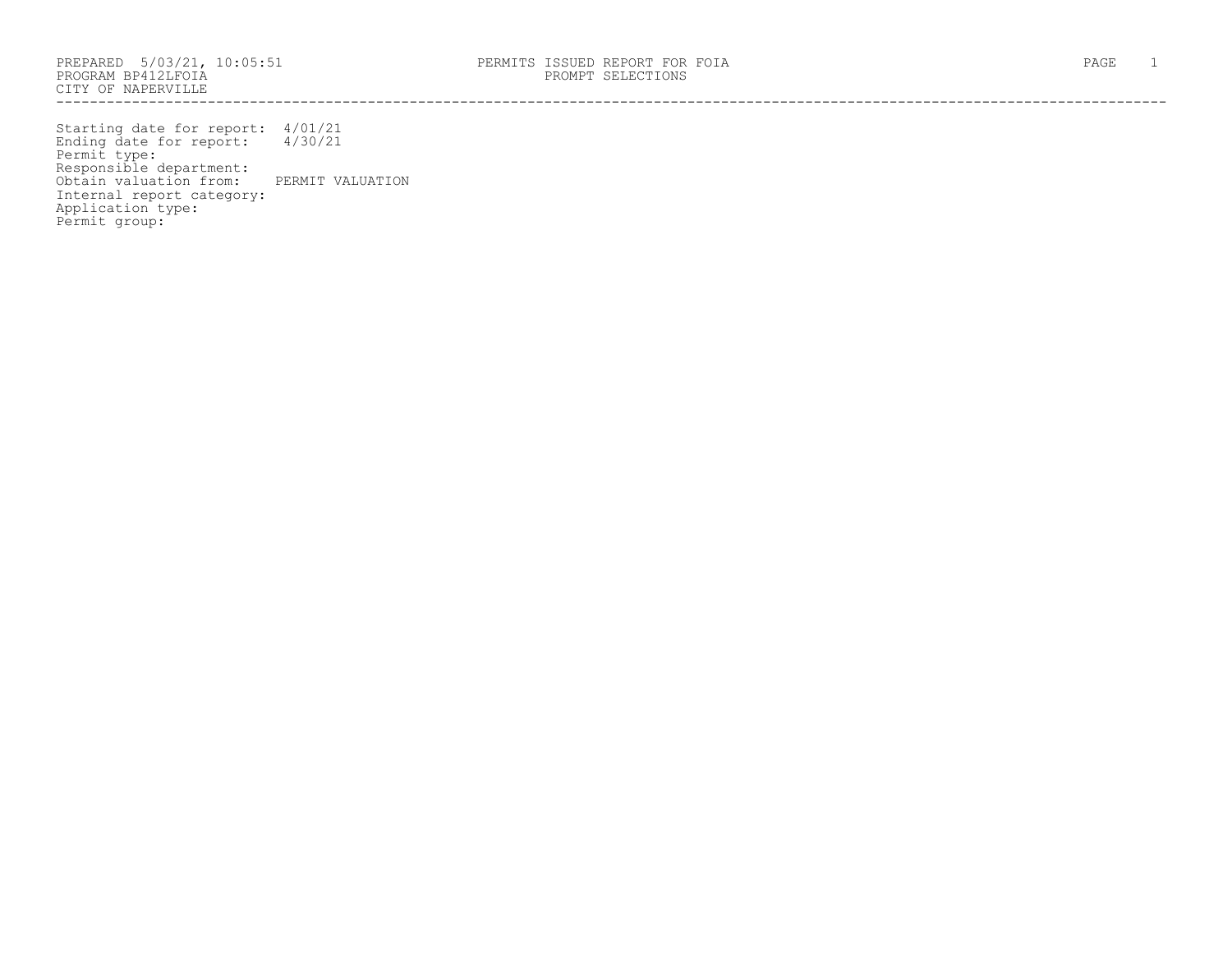## PREPARED 5/03/21, 10:05:51 PERMITS ISSUED REPORT PAGE 1 PROGRAM BP412LFOIA 4/01/21 THRU 4/30/21 CITY OF NAPERVILLE DEPARTMENT - T.E.D./BUILDING

| OBTAINED VALUATION FROM PERMIT VALUATION                                                                                                                                         |                                                       |                                                                 |
|----------------------------------------------------------------------------------------------------------------------------------------------------------------------------------|-------------------------------------------------------|-----------------------------------------------------------------|
| APPLICATION APPLICATION TYPE AND DESCRIPTION<br><b>DATE</b>                                                                                                                      | Parcel Number<br>Alternate ID Code                    | PROPERTY OWNER/<br>CONTRACTOR                                   |
| 17-00002731 SFR SINGLE FAMILY RESIDENCE                                                                                                                                          | 3363 EMPRESS DR                                       |                                                                 |
| ---------- 7/03/17<br>Contractor #: 847-230-5400                                                                                                                                 |                                                       | W-01082000120049N1808-211 PULTE GROUP-SCHAUMBURG                |
| STRUCTURE - 000 000<br>STRUCTURE - 000 000<br>PERMIT TYPE -      PLRM 00 PLUMBING BASEMENT ROUGH                 4/19/21                                                         | ISSUE DATE VALUATION SUBCONTRACTOR(S)                 |                                                                 |
| 19-00002344 FN FENCE APPLICATION                                                                                                                                                 | 8 E 14TH AV                                           |                                                                 |
| $--------- 7/02/19$<br>Contractor #: 630-551-3400                                                                                                                                |                                                       | D-08073000020000N363 -40 CLASSIC FENCE/OSWEGO                   |
| STRUCTURE - 000 000<br>PERMIT TYPE -       FN     00 FENCE                                                                                                                       | ISSUE DATE VALUATION SUBCONTRACTOR(S)<br>4/19/21 1078 |                                                                 |
| 19-00004093 COMM COMMERCIAL/INDUSTRIAL APPLICATION CHICAGO COMMONS                                                                                                               |                                                       |                                                                 |
| -----------    10/25/19<br>Contractor #: 630-470-9442                                                                                                                            |                                                       | -                                   LAKEWEST CUSTOM HOMES-EWING |
| STRUCTURE - 000 000 CHICAGO COMMONS<br>STRUCTURE - 000 000 CHICAGO COMMONS<br>PERMIT TYPE -       FABD 01 FIRE ALARM                                                             | ISSUE DATE VALUATION SUBCONTRACTOR(S)                 |                                                                 |
| 20-00000246 ESC ELECTRIC SERVICE CHANGE                                                                                                                                          | 925 EDDYSTONE CR                                      |                                                                 |
| $--------- 1/31/20$<br>Contractor #: 630-806-1550                                                                                                                                |                                                       | D-07253010270000N569 -143 PRECISION POWER ELECTRIC              |
| STRUCTURE - 000 000 UPGRADE PANEL FROM 100AMP TO 200AMP ISSUE DATE VALUATION SUBCONTRACTOR(S)<br>PERMIT TYPE - ELSC 00 ELECTRIC SVC CHANGE RES. 4/26/21 PRECISION POWER ELECTRIC |                                                       |                                                                 |
| 20-00001574 CAL COMMERCIAL ALTERATION/REPAIR (NO NEW SQ FTG) 1624 S ROUTE 59 104                                                                                                 |                                                       |                                                                 |
| $--------- 6/08/20$<br>Contractor #: 630-820-1439                                                                                                                                |                                                       | D-07341000390000N1850-139 BEST BUY HOME CONSTRUCTION            |
| STRUCTURE - 000 000 EAT THE FROG FITNESS<br>PERMIT TYPE - FABD 00 FIRE ALARM MOTHER AND MOST CONSULTION SUBCONTRACTOR(S)<br>---------                                            |                                                       | 4/27/21                         UNITED STATES FIRE PROTECT FA   |
| 20-00002123 SIGN SIGN APPLICATIONS                                                                                                                                               | 540 S ROUTE 59                                        |                                                                 |
| ----------- 7/08/20<br>Contractor #: 630-422-1708                                                                                                                                | D-07223030100000N231 -109 KDS SIGNS                   |                                                                 |
| STRUCTURE - 000 000                                                                                                                                                              | ISSUE DATE VALUATION SUBCONTRACTOR(S)                 |                                                                 |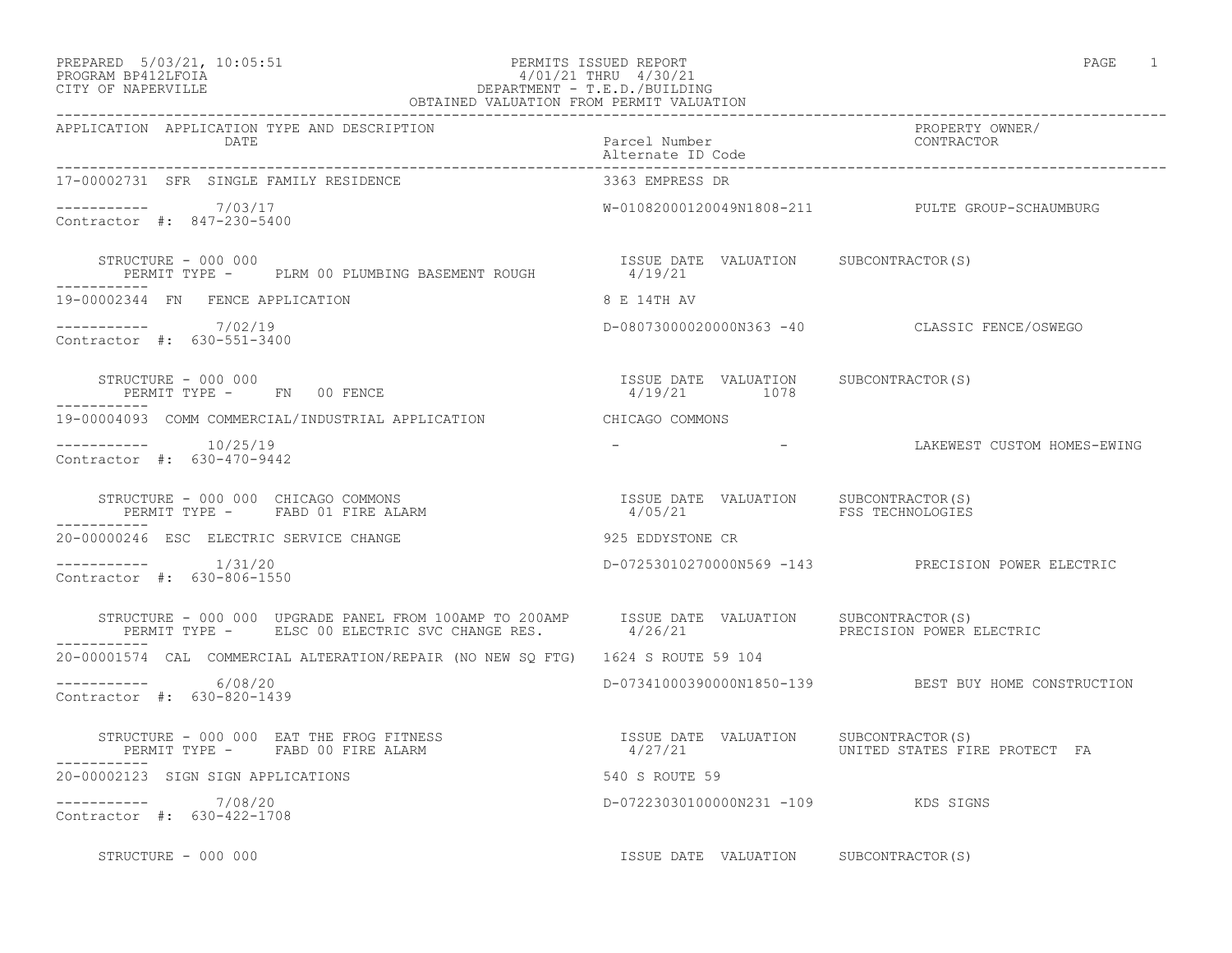## PREPARED 5/03/21, 10:05:51 PERMITS ISSUED REPORT PAGE 2 PROGRAM BP412LFOIA 4/01/21 THRU 4/30/21 CITY OF NAPERVILLE DEPARTMENT - T.E.D./BUILDING OBTAINED VALUATION FROM PERMIT VALUATION

| APPLICATION APPLICATION TYPE AND DESCRIPTION<br>DATE                                                                                                                                              | Parcel Number<br>Alternate ID Code                    | PROPERTY OWNER/<br>CONTRACTOR                            |
|---------------------------------------------------------------------------------------------------------------------------------------------------------------------------------------------------|-------------------------------------------------------|----------------------------------------------------------|
| 20-00002123 (CONTINUED)                                                                                                                                                                           |                                                       |                                                          |
| PERMIT TYPE - SIGN 00 SIGN<br>___________                                                                                                                                                         | 4/16/21 BORN ELECTRIC CO LLC                          |                                                          |
| 20-00002165 COMM COMMERCIAL/INDUSTRIAL APPLICATION 1255 E OGDEN AV                                                                                                                                |                                                       |                                                          |
| $--------- 7/10/20$<br>Contractor #: 773-278-1119                                                                                                                                                 |                                                       | D-08081000250000N1239-42 NOVAK CONSTRUCTION              |
| STRUCTURE - 000 000 COSTCO<br>SIRUCIURE – UUU UUSTCU<br>PERMIT TYPE –    FSBD 00 FIRE SPRINKLER PERMIT                  4/14/21                          NELSON FIRE PROTECTION FA<br>----------- | ISSUE DATE VALUATION SUBCONTRACTOR(S)                 |                                                          |
| 20-00002506 FN FENCE APPLICATION                                                                                                                                                                  | 3923 LITTLESTONE CR                                   |                                                          |
| ----------- 7/27/20<br>Contractor #: 224-220-1042                                                                                                                                                 |                                                       | W-01163070010000N1393-257 CEDAR MOUTAIN FENCE            |
| STRUCTURE - 000 000<br>PERMIT TYPE - FN 00 FENCE                                                                                                                                                  | ISSUE DATE VALUATION SUBCONTRACTOR(S)<br>4/28/21 5970 |                                                          |
| 20-00002702 HME HOUSE METER-ELECTRIC                                                                                                                                                              | 2931 SHOWPLACE DR HM                                  |                                                          |
| $--------- 8/04/20$<br>Contractor #: 224-293-3129                                                                                                                                                 | W-01044100660301N1845-198 LENNAR HOMES                |                                                          |
| STRUCTURE - 000 000<br>PERMIT TYPE - FSBD 00 FIRE SPRINKLER PERMIT                                                                                                                                |                                                       |                                                          |
| 20-00002708 HME HOUSE METER-ELECTRIC                                                                                                                                                              | 3059 ANNA MARIE LN HM                                 |                                                          |
| $--------- 8/04/20$<br>Contractor #: 224-293-3129                                                                                                                                                 | W-01044100660505N1845-198 LENNAR HOMES                |                                                          |
| STRUCTURE - 000 000<br>PERMIT TYPE - FSBD 00 FIRE SPRINKLER PERMIT 4/08/21 AND MOVA FIRE PROTECTION INC                                                                                           | ISSUE DATE VALUATION SUBCONTRACTOR(S)                 |                                                          |
| 20-00002999 CAL COMMERCIAL ALTERATION/REPAIR (NO NEW SO FTG) 2212 FERRY RD 106                                                                                                                    |                                                       |                                                          |
| $--------- 8/20/20$<br>Contractor #: 630-585-0021                                                                                                                                                 |                                                       | D-07042030110000N1705-3    IRON GATE MOTOR CONDOS        |
| STRUCTURE - 000 000 GREAT MORTGAGE INC<br>PERMIT TYPE - FABD 00 FIRE ALARM                                                                                                                        |                                                       |                                                          |
| 20-00003036 HME HOUSE METER-ELECTRIC                                                                                                                                                              | 631 BOURBON CT HM                                     |                                                          |
| $--------- 8/24/20$<br>Contractor #: 708-214-1246                                                                                                                                                 |                                                       | D-08321040080031N1768-162 LINDEN WOODS OF NAPERVILLE LLC |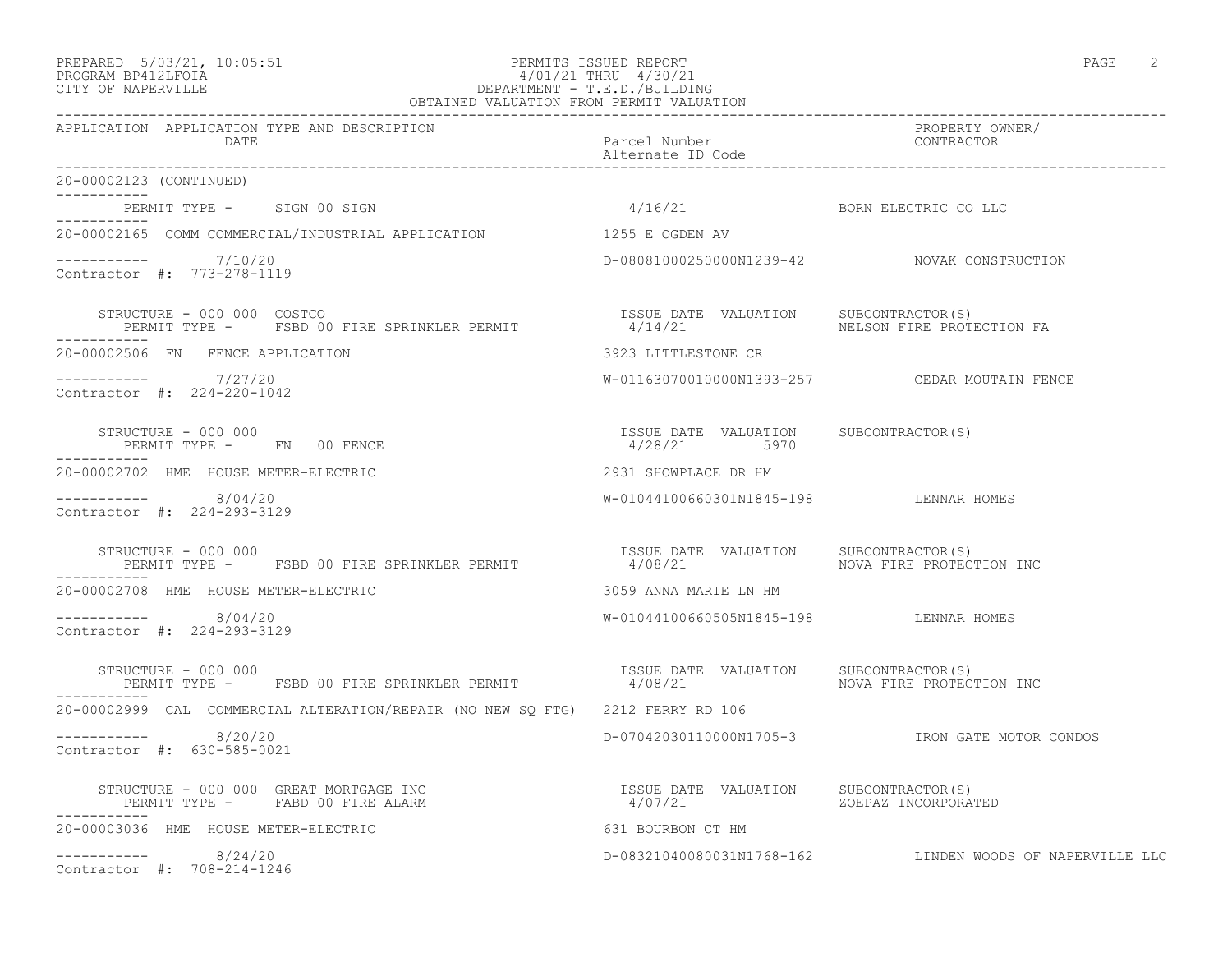| PREPARED | $5/03/21$ , $10:05:51$ |  |
|----------|------------------------|--|
|          | PROCRAM RP419IFOIA     |  |

# PREPARED 5/03/21, 10:05:51 PERMITS ISSUED REPORT PAGE 3 PROGRAM BP412LFOIA 4/01/21 THRU 4/30/21 CITY OF NAPERVILLE DEPARTMENT - T.E.D./BUILDING

| OBTAINED VALUATION FROM PERMIT VALUATION                |                                                                                                                                                                                                                                                                                                                                                   |                                    |                                                                                                                                   |
|---------------------------------------------------------|---------------------------------------------------------------------------------------------------------------------------------------------------------------------------------------------------------------------------------------------------------------------------------------------------------------------------------------------------|------------------------------------|-----------------------------------------------------------------------------------------------------------------------------------|
| APPLICATION APPLICATION TYPE AND DESCRIPTION<br>DATE    |                                                                                                                                                                                                                                                                                                                                                   | Parcel Number<br>Alternate ID Code | PROPERTY OWNER/<br>CONTRACTOR                                                                                                     |
| 20-00003036 (CONTINUED)                                 |                                                                                                                                                                                                                                                                                                                                                   |                                    |                                                                                                                                   |
|                                                         | $\begin{array}{cccc} \texttt{STRUCTURE} & - & 000 & 000 \\ \texttt{PERMIT TYPE} & - & \texttt{FABD} & 00 & \texttt{FIRE} & \texttt{ALARM} \\ \end{array} \qquad \begin{array}{cccc} \texttt{TSSUE} & \texttt{DATE} & \texttt{VALUATION} & \texttt{SUBCONTRACTOR(S)} \\ \texttt{4/15/21} & \texttt{4/15/21} & \texttt{KEY SYSTEMS} \\ \end{array}$ |                                    |                                                                                                                                   |
| 20-00003285 THA TOWNHOUSE APPLICATION                   |                                                                                                                                                                                                                                                                                                                                                   | 920 E CHICAGO AV                   |                                                                                                                                   |
| $--------- 9/08/20$<br>Contractor #: 630-470-9442       |                                                                                                                                                                                                                                                                                                                                                   |                                    | D-08184170260033N1844-086 LAKEWEST CUSTOM HOMES-EWING                                                                             |
| -----------                                             |                                                                                                                                                                                                                                                                                                                                                   |                                    | DEPENDABLE PLUMBING INC<br>APEX EXTERIORS INC - SO ELGIN<br>LITTLE ELECTRICAL CONTRACTORS                                         |
|                                                         |                                                                                                                                                                                                                                                                                                                                                   |                                    |                                                                                                                                   |
| $--------- 9/08/20$<br>Contractor #: 630-470-9442       |                                                                                                                                                                                                                                                                                                                                                   |                                    | D-08184170260034N1844-086 LAKEWEST CUSTOM HOMES-EWING                                                                             |
| ----------                                              | STRUCTURE – 000 000 1 BLDG 5 UNITS<br>PERMIT TYPE – THA 00 TOWNHOUSE PERMIT – 1/15/21 CHALUATION DEPENDABLE PLUMBI                                                                                                                                                                                                                                |                                    | DEPENDABLE PLUMBING INC<br>APEX EXTERIORS INC - SO ELGIN<br>LITTLE ELECTRICAL CONTRACTORS                                         |
| 20-00003761 RAD RES ADDITIONS (NEW SO FTG)              | 50 FOREST AV                                                                                                                                                                                                                                                                                                                                      |                                    |                                                                                                                                   |
| $--------- 9/30/20$<br>Contractor #: 630-241-9402       |                                                                                                                                                                                                                                                                                                                                                   |                                    | D-07133090050000N603 -83 OAKLEY HOME BUILDERS/DG                                                                                  |
| STRUCTURE - 000 000 RAD                                 | XUCTURE - 000 000 KAD<br>PERMIT TYPE - DRWY 00 DRIVEWAY ADDITION/ALTERATION 4/01/21 500000<br>ELSC 00 ELECTRIC SVC CHANGE RES. 4/01/21 500000<br>FRP 00 FIREPLACE PERMIT MASONRY 4/01/21 500000<br>RAD 00 ROOM ADDITION 4/01/21 500000<br>WMU 00 WATER METER UPGRADE 4/01/21                                                                      | ISSUE DATE VALUATION               | SUBCONTRACTOR(S)<br>MAIN LINE ELECTRIC INC<br>MAIN LINE ELECTRIC INC<br>WESCON UNDERGROUND, INC-DOWNER<br>KEITH TILDEN ROOFING CO |
| ------------<br>20-00003808 ESC ELECTRIC SERVICE CHANGE |                                                                                                                                                                                                                                                                                                                                                   | 630 S SLEIGHT ST                   |                                                                                                                                   |
| $--------- 10/02/20$<br>Contractor #: 847-544-2958      |                                                                                                                                                                                                                                                                                                                                                   |                                    | D-08191160020000N50 -100 ABT ELECTRONICS, INC                                                                                     |
| STRUCTURE - 000 000 GENERATOR                           | RUCTURE - 000 000 GENERATOR<br>PERMIT TYPE -   GENR 00 GENERATOR PERMIT                               4/22/21                                                                                                                                                                                                                                     |                                    | SUBCONTRACTOR(S)<br>ABT ELECTRONICS, INC                                                                                          |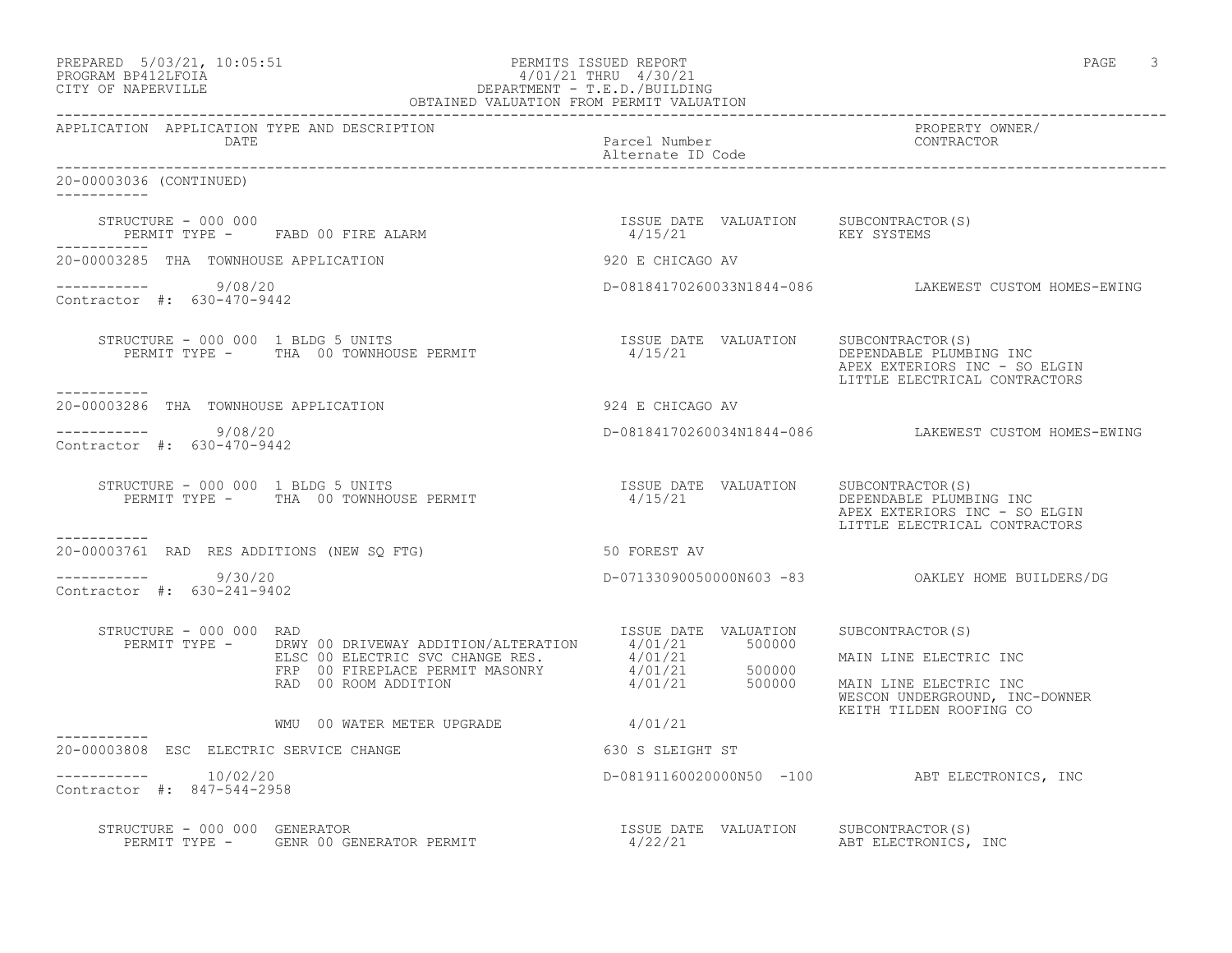## PREPARED 5/03/21, 10:05:51 PERMITS ISSUED REPORT PAGE 4 PROGRAM BP412LFOIA 4/01/21 THRU 4/30/21 CITY OF NAPERVILLE DEPARTMENT - T.E.D./BUILDING OBTAINED VALUATION FROM PERMIT VALUATION

| APPLICATION APPLICATION TYPE AND DESCRIPTION PACK PACCAL Number PACK PROPERTY OWNER/<br>DATE Parcel Number Paccel D Code Patternate ID Code Patternate ID Code Patternate ID Code Patternate ID Code                                              |                                                        |                                               |
|---------------------------------------------------------------------------------------------------------------------------------------------------------------------------------------------------------------------------------------------------|--------------------------------------------------------|-----------------------------------------------|
| 20-00003872 DRWY DRIVEWAY NEW AND ALTERATIONS                                                                                                                                                                                                     | 631 S WHISPERING HILLS DR                              |                                               |
| -----------    10/07/20<br>Contractor #: 630-213-9540                                                                                                                                                                                             | D-07233030110000N338 -111 FORTIS CONCRETE              |                                               |
| STRUCTURE - 000 000 CONCRETE DRWY EXT/PR WALKS/APON ISSUE DATE VALUATION SUBCONTRACTOR(S)<br>PERMIT TYPE - DRWY 00 DRIVEWAY ADDITION/ALTERATION 4/02/21 7500 FORTIS GROUND WERKS<br>------- ROW 00 RIGHT OF WAY PERMIT 4/02/21<br>-----------     |                                                        |                                               |
| 20-00003932 PAT PATIO APPLICATION                                                                                                                                                                                                                 | 6 S HUFFMAN ST                                         |                                               |
| -----------    10/12/20<br>Contractor #: 773-619-1649                                                                                                                                                                                             |                                                        | D-08184120010000N443 -86 THE CONCRETE DOCTORS |
| STRUCTURE - 000 000 CONCRETE PATIO<br>PERMIT TYPE - PAT 00 PATIO                                                                                                                                                                                  | ISSUE DATE VALUATION SUBCONTRACTOR(S)<br>4/26/21 10000 |                                               |
| 20-00003951 DRWY DRIVEWAY NEW AND ALTERATIONS THE SERIES OF ARLINGTON AV                                                                                                                                                                          |                                                        |                                               |
| Contractor #: 630-514-3117                                                                                                                                                                                                                        | W-02051110250000N763 -192 SOLO CONSTRUCTION            |                                               |
| STRUCTURE - 000 000 CONCRETE DRWY/PR WALK/APRON ISSUE DATE VALUATION SUBCONTRACTOR(S)<br>PERMIT TYPE - DRWY 00 DRIVEWAY ADDITION/ALTERATION 4/20/21 8000 SOLO CONSTRUCTION<br>-------                                                             |                                                        |                                               |
| ------------<br>20-00003969 CAL COMMERCIAL ALTERATION/REPAIR (NO NEW SQ FTG) 636 RAYMOND DR 307                                                                                                                                                   |                                                        |                                               |
| $--------- 10/13/20$<br>Contractor #: 773-630-5839                                                                                                                                                                                                |                                                        | D-07141130080000N1299-66 SKENDER CONSTRUCTION |
| STRUCTURE - 000 000 ALTERNATIVE CARE CLINIC                       ISSUE DATE VALUATION    SUBCONTRACTOR(S)<br>PERMIT TYPE -    FABD 00 FIRE ALARM                              4/08/21              JOLEN ELECTRIC & COMMUNICATIO<br>------------ |                                                        |                                               |
| 20-00003987 CAL COMMERCIAL ALTERATION/REPAIR (NO NEW SQ FTG) 1251 FRONTENAC RD 150                                                                                                                                                                |                                                        |                                               |
| $--------- 10/14/20$<br>Contractor #: 847-760-6700                                                                                                                                                                                                |                                                        | D-07084020150000N1230-46 PROLINE MECHANICAL   |
| STRUCTURE - 000 000 BUILDING VISION & VARIETY                   ISSUE DATE VALUATION    SUBCONTRACTOR(S)<br>PERMIT TYPE -     FSBD 00 FIRE SPRINKLER PERMIT                4/27/21                    FOX VALLEY FIRE & SAFETY CO<br>------------ |                                                        |                                               |
| 20-00004093 RPZ REVERSE PRESSURE ZONE/BACKFLOW PREVENTER 2635 HIGH MEADOW RD                                                                                                                                                                      |                                                        |                                               |
| $--------- 10/21/20$<br>Contractor #: 630-293-4962                                                                                                                                                                                                | W-01221160110000N1247-274 SALINAS & SONS               |                                               |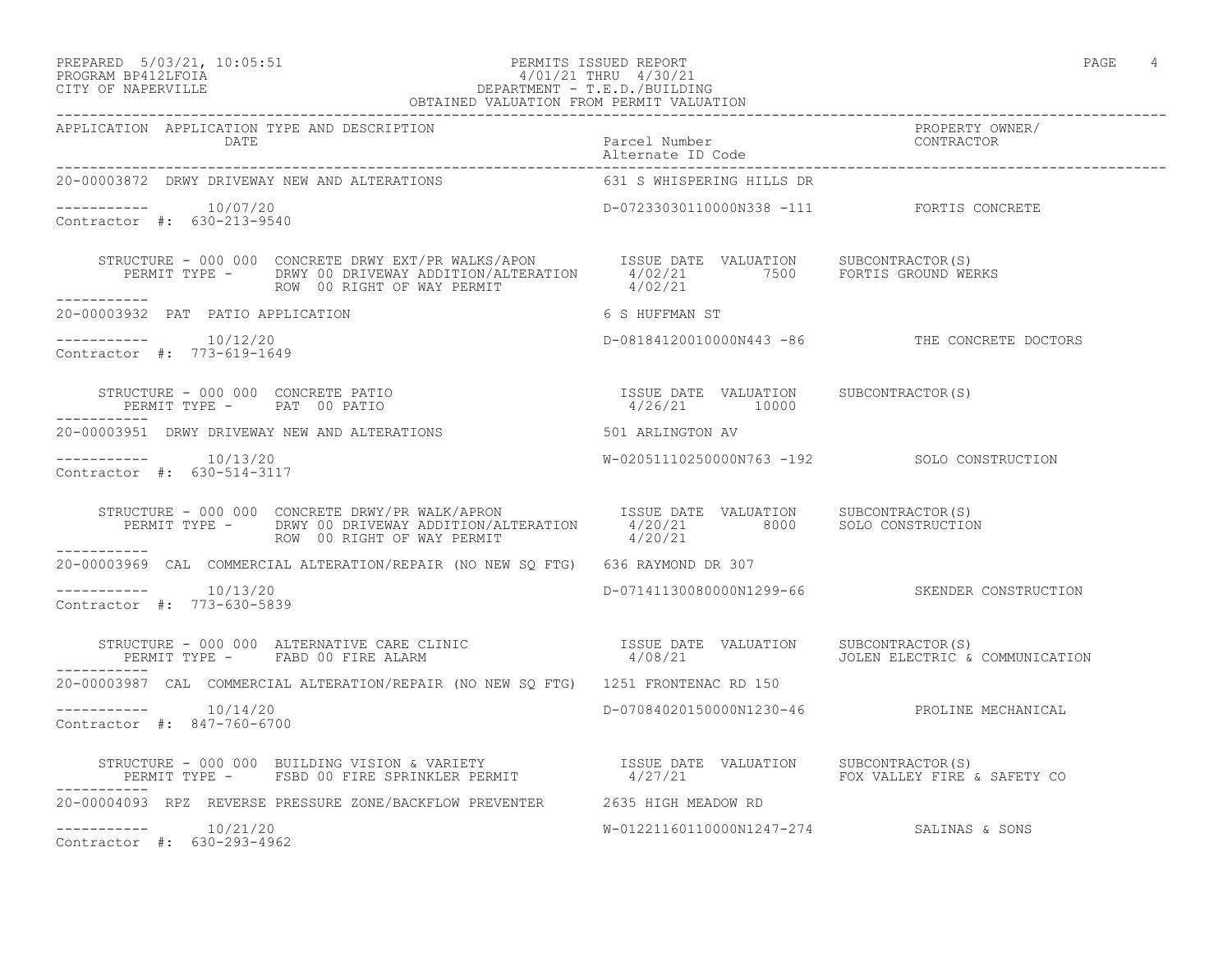### PREPARED 5/03/21, 10:05:51 PERMITS ISSUED REPORT PAGE 5 PROGRAM BP412LFOIA 4/01/21 THRU 4/30/21 CITY OF NAPERVILLE DEPARTMENT - T.E.D./BUILDING OBTAINED VALUATION FROM PERMIT VALUATION

------------------------------------------------------------------------------------------------------------------------------------ APPLICATION APPLICATION TYPE AND DESCRIPTION PROPERTY OWNER/ DATE PARTICLE IN THE PARTICLE OF THE PARTICLE NUMBER OF THE PARTICLE IN THE PARTICLE IN THE PARTICLE IN THE PARTICLE IN THE PARTICLE IN THE PARTICLE IN THE PARTICLE IN THE PARTICLE IN THE PARTICLE IN THE PARTICLE IN THE PA Alternate ID Code ------------------------------------------------------------------------------------------------------------------------------------ 20-00004093 (CONTINUED) ----------- STRUCTURE - 000 000 RPZ WITH HEADS IN ROW ISSUE DATE VALUATION SUBCONTRACTOR(S) PERMIT TYPE - LSP 00 LAWN SPRINKLER RESIDENTIAL 4/14/21 4690 SALINAS & SONS WHEATLAND PLUMBING ----------- 20-00004163 PAT PATIO APPLICATION 1763 VILLANOVA DR  $--------- 10/27/20$ D-08331150500000N470 -164 RYANS LANDSCAPE Contractor #: 630-247-9482 STRUCTURE - 000 000 BRICK PAVER PATIO ISSUE DATE VALUATION SUBCONTRACTOR(S) PERMIT TYPE - PAT 00 PATIO ----------- 20-00004291 CAL COMMERCIAL ALTERATION/REPAIR (NO NEW SQ FTG) 1003 S WASHINGTON ST 113 ----------- 11/09/20 - - NEWTECH ENGINEERING LTD Contractor #: 773-402-0018 STRUCTURE - 000 000 GLO NAIL LOUNGE<br>PERMIT TYPE - FABD 00 FIRE ALARM 4/08/21 SANTORO COMMUNICA PERMIT TYPE - FABD 00 FIRE ALARM 4/08/21 SANTORO COMMUNICATIONS ----------- 20-00004299 RAD RES ADDITIONS (NEW SQ FTG) 418 W FRANKLIN AV ----------- 11/10/20 D-07134070040000N536 -84 JB ARCHITECTURE GROUP, INC Contractor #: 630-357-8100 STRUCTURE - 000 000 ISSUE DATE VALUATION SUBCONTRACTOR(S) 4/06/21 20000 KTK ELECTRICAL CONTRACTORS INC GRAND EXTERIORS ----------- 20-00004320 DRWY DRIVEWAY NEW AND ALTERATIONS 1672 APACHE DR \_\_\_\_\_\_\_\_\_\_\_ ----------- 11/12/20 D-08063030050000N147 -25 AV CONCRETE Contractor #: 630-956-0512 STRUCTURE - 000 000 CONCRETE DRWY/APRON/STAMPED BORDER/WALKS ISSUE DATE VALUATION SUBCONTRACTOR(S) PERMIT TYPE - DRWY 00 DRIVEWAY ADDITION/ALTERATION  $4/05/21$  14000 AV CONCRETE ROW 00 RIGHT OF WAY PERMIT 4/05/21 ----------- 20-00004383 POOL POOL ABOVE/INGROUND RESIDENTIAL 831 S JULIAN ST ----------- 11/18/20 D-08194000100000D446 -116 M HOUSE Contractor #: 630-748-9242

STRUCTURE - 000 000 **ISSUE DATE VALUATION** SUBCONTRACTOR(S)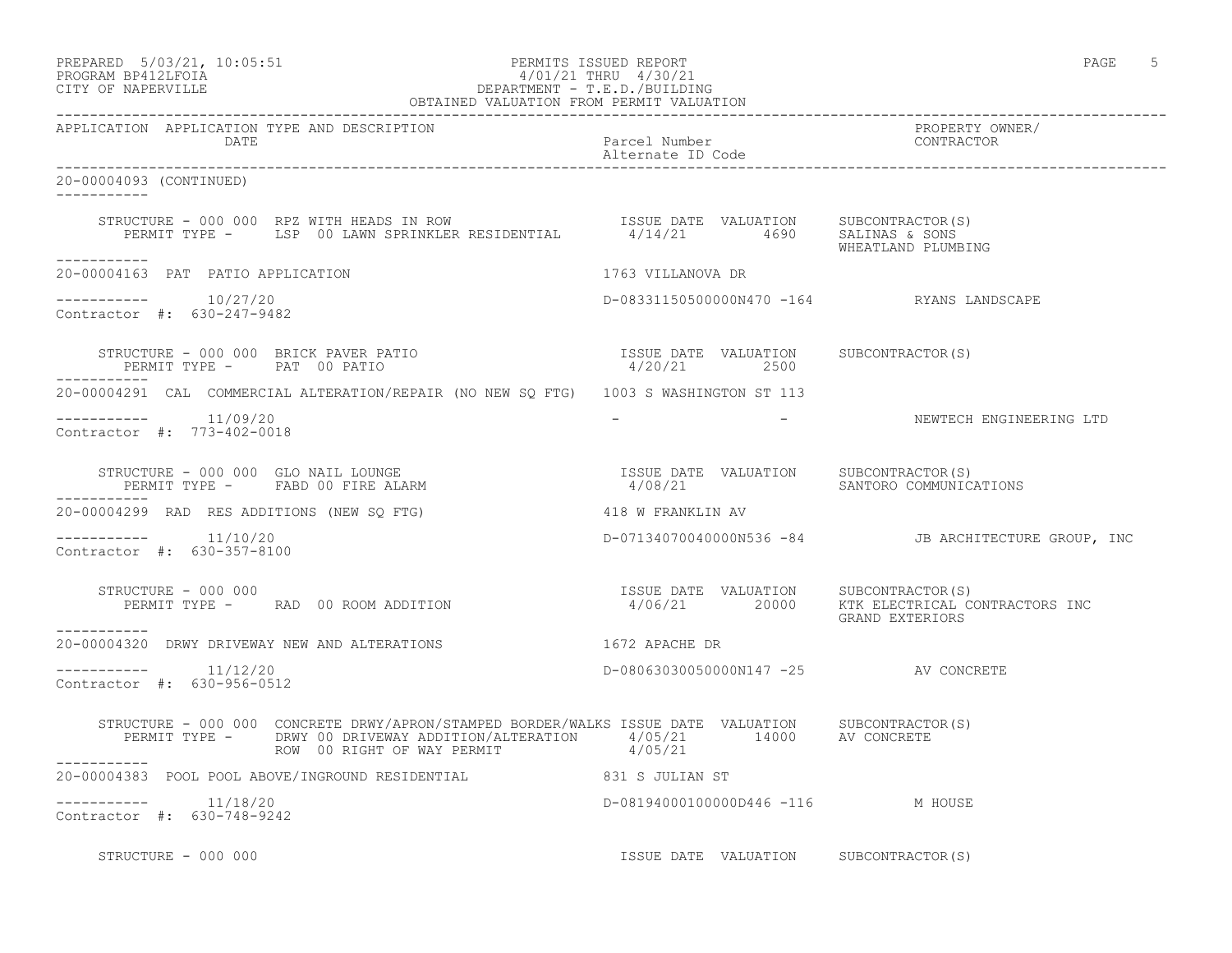## PREPARED 5/03/21, 10:05:51 PERMITS ISSUED REPORT PAGE 6 PROGRAM BP412LFOIA 4/01/21 THRU 4/30/21 CITY OF NAPERVILLE DEPARTMENT - T.E.D./BUILDING OBTAINED VALUATION FROM PERMIT VALUATION

------------------------------------------------------------------------------------------------------------------------------------ APPLICATION APPLICATION TYPE AND DESCRIPTION PROPERTY OWNER/ DATE Parcel Number CONTRACTOR Alternate ID Code ------------------------------------------------------------------------------------------------------------------------------------ 20-00004383 (CONTINUED) ----------- PERMIT TYPE - FN 00 FENCE 4/22/21 50000 POL1 00 POOL IN GROUND  $4/22/21$  50000 LITTLE ELECTRICAL CONTRACTORS ----------- 20-00004486 CAL COMMERCIAL ALTERATION/REPAIR (NO NEW SQ FTG) 2936 SHOWPLACE DR 112  $--------- 11/24/20$ W-01044100740000N1572-198 THORNDALE CONSTRUCTION Contractor #: 630-705-1550 STRUCTURE - 000 000 CRUMBL COOKIES ISSUE DATE VALUATION SUBCONTRACTOR(S) PERMIT TYPE - FSBD 00 FIRE SPRINKLER PERMIT ----------- 20-00004494 PAT PATIO APPLICATION 4603 SASSAFRAS LN ----------- 11/25/20 W-01174030070000N1536-256 D & M OUTDOOR LIVING SPACES Contractor #: STRUCTURE - 000 000 BRICK PAVER PATIO/PATIO COVER ISSUE DATE VALUATION SUBCONTRACTOR(S) PERMIT TYPE - FRP\* 00 FIREPLACE PREFAB  $4/13/21$  56000 PAT 00 PATIO 4/13/21 56000 PERG 00 PERGOLA / ARBOR  $4/13/21$  56000 ----------- 20-00004556 CAL COMMERCIAL ALTERATION/REPAIR (NO NEW SQ FTG) 300 E OGDEN AV 302  $--------- 12/02/20$ D-08073160010000N426 -55 SEQUOIA GENERAL CONSTRUCTION Contractor #: 630-740-6563 STRUCTURE - 000 000 BUILDING SUBTRACTION ISSUE DATE VALUATION SUBCONTRACTOR(S) PERMIT TYPE - CCAD 00 COMMERCIAL - CAD 4/26/21 30000 PHOENIX CONSTRUCTION SERVICES DONALY ROOFING ----------- 20-00004663 CAL COMMERCIAL ALTERATION/REPAIR (NO NEW SQ FTG) 140 W JEFFERSON AV \_\_\_\_\_\_\_\_\_\_\_ ----------- 12/15/20 D-07134290140000N1374-84 LAKEVIEW CONSTRUCTION Contractor #: 262-857-3336 STRUCTURE - 000 000 WARBY PARKER ISSUE DATE VALUATION SUBCONTRACTOR(S) PERMIT TYPE - FABD 01 FIRE ALARM  $4/07/21$  CHEXX SYSTEMS INC ----------- 20-00004694 CAL COMMERCIAL ALTERATION/REPAIR (NO NEW SQ FTG) 2212 FERRY RD 102 ----------- 12/18/20 D-07042030110000N1705-3 OWNER/CONTRACTOR Contractor #: STRUCTURE - 000 000 TED'S VINTAGE TREASURES **ISSUE DATE** VALUATION SUBCONTRACTOR(S)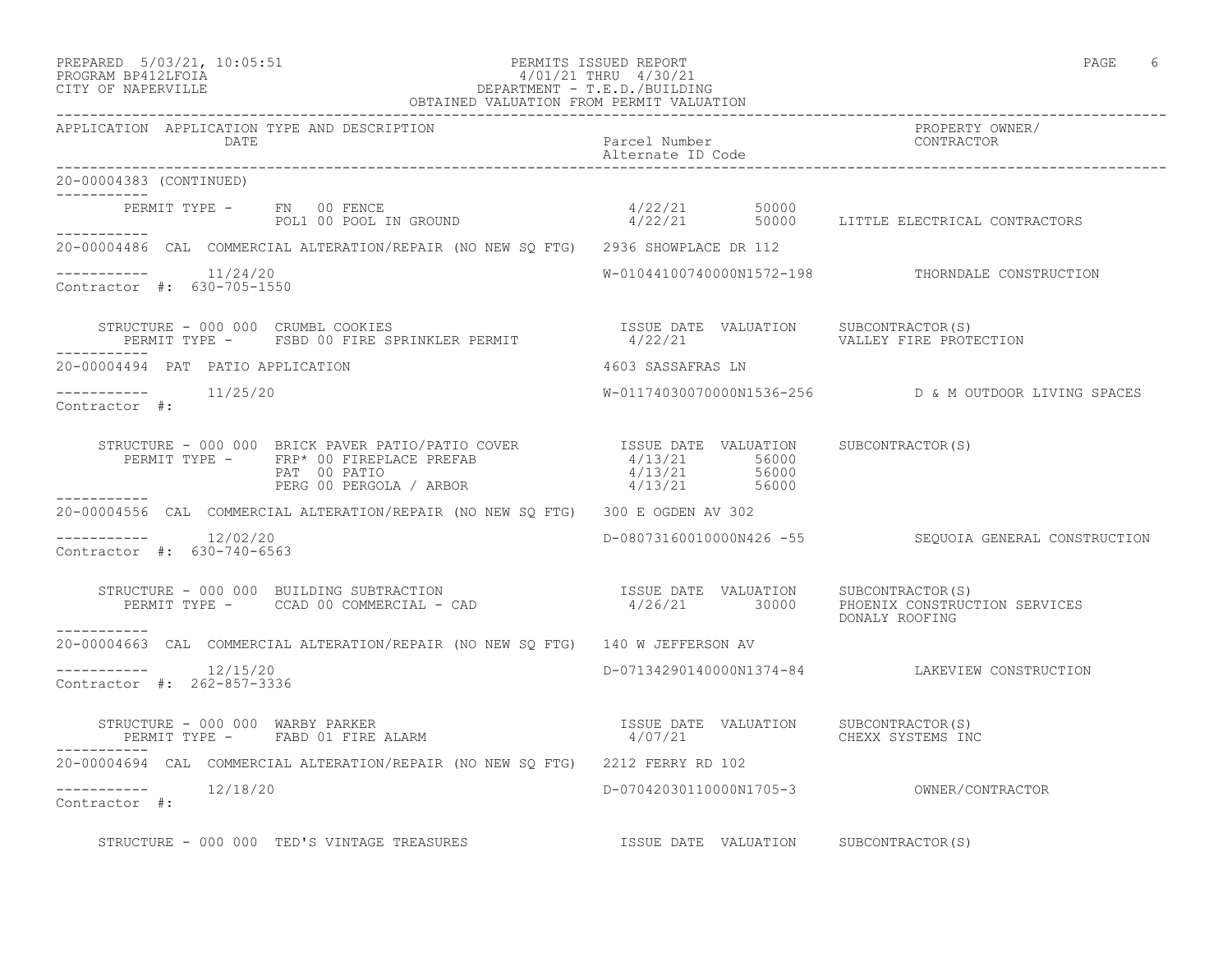#### PREPARED 5/03/21, 10:05:51 PERMITS ISSUED REPORT PAGE 7 PROGRAM BP412LFOIA 4/01/21 THRU 4/30/21 CITY OF NAPERVILLE DEPARTMENT - T.E.D./BUILDING OBTAINED VALUATION FROM PERMIT VALUATION ------------------------------------------------------------------------------------------------------------------------------------

| APPLICATION APPLICATION TYPE AND DESCRIPTION<br>DATE  |                                                                                                                                                                                                                                                                                                                                                                                    | Parcel Number<br>Alternate ID Code | PROPERTY OWNER/<br>CONTRACTOR                  |
|-------------------------------------------------------|------------------------------------------------------------------------------------------------------------------------------------------------------------------------------------------------------------------------------------------------------------------------------------------------------------------------------------------------------------------------------------|------------------------------------|------------------------------------------------|
| 20-00004694 (CONTINUED)<br>___________                |                                                                                                                                                                                                                                                                                                                                                                                    |                                    |                                                |
| ___________                                           | PERMIT TYPE -    FABD 00 FIRE ALARM                              4/22/21                         ZOEPAZ INCORPORATED<br>FSBD 00 FIRE SPRINKLER PERMIT                4/14/21                       UNITED STATES ALLIANCE FIRE PR                                                                                                                                                  |                                    |                                                |
|                                                       | 20-00004730 BDD DEMOLITION SINGLE FAMILY                                                                                                                                                                                                                                                                                                                                           | 824 SANTA MARIA DR                 |                                                |
| $--------- 12/23/20$<br>Contractor #: 630-355-1122    |                                                                                                                                                                                                                                                                                                                                                                                    |                                    | D-08193030050000N54 -115 SIENA CUSTOM BUILDERS |
| STRUCTURE - 000 000 BDD<br>------------               | STRUCTURE - 000 000 BDD<br>PERMIT TYPE -    BDD 00 DEMOLITION PERMIT                                                                                                                                                                                                                                                                                                               |                                    |                                                |
| 20-00004731 SFR SINGLE FAMILY RESIDENCE               |                                                                                                                                                                                                                                                                                                                                                                                    | 824 SANTA MARIA DR                 |                                                |
| $--------- 12/23/20$<br>Contractor #: 630-355-1122    |                                                                                                                                                                                                                                                                                                                                                                                    |                                    | D-08193030050000N54 -115 SIENA CUSTOM BUILDERS |
| STRUCTURE - 000 000 SFR                               | $\begin{tabular}{l c c c c c c} \texttt{RUCTURE} & 000 000 & SFR & 1550E & \texttt{DALE} & \texttt{VALUON} \\ \hline \texttt{PERMIT TYPE} & = & \texttt{ELEC} & 00 & \texttt{ELECTRIC FOR SINGLE FAMILY/DPX} & 4/06/21 & 800000 \\ & FB & 00 & \texttt{FINISHED BASEMENT} & 4/06/21 & 800000 \\ & \texttt{MECH} & 00 & \texttt{MENTB} & 4/06/21 & 4/06/21 \\ & \texttt{PATO} & 00$ | ISSUE DATE VALUATION               | SUBCONTRACTOR(S)<br>KBS ELECTRIC, INC          |
|                                                       | SFRP 00 SINGLE FAMILY RESIDENCE PERMIT 4/06/21 800000<br>STRU 00 STRUCTURAL FOR SINGLE FAM/DPX 4/06/21                                                                                                                                                                                                                                                                             |                                    | EVEN FLOW PLUMBING<br>ACTIVE EXCAVATING        |
|                                                       |                                                                                                                                                                                                                                                                                                                                                                                    |                                    | COMPLETE FLASHING                              |
| 20-00004745 SFR SINGLE FAMILY RESIDENCE               |                                                                                                                                                                                                                                                                                                                                                                                    | 4051 ALFALFA LN                    |                                                |
| $--------- 12/29/20$<br>Contractor #: 630-428-4800    |                                                                                                                                                                                                                                                                                                                                                                                    |                                    | W-01152090140000N1836-245 OAK HILL BUILDERS    |
| STRUCTURE - 000 000 SFR                               |                                                                                                                                                                                                                                                                                                                                                                                    |                                    |                                                |
|                                                       |                                                                                                                                                                                                                                                                                                                                                                                    |                                    | RITE WAY ELECTRIC INC                          |
|                                                       |                                                                                                                                                                                                                                                                                                                                                                                    |                                    | EVEN-FLOW PLUMBING SYSTEM INC                  |
|                                                       |                                                                                                                                                                                                                                                                                                                                                                                    |                                    |                                                |
| -----------                                           | 20-00004758 CAL COMMERCIAL ALTERATION/REPAIR (NO NEW SQ FTG) 1951 W JEFFERSON AV                                                                                                                                                                                                                                                                                                   |                                    |                                                |
| 12/30/20<br>___________<br>Contractor #: 262-504-6149 |                                                                                                                                                                                                                                                                                                                                                                                    | D-07153040340000N912 -79           | HORIZON RETAIL CONSTRUCTION                    |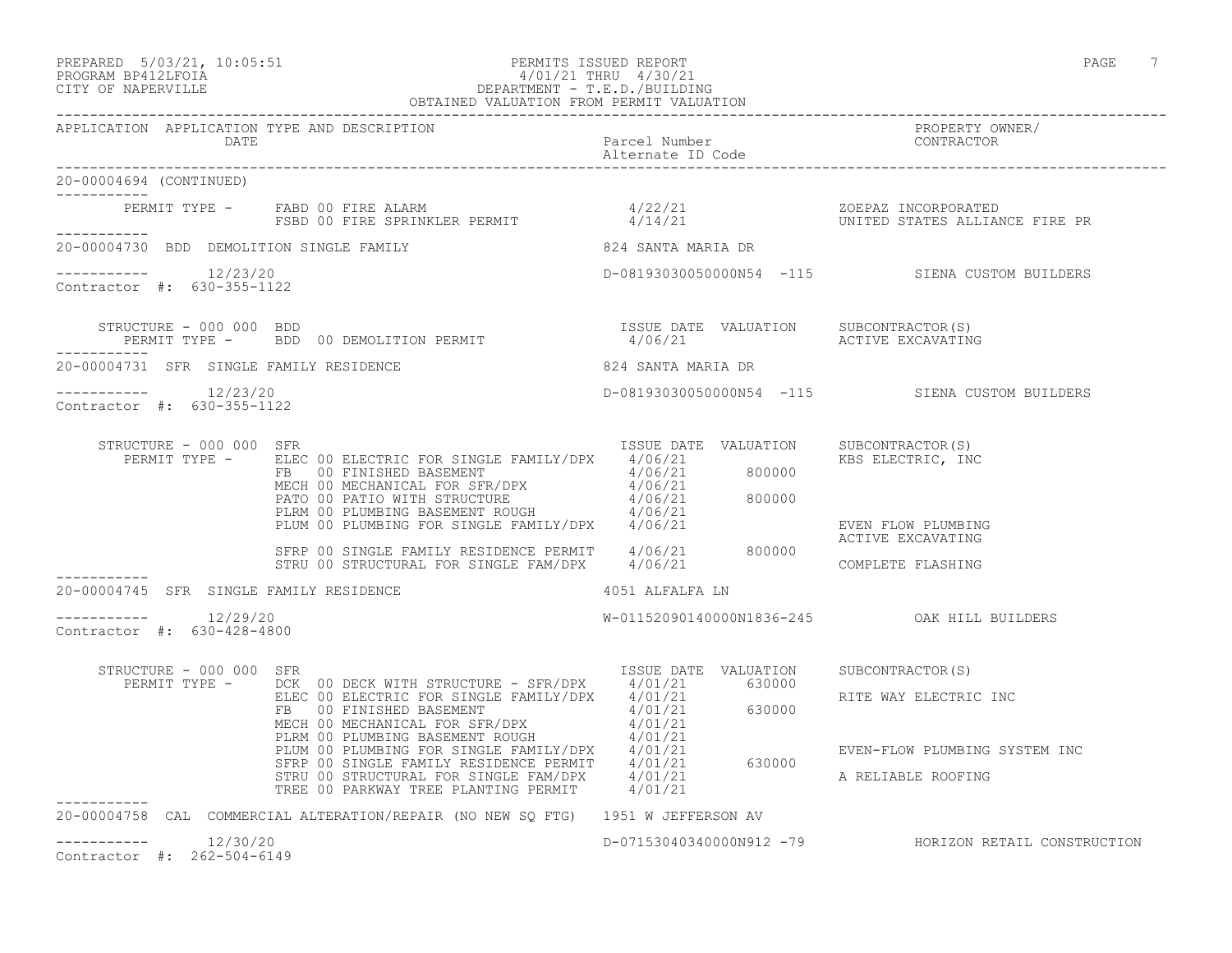| PREPARED            | $5/03/21$ , $10:05:51$ |  |
|---------------------|------------------------|--|
| DDOOD3M DD410T DOT3 |                        |  |

### PREPARED 5/03/21, 10:05:51 PERMITS ISSUED REPORT PAGE 8 PROGRAM BP412LFOIA 4/01/21 THRU 4/30/21 CITY OF NAPERVILLE DEPARTMENT - T.E.D./BUILDING OBTAINED VALUATION FROM PERMIT VALUATION

------------------------------------------------------------------------------------------------------------------------------------ APPLICATION APPLICATION TYPE AND DESCRIPTION PROPERTY OWNER/ DATE Parcel Number Contractor Contractor Parcel Number Alternate ID Code ------------------------------------------------------------------------------------------------------------------------------------ 20-00004758 (CONTINUED) ----------- STRUCTURE - 000 000 TARGET ISSUE DATE VALUATION SUBCONTRACTOR(S) PERMIT TYPE - CCAD 00 COMMERCIAL - CAD 47 SCHWERMAN PLUMBING ----------- 20-00004777 RPZ REVERSE PRESSURE ZONE/BACKFLOW PREVENTER 400 S EAGLE ST ----------- 4/28/21 D-07134410190000N1154-84 Contractor #: STRUCTURE - 000 000<br>
PERMIT TYPE - RPZ 00 REVERSE PRESSURE ZONE COMM 4/28/21 PERMIT TYPE - RPZ 00 REVERSE PRESSURE ZONE COMM ----------- 21-00000042 SIGN SIGN APPLICATIONS 1350 E OGDEN AV HM ----------- 1/06/21 D-08081060280000N1851-42 AUBREY SIGN CO Contractor #: 630-482-9901 STRUCTURE - 000 000 ISSUE DATE VALUATION SUBCONTRACTOR(S) PERMIT TYPE - SIGN 00 SIGN ----------- 21-00000060 CAL COMMERCIAL ALTERATION/REPAIR (NO NEW SQ FTG) 110 S WASHINGTON ST 108 ----------- 1/07/21 D-07134240010000N594 -84 CENSOR COMMERCIAL CONST. Contractor #: 949-547-6296 STRUCTURE - 000 000 THE NOW ISSUE DATE VALUATION SUBCONTRACTOR(S) PERMIT TYPE - FSBD 00 FIRE SPRINKLER PERMIT 4/22/21 F.E. MORAN, INC ----------- 21-00000080 RAL RES ALTERATIONS/REMODLING (NO NEW SQ FTG) 1324 ROYAL ST GEORGE DR ----------- 1/11/21 D-07121050120000N1172-38 FREDERICKSON BUILDERS Contractor #: 630-369-1878 STRUCTURE - 000 000 INTERIOR/EXTERIOR REMODEL ISSUE DATE VALUATION SUBCONTRACTOR(S)<br>PERMIT TYPE - RAL 00 ROOM ALTERATION 4/02/21 225000 EXTREME PERMIT THE REPORT OF STREAM AND THE RAL OF A RAL ON A RAL ON A RAL ON A RAL ON A RAL ON A RAL ON A RAL ON A RA BESTLER CORP.<br>4/02/21 WMU 00 WATER METER UPGRADE ----------- 21-00000126 BDD DEMOLITION SINGLE FAMILY 212 ELMWOOD DR ----------- 1/18/21 D-07252090090000N679 -129 CAMEO HOMES INC Contractor #: 708-569-4452 STRUCTURE - 000 000 DEMO **ISSUE DATE** VALUATION SUBCONTRACTOR(S)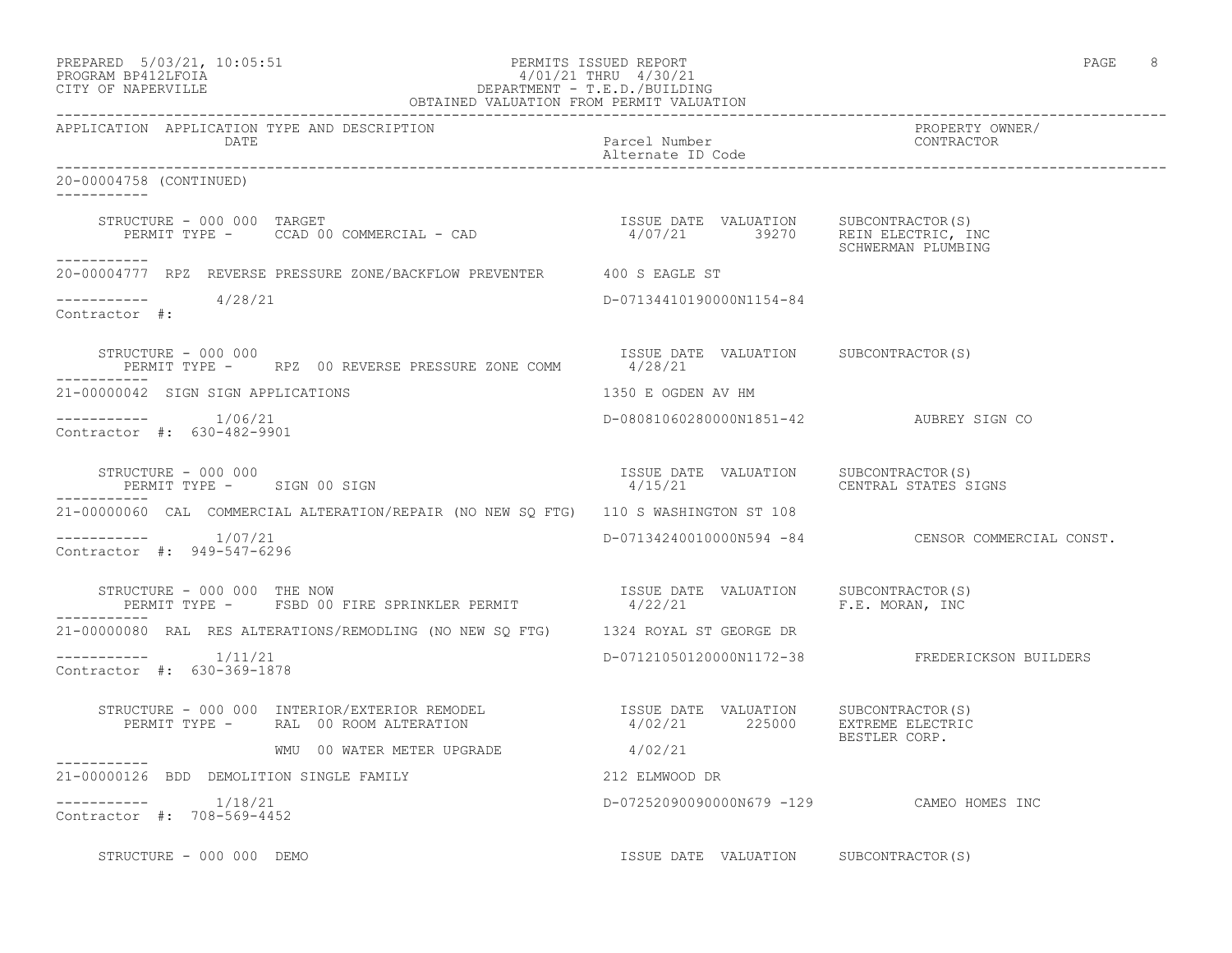## PREPARED 5/03/21, 10:05:51 PERMITS ISSUED REPORT PAGE 9 PROGRAM BP412LFOIA 4/01/21 THRU 4/30/21 CITY OF NAPERVILLE DEPARTMENT - T.E.D./BUILDING OBTAINED VALUATION FROM PERMIT VALUATION

| APPLICATION APPLICATION TYPE AND DESCRIPTION PACK Parcel Number Parcel Description PROPERTY OWNER/<br>DATE Parcel Number Description Parcel Description Parcel Description Parcel Description Parcel Description Parcel Descripti                                  |                                              |                                                                                   |
|--------------------------------------------------------------------------------------------------------------------------------------------------------------------------------------------------------------------------------------------------------------------|----------------------------------------------|-----------------------------------------------------------------------------------|
| 21-00000126 (CONTINUED)                                                                                                                                                                                                                                            |                                              |                                                                                   |
| PERMIT TYPE - BDD 00 DEMOLITION PERMIT                                                                                                                                                                                                                             | 4/13/21                                      | GREENISLANDE                                                                      |
| 21-00000137 ESC ELECTRIC SERVICE CHANGE                                                                                                                                                                                                                            | 4207 WINTERBERRY AV                          |                                                                                   |
| $--------- 1/18/21$<br>Contractor #: 773-552-2483                                                                                                                                                                                                                  | W-01172050080000N1523-241 L.T. ELECTRIC, INC |                                                                                   |
| STRUCTURE - 000 000<br>PERMIT TYPE - ELSC 00 ELECTRIC SVC CHANGE RES. 4/06/21 UALUATION E.T. ELECTRIC                                                                                                                                                              |                                              |                                                                                   |
| 21-00000145 SFR SINGLE FAMILY RESIDENCE                                                                                                                                                                                                                            | 107 N EAGLE ST                               |                                                                                   |
| $--------- 1/19/21$<br>Contractor #: 630-357-2023                                                                                                                                                                                                                  |                                              | D-07134020130000N536 -84 CHARLES VINCENT GEORGE                                   |
| STRUCTURE - 000 000 SFR<br>XAUCTURE - UUU UUU SFR<br>PERMIT TYPE - ELEC 00 ELECTRIC FOR SINGLE FAMILY/DPX $4/20/21$<br>FB 00 FINISHED BASEMENT $4/20/21$<br>GENR 00 GENERATOR PERMIT $4/20/21$<br>MECH 00 MECHANICAL FOR SFR/DPX $4/20/21$<br>PATO 00 PARTOR TERUC | ISSUE DATE VALUATION SUBCONTRACTOR(S)        | KBS ELECTRIC, INC<br>R J KIELION PLUMING & HEATING<br>SALVO ARCHITECTURAL ROOFING |
| 21-00000172 THA TOWNHOUSE APPLICATION                                                                                                                                                                                                                              | 4470 MONROE CT                               |                                                                                   |
| $--------- 1/21/21$<br>Contractor #: 630-577-5213                                                                                                                                                                                                                  | W-01064000160 N1777-196 MI HOMES OF CHICAGO  |                                                                                   |
| STRUCTURE – 000 000 1 BLDG 4 UNITS<br>PERMIT TYPE – THA 00 TOWNHOUSE PERMIT – 14/02/21 149500 BESTLER CORP.                                                                                                                                                        |                                              | AL'S FAMILY & SEWER<br>BRADLEY ENTERPRISES/OSWEGO<br>INLAND ELECTRIC              |
| 21-00000173 THA TOWNHOUSE APPLICATION                                                                                                                                                                                                                              | 4472 MONROE CT                               |                                                                                   |
| $--------- 1/21/21$<br>Contractor #: 630-577-5213                                                                                                                                                                                                                  | W-01064000160 N1777-196 MI HOMES OF CHICAGO  |                                                                                   |
| STRUCTURE - 000 000 1 BLDG 4 UNITS<br>PERMIT TYPE - THA 00 TOWNHOUSE PERMIT 100 100 100 PERMIT 14/02/21 149500 BESTLER CORP.                                                                                                                                       |                                              |                                                                                   |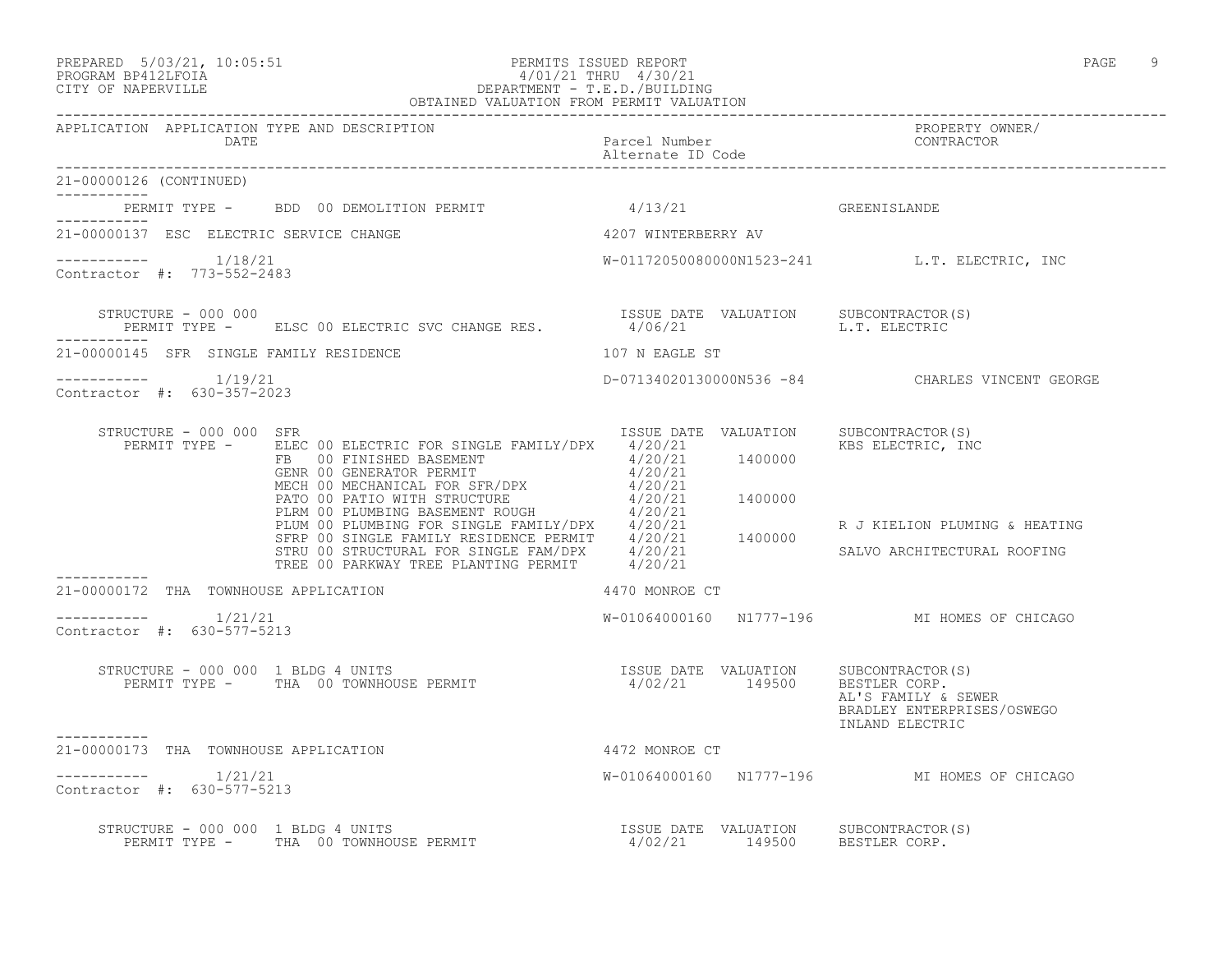| $\begin{tabular}{lllllllllllll} \multicolumn{2}{c}{\textbf{PREPARED}}&5/03/21,&10:05:51\\ \multicolumn{2}{c}{\textbf{PROGRAM BP412LFOIA}}&\multicolumn{2}{c}{\textbf{DEPARTMENT - T.E.D.}/BULIDING}\\ \multicolumn{2}{c}{\textbf{CPARIMENT - T.E.D.}/BULIDING}\\ \multicolumn{2}{c}{\textbf{CPARINED VALUATION FROM PERMIT VALUATION}\\ \multicolumn{2}{c}{\textbf{CPARINED VALUATION}}&\multicolumn{2}{c}{\textbf{CPARIMENT - T.E.D.}/BULIDING}\\ \multicolumn{2}{c}{\$ |                                                         | PAGE 10                                                                               |
|--------------------------------------------------------------------------------------------------------------------------------------------------------------------------------------------------------------------------------------------------------------------------------------------------------------------------------------------------------------------------------------------------------------------------------------------------------------------------|---------------------------------------------------------|---------------------------------------------------------------------------------------|
| APPLICATION APPLICATION TYPE AND DESCRIPTION<br><b>DATE</b>                                                                                                                                                                                                                                                                                                                                                                                                              | Parcel Number<br>Alternate ID Code                      | PROPERTY OWNER/<br>CONTRACTOR                                                         |
| 21-00000173 (CONTINUED)                                                                                                                                                                                                                                                                                                                                                                                                                                                  |                                                         |                                                                                       |
| -----------                                                                                                                                                                                                                                                                                                                                                                                                                                                              |                                                         | AL'S FAMILY & SEWER<br>BRADLEY ENTERPRISES/OSWEGO<br>INLAND ELECTRIC                  |
| 21-00000174 THA TOWNHOUSE APPLICATION                                                                                                                                                                                                                                                                                                                                                                                                                                    | 4474 MONROE CT                                          |                                                                                       |
| Contractor #: 630-577-5213                                                                                                                                                                                                                                                                                                                                                                                                                                               |                                                         | W-01064000160 N1777-196 MI HOMES OF CHICAGO                                           |
| STRUCTURE - 000 000 1 BLDG 4 UNITS<br>PERMIT TYPE - THA 00 TOWNHOUSE PERMIT                                                                                                                                                                                                                                                                                                                                                                                              | ISSUE DATE VALUATION SUBCONTRACTOR(S)<br>4/02/21 149500 | BESTLER CORP.<br>AL'S FAMILY & SEWER<br>BRADLEY ENTERPRISES/OSWEGO<br>INLAND ELECTRIC |
| -----------<br>21-00000175 THA TOWNHOUSE APPLICATION                                                                                                                                                                                                                                                                                                                                                                                                                     | 4476 MONROE CT                                          |                                                                                       |
| -----------    1/21/21<br>Contractor #: 630-577-5213                                                                                                                                                                                                                                                                                                                                                                                                                     |                                                         | W-01064000160 N1777-196 MI HOMES OF CHICAGO                                           |
| STRUCTURE - 000 000 1 BLDG 4 UNITS<br>PERMIT TYPE - THA 00 TOWNHOUSE PERMIT                                                                                                                                                                                                                                                                                                                                                                                              | ISSUE DATE VALUATION SUBCONTRACTOR(S)<br>4/02/21 149500 | BESTLER CORP.<br>AL'S FAMILY & SEWER<br>BRADLEY ENTERPRISES/OSWEGO<br>INLAND ELECTRIC |
| 21-00000176 HME HOUSE METER-ELECTRIC                                                                                                                                                                                                                                                                                                                                                                                                                                     | 4470 MONROE CT HM                                       |                                                                                       |
| 1/21/21<br>-----------<br>Contractor #: 630-577-5213                                                                                                                                                                                                                                                                                                                                                                                                                     |                                                         | W-01064000160 N1777-196 MI HOMES OF CHICAGO                                           |
| STRUCTURE - 000 000 1 BLDG 4 UNITS<br>PERMIT TYPE - FSBD 00 FIRE SPRINKLER PERMIT                                                                                                                                                                                                                                                                                                                                                                                        | ISSUE DATE VALUATION<br>4/22/21                         | SUBCONTRACTOR(S)<br>NOVA FIRE PROTECTION INC                                          |
| 21-00000187 SIGN SIGN APPLICATIONS                                                                                                                                                                                                                                                                                                                                                                                                                                       | 1759 W OGDEN AV                                         |                                                                                       |
| 1/22/21<br>-----------<br>Contractor #: 630-543-9490                                                                                                                                                                                                                                                                                                                                                                                                                     | D-07222010090000N1226-95 DOYLE SIGNS                    |                                                                                       |
| STRUCTURE - 000 000<br>PERMIT TYPE - SIGN 00 SIGN                                                                                                                                                                                                                                                                                                                                                                                                                        | ISSUE DATE VALUATION SUBCONTRACTOR(S)<br>4/13/21        |                                                                                       |
| 21-00000200 COMM COMMERCIAL/INDUSTRIAL APPLICATION                                                                                                                                                                                                                                                                                                                                                                                                                       | 288 W DIEHL RD                                          |                                                                                       |
| 1/25/21<br>Contractor #: 815-557-0473                                                                                                                                                                                                                                                                                                                                                                                                                                    | D-07122090210000N1665-24                                | INNOVATION LANDSCAPE INC                                                              |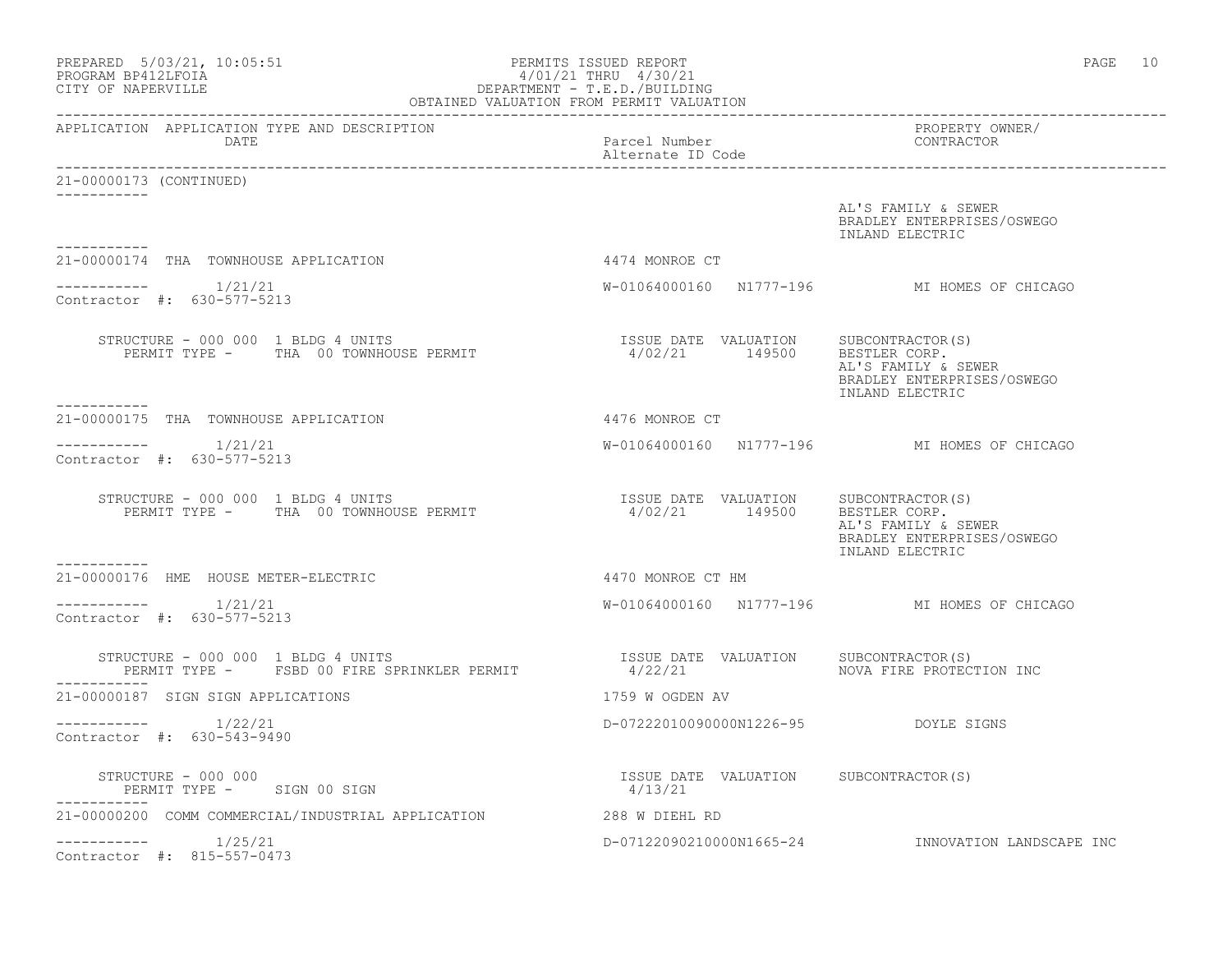PREPARED 5/03/21, 10:05:51 PERMITS ISSUED REPORT PAGE 11

## PROGRAM BP412LFOIA 4/01/21 THRU 4/30/21 CITY OF NAPERVILLE DEPARTMENT - T.E.D./BUILDING OBTAINED VALUATION FROM PERMIT VALUATION

------------------------------------------------------------------------------------------------------------------------------------ APPLICATION APPLICATION TYPE AND DESCRIPTION PROPERTY OWNER/ DATE Parcel Number CONTRACTOR Alternate ID Code ------------------------------------------------------------------------------------------------------------------------------------ 21-00000200 (CONTINUED) ----------- STRUCTURE - 000 000 NIKE SPORTS COMPLEX - PICKLEBALL ISSUE DATE VALUATION SUBCONTRACTOR(S) PERMIT TYPE - COMM 00 COMMERCIAL FULL PERMIT  $4/14/21$  50000 ----------- 21-00000255 BDD DEMOLITION SINGLE FAMILY 1225 N EAGLE ST ----------- 1/29/21 D-07124030160000N514 -54 AUTUMN HOMES INC Contractor #: 630-983-6220 STRUCTURE - 000 000 DEMO ISSUE DATE VALUATION SUBCONTRACTOR(S) PERMIT TYPE - BDD 00 DEMOLITION PERMIT 4/02/21 JOHN GREEN EXCAVATING ----------- 21-00000277 CAL COMMERCIAL ALTERATION/REPAIR (NO NEW SQ FTG) 1000 E WARRENVILLE RD 120 ----------- 2/02/21 D-08062020170000N696 -11 INTERIOR CONSTRUCTION GROUP Contractor #: 312-224-3050 STRUCTURE - 000 000 AGELLAN WARRENVILLE LLP ISSUE DATE VALUATION SUBCONTRACTOR(S) PERMIT TYPE - FABD 00 FIRE ALARM  $4/22/21$  AFFILIATED CUSTOMER SERVICE FILEN OF THE SPRINKLER PERMIT AND A THE SERVICE CONTROLLER SERVICE AND DUSTOMER SERVICE AND THE SPRINKLER PERMIT AND A THE SPRINKLER PERMIT AFFILIATED CUSTOMER SERVICE ----------- 21-00000279 DPX DUPLEX NEW CONST 4024 ASHWOOD PARK CT  $---------2$  2/02/21 W-011720503700 N1538-241 CRESTVIEW BUILDERS INC Contractor #: 630-922-0511 STRUCTURE - 000 000 DPX ISSUE DATE VALUATION SUBCONTRACTOR(S) PERMIT TYPE - DPXP 00 DUPLEX PERMIT  $4/14/21$  500000 DPXP 00 DUPLEX PERMIT<br>ELEC 00 ELECTRIC FOR SINGLE FAMILY/DPX  $\frac{4/14/21}{4/14/21}$  500000 NAPERVILLE ELECTRICAL CONT INC MECH 00 MECHANICAL FOR SFR/DPX  $4/14/21$ PLRM 00 PLUMBING BASEMENT ROUGH  $4/14/21$ PLUM 00 PLUMBING FOR SINGLE FAMILY/DPX 4/14/21 ACTION PLUMBING<br>PLUM 00 PLUMBING FOR SINGLE FAMILY/DPX 4/14/21 AFT AND TEET WEHRLI EXCAVATING JEFF WEHRLI EXCAVATING STRU 00 STRUCTURAL FOR SINGLE FAM/DPX  $4/14/21$  APEX EXTERIORS INC ----------- 21-00000280 DPX DUPLEX NEW CONST 4026 ASHWOOD PARK CT ----------- 2/02/21 W-01172050370 N1538-241 CRESTVIEW BUILDERS INC Contractor #: 630-922-0511 STRUCTURE - 000 000 DPX ISSUE DATE VALUATION SUBCONTRACTOR(S) PERMIT TYPE - DPXP 00 DUPLEX PERMIT  $4/14/21$  500000 ELEC 00 ELECTRIC FOR SINGLE FAMILY/DPX 4/14/21 NAPERVILLE ELECTRICAL CONT INC MECH 00 MECHANICAL FOR SFR/DPX  $4/14/21$ 

PLRM 00 PLUMBING BASEMENT ROUGH  $4/14/21$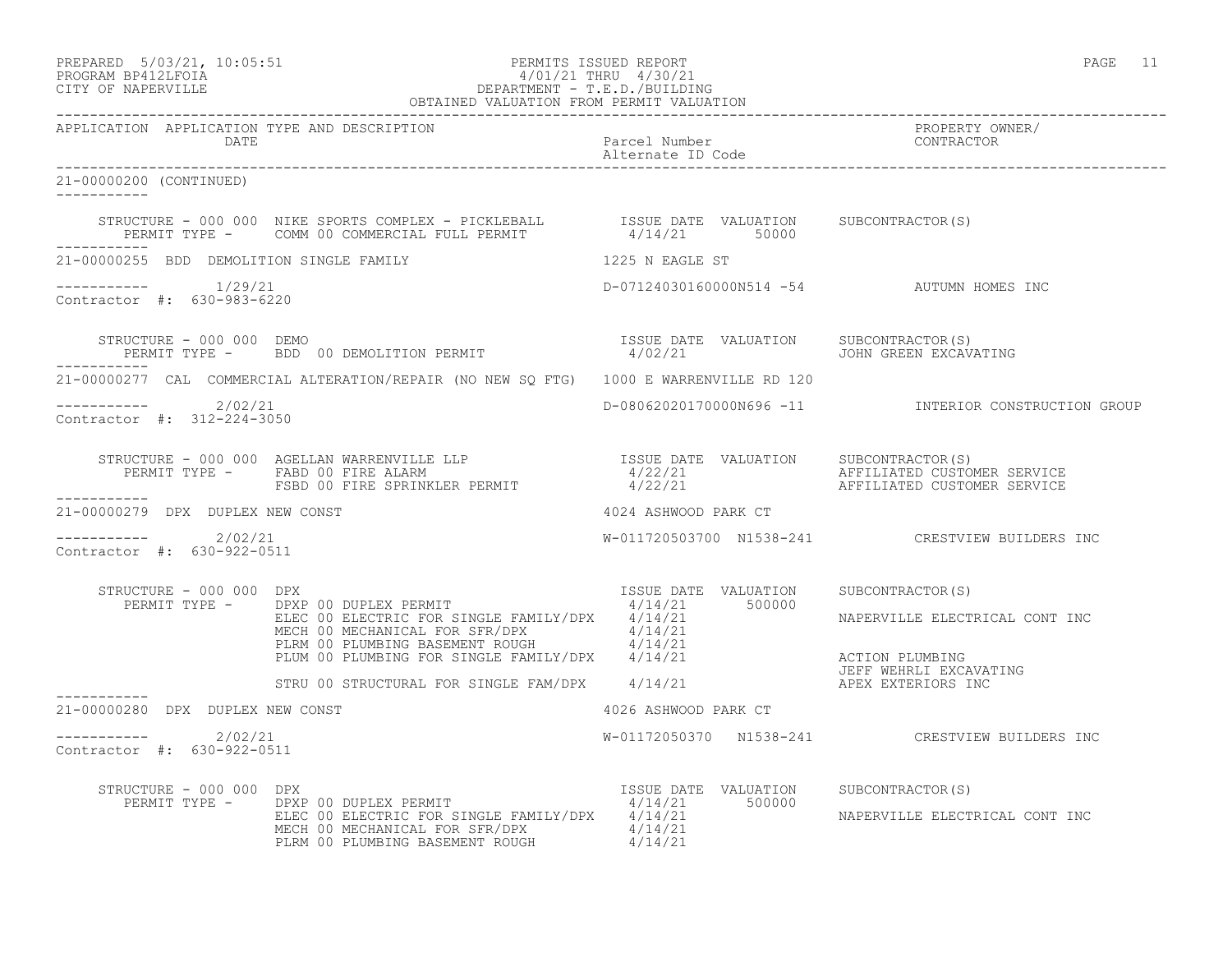# PREPARED 5/03/21, 10:05:51 PERMITS ISSUED REPORT PAGE 12 PROGRAM BP412LFOIA 4/01/21 THRU 4/30/21 CITY OF NAPERVILLE DEPARTMENT - T.E.D./BUILDING

|                                                      | OBTAINED VALUATION FROM PERMIT VALUATION                                                                                                                                                                                                                                                               |                                                        |                                                  |
|------------------------------------------------------|--------------------------------------------------------------------------------------------------------------------------------------------------------------------------------------------------------------------------------------------------------------------------------------------------------|--------------------------------------------------------|--------------------------------------------------|
| APPLICATION APPLICATION TYPE AND DESCRIPTION<br>DATE |                                                                                                                                                                                                                                                                                                        | Parcel Number<br>Alternate ID Code                     | PROPERTY OWNER/<br>CONTRACTOR                    |
| 21-00000280 (CONTINUED)                              |                                                                                                                                                                                                                                                                                                        |                                                        |                                                  |
|                                                      |                                                                                                                                                                                                                                                                                                        |                                                        |                                                  |
| -----------                                          | PLUM 00 PLUMBING FOR SINGLE FAMILY/DPX $4/14/21$<br>STRU 00 STRUCTURAL FOR SINGLE FAM/DPX $4/14/21$<br>TREE 00 PARKWAY TREE PLANTING PERMIT $4/14/21$<br>TREE 00 PARKWAY TREE PLANTING PERMIT $4/14/21$                                                                                                |                                                        |                                                  |
| 21-00000283 SFR SINGLE FAMILY RESIDENCE              |                                                                                                                                                                                                                                                                                                        | 3908 CALIENTE CR                                       |                                                  |
| ----------- 2/02/21<br>Contractor #: 630-922-0511    |                                                                                                                                                                                                                                                                                                        |                                                        | W-01161060020000N1752-242 CRESTVIEW BUILDERS INC |
| STRUCTURE - 000 000 SFR                              | PERMIT TYPE - ELEC 00 ELECTRIC FOR SINGLE FAMILY/DPX 4/19/21<br>MECH 00 MECHANICAL FOR SFR/DPX 4/19/21<br>MECH 00 PLUMBING BASEMENT ROUGH 4/19/21<br>PLUM 00 PLUMBING FOR SINGLE FAMILY/DPX 4/19/21<br>SFRP 00 SINGLE FAMILY RESIDENCE PERMIT 4/19/21 1000000<br>STRU 00 STRUCTURAL FOR SINGLE FAM/DPX | ISSUE DATE VALUATION SUBCONTRACTOR(S)                  | NAPERVILLE ELECTRICAL CONT INC                   |
|                                                      |                                                                                                                                                                                                                                                                                                        |                                                        |                                                  |
| 21-00000316 DMOC DEMOLITION COMMERCIAL               | 1126 E OGDEN AV                                                                                                                                                                                                                                                                                        |                                                        |                                                  |
| ----------    2/04/21<br>Contractor #: 847-471-3520  |                                                                                                                                                                                                                                                                                                        |                                                        | D-08081050020000N364 -42 ATLAS INDUSTRIES INC.   |
| STRUCTURE - 000 000 BELLE TIRE<br>------------       | RUCTURE – 000 000 BELLE TIRE<br>PERMIT TYPE – BDD 00 DEMOLITION PERMIT – 1/09/21 VALUATION – LOPEZ PLUMBING SYSTEMS INC.                                                                                                                                                                               |                                                        |                                                  |
| 21-00000324 FN FENCE APPLICATION                     |                                                                                                                                                                                                                                                                                                        | 1255 LEVERENZ RD                                       |                                                  |
| $--------- 2/04/21$<br>Contractor #: 847-043-8330    |                                                                                                                                                                                                                                                                                                        | W-01022060080000N649 -187 PREMIER FENCE                |                                                  |
| STRUCTURE - 000 000<br>PERMIT TYPE - FN 00 FENCE     |                                                                                                                                                                                                                                                                                                        | ISSUE DATE VALUATION SUBCONTRACTOR(S)<br>4/06/21 14256 |                                                  |
| 21-00000343 SFR SINGLE FAMILY RESIDENCE              |                                                                                                                                                                                                                                                                                                        | 3928 MAHOGANY LN                                       |                                                  |
| $---------2/05/21$<br>Contractor #: 630-226-0460     |                                                                                                                                                                                                                                                                                                        |                                                        |                                                  |
| STRUCTURE - 000 000                                  | PERMIT TYPE - ELEC 00 ELECTRIC FOR SINGLE FAMILY/DPX 4/02/21<br>MECH 00 MECHANICAL FOR SFR/DPX $4/02/21$<br>PLRM 00 PLUMBING BASEMENT ROUGH $4/02/21$<br>PLUM 00 PLUMBING FOR SINGLE FAMILY/DPX 4/02/21                                                                                                | ISSUE DATE VALUATION SUBCONTRACTOR(S)                  | INDEPENDENT ELECTRIC CONTRACTO<br>BESTLER CORP.  |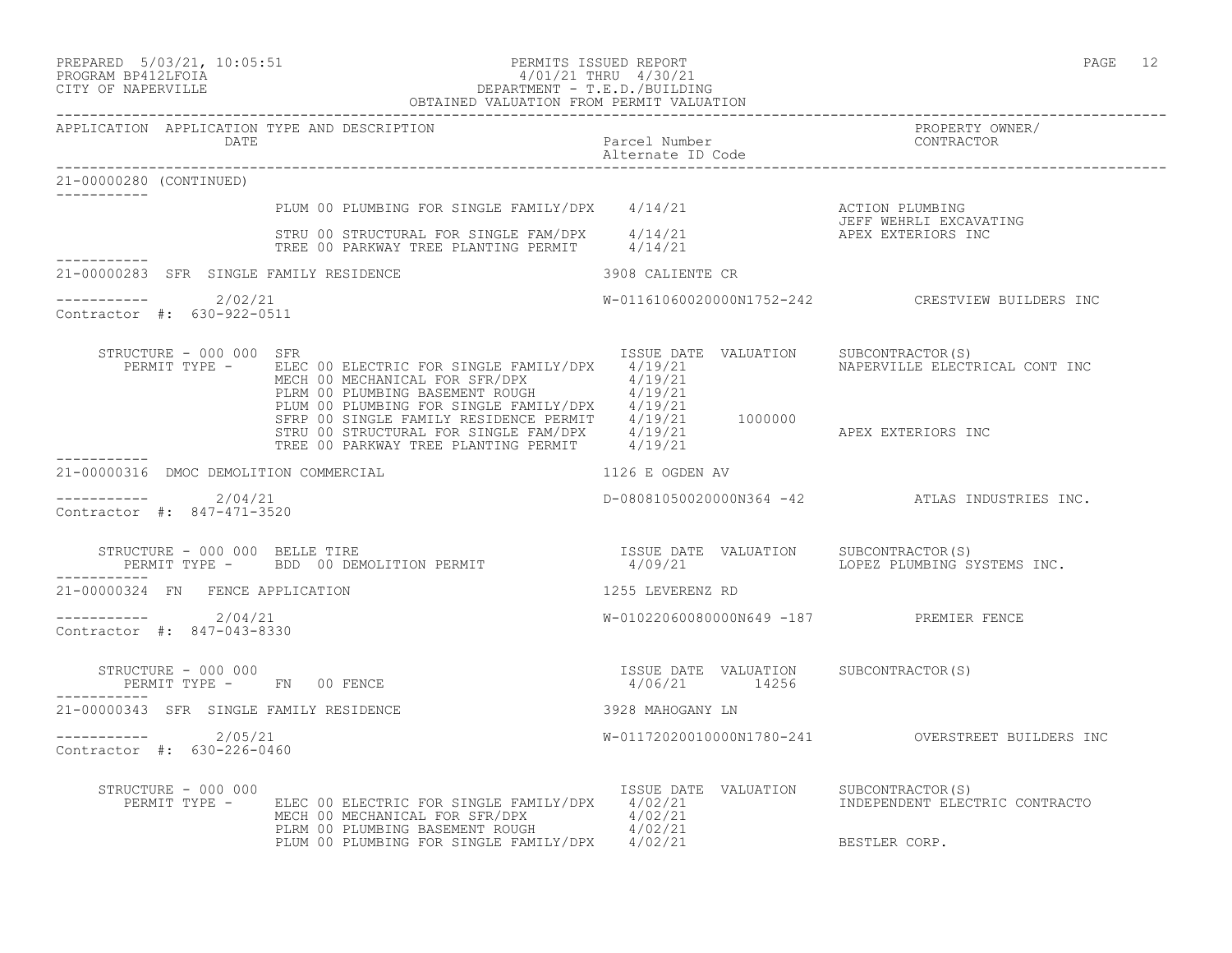## PREPARED 5/03/21, 10:05:51 PERMITS ISSUED REPORT PAGE 13 PROGRAM BP412LFOIA 4/01/21 THRU 4/30/21 CITY OF NAPERVILLE DEPARTMENT - T.E.D./BUILDING OBTAINED VALUATION FROM PERMIT VALUATION

| APPLICATION APPLICATION TYPE AND DESCRIPTION<br>DATE |                                                                                                                                                                                                                                                                                                          | Parcel Number                         | PROPERTY OWNER/<br>CONTRACTOR                         |
|------------------------------------------------------|----------------------------------------------------------------------------------------------------------------------------------------------------------------------------------------------------------------------------------------------------------------------------------------------------------|---------------------------------------|-------------------------------------------------------|
| 21-00000343 (CONTINUED)<br>___________               |                                                                                                                                                                                                                                                                                                          |                                       |                                                       |
|                                                      | SFRP 00 SINGLE FAMILY RESIDENCE PERMIT 4/02/21 500000<br>STRU 00 STRUCTURAL FOR SINGLE FAM/DPX 4/02/21<br>TREE 00 PARKWAY TREE PLANTING PERMIT 4/02/21                                                                                                                                                   |                                       | DONEGAL EXCAVATING<br>APEX EXTERIORS INC - SO ELGIN   |
|                                                      | 21-00000344 CAL COMMERCIAL ALTERATION/REPAIR (NO NEW SQ FTG) 1603 NORTH AURORA RD 101                                                                                                                                                                                                                    |                                       |                                                       |
| ---------- 2/05/21<br>Contractor #: 630-740-6563     |                                                                                                                                                                                                                                                                                                          |                                       | D-07152000210000N847 -65 SEQUOIA GENERAL CONSTRUCTION |
| ___________                                          | STRUCTURE - 000 000 FIENE'S BAKERY<br>PERMIT TYPE - FABD 00 FIRE ALARM                                    4/28/21<br>FSBD 00 FIRE SPRINKLER PERMIT                     4/22/21                       ATLANTIC AMERICAN FIRE                                                                              |                                       |                                                       |
| 21-00000345 SFR SINGLE FAMILY RESIDENCE              | 426 S LOOMIS ST                                                                                                                                                                                                                                                                                          |                                       |                                                       |
| $--------- 2/08/21$<br>Contractor #: 630-688-7065    |                                                                                                                                                                                                                                                                                                          |                                       | D-08191030050000N345 -100 BRAD DRENDEL BUILDERS INC   |
| STRUCTURE - 000 000 SFR                              | PERMIT TYPE - ELEC 00 ELECTRIC FOR SINGLE FAMILY/DPX 4/02/21<br>ELEC 00 ELECTRIC FOR SINGLE FAMILY/DPX 4/02/21<br>FB 00 FINISHED BASEMENT 4/02/21 1500000<br>MECH 00 MECHANICAL FOR SFR/DPX 4/02/21<br>PATO 00 PATIO WITH STRUCTURE 4/02/21 1500000<br>PLRM 00 PLUMBING BASEMENT ROUGH 4/02/21<br>PLUM 0 | ISSUE DATE VALUATION SUBCONTRACTOR(S) | G & Z ELECTRIC SERVICE, INC                           |
|                                                      |                                                                                                                                                                                                                                                                                                          |                                       | PURE PLUMBING<br>DRY COUNTY ENTERPRISES               |
|                                                      | SFRP 00 SINGLE FAMILY RESIDENCE PERMIT 4/02/21 1500000<br>STRU 00 STRUCTURAL FOR SINGLE FAM/DPX 4/02/21<br>TREE 00 PARKWAY TREE PLANTING PERMIT 4/02/21                                                                                                                                                  |                                       | BRADLEY BUILDERS                                      |
| 21-00000360 RAD RES ADDITIONS (NEW SO FTG)           | 1225 LANGLEY CR                                                                                                                                                                                                                                                                                          |                                       |                                                       |
| $--------- 2/09/21$<br>Contractor #: 630-848-0901    |                                                                                                                                                                                                                                                                                                          |                                       | D-07103050170000N151 -49 PATRICK DANIEL BUILDERS      |
| STRUCTURE - 000 000<br>------------                  | STRUCTURE - 000 000<br>PERMIT TYPE - PERG 00 PERGOLA / ARBOR 1/09/21 150000<br>RAD 00 ROOM ADDITION 1/09/21 150000 BUFFALO ELECTRIC                                                                                                                                                                      |                                       | RANGER EXTERIORS                                      |
|                                                      | 21-00000378 RAL RES ALTERATIONS/REMODLING (NO NEW SQ FTG) 4240 COLTON CR                                                                                                                                                                                                                                 |                                       |                                                       |
| 2/10/21<br>------------                              |                                                                                                                                                                                                                                                                                                          |                                       |                                                       |

Contractor #: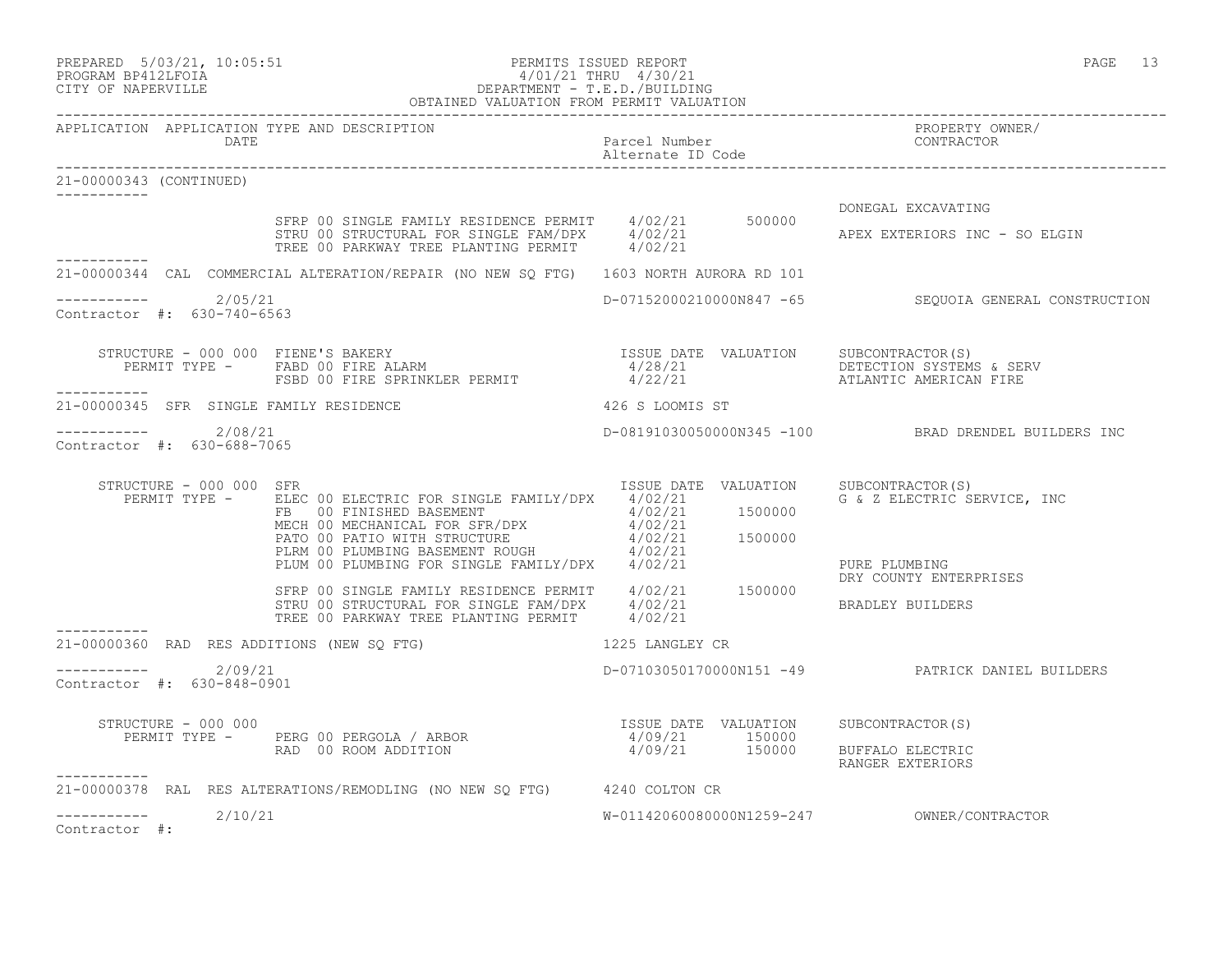| PREPARED | $5/03/21$ , $10:05:51$ |  |
|----------|------------------------|--|
|          | PROCRAM RP419IFOIA     |  |

# PREPARED 5/03/21, 10:05:51 PERMITS ISSUED REPORT<br>PROGRAM BP412LFOIA PROGRAM PROGRAM PROGRAM PROGRAM PROGRAM PROGRAM BP412LFOIA PROGRAM BP412LFOIA 4/01/21 THRU 4/30/21<br>
CITY OF NAPERVILLE DEPARTMENT - T.E.D./BUILDIN CITY OF NAPERVILLE DEPARTMENT - T.E.D./BUILDING

| OBTAINED VALUATION FROM PERMIT VALUATION                                                                                                                                     |                                         |                                                                               |  |
|------------------------------------------------------------------------------------------------------------------------------------------------------------------------------|-----------------------------------------|-------------------------------------------------------------------------------|--|
| APPLICATION APPLICATION TYPE AND DESCRIPTION<br>DATE                                                                                                                         | Parcel Number<br>Alternate ID Code      | PROPERTY OWNER/<br>CONTRACTOR                                                 |  |
| 21-00000378 (CONTINUED)                                                                                                                                                      |                                         |                                                                               |  |
| STRUCTURE - 000 000 BASEMENT FINISH<br>STRUCTURE - 000 000 BASEMENT FINISH<br>PERMIT TYPE - FB 00 FINISHED BASEMENT - 1/21/21 FAIL SAFE ELECTRIC CO.                         |                                         |                                                                               |  |
| 21-00000401 RAL RES ALTERATIONS/REMODLING (NO NEW SQ FTG) 4243 CHAPARRAL DR                                                                                                  |                                         |                                                                               |  |
| ----------- 2/11/21<br>Contractor #: 630-364-3669                                                                                                                            |                                         | W-01172070230000N1523-241 REDSTART CONSTRUCTION                               |  |
| STRUCTURE - 000 000 BASEMENT FINISH<br>PERMIT TYPE - FB 00 FINISHED BASEMENT 1998/21 70000 PURE PLUMBING<br>___________                                                      |                                         | L.T. ELECTRIC                                                                 |  |
| 21-00000418 RAD RES ADDITIONS (NEW SQ FTG)                                                                                                                                   | 1325 OAKTON LN                          |                                                                               |  |
| $--------$ 2/15/21<br>Contractor #: 847-496-4333                                                                                                                             |                                         | D-07262140050000N723 -127 ARCHADECK OF CHICAGOLAND-PALAT                      |  |
| STRUCTURE - 000 000                                                                                                                                                          | ISSUE DATE VALUATION SUBCONTRACTOR(S)   | CHICAGO GAS LINES<br>AAA ELECTRIC INC (POPLAR)<br>DICKSON CONTRACTORS         |  |
| 21-00000422 RAD RES ADDITIONS (NEW SQ FTG) 1149 SUMMIT HILLS LN                                                                                                              |                                         |                                                                               |  |
| ----------- 2/15/21<br>Contractor #: 630-740-9505                                                                                                                            |                                         |                                                                               |  |
| STRUCTURE - 000 000 POOL HOUSE<br>RUCTURE – 000 000 POOL HOUSE<br>PERMIT TYPE – RAD 00 ROOM ADDITION – 1/08/21 175000 KBS ELECTRIC, INC                                      |                                         | COMPLETE FLASHING<br>ELEVATION PLUMBING CO                                    |  |
| -----------<br>21-00000426 RAL RES ALTERATIONS/REMODLING (NO NEW SQ FTG) 1525 SHENANDOAH LN                                                                                  |                                         |                                                                               |  |
| $--------$ 2/15/21<br>Contractor #: 630-969-8585                                                                                                                             |                                         | D-08072060260000N11 -41 BRADFORD & KENT BUILDERS                              |  |
| STRUCTURE – 000 000 KITCHEN AND DINING REMODEL TISSUE DATE VALUATION SUBCONTRACTOR(S)<br>PERMIT TYPE – RAL 00 ROOM ALTERATION 1/02/21 41322 LITTLE ELECTRICAL<br>----------- |                                         | 4/02/21 41322 LITTLE ELECTRICAL CONTRACTORS<br>HEAD ABOVE WATER PLUMBING, INC |  |
| 21-00000429 DMOC DEMOLITION COMMERCIAL                                                                                                                                       | 850 E OGDEN AV                          |                                                                               |  |
| $--------- 2/15/21$<br>Contractor #: 708-417-0005                                                                                                                            | D-08074110190000N364 -56 JB DEVELOPMENT |                                                                               |  |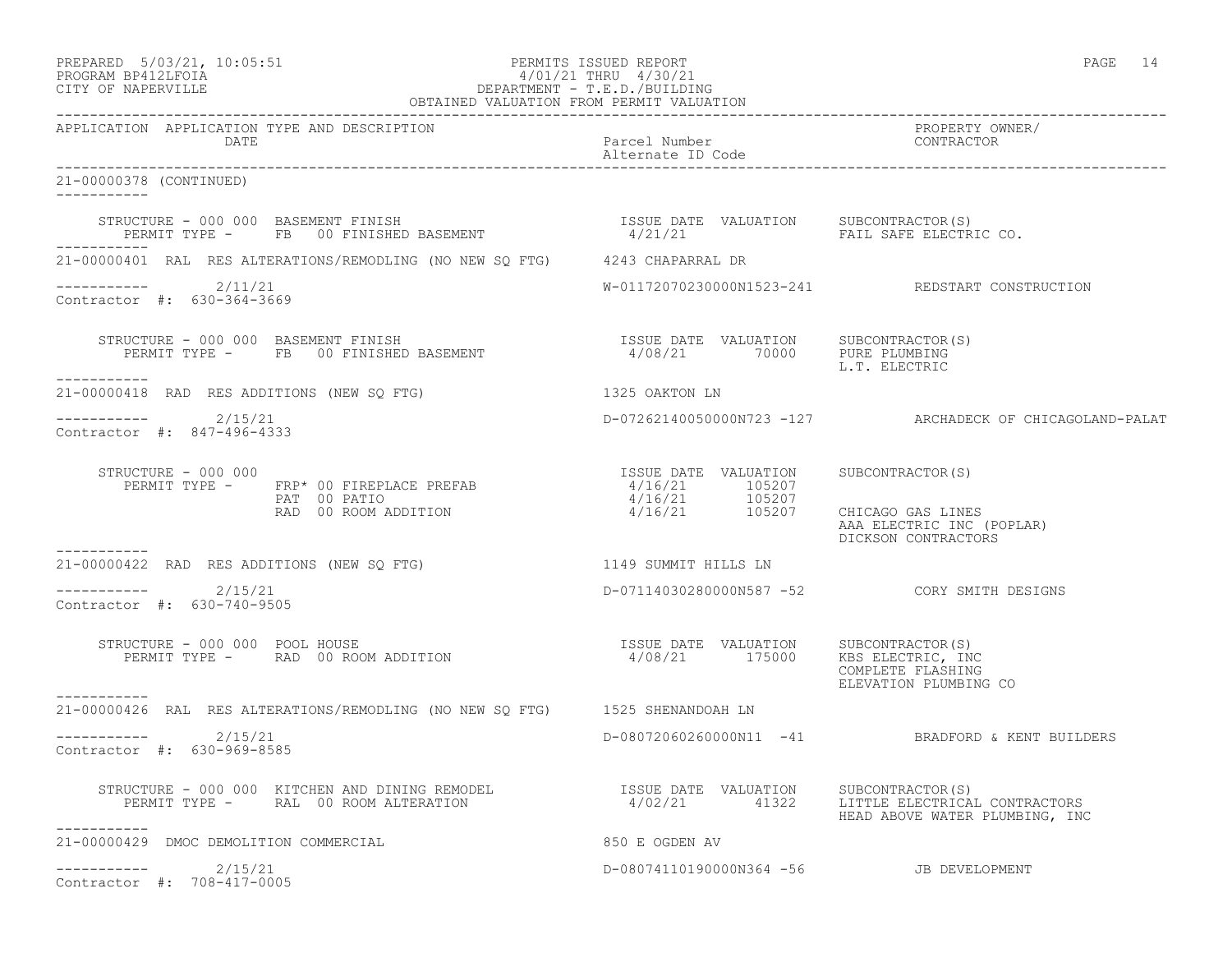## PREPARED 5/03/21, 10:05:51 PERMITS ISSUED REPORT PAGE 15 PROGRAM BP412LFOIA 4/01/21 THRU 4/30/21 CITY OF NAPERVILLE DEPARTMENT - T.E.D./BUILDING

|                                                      | OBTAINED VALUATION FROM PERMIT VALUATION                                                                                                               |                                                                   |                                                            |
|------------------------------------------------------|--------------------------------------------------------------------------------------------------------------------------------------------------------|-------------------------------------------------------------------|------------------------------------------------------------|
| APPLICATION APPLICATION TYPE AND DESCRIPTION<br>DATE |                                                                                                                                                        | Parcel Number<br>Alternate ID Code                                | PROPERTY OWNER/<br>CONTRACTOR                              |
| 21-00000429 (CONTINUED)                              |                                                                                                                                                        |                                                                   |                                                            |
|                                                      | STRUCTURE - 000 000 850 E OGDEN AVE<br>PERMIT TYPE -   BDD 00 DEMOLITION PERMIT                        4/27/21                NORMAN ELECTRICAL CONSTR |                                                                   | NORMAN ELECTRICAL CONSTRUCTION<br>PRO INSTALL PLUMBING INC |
| -----------<br>21-00000433 SIGN SIGN APPLICATIONS    |                                                                                                                                                        | 1264 E CHICAGO AV 102                                             |                                                            |
| $--------- 2/16/21$<br>Contractor #: 773-267-6007    |                                                                                                                                                        | D-08173030220000N79 -87 TFA SIGNS                                 |                                                            |
| STRUCTURE - 000 000<br>PERMIT TYPE - SIGN 00 SIGN    |                                                                                                                                                        | ISSUE DATE VALUATION SUBCONTRACTOR(S)<br>4/20/21 MDK ELECTRIC INC |                                                            |
| 21-00000446 FN FENCE APPLICATION                     |                                                                                                                                                        | 4003 IDLEWILD LN                                                  |                                                            |
| $--------- 2/17/21$<br>Contractor #: 630-551-3400    |                                                                                                                                                        |                                                                   | W-01043090030000N1586-196 CLASSIC FENCE/OSWEGO             |
| STRUCTURE - 000 000<br>PERMIT TYPE - FN 00 FENCE     |                                                                                                                                                        | ISSUE DATE VALUATION SUBCONTRACTOR(S)<br>4/07/21 114000           |                                                            |
| 21-00000453 RAD RES ADDITIONS (NEW SQ FTG)           |                                                                                                                                                        | 7 N WRIGHT ST                                                     |                                                            |
| $--------- 2/17/21$<br>Contractor #: 630-579-6600    |                                                                                                                                                        |                                                                   | D-08183110080000N436 -85 RELIABLE HOME IMPROVEMENT         |
| STRUCTURE - 000 000 120                              |                                                                                                                                                        |                                                                   |                                                            |
|                                                      | RUCTURE - 000 000 120<br>PERMIT TYPE - ELSC 00 ELECTRIC SVC CHANGE RES. 4/09/21 83161 WIESNER PLUMBING, INC                                            |                                                                   | LITTLE ELECTRICAL CONTRACTORS<br>VERN MOORE & SONS ROOFING |
|                                                      | 21-00000461 CAL COMMERCIAL ALTERATION/REPAIR (NO NEW SO FTG) 263 SHUMAN BL 240                                                                         |                                                                   |                                                            |
| $--------$ 2/18/21<br>Contractor #: 312-741-5378     |                                                                                                                                                        |                                                                   | D-07014000340000N7 -24 DEVELOPMENT SOLUTIONS INC           |
|                                                      |                                                                                                                                                        |                                                                   |                                                            |
| 21-00000482 SFR SINGLE FAMILY RESIDENCE              |                                                                                                                                                        | 2647 SUTTON CR                                                    |                                                            |
| $--------- 2/22/21$<br>Contractor #: 630-369-4150    |                                                                                                                                                        |                                                                   | W-01023120040000N1442-201 KINGS COURT BUILDERS, INC        |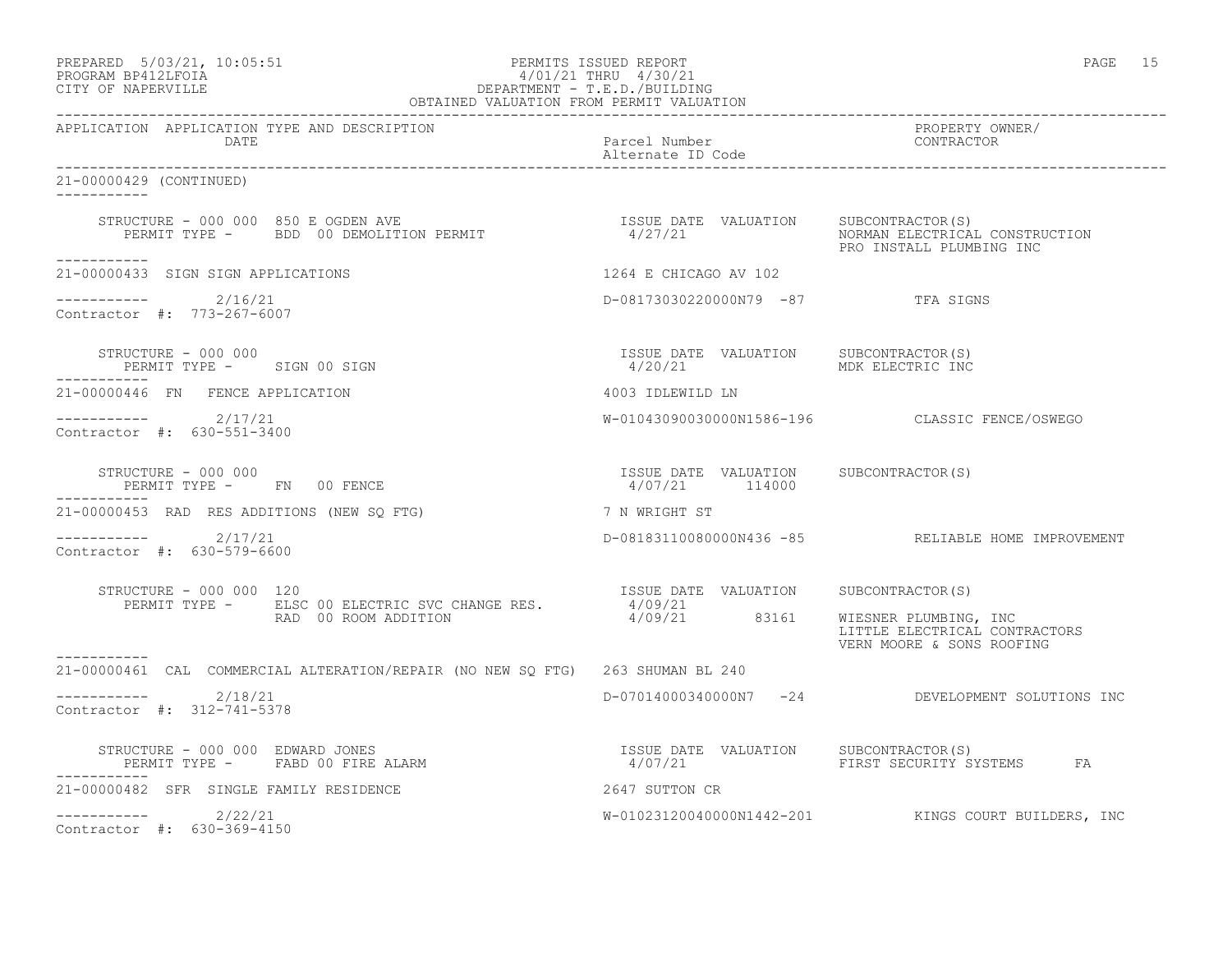| PREPARED 5/03/21, 10:05:51 | PERMITS ISSUED REPORT | PAGE |  |
|----------------------------|-----------------------|------|--|
|                            |                       |      |  |

APPLICATION APPLICATION TYPE AND DESCRIPTION

# PROGRAM BP412LFOIA 4/01/21 THRU 4/30/21 CITY OF NAPERVILLE DEPARTMENT - T.E.D./BUILDING OBTAINED VALUATION FROM PERMIT VALUATION ------------------------------------------------------------------------------------------------------------------------------------

|                                                   |                                                                                                                                                                                                                                      | Parcel Number CONTRACTOR<br>Alternate ID Code |                                                                |
|---------------------------------------------------|--------------------------------------------------------------------------------------------------------------------------------------------------------------------------------------------------------------------------------------|-----------------------------------------------|----------------------------------------------------------------|
| 21-00000482 (CONTINUED)                           |                                                                                                                                                                                                                                      |                                               |                                                                |
| STRUCTURE - 000 000 SFR                           |                                                                                                                                                                                                                                      |                                               |                                                                |
|                                                   |                                                                                                                                                                                                                                      |                                               | AVINO ELECTRIC, INC                                            |
|                                                   | PLUM 00 PLUMBING FOR SINGLE FAMILY/DPX 4/05/21                                                                                                                                                                                       |                                               | HOGAN PLUMBING<br>DRY COUNTY ENTERPRISES                       |
| -----------                                       | SFRP 00 SINGLE FAMILY RESIDENCE PERMIT 4/05/21 920000<br>STRU 00 STRUCTURAL FOR SINGLE FAM/DPX 4/05/21<br>TREE 00 PARKWAY TREE PLANTING PERMIT 4/05/21                                                                               |                                               | APEX BUILDERS INC                                              |
|                                                   | 21-00000493 CAL COMMERCIAL ALTERATION/REPAIR (NO NEW SO FTG) 2216 FERRY RD 106                                                                                                                                                       |                                               |                                                                |
| $---------2/23/21$<br>Contractor #: 630-585-0021  |                                                                                                                                                                                                                                      |                                               |                                                                |
| -----------                                       | STRUCTURE – 000 000 IRON GATE – HELLMAN                               ISSUE DATE VALUATION    SUBCONTRACTOR(S)<br>PERMIT TYPE –      FABD 00 FIRE ALARM                               4/22/21                                        |                                               | ZOEPAZ INCORPORATED                                            |
| 21-00000496 ESC ELECTRIC SERVICE CHANGE           |                                                                                                                                                                                                                                      | 85 W BAILEY RD                                |                                                                |
| $--------- 2/24/21$<br>Contractor #: 630-545-9343 |                                                                                                                                                                                                                                      |                                               | D-08304110150000N62 -146 ALTERNATING CURRENTS CORP             |
| -----------                                       | STRUCTURE - 000 000 GENERATOR<br>PERMIT TYPE - ELSC 00 ELECTRIC SVC CHANGE RES.             4/06/21                       ALTERNATING CURRENTS COR                                                                                   |                                               | ALTERNATING CURRENTS CORP                                      |
| 21-00000497 SFR SINGLE FAMILY RESIDENCE           | 212 ELMWOOD DR                                                                                                                                                                                                                       |                                               |                                                                |
| ----------- 2/24/21<br>Contractor #: 630-251-7230 |                                                                                                                                                                                                                                      | D-07252090090000N679 -129 CAMEO HOMES INC     |                                                                |
| STRUCTURE - 000 000 SFR                           | PERMIT TYPE - ELEC 00 ELECTRIC FOR SINGLE FAMILY/DPX 4/27/21                                                                                                                                                                         | ISSUE DATE VALUATION SUBCONTRACTOR(S)         | CUSTOM HOME ELECTRIC INC                                       |
|                                                   | ELEC 00 ELECTRIC FOR SINGLE FATILITY PEAN AT ATT AT A MECHANICAL FOR SFR/DPX 4/27/21<br>PATO 00 PATIO WITH STRUCTURE 4/27/21 610000<br>PLRM 00 PLUMBING BASEMENT ROUGH 4/27/21 610000<br>PLUM 00 PLUMBING FOR SINGLE FAMILY/DPX 4/27 |                                               | KMG CONSTRUCTION                                               |
|                                                   | SFRP 00 SINGLE FAMILY RESIDENCE PERMIT 4/27/21 610000<br>STRU 00 STRUCTURAL FOR SINGLE FAM/DPX 4/27/21                                                                                                                               |                                               | WESCON UNDERGROUND, INC-DOWNER<br>A & E ROOFING AND SIDING INC |
| -----------<br>21-00000499 PAT PATIO APPLICATION  |                                                                                                                                                                                                                                      | 3320 DANLAUR CT                               |                                                                |
| $--------- 2/24/21$<br>Contractor #: 630-759-3500 |                                                                                                                                                                                                                                      | W-01094070230000N1456-228 HURSTHOUSE, INC     |                                                                |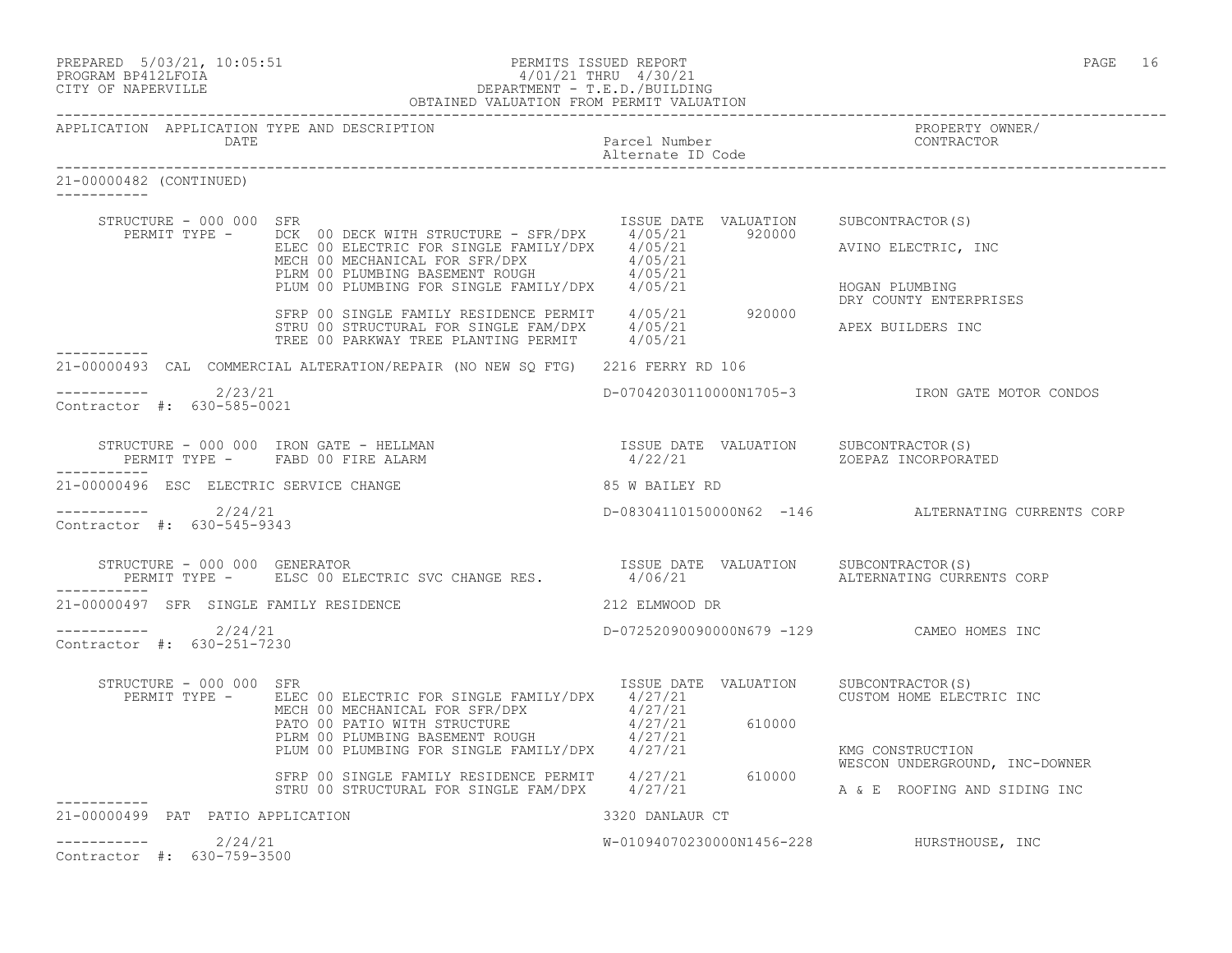## PREPARED 5/03/21, 10:05:51 PERMITS ISSUED REPORT PAGE 17 PROGRAM BP412LFOIA 4/01/21 THRU 4/30/21 CITY OF NAPERVILLE DEPARTMENT - T.E.D./BUILDING OBTAINED VALUATION FROM PERMIT VALUATION

------------------------------------------------------------------------------------------------------------------------------------

| APPLICATION APPLICATION TYPE AND DESCRIPTION<br><b>DATE</b>                                                                                                                                                                                      | Parcel Number<br>Alternate ID Code                                      | PROPERTY OWNER/<br>CONTRACTOR                                                         |
|--------------------------------------------------------------------------------------------------------------------------------------------------------------------------------------------------------------------------------------------------|-------------------------------------------------------------------------|---------------------------------------------------------------------------------------|
| 21-00000499 (CONTINUED)<br>-----------                                                                                                                                                                                                           |                                                                         |                                                                                       |
| STRUCTURE - 000 000 PATIO/BUILT IN GRILL/KITCHEN 1SSUE DATE VALUATION SUBCONTRACTOR(S)<br>PERMIT TYPE - PAT 00 PATIO                                                                                                                             | 4/15/21                                                                 |                                                                                       |
| 21-00000507 RAL RES ALTERATIONS/REMODLING (NO NEW SQ FTG) 34 GLENCOE CT 102                                                                                                                                                                      |                                                                         |                                                                                       |
| $--------- 2/25/21$<br>Contractor #: 630-816-0092                                                                                                                                                                                                |                                                                         | D-08314100500000N1175-176 WEINBERG BUILDERS INC                                       |
| STRUCTURE – 000 000 REPLACING CABINETS                                ISSUE DATE VALUATION     SUBCONTRACTOR(S)<br>PERMIT TYPE –     RAL  00 ROOM ALTERATION                          4/02/21        16000     ELECTRIC CONCEPT I<br>----------- |                                                                         | D&D PLUMBING CONCTRACTORS LLC                                                         |
| 21-00000511 THA TOWNHOUSE APPLICATION                                                                                                                                                                                                            | 4350 MONROE AV                                                          |                                                                                       |
| -----------    2/25/21<br>Contractor #: 630-577-5213                                                                                                                                                                                             |                                                                         | W-01064000160009N1777-196 MI HOMES OF CHICAGO                                         |
| STRUCTURE - 000 000 1 BLDG 4 UNITS<br>PERMIT TYPE - THA 00 TOWNHOUSE PERMIT                                                                                                                                                                      | ISSUE DATE VALUATION SUBCONTRACTOR(S)<br>4/29/21 147500 INLAND ELECTRIC | BESTLER CORP.<br>AL'S FAMILY & SEWER<br>BRADLEY ENTERPRISES/OSWEGO                    |
| -----------<br>21-00000512 THA TOWNHOUSE APPLICATION                                                                                                                                                                                             |                                                                         |                                                                                       |
| -----------    2/25/21<br>Contractor #: 630-577-5213                                                                                                                                                                                             |                                                                         | W-01064000160009N1777-196 MI HOMES OF CHICAGO                                         |
| STRUCTURE - 000 000 1 BLDG 4 UNITS                                                                                                                                                                                                               |                                                                         | AL'S FAMILY & SEWER<br>BRADLEY ENTERPRISES/OSWEGO                                     |
| 21-00000513 THA TOWNHOUSE APPLICATION                                                                                                                                                                                                            | 4354 MONROE AV                                                          |                                                                                       |
| $---------2/25/21$<br>Contractor #: 630-577-5213                                                                                                                                                                                                 |                                                                         | W-01064000160009N1777-196 MI HOMES OF CHICAGO                                         |
|                                                                                                                                                                                                                                                  | ISSUE DATE VALUATION SUBCONTRACTOR(S)                                   | INLAND ELECTRIC<br>BESTLER CORP.<br>AL'S FAMILY & SEWER<br>BRADLEY ENTERPRISES/OSWEGO |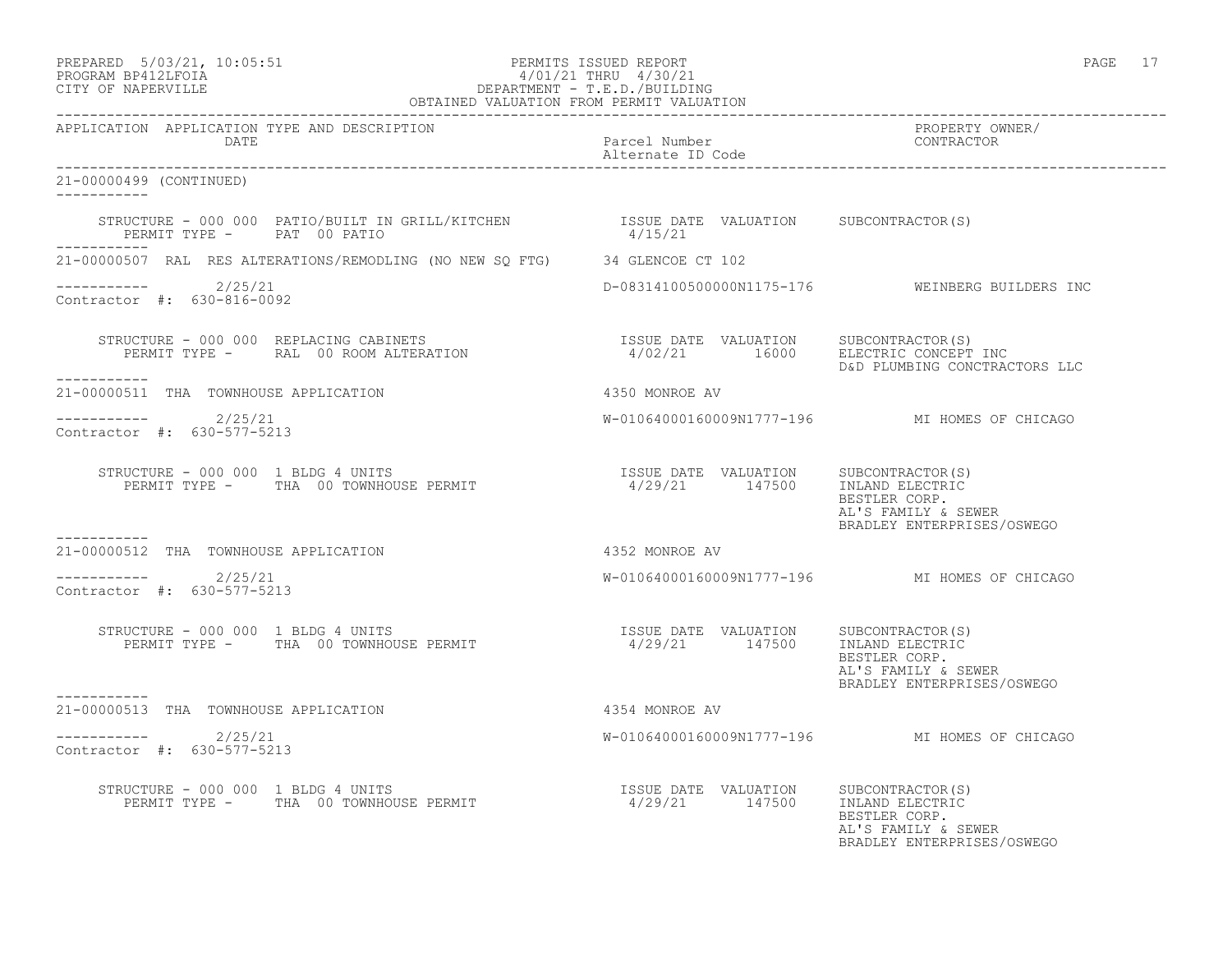## PREPARED 5/03/21, 10:05:51 PERMITS ISSUED REPORT PAGE 18 PROGRAM BP412LFOIA 4/01/21 THRU 4/30/21 CITY OF NAPERVILLE DEPARTMENT - T.E.D./BUILDING OBTAINED VALUATION FROM PERMIT VALUATION

| APPLICATION APPLICATION TYPE AND DESCRIPTION                                                                                                                                                                                                                                                                                                                                                                  |                                                       | PROPERTY OWNER/<br>CONTRACTOR                                      |
|---------------------------------------------------------------------------------------------------------------------------------------------------------------------------------------------------------------------------------------------------------------------------------------------------------------------------------------------------------------------------------------------------------------|-------------------------------------------------------|--------------------------------------------------------------------|
| DATE                                                                                                                                                                                                                                                                                                                                                                                                          | Parcel Number<br>Alternate ID Code                    |                                                                    |
| 21-00000514 THA TOWNHOUSE APPLICATION                                                                                                                                                                                                                                                                                                                                                                         | 4356 MONROE AV                                        |                                                                    |
| $--------- 2/25/21$<br>Contractor #: 630-577-5213                                                                                                                                                                                                                                                                                                                                                             |                                                       | W-01064000160009N1777-196 MI HOMES OF CHICAGO                      |
|                                                                                                                                                                                                                                                                                                                                                                                                               |                                                       | BESTLER CORP.<br>AL'S FAMILY & SEWER<br>BRADLEY ENTERPRISES/OSWEGO |
| 21-00000528 RAL RES ALTERATIONS/REMODLING (NO NEW SQ FTG) 2792 SPINNER CT                                                                                                                                                                                                                                                                                                                                     |                                                       |                                                                    |
| $--------- 3/01/21$<br>Contractor #: 630-330-4739                                                                                                                                                                                                                                                                                                                                                             |                                                       | W-01014160220000N563 -204 TRANQUILITY BUILDERS                     |
| STRUCTURE - 000 000 KITCHEN AND BATHROOM REMODEL TSSUE DATE VALUATION SUBCONTRACTOR(S)<br>PERMIT TYPE - RAL 00 ROOM ALTERATION 100 FOR 2000 2000 2000 AFFORDABLE PLUMBING SERVICES<br>-----------                                                                                                                                                                                                             |                                                       |                                                                    |
| 21-00000529 RAL RES ALTERATIONS/REMODLING (NO NEW SQ FTG) 909 SUMTER CT                                                                                                                                                                                                                                                                                                                                       |                                                       |                                                                    |
| $--------- 3/01/21$<br>Contractor #: 630-432-7274                                                                                                                                                                                                                                                                                                                                                             |                                                       | D-07251080050000N677 -128 EXPERT LEVEL HOME SERVICES               |
| $\begin{array}{cccccc} \texttt{STRUCTURE} & - & 000 & 000 & \texttt{FINISH BASEMENT} & & & & \\ \texttt{PERMIT TYPE} & - & \texttt{FB} & 00 \texttt{ FINISHED BASEMENT} & & & & & \\ \end{array} \qquad \begin{array}{cccccc} \texttt{ISSUE} & \texttt{DATE} & \texttt{VALUATION} & \texttt{SUBCONTRACTOR(S)}\\ & 4/12/21 & & 40000 & \texttt{DAN WAGNER} \end{array}$<br>STRUCTURE - 000 000 FINISH BASEMENT |                                                       |                                                                    |
| 21-00000535 FN FENCE APPLICATION                                                                                                                                                                                                                                                                                                                                                                              | 820 PAWNEE LN                                         |                                                                    |
| $--------- 3/01/21$<br>Contractor #:                                                                                                                                                                                                                                                                                                                                                                          |                                                       |                                                                    |
| $\texttt{STRUCTURE} = 000 000$<br>PERMIT TYPE - FN 00 FENCE                                                                                                                                                                                                                                                                                                                                                   | ISSUE DATE VALUATION SUBCONTRACTOR(S)<br>4/14/21 2250 |                                                                    |
| 21-00000539 ESC ELECTRIC SERVICE CHANGE                                                                                                                                                                                                                                                                                                                                                                       | 308 E 6TH AV                                          |                                                                    |
| $--------$ 3/01/21<br>Contractor #:                                                                                                                                                                                                                                                                                                                                                                           |                                                       | – 93ENERGY                                                         |
| STRUCTURE – 000 000 PHOTOVOLTAIC SYSTEM                            ISSUE DATE VALUATION     SUBCONTRACTOR(S)<br>PERMIT TYPE –     PV   00 SOLAR PHOTOVOLTAIC                     4/15/21       29000     93ENERGY                                                                                                                                                                                             |                                                       |                                                                    |
| 21-00000540 ESC ELECTRIC SERVICE CHANGE                                                                                                                                                                                                                                                                                                                                                                       | 310 E 6TH AV                                          |                                                                    |
| $--------- 3/01/21$<br>Contractor #:                                                                                                                                                                                                                                                                                                                                                                          |                                                       | 93ENERGY                                                           |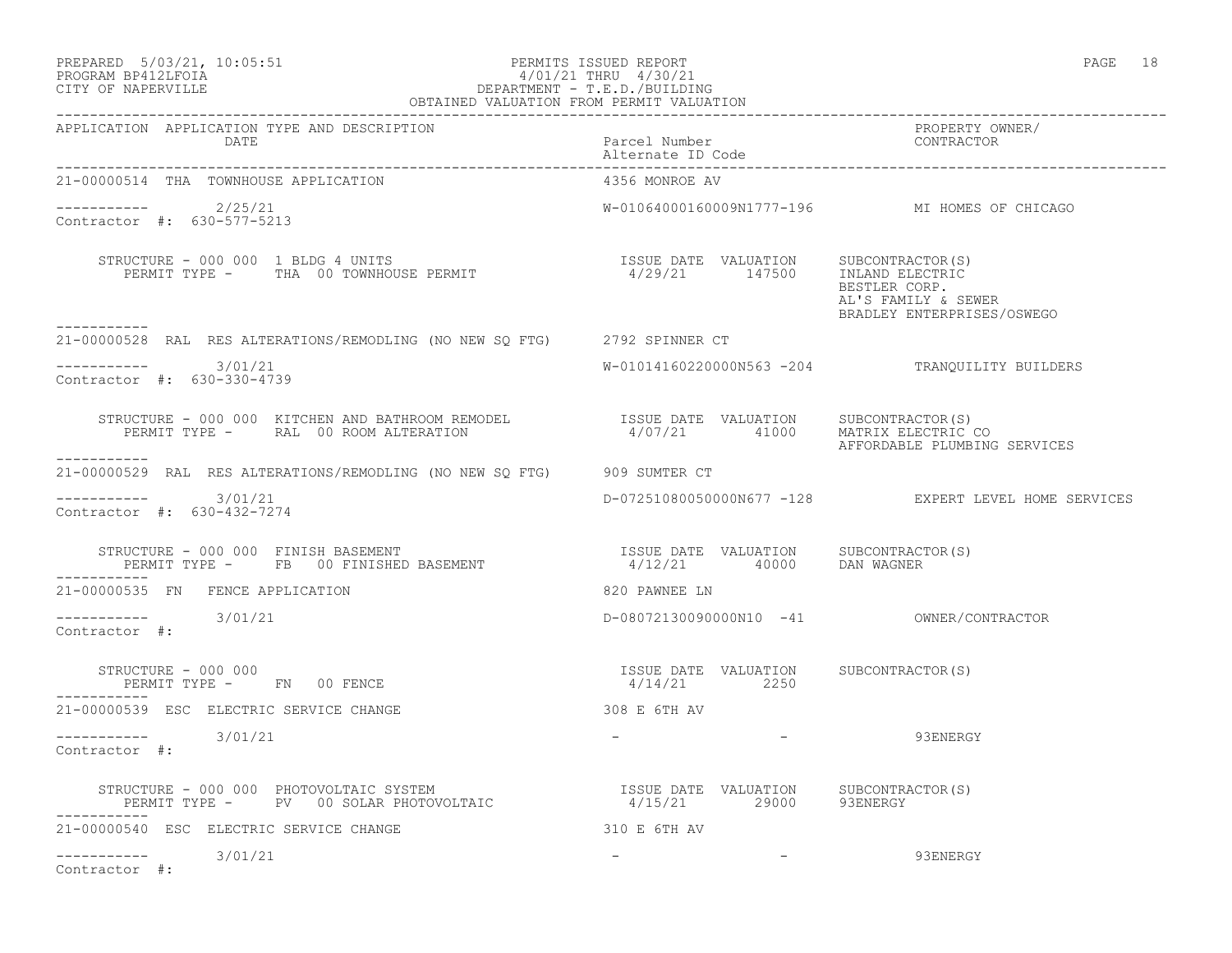# PREPARED 5/03/21, 10:05:51 PERMITS ISSUED REPORT<br>PROGRAM BP412LFOIA PAGE 19<br>
9/01/21 THRU 4/30/21 PROGRAM BP412LFOIA 4/01/21 THRU 4/30/21 CITY OF NAPERVILLE DEPARTMENT - T.E.D./BUILDING

|                                                                                                                                                                                                                    | OBTAINED VALUATION FROM PERMIT VALUATION |                                       |                                                |
|--------------------------------------------------------------------------------------------------------------------------------------------------------------------------------------------------------------------|------------------------------------------|---------------------------------------|------------------------------------------------|
| APPLICATION APPLICATION TYPE AND DESCRIPTION<br>DATE                                                                                                                                                               |                                          | Parcel Number<br>Alternate ID Code    | PROPERTY OWNER/<br>CONTRACTOR                  |
| 21-00000540 (CONTINUED)<br>___________                                                                                                                                                                             |                                          |                                       |                                                |
| STRUCTURE – 000 000 PHOTOVOLTAIC SYSTEM                             ISSUE DATE VALUATION     SUBCONTRACTOR(S)<br>PERMIT TYPE –     PV   00 SOLAR PHOTOVOLTAIC                      4/15/21       29000    93ENERGY |                                          |                                       |                                                |
| 21-00000541 CAL COMMERCIAL ALTERATION/REPAIR (NO NEW SO FTG) 552 S WASHINGTON ST 224                                                                                                                               |                                          |                                       |                                                |
| $--------- 3/01/21$<br>Contractor #: 630-935-4423                                                                                                                                                                  |                                          |                                       | D-07242060260000N1670-99 NAPER CONTRACTORS LLC |
| STRUCTURE – 000 000 552 S WASHINGTON ST<br>PERMIT TYPE – CCAD 00 COMMERCIAL – CAD 1/01/21 46000 DIAZ TECHNICIAN, LLC<br>-----------                                                                                |                                          |                                       |                                                |
| 21-00000544 CAL COMMERCIAL ALTERATION/REPAIR (NO NEW SO FTG) 2656 SHOWPLACE DR                                                                                                                                     |                                          |                                       |                                                |
| $--------- 3/01/21$<br>Contractor #: 773-251-6612                                                                                                                                                                  |                                          |                                       | W-01044100710000N1572-198  V & V DEVELOPMENT   |
| ___________                                                                                                                                                                                                        |                                          |                                       | J WILLIAMS PLUMBING                            |
| 21-00000545 DRWY DRIVEWAY NEW AND ALTERATIONS 707 S CHARLES AV                                                                                                                                                     |                                          |                                       |                                                |
| ----------- 3/01/21<br>Contractor #: 630-904-0078                                                                                                                                                                  |                                          |                                       | D-08194100090000N163 -116 BUD'S CONCRETE INC   |
| STRUCTURE - 000 000 CONCRETE DRWY/APRON/EXTENSION ISSUE DATE VALUATION SUBCONTRACTOR(S)<br>PERMIT TYPE - DRWY 00 DRIVEWAY ADDITION/ALTERATION 4/20/21 BUD'S CONCRETE INC<br>------                                 |                                          |                                       |                                                |
| ------------<br>21-00000546 TMST TEMPORARY STRUCTURE                                                                                                                                                               |                                          | 1290 E CHICAGO AV                     |                                                |
| Contractor #: 708-774-2131                                                                                                                                                                                         |                                          |                                       | D-08173030220000N79 -87 CLOVERS GARDEN CENTER  |
| STRUCTURE - 000 000 SPRING GARDEN CENTER 04/04-08/07         ISSUE DATE VALUATION     SUBCONTRACTOR(S)<br>PERMIT TYPE -    TMST 00 TEMPORARY STRUCTURE                    4/04/21                                  |                                          |                                       |                                                |
| 21-00000553 BDD DEMOLITION SINGLE FAMILY                                                                                                                                                                           |                                          | 1021 DOUGLAS AV                       |                                                |
| $--------- 3/02/21$<br>Contractor #: 630-922-9298                                                                                                                                                                  |                                          | D-07133000060000N58 -83 KRAMER HOMES  |                                                |
| STRUCTURE - 000 000 DEMO                                                                                                                                                                                           |                                          | ISSUE DATE VALUATION SUBCONTRACTOR(S) |                                                |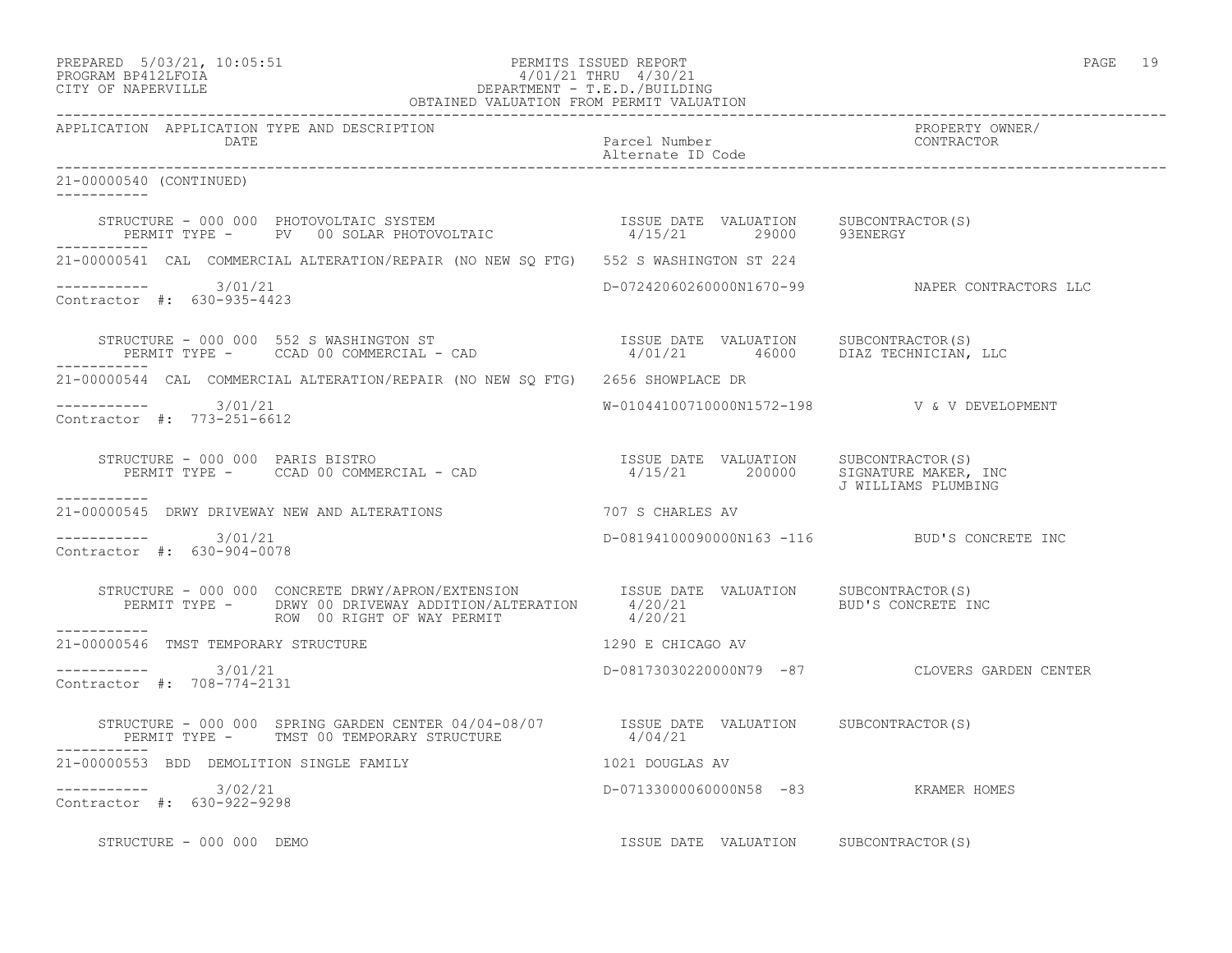## PREPARED 5/03/21, 10:05:51 PERMITS ISSUED REPORT PAGE 20 PROGRAM BP412LFOIA 4/01/21 THRU 4/30/21 CITY OF NAPERVILLE DEPARTMENT - T.E.D./BUILDING OBTAINED VALUATION FROM PERMIT VALUATION

|                                                        |                                                                                                                                                                                                                                          |                      | APPLICATION APPLICATION TYPE AND DESCRIPTION PACKERTY PURE PACE PACKER PURE PACK PACKER POSSERTY OWNER PACK PA<br>DATE Parcel Number packers of CONTRACTOR Alternate ID Code Patternate ID Code |
|--------------------------------------------------------|------------------------------------------------------------------------------------------------------------------------------------------------------------------------------------------------------------------------------------------|----------------------|-------------------------------------------------------------------------------------------------------------------------------------------------------------------------------------------------|
| 21-00000553 (CONTINUED)<br>___________                 |                                                                                                                                                                                                                                          |                      |                                                                                                                                                                                                 |
|                                                        | PERMIT TYPE - BDD 00 DEMOLITION PERMIT 4/12/21 ACTIVE EXCAVATING AND WRECKING                                                                                                                                                            |                      |                                                                                                                                                                                                 |
|                                                        | 21-00000561 RPZ REVERSE PRESSURE ZONE/BACKFLOW PREVENTER 1351 E OGDEN AV                                                                                                                                                                 |                      |                                                                                                                                                                                                 |
| $--------- 3/02/21$<br>Contractor #: 708-895-1340      |                                                                                                                                                                                                                                          |                      | D-08081010100000N509 -42 AQUAMIST PLUMBING/LAWN SPRINK                                                                                                                                          |
| -----------                                            |                                                                                                                                                                                                                                          |                      | AQUAMIST PLUMBING & LAWN SPRIN                                                                                                                                                                  |
| 21-00000563 SFR SINGLE FAMILY RESIDENCE                |                                                                                                                                                                                                                                          | 705 E HILLSIDE RD    |                                                                                                                                                                                                 |
| $--------- 3/02/21$<br>Contractor #: 630-470-9442      |                                                                                                                                                                                                                                          |                      | D-08192110170000N1796-101 LAKEWEST CUSTOM HOMES                                                                                                                                                 |
| STRUCTURE - 000 000 SFR                                | FERMIT TYPE - ELEC 00 ELECTRIC FOR SINGLE FAMILY/DPX 4/22/21<br>FB 00 FINISHED BASEMENT 4/22/21<br>FB 00 FINISHED BASEMENT 4/22/21<br>MECH 00 MECHANICAL FOR SFR/DPX 4/22/21<br>PATO 00 PATIO WITH STRUCTURE 4/22/21<br>PLUM 00 PLUMBING | ISSUE DATE VALUATION | SUBCONTRACTOR(S)<br>LITTLE ELECTRICAL CONTRACTORS                                                                                                                                               |
|                                                        |                                                                                                                                                                                                                                          |                      | DEPENDABLE PLUMBING, INC<br>APEX EXTERIORS INC - SO ELGIN                                                                                                                                       |
| ___________<br>21-00000566 SFR SINGLE FAMILY RESIDENCE | 2975 LANCELOT LN                                                                                                                                                                                                                         |                      |                                                                                                                                                                                                 |
| $--------- 3/03/21$<br>Contractor #: 847-230-5400      |                                                                                                                                                                                                                                          |                      | W-01103000283 N1841-229 PULTE GROUP-SCHAUMBURG                                                                                                                                                  |
| STRUCTURE - 000 000 SFR                                | RUCTURE - 000 000 SFR<br>PERMIT TYPE - ELEC 00 ELECTRIC FOR SINGLE FAMILY/DPX 4/02/21<br>MECH 00 MECHANICAL FOR SFR/DPX 4/02/21<br>PLUM 00 PLUMBING FOR SINGLE FAMILY/DPX 4/02/21 HOLIDAY SEWER & WATER/WAUCONDA<br>SIPLUMBING<br>CILDAY |                      |                                                                                                                                                                                                 |
|                                                        | SFRP 00 SINGLE FAMILY RESIDENCE PERMIT 4/02/21 195000 RABY ROOFING<br>STRU 00 STRUCTURAL FOR SINGLE FAM/DPX 4/02/21                                                                                                                      |                      |                                                                                                                                                                                                 |
| 21-00000567 SFR SINGLE FAMILY RESIDENCE                |                                                                                                                                                                                                                                          | 2971 LANCELOT LN     |                                                                                                                                                                                                 |
| ----------- 3/03/21<br>Contractor #: 847-230-5400      |                                                                                                                                                                                                                                          |                      |                                                                                                                                                                                                 |
| STRUCTURE - 000 000 SFR                                | PERMIT TYPE - ELEC 00 ELECTRIC FOR SINGLE FAMILY/DPX 4/02/21 SUPERIOR ELECTRICAL TECHNOLOGI                                                                                                                                              |                      | ISSUE DATE VALUATION SUBCONTRACTOR(S)                                                                                                                                                           |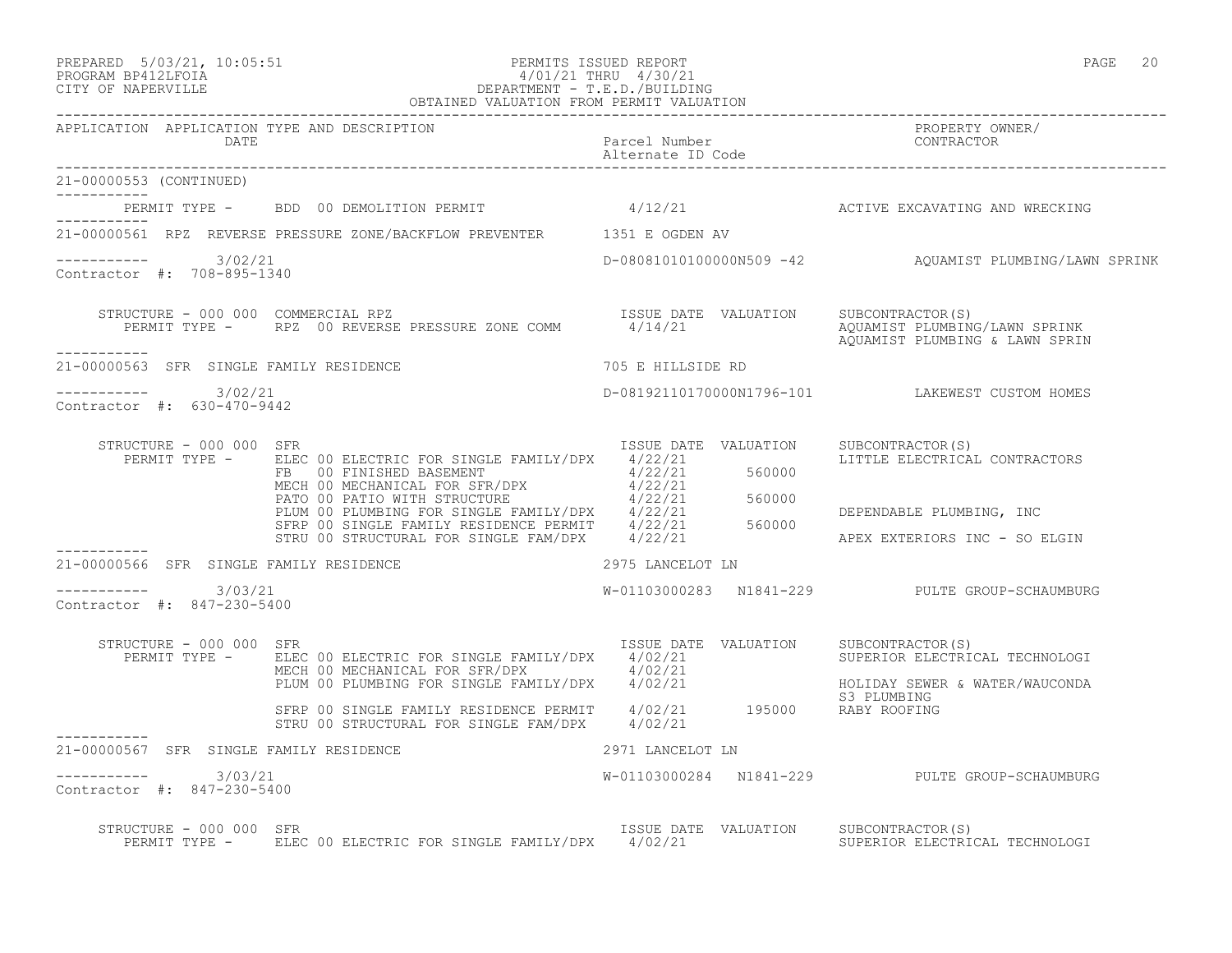| PREPARED |  | $5/03/21$ , 10:05:5 |
|----------|--|---------------------|
|          |  |                     |

APPLICATION APPLICATION TYPE AND DESCRIPTION<br>DATE

Alternate ID Code

## PREPARED 5/03/21, 10:05:51 PERMITS ISSUED REPORT PAGE 21 PROGRAM BP412LFOIA 4/01/21 THRU 4/30/21 CITY OF NAPERVILLE DEPARTMENT - T.E.D./BUILDING OBTAINED VALUATION FROM PERMIT VALUATION

------------------------------------------------------------------------------------------------------------------------------------ DATE Parcel Number CONTRACTOR ------------------------------------------------------------------------------------------------------------------------------------

| 21-00000567 (CONTINUED)                                 |                                                                                                                                                                               |                                            |                                                                                                                                       |
|---------------------------------------------------------|-------------------------------------------------------------------------------------------------------------------------------------------------------------------------------|--------------------------------------------|---------------------------------------------------------------------------------------------------------------------------------------|
|                                                         | MECH 00 MECHANICAL FOR SFR/DPX 4/02/21<br>PLUM 00 PLUMBING FOR SINGLE FAMILY/DPX                                                                                              | 4/02/21                                    | HOLIDAY SEWER & WATER/WAUCONDA<br>S3 PLUMBING                                                                                         |
|                                                         | SFRP 00 SINGLE FAMILY RESIDENCE PERMIT<br>STRU 00 STRUCTURAL FOR SINGLE FAM/DPX                                                                                               | 4/02/21 195000 RABY ROOFING<br>4/02/21     |                                                                                                                                       |
| ------------<br>21-00000568 SFR SINGLE FAMILY RESIDENCE |                                                                                                                                                                               | 2967 LANCELOT LN                           |                                                                                                                                       |
| $--------$ 3/03/21<br>Contractor #: 847-230-5400        |                                                                                                                                                                               |                                            | W-01103000285 N1841-229 PULTE GROUP-SCHAUMBURG                                                                                        |
| STRUCTURE - 000 000 SFR<br>PERMIT TYPE -                | ELEC 00 ELECTRIC FOR SINGLE FAMILY/DPX 4/02/21<br>MECH 00 MECHANICAL FOR SFR/DPX 4/02/21<br>PLUM 00 PLUMBING FOR SINGLE FAMILY/DPX                                            | ISSUE DATE VALUATION<br>4/02/21            | SUBCONTRACTOR(S)<br>SUPERIOR ELECTRICAL TECHNOLOGI<br>HOLIDAY SEWER & WATER/WAUCONDA<br>S3 PLUMBING                                   |
|                                                         | SFRP 00 SINGLE FAMILY RESIDENCE PERMIT 4/02/21 195000<br>STRU 00 STRUCTURAL FOR SINGLE FAM/DPX                                                                                | 4/02/21                                    | RABY ROOFING                                                                                                                          |
| 21-00000569 SFR SINGLE FAMILY RESIDENCE                 |                                                                                                                                                                               | 3628 SARGENT DR                            |                                                                                                                                       |
| 3/03/21<br>-----------<br>Contractor #: 847-230-5400    |                                                                                                                                                                               |                                            | W-0110300028101 N1841-229 PULTE GROUP-SCHAUMBURG                                                                                      |
| STRUCTURE - 000 000 SFR<br>PERMIT TYPE -                | ELEC 00 ELECTRIC FOR SINGLE FAMILY/DPX<br>MECH 00 MECHANICAL FOR SFR/DPX 4/02/21<br>PLRM 00 PLUMBING BASEMENT ROUGH                                                           | ISSUE DATE VALUATION<br>4/02/21<br>4/02/21 | SUBCONTRACTOR(S)<br>SUPERIOR ELECTRICAL TECHNOLOGI<br>HOLIDAY SEWER & WATER/WAUCONDA                                                  |
|                                                         | PLUM 00 PLUMBING FOR SINGLE FAMILY/DPX                                                                                                                                        | 4/02/21                                    | S3 PLUMBING<br>HOLIDAY SEWER & WATER/WAUCONDA                                                                                         |
|                                                         | SFRP 00 SINGLE FAMILY RESIDENCE PERMIT<br>STRU 00 STRUCTURAL FOR SINGLE FAM/DPX                                                                                               | 4/02/21 195000 RABY ROOFING<br>4/02/21     | S3 PLUMBING                                                                                                                           |
| 21-00000570 SFR SINGLE FAMILY RESIDENCE                 |                                                                                                                                                                               | 3928 GOLD CUP LN                           |                                                                                                                                       |
| 3/03/21<br>------------<br>Contractor #: 847-230-5400   |                                                                                                                                                                               |                                            | W-01103110160000N1839-229 PULTE GROUP-SCHAUMBURG                                                                                      |
| STRUCTURE - 000 000 SFR<br>PERMIT TYPE -                | ELEC 00 ELECTRIC FOR SINGLE FAMILY/DPX 4/02/21<br>MECH 00 MECHANICAL FOR SFR/DPX 4/02/21<br>PLRM 00 PLUMBING BASEMENT ROUGH 4/02/21<br>PLUM 00 PLUMBING FOR SINGLE FAMILY/DPX | ISSUE DATE VALUATION<br>4/02/21            | SUBCONTRACTOR(S)<br>SUPERIOR ELECTRICAL TECHNOLOGI<br>HOLIDAY SEWER & WATER/WAUCONDA<br>S3 PLUMBING<br>HOLIDAY SEWER & WATER/WAUCONDA |
|                                                         |                                                                                                                                                                               |                                            | S3 PLUMBING                                                                                                                           |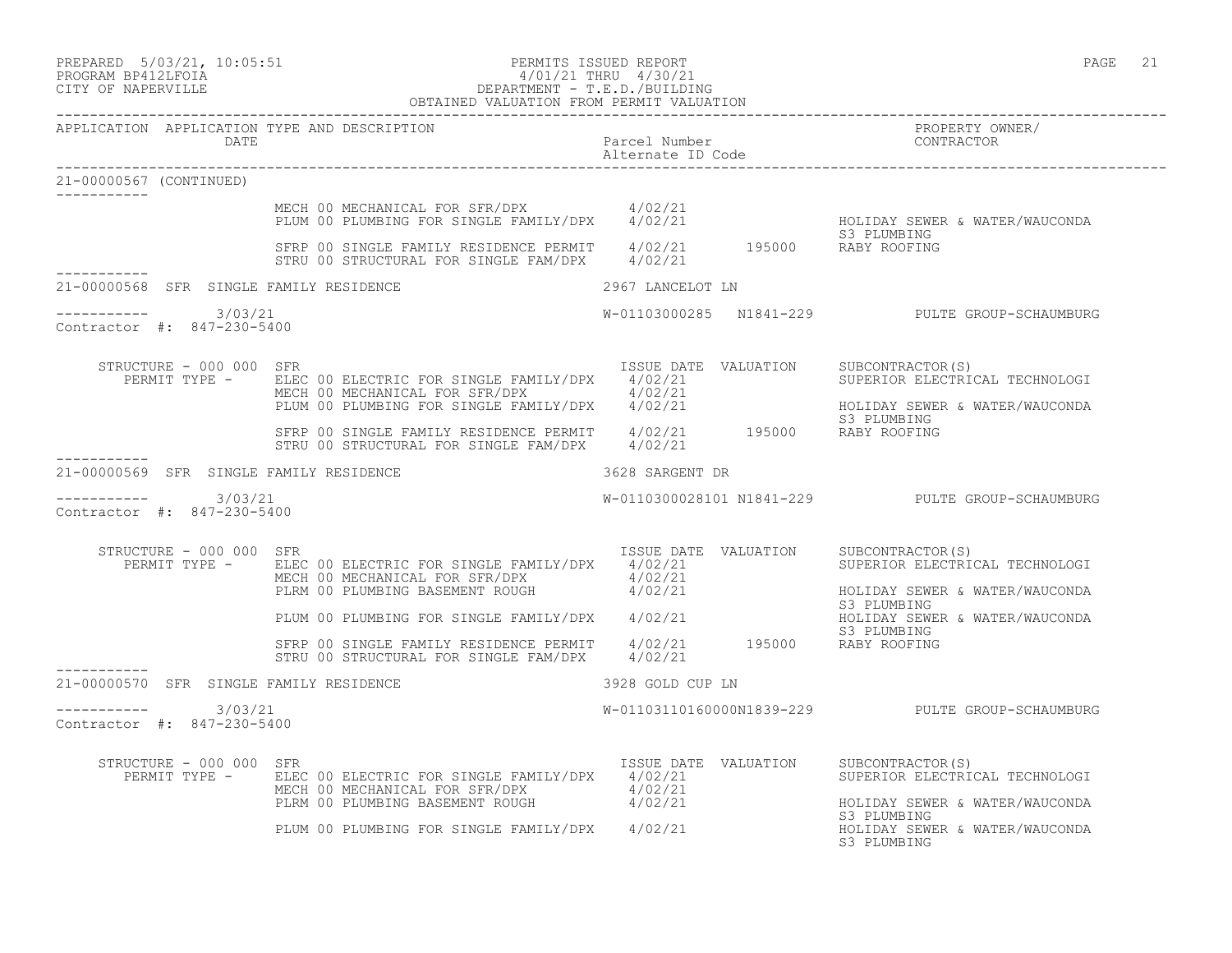| PREPARED | $5/03/21$ , $10:05:51$ |
|----------|------------------------|
|          |                        |

## PREPARED 5/03/21, 10:05:51 PERMITS ISSUED REPORT PAGE 22 PROGRAM BP412LFOIA 4/01/21 THRU 4/30/21 CITY OF NAPERVILLE DEPARTMENT - T.E.D./BUILDING

|                                                      | OBTAINED VALUATION FROM PERMIT VALUATION                                                                                                                                                                                               |                                       |                                                                                                                       |
|------------------------------------------------------|----------------------------------------------------------------------------------------------------------------------------------------------------------------------------------------------------------------------------------------|---------------------------------------|-----------------------------------------------------------------------------------------------------------------------|
|                                                      | APPLICATION APPLICATION TYPE AND DESCRIPTION<br>DATE                                                                                                                                                                                   | Parcel Number<br>Alternate ID Code    | PROPERTY OWNER/<br>CONTRACTOR                                                                                         |
| 21-00000570 (CONTINUED)                              |                                                                                                                                                                                                                                        |                                       |                                                                                                                       |
|                                                      | SFRP 00 SINGLE FAMILY RESIDENCE PERMIT $4/02/21$ 195000 RABY ROOFING<br>STRU 00 STRUCTURAL FOR SINGLE FAM/DPX 4/02/21                                                                                                                  |                                       |                                                                                                                       |
|                                                      | 21-00000571 SFR SINGLE FAMILY RESIDENCE                                                                                                                                                                                                | 2955 LANCELOT LN                      |                                                                                                                       |
| ---------- 3/03/21<br>Contractor #: 847-230-5400     |                                                                                                                                                                                                                                        |                                       | W-01103000288 N1841-229 PULTE GROUP-SCHAUMBURG                                                                        |
| STRUCTURE - 000 000 SFR                              | RUCTURE - 000 000 SFR<br>PERMIT TYPE - ELEC 00 ELECTRIC FOR SINGLE FAMILY/DPX 4/02/21<br>MECH 00 MECHANICAL FOR SFR/DPX 4/02/21<br>PLUM 00 PLUMBING FOR SINGLE FAMILY/DPX 4/02/21                                                      |                                       | ISSUE DATE VALUATION SUBCONTRACTOR(S)<br>4/02/21     SUPERIOR ELECTRICAL TECHNOLOGI<br>HOLIDAY SEWER & WATER/WAUCONDA |
|                                                      | SFRP 00 SINGLE FAMILY RESIDENCE PERMIT 4/02/21 195000 RABY ROOFING<br>STRU 00 STRUCTURAL FOR SINGLE FAM/DPX 4/02/21                                                                                                                    |                                       | S3 PLUMBING                                                                                                           |
|                                                      | 21-00000572 SFR SINGLE FAMILY RESIDENCE                                                                                                                                                                                                | 2963 LANCELOT LN                      |                                                                                                                       |
| -----------    3/03/21<br>Contractor #: 847-230-5400 |                                                                                                                                                                                                                                        |                                       | W-01103000286 N1841-229 PULTE GROUP-SCHAUMBURG                                                                        |
| STRUCTURE - 000 000 SFR                              | PERMIT TYPE - ELEC 00 ELECTRIC FOR SINGLE FAMILY/DPX 4/02/21<br>MECH 00 MECHANICAL FOR SFR/DPX 4/02/21<br>PLAM 00 PLUMBING BASEMENT ROUGH 4/02/21<br>PLUM 00 PLUMBING FOR SINGLE FAMILY/DPX 4/02/21<br>PLUM 00 PLUMBING FOR SINGLE FAM | ISSUE DATE VALUATION SUBCONTRACTOR(S) |                                                                                                                       |
|                                                      |                                                                                                                                                                                                                                        |                                       |                                                                                                                       |
|                                                      |                                                                                                                                                                                                                                        |                                       | S3 PLUMBING                                                                                                           |
|                                                      | STRP 00 SINGLE FAMILY RESIDENCE PERMIT 4/02/21 195000 RABY ROOFING<br>STRU 00 STRUCTURAL FOR SINGLE FAM/DPX 4/02/21 195000 RABY ROOFING                                                                                                |                                       |                                                                                                                       |
|                                                      | 21-00000574 SFR SINGLE FAMILY RESIDENCE                                                                                                                                                                                                | 2327 CORN LILY RD                     |                                                                                                                       |
| -----------    3/03/21<br>Contractor #: 847-230-5400 |                                                                                                                                                                                                                                        |                                       | W-01103050150000N1839-229 PULTE GROUP-SCHAUMBURG                                                                      |
| STRUCTURE - 000 000 SFR                              | PERMIT TYPE - ELEC 00 ELECTRIC FOR SINGLE FAMILY/DPX 4/02/21<br>ELEC 00 ELECTRIC FOR SINGLE FAMILY/DPX 4/02/21<br>MECH 00 MECHANICAL FOR SFR/DPX 4/02/21<br>PLUM 00 PLUMBING FOR SINGLE FAMILY/DPX 4/02/21                             | ISSUE DATE VALUATION SUBCONTRACTOR(S) | SUPERIOR ELECTRICAL TECHNOLOGI<br>HOLIDAY SEWER & WATER/WAUCONDA                                                      |
|                                                      | SFRP 00 SINGLE FAMILY RESIDENCE PERMIT 4/02/21 195000 RABY ROOFING<br>STRU 00 STRUCTURAL FOR SINGLE FAM/DPX 4/02/21                                                                                                                    |                                       | S3 PLUMBING                                                                                                           |
|                                                      | 21-00000575 CAL COMMERCIAL ALTERATION/REPAIR (NO NEW SQ FTG) 2736 SHOWPLACE DR 112                                                                                                                                                     |                                       |                                                                                                                       |
| ___________<br>Contractor #: 708-369-7439            | 3/03/21                                                                                                                                                                                                                                |                                       | W-01044100710000N1572-198 TP LASER CONSTRUCTION                                                                       |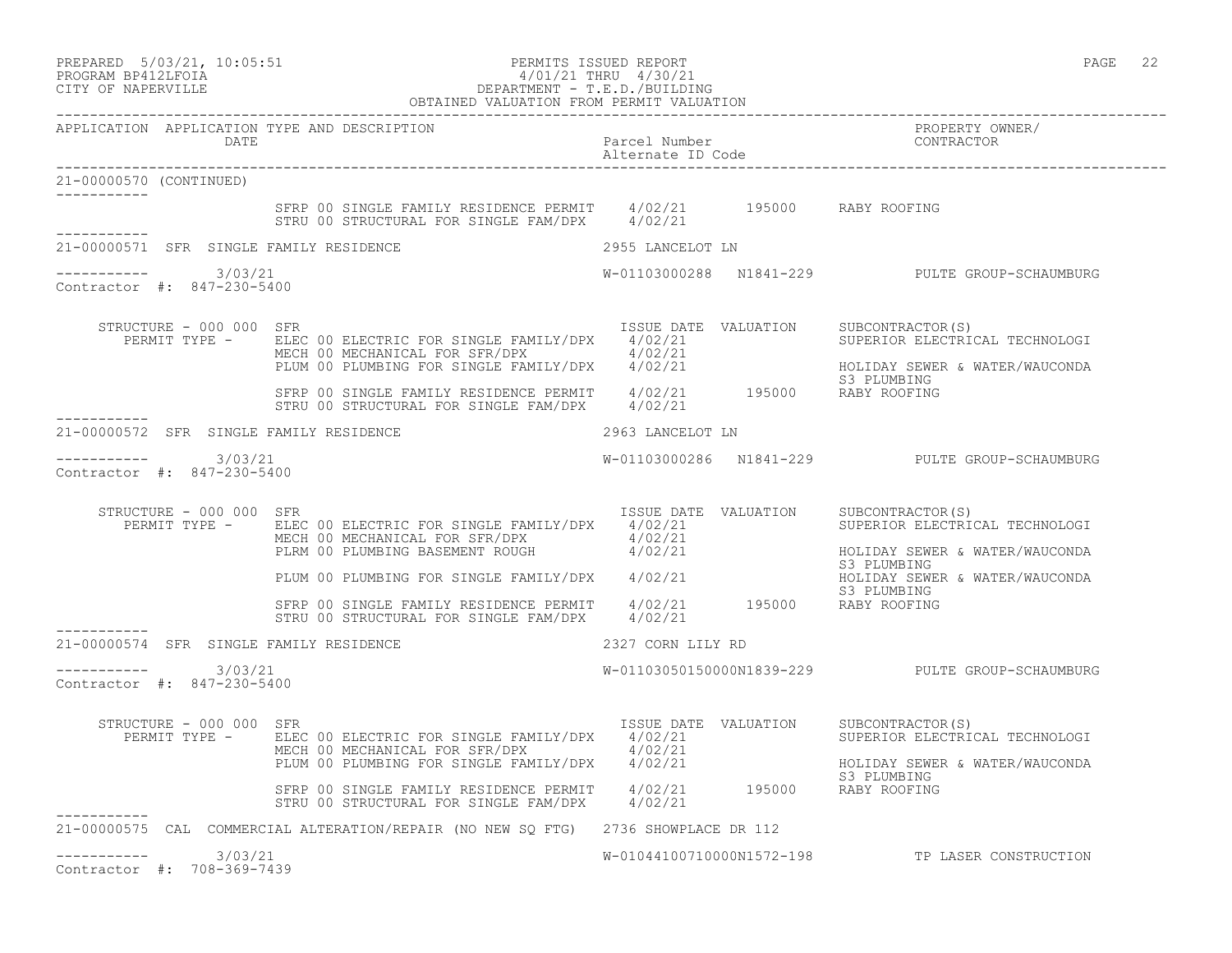# PREPARED 5/03/21, 10:05:51 PERMITS ISSUED REPORT<br>PROGRAM BP412LFOIA PAGE 23<br>
9/01/21 THRU 4/30/21 PROGRAM BP412LFOIA 4/01/21 THRU 4/30/21 CITY OF NAPERVILLE DEPARTMENT - T.E.D./BUILDING

|                                                                                                                                                                                                                                                                                                                                                                                                                                                             | OBTAINED VALUATION FROM PERMIT VALUATION              |                                                     |
|-------------------------------------------------------------------------------------------------------------------------------------------------------------------------------------------------------------------------------------------------------------------------------------------------------------------------------------------------------------------------------------------------------------------------------------------------------------|-------------------------------------------------------|-----------------------------------------------------|
| APPLICATION APPLICATION TYPE AND DESCRIPTION<br>DATE                                                                                                                                                                                                                                                                                                                                                                                                        | Parcel Number<br>Alternate ID Code                    | PROPERTY OWNER/<br>CONTRACTOR                       |
| 21-00000575 (CONTINUED)<br>___________                                                                                                                                                                                                                                                                                                                                                                                                                      |                                                       |                                                     |
|                                                                                                                                                                                                                                                                                                                                                                                                                                                             |                                                       | VOLTICO CORPORATION                                 |
| -----------<br>21-00000581 ESC ELECTRIC SERVICE CHANGE                                                                                                                                                                                                                                                                                                                                                                                                      | 2556 BALSAM COVE RD                                   |                                                     |
| $--------- 3/04/21$<br>Contractor #:                                                                                                                                                                                                                                                                                                                                                                                                                        | D-07091090020000N1762-032 93ENERGY                    |                                                     |
| $\begin{tabular}{lllllllll} \multicolumn{2}{c}{\textbf{STRUCTURE}}&-000 000&\textbf{EV} \textbf{CHARGING OUTLET} &\textbf{SUC} \textbf{CHANGE} \textbf{RES} & \textbf{ISSUE} \textbf{DATE} & \textbf{VALUATION} & \textbf{SUBCONTRACTOR(S)} \\ \multicolumn{2}{c}{\textbf{PERMIT TYPE}}&-& & \textbf{ELSC} \textbf{00 ELECTRIC SVC CHANGE RES} & & & & 4/07/21 & & & 93ENERGY \\ \multicolumn{2}{c}{\textbf{DATE}}&-& & \textbf{SUERGT} & & & \textbf{SUER$ |                                                       |                                                     |
| 21-00000584 ESC ELECTRIC SERVICE CHANGE                                                                                                                                                                                                                                                                                                                                                                                                                     | 4407 ESOUIRE CR                                       |                                                     |
| $--------- 3/04/21$<br>Contractor #: 630-545-9343                                                                                                                                                                                                                                                                                                                                                                                                           |                                                       | W-01143050090000N1259-261 ALTERNATING CURRENTS CORP |
| STRUCTURE - 000 000 GENERATOR<br>STRUCTURE – 000 000 GENERATOR<br>PERMIT TYPE – ELSC 00 ELECTRIC SVC CHANGE RES.              4/13/21                     ALTERNATING CURRENTS CORP                                                                                                                                                                                                                                                                         |                                                       |                                                     |
| 21-00000585 SIGN SIGN APPLICATIONS                                                                                                                                                                                                                                                                                                                                                                                                                          | 263 SHUMAN BL                                         |                                                     |
| ----------- 3/04/21<br>Contractor #: 630-510-2020                                                                                                                                                                                                                                                                                                                                                                                                           |                                                       | D-07014000340000N7 -24 PARVIN-CLAUSS SIGN CO        |
| STRUCTURE - 000 000<br>PERMIT TYPE - SIGN 00 SIGN                                                                                                                                                                                                                                                                                                                                                                                                           | ISSUE DATE VALUATION SUBCONTRACTOR(S)<br>4/06/21      | PARVIN-CLAUSS SIGN CO                               |
| 21-00000588 SIGN SIGN APPLICATIONS                                                                                                                                                                                                                                                                                                                                                                                                                          | 2275 AURORA AV                                        |                                                     |
| $--------- 3/04/21$<br>Contractor #: 630-424-6100                                                                                                                                                                                                                                                                                                                                                                                                           |                                                       |                                                     |
| STRUCTURE - 000 000<br>PERMIT TYPE - SIGN 00 SIGN                                                                                                                                                                                                                                                                                                                                                                                                           | ISSUE DATE VALUATION SUBCONTRACTOR(S)                 |                                                     |
| 21-00000591 FN FENCE APPLICATION                                                                                                                                                                                                                                                                                                                                                                                                                            | 2326 WAYLAND LN                                       |                                                     |
| $--------- 3/04/21$<br>Contractor #: 630-715-7409                                                                                                                                                                                                                                                                                                                                                                                                           | W-02061120100000N259 -190 AURORA FENCE INC            |                                                     |
| STRUCTURE - 000 000<br>PERMIT TYPE - FN 00 FENCE                                                                                                                                                                                                                                                                                                                                                                                                            | ISSUE DATE VALUATION SUBCONTRACTOR(S)<br>4/01/21 4630 |                                                     |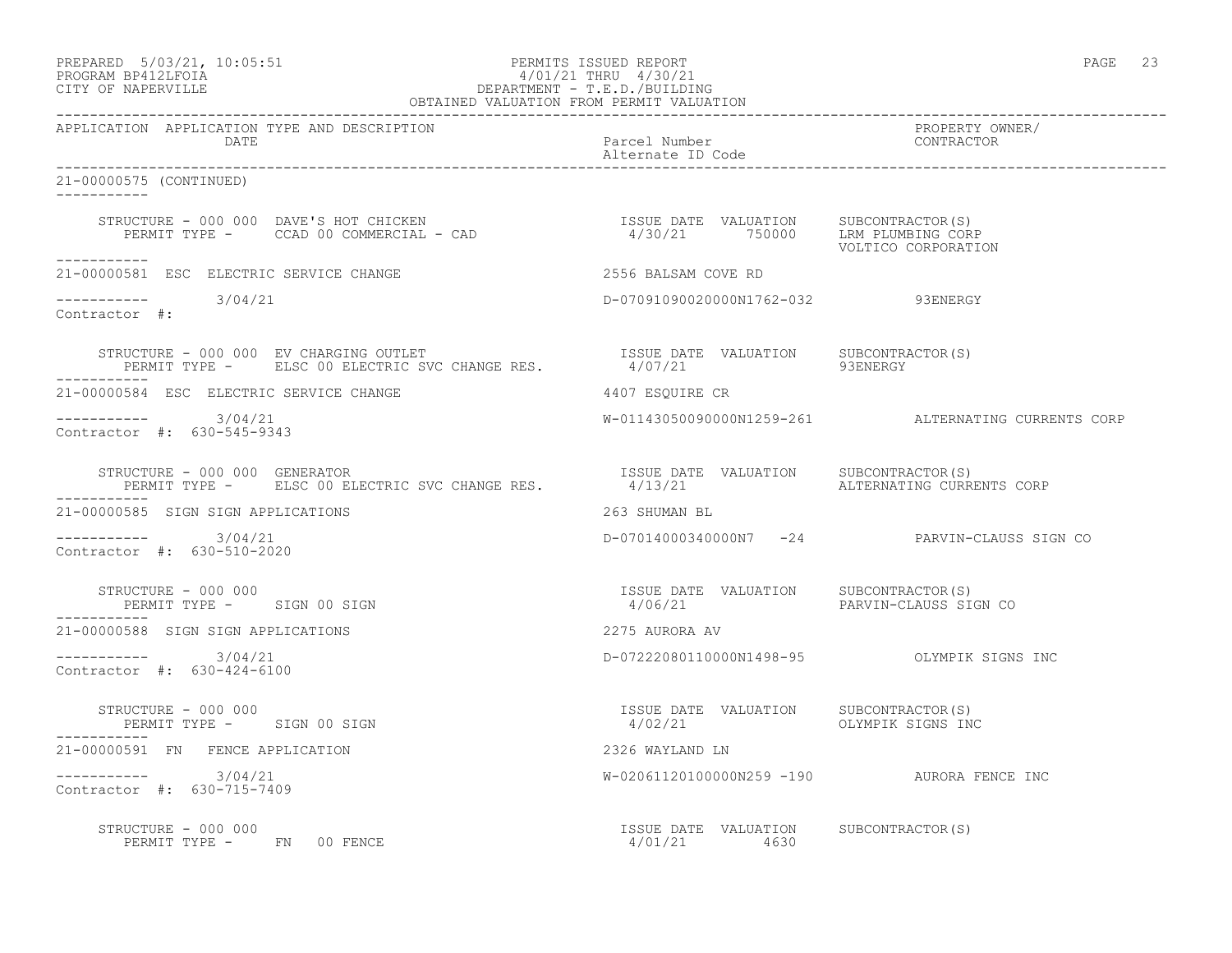## PREPARED 5/03/21, 10:05:51 PERMITS ISSUED REPORT PAGE 24 PROGRAM BP412LFOIA 4/01/21 THRU 4/30/21 CITY OF NAPERVILLE DEPARTMENT - T.E.D./BUILDING OBTAINED VALUATION FROM PERMIT VALUATION

|                                                                                                                                                            |                                        | PROPERTY OWNER/<br>CONTRACTOR                            |
|------------------------------------------------------------------------------------------------------------------------------------------------------------|----------------------------------------|----------------------------------------------------------|
| 21-00000594 SADC SATELLITE DISH/ANTENNA COMMERCIAL 487 INDUSTRIAL DR                                                                                       |                                        |                                                          |
| $--------- 3/04/21$<br>Contractor #: 847-469-8923                                                                                                          |                                        | D-07161010190000N916 -62 WINDY CITY TOWER TECHS          |
| STRUCTURE - 000 000<br>PERMIT TYPE - SADC 00 SATELLITE DISH/ANT COMMERCIAL 4/16/21 WINDY CITY TOWER TECHS                                                  | ISSUE DATE VALUATION SUBCONTRACTOR(S)  |                                                          |
| 21-00000596 THA TOWNHOUSE APPLICATION<br>2950 REFLECTION DR                                                                                                |                                        |                                                          |
| $--------- 3/04/21$<br>Contractor #: 224-293-3129                                                                                                          | W-01044100660601N1845-198 LENNAR HOMES |                                                          |
| RUCTURE – 000 000 1 BLDG 4 UNITS<br>PERMIT TYPE – 3B 00 FOUND. ONLY THA/APT/CONDO/U 1/07/21 170154 INLAND ELECTRIC<br>STRUCTURE - 000 000 1 BLDG 4 UNITS   |                                        | HMD CONSTRUCTION<br>S3 PLUMBING<br>EXTERIOR BUILDERS INC |
| 21-00000597 THA TOWNHOUSE APPLICATION                                                                                                                      | 2952 REFLECTION DR                     |                                                          |
| $--------- 3/04/21$<br>Contractor #: 224-293-3129                                                                                                          | W-01044100660602N1845-198 LENNAR HOMES |                                                          |
| TRUCTURE - 000 000 1 BLDG 4 UNITS<br>PERMIT TYPE - 3B 00 FOUND. ONLY THA/APT/CONDO/U 4/07/21 170154 INLAND ELECTRIC<br>STRUCTURE - 000 000 1 BLDG 4 UNITS  |                                        | HMD CONSTRUCTION<br>S3 PLUMBING<br>EXTERIOR BUILDERS INC |
| 21-00000598 THA TOWNHOUSE APPLICATION                                                                                                                      | 2954 REFLECTION DR                     |                                                          |
| $--------- 3/04/21$<br>Contractor #: 224-293-3129                                                                                                          | W-01044100660603N1845-198 LENNAR HOMES |                                                          |
| STRUCTURE - 000 000 1 BLDG 4 UNITS<br>PERMIT TYPE - 3B 00 FOUND. ONLY THA/APT/CONDO/U 4/07/21 170154 INLAND ELECTRIC<br>STRUCTURE - 000 000 1 BLDG 4 UNITS |                                        | HMD CONSTRUCTION<br>S3 PLUMBING<br>EXTERIOR BUILDERS INC |
| 21-00000599 THA TOWNHOUSE APPLICATION                                                                                                                      | 2956 REFLECTION DR                     |                                                          |
| $--------- 3/04/21$<br>Contractor #: 224-293-3129                                                                                                          | W-01044100660604N1845-198 LENNAR HOMES |                                                          |
| STRUCTURE - 000 000 1 BLDG 4 UNITS                                                                                                                         | ISSUE DATE VALUATION SUBCONTRACTOR(S)  |                                                          |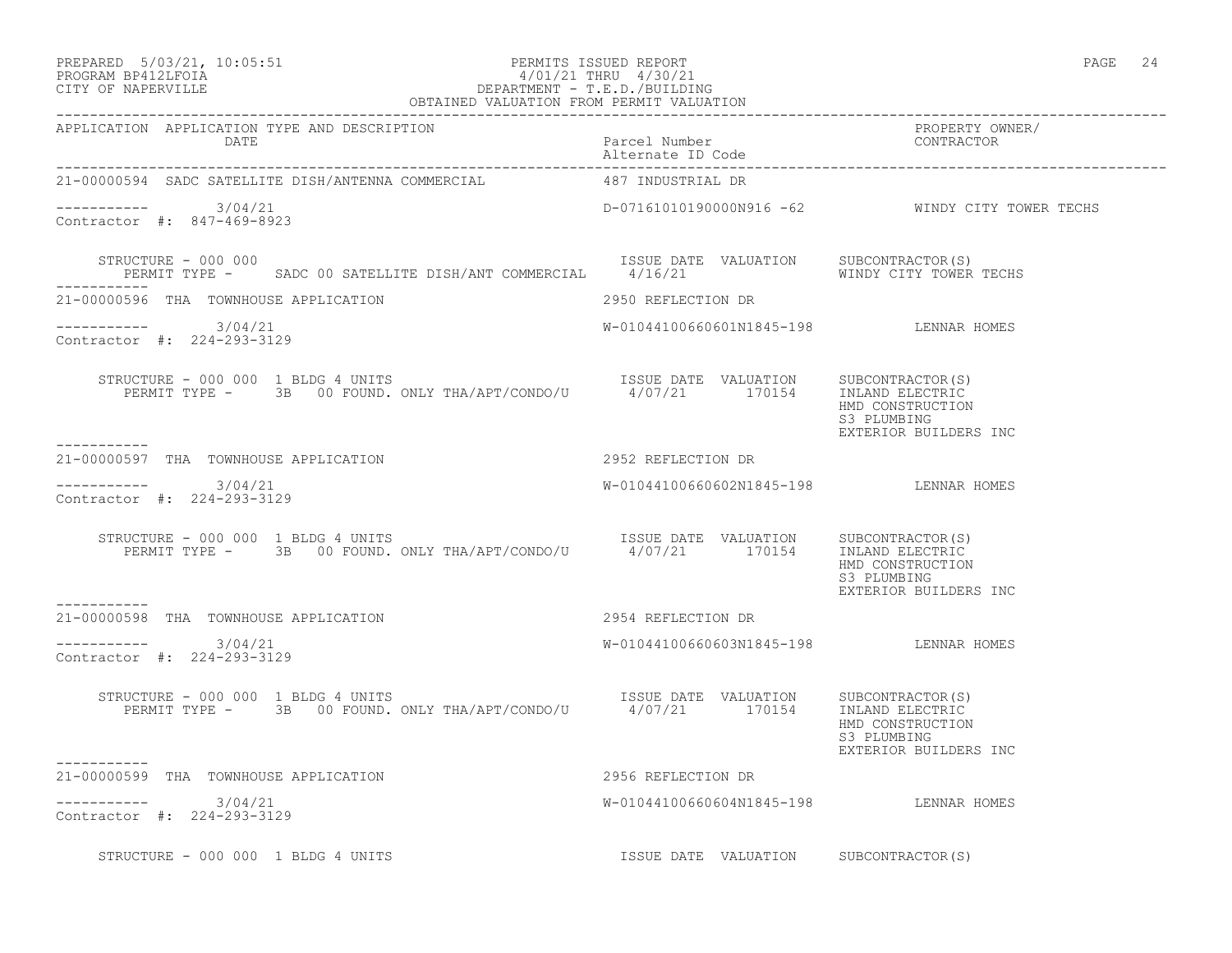## PREPARED 5/03/21, 10:05:51 PERMITS ISSUED REPORT PAGE 25 PROGRAM BP412LFOIA 4/01/21 THRU 4/30/21 CITY OF NAPERVILLE DEPARTMENT - T.E.D./BUILDING OBTAINED VALUATION FROM PERMIT VALUATION

| APPLICATION APPLICATION TYPE AND DESCRIPTION                                                                                                                                                                                                                                                                                                                                                                                                        |                                                                                         | PROPERTY OWNER/<br>CONTRACTOR                            |
|-----------------------------------------------------------------------------------------------------------------------------------------------------------------------------------------------------------------------------------------------------------------------------------------------------------------------------------------------------------------------------------------------------------------------------------------------------|-----------------------------------------------------------------------------------------|----------------------------------------------------------|
| 21-00000599 (CONTINUED)                                                                                                                                                                                                                                                                                                                                                                                                                             |                                                                                         |                                                          |
| PERMIT TYPE - 3B 00 FOUND. ONLY THA/APT/CONDO/U 4/07/21 170154 INLAND ELECTRIC                                                                                                                                                                                                                                                                                                                                                                      |                                                                                         | HMD CONSTRUCTION<br>S3 PLUMBING<br>EXTERIOR BUILDERS INC |
| 21-00000600 HME HOUSE METER-ELECTRIC                                                                                                                                                                                                                                                                                                                                                                                                                | 2956 REFLECTION DR HM                                                                   |                                                          |
| $--------- 3/04/21$<br>Contractor #: 224-293-3129                                                                                                                                                                                                                                                                                                                                                                                                   | W-01044100660604N1845-198 LENNAR HOMES                                                  |                                                          |
| STRUCTURE - 000 000<br>PERMIT TYPE - HME 00 HOUSE METER-ELECTRIC<br>-----------                                                                                                                                                                                                                                                                                                                                                                     | ISSUE DATE VALUATION SUBCONTRACTOR(S)<br>4/07/21                        INLAND ELECTRIC | S3 PLUMBING                                              |
| 21-00000601 THA TOWNHOUSE APPLICATION                                                                                                                                                                                                                                                                                                                                                                                                               | 2920 REFLECTION DR                                                                      |                                                          |
| $--------- 3/04/21$<br>Contractor #: 224-293-3129                                                                                                                                                                                                                                                                                                                                                                                                   | W-01044100660701N1845-198 LENNAR HOMES                                                  |                                                          |
| $\begin{array}{cccc} \texttt{STRUCTURE} & - & 000 & 000 & 1 & \texttt{BLDG} & \texttt{UNITS} \\ \texttt{PERMIT TYPE} & - & 3B & 00 & \texttt{FOUND. \quad ONLY \quad THA/APT/CONDO/U} & \texttt{0000} & 4/07/21 & 170154 & \texttt{INLAND ELECTRIC} \\ \end{array}$                                                                                                                                                                                 |                                                                                         | HMD CONSTRUCTION<br>S3 PLUMBING<br>EXTERIOR BUILDERS INC |
| 21-00000602 THA TOWNHOUSE APPLICATION                                                                                                                                                                                                                                                                                                                                                                                                               | 2922 REFLECTION DR                                                                      |                                                          |
| $--------- 3/04/21$<br>Contractor #: 224-293-3129                                                                                                                                                                                                                                                                                                                                                                                                   | W-01044100660702N1845-198 LENNAR HOMES                                                  |                                                          |
| $\begin{tabular}{lcccccc} \texttt{STRUCTURE} & - & 000 & 000 & 1 & \texttt{BLDG} & \texttt{UNITS} & \\ & & & & & & & \texttt{ISSUE} & \texttt{DATE} & \texttt{VALUATION} & & \texttt{SUBCONTRACTOR(S)} \\ & & & & & \texttt{PERMIT TYPE} & - & 3B & 00 & \texttt{FOUND.} & \texttt{ONLY THA/APT/CONDO/U} & & & & & 4/07/21 & & & 170154 & \\ \end{tabular}$                                                                                         |                                                                                         | HMD CONSTRUCTION<br>S3 PLUMBING<br>EXTERIOR BUILDERS INC |
| 21-00000603 THA TOWNHOUSE APPLICATION                                                                                                                                                                                                                                                                                                                                                                                                               | 2924 REFLECTION DR                                                                      |                                                          |
| $--------- 3/04/21$<br>Contractor #: 224-293-3129                                                                                                                                                                                                                                                                                                                                                                                                   | W-01044100660703N1845-198 LENNAR HOMES                                                  |                                                          |
| $\begin{tabular}{lcccccc} \texttt{STRUCTURE} & = & 000 & 000 & 1 & \texttt{BLDG} & \texttt{UNITS} & & & & & & & & & \\ & & & & & & & & & & & & & & \\ \texttt{PERMIT TYPE} & = & & 3B & 00 & \texttt{FOUND. ONLY THA/APT/CONDO/U} & & & & & 4/07/21 & & & 170154 & & & & & \\ \end{tabular} \vspace{0.03cm} \begin{tabular}{lcccccc} \texttt{SUE} & \texttt{DATE} & \texttt{VALUATION} & & & & & & & & \\ & & & & & & & & & \\ \texttt{PERMIT TYPE$ |                                                                                         | HMD CONSTRUCTION<br>S3 PLUMBING                          |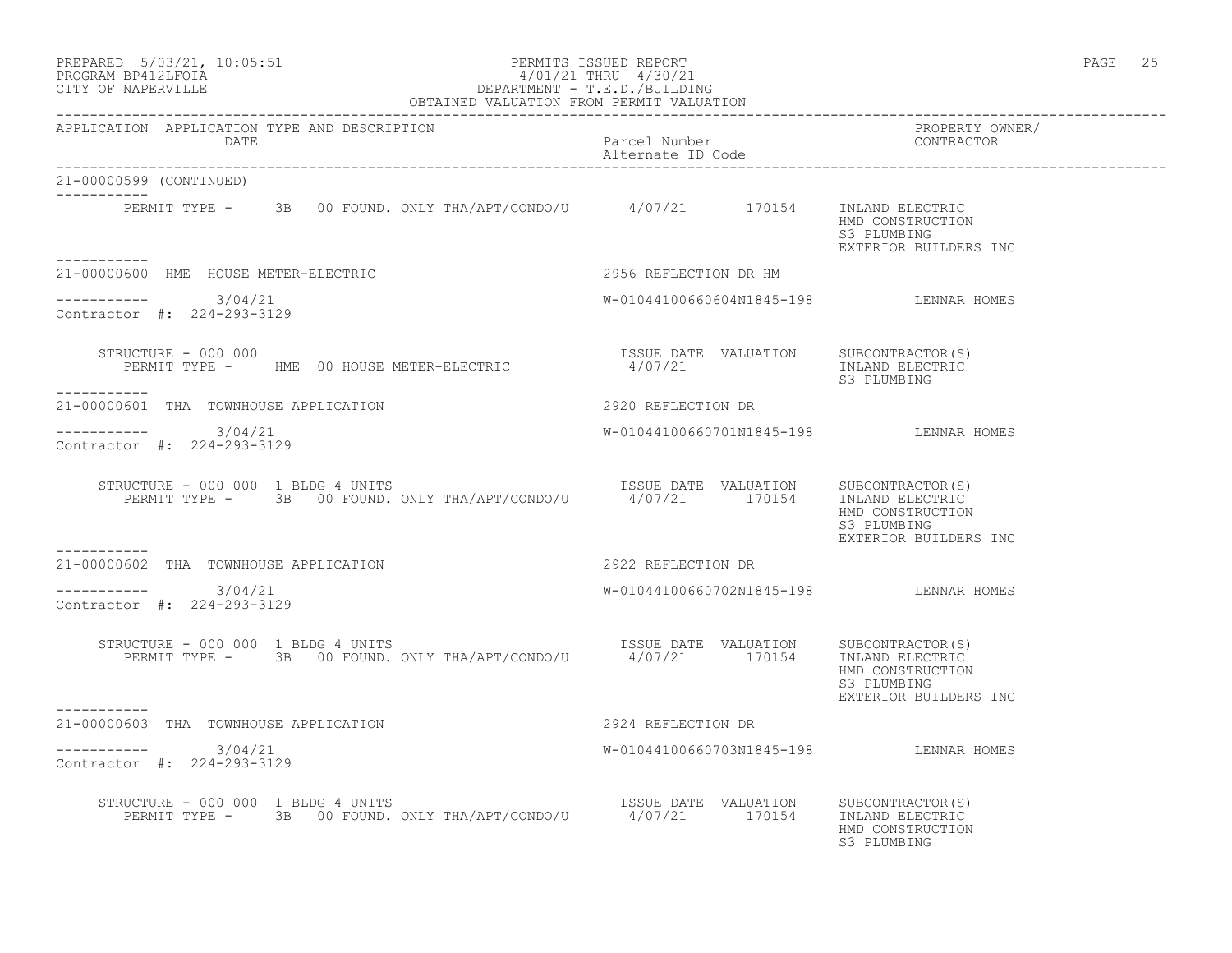| PREPARED $5/03/21$ , $10:03:31$<br>PROGRAM BP412LFOIA<br>PROGRAM BP412LFOIA<br>PERARTMENT - T.E.D./BUILDING<br>OBTAINED VALUATION FROM PERMIT VALUATION<br>PERARTMENT - T.E.D./BUILDING<br>PERARTMENT - T.E.D./BUILDING                                                                                                                                                                           |                                        | PAGE 26                                                  |
|---------------------------------------------------------------------------------------------------------------------------------------------------------------------------------------------------------------------------------------------------------------------------------------------------------------------------------------------------------------------------------------------------|----------------------------------------|----------------------------------------------------------|
| <b>DATE</b>                                                                                                                                                                                                                                                                                                                                                                                       | Parcel Number<br>Alternate ID Code     | PROPERTY OWNER/<br>CONTRACTOR                            |
| 21-00000603 (CONTINUED)                                                                                                                                                                                                                                                                                                                                                                           |                                        |                                                          |
| ------------                                                                                                                                                                                                                                                                                                                                                                                      |                                        | EXTERIOR BUILDERS INC                                    |
| 21-00000604 THA TOWNHOUSE APPLICATION                                                                                                                                                                                                                                                                                                                                                             | 2926 REFLECTION DR                     |                                                          |
| $--------- 3/04/21$<br>Contractor #: 224-293-3129                                                                                                                                                                                                                                                                                                                                                 | W-01044100660704N1845-198 LENNAR HOMES |                                                          |
| RUCTURE – 000 000 1 BLDG 4 UNITS<br>PERMIT TYPE – 3B 00 FOUND. ONLY THA/APT/CONDO/U 1/07/21 170154 INLAND ELECTRIC<br>STRUCTURE - 000 000 1 BLDG 4 UNITS<br>-----------                                                                                                                                                                                                                           |                                        | HMD CONSTRUCTION<br>S3 PLUMBING<br>EXTERIOR BUILDERS INC |
| 21-00000605 HME HOUSE METER-ELECTRIC                                                                                                                                                                                                                                                                                                                                                              | 2920 REFLECTION DR HM                  |                                                          |
| $--------- 3/04/21$<br>Contractor #: 224-293-3129                                                                                                                                                                                                                                                                                                                                                 | W-01044100660701N1845-198 LENNAR HOMES |                                                          |
| STRUCTURE - 000 000<br>PERMIT TYPE - HME 00 HOUSE METER-ELECTRIC                                                                                                                                                                                                                                                                                                                                  | ISSUE DATE VALUATION<br>4/07/21        | SUBCONTRACTOR(S)<br>INLAND ELECTRIC<br>S3 PLUMBING       |
| 21-00000609 CAL COMMERCIAL ALTERATION/REPAIR (NO NEW SQ FTG) 32 W CHICAGO AV 102                                                                                                                                                                                                                                                                                                                  |                                        |                                                          |
| 3/04/21<br>Contractor #: 630-740-6563                                                                                                                                                                                                                                                                                                                                                             |                                        | D-07134360150000N594 -84 SEQUOIA GENERAL CONSTRUCTION    |
| STRUCTURE - 000 000 ANDREW'S GARDEN<br>PERMIT TYPE - CCAD 00 COMMERCIAL - CAD (2000) PERMIT TYPE - CCAD 00 COMMERCIAL - CAD (2000) PERMIT TYPE - CCAD (00 COMMERCIAL - CAD                                                                                                                                                                                                                        |                                        | PHOENIX CONSTRUCTION SERVICES<br>GARY SPIELMAN PLUMBING  |
| $\begin{array}{lll} \texttt{1111} & \texttt{1112} & \texttt{1113} \\ \texttt{FSED 00 FIRE SPRINKLER PERMIT} & & & & 4/28/21 \\ \texttt{111} & \texttt{112} & \texttt{112} & \texttt{112} \\ \texttt{112} & \texttt{112} & \texttt{112} & \texttt{112} \\ \texttt{113} & \texttt{113} & \texttt{113} & \texttt{113} & \texttt{113} \\ \texttt{114} & \texttt{113} & \texttt{113} & \texttt{113} &$ |                                        | DETECTION SYSTEMS & SERV<br>ATLANTIC AMERICAN FIRE       |
| 21-00000614 DRWY DRIVEWAY NEW AND ALTERATIONS                                                                                                                                                                                                                                                                                                                                                     | 317 SPRUCE DR                          |                                                          |
| 3/05/21<br>Contractor #: 630-878-3162                                                                                                                                                                                                                                                                                                                                                             |                                        | D-07252090330000N183 -129 DRESSLER BLOCK CONCRETE        |
| STRUCTURE - 000 000 CONCRETE DRWY/PR WALK/EXTENTION         ISSUE DATE VALUATION<br>PERMIT TYPE -     DRWY 00 DRIVEWAY ADDITION/ALTERATION       4/01/21         16500                                                                                                                                                                                                                            |                                        | SUBCONTRACTOR(S)                                         |
| 21-00000616 ESC ELECTRIC SERVICE CHANGE                                                                                                                                                                                                                                                                                                                                                           | 5111 CHRISTA DR                        |                                                          |
| ----------- 3/05/21<br>Contractor #: 815-254-0300                                                                                                                                                                                                                                                                                                                                                 |                                        | W-01202020310000N1545-271 LITTLE ELECTRICAL CONTRACTORS  |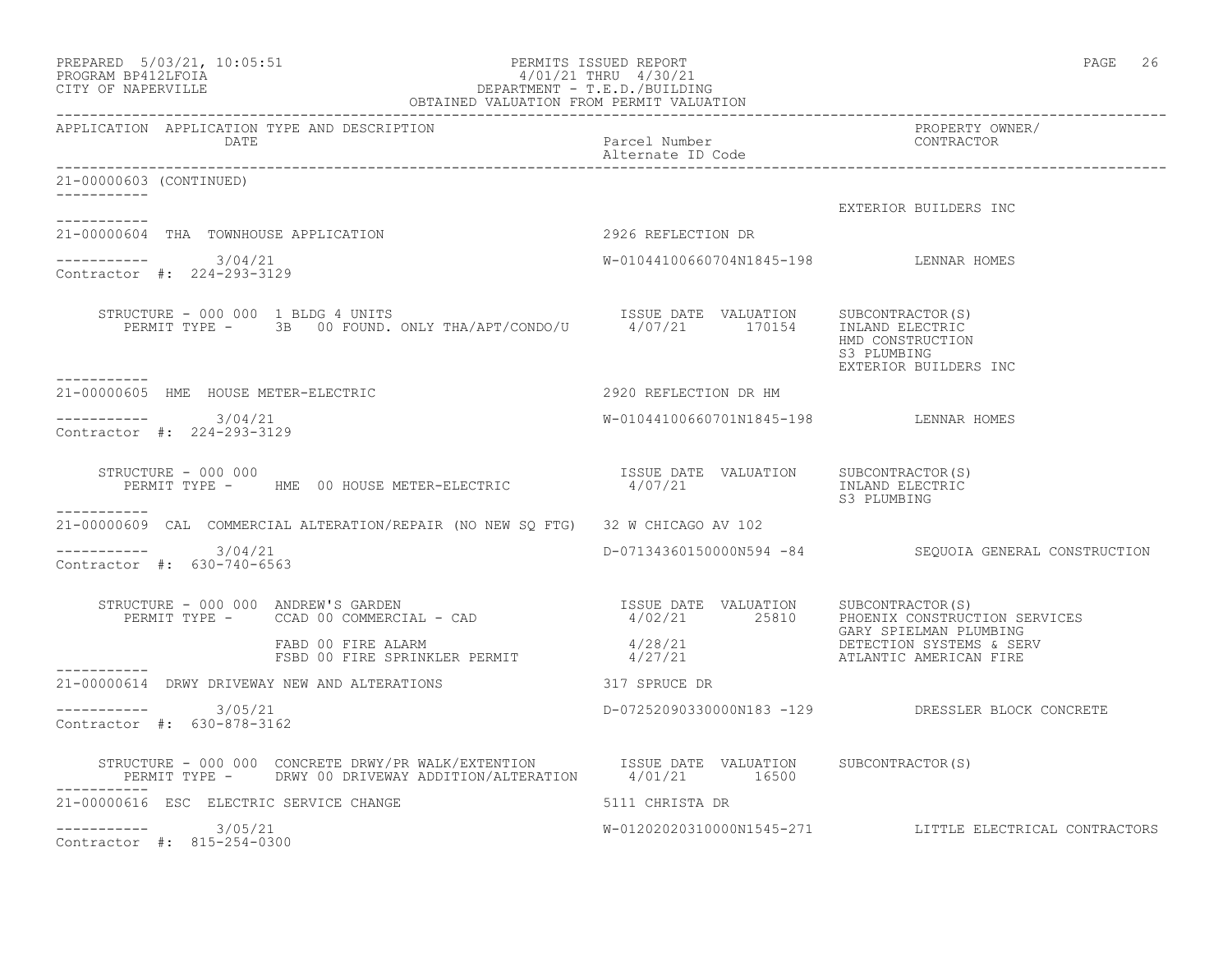# PREPARED 5/03/21, 10:05:51 PERMITS ISSUED REPORT PAGE 27 PROGRAM BP412LFOIA 4/01/21 THRU 4/30/21 CITY OF NAPERVILLE **DEPARTMENT - T.E.D./BUILDING**

|                                                      | OBTAINED VALUATION FROM PERMIT VALUATION                                                                                                                                                                                          |                                       |                                                   |
|------------------------------------------------------|-----------------------------------------------------------------------------------------------------------------------------------------------------------------------------------------------------------------------------------|---------------------------------------|---------------------------------------------------|
| APPLICATION APPLICATION TYPE AND DESCRIPTION<br>DATE |                                                                                                                                                                                                                                   | Parcel Number<br>Alternate ID Code    | PROPERTY OWNER/<br>CONTRACTOR                     |
| 21-00000616 (CONTINUED)<br>------------              |                                                                                                                                                                                                                                   |                                       |                                                   |
| ____________                                         | STRUCTURE – 000 000 PHOTOVOLTAIC SYSTEM                           ISSUE DATE VALUATION     SUBCONTRACTOR(S)<br>PERMIT TYPE –     PV   00 SOLAR PHOTOVOLTAIC                   4/16/21         355     LITTLE ELECTRICAL CONTRACTO |                                       |                                                   |
|                                                      | 21-00000617 DRWY DRIVEWAY NEW AND ALTERATIONS 4320 PAMELA CT                                                                                                                                                                      |                                       |                                                   |
| $--------- 3/05/21$<br>Contractor #: 630-878-3162    |                                                                                                                                                                                                                                   |                                       | D-08202000590000N89 -103 DRESSLER BLOCK CONCRETE  |
|                                                      | STRUCTURE - 000 000 CONCRETE DRWY/PR WALK/APRON       ISSUE DATE VALUATION     SUBCONTRACTOR(S)<br>PERMIT TYPE -      DRWY 00 DRIVEWAY ADDITION/ALTERATION      4/01/21        7600      DRESSLER BLOCK CONCRETE                  |                                       |                                                   |
| 21-00000618 ESC ELECTRIC SERVICE CHANGE              | 1644 ALDERLEAF LN                                                                                                                                                                                                                 |                                       |                                                   |
| $--------$ 3/05/21<br>Contractor #: 630-833-2389     |                                                                                                                                                                                                                                   |                                       | D-07091020240000N1762-032 KAPITAL ELECTRIC INC    |
|                                                      |                                                                                                                                                                                                                                   |                                       |                                                   |
|                                                      | 21-00000621 DRWY DRIVEWAY NEW AND ALTERATIONS                                                                                                                                                                                     | 1226 WHITINGHAM CR                    |                                                   |
| $--------$ 3/05/21<br>Contractor #: 630-878-3162     |                                                                                                                                                                                                                                   |                                       | D-08201130050000N153 -102 DRESSLER BLOCK CONCRETE |
| ------------                                         |                                                                                                                                                                                                                                   |                                       |                                                   |
|                                                      | 21-00000624 RAL RES ALTERATIONS/REMODLING (NO NEW SQ FTG) 2104 COUNTRY LAKES DR                                                                                                                                                   |                                       |                                                   |
| $--------- 3/05/21$<br>Contractor #: 630-888-4694    |                                                                                                                                                                                                                                   |                                       | D-07092000300000N552 -33 PROPERTY RENOVATORS      |
| -----------                                          |                                                                                                                                                                                                                                   |                                       | CLAUSEN PLUMBING                                  |
| 21-00000635 FN FENCE APPLICATION                     |                                                                                                                                                                                                                                   | 4331 LITTLELEAF RD                    |                                                   |
| $--------- 3/08/21$<br>Contractor #: 708-301-1200    |                                                                                                                                                                                                                                   |                                       | W-01202020220000N1545-271 AMERICAS BACKYARD       |
| STRUCTURE - 000 000                                  |                                                                                                                                                                                                                                   | ISSUE DATE VALUATION SUBCONTRACTOR(S) |                                                   |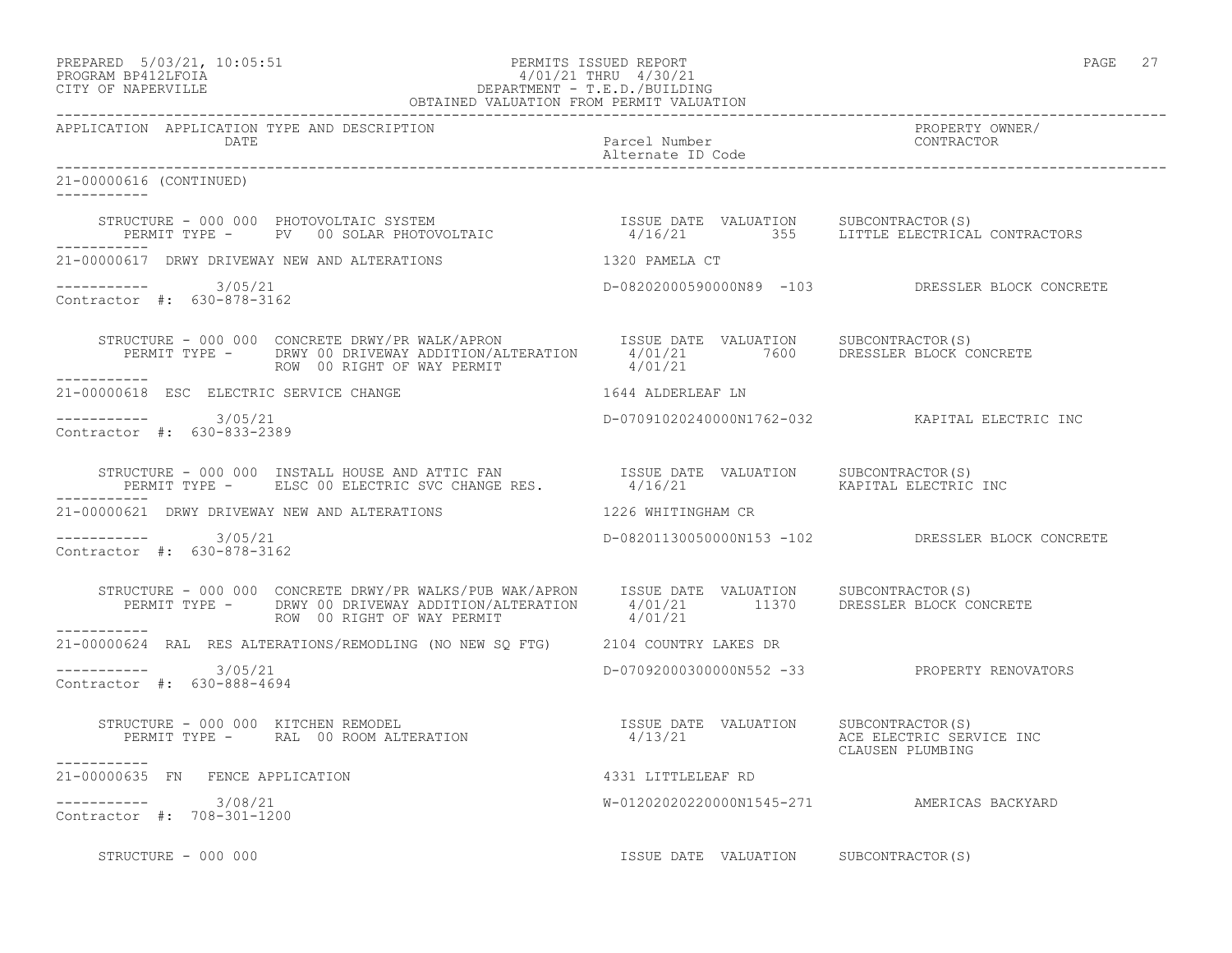### PREPARED 5/03/21, 10:05:51 PERMITS ISSUED REPORT PAGE 28 PROGRAM BP412LFOIA 4/01/21 THRU 4/30/21 CITY OF NAPERVILLE DEPARTMENT - T.E.D./BUILDING OBTAINED VALUATION FROM PERMIT VALUATION

------------------------------------------------------------------------------------------------------------------------------------ APPLICATION APPLICATION TYPE AND DESCRIPTION PROPERTY OWNER/ DATE **Parcel Number** Parcel Number Alternate ID Code ------------------------------------------------------------------------------------------------------------------------------------ 21-00000635 (CONTINUED) ----------- PERMIT TYPE - FN 00 FENCE 4/08/21 6900 ----------- 21-00000648 SFR SINGLE FAMILY RESIDENCE 856 S WRIGHT ST ----------- 3/08/21 ----------- 3/08/21 D-08193060070000N51 -115 LAKEWEST CUSTOM HOMES Contractor #: 630-470-9442 STRUCTURE - 000 000 SFR ISSUE DATE VALUATION SUBCONTRACTOR(S) PERMIT TYPE - DCK 00 DECK WITH STRUCTURE - SFR/DPX 4/29/21 1150000 ELEC 00 ELECTRIC FOR SINGLE FAMILY/DPX 4/29/21 LITTLE ELECTRICAL CONTRACTORS FB 00 FINISHED BASEMENT 4/29/21 1150000 MECH 00 MECHANICAL FOR SFR/DPX 4/29/21 PLRM 00 PLUMBING BASEMENT ROUGH  $4/29/21$ PLUM 00 PLUMBING FOR SINGLE FAMILY/DPX 4/29/21 DEPENDABLE PLUMBING INC SFRP 00 SINGLE FAMILY RESIDENCE PERMIT  $4/29/21$  1150000 STRU 00 STRUCTURAL FOR SINGLE FAM/DPX  $4/29/21$  APEX EXTERIORS INC ----------- 21-00000649 SFR SINGLE FAMILY RESIDENCE  $4047$  LOBO LN ---------------------- 3/08/21 W-01082000120012N1808-211 PULTE GROUP-SCHAUMBURG Contractor #: 847-230-5400 STRUCTURE - 000 000 SFR ISSUE DATE VALUATION SUBCONTRACTOR(S) PERMIT TYPE - ELEC 00 ELECTRIC FOR SINGLE FAMILY/DPX 4/01/21 FORCE ELEC-TECH, LLC MECH 00 MECHANICAL FOR SFR/DPX  $4/01/21$ PLRM 00 PLUMBING BASEMENT ROUGH  $4/01/21$  S3 PLUMBING VERUNA LLC PLUM 00 PLUMBING FOR SINGLE FAMILY/DPX 4/01/21 S3 PLUMBING SALUMBING SALUMBING VERUNA LLC SFRP 00 SINGLE FAMILY RESIDENCE PERMIT 4/01/21 195000 RABY ROOFING STRU 00 STRUCTURAL FOR SINGLE FAM/DPX 4/01/21 TREE 00 PARKWAY TREE PLANTING PERMIT 4/01/21 ----------- 21-00000653 ESC ELECTRIC SERVICE CHANGE 819 MORNINGSIDE DR \_\_\_\_\_\_\_\_\_\_\_ ----------- 3/09/21 D-07124250080000N540 -54 POWER HOME SOLAR Contractor #: 704-800-6780 STRUCTURE - 000 000 PHOTOVOLTAIC SYSTEM ISSUE DATE VALUATION SUBCONTRACTOR(S) PERMIT TYPE - PV 00 SOLAR PHOTOVOLTAIC  $4/07/21$  49099 POWER HOME SOLAR ----------- 21-00000656 PAT PATIO APPLICATION 1126 JOHNSON DR ----------- 3/09/21 D-08204010200000N455 -118 SANFILIPPO LANDSCAPE Contractor #: 847-426-9190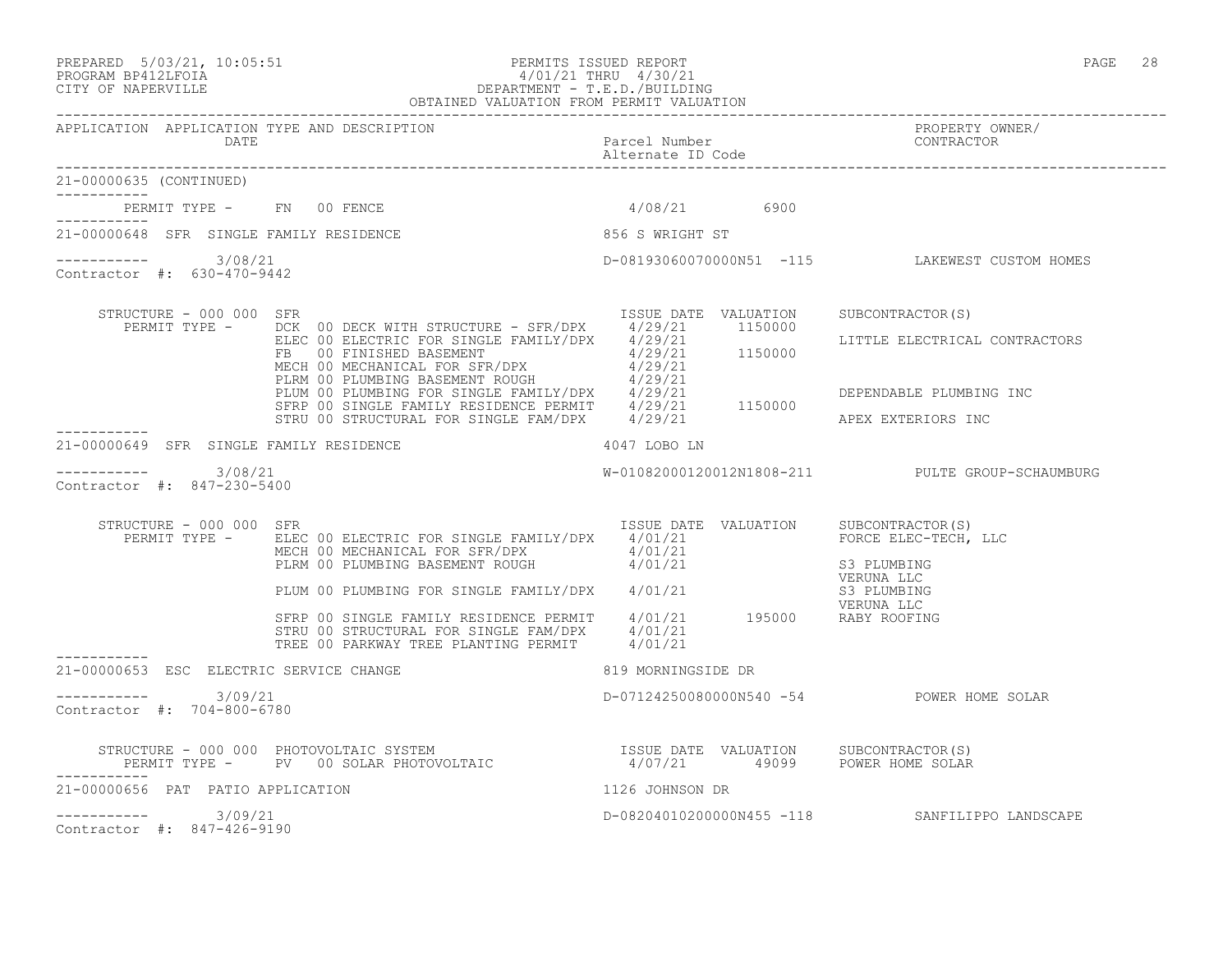# PREPARED 5/03/21, 10:05:51 PERMITS ISSUED REPORT PAGE 29 PROGRAM BP412LFOIA 4/01/21 THRU 4/30/21 CITY OF NAPERVILLE DEPARTMENT - T.E.D./BUILDING

|                                                      | OBTAINED VALUATION FROM PERMIT VALUATION                                                                                                                                                                                                                                                                                                                                                               |                                       |                                                     |
|------------------------------------------------------|--------------------------------------------------------------------------------------------------------------------------------------------------------------------------------------------------------------------------------------------------------------------------------------------------------------------------------------------------------------------------------------------------------|---------------------------------------|-----------------------------------------------------|
| APPLICATION APPLICATION TYPE AND DESCRIPTION<br>DATE |                                                                                                                                                                                                                                                                                                                                                                                                        | Parcel Number<br>Alternate ID Code    | PROPERTY OWNER/<br>CONTRACTOR                       |
| 21-00000656 (CONTINUED)<br>___________               |                                                                                                                                                                                                                                                                                                                                                                                                        |                                       |                                                     |
| ------------                                         | $\begin{array}{cccccccccc} \texttt{STRUCTURE} & - & 000 & 000 & \texttt{PAVER} & \texttt{PATIO/GRILL} & \texttt{STATION} & & & & & & & \\ \texttt{PERMIT TYPE} & - & \texttt{PAT} & 00 & \texttt{PATIO} & & & & & \\ \end{array} \hspace{1cm} \begin{array}{cccccccccc} \texttt{ITSUE} & \texttt{DATE} & \texttt{VALUATION} & & \texttt{SUBCONTRACTOR(S)} \\ & & 4/21/21 & & 46650 & & \\ \end{array}$ |                                       |                                                     |
| 21-00000658 TMST TEMPORARY STRUCTURE                 |                                                                                                                                                                                                                                                                                                                                                                                                        | 2855 95TH ST                          |                                                     |
| ----------- 3/09/21<br>Contractor #:                 |                                                                                                                                                                                                                                                                                                                                                                                                        |                                       |                                                     |
|                                                      | STRUCTURE - 000 000 SPRING GARDEN CENT 04/05-06/14/21 ISSUE DATE VALUATION SUBCONTRACTOR(S)<br>PERMIT TYPE - TMST 00 TEMPORARY STRUCTURE                                                                                                                                                                                                                                                               | 4/28/21                               |                                                     |
| 21-00000661 DRWY DRIVEWAY NEW AND ALTERATIONS        |                                                                                                                                                                                                                                                                                                                                                                                                        | 2304 SPIKEHORN AV                     |                                                     |
| -----------    3/09/21<br>Contractor #: 630-878-3162 |                                                                                                                                                                                                                                                                                                                                                                                                        |                                       | W-01154070110000N979 -260 DRESSLER BLOCK CONCRETE   |
| ___________                                          |                                                                                                                                                                                                                                                                                                                                                                                                        |                                       |                                                     |
| 21-00000664 PAT PATIO APPLICATION                    |                                                                                                                                                                                                                                                                                                                                                                                                        | 912 ERB FARM LN                       |                                                     |
| $--------- 3/09/21$<br>Contractor #: 630-551-0477    |                                                                                                                                                                                                                                                                                                                                                                                                        |                                       | D-07121010420000N1312-38 D K LANDSCAPE & DESIGN INC |
|                                                      | STRUCTURE - 000 000 PATIO/ARBOR                                                                                                                                                                                                                                                                                                                                                                        | ISSUE DATE VALUATION SUBCONTRACTOR(S) |                                                     |
|                                                      | PERMIT TYPE - FRP* 00 FIREPLACE PREFAB<br>PERMIT TYPE - FRP* 00 FIREPLACE PREFAB<br>PAT 00 PATIO                                                                                                                                                                                                                                                                                                       | 4/02/21 21000                         | 4/02/21 21000 WEDGEWOOD CONSTRUCTION INC            |
|                                                      | 21-00000671 POOL POOL ABOVE/INGROUND RESIDENTIAL 6000 PM ALLESIDE RD                                                                                                                                                                                                                                                                                                                                   |                                       |                                                     |
| $--------- 3/09/21$<br>Contractor #: 847-381-1245    |                                                                                                                                                                                                                                                                                                                                                                                                        |                                       | D-08192180250000N1636-101 BARRINGTON POOLS INC      |
| STRUCTURE - 000 000                                  | NOCIONE - 000 000<br>PERMIT TYPE - BFP 00 BACKFLOW PREVENTOR STATUS 4/16/21<br>FN 00 FENCE<br>PAT 00 PATIO<br>POLI 00 POOL IN GROUND<br>POLI 00 POOL IN GROUND<br>POLI 00 POOL IN GROUND<br>POLI 00 POOL IN GROUND<br>POLI 00 POOL IN GROUND<br>POLI 00 POOL IN GROUND                                                                                                                                 | ISSUE DATE VALUATION SUBCONTRACTOR(S) | VINCENT ELECTRIC, INC                               |
|                                                      | SPA 00 SPA/HOT TUB                                                                                                                                                                                                                                                                                                                                                                                     | 4/16/21 130420                        | JVS PLUMBING COMPANY                                |
| 21-00000676 DRWY DRIVEWAY NEW AND ALTERATIONS        |                                                                                                                                                                                                                                                                                                                                                                                                        | 55 S MAIN ST HM                       |                                                     |
| $--------- 3/09/21$<br>Contractor #: 708-478-7284    |                                                                                                                                                                                                                                                                                                                                                                                                        |                                       | D-07134180170000N1483-84 ADVANTAGE PAVING SOLUTIONS |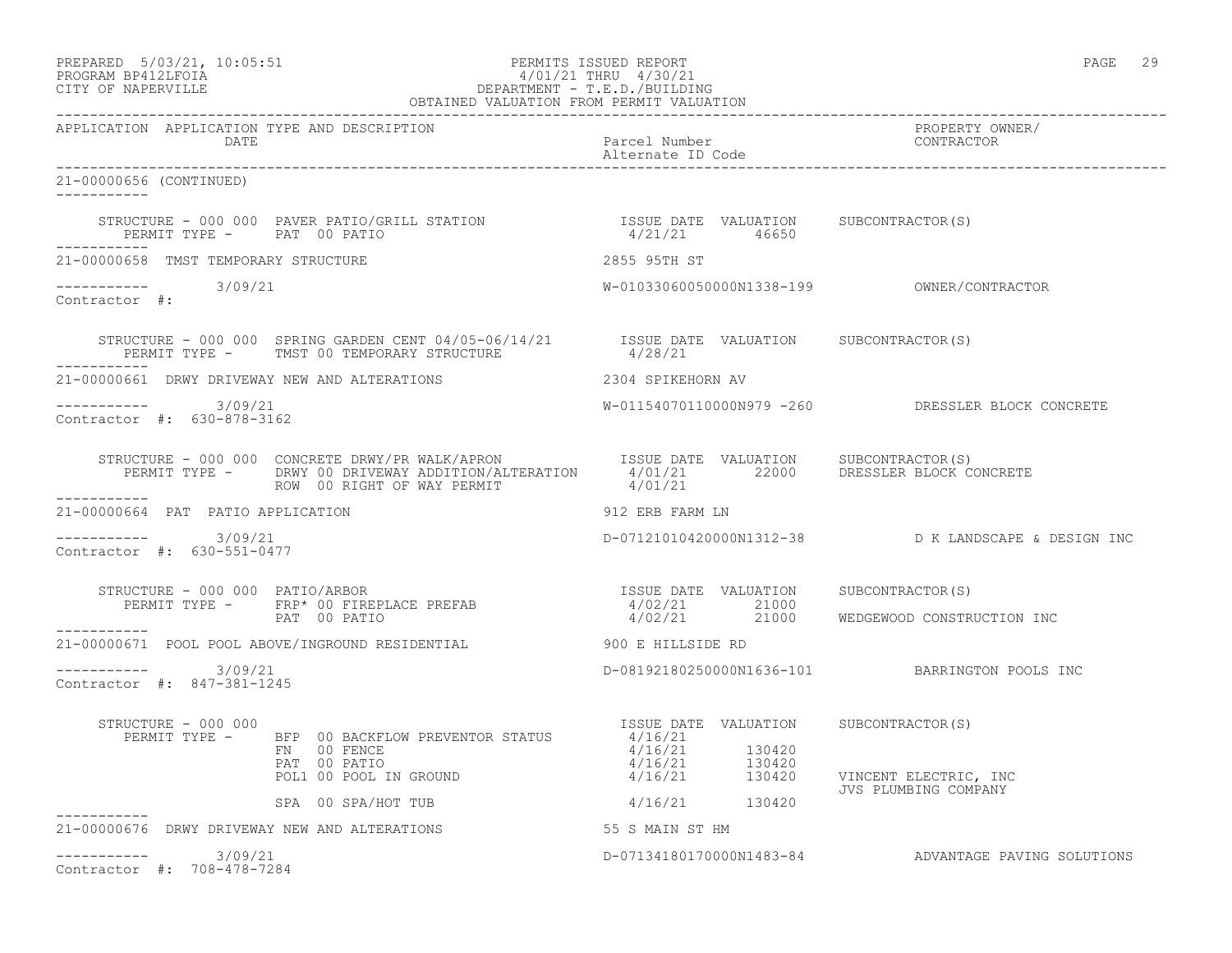-----------

-----------

-----------

-----------

-----------

-----------

## PREPARED 5/03/21, 10:05:51 PERMITS ISSUED REPORT PAGE 30 PROGRAM BP412LFOIA 4/01/21 THRU 4/30/21 CITY OF NAPERVILLE DEPARTMENT - T.E.D./BUILDING OBTAINED VALUATION FROM PERMIT VALUATION

------------------------------------------------------------------------------------------------------------------------------------ APPLICATION APPLICATION TYPE AND DESCRIPTION PROPERTY OWNER/ DATE CONTRACTOR CONTRACTOR DESCRIPTION OF PARTICULAR PARTICULAR PARTICULAR POLICIAL AND CONTRACTOR OF PARTICULAR POLICIAL AND THE PARTICULAR POLICIAL AND THE PARTICULAR POLICIAL PARTICULAR POLICIAL PARTICULAR POLICIAL PART Alternate ID Code ------------------------------------------------------------------------------------------------------------------------------------ 21-00000676 (CONTINUED) STRUCTURE - 000 000 STAMPED & COLORED CONCRETE DRWY ISSUE DATE VALUATION SUBCONTRACTOR(S) PERMIT TYPE - DRWY 00 DRIVEWAY ADDITION/ALTERATION 4/02/21 29875 21-00000678 CAL COMMERCIAL ALTERATION/REPAIR (NO NEW SQ FTG) 1320 N ROUTE 59 110 ----------- 3/09/21 D-07103140100000N1576-34 BATH AND KITCHEN EXPERTS Contractor #: 773-552-9131 STRUCTURE - 000 000 VANILLA BOX ISSUE DATE VALUATION SUBCONTRACTOR(S) PERMIT TYPE - CCAD 00 COMMERCIAL - CAD 4/30/21 15000 PN ELECTRIC INC 21-00000682 PAT PATIO APPLICATION 1632 77TH ST ----------- 3/10/21 D-08284040010000N160 -150 FORTIS GROUNDWERKS Contractor #: 630-213-9540 STRUCTURE - 000 000 CONCRETE PATIO/STOOP ISSUE DATE VALUATION SUBCONTRACTOR(S) PERMIT TYPE - PAT 00 PATIO 4/15/21 3500 21-00000686 RAD RES ADDITIONS (NEW SQ FTG) 1152 BOOK RD ----------- 3/10/21 D-07261100130000N1217-126 RELIABLE HOME IMPROVEMENT Contractor #: 630-579-6600 STRUCTURE - 000 000 ISSUE DATE VALUATION SUBCONTRACTOR(S) PERMIT TYPE - RAD 00 ROOM ADDITION 4/27/21 47495 LITTLE ELECTRICAL CONTRACTORS VERN MOORE & SONS ROOFING WIESNER PLUMBING, INC 21-00000688 FN FENCE APPLICATION 1332 BRIARWOOD DR  $--------- 3/10/21$ ----------- 3/10/21 D-07232050060000N532 -97 PARAMOUNT FENCE-BATAVIA Contractor #: 630-406-8410 STRUCTURE - 000 000 ISSUE DATE VALUATION SUBCONTRACTOR(S) PERMIT TYPE - FN 00 FENCE 1999 1999 1999 1999 12000 21-00000691 RAL RES ALTERATIONS/REMODLING (NO NEW SQ FTG) 913 ROYAL BLACKHEATH CT ----------- 3/10/21 D-07114080080000N1172-52 PROPERTY RENOVATORS

Contractor #: 630-888-4694

STRUCTURE - 000 000 MASTER BATHROOM REMODEL ISSUE DATE VALUATION SUBCONTRACTOR(S)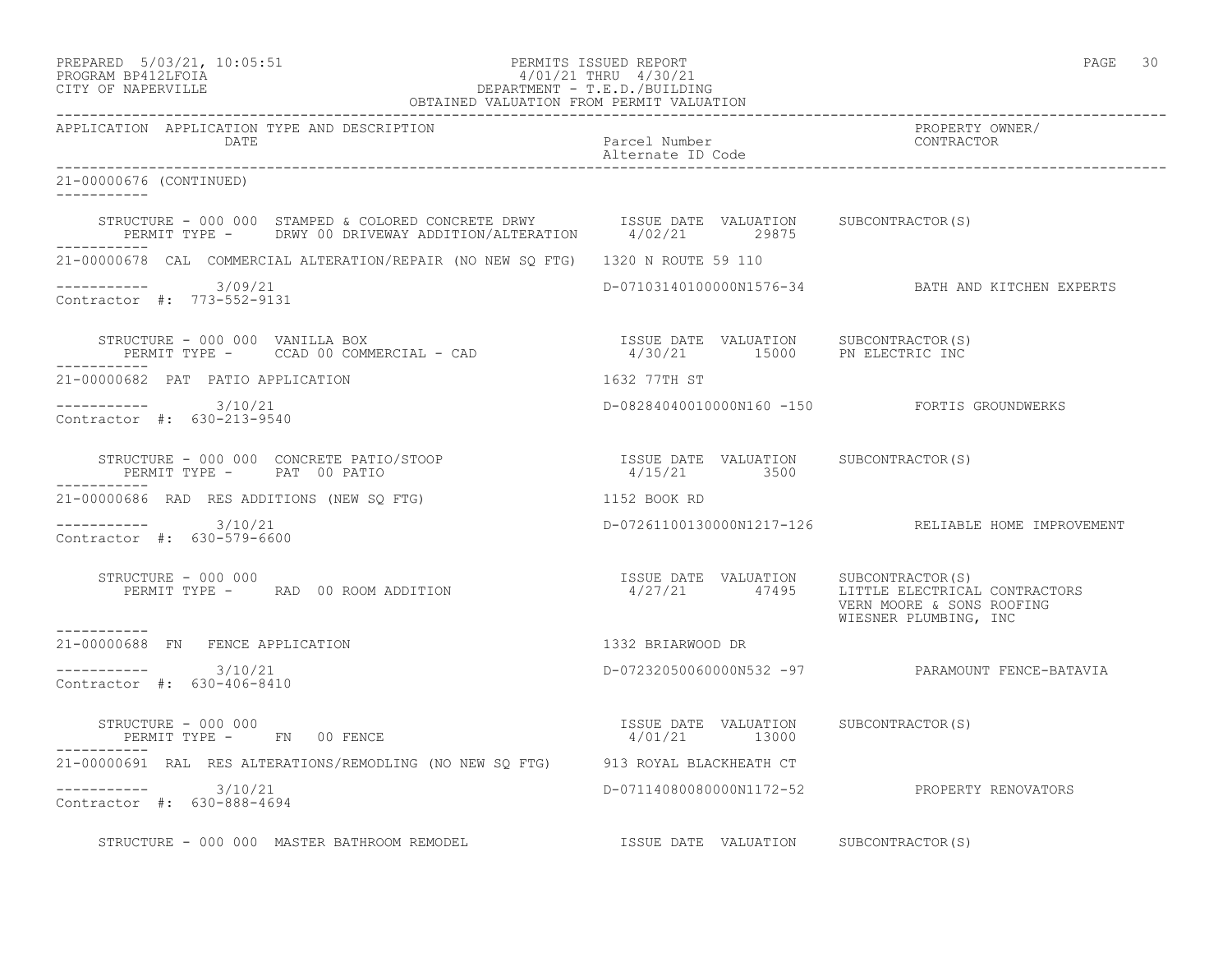## PREPARED 5/03/21, 10:05:51 PERMITS ISSUED REPORT PAGE 31 PROGRAM BP412LFOIA 4/01/21 THRU 4/30/21 CITY OF NAPERVILLE DEPARTMENT - T.E.D./BUILDING

|                                                             | OBTAINED VALUATION FROM PERMIT VALUATION                                                                                                                                                                         |                                    |                                                                                        |
|-------------------------------------------------------------|------------------------------------------------------------------------------------------------------------------------------------------------------------------------------------------------------------------|------------------------------------|----------------------------------------------------------------------------------------|
| APPLICATION APPLICATION TYPE AND DESCRIPTION<br><b>DATE</b> |                                                                                                                                                                                                                  | Parcel Number<br>Alternate ID Code | PROPERTY OWNER/<br>CONTRACTOR                                                          |
| 21-00000691 (CONTINUED)<br>------------                     |                                                                                                                                                                                                                  |                                    |                                                                                        |
| -----------                                                 | PERMIT TYPE - RAL 00 ROOM ALTERATION 4/13/21 10000 ACE ELECTRIC SERVICE INC                                                                                                                                      |                                    | CLAUSEN PLUMBING                                                                       |
|                                                             | 21-00000692 RAL RES ALTERATIONS/REMODLING (NO NEW SQ FTG) 2371 OVERLOOK CT                                                                                                                                       |                                    |                                                                                        |
| $--------$ 3/11/21<br>Contractor #: 630-600-8911            |                                                                                                                                                                                                                  |                                    | D-07093102870000N1392-47 HARIS INC                                                     |
| ----------                                                  |                                                                                                                                                                                                                  |                                    | OMEGA ELECTRICAL SERVICE INC                                                           |
| 21-00000693 SFR SINGLE FAMILY RESIDENCE                     |                                                                                                                                                                                                                  | 2951 LANCELOT LN                   |                                                                                        |
| $--------- 3/11/21$<br>Contractor #: 817-875-7057           |                                                                                                                                                                                                                  |                                    | W-01103000289 N1841-229 PULTE GROUP                                                    |
| STRUCTURE - 000 000 SFR                                     | PERMIT TYPE - ELEC 00 ELECTRIC FOR SINGLE FAMILY/DPX 4/02/21<br>ELEC 00 ELECTRIC FOR SINGLE FAMILIC FOR ACTOR (1997)<br>MECH 00 MECHANICAL FOR SFR/DPX 4/02/21<br>PLUM 00 PLUMBING FOR SINGLE FAMILY/DPX 4/02/21 |                                    | ISSUE DATE VALUATION SUBCONTRACTOR(S)<br>SUPERIOR ELECTRICAL TECHNOLOGI<br>S3 PLUMBING |
|                                                             | SFRP 00 SINGLE FAMILY RESIDENCE PERMIT 4/02/21 195000 RABY ROOFING<br>STRU 00 STRUCTURAL FOR SINGLE FAM/DPX 4/02/21                                                                                              |                                    | HOLIDAY SEWER & WATER/WAUCONDA                                                         |
| 21-00000697 SIGN SIGN APPLICATIONS                          |                                                                                                                                                                                                                  | 3075 BOOK RD 139                   |                                                                                        |
| $--------$ 3/11/21<br>Contractor #: 224-653-8445            |                                                                                                                                                                                                                  |                                    | W-01102010230000N1339-215 OZKO SIGNS & LIGHTING CO                                     |
| STRUCTURE - 000 000                                         | PERMIT TYPE - SIGN 00 SIGN<br>PERMIT TYPE - SIGN 00 SIGN                                                                                                                                                         | 4/07/21                            | ISSUE DATE VALUATION SUBCONTRACTOR(S)<br>ANDAS ELECTRIC                                |
| 21-00000711 PAT PATIO APPLICATION                           |                                                                                                                                                                                                                  | 320 SPRUCE DR                      |                                                                                        |
| -----------    3/11/21<br>Contractor #: 630-551-0477        |                                                                                                                                                                                                                  |                                    | D-07252150030000N183 -129 D K LANDSCAPE & DESIGN INC                                   |
| STRUCTURE - 000 000 BRICK PATIO                             | RUCTURE – 000 000 BRICK PATIO<br>PERMIT TYPE – FRP* 00 FIREPLACE PREFAB (1/02/21 20000                                                                                                                           |                                    | SUBCONTRACTOR(S)                                                                       |
| ----------                                                  | PAT 00 PATIO                                                                                                                                                                                                     |                                    | 4/02/21 20000 WEDGEWOOD CONSTRUCTION INC                                               |
| 21-00000712 SFR SINGLE FAMILY RESIDENCE                     |                                                                                                                                                                                                                  | 2528 ACCOLADE AV                   |                                                                                        |
| $--------$ 3/11/21<br>Contractor #: 817-875-7057            |                                                                                                                                                                                                                  |                                    | W-011030002868 N1841-229 PULTE GROUP                                                   |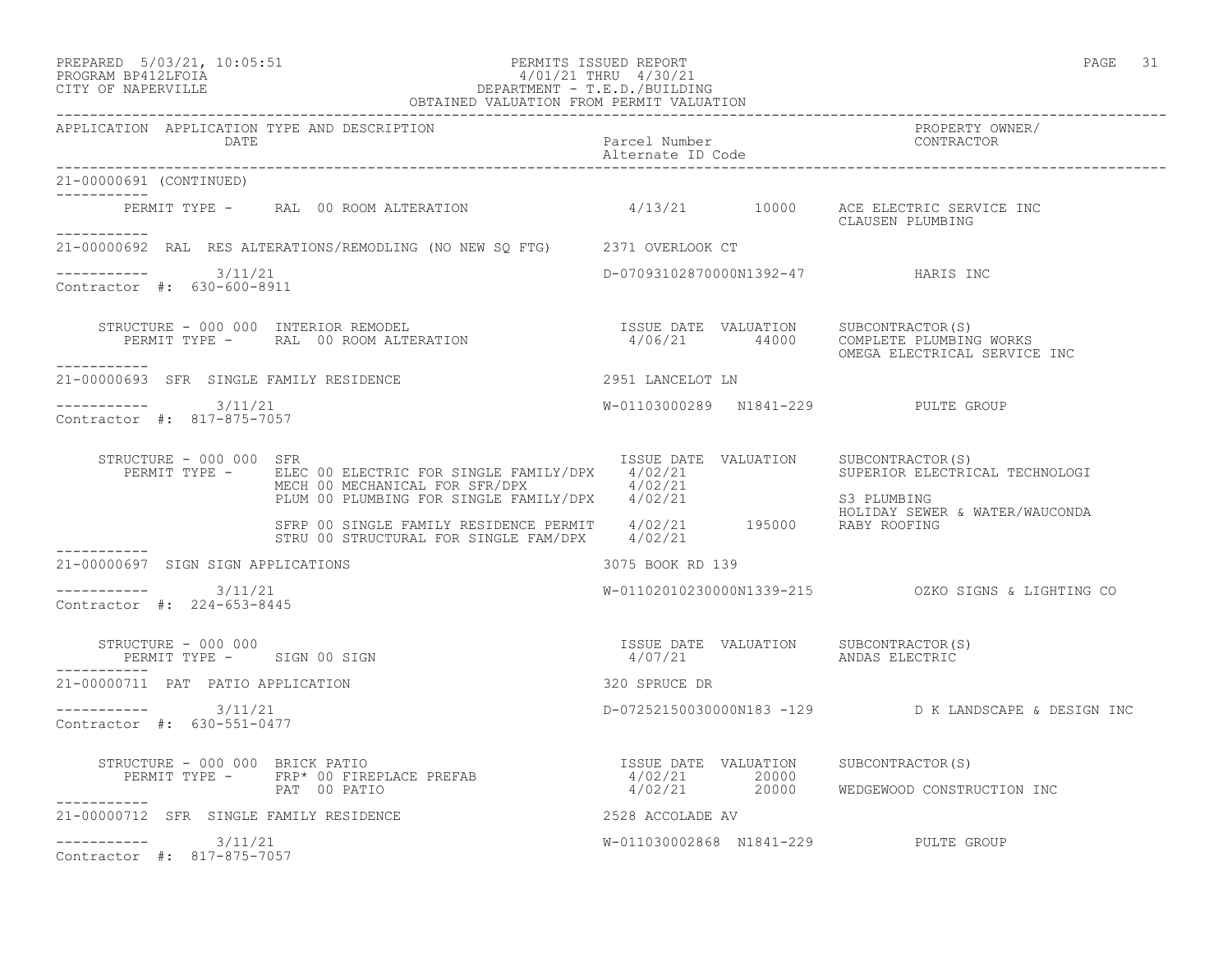# PREPARED 5/03/21, 10:05:51 PERMITS ISSUED REPORT<br>PROGRAM BP412LFOIA PAGE 32<br>
9/01/21 THRU 4/30/21 PROGRAM BP412LFOIA 4/01/21 THRU 4/30/21 CITY OF NAPERVILLE DEPARTMENT - T.E.D./BUILDING

|                                                              | OBTAINED VALUATION FROM PERMIT VALUATION                                                                                                                                                                                                |                                                                     |                                                                         |
|--------------------------------------------------------------|-----------------------------------------------------------------------------------------------------------------------------------------------------------------------------------------------------------------------------------------|---------------------------------------------------------------------|-------------------------------------------------------------------------|
| APPLICATION APPLICATION TYPE AND DESCRIPTION<br>DATE         |                                                                                                                                                                                                                                         | Parcel Number<br>Alternate ID Code<br>----------------------------- | PROPERTY OWNER/<br>CONTRACTOR                                           |
| 21-00000712 (CONTINUED)<br>-----------                       |                                                                                                                                                                                                                                         |                                                                     |                                                                         |
| STRUCTURE - 000 000 SFR                                      | PERMIT TYPE - ELEC 00 ELECTRIC FOR SINGLE FAMILY/DPX 4/02/21 SUPERIOR ELECTRICAL TECHNOLOGI<br>MECH 00 MECHANICAL FOR SFR/DPX 4/02/21 33 PLUMBING<br>PLUM 00 PLUMBING FOR SINGLE FAMILY/DPX 4/02/21 33 PLUMBING<br>HOLIDAY SEWER & WATE |                                                                     | ISSUE DATE VALUATION SUBCONTRACTOR(S)<br>HOLIDAY SEWER & WATER/WAUCONDA |
| . _ _ _ _ _ _ _ _ _ _                                        | SFRP 00 SINGLE FAMILY RESIDENCE PERMIT 4/02/21 195000 RABY ROOFING<br>STRU 00 STRUCTURAL FOR SINGLE FAM/DPX 4/02/21                                                                                                                     |                                                                     |                                                                         |
| 21-00000723 ESC ELECTRIC SERVICE CHANGE                      | 3803 ROYAL DORNACH CT                                                                                                                                                                                                                   |                                                                     |                                                                         |
| $--------$ 3/12/21<br>Contractor #: 443-538-2958             |                                                                                                                                                                                                                                         |                                                                     | W-01163010320000N1393-257 TESLA, INC.                                   |
| ------------                                                 | STRUCTURE - 000 000 PHOTOVOLTAIC SYSTEM                              ISSUE DATE VALUATION     SUBCONTRACTOR(S)<br>PERMIT TYPE -      PV   00 SOLAR PHOTOVOLTAIC                      4/25/21       18000     TESLA, INC.                |                                                                     |                                                                         |
|                                                              | 21-00000726 DRWY DRIVEWAY NEW AND ALTERATIONS 40 196 CASSIN RD                                                                                                                                                                          |                                                                     |                                                                         |
| $--------- 3/12/21$<br>Contractor #: 630-213-9540            |                                                                                                                                                                                                                                         |                                                                     | W-02051050160000N130 -192 FORTIS GROUND WORKS                           |
|                                                              | ROW 00 RIGHT OF WAY PERMIT                                                                                                                                                                                                              | 4/07/21                                                             |                                                                         |
| ___________<br>21-00000728 DRWY DRIVEWAY NEW AND ALTERATIONS | 4116 JOE WILLIE DR                                                                                                                                                                                                                      |                                                                     |                                                                         |
| $--------$ 3/12/21<br>Contractor #: 630-377-9339             |                                                                                                                                                                                                                                         |                                                                     | W-01152030110000N934 -245 DAMICO PAVING                                 |
| ___________                                                  | STRUCTURE - 000 000 ASPHALT DRWY/ARON STRUCTURE TO THE VALUATION SUBCONTRACTOR(S)<br>PERMIT TYPE - DRWY 00 DRIVEWAY ADDITION/ALTERATION 4/01/21 4000 CURB CUTTERS INC<br>ROW 00 RIGHT OF WAY PERMIT 4/01/21                             |                                                                     |                                                                         |
| 21-00000738 ESC ELECTRIC SERVICE CHANGE                      | 3535 TIMBER CREEK LN                                                                                                                                                                                                                    |                                                                     |                                                                         |
| $--------$ 3/12/21<br>Contractor #: 630-417-0537             |                                                                                                                                                                                                                                         |                                                                     | W-01121020310000N1479-218 AARDVARK ELECTRIC, INC                        |
|                                                              | STRUCTURE - 000 000 INSTALL CIRCUIT & OUTLET                 ISSUE DATE VALUATION     SUBCONTRACTOR(S)<br>PERMIT TYPE -     ELSC 00 ELECTRIC SVC CHANGE RES.             4/05/21                                                        |                                                                     |                                                                         |
|                                                              | 21-00000743 RAL RES ALTERATIONS/REMODLING (NO NEW SQ FTG) 811 VIOLET CR                                                                                                                                                                 |                                                                     |                                                                         |
| $--------- 3/15/21$<br>Contractor #: 224-201-7742            |                                                                                                                                                                                                                                         |                                                                     | D-07224070440000N742 -110 MATRIX BASEMENT SYSTEMS                       |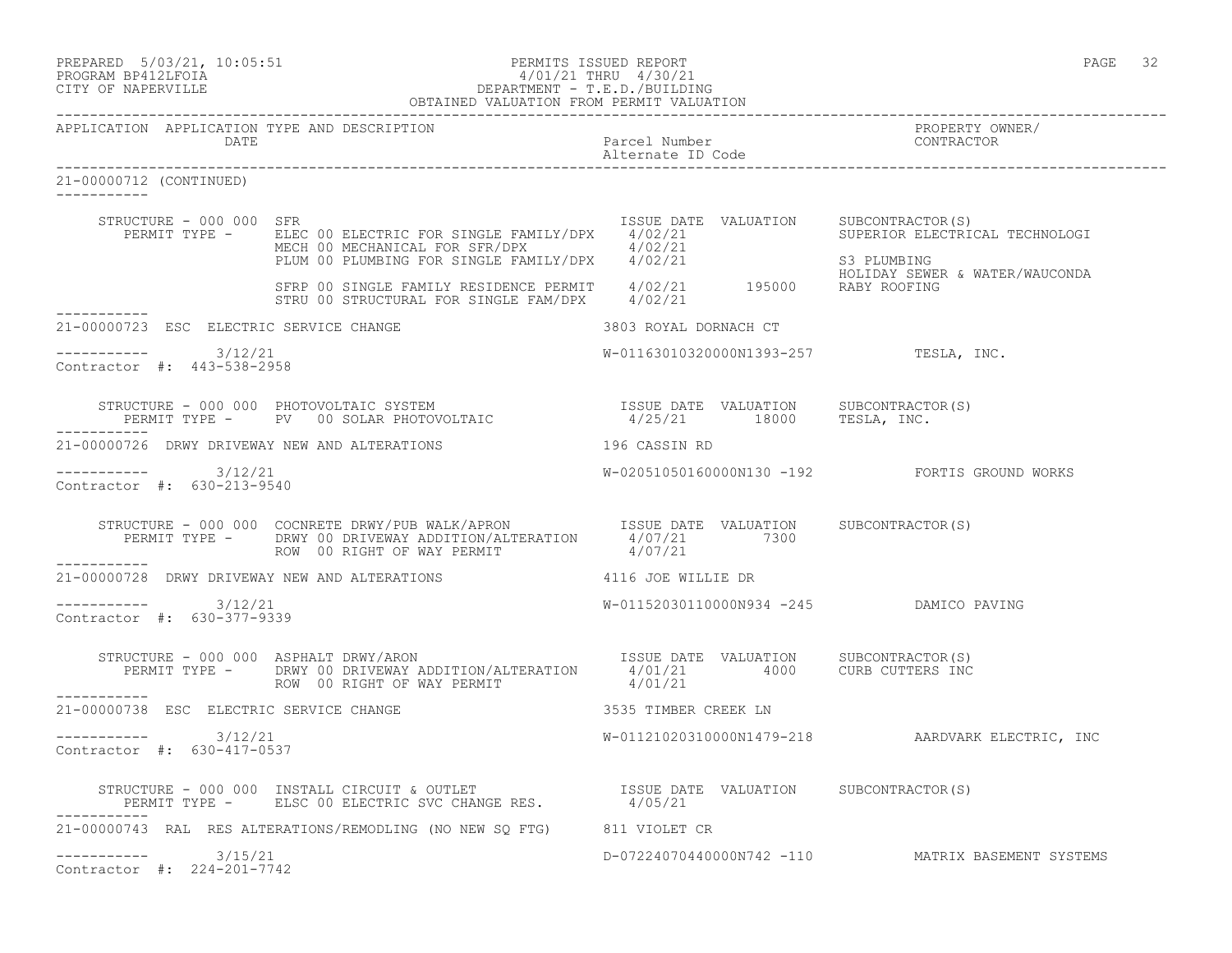| PREPARED            |  | $5/03/21$ , $10:05:51$ |
|---------------------|--|------------------------|
| גד∩ם זר11מם וגמר∩מם |  |                        |

## PREPARED 5/03/21, 10:05:51 PERMITS ISSUED REPORT PAGE 33 PROGRAM BP412LFOIA 4/01/21 THRU 4/30/21 CITY OF NAPERVILLE DEPARTMENT - T.E.D./BUILDING

|                                                                 | OBTAINED VALUATION FROM PERMIT VALUATION                                                                                                                                                                                                                                                                                                                                                                                          |                                                        |                                                                            |
|-----------------------------------------------------------------|-----------------------------------------------------------------------------------------------------------------------------------------------------------------------------------------------------------------------------------------------------------------------------------------------------------------------------------------------------------------------------------------------------------------------------------|--------------------------------------------------------|----------------------------------------------------------------------------|
| APPLICATION APPLICATION TYPE AND DESCRIPTION<br>DATE            |                                                                                                                                                                                                                                                                                                                                                                                                                                   | Parcel Number<br>Alternate ID Code                     | PROPERTY OWNER/<br>CONTRACTOR                                              |
| 21-00000743 (CONTINUED)<br>-----------                          |                                                                                                                                                                                                                                                                                                                                                                                                                                   |                                                        |                                                                            |
| STRUCTURE - 000 000 FINISHED BASEMENT                           | PERMIT TYPE - FB 00 FINISHED BASEMENT                                                                                                                                                                                                                                                                                                                                                                                             | ISSUE DATE VALUATION SUBCONTRACTOR(S)<br>4/15/21 19885 |                                                                            |
| 21-00000746 FN FENCE APPLICATION                                |                                                                                                                                                                                                                                                                                                                                                                                                                                   | 1601 FORDHAM CT                                        |                                                                            |
| $--------- 3/15/21$<br>Contractor #: 630-292-4649               |                                                                                                                                                                                                                                                                                                                                                                                                                                   |                                                        | D-08331150760000N300 -164 CEDAR MOUNTAIN FENCE CO                          |
| STRUCTURE - 000 000<br>PERMIT TYPE - FN 00 FENCE<br>----------- |                                                                                                                                                                                                                                                                                                                                                                                                                                   | ISSUE DATE VALUATION SUBCONTRACTOR(S)<br>4/09/21 8500  |                                                                            |
| 21-00000755 FN FENCE APPLICATION                                |                                                                                                                                                                                                                                                                                                                                                                                                                                   | 1265 ARTHUR RD                                         |                                                                            |
| $--------$ 3/15/21<br>Contractor #: 630-420-1584                |                                                                                                                                                                                                                                                                                                                                                                                                                                   |                                                        |                                                                            |
| STRUCTURE - 000 000<br>PERMIT TYPE - FN 00 FENCE<br>----------- |                                                                                                                                                                                                                                                                                                                                                                                                                                   | ISSUE DATE VALUATION SUBCONTRACTOR(S)<br>4/13/21 8500  |                                                                            |
| 21-00000756 SFR SINGLE FAMILY RESIDENCE                         |                                                                                                                                                                                                                                                                                                                                                                                                                                   | 236 N LAIRD ST                                         |                                                                            |
| $--------$ 3/15/21<br>Contractor #: 630-748-9242                |                                                                                                                                                                                                                                                                                                                                                                                                                                   | D-07131010240000N1830-68 M HOUSE                       |                                                                            |
| STRUCTURE - 000 000 SFR<br>PERMIT TYPE -                        | ELEC 00 ELECTRIC FOR SINGLE FAMILY/DPX 4/21/21<br>FB 00 FINISHED BASEMENT 4/21/21 875000<br>$\begin{tabular}{lllllllllllll} $\textsc{FB}$&00 FINISHED BASEMENT$&$\textsc{--00}$\\ \texttt{MECH} &00 MECHANICAL FOR SFR/DPX$&4/21/21\\ \texttt{PATO 00 PATIO WITH STRUCTURE}&4/21/21&875000\\ \texttt{PLIM} &00 PLUMBING BASEMENT ROUGH&4/21/21&875000\\ \texttt{PLUM 00 PLUMBING FOR SINGLE FAMILY/DPX}&4/21/21&\\ \end{tabular}$ | ISSUE DATE VALUATION                                   | SUBCONTRACTOR(S)<br>LITTLE ELECTRICAL CONTRACTORS                          |
|                                                                 | SFRP 00 SINGLE FAMILY RESIDENCE PERMIT 4/21/21<br>STRU 00 STRUCTURAL FOR SINGLE FAM/DPX 4/21/21<br>TREE 00 PARKWAY TREE PLANTING PERMIT 4/21/21                                                                                                                                                                                                                                                                                   | 875000                                                 | BASSWOOD MECHANICAL<br>I & A EXCAVAING INC<br>BRYJA ROOFING AND REMODELING |
| ----------<br>21-00000758 ESC ELECTRIC SERVICE CHANGE           |                                                                                                                                                                                                                                                                                                                                                                                                                                   | 2559 BANGERT LN                                        |                                                                            |
| ---------- 3/15/21<br>Contractor #: 630-964-0541                |                                                                                                                                                                                                                                                                                                                                                                                                                                   |                                                        |                                                                            |
|                                                                 | STRUCTURE - 000 000 INSTALL OUTLET<br>PERMIT TYPE - ELSC 00 ELECTRIC SVC CHANGE RES. 4/29/21 0ALUATION OAKWOOD ELECTRIC                                                                                                                                                                                                                                                                                                           |                                                        | OAKWOOD ELECTRIC - GENERATOR                                               |
| 21-00000762 PAT PATIO APPLICATION                               |                                                                                                                                                                                                                                                                                                                                                                                                                                   | 807 HIDDEN LAKE RD                                     |                                                                            |
| 3/15/21<br>___________<br>Contractor #: 630-665-1600            |                                                                                                                                                                                                                                                                                                                                                                                                                                   |                                                        | D-08324030280000N66 -178 BRUSS LANDSCAPING                                 |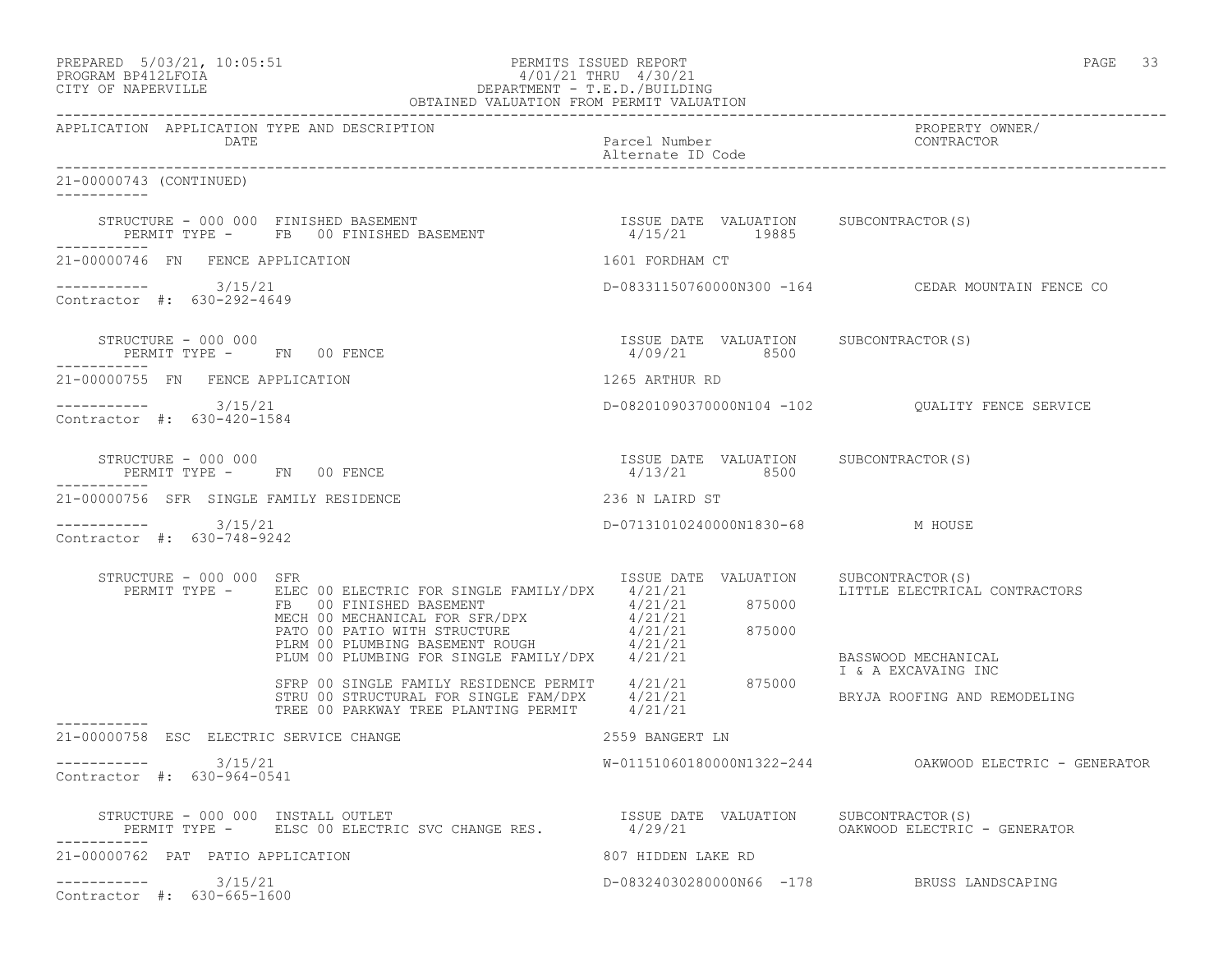## PREPARED 5/03/21, 10:05:51 PERMITS ISSUED REPORT PAGE 34 PROGRAM BP412LFOIA 4/01/21 THRU 4/30/21 CITY OF NAPERVILLE DEPARTMENT - T.E.D./BUILDING OBTAINED VALUATION FROM PERMIT VALUATION

------------------------------------------------------------------------------------------------------------------------------------

APPLICATION APPLICATION TYPE AND DESCRIPTION PROPERTY OWNER/ DATE Parcel Number CONTRACTOR Alternate ID Code ------------------------------------------------------------------------------------------------------------------------------------ 21-00000762 (CONTINUED) ----------- STRUCTURE - 000 000 BRICK PATIO/STOOP ISSUE DATE VALUATION SUBCONTRACTOR(S) PERMIT TYPE - PAT 00 PATIO 10 10 10 10 12 22000 ----------- 21-00000766 RAL RES ALTERATIONS/REMODLING (NO NEW SQ FTG) 117 STRATFORD CT ----------- 3/15/21 D-07143150180000N179 -81 OWNER/CONTRACTOR Contractor #: STRUCTURE - 000 000 INTERIOR REMODEL ISSUE DATE VALUATION SUBCONTRACTOR(S) PERMIT TYPE - RAL 00 ROOM ALTERATION 1027/21 10000 ION ELECTRIC SERVICES -----------<br>21-00000767 DECK DECK 1459 BAYOU PATH DR ----------- 3/16/21 D-07093110460000N1767-047 TIM BITNER Contractor #: 815-641-2575 STRUCTURE – 000 000 DECK ISSUE DATE VALUATION SUBCONTRACTOR(S)<br>PERMIT TYPE – DECK 00 DECK 10 ON SECK 200 21 PERMIT TYPE - DECK 00 DECK ----------- 21-00000769 RAL RES ALTERATIONS/REMODLING (NO NEW SQ FTG) 4540 CLEARWATER LN ----------- 3/16/21 W-01143060040000N1290-261 STONECREST LTD/ BURR RIDGE Contractor #: 630-929-2006 STRUCTURE - 000 000 KITCHEN REMODEL ISSUE DATE VALUATION SUBCONTRACTOR(S) PERMIT TYPE - RAL 00 ROOM ALTERATION 4/27/21 72500 EDT PLUMBING INC ISSUE DATE VALUATION SUBCONTRACTOR(S)<br>4/27/21 72500 EDT PLUMBING INC. ----------- 21-00000771 RAL RES ALTERATIONS/REMODLING (NO NEW SQ FTG) 229 WINDING CREEK DR  $--------- 3/16/21$ D-08303090230000N306 -145 M.T. MCCAW Contractor #: 630-698-8354 STRUCTURE - 000 000 MASTER BATHROOM REMODEL ISSUE DATE VALUATION SUBCONTRACTOR(S) PERMIT TYPE - RAL 00 ROOM ALTERATION 4/09/21 18000 BAKO PLUMBING INC BRISKO ELECTRIC ----------- 21-00000772 SFR SINGLE FAMILY RESIDENCE 2964 LANCELOT LN  $--------- 3/16/21$ W-0110300028208 N1841-229 PULTE GROUP Contractor #: 817-875-7057 STRUCTURE - 000 000 SFR STRUCTURE - 000 OOD SFR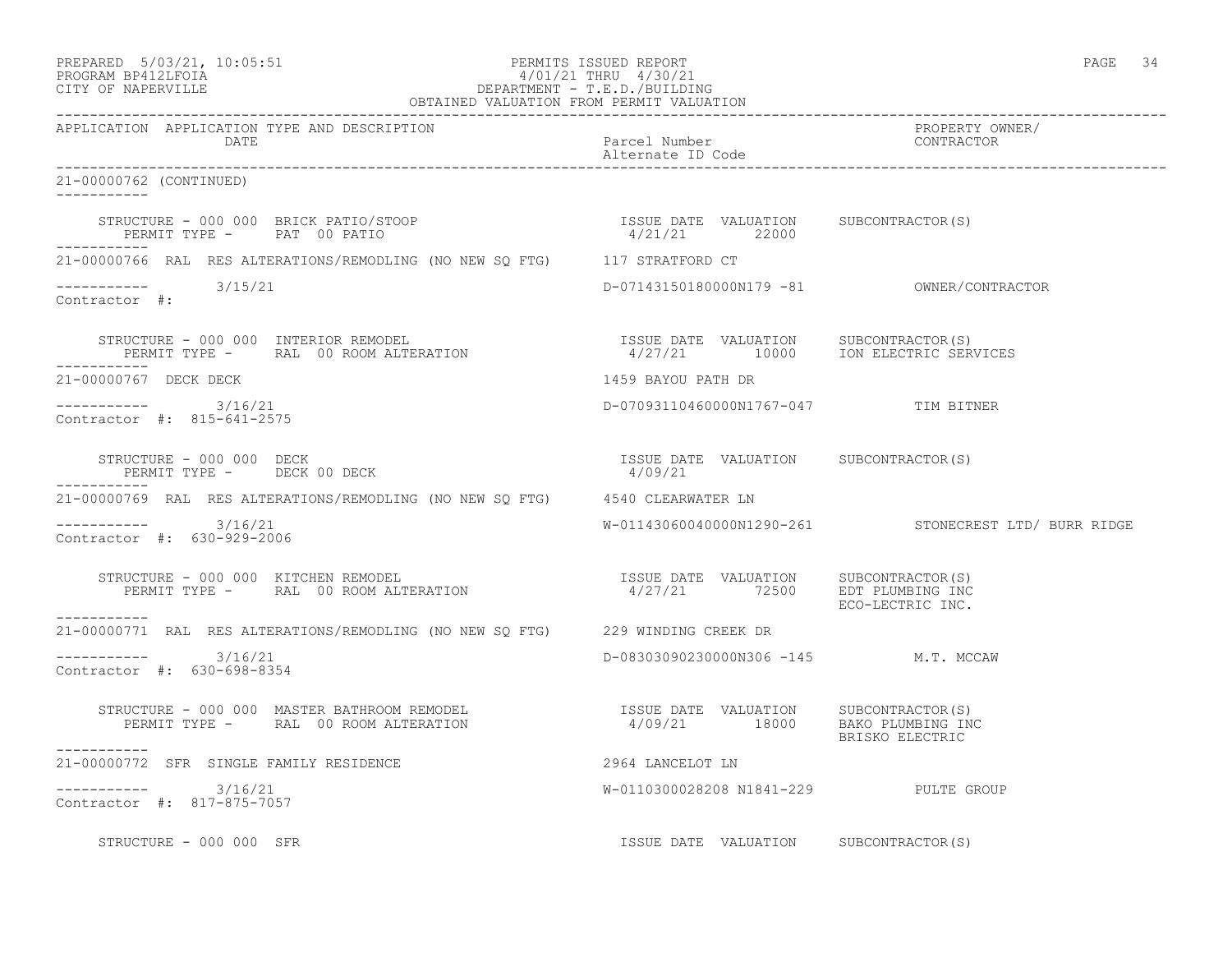## PREPARED 5/03/21, 10:05:51 PERMITS ISSUED REPORT<br>PROGRAM BP412LFOIA PAGE 35 PROGRAM BP412LFOIA  $4/01/21$  THRU  $4/30/21$ <br>CITY OF NAPERVILLE DEPARTMENT - T.E.D./BUILDII DEPARTMENT - T.E.D./BUILDING OBTAINED VALUATION FROM PERMIT VALUATION

------------------------------------------------------------------------------------------------------------------------------------

|                         | DATE                                                 | APPLICATION APPLICATION TYPE AND DESCRIPTION                                                                                                                                                       | Parcel Number<br>Alternate ID Code | PROPERTY OWNER/<br>CONTRACTOR                                                                            |
|-------------------------|------------------------------------------------------|----------------------------------------------------------------------------------------------------------------------------------------------------------------------------------------------------|------------------------------------|----------------------------------------------------------------------------------------------------------|
| 21-00000772 (CONTINUED) |                                                      |                                                                                                                                                                                                    |                                    |                                                                                                          |
|                         |                                                      | ----<br>PERMIT TYPE - ELEC 00 ELECTRIC FOR SINGLE FAMILY/DPX 4/02/21<br>MECH 00 MECHANICAL FOR SFR/DPX 4/02/21                                                                                     |                                    | SUPERIOR ELECTRICAL TECHNOLOGI<br>S3 PLUMBING<br>HOLIDAY SEWER & WATER/WAUCONDA                          |
|                         |                                                      | PATO 00 PATIO WITH STRUCTURE 4/02/21 195000<br>PLUM 00 PLUMBING FOR SINGLE FAMILY/DPX 4/02/21                                                                                                      |                                    | S3 PLUMBING<br>HOLIDAY SEWER & WATER/WAUCONDA                                                            |
| ------------            |                                                      | SFRP 00 SINGLE FAMILY RESIDENCE PERMIT 4/02/21 195000 RABY ROOFING<br>STRU 00 STRUCTURAL FOR SINGLE FAM/DPX 4/02/21                                                                                |                                    |                                                                                                          |
|                         |                                                      | 21-00000775 RAL RES ALTERATIONS/REMODLING (NO NEW SQ FTG) 919 ROCKBRIDGE DR                                                                                                                        |                                    |                                                                                                          |
|                         | -----------    3/16/21<br>Contractor #: 815-344-8777 |                                                                                                                                                                                                    |                                    | D-08204160160000N328 -118 EAGLE BIOMASS INC                                                              |
|                         |                                                      |                                                                                                                                                                                                    |                                    |                                                                                                          |
|                         |                                                      | 21-00000776 RAL RES ALTERATIONS/REMODLING (NO NEW SO FTG) 1212 HAVERHILL CR                                                                                                                        |                                    |                                                                                                          |
|                         | $--------- 3/16/21$<br>Contractor #: 847-678-8160    |                                                                                                                                                                                                    |                                    | D-08083110060000N502 -57 SAFEGUARD WATERPROOFING                                                         |
| -----------             |                                                      | STRUCTURE - 000 000 STABILIZE FOUNDATION                           ISSUE DATE VALUATION     SUBCONTRACTOR(S)<br>PERMIT TYPE -     MISC 00 MISCELLANEOUS PERMIT                  4/08/21      20000 |                                    |                                                                                                          |
|                         |                                                      | 21-00000783 CMIS MISCELLANEOUS COMMERCIAL                                                                                                                                                          | 1500 BROOKDALE RD                  |                                                                                                          |
|                         | $--------$ 3/16/21<br>Contractor #: 847-342-9100     |                                                                                                                                                                                                    |                                    | D-07152000160000N846 -65 SERVICE MECHANICAL                                                              |
| -----------             |                                                      | STRUCTURE - 000 000 ST. THOMAS THE APOSTLE (ISSUE DATE VALUATION SUBCONTRACTOR (S)<br>PERMIT TYPE - CMIS 00 COMMERCIAL MISC. PERMIT (2/05/21 15455 MKD ELECTRIC, INC                               |                                    |                                                                                                          |
|                         |                                                      | 21-00000787 CAL COMMERCIAL ALTERATION/REPAIR (NO NEW SO FTG) 535 E DIEHL RD 110                                                                                                                    |                                    |                                                                                                          |
|                         | $--------- 3/16/21$<br>Contractor #: 630-749-2626    |                                                                                                                                                                                                    |                                    | D-08064100010000N1343-26 TW CHICAGO                                                                      |
|                         | STRUCTURE - 000 000 ANTRA                            | PERMIT TYPE - CCAD 00 COMMERCIAL - CAD                                                                                                                                                             |                                    | ISSUE DATE VALUATION SUBCONTRACTOR(S)<br>4/02/21 320000 EDGE ELECTRICAL S<br>EDGE ELECTRICAL SYSTEMS LLC |
| -----------             |                                                      | FABD 00 FIRE ALARM                                                                                                                                                                                 | 4/27/21                            | PIPELINE PLUMBING SERVICES<br>CONNOR ELECTRIC                                                            |
|                         |                                                      | 21-00000793 DRWY DRIVEWAY NEW AND ALTERATIONS<br>4211 CLEARWATER LN                                                                                                                                |                                    |                                                                                                          |
|                         | $--------- 3/16/21$<br>Contractor #: 630-790-7483    |                                                                                                                                                                                                    |                                    | W-01142040110000N1259-247 ALLRITE PAVING                                                                 |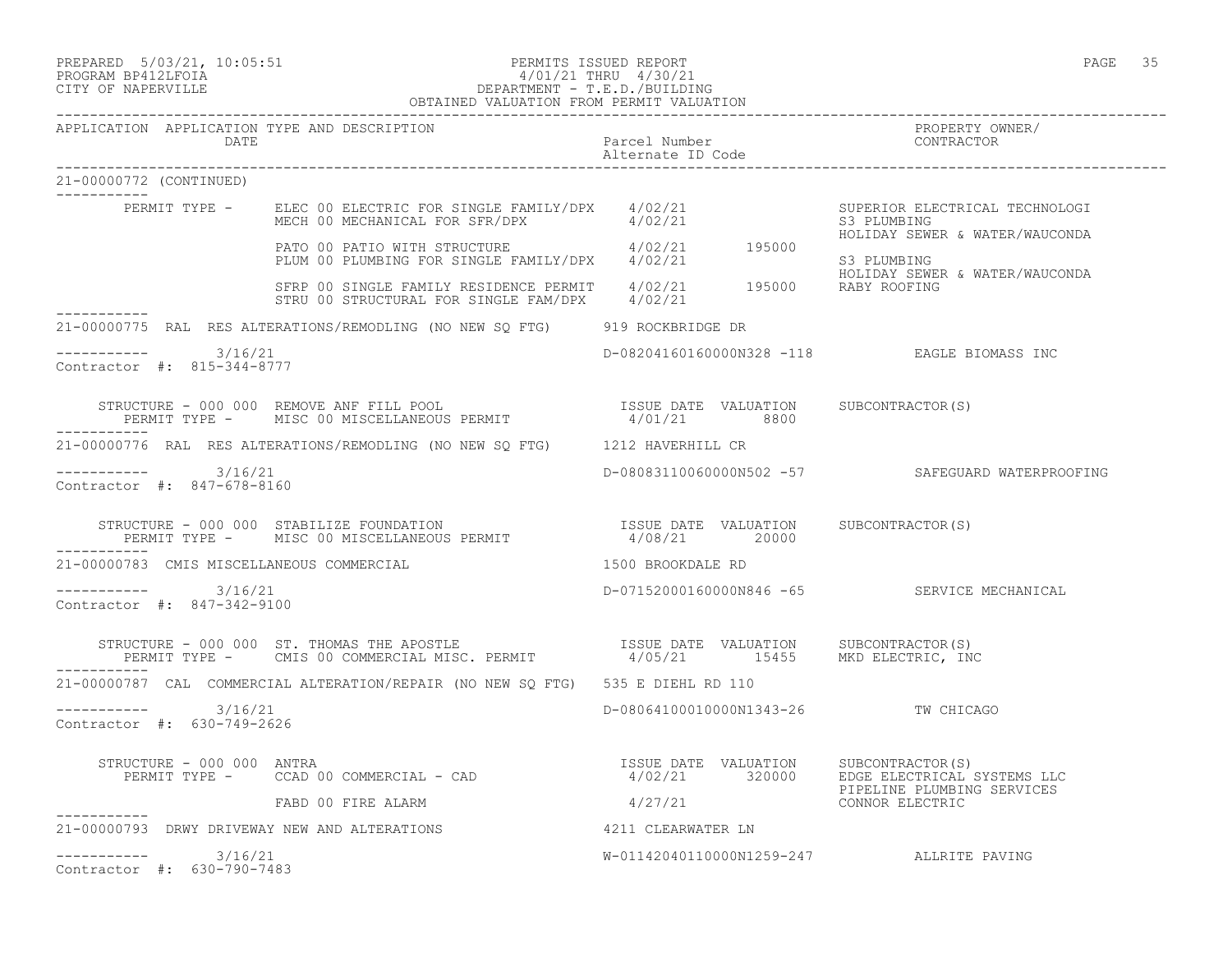## PREPARED 5/03/21, 10:05:51 PERMITS ISSUED REPORT<br>PROGRAM BP412LFOIA PAGE 36 PROGRAM PROGRAM PAGE 36 PROGRAM BP412LFOIA  $4/01/21$  THRU  $4/30/21$ <br>CITY OF NAPERVILLE DEPARTMENT - T.E.D./BUILDII CITY OF NAPERVILLE DEPARTMENT - T.E.D./BUILDING

| OBTAINED VALUATION FROM PERMIT VALUATION                                                                                                                                                                                                              |                                                       |                                                          |
|-------------------------------------------------------------------------------------------------------------------------------------------------------------------------------------------------------------------------------------------------------|-------------------------------------------------------|----------------------------------------------------------|
| APPLICATION APPLICATION TYPE AND DESCRIPTION<br>DATE                                                                                                                                                                                                  | Parcel Number<br>Alternate ID Code                    | PROPERTY OWNER/<br>CONTRACTOR                            |
| 21-00000793 (CONTINUED)<br>-----------                                                                                                                                                                                                                |                                                       |                                                          |
| STRUCTURE - 000 000 ASPHALT DRWY/AP/EXTENTION/PR WALK ISSUE DATE VALUATION SUBCONTRACTOR(S)<br>PERMIT TYPE - DRWY 00 DRIVEWAY ADDITION/ALTERATION 4/15/21 5000<br>2 to bitteral applifical Addition and 4/15/21<br>ROW 00 RIGHT OF WAY PERMIT 4/15/21 |                                                       |                                                          |
| 21-00000795 FN FENCE APPLICATION                                                                                                                                                                                                                      | 1304 ADA LN                                           |                                                          |
| $--------- 3/16/21$<br>Contractor #: 630-715-7409                                                                                                                                                                                                     | D-07262160080000N723 -127 AURORA FENCE INC            |                                                          |
| STRUCTURE - 000 000<br>PERMIT TYPE - FN 00 FENCE                                                                                                                                                                                                      | ISSUE DATE VALUATION SUBCONTRACTOR(S)<br>4/20/21 5600 |                                                          |
| 21-00000796 DRWY DRIVEWAY NEW AND ALTERATIONS 40 2423 SHAKER CT                                                                                                                                                                                       |                                                       |                                                          |
| Contractor #: 630-393-5646                                                                                                                                                                                                                            | W-01032030120000N1285-185 POWER PAVING                |                                                          |
| STRUCTURE - 000 000 R/R ASPHALT DRWY/APRON TSSUE DATE VALUATION SUBCONTRACTOR(S)<br>PERMIT TYPE - DRWY 00 DRIVEWAY ADDITION/ALTERATION 4/06/21 3700 CURB CUTTERS INC<br>------------                                                                  |                                                       |                                                          |
| 16 SYLVIA LN<br>21-00000800 ESC ELECTRIC SERVICE CHANGE                                                                                                                                                                                               |                                                       |                                                          |
| $--------- 3/17/21$<br>Contractor #: 708-296-2720                                                                                                                                                                                                     |                                                       | D-08302060120000N451 -131 YOUR NAPERVILLE ELECTRICAN INC |
| STRUCTURE - 000 000 NEW ELECTRICAL PANEL (ISSUE DATE VALUATION SUBCONTRACTOR(S)<br>PERMIT TYPE - ELSC 00 ELECTRIC SVC CHANGE RES. 4/14/21 (ISSUE DATE VOUR NAPERVILLE ELECTRICAN INC                                                                  |                                                       |                                                          |
| 21-00000803 FSBD FIRE PROTECTION SYSTEM                                                                                                                                                                                                               | 425 INDUSTRIAL DR                                     |                                                          |
| $--------$ 3/17/21<br>Contractor #: 630-810-1161                                                                                                                                                                                                      |                                                       | D-07162030090000N626 -63 CYBOR FIRE PROTECTION CO        |
| STRUCTURE - 000 000<br>PERMIT TYPE -    FSBD 00 FIRE SPRINKLER PERMIT                           4/20/21               CYBOR FIRE PROTECTION CO                                                                                                        |                                                       |                                                          |
| 21-00000808 SFR SINGLE FAMILY RESIDENCE<br>2959 LANCELOT LN                                                                                                                                                                                           |                                                       |                                                          |
| $--------- 3/17/21$<br>Contractor #: 817-875-7057                                                                                                                                                                                                     | W-01103000287 N1841-229 PULTE GROUP                   |                                                          |
| STRUCTURE - 000 000 SFR                                                                                                                                                                                                                               | ISSUE DATE VALUATION SUBCONTRACTOR(S)                 |                                                          |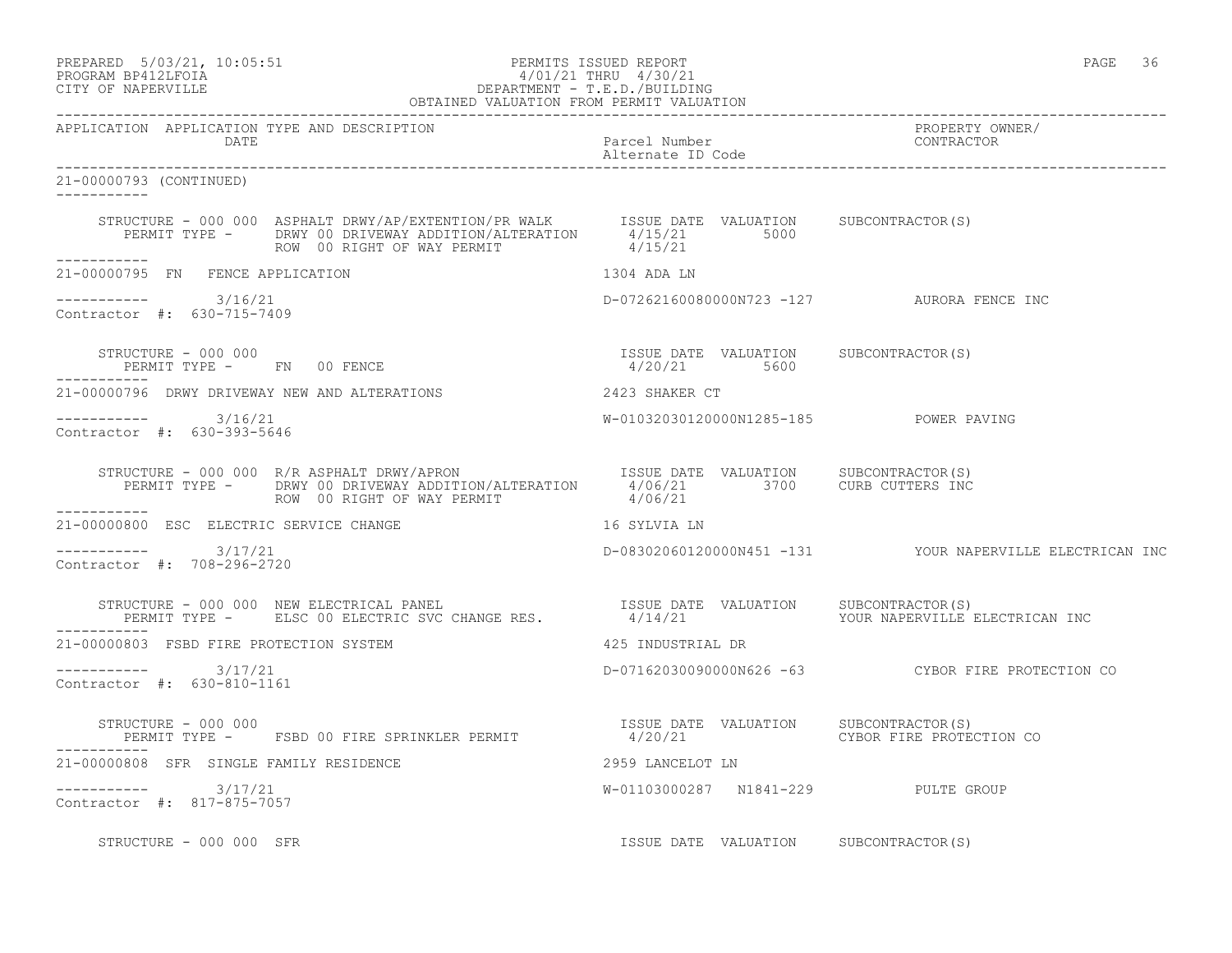PREPARED 5/03/21, 10:05:51 PERMITS ISSUED REPORT PAGE 37

#### PROGRAM BP412LFOIA 4/01/21 THRU 4/30/21 CITY OF NAPERVILLE DEPARTMENT - T.E.D./BUILDING OBTAINED VALUATION FROM PERMIT VALUATION

| APPLICATION APPLICATION TYPE AND DESCRIPTION<br>DATE |                                                                                                                                                                                                                            | Parcel Number                                                      | PROPERTY OWNER/<br>CONTRACTOR                                                   |
|------------------------------------------------------|----------------------------------------------------------------------------------------------------------------------------------------------------------------------------------------------------------------------------|--------------------------------------------------------------------|---------------------------------------------------------------------------------|
| 21-00000808 (CONTINUED)                              |                                                                                                                                                                                                                            |                                                                    |                                                                                 |
|                                                      | ---<br>PERMIT TYPE - ELEC 00 ELECTRIC FOR SINGLE FAMILY/DPX 4/08/21<br>MECH 00 MECHANICAL FOR SFR/DPX 4/08/21<br>PATO 00 PATIO WITH STRUCTURE 4/08/21 195000<br>PLRM 00 PLUMBING BASEMENT ROUGH 4/08/21 195000             |                                                                    | SUPERIOR ELECTRICAL TECHNOLOGI<br>S3 PLUMBING                                   |
|                                                      | -<br>PLUM 00 PLUMBING FOR SINGLE FAMILY/DPX 4/08/21                                                                                                                                                                        |                                                                    | HOLIDAY SEWER & WATER/WAUCONDA<br>S3 PLUMBING                                   |
|                                                      | SFRP 00 SINGLE FAMILY RESIDENCE PERMIT 4/08/21 195000 RABY ROOFING<br>STRU 00 STRUCTURAL FOR SINGLE FAM/DPX 4/08/21                                                                                                        |                                                                    | HOLIDAY SEWER & WATER/WAUCONDA                                                  |
| 21-00000809 SFR SINGLE FAMILY RESIDENCE              |                                                                                                                                                                                                                            | 2556 ACCOLADE AV                                                   |                                                                                 |
| $--------- 3/17/21$<br>Contractor #: 817-875-7057    |                                                                                                                                                                                                                            | W-011030002873 N1841-229 PULTE GROUP                               |                                                                                 |
| STRUCTURE - 000 000 SFR                              | PERMIT TYPE - ELEC 00 ELECTRIC FOR SINGLE FAMILY/DPX 4/08/21<br>MECH 00 MECHANICAL FOR SFR/DPX $4/08/21$<br>PLRM 00 PLUMBING BASEMENT ROUGH $4/08/21$                                                                      | ISSUE DATE VALUATION SUBCONTRACTOR(S)                              | SUPERIOR ELECTRICAL TECHNOLOGI<br>S3 PLUMBING<br>HOLIDAY SEWER & WATER/WAUCONDA |
|                                                      | PLUM 00 PLUMBING FOR SINGLE FAMILY/DPX $4/08/21$ S3 PLUMBING<br>SFRP 00 SINGLE FAMILY RESIDENCE PERMIT $4/08/21$ 195000 RABY ROOFING                                                                                       |                                                                    | HOLIDAY SEWER & WATER/WAUCONDA                                                  |
|                                                      | STRU 00 STRUCTURAL FOR SINGLE FAM/DPX 4/08/21                                                                                                                                                                              |                                                                    |                                                                                 |
| 21-00000811 ESC ELECTRIC SERVICE CHANGE              |                                                                                                                                                                                                                            | 1426 FERNCROFT CT                                                  |                                                                                 |
| ----------- 3/17/21<br>Contractor #: 443-538-2958    |                                                                                                                                                                                                                            | $D-07112030440000N117 -37$ TESLA, INC.                             |                                                                                 |
|                                                      | STRUCTURE - 000 000 PHOTOVOLTAIC SYSTEM                               ISSUE DATE VALUATION      SUBCONTRACTOR(S)<br>PERMIT TYPE -      PV   00 SOLAR PHOTOVOLTAIC                       4/23/21     47000      TESLA, INC. |                                                                    |                                                                                 |
| 21-00000812 SIGN SIGN APPLICATIONS                   |                                                                                                                                                                                                                            | 2855 95TH ST                                                       |                                                                                 |
| $--------- 3/17/21$<br>Contractor #: 630-543-9490    |                                                                                                                                                                                                                            | W-01033060050000N1338-199 DOYLE SIGNS INC                          |                                                                                 |
| STRUCTURE - 000 000<br>PERMIT TYPE - SIGN 00 SIGN    |                                                                                                                                                                                                                            | ISSUE DATE VALUATION SUBCONTRACTOR(S)<br>$4/12/21$ DOYLE SIGNS INC |                                                                                 |
| 21-00000816 DRWY DRIVEWAY NEW AND ALTERATIONS        |                                                                                                                                                                                                                            | 1807 FAIROAK RD                                                    |                                                                                 |
| $--------- 3/18/21$<br>Contractor #: 630-956-1380    |                                                                                                                                                                                                                            |                                                                    | D-08322140380000N178 -163 AJD CONCRETE CONSTRUCTION                             |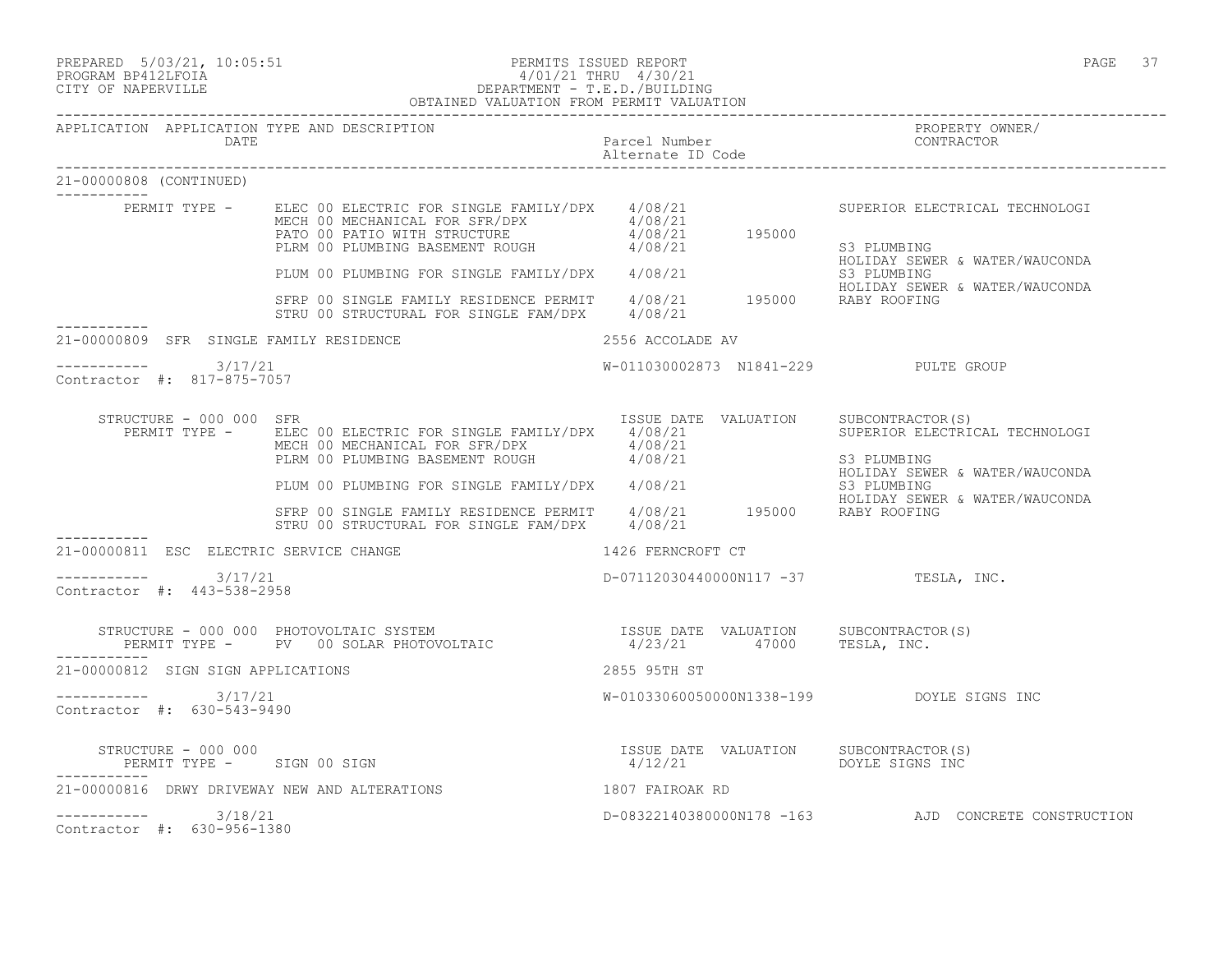| PREPARED            | $5/03/21$ , $10:05:51$ |
|---------------------|------------------------|
| DDACDAM RDA19T FATA |                        |

## of the set of the set of the set of the set of the set of the set of the set of the set of the set of the set of the set of the set of the set of the set of the set of the set of the set of the set of the set of the set of PROGRAM BP412LFOIA  $4/01/21$  THRU  $4/30/21$ <br>CITY OF NAPERVILLE DEPARTMENT - T.E.D./BUILDIN CITY OF NAPERVILLE DEPARTMENT - T.E.D./BUILDING

|                                                                | OBTAINED VALUATION FROM PERMIT VALUATION                                                                                                                                                                                              |                                                         |                                                         |
|----------------------------------------------------------------|---------------------------------------------------------------------------------------------------------------------------------------------------------------------------------------------------------------------------------------|---------------------------------------------------------|---------------------------------------------------------|
| APPLICATION APPLICATION TYPE AND DESCRIPTION<br>DATE           |                                                                                                                                                                                                                                       | Parcel Number<br>Alternate ID Code                      | PROPERTY OWNER/<br>CONTRACTOR                           |
| 21-00000816 (CONTINUED)<br>___________                         |                                                                                                                                                                                                                                       |                                                         |                                                         |
|                                                                | STRUCTURE - 000 000 CONCRETE DRWY/PR WALK/PUB WALK/AP/SAW CU ISSUE DATE VALUATION SUBCONTRACTOR(S)<br>PERMIT TYPE - DRWY 00 DRIVEWAY ADDITION/ALTERATION 4/02/21 7850 AJD CONCRETE CONSTRUCTION<br>ROW 00 RIGHT OF WAY PERMIT 4/02/21 |                                                         |                                                         |
| ------------                                                   | 21-00000817 DRWY DRIVEWAY NEW AND ALTERATIONS TERM NEW 119 S WRIGHT ST                                                                                                                                                                |                                                         |                                                         |
| $--------$ 3/18/21<br>Contractor #: 630-625-2031               |                                                                                                                                                                                                                                       |                                                         | D-08183220120000N436 -85 SIERRA CONSTRUCTION & CONCRETE |
|                                                                | STRUCTURE - 000 000 COLOR STAMPED CONCRETE DRWY/PR WALK ISSUE DATE VALUATION SUBCONTRACTOR(S)<br>PERMIT TYPE - DRWY 00 DRIVEWAY ADDITION/ALTERATION 4/16/21 10400                                                                     |                                                         |                                                         |
| 21-00000818 PAT PATIO APPLICATION                              |                                                                                                                                                                                                                                       | 2046 BUNKER CR                                          |                                                         |
| ----------- 3/18/21<br>Contractor #: 630-362-4078              |                                                                                                                                                                                                                                       |                                                         | D-0709200020000000552 -33 AMERICA'S BRICK PAVING        |
| STRUCTURE - 000 000 PATIO/GAZEBO<br>PERMIT TYPE - PAT 00 PATIO |                                                                                                                                                                                                                                       | ISSUE DATE VALUATION SUBCONTRACTOR(S)<br>$4/25/21$ 4400 |                                                         |
| 21-00000819 PAT PATIO APPLICATION                              |                                                                                                                                                                                                                                       | 1679 SILVERLEAF CT                                      |                                                         |
| ----------- 3/18/21<br>Contractor #: 815-212-4068              |                                                                                                                                                                                                                                       |                                                         | D-07091070130000N1762-032 THE LANDSCAPING EXPERTS, INC  |
| PERMIT TYPE - PAT 00 PATIO<br>___________                      | STRUCTURE - 000 000 2 PAVER PATIO/SEATWALL/FIREPIT TSSUE DATE VALUATION SUBCONTRACTOR(S)                                                                                                                                              | 4/05/21 18830                                           |                                                         |
|                                                                | 21-00000821 DRWY DRIVEWAY NEW AND ALTERATIONS 668 HAVENSHIRE RD                                                                                                                                                                       |                                                         |                                                         |
| $--------- 3/18/21$<br>Contractor #: 630-420-2366              |                                                                                                                                                                                                                                       |                                                         | D-07253011150000N1355-143 ILLINI SUBURBAN ASPHALT INC   |
|                                                                | STRUCTURE - 000 000 R/R ASPHALT DRWY/APRON TESSUE DATE VALUATION SUBCONTRACTOR(S)<br>PERMIT TYPE - DRWY 00 DRIVEWAY ADDITION/ALTERATION 4/02/21 19000<br>ROW 00 RIGHT OF WAY PERMIT                                                   | 4/02/21                                                 |                                                         |
| ___________<br>21-00000822 DRWY DRIVEWAY NEW AND ALTERATIONS   |                                                                                                                                                                                                                                       | 884 HAVENSHIRE RD                                       |                                                         |
| ----------- 3/18/21<br>Contractor #: 630-420-2366              |                                                                                                                                                                                                                                       |                                                         | D-07253011070000N1355-143 ILLINI SUBURBAN ASPHALT INC   |
|                                                                | STRUCTURE - 000 000 R/R ASPHALT DRWY/APRON                                                                                                                                                                                            | ISSUE DATE VALUATION SUBCONTRACTOR(S)                   |                                                         |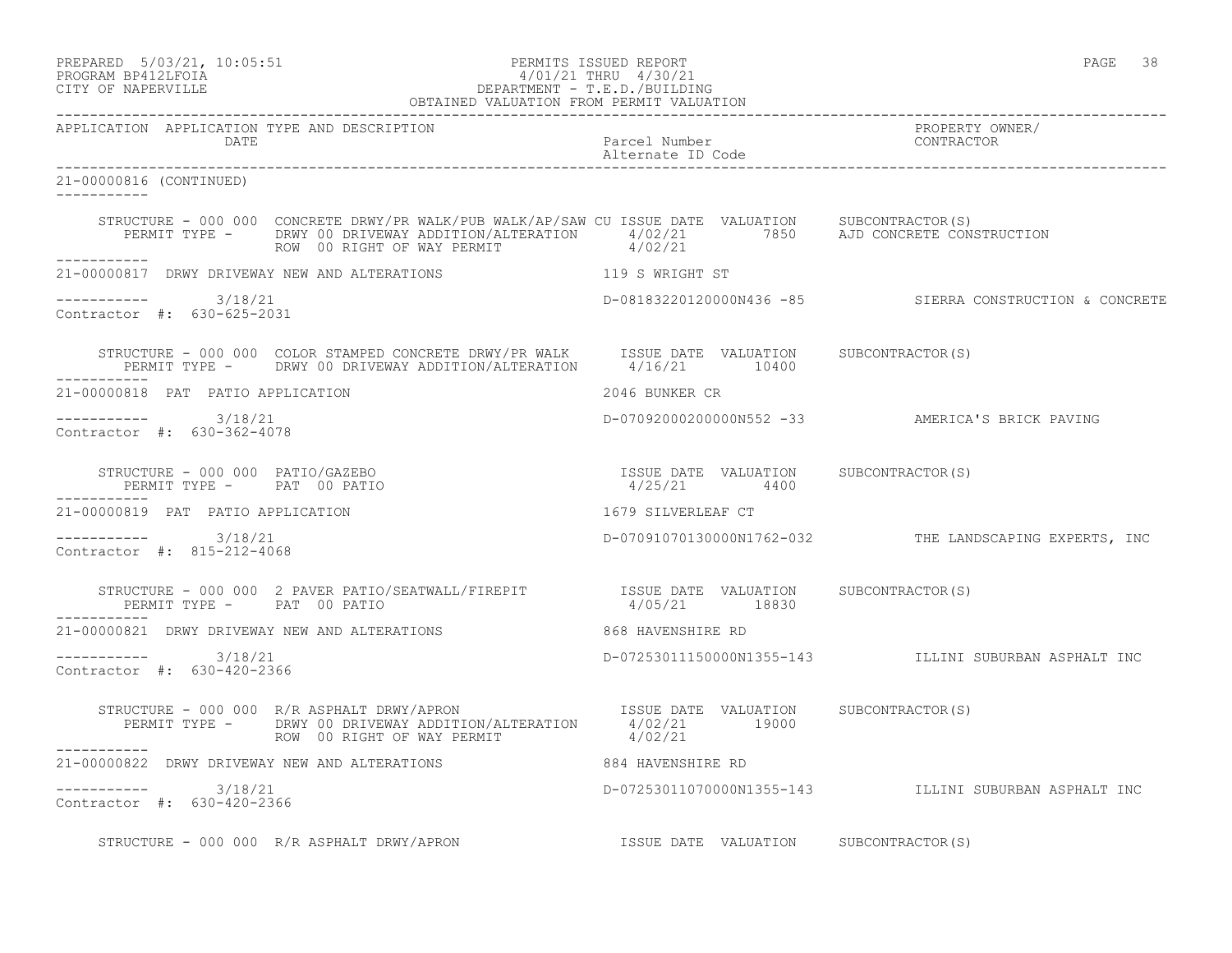### PREPARED 5/03/21, 10:05:51 PERMITS ISSUED REPORT PAGE 39 PROGRAM BP412LFOIA 4/01/21 THRU 4/30/21 CITY OF NAPERVILLE DEPARTMENT - T.E.D./BUILDING

|                                                      | OBTAINED VALUATION FROM PERMIT VALUATION                                                                                                                                |                                           |                                                        |
|------------------------------------------------------|-------------------------------------------------------------------------------------------------------------------------------------------------------------------------|-------------------------------------------|--------------------------------------------------------|
| APPLICATION APPLICATION TYPE AND DESCRIPTION<br>DATE |                                                                                                                                                                         | Parcel Number<br>Alternate ID Code        | PROPERTY OWNER/<br>CONTRACTOR                          |
| 21-00000822 (CONTINUED)<br>-----------               |                                                                                                                                                                         |                                           |                                                        |
| ___________                                          | PERMIT TYPE - DRWY 00 DRIVEWAY ADDITION/ALTERATION 4/02/21 19000<br>ROW 00 RIGHT OF WAY PERMIT 4/02/21                                                                  |                                           |                                                        |
|                                                      | 21-00000823 DRWY DRIVEWAY NEW AND ALTERATIONS 883 HAVENSHIRE RD                                                                                                         |                                           |                                                        |
| $--------$ 3/18/21<br>Contractor #: 630-420-2366     |                                                                                                                                                                         |                                           | D-07253120430000N1355-143 ILLINI SUBURBAN ASPHALT INC  |
| ------------                                         | STRUCTURE - 000 000 R/R ASPHALT DRWY/APRON TSSUE DATE VALUATION SUBCONTRACTOR(S)<br>PERMIT TYPE - DRWY 00 DRIVEWAY ADDITION/ALTERATION 4/02/21 19000<br>------- 4/02/21 |                                           |                                                        |
|                                                      | 21-00000824 DRWY DRIVEWAY NEW AND ALTERATIONS 859 HAVENSHIRE RD                                                                                                         |                                           |                                                        |
| $--------- 3/18/21$<br>Contractor #: 630-420-2366    |                                                                                                                                                                         |                                           | D-07253120550000N1355-143 ILLINI SUBURBAN ASPHALT INC  |
|                                                      | STRUCTURE - 000 000 R/R ASPHALT DRWY/APRON ISSUE DATE VALUATION SUBCONTRACTOR(S) PERMIT TYPE - DRWY 00 DRIVEWAY ADDITION/ALTERATION $4/02/21$ 19000                     |                                           |                                                        |
|                                                      | 21-00000825 RAL RES ALTERATIONS/REMODLING (NO NEW SQ FTG) 3107 WOLFE CT                                                                                                 |                                           |                                                        |
| $--------$ 3/18/21<br>Contractor #: 630-327-9735     |                                                                                                                                                                         |                                           | W-01112130090000N444 -217 KINGSTON BUILDERS-PLAINFIELD |
|                                                      |                                                                                                                                                                         |                                           | FREDRICK MILLS PLUMBING                                |
| ------------                                         | WMU 00 WATER METER UPGRADE 4/13/21                                                                                                                                      |                                           |                                                        |
| 21-00000826 TMST TEMPORARY STRUCTURE                 |                                                                                                                                                                         | 1227 S NAPER BL                           |                                                        |
| $--------- 3/18/21$<br>Contractor #: 616-669-9301    |                                                                                                                                                                         | D-08292030070000N143 -133 LUURTSEMA SALES |                                                        |
|                                                      |                                                                                                                                                                         |                                           |                                                        |
|                                                      | 21-00000827 RAL RES ALTERATIONS/REMODLING (NO NEW SQ FTG) 1115 ROYAL ST GEORGE DR 101                                                                                   |                                           |                                                        |
| $--------- 3/18/21$<br>Contractor #: 847-658-5997    |                                                                                                                                                                         | D-07123090170000N859 -53 S&H REMODELING   |                                                        |
| STRUCTURE - 000 000 INTERIOR REMODEL                 |                                                                                                                                                                         | ISSUE DATE VALUATION SUBCONTRACTOR(S)     |                                                        |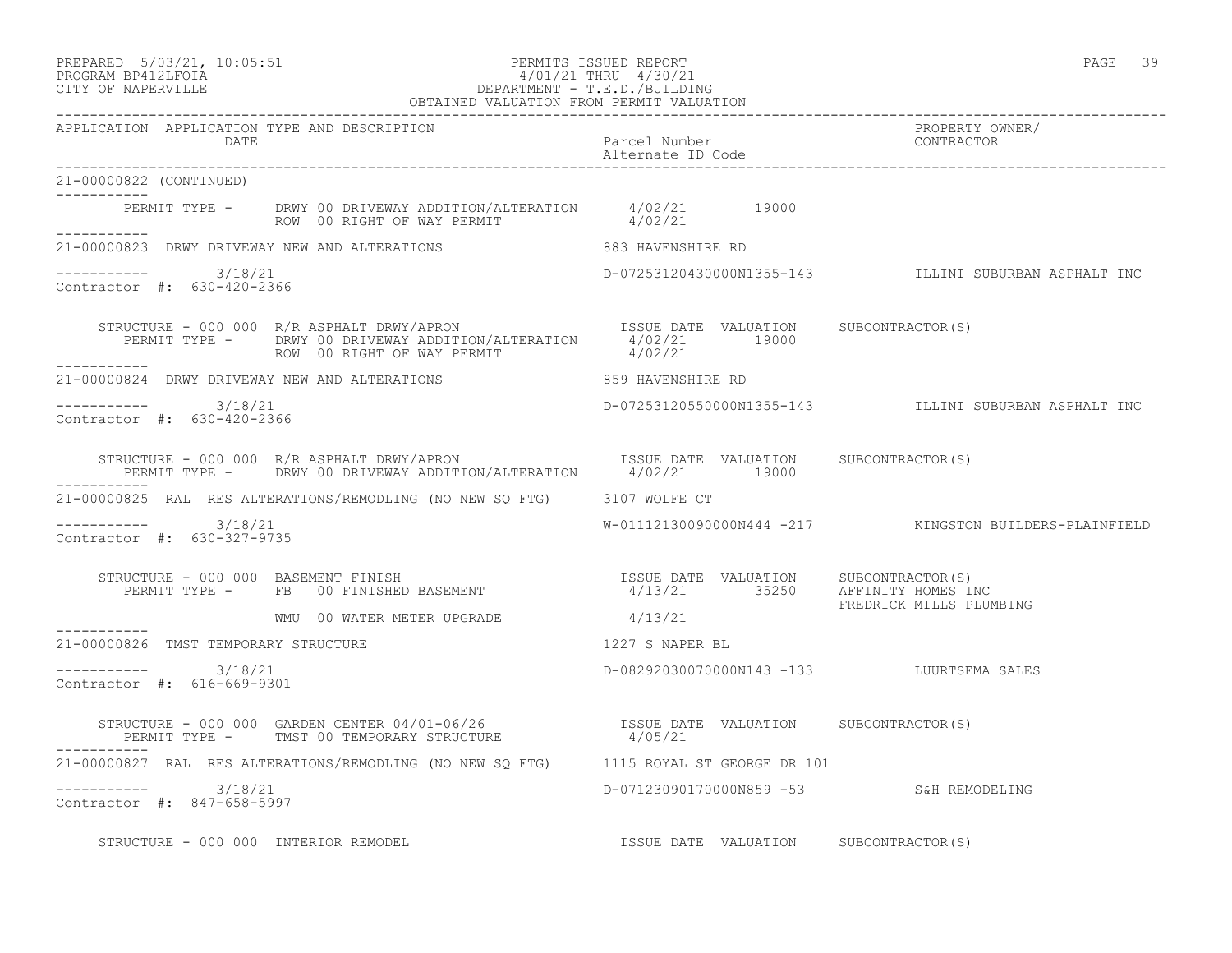#### PREPARED 5/03/21, 10:05:51 PERMITS ISSUED REPORT PAGE 40 PROGRAM BP412LFOIA 4/01/21 THRU 4/30/21 CITY OF NAPERVILLE DEPARTMENT - T.E.D./BUILDING OBTAINED VALUATION FROM PERMIT VALUATION

------------------------------------------------------------------------------------------------------------------------------------ APPLICATION APPLICATION TYPE AND DESCRIPTION<br>DATE bated parcel Number property own Parcel Number<br>Alternate ID Code Alternate ID Code ------------------------------------------------------------------------------------------------------------------------------------ 21-00000827 (CONTINUED) ----------- PERMIT TYPE - RAL 00 ROOM ALTERATION  $4/21/21$  46500 EVOLUTION PLUMBING INC. TEXA ENGINEERING ----------- 21-00000828 RAL RES ALTERATIONS/REMODLING (NO NEW SQ FTG) 1079 STONE CT  $--------- 3/18/21$ D-08083050200000N128 -57 M.T MCCAW INC Contractor #: 630-698-8354 STRUCTURE - 000 000 BATHROOM REMODELS ISSUE DATE VALUATION SUBCONTRACTOR(S) PERMIT TYPE - RAL 00 ROOM ALTERATION 4/08/21 18000 BRISKO ELECTRIC BAKO PLUMBING INC ----------- 21-00000829 RAD RES ADDITIONS (NEW SQ FTG) 119 N WRIGHT ST \_\_\_\_\_\_\_\_\_\_\_ ----------- 3/18/21 D-08183080140000N436 -85 BLUE SKY BUILDERS Contractor #: 630-852-8485 STRUCTURE - 000 000 DEMO AND BUILD NEW GARAGE ISSUE DATE VALUATION SUBCONTRACTOR(S) PERMIT TYPE - GAR 00 GARAGE PERMIT SFR 4/18/21 35000 BLUE SKY BUILDERS ARC FAULT, INC ----------- 21-00000831 DRWY DRIVEWAY NEW AND ALTERATIONS 303 E GARTNER RD  $--------- 3/18/21$ ----------- 3/18/21 D-08193070060000NNA -115 INTEGRAL CONSTRUCTION Contractor #: 844-317-7403 STRUCTURE - 000 000 COCNRETE APRON/PUB WALK/CURB ISSUE DATE VALUATION SUBCONTRACTOR(S) PERMIT TYPE - ROW 00 RIGHT OF WAY PERMIT 4/13/21 INTEGRAL CONSTRUCTION ----------- 21-00000834 TSG TEMPORARY SIGNS 4003 S ROUTE 59 ----------- 3/18/21 W-01162050070000N1565-243 SIGN PALACE Contractor #: 847-650-1335 STRUCTURE - 000 000 TWO FEATHER BANNERS 04/1-04/28 4 WEEKS ISSUE DATE VALUATION SUBCONTRACTOR(S)<br>PERMIT TYPE - TSG 00 TEMPORARY SIGN 4/01/21 PERMIT TYPE - TSG 00 TEMPORARY SIGN ----------- 21-00000836 RAL RES ALTERATIONS/REMODLING (NO NEW SQ FTG) 1909 NORTHFIELD CT ----------- 3/18/21 D-08313040060000N177 -175 RIVER OAK CABINETRY & DESIGN Contractor #: 630-355-7900 STRUCTURE - 000 000 ISSUE DATE VALUATION SUBCONTRACTOR(S) PERMIT TYPE - RAL 00 ROOM ALTERATION 4/05/21 22990 DAC ELECTRIC INC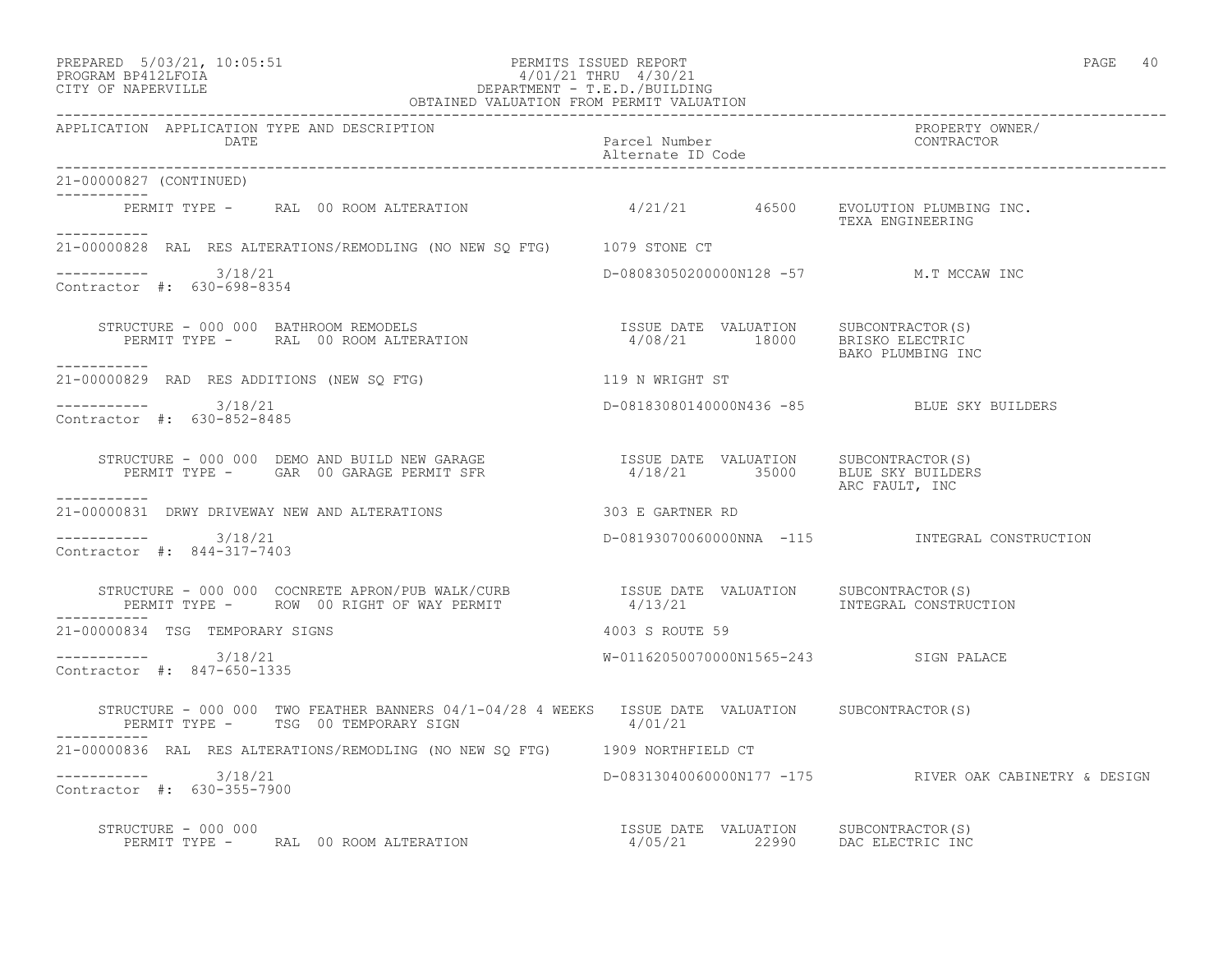| $\begin{tabular}{lllllll} \bf {PREPARED} & 5/03/21, 10:05:51 & & & & & & & & & & & & \\ \bf {PROGRAM} & \tt{BP412LFOIA} & & & & & & & & & & & \\ \hline \texttt{T} \tt{T} \tt{S} & \tt{S} \tt{P} \tt{R} & \tt{S} \tt{P} \tt{R} & \tt{S} \tt{P} \tt{R} & \tt{S} \tt{P} \tt{R} & \tt{S} \tt{P} \tt{R} & \tt{S} \tt{P} \tt{R} & \tt{S} \tt{P} \tt{R} & \tt{S} \$ |                                                                         | PAGE 41                                                                                                   |
|---------------------------------------------------------------------------------------------------------------------------------------------------------------------------------------------------------------------------------------------------------------------------------------------------------------------------------------------------------------|-------------------------------------------------------------------------|-----------------------------------------------------------------------------------------------------------|
| DATE                                                                                                                                                                                                                                                                                                                                                          | Parcel Number<br>Alternate ID Code                                      | PROPERTY OWNER/<br>CONTRACTOR                                                                             |
| 21-00000836 (CONTINUED)<br>-----------                                                                                                                                                                                                                                                                                                                        |                                                                         |                                                                                                           |
| -----------                                                                                                                                                                                                                                                                                                                                                   |                                                                         | NRG PLUMBING, INC                                                                                         |
| 21-00000847 THA TOWNHOUSE APPLICATION                                                                                                                                                                                                                                                                                                                         | 4460 MONROE CT                                                          |                                                                                                           |
| $--------- 3/18/21$<br>Contractor #: 630-577-5213                                                                                                                                                                                                                                                                                                             |                                                                         | W-01064000160 N1777-196 MI HOMES OF CHICAGO                                                               |
| XUCTURE – 000 000 1 BLDG 4 UNITS<br>PERMIT TYPE – 3B 00 FOUND. ONLY THA/APT/CONDO/U 1/12/21 149500 INLAND ELECTRIC<br>STRUCTURE - 000 000 1 BLDG 4 UNITS<br>-----------                                                                                                                                                                                       |                                                                         | BESTLER CORP.<br>AL'S FAMILY & SEWER<br>BRADLEY ENTERPRISES/OSWEGO                                        |
| 21-00000848 THA TOWNHOUSE APPLICATION                                                                                                                                                                                                                                                                                                                         | 4462 MONROE CT                                                          |                                                                                                           |
| $--------$ 3/18/21<br>Contractor #: 630-577-5213                                                                                                                                                                                                                                                                                                              |                                                                         | W-01064000160 N1777-196 MI HOMES OF CHICAGO                                                               |
| VUCTURE - 000 000 1 BLDG 4 UNITS<br>PERMIT TYPE - 3B 00 FOUND. ONLY THA/APT/CONDO/U 4/12/21 149500<br>STRUCTURE - 000 000 1 BLDG 4 UNITS                                                                                                                                                                                                                      | ISSUE DATE VALUATION SUBCONTRACTOR(S)<br>4/12/21 149500 INLAND ELECTRIC | BESTLER CORP.<br>AL'S FAMILY & SEWER<br>BRADLEY ENTERPRISES/OSWEGO                                        |
| -----------<br>21-00000849 THA TOWNHOUSE APPLICATION                                                                                                                                                                                                                                                                                                          | 4464 MONROE CT                                                          |                                                                                                           |
| ----------- 3/18/21<br>Contractor #: 630-577-5213                                                                                                                                                                                                                                                                                                             |                                                                         | W-01064000160 N1777-196 MI HOMES OF CHICAGO                                                               |
| RUCTURE – 000 000 1 BLDG 4 UNITS<br>PERMIT TYPE – 3B 00 FOUND. ONLY THA/APT/CONDO/U 1/12/21 149500 INLAND ELECTRIC<br>STRUCTURE - 000 000 1 BLDG 4 UNITS                                                                                                                                                                                                      |                                                                         | BESTLER CORP.<br>AL'S FAMILY & SEWER<br>BRADLEY ENTERPRISES/OSWEGO                                        |
| ----------<br>21-00000850 THA TOWNHOUSE APPLICATION                                                                                                                                                                                                                                                                                                           | 4466 MONROE CT                                                          |                                                                                                           |
| ----------- 3/18/21<br>Contractor #: 630-577-5213                                                                                                                                                                                                                                                                                                             |                                                                         | W-01064000160 N1777-196 MI HOMES OF CHICAGO                                                               |
| STRUCTURE - 000 000 1 BLDG 4 UNITS<br>XUCTURE - 000 000 1 BLDG 4 UNITS<br>PERMIT TYPE - 3B 00 FOUND. ONLY THA/APT/CONDO/U 4/15/21 149500                                                                                                                                                                                                                      |                                                                         | SUBCONTRACTOR(S)<br>INLAND ELECTRIC<br>BESTLER CORP.<br>AL'S FAMILY & SEWER<br>BRADLEY ENTERPRISES/OSWEGO |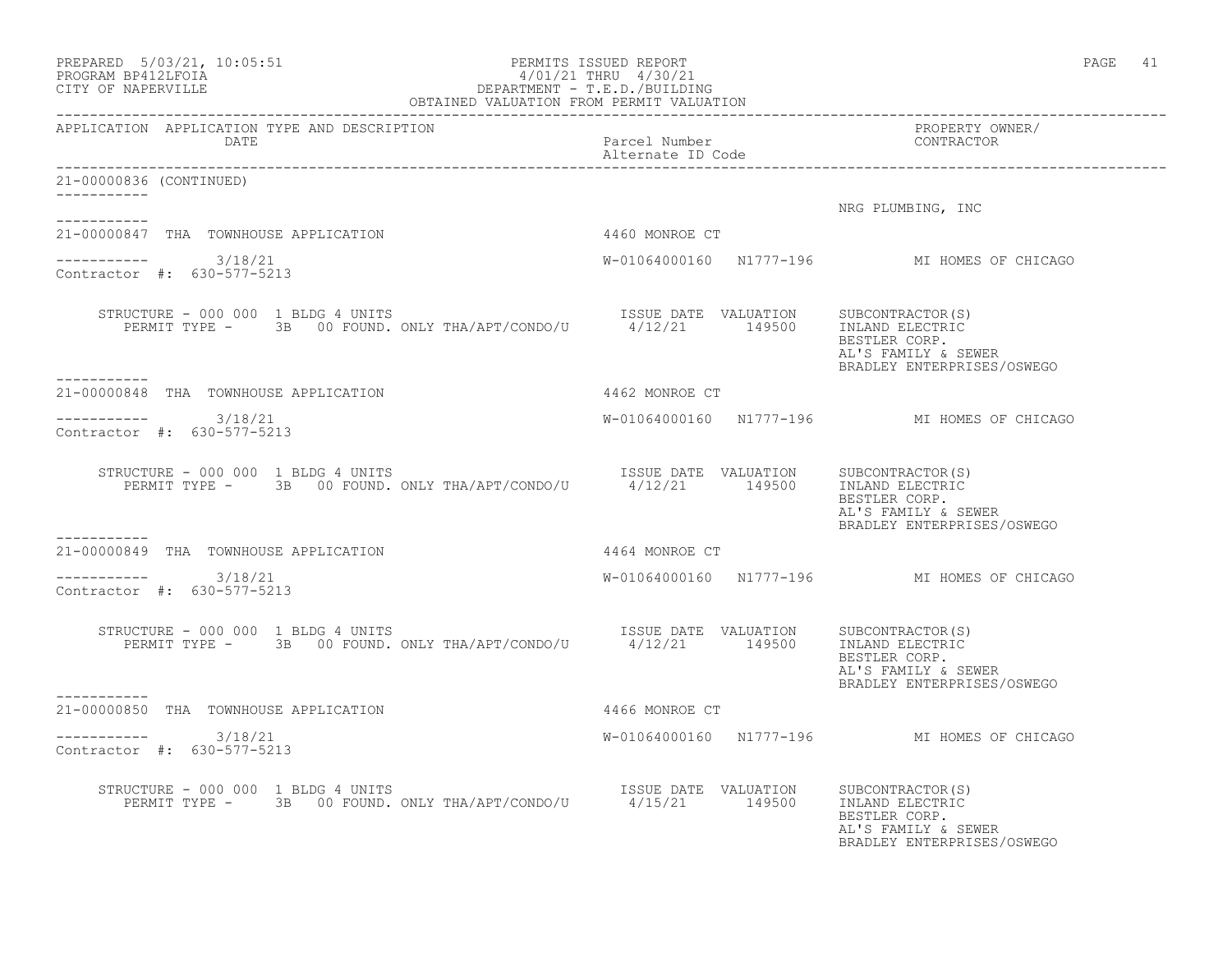#### PREPARED 5/03/21, 10:05:51 PERMITS ISSUED REPORT PAGE 42 PROGRAM BP412LFOIA 4/01/21 THRU 4/30/21 CITY OF NAPERVILLE DEPARTMENT - T.E.D./BUILDING OBTAINED VALUATION FROM PERMIT VALUATION

| APPLICATION APPLICATION TYPE AND DESCRIPTION<br>DATE                                                                                                                                                                                                                                                                                                                                                                                    | Parcel Number<br>Alternate ID Code                     | PROPERTY OWNER/<br>CONTRACTOR                                                         |
|-----------------------------------------------------------------------------------------------------------------------------------------------------------------------------------------------------------------------------------------------------------------------------------------------------------------------------------------------------------------------------------------------------------------------------------------|--------------------------------------------------------|---------------------------------------------------------------------------------------|
| 21-00000851 HME HOUSE METER-ELECTRIC                                                                                                                                                                                                                                                                                                                                                                                                    | 4460 MONROE CT HM                                      |                                                                                       |
| $--------- 3/18/21$<br>Contractor #: 630-577-5213                                                                                                                                                                                                                                                                                                                                                                                       |                                                        | W-01064000160 N1777-196 MI HOMES OF CHICAGO                                           |
| STRUCTURE - 000 000<br>PERMIT TYPE - HME 00 HOUSE METER-ELECTRIC                                                                                                                                                                                                                                                                                                                                                                        | ISSUE DATE VALUATION SUBCONTRACTOR(S)<br>4/12/21       | INLAND ELECTRIC<br>BESTLER CORP.<br>AL'S FAMILY & SEWER<br>BRADLEY ENTERPRISES/OSWEGO |
| 21-00000852 CAL COMMERCIAL ALTERATION/REPAIR (NO NEW SO FTG) 2212 FERRY RD 108                                                                                                                                                                                                                                                                                                                                                          |                                                        |                                                                                       |
| $--------- 3/18/21$<br>Contractor #: 630-585-0021                                                                                                                                                                                                                                                                                                                                                                                       |                                                        | D-07042030110000N1705-3 IRON GATE MOTOR CONDOS                                        |
| $\begin{array}{cccc} \texttt{STRUCTURE} - 000 000 & \texttt{IRON} & \texttt{GATE} - \texttt{COBURN} & \\ \texttt{PERMIT TYPE} - & \texttt{CCAD} 00 & \texttt{COMMERCIAL} - \texttt{CAD} & \\ \end{array} \qquad \begin{array}{cccc} \texttt{ISSUE} & \texttt{DATE} & \texttt{VALUATION} & \texttt{SUBCONTRACTOR(S)} \\ \texttt{4/14/21} & \texttt{90000} & \texttt{R J KIELION PLUMING} & \texttt{HEATING} \end{array}$<br>------------ |                                                        | ON ELECTRIC INC                                                                       |
| 21-00000855 POOL POOL ABOVE/INGROUND RESIDENTIAL                                                                                                                                                                                                                                                                                                                                                                                        | 929 BAYHILL AV                                         |                                                                                       |
| $--------- 3/19/21$<br>Contractor #:                                                                                                                                                                                                                                                                                                                                                                                                    | D-08294110300000N165 -148 OWNER/CONTRACTOR             |                                                                                       |
|                                                                                                                                                                                                                                                                                                                                                                                                                                         |                                                        |                                                                                       |
| 21-00000856 POOL POOL ABOVE/INGROUND RESIDENTIAL <b>2272 KASKASKIA CT</b>                                                                                                                                                                                                                                                                                                                                                               |                                                        |                                                                                       |
| $--------- 3/19/21$<br>Contractor #: 773-640-8405                                                                                                                                                                                                                                                                                                                                                                                       |                                                        | W-02062110290000N780 -191 J&M CONSTRUCTION                                            |
| STRUCTURE - 000 000 ABOVE GROUND POOL                                                                                                                                                                                                                                                                                                                                                                                                   | ISSUE DATE VALUATION SUBCONTRACTOR(S)                  |                                                                                       |
| $\begin{array}{ccccccccc} \texttt{PERMIT TYPE} & - & \texttt{FN} & 00 & \texttt{FENCE} & & & & 4/21/21 & & & 10000 \\ & \texttt{POOL OO POOL PERMIT ABOVE GROUND} & & & & 4/21/21 & & & 10000 & & \texttt{FORZA ELECTRIC} \end{array}$                                                                                                                                                                                                  |                                                        |                                                                                       |
| ___________<br>21-00000862 FN FENCE APPLICATION                                                                                                                                                                                                                                                                                                                                                                                         | 717 S WHISPERING HILLS DR                              |                                                                                       |
| $--------- 3/19/21$<br>Contractor #: 630-551-3400                                                                                                                                                                                                                                                                                                                                                                                       |                                                        | D-07233070180000N570 -111 CLASSIC FENCE/OSWEGO                                        |
| STRUCTURE - 000 000<br>PERMIT TYPE - FN 00 FENCE                                                                                                                                                                                                                                                                                                                                                                                        | ISSUE DATE VALUATION SUBCONTRACTOR (S)<br>4/06/21 3850 |                                                                                       |
| 21-00000863 DRWY DRIVEWAY NEW AND ALTERATIONS                                                                                                                                                                                                                                                                                                                                                                                           | 482 GLEN ECHO RD                                       |                                                                                       |
| $--------- 3/19/21$<br>Contractor #: 630-213-9540                                                                                                                                                                                                                                                                                                                                                                                       |                                                        | W-02051060110000N192 -192 FORTIS GROUND WERKS                                         |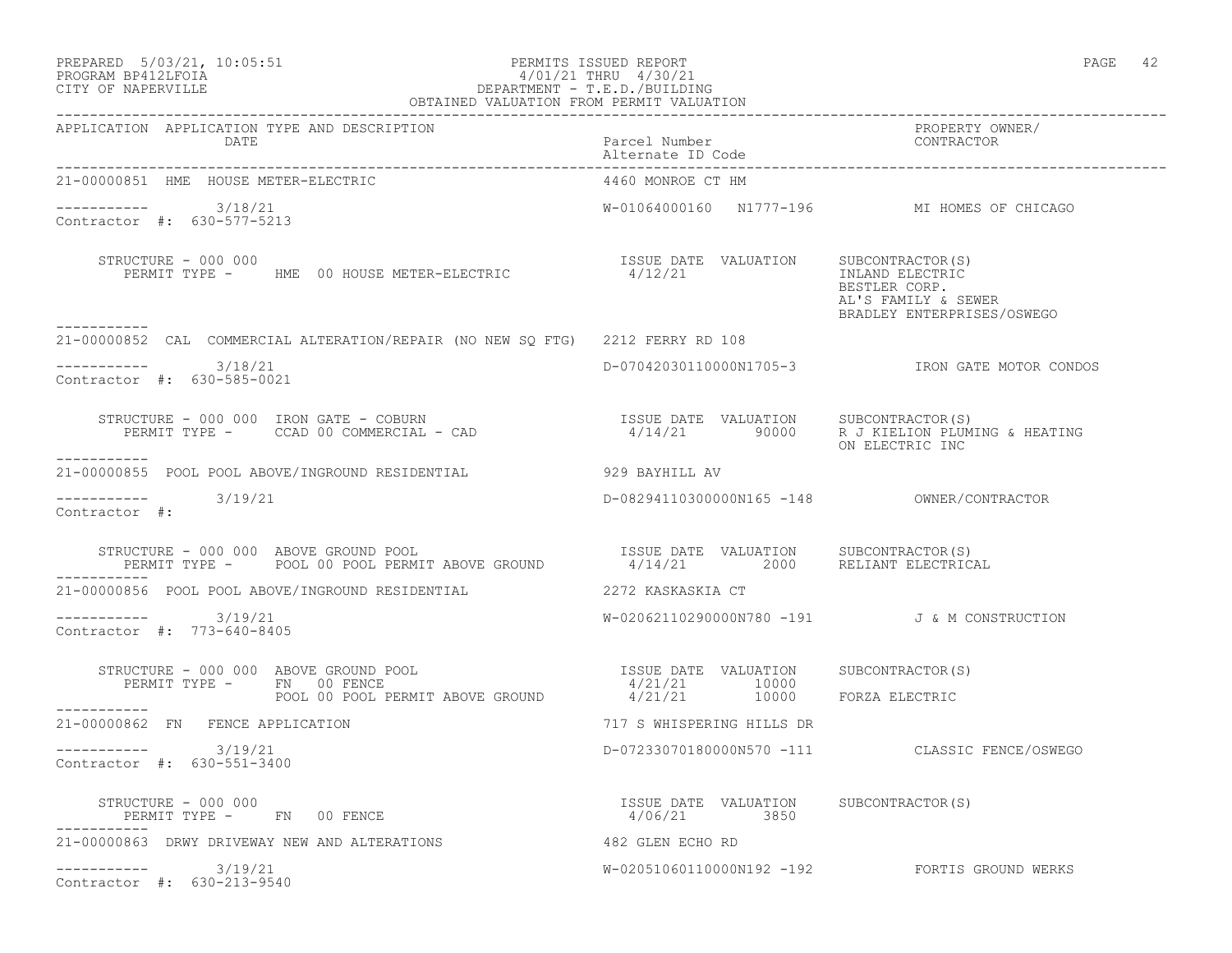#### PREPARED 5/03/21, 10:05:51 PERMITS ISSUED REPORT PAGE 43 PROGRAM BP412LFOIA 4/01/21 THRU 4/30/21 CITY OF NAPERVILLE DEPARTMENT - T.E.D./BUILDING OBTAINED VALUATION FROM PERMIT VALUATION

------------------------------------------------------------------------------------------------------------------------------------ APPLICATION APPLICATION TYPE AND DESCRIPTION PROPERTY OWNER/ Parcel Number<br>Alternate ID Code Alternate ID Code ------------------------------------------------------------------------------------------------------------------------------------ 21-00000863 (CONTINUED) ----------- STRUCTURE - 000 000 CONCRETE DRWY/PR WALK/APRON ISSUE DATE VALUATION SUBCONTRACTOR(S) PERMIT TYPE - DRWY 00 DRIVEWAY ADDITION/ALTERATION 4/07/21 7410 FORTIS GROUND WERKS ROW 00 RIGHT OF WAY PERMIT  $4/07/21$ ----------- 21-00000866 CMIS MISCELLANEOUS COMMERCIAL 1304 MCDOWELL RD HM  $--------- 3/19/21$ D-07102133040000N311 -35 PREMIUM OUALITY CONSTRUCTION Contractor #: 630-286-2822 STRUCTURE - 000 000 CHANTECLEER LAKES CONDO ASSOC. ISSUE DATE VALUATION SUBCONTRACTOR(S) PERMIT TYPE - CMIS 00 COMMERCIAL MISC. PERMIT 4/05/21 42825 PREMIUM QUALITY CONSTRUCTION ----------- 21-00000867 CMIS MISCELLANEOUS COMMERCIAL 1501 RAYMOND DR HM ----------- 3/19/21 - - PREMIUM QUALITY CONSTRUCTION Contractor #: 630-286-2822 STRUCTURE - 000 000 CHANTECLEER LAKES CONDO ASSOC. ISSUE DATE VALUATION SUBCONTRACTOR(S) PERMIT TYPE - CMIS 00 COMMERCIAL MISC. PERMIT 4/05/21 42825 PREMIUM QUALITY CONSTRUCTION ----------- 21-00000868 ESC ELECTRIC SERVICE CHANGE 1336 OLD DOMINION RD ----------- 3/19/21 D-08202080040000N113 -103 NEWBERRY ELECTRIC CO INC Contractor #: 630-918-5213 STRUCTURE - 000 000 INSTALL WALL CHARGING UNIT ISSUE DATE VALUATION SUBCONTRACTOR(S) PERMIT TYPE - ELSC 00 ELECTRIC SVC CHANGE RES.  $4/07/21$  NEWBERRY ELECTRIC CO INC ----------- 21-00000870 CAL COMMERCIAL ALTERATION/REPAIR (NO NEW SQ FTG) 400 E DIEHL RD 330 ----------- 3/19/21 D-08063010150000N357 -25 41 NORTH CONTRACTORS LLC Contractor #: 630-737-1018 STRUCTURE - 000 000 WELLS FARGO **ISSUE DATE VALUATION** SUBCONTRACTOR(S) PERMIT TYPE - CCAD 00 COMMERCIAL - CAD 4/21/21 145000 NDP ELECTRIC, INC ----------- 21-00000871 DECK DECK 1431 DRUID HILLS CT ----------- 3/19/21 D-07121030230000N582 -38 C.B. CONLIN LANDSCAPE Contractor #: 630-416-8998 STRUCTURE - 000 000 PERGOLA ISSUE DATE VALUATION SUBCONTRACTOR(S) PERMIT TYPE - PERG 00 PERGOLA / ARBOR 1999 1999 15000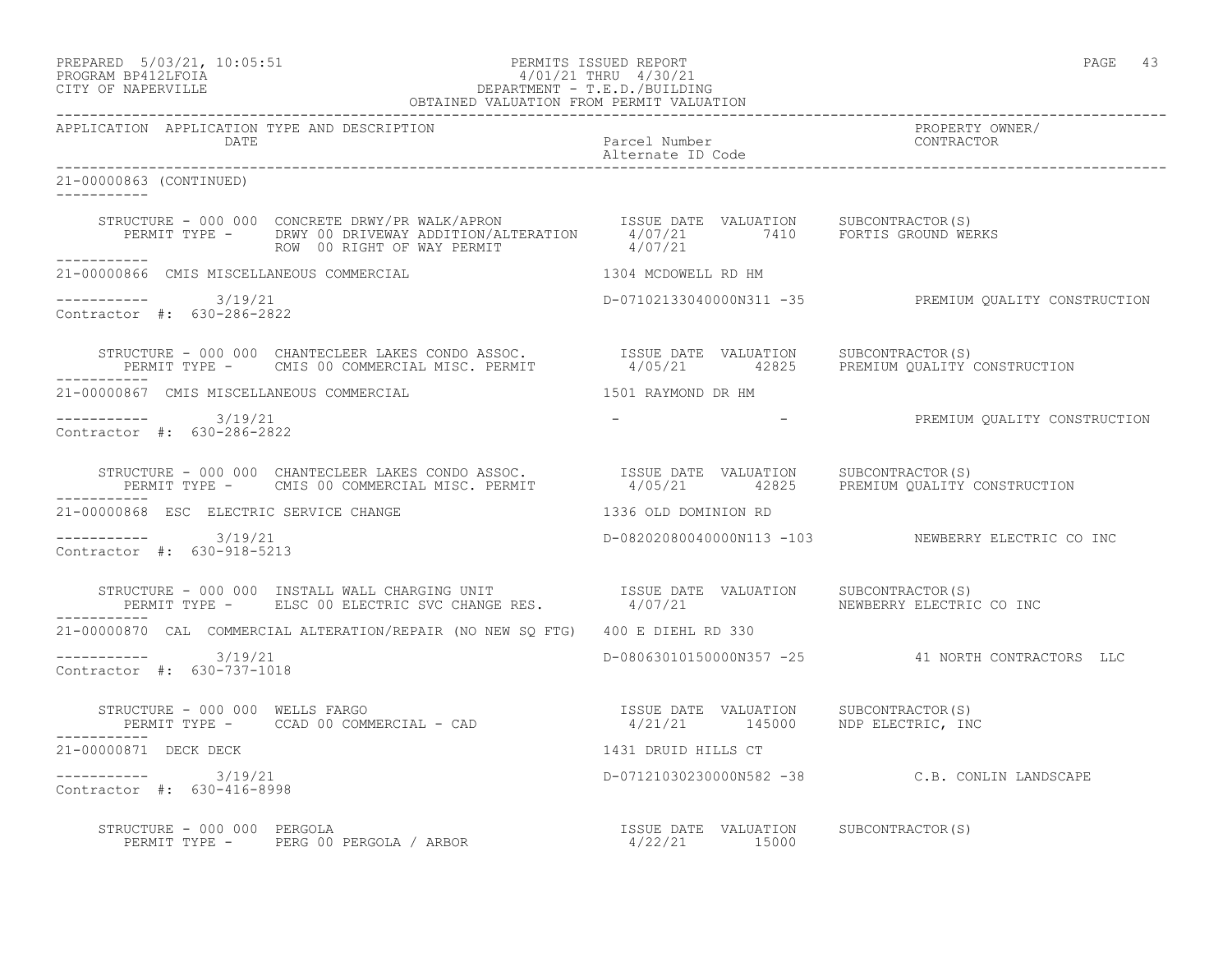## PREPARED 5/03/21, 10:05:51 PERMITS ISSUED REPORT<br>PROGRAM BP412LFOIA PAGE 44 PROGRAM BP412LFOIA 4/01/21 THRU 4/30/21 CITY OF NAPERVILLE DEPARTMENT - T.E.D./BUILDING

| OBTAINED VALUATION FROM PERMIT VALUATION                                                                                                                                                                    |                                             |                                                  |  |
|-------------------------------------------------------------------------------------------------------------------------------------------------------------------------------------------------------------|---------------------------------------------|--------------------------------------------------|--|
| APPLICATION APPLICATION TYPE AND DESCRIPTION<br>DATE                                                                                                                                                        | Parcel Number<br>Alternate ID Code          | PROPERTY OWNER/<br>CONTRACTOR                    |  |
| 21-00000872 DECK DECK                                                                                                                                                                                       | 1188 HOBSON MILL DR                         |                                                  |  |
| $--------- 3/19/21$<br>Contractor #: 630-878-8244                                                                                                                                                           | D-08291060060000N423 -132 FREER BUILDERS    |                                                  |  |
| $\begin{array}{cccccccccc} \texttt{STRUCTURE} & - & 000 & 000 & \texttt{DECK} & & & & & & & & \\ \texttt{PERMIT TYPE} & - & & & & & & & & & & \\ \texttt{PERMIT TYPE} & - & & & & & & & & & \\ \end{array}$ | $4/21/21$ 32415                             |                                                  |  |
| 21-00000873 DECK DECK                                                                                                                                                                                       | 1019 E BAILEY RD                            |                                                  |  |
| $--------- 3/19/21$<br>Contractor #: 717-351-9250                                                                                                                                                           |                                             | D-08294070090000N158 -148 COUNTRY LANE GAZEBOS   |  |
|                                                                                                                                                                                                             |                                             |                                                  |  |
| 21-00000876 CAL COMMERCIAL ALTERATION/REPAIR (NO NEW SQ FTG) 1120 S ROUTE 59 HM                                                                                                                             |                                             |                                                  |  |
| $--------$ 3/19/21<br>Contractor #: 630-514-6332                                                                                                                                                            | D-07271020170000N1524-124 NEXTGEN EXTERIORS |                                                  |  |
| STRUCTURE - 000 000 PENNY MUSTARD FURNISHINGS                   ISSUE DATE VALUATION     SUBCONTRACTOR(S)<br>PERMIT TYPE -     CMIS 00 COMMERCIAL MISC. PERMIT             4/05/21       59500              |                                             |                                                  |  |
| 21-00000879 ESC ELECTRIC SERVICE CHANGE                                                                                                                                                                     | 2527 PINE CONE CT                           |                                                  |  |
| $--------- 3/22/21$<br>Contractor #: 630-417-0537                                                                                                                                                           |                                             | W-02054030500000N1525-208 AARDVARK ELECTRIC, INC |  |
| STRUCTURE - 000 000 INSTALL EV CHARGER<br>PERMIT TYPE -     EVCR 00 ELECTRIC VEHICLE STATION RES     4/21/21      850     AARDVARK ELECTRIC, INC<br>STRUCTURE - 000 000 INSTALL EV CHARGER                  |                                             |                                                  |  |
| 21-00000880 RAL RES ALTERATIONS/REMODLING (NO NEW SQ FTG) 1607 BAYOU PATH DR                                                                                                                                |                                             |                                                  |  |
| $--------- 3/22/21$<br>Contractor #: 847-376-1923                                                                                                                                                           |                                             | D-07091120080000N1762-032 J.A.H. REMODELING INC  |  |
| STRUCTURE - 000 000 BASEMENT REMODEL<br>PERMIT TYPE - FB 00 FINISHED BASEMENT - 1/25/21 23000 ESPIN PLUMBING INC                                                                                            |                                             | ORTIZ P ELECTRICAL SERVICES                      |  |
| 21-00000881 RAL RES ALTERATIONS/REMODLING (NO NEW SQ FTG) 3228 MISTFLOWER LN                                                                                                                                |                                             |                                                  |  |
| $--------- 3/22/21$<br>Contractor #: 312-945-2301                                                                                                                                                           | W-01094040060000N1456-228    JOSEPH SINGER  |                                                  |  |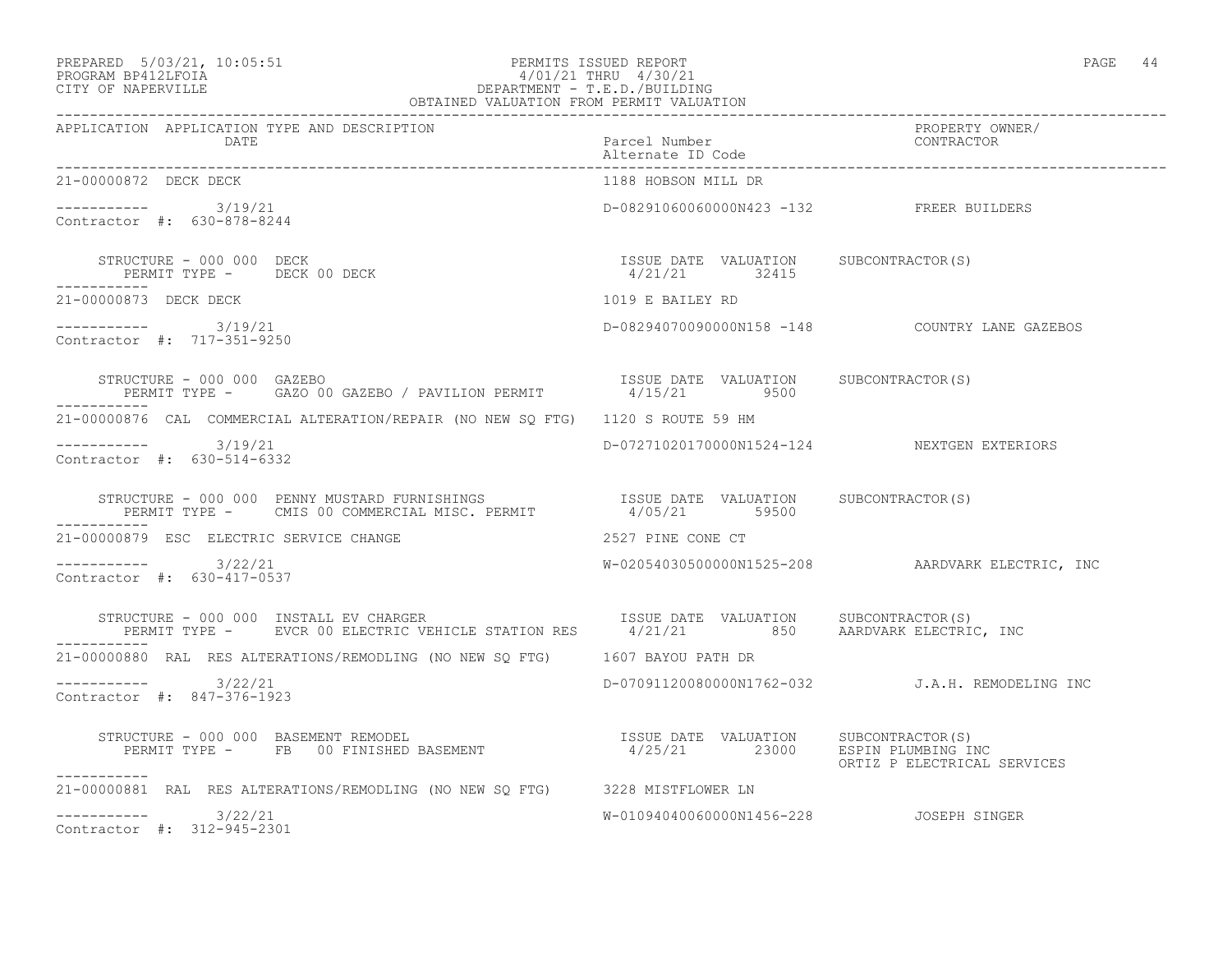| PREPARED            | $5/03/21$ , $10:05:51$ |  |
|---------------------|------------------------|--|
| גד∩ם זר11מם וגמר∩מם |                        |  |

## PREPARED 5/03/21, 10:05:51 PERMITS ISSUED REPORT<br>PROGRAM BP412LFOIA PAGE 45 PROGRAM BP412LFOIA  $4/01/21$  THRU  $4/30/21$ <br>CITY OF NAPERVILLE DEPARTMENT - T.E.D./BUILDI CITY OF NAPERVILLE DEPARTMENT - T.E.D./BUILDING

|                                                      | OBTAINED VALUATION FROM PERMIT VALUATION                                                                                                                                                                                                                                                                                                    |                                    |                                                         |
|------------------------------------------------------|---------------------------------------------------------------------------------------------------------------------------------------------------------------------------------------------------------------------------------------------------------------------------------------------------------------------------------------------|------------------------------------|---------------------------------------------------------|
| APPLICATION APPLICATION TYPE AND DESCRIPTION<br>DATE |                                                                                                                                                                                                                                                                                                                                             | Parcel Number<br>Alternate ID Code | PROPERTY OWNER/<br>CONTRACTOR                           |
| 21-00000881 (CONTINUED)                              |                                                                                                                                                                                                                                                                                                                                             |                                    |                                                         |
|                                                      | STRUCTURE - 000 000 BASEMENT FINISH<br>PERMIT TYPE -    FB  00 FINISHED BASEMENT                      4/06/21        32200    ABEL CONSTRUCTION OF SHOREWOOD                                                                                                                                                                                |                                    | C&M PLUMBING                                            |
| -----------                                          | 21-00000883 CAL COMMERCIAL ALTERATION/REPAIR (NO NEW SQ FTG) 890 E OGDEN AV                                                                                                                                                                                                                                                                 |                                    |                                                         |
| Contractor #:                                        |                                                                                                                                                                                                                                                                                                                                             |                                    |                                                         |
|                                                      | STRUCTURE - 000 000 STARDUST MOTEL<br>PERMIT TYPE - FDRC 00 FIRE DAMAGE REPAIR COMMERCIAL 4/06/21 3000 SANATI ELECTRICAL SVCS, INC                                                                                                                                                                                                          |                                    | ISSUE DATE VALUATION SUBCONTRACTOR(S)                   |
|                                                      | 21-00000884 DRWY DRIVEWAY NEW AND ALTERATIONS THE SAME MANUSCRY AVE                                                                                                                                                                                                                                                                         |                                    |                                                         |
| $--------- 3/22/21$<br>Contractor #: 331-575-0890    |                                                                                                                                                                                                                                                                                                                                             |                                    | D-07252220050000N59 -129 LUGO'S GENERAL CONSTRUCTION    |
|                                                      | STRUCTURE - 000 000 CONCRETE DRWY/PR WALK [SSUE DATE VALUATION SUBCONTRACTOR(S)<br>PERMIT TYPE - DRWY 00 DRIVEWAY ADDITION/ALTERATION 4/22/21<br>STRUCTURE - 000 000 CONCRETE DRWY/PR WALK                                                                                                                                                  |                                    |                                                         |
| 21-00000885 PAT PATIO APPLICATION                    |                                                                                                                                                                                                                                                                                                                                             | 444 TUPELO AV                      |                                                         |
| $--------- 3/22/21$<br>Contractor #: 331-575-0890    |                                                                                                                                                                                                                                                                                                                                             |                                    | D-072522200500000N59 -129 LUGO'S GENERAL CONSTRUCTION   |
|                                                      | $\begin{array}{cccc} \texttt{STRUCTURE} & - & 000 & 000 & \texttt{CONCRETE} & \texttt{PATIO} \\ \texttt{PERMIT TYPE} & - & \texttt{PAT} & 00 & \texttt{PATIO} \\ \end{array} \qquad \begin{array}{cccc} \texttt{TSSUE} & \texttt{DATE} & \texttt{VALUATION} & \texttt{SUBCONTRACTOR(S)} \\ \texttt{4/09/21} & \texttt{5300} \\ \end{array}$ |                                    |                                                         |
| 21-00000886 DMOC DEMOLITION COMMERCIAL               |                                                                                                                                                                                                                                                                                                                                             | 1807 S WASHINGTON ST 107           |                                                         |
| $--------$ 3/22/21<br>Contractor #: 815-219-5508     |                                                                                                                                                                                                                                                                                                                                             |                                    | D-08312140330000N568 -161 LOG ENTERPRISES               |
| STRUCTURE - 000 000 DR. THOMAS BROWN                 | PERMIT TYPE - DMIC 00 DEMOLITION COMMERCIAL INTERIOR 4/06/21 2800 LOG ENTERPRISES INC                                                                                                                                                                                                                                                       |                                    | ISSUE DATE VALUATION SUBCONTRACTOR(S)                   |
| 21-00000888 ESC ELECTRIC SERVICE CHANGE              |                                                                                                                                                                                                                                                                                                                                             | 624 S SLEIGHT ST                   |                                                         |
| $--------- 3/22/21$<br>Contractor #: 815-254-0300    |                                                                                                                                                                                                                                                                                                                                             |                                    | D-08191160010000N133 -100 LITTLE ELECTRICAL CONTRACTORS |
|                                                      | STRUCTURE - 000 000 PHOTOVOLTAIC SYSTEM<br>PERMIT TYPE - PV 00 SOLAR PHOTOVOLTAIC - 1900 - 116/21 255 LITTLE ELECTRICAL CONTRACTORS                                                                                                                                                                                                         |                                    |                                                         |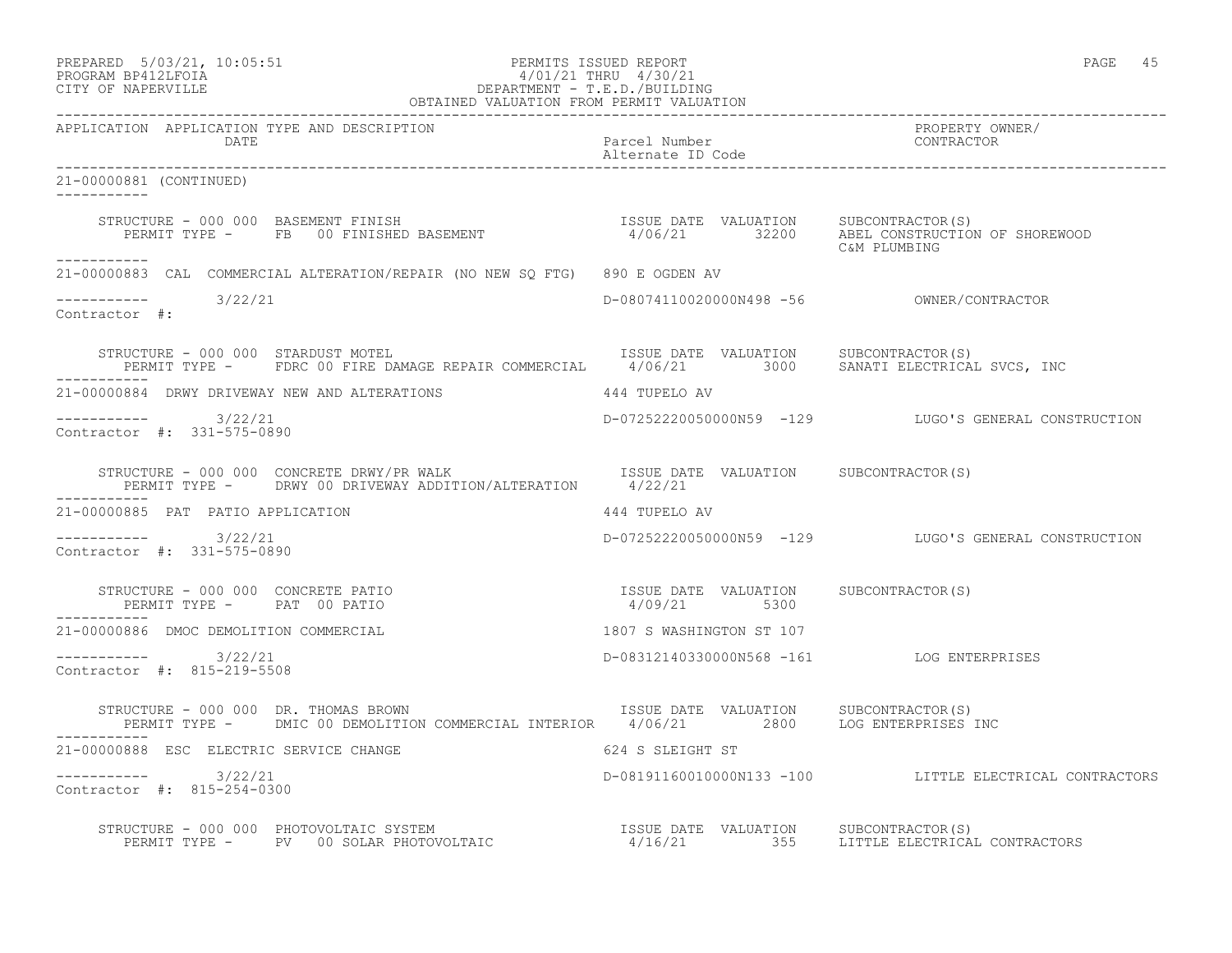#### PREPARED 5/03/21, 10:05:51 PERMITS ISSUED REPORT PAGE 46 PROGRAM BP412LFOIA 4/01/21 THRU 4/30/21 CITY OF NAPERVILLE DEPARTMENT - T.E.D./BUILDING

| г<br>.<br>$\sqrt{2}$<br>н.<br>۰<br>×<br>۰. |  |
|--------------------------------------------|--|
|                                            |  |

|                                                      | OBTAINED VALUATION FROM PERMIT VALUATION                                                                                                                                                                             |                                    |                                                        |
|------------------------------------------------------|----------------------------------------------------------------------------------------------------------------------------------------------------------------------------------------------------------------------|------------------------------------|--------------------------------------------------------|
| APPLICATION APPLICATION TYPE AND DESCRIPTION<br>DATE |                                                                                                                                                                                                                      | Parcel Number<br>Alternate ID Code | PROPERTY OWNER/<br>CONTRACTOR                          |
| 21-00000889 DRWY DRIVEWAY NEW AND ALTERATIONS        |                                                                                                                                                                                                                      | 17 BLUEBIRD LN                     |                                                        |
| ----------- 3/22/21<br>Contractor #:                 |                                                                                                                                                                                                                      |                                    | D-08304070220000N62 -146 BUD'S CONCRETE, INC           |
|                                                      | STRUCTURE - 000 000 CONCRETE DRWY/PUB WALK/APRON TSSUE DATE VALUATION SUBCONTRACTOR(S)<br>PERMIT TYPE - DRWY 00 DRIVEWAY ADDITION/ALTERATION 4/06/21 12000 BUD'S CONCRETE INC<br>ROW 00 RIGHT OF WAY PERMIT          | 4/06/21                            |                                                        |
| 21-00000895 CMIS MISCELLANEOUS COMMERCIAL            | 516 N RIVER RD                                                                                                                                                                                                       |                                    |                                                        |
| $--------- 3/22/21$<br>Contractor #:                 |                                                                                                                                                                                                                      |                                    | D-07141010070000N1188-66 EAGLE TRADING INTERNATIONAL   |
|                                                      | STRUCTURE - 000 000 MCDONALD'S<br>PERMIT TYPE - CMIS 00 COMMERCIAL MISC. PERMIT - 1/05/21 29475 EAGLE TRADING INTERNATIONAL                                                                                          |                                    |                                                        |
|                                                      | 21-00000896 RAL RES ALTERATIONS/REMODLING (NO NEW SQ FTG) 683 HONEYSUCKLE DR                                                                                                                                         |                                    |                                                        |
| $--------- 3/22/21$<br>Contractor #: 847-756-7987    |                                                                                                                                                                                                                      |                                    | D-07232160380000N631 -97 THE REAL SEAL, LLC            |
|                                                      | STRUCTURE – 000 000 INSTALL DRAIN TILE                               ISSUE DATE VALUATION     SUBCONTRACTOR(S)<br>PERMIT TYPE –     MISC 00 MISCELLANEOUS PERMIT                   4/06/21         11000             |                                    |                                                        |
|                                                      | 21-00000898 DRWY DRIVEWAY NEW AND ALTERATIONS 607 LAKERIDGE CT                                                                                                                                                       |                                    |                                                        |
| $--------- 3/22/21$<br>Contractor #: 815-455-2004    |                                                                                                                                                                                                                      |                                    | D-07151071140000N1379-64 PETERSEN SEALCOATING & PAVING |
|                                                      | STRUCTURE - 000 000 R/R ASPHALT DRWYS/APRONS TSSUE DATE VALUATION SUBCONTRACTOR(S)<br>PERMIT TYPE - DRWY 00 DRIVEWAY ADDITION/ALTERATION 4/06/21 27527<br>ROW 00 RIGHT OF WAY PERMIT                                 | 4/06/21                            |                                                        |
| -----------                                          | 21-00000899 DRWY DRIVEWAY NEW AND ALTERATIONS 603 WATERVIEW CT                                                                                                                                                       |                                    |                                                        |
| ----------- 3/22/21<br>Contractor #: 815-455-2004    |                                                                                                                                                                                                                      |                                    | D-07151070660000N1379-64 PETERSEN SEALCOATING & PAVING |
|                                                      | STRUCTURE - 000 000 R/R ASPHALT DRWYS/APRONS<br>PERMIT TYPE - DRWY 00 DRIVEWAY ADDITION/ALTERATION 4/06/21 27527<br>27527 - PERMIT TYPE - DRWY 00 DRIVEWAY ADDITION/ALTERATION 4/06/21<br>ROW 00 RIGHT OF WAY PERMIT | 4/06/21                            |                                                        |
| ------------                                         | 21-00000900 DRWY DRIVEWAY NEW AND ALTERATIONS 603 ESLA CT                                                                                                                                                            |                                    |                                                        |
| $--------- 3/22/21$<br>Contractor #: 815-455-2004    |                                                                                                                                                                                                                      |                                    | D-07151070400000N1379-64 PETERSEN SEALCOATING & PAVING |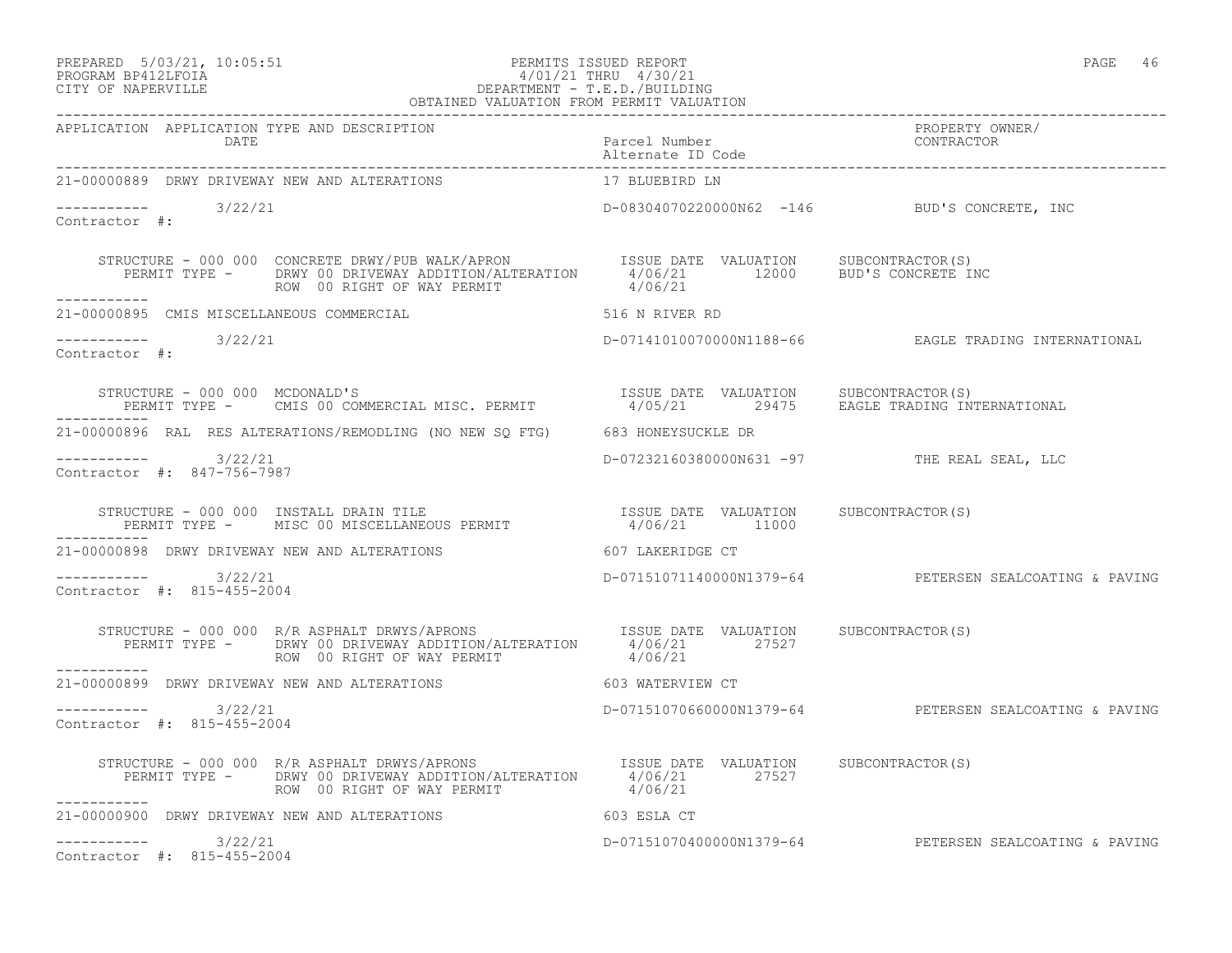## PREPARED 5/03/21, 10:05:51 PERMITS ISSUED REPORT PAGE 47 PROGRAM BP412LFOIA 4/01/21 THRU 4/30/21 CITY OF NAPERVILLE DEPARTMENT - T.E.D./BUILDING

|                                                      | OBTAINED VALUATION FROM PERMIT VALUATION                                                                                                                                                                               |                                         |                                                        |
|------------------------------------------------------|------------------------------------------------------------------------------------------------------------------------------------------------------------------------------------------------------------------------|-----------------------------------------|--------------------------------------------------------|
| APPLICATION APPLICATION TYPE AND DESCRIPTION<br>DATE |                                                                                                                                                                                                                        | Parcel Number<br>Alternate ID Code      | PROPERTY OWNER/<br>CONTRACTOR                          |
| 21-00000900 (CONTINUED)<br>___________               |                                                                                                                                                                                                                        |                                         |                                                        |
|                                                      | STRUCTURE - 000 000 R/R ASPHALT DRWYS/APRONS                     ISSUE DATE VALUATION    SUBCONTRACTOR(S)<br>PERMIT TYPE -    ROW 00 RIGHT OF WAY PERMIT                   4/06/21                                     |                                         |                                                        |
|                                                      | 21-00000901 DRWY DRIVEWAY NEW AND ALTERATIONS THE RESIST OF REAL PROPERTY AND ALTERATIONS                                                                                                                              |                                         |                                                        |
| $--------- 3/22/21$<br>Contractor #: 815-455-2004    |                                                                                                                                                                                                                        |                                         | D-07151071290000N1379-64 PETERSEN SEALCOATING & PAVING |
|                                                      | STRUCTURE – 000 000 R/R ASPHALT DRWYS/APRONS TSSUE DATE VALUATION SUBCONTRACTOR(S)<br>PERMIT TYPE – DRWY 00 DRIVEWAY ADDITION/ALTERATION 4/06/21 27527<br>ROW 00 RIGHT OF WAY PERMIT                                   | 4/06/21                                 |                                                        |
| 21-00000911 TMST TEMPORARY STRUCTURE                 |                                                                                                                                                                                                                        | 1759 W OGDEN AV                         |                                                        |
| ----------- 3/23/21<br>Contractor #: 616-669-9301    |                                                                                                                                                                                                                        |                                         | D-07222010090000N1226-95 LUURTSEMA SALES               |
|                                                      | STRUCTURE - 000 000 JEWEL SPRING GARDEN CENTER 04/01-06/15 ISSUE DATE VALUATION SUBCONTRACTOR(S)<br>PERMIT TYPE - TMST 00 TEMPORARY STRUCTURE                                                                          | 4/06/21                                 |                                                        |
|                                                      | 21-00000914 DRWY DRIVEWAY NEW AND ALTERATIONS 1131 CRIMSON CT                                                                                                                                                          |                                         |                                                        |
| ----------- 3/23/21<br>Contractor #: 630-263-7283    |                                                                                                                                                                                                                        | W-01024010160000N387 -202 DAMICO PAVING |                                                        |
|                                                      | STRUCTURE - 000 000 EXTEND AND REPLACE ASPHALT DRWY/APRON ISSUE DATE VALUATION SUBCONTRACTOR(S)<br>PERMIT TYPE - DRWY 00 DRIVEWAY ADDITION/ALTERATION 4/09/21 4750 DAMICO PAVING<br>ROW 00 RIGHT OF WAY PERMIT 4/09/21 |                                         |                                                        |
| ------------                                         | 21-00000916 ESC ELECTRIC SERVICE CHANGE NAMES AND THE 1416 HUNTER CR                                                                                                                                                   |                                         |                                                        |
| $--------$ 3/23/21<br>Contractor #:                  |                                                                                                                                                                                                                        | D-08292140260000N728 -133 93ENERGY      |                                                        |
|                                                      | STRUCTURE - 000 000 PHOTOVOLTAIC SYSTEM                               ISSUE DATE VALUATION     SUBCONTRACTOR(S)<br>PERMIT TYPE -      PV   00 SOLAR PHOTOVOLTAIC                    4/09/21        21089      93ENERGY |                                         |                                                        |
| 21-00000917 ESC ELECTRIC SERVICE CHANGE              | 2472 BASIN TRAIL LN                                                                                                                                                                                                    |                                         |                                                        |
| $--------$ 3/23/21<br>Contractor #:                  |                                                                                                                                                                                                                        | D-07091100140000N1762-032 CERTASUN, LLC |                                                        |
|                                                      | STRUCTURE - 000 000 PHOTOVOLTAIC SYSTEM                                                                                                                                                                                | ISSUE DATE VALUATION SUBCONTRACTOR(S)   |                                                        |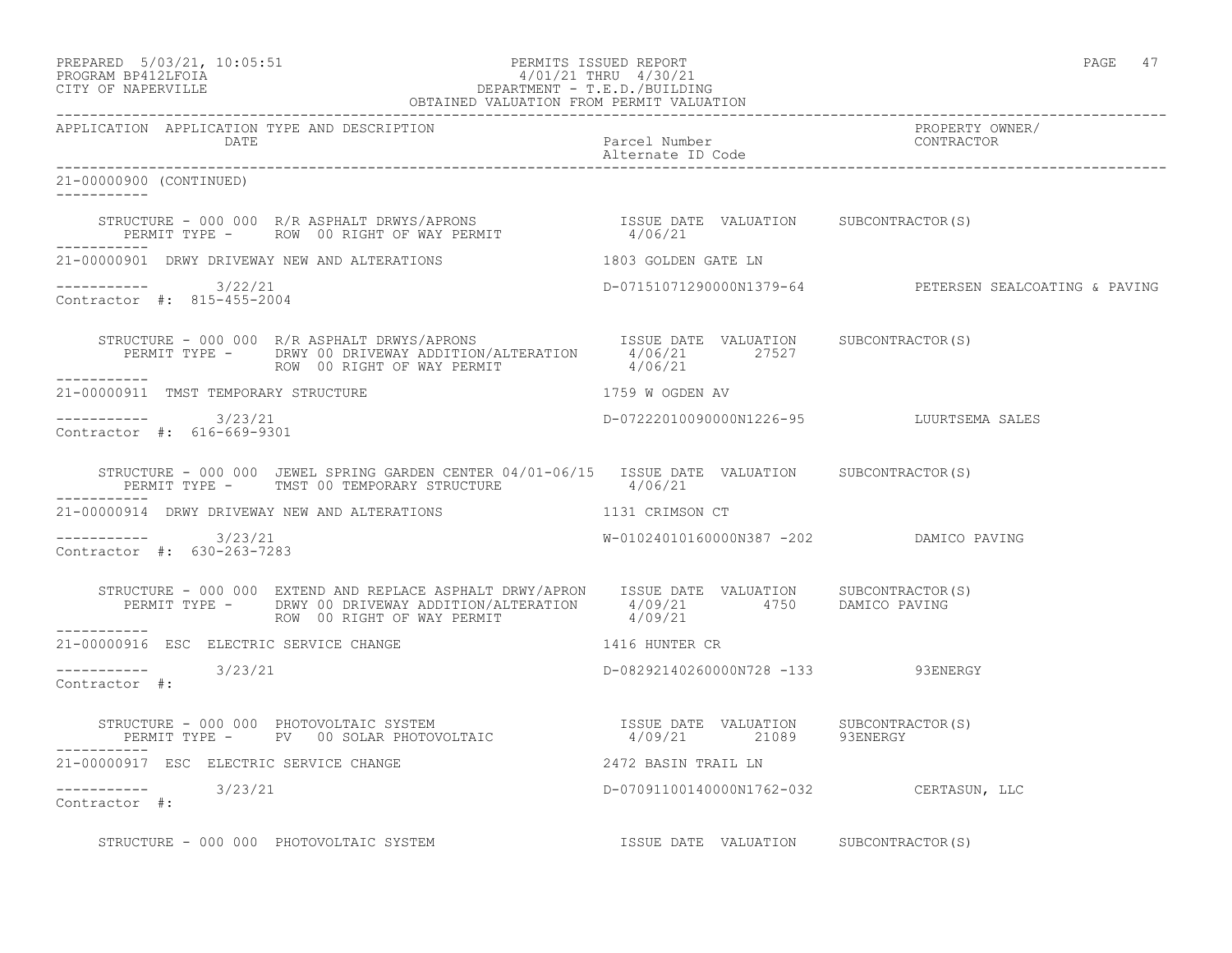#### PREPARED 5/03/21, 10:05:51 PERMITS ISSUED REPORT PAGE 48 PROGRAM BP412LFOIA 4/01/21 THRU 4/30/21 CITY OF NAPERVILLE DEPARTMENT - T.E.D./BUILDING OBTAINED VALUATION FROM PERMIT VALUATION

| APPLICATION APPLICATION TYPE AND DESCRIPTION<br>DATE                                                                                                                                                                                                                                                                                                                                                                                                                                                        | Parcel Number<br>Alternate ID Code                      | PROPERTY OWNER/<br>CONTRACTOR                       |
|-------------------------------------------------------------------------------------------------------------------------------------------------------------------------------------------------------------------------------------------------------------------------------------------------------------------------------------------------------------------------------------------------------------------------------------------------------------------------------------------------------------|---------------------------------------------------------|-----------------------------------------------------|
| 21-00000917 (CONTINUED)                                                                                                                                                                                                                                                                                                                                                                                                                                                                                     |                                                         |                                                     |
| PERMIT TYPE - PV 00 SOLAR PHOTOVOLTAIC 4/09/21 21089 CERTASUN, LLC                                                                                                                                                                                                                                                                                                                                                                                                                                          |                                                         |                                                     |
| . _ _ _ _ _ _ _ _ _ _<br>21-00000919 DRWY DRIVEWAY NEW AND ALTERATIONS                                                                                                                                                                                                                                                                                                                                                                                                                                      | 1122 CRIMSON CT                                         |                                                     |
| $--------$ 3/23/21<br>Contractor #: 630-263-7283                                                                                                                                                                                                                                                                                                                                                                                                                                                            | W-01024010240000N387 -202 DAMICO PAVING                 |                                                     |
| $\begin{array}{cccc} \texttt{STRUCTURE} & - & 000 & 000 & \texttt{EXTEND} \texttt{AND} \texttt{REPLACE} \texttt{ASPHALT} \texttt{DRWY} / \texttt{APRON} & \texttt{ISSUE} \texttt{DATE} \texttt{VALUATION} & \texttt{SUBCONTRACTOR(S)} \\ \texttt{PERMIT} \texttt{TYPE} & - & \texttt{DRWY} \texttt{00} \texttt{DRIVEWAY} \texttt{ADDITION} / \texttt{ALTERATION} & 4/08/21 & 4750 \\ \texttt{ROW} \texttt{100} & 00 \texttt{RIGHT} \texttt{OF} \texttt{WAY} \$<br>ROW 00 RIGHT OF WAY PERMIT<br>___________ |                                                         |                                                     |
| 21-00000920 FN FENCE APPLICATION                                                                                                                                                                                                                                                                                                                                                                                                                                                                            | 609 W GARTNER RD                                        |                                                     |
| $--------$ 3/23/21<br>Contractor #: 630-933-9881                                                                                                                                                                                                                                                                                                                                                                                                                                                            | D-07252020080000N183 -129 SP FENCE                      |                                                     |
| STRUCTURE - 000 000<br>PERMIT TYPE -     FN    00 FENCE                                                                                                                                                                                                                                                                                                                                                                                                                                                     | ISSUE DATE VALUATION SUBCONTRACTOR(S)<br>4/08/21 8725   |                                                     |
| 21-00000921 FN FENCE APPLICATION                                                                                                                                                                                                                                                                                                                                                                                                                                                                            | 1621 WHITLEY RD                                         |                                                     |
| $--------- 3/23/21$<br>Contractor #: 630-892-3381                                                                                                                                                                                                                                                                                                                                                                                                                                                           | D-07102040470000N223 -35 PRECISION FENCE                |                                                     |
| STRUCTURE - 000 000<br>PERMIT TYPE - FN 00 FENCE                                                                                                                                                                                                                                                                                                                                                                                                                                                            | ISSUE DATE VALUATION SUBCONTRACTOR(S)<br>4/05/21 3242   |                                                     |
| ----------<br>21-00000923 FN FENCE APPLICATION                                                                                                                                                                                                                                                                                                                                                                                                                                                              | 1859 VASSAR DR                                          |                                                     |
| $--------- 3/23/21$<br>Contractor #: 815-385-5664                                                                                                                                                                                                                                                                                                                                                                                                                                                           |                                                         |                                                     |
| STRUCTURE - 000 000<br>PERMIT TYPE - FN 00 FENCE                                                                                                                                                                                                                                                                                                                                                                                                                                                            | ISSUE DATE VALUATION SUBCONTRACTOR(S)<br>$4/22/21$ 6000 |                                                     |
| 21-00000924 FN FENCE APPLICATION                                                                                                                                                                                                                                                                                                                                                                                                                                                                            | 1057 PECAN CT                                           |                                                     |
| $--------$ 3/23/21<br>Contractor #: 815-744-9390                                                                                                                                                                                                                                                                                                                                                                                                                                                            |                                                         | D-07252130150000N183 -129 THE CEDAR MILL-MORRIS     |
| STRUCTURE - 000 000<br>PERMIT TYPE - FN 00 FENCE                                                                                                                                                                                                                                                                                                                                                                                                                                                            | ISSUE DATE VALUATION SUBCONTRACTOR (S)<br>4/06/21       |                                                     |
| 21-00000926 RAD RES ADDITIONS (NEW SQ FTG)                                                                                                                                                                                                                                                                                                                                                                                                                                                                  | 1064 HUNTLEIGH DR                                       |                                                     |
| $--------$ 3/23/21<br>Contractor #: 630-579-6600                                                                                                                                                                                                                                                                                                                                                                                                                                                            |                                                         | D-08204080040000N171 -118 RELIABLE HOME IMPROVEMENT |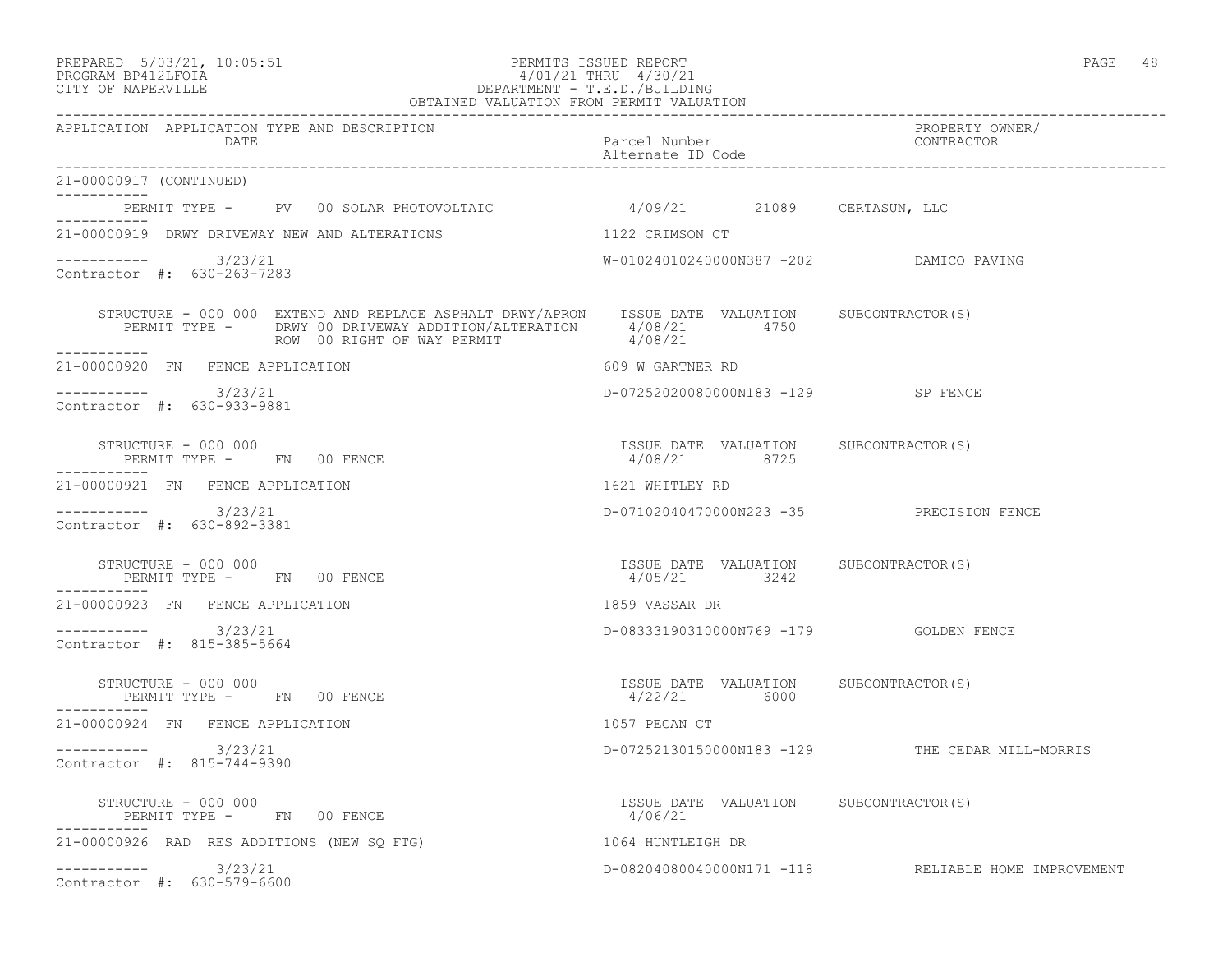| PREPARED            | $5/03/21$ , $10:05:51$ |  |
|---------------------|------------------------|--|
| DDOCDAM DD410T DOTA |                        |  |

## PREPARED 5/03/21, 10:05:51 PERMITS ISSUED REPORT PAGE 49 PROGRAM BP412LFOIA 4/01/21 THRU 4/30/21 CITY OF NAPERVILLE DEPARTMENT - T.E.D./BUILDING

|                                                                                                                                                                                                                             | OBTAINED VALUATION FROM PERMIT VALUATION               |                                                         |
|-----------------------------------------------------------------------------------------------------------------------------------------------------------------------------------------------------------------------------|--------------------------------------------------------|---------------------------------------------------------|
| APPLICATION APPLICATION TYPE AND DESCRIPTION<br>DATE                                                                                                                                                                        | Parcel Number<br>Alternate ID Code                     | PROPERTY OWNER/<br>CONTRACTOR                           |
| 21-00000926 (CONTINUED)                                                                                                                                                                                                     |                                                        |                                                         |
| STRUCTURE - 000 000                                                                                                                                                                                                         |                                                        | VERN MOORE & SONS ROOFING                               |
| -----------<br>21-00000927 FSBD FIRE PROTECTION SYSTEM                                                                                                                                                                      | 943 SANCTUARY LN                                       |                                                         |
| $--------$ 3/23/21<br>Contractor #: 630-844-6305                                                                                                                                                                            |                                                        | D-07261000350000N729 -126  ALARM DETECTION SYSTEMS  FA  |
| STRUCTURE - 000 000                                                                                                                                                                                                         | ISSUE DATE VALUATION SUBCONTRACTOR(S)<br>4/06/21       | ALARM DETECTION SYSTEMS FA                              |
| 21-00000928 CMIS MISCELLANEOUS COMMERCIAL                                                                                                                                                                                   | 3304 ROSECROFT LN HM                                   |                                                         |
| $--------- 3/23/21$<br>Contractor #: 630-536-8922                                                                                                                                                                           |                                                        | -198 UNIVERSAL CONSTRUCTION                             |
| STRUCTURE - 000 000 HEATHERSTONE EAST<br>PERMIT TYPE - CMIS 00 COMMERCIAL MISC. PERMIT                4/19/21        35528    UNIVERSAL CONSTRUCTION<br>STRUCTURE - 000 000 HEATHERSTONE EAST                               |                                                        |                                                         |
| 21-00000930 PAT PATIO APPLICATION                                                                                                                                                                                           | 500 TICONDEROGA LN                                     |                                                         |
| $--------- 3/23/21$<br>Contractor #: 815-791-1848                                                                                                                                                                           |                                                        | D-08071110030000N185 -40 INNOVATIVE CONCRETE CONSTRUCTI |
| STRUCTURE - 000 000 CONCRETE PATIO<br>PERMIT TYPE - PAT 00 PATIO                                                                                                                                                            | ISSUE DATE VALUATION SUBCONTRACTOR(S)<br>4/15/21 20000 |                                                         |
| 21-00000931 RAL RES ALTERATIONS/REMODLING (NO NEW SQ FTG) 1315 MARGATE CT                                                                                                                                                   |                                                        |                                                         |
| $--------- 3/23/21$<br>Contractor #: 630-579-6600                                                                                                                                                                           |                                                        | D-08204160040000N328 -118 RELIABLE HOME IMPROVEMENT     |
| STRUCTURE – 000 000 MASTER BATHROOM REMODEL                         ISSUE DATE VALUATION     SUBCONTRACTOR(S)<br>PERMIT TYPE –      RAL 00 ROOM ALTERATION                        4/09/21        29187     MDS ELECTRIC INC | 4/09/21 29187 MDS ELECTRIC INC                         | B & K PLUMBING                                          |
| ----------<br>21-00000932 ESC ELECTRIC SERVICE CHANGE                                                                                                                                                                       | 1796 BROOKDALE RD                                      |                                                         |
| $--------- 3/23/21$<br>Contractor #: 847-562-5578                                                                                                                                                                           |                                                        | D-07103030350000N150 -49 ABC PLUMBING HEATING & COOLING |
| STRUCTURE - 000 000 R/R 100AMP PANEL                                                                                                                                                                                        | ISSUE DATE VALUATION SUBCONTRACTOR(S)                  |                                                         |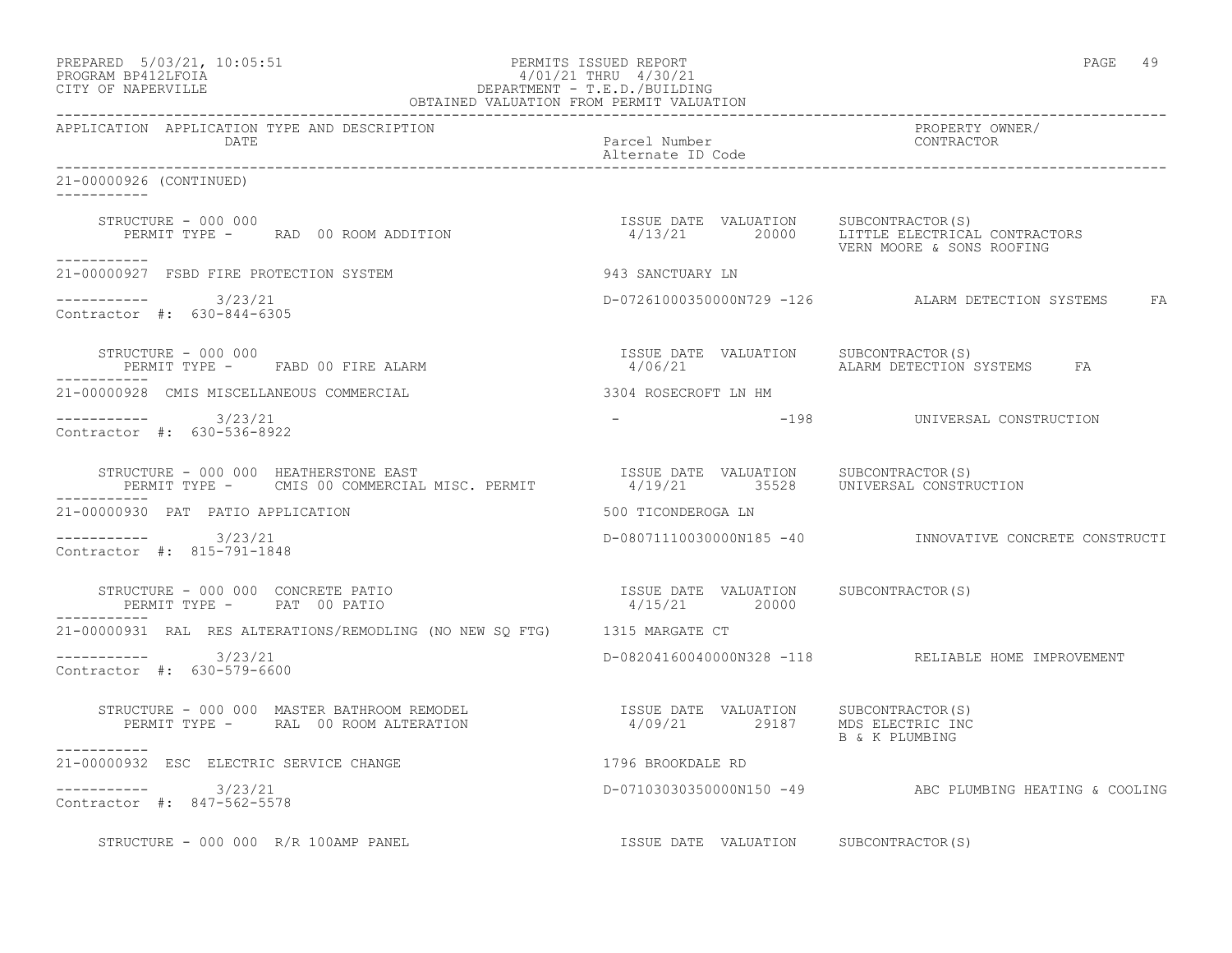## PREPARED 5/03/21, 10:05:51 PERMITS ISSUED REPORT<br>PROGRAM BP412LFOIA PAGE 50 PROGRAM PROGRAM BP412LFOIA PROGRAM BP412LFOIA 4/01/21 THRU 4/30/21 CITY OF NAPERVILLE DEPARTMENT - T.E.D./BUILDING

| OBTAINED VALUATION FROM PERMIT VALUATION                                                                                                                                                                                          |                                                                                            |                                                      |  |
|-----------------------------------------------------------------------------------------------------------------------------------------------------------------------------------------------------------------------------------|--------------------------------------------------------------------------------------------|------------------------------------------------------|--|
| APPLICATION APPLICATION TYPE AND DESCRIPTION<br>DATE                                                                                                                                                                              | Parcel Number<br>Alternate ID Code                                                         | PROPERTY OWNER/<br>CONTRACTOR                        |  |
| 21-00000932 (CONTINUED)<br>___________                                                                                                                                                                                            |                                                                                            |                                                      |  |
| PERMIT TYPE - ELSC 00 ELECTRIC SVC CHANGE RES. 4/20/21 ASC ELECTRIC                                                                                                                                                               |                                                                                            |                                                      |  |
| ------------<br>21-00000934 FN FENCE APPLICATION                                                                                                                                                                                  | 4123 CHINABERRY LN                                                                         |                                                      |  |
| ----------- 3/23/21<br>Contractor #: 630-365-1688                                                                                                                                                                                 |                                                                                            | W-01172010110000N1575-241 ACCURATE FENCE & DECK INC  |  |
| STRUCTURE - 000 000<br>PERMIT TYPE - FN 00 FENCE                                                                                                                                                                                  | ISSUE DATE VALUATION SUBCONTRACTOR(S)<br>4/06/21 8725                                      |                                                      |  |
| 21-00000938 RAL RES ALTERATIONS/REMODLING (NO NEW SQ FTG) 3652 SHAKESPEARE LN                                                                                                                                                     |                                                                                            |                                                      |  |
| $--------- 3/24/21$<br>Contractor #: 708-473-7430                                                                                                                                                                                 | W-01113090090000N1211-231 FN CONSTRUCTION                                                  |                                                      |  |
| STRUCTURE - 000 000 BASEMENT REMODEL<br>PERMIT TYPE - FB 00 FINISHED BASEMENT                                                                                                                                                     | ISSUE DATE VALUATION SUBCONTRACTOR(S)<br>4/26/21 36000 NEW WAY ELECTRIC<br>SELECT PLUMBING |                                                      |  |
| WMU 00 WATER METER UPGRADE                                                                                                                                                                                                        | 4/26/21                                                                                    |                                                      |  |
| ----------<br>21-00000940 ESC ELECTRIC SERVICE CHANGE                                                                                                                                                                             | 2539 DEWES LN                                                                              |                                                      |  |
| ---------- 3/24/21<br>Contractor #: 630-515-8696                                                                                                                                                                                  | W-01032090160000N1319-185 A B S ELECTRIC                                                   |                                                      |  |
|                                                                                                                                                                                                                                   |                                                                                            |                                                      |  |
| 21-00000941 DECK DECK                                                                                                                                                                                                             | 3459 BIRCH LN                                                                              |                                                      |  |
| $--------- 3/24/21$<br>Contractor #: 630-770-7539                                                                                                                                                                                 |                                                                                            | W-01082020230000N1707-211 PARTIPILO CUSTOM DECKS LLC |  |
| STRUCTURE - 000 000 DECK<br>PERMIT TYPE - DECK 00 DECK                                                                                                                                                                            | ISSUE DATE VALUATION SUBCONTRACTOR(S)<br>4/12/21 19000                                     |                                                      |  |
| 21-00000944 POOL POOL ABOVE/INGROUND RESIDENTIAL 2004 LAKEVIEW CT                                                                                                                                                                 |                                                                                            |                                                      |  |
| $--------- 3/24/21$<br>Contractor #: 815-668-2847                                                                                                                                                                                 |                                                                                            | D-08324050600000N325 -178 DAVID CUNNINGHAM           |  |
| STRUCTURE - 000 000 ABOVE GROUND POOL                                 ISSUE DATE VALUATION     SUBCONTRACTOR(S)<br>PERMIT TYPE -       POOL 00 POOL PERMIT ABOVE GROUND             4/20/21         1200     HOLLAND ELECTRIC, IN |                                                                                            |                                                      |  |
| 21-00000945 SFR SINGLE FAMILY RESIDENCE                                                                                                                                                                                           | 3659 GOLD CUP LN                                                                           |                                                      |  |
| $--------- 3/24/21$<br>Contractor #: 817-875-7057                                                                                                                                                                                 | W-0110300028186 N1841-229 PULTE GROUP                                                      |                                                      |  |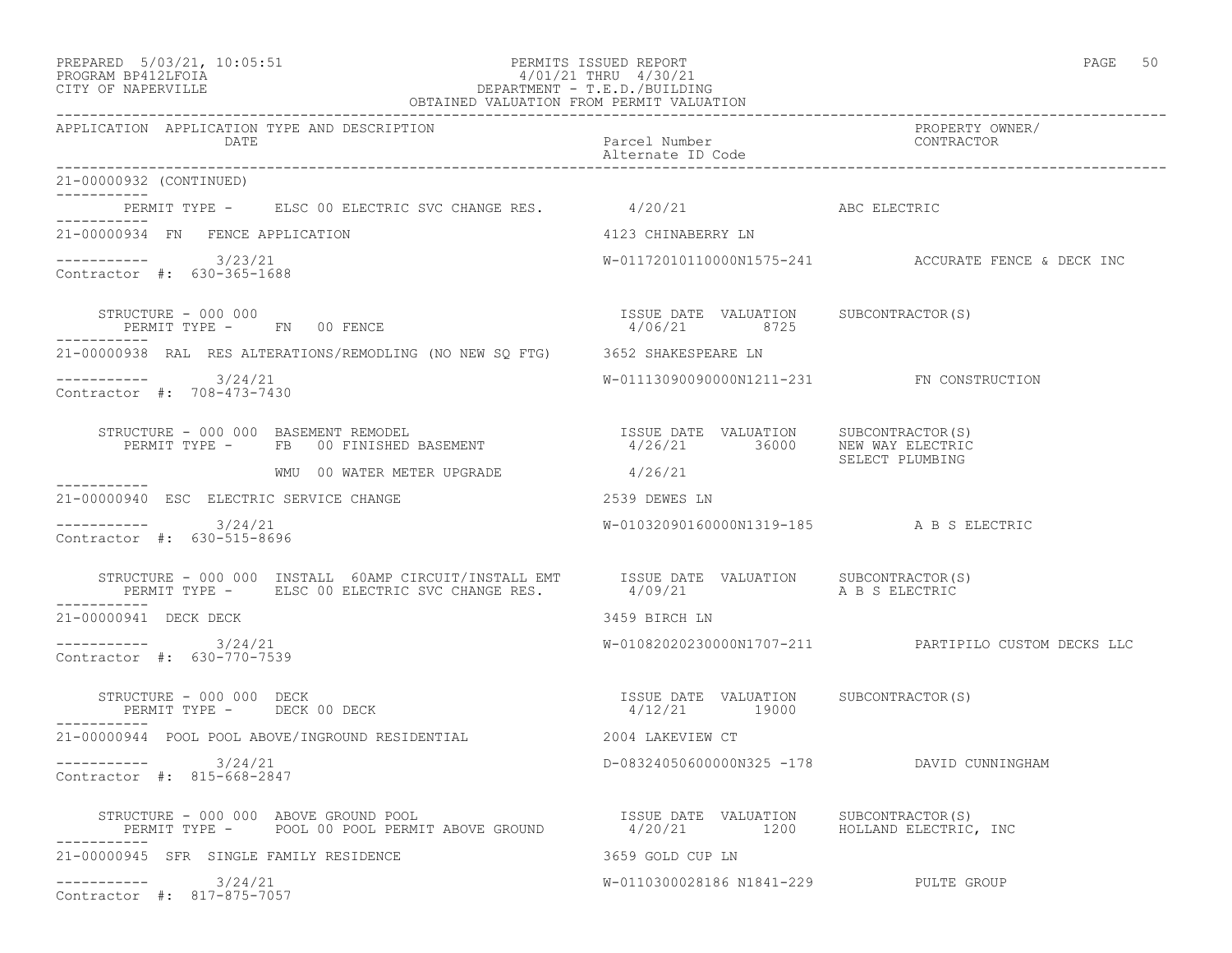| PREPARED |  | $5/03/21$ , 10:05:5 |
|----------|--|---------------------|
|          |  |                     |

#### PREPARED 5/03/21, 10:05:51 PERMITS ISSUED REPORT<br>PROGRAM BP412LFOIA PAGE 51 9/01/21 THRU 4/30/21 PROGRAM BP412LFOIA 4/01/21 THRU 4/30/21 CITY OF NAPERVILLE (1999) 2012 CITY OF NAPERVILLE DEPARTMENT - T.E.D./BUILDING OBTAINED VALUATION FROM PERMIT VALUATION

| APPLICATION APPLICATION TYPE AND DESCRIPTION<br>DATE   |                                                                                                                                                                                                                                                                                   | Parcel Number                          | PROPERTY OWNER/<br>CONTRACTOR                                                                                      |
|--------------------------------------------------------|-----------------------------------------------------------------------------------------------------------------------------------------------------------------------------------------------------------------------------------------------------------------------------------|----------------------------------------|--------------------------------------------------------------------------------------------------------------------|
| 21-00000945 (CONTINUED)                                |                                                                                                                                                                                                                                                                                   |                                        |                                                                                                                    |
| STRUCTURE - 000 000 SFR                                | PERMIT TYPE - ELEC 00 ELECTRIC FOR SINGLE FAMILY/DPX 4/29/21<br>ELEC 00 ELECIRIC FOR SINGLE FATILICIA (29/21<br>MECH 00 MECHANICAL FOR SFR/DPX 4/29/21<br>PATO 00 PATIO WITH STRUCTURE 4/29/21 195000<br>PLRM 00 PLUMBING BASEMENT ROUGH 4/29/21                                  | ISSUE DATE VALUATION                   | SUBCONTRACTOR(S)<br>SUPERIOR ELECTRICAL TECHNOLOGI<br>S3 PLUMBING<br>HOLIDAY SEWER & WATER/WAUCONDA<br>S3 PLUMBING |
|                                                        | PLUM 00 PLUMBING FOR SINGLE FAMILY/DPX 4/29/21<br>SFRP 00 SINGLE FAMILY RESIDENCE PERMIT 4/29/21 195000 RABY ROOFING<br>STRU 00 STRUCTURAL FOR SINGLE FAM/DPX 4/29/21                                                                                                             |                                        | HOLIDAY SEWER & WATER/WAUCONDA                                                                                     |
| 21-00000946 SFR SINGLE FAMILY RESIDENCE                |                                                                                                                                                                                                                                                                                   | 2948 LANCELOT LN                       |                                                                                                                    |
| $--------- 3/24/21$<br>Contractor #: 817-875-7057      |                                                                                                                                                                                                                                                                                   | W-0110300028204 N1841-229 PULTE GROUP  |                                                                                                                    |
| STRUCTURE - 000 000 SFR                                | PERMIT TYPE - ELEC 00 ELECTRIC FOR SINGLE FAMILY/DPX 4/29/21<br>MECH 00 MECHANICAL FOR SFR/DPX $4/29/21$<br>PLUM 00 PLUMBING FOR SINGLE FAMILY/DPX $4/29/21$<br>SFRP 00 SINGLE FAMILY RESIDENCE PERMIT 4/29/21 195000 RABY ROOFING                                                | ISSUE DATE VALUATION SUBCONTRACTOR (S) | SUPERIOR ELECTRICAL TECHNOLOGI<br>S3 PLUMBING<br>HOLIDAY SEWER & WATER/WAUCONDA                                    |
| ___________<br>21-00000947 SFR SINGLE FAMILY RESIDENCE | STRU 00 STRUCTURAL FOR SINGLE FAM/DPX 4/29/21                                                                                                                                                                                                                                     | 2540 ACCOLADE AV                       |                                                                                                                    |
| $--------- 3/24/21$<br>Contractor #: 817-875-7057      |                                                                                                                                                                                                                                                                                   | W-011030002870 N1841-229 PULTE GROUP   |                                                                                                                    |
| STRUCTURE - 000 000 SFR                                | PERMIT TYPE - ELEC 00 ELECTRIC FOR SINGLE FAMILY/DPX 4/29/21<br>MECH 00 MECHANICAL FOR SFR/DPX 4/29/21<br>MECH UU MECHANICAL FOR SINGLE FAMILY/DPX 4/29/21<br>SFRP 00 SINGLE FAMILY RESIDENCE PERMIT 4/29/21 195000 RABY ROOFING<br>STRU 00 STRUCTURAL FOR SINGLE FAM/DPX 4/29/21 | ISSUE DATE VALUATION SUBCONTRACTOR (S) | SUPERIOR ELECTRICAL TECHNOLOGI<br>S3 PLUMBING<br>HOLIDAY SEWER & WATER/WAUCONDA                                    |
| 21-00000948 SFR SINGLE FAMILY RESIDENCE                |                                                                                                                                                                                                                                                                                   | 2944 LANCELOT LN                       |                                                                                                                    |
| $--------- 3/24/21$<br>Contractor #: 817-875-7057      |                                                                                                                                                                                                                                                                                   | W-0110300028203 N1841-229 PULTE GROUP  |                                                                                                                    |
| STRUCTURE - 000 000 SFR                                | PERMIT TYPE - ELEC 00 ELECTRIC FOR SINGLE FAMILY/DPX 4/29/21<br>MECH 00 MECHANICAL FOR SFR/DPX 4/29/21                                                                                                                                                                            | ISSUE DATE VALUATION SUBCONTRACTOR(S)  | SUPERIOR ELECTRICAL TECHNOLOGI                                                                                     |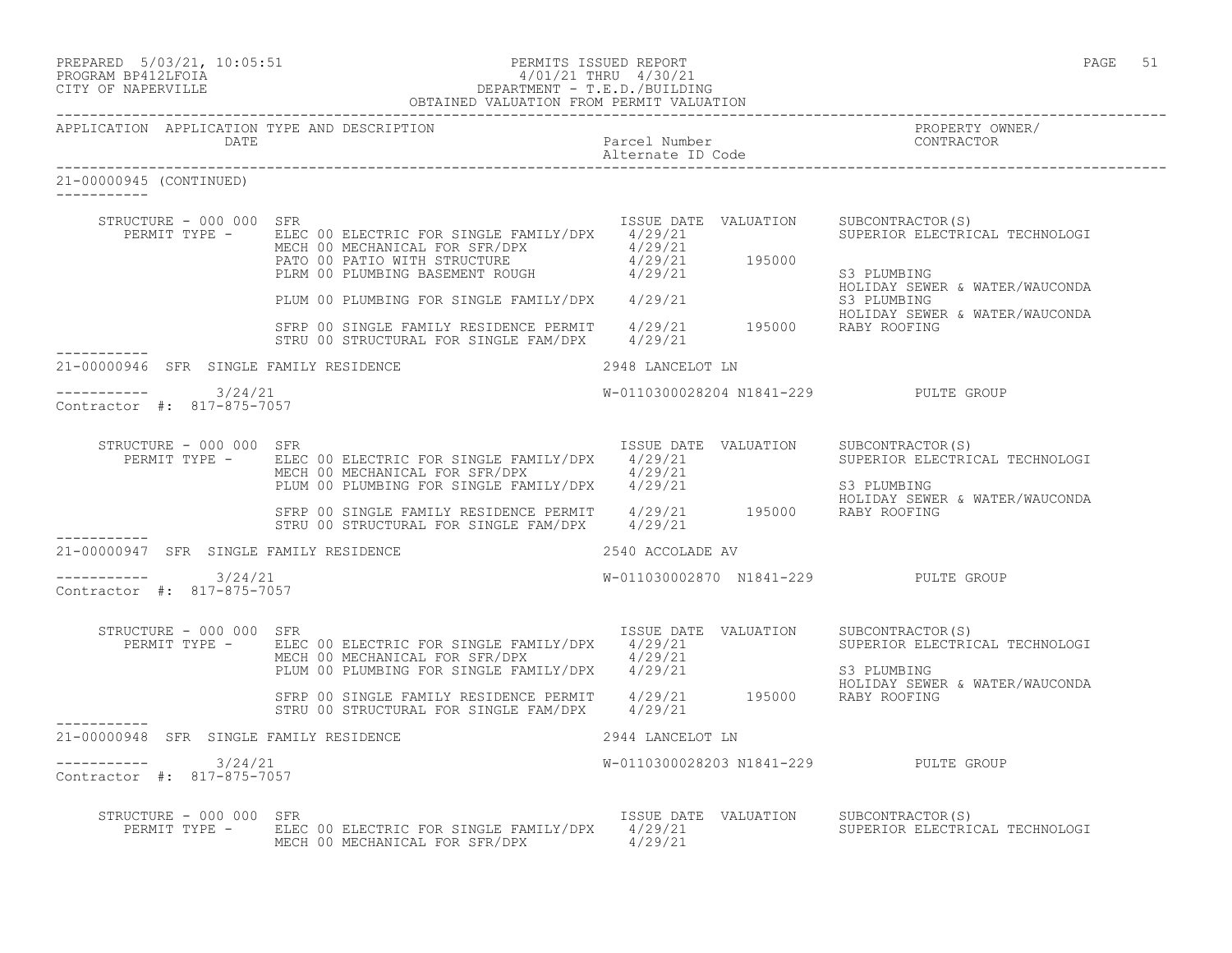| PREPARED |  | $5/03/21$ , $10:05:51$ |
|----------|--|------------------------|
|          |  |                        |

#### PREPARED 5/03/21, 10:05:51 PERMITS ISSUED REPORT PAGE 52 PROGRAM BP412LFOIA 4/01/21 THRU 4/30/21 CITY OF NAPERVILLE DEPARTMENT - T.E.D./BUILDING OBTAINED VALUATION FROM PERMIT VALUATION

| APPLICATION APPLICATION TYPE AND DESCRIPTION<br>DATE                                                                                                                                                                                                | Parcel Number<br>Alternate ID Code                    | PROPERTY OWNER/<br>CONTRACTOR                          |
|-----------------------------------------------------------------------------------------------------------------------------------------------------------------------------------------------------------------------------------------------------|-------------------------------------------------------|--------------------------------------------------------|
| 21-00000948 (CONTINUED)<br>------------                                                                                                                                                                                                             |                                                       |                                                        |
|                                                                                                                                                                                                                                                     |                                                       |                                                        |
| PLUM 00 PLUMBING FOR SINGLE FAMILY/DPX 4/29/21 S3 PLUMBING<br>SFRP 00 SINGLE FAMILY RESIDENCE PERMIT 4/29/21 195000 RABY ROOFING<br>STRU 00 STRUCTURAL FOR SINGLE FAM/DPX 4/29/21                                                                   |                                                       |                                                        |
| 21-00000949 FN FENCE APPLICATION                                                                                                                                                                                                                    | 5316 CEDAR DR                                         |                                                        |
| $--------- 3/24/21$<br>Contractor #: 815-436-7440                                                                                                                                                                                                   |                                                       | W-01202050140000N1544-271 CEDAR RUSTIC/JOLIET          |
| STRUCTURE - 000 000<br>PERMIT TYPE - FN 00 FENCE                                                                                                                                                                                                    | ISSUE DATE VALUATION SUBCONTRACTOR(S)<br>4/09/21 2400 |                                                        |
| 21-00000952 PAT PATIO APPLICATION                                                                                                                                                                                                                   | 3912 HONEY LOCUST DR                                  |                                                        |
| $--------- 3/24/21$<br>Contractor #: 847-381-1245                                                                                                                                                                                                   |                                                       | W-01172010020035N1780-241 BARRINGTON POOLS INC         |
| STRUCTURE - 000 000 PATIO/STEPS<br>PERMIT TYPE - PAT 00 PATIO                                                                                                                                                                                       | ISSUE DATE VALUATION SUBCONTRACTOR(S)<br>4/09/21 3850 |                                                        |
| 21-00000955 DRWY DRIVEWAY NEW AND ALTERATIONS                                                                                                                                                                                                       | 1152 SUMMIT HILLS LN                                  |                                                        |
| $--------- 3/25/21$<br>Contractor #: 630-885-2192                                                                                                                                                                                                   |                                                       | D-07142010070000N585 -67 R & J CONCRETE CONST INC      |
| STRUCTURE - 000 000 CONCRETE DRWY/APRON/CURB CUT             ISSUE DATE VALUATION      SUBCONTRACTOR(S)<br>PERMIT TYPE -     DRWY 00 DRIVEWAY ADDITION/ALTERATION      4/14/21         11000     R & J CONCRETE CONST INC<br>-------<br>___________ |                                                       |                                                        |
| 21-00000959 CMIS MISCELLANEOUS COMMERCIAL                                                                                                                                                                                                           | 3028 REFLECTION DR                                    |                                                        |
| $--------- 3/25/21$<br>Contractor #: 812-523-8392                                                                                                                                                                                                   |                                                       | W-01092030460000N1486-213 ROYALTY COMPANIES OF INDIANA |
| -----------                                                                                                                                                                                                                                         |                                                       |                                                        |
| 21-00000960 DRWY DRIVEWAY NEW AND ALTERATIONS THE RESERVENT RESERVENT OF THE RESERVENT OF THE RESERVENT OF TH                                                                                                                                       |                                                       |                                                        |
| $--------- 3/25/21$<br>Contractor #: 630-263-7283                                                                                                                                                                                                   | W-01024010170000N387 -202 DAMICO PAVING               |                                                        |
| STRUCTURE - 000 000 R/R ASPHALT DRWY/APRON                                                                                                                                                                                                          | ISSUE DATE VALUATION SUBCONTRACTOR(S)                 |                                                        |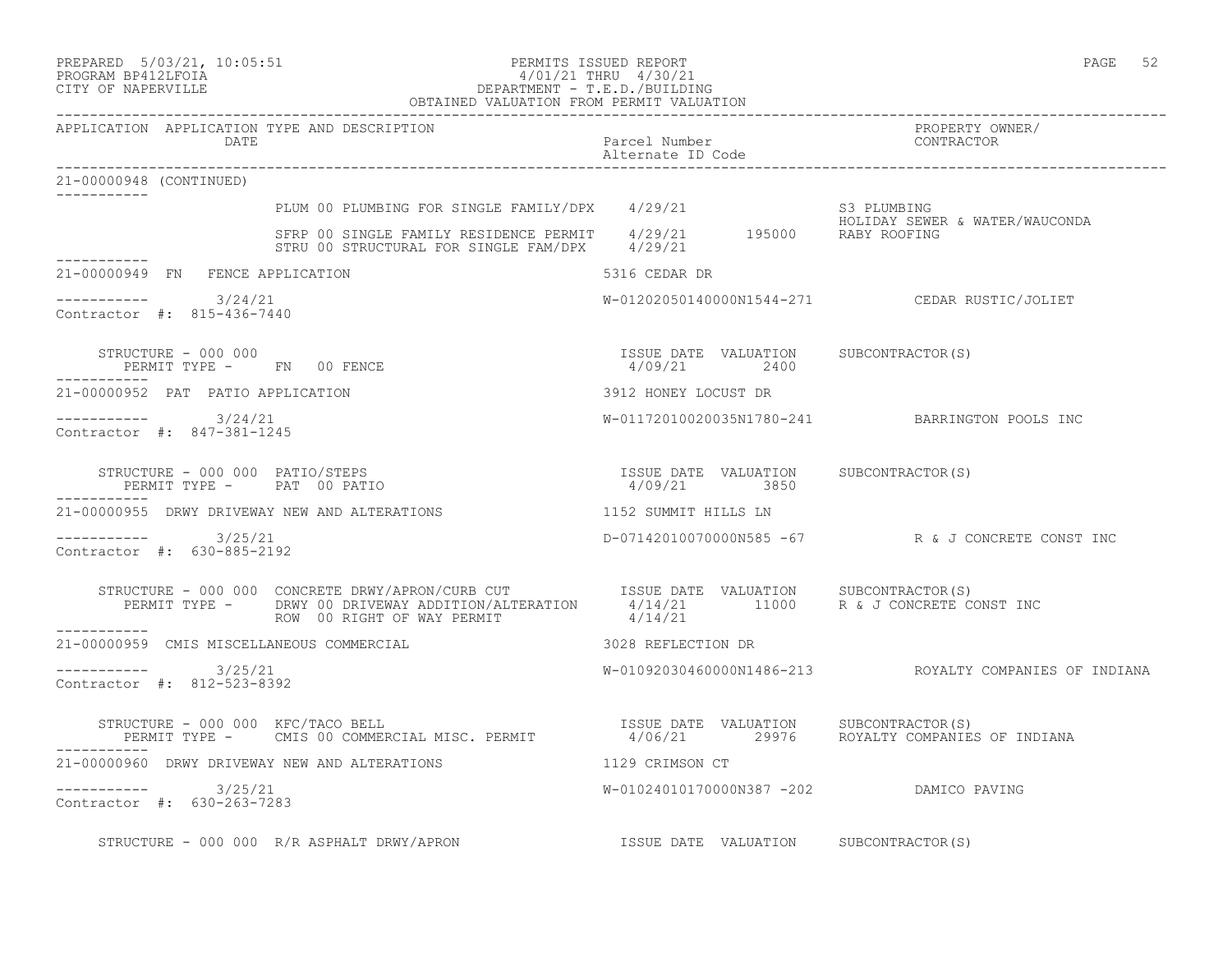PREPARED 5/03/21, 10:05:51 PERMITS ISSUED REPORT PAGE 53

# PROGRAM BP412LFOIA 4/01/21 THRU 4/30/21 CITY OF NAPERVILLE DEPARTMENT - T.E.D./BUILDING

 OBTAINED VALUATION FROM PERMIT VALUATION ------------------------------------------------------------------------------------------------------------------------------------ APPLICATION APPLICATION TYPE AND DESCRIPTION PROPERTY OWNER/ DATE Parcel Number CONTRACTOR Alternate ID Code ------------------------------------------------------------------------------------------------------------------------------------ 21-00000960 (CONTINUED) ----------- PERMIT TYPE - DRWY 00 DRIVEWAY ADDITION/ALTERATION 4/02/21 3150 ROW 00 RIGHT OF WAY PERMIT  $4/02/21$ ----------- 21-00000961 DRWY DRIVEWAY NEW AND ALTERATIONS 1236 HUNTER CR  $--------- 3/25/21$ D-08292140070000N728 -133 AJD CONCRETE CONSTRUCTION Contractor #: 630-956-1380 STRUCTURE - 000 000 R.R CONCRETE DRWY/PR WALK/PUB WALK/APRON ISSUE DATE VALUATION SUBCONTRACTOR(S) PERMIT TYPE - DRWY 00 DRIVEWAY ADDITION/ALTERATION 4/12/21 11955 AJD CONCRETE CONSTRUCTION ROW 00 RIGHT OF WAY PERMIT  $4/12/21$ ----------- 21-00000964 DRWY DRIVEWAY NEW AND ALTERATIONS 4311 PRADEL DR \_\_\_\_\_\_\_\_\_\_\_ ----------- 3/25/21 W-01152020310000N1067-245 NINO'S LANDSCAPING INC Contractor #: 815-482-8452 STRUCTURE - 000 000 BRICK PAVER DRWY/APRON/PUB WALK ISSUE DATE VALUATION SUBCONTRACTOR(S) PERMIT TYPE - DRWY 00 DRIVEWAY ADDITION/ALTERATION 4/12/21 7000 ROW 00 RIGHT OF WAY PERMIT  $4/12/21$ ----------- 21-00000965 DRWY DRIVEWAY NEW AND ALTERATIONS 1720 MUNDELEIN RD  $--------- 3/25/21$ D-08332020260000N648 -165 ADVOCATE CONSTRUCTION Contractor #: 630-398-4600 STRUCTURE - 000 000 R/R AND EXPAND ASPHALT DRWY/APRON ISSUE DATE VALUATION SUBCONTRACTOR(S) PERMIT TYPE - DRWY 00 DRIVEWAY ADDITION/ALTERATION 4/13/21 3255 ROW 00 RIGHT OF WAY PERMIT  $4/13/21$ ----------- 21-00000966 CMIS MISCELLANEOUS COMMERCIAL 1504 WALL ST  $--------- 3/25/21$ ----------- 3/25/21 D-07101070050000N841 -34 BYRNE-JOHNSON ROOFING, INC Contractor #: 708-532-1962 STRUCTURE - 000 000 DISTINCTIVE DENTAL ISSUE DATE VALUATION SUBCONTRACTOR(S) PERMIT TYPE - CMIS 00 COMMERCIAL MISC. PERMIT 4/12/21 110500 BYRNE-JOHNSON ROOFING, INC ----------- 21-00000971 PAT PATIO APPLICATION 411 WESTGLEN DR ----------- 3/25/21 D-07254080180000N775 -144 C.B. CONLIN LANDSCAPE Contractor #: 630-416-8998 STRUCTURE - 000 000 PATIO ISSUE DATE VALUATION SUBCONTRACTOR(S)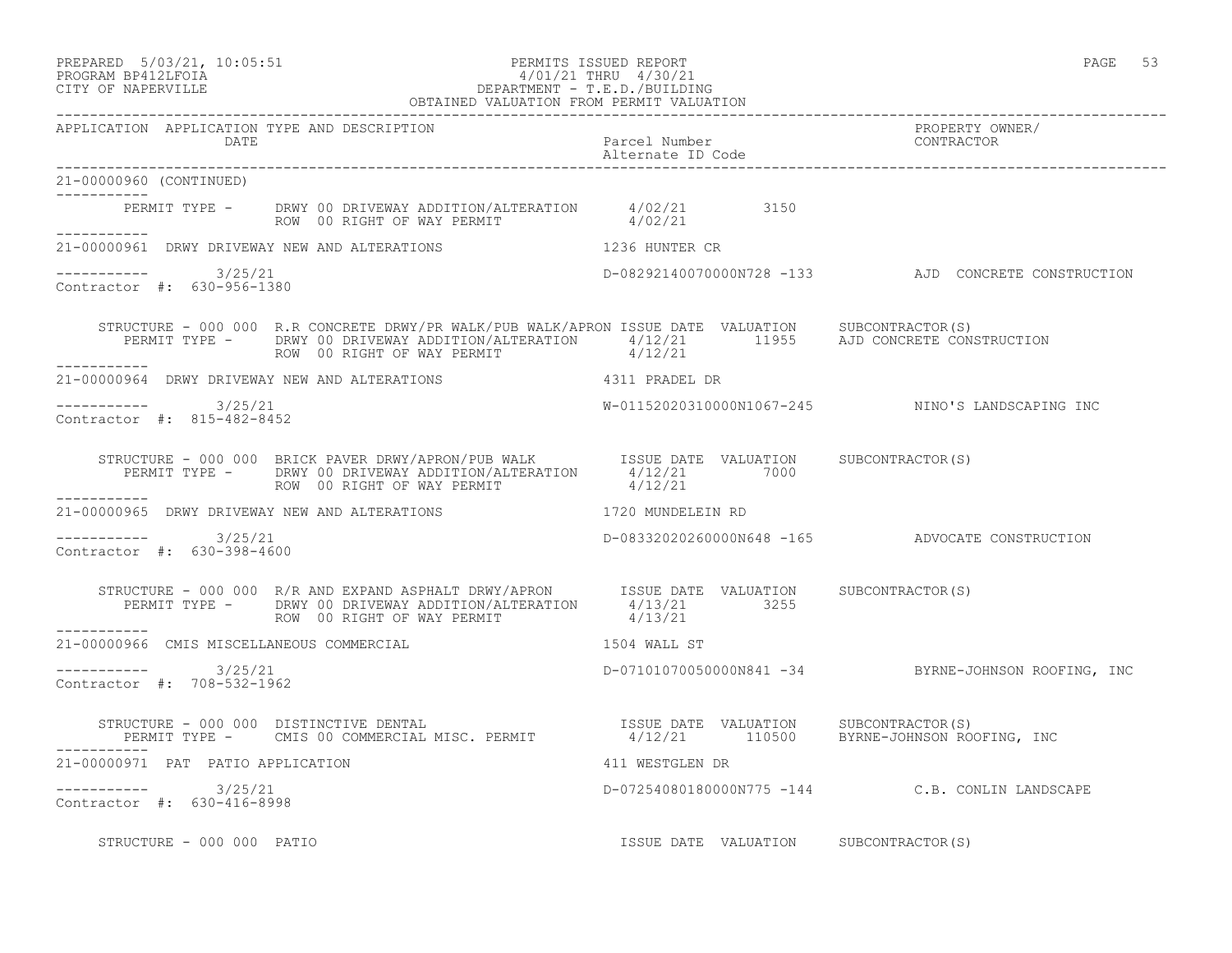### PREPARED 5/03/21, 10:05:51 PERMITS ISSUED REPORT PAGE 54 PROGRAM BP412LFOIA 4/01/21 THRU 4/30/21 CITY OF NAPERVILLE DEPARTMENT - T.E.D./BUILDING

| OBTAINED VALUATION FROM PERMIT VALUATION                                                                                                                                                                                                                                                                                                                                                                                             |                                                          |                                                   |
|--------------------------------------------------------------------------------------------------------------------------------------------------------------------------------------------------------------------------------------------------------------------------------------------------------------------------------------------------------------------------------------------------------------------------------------|----------------------------------------------------------|---------------------------------------------------|
| APPLICATION APPLICATION TYPE AND DESCRIPTION<br>DATE                                                                                                                                                                                                                                                                                                                                                                                 | Parcel Number<br>Alternate ID Code                       | PROPERTY OWNER/<br>CONTRACTOR                     |
| 21-00000971 (CONTINUED)<br>------------                                                                                                                                                                                                                                                                                                                                                                                              |                                                          |                                                   |
| PERMIT TYPE - PAT 00 PATIO<br>-----------                                                                                                                                                                                                                                                                                                                                                                                            | $4/14/21$ 25000                                          |                                                   |
| 21-00000982 FN FENCE APPLICATION                                                                                                                                                                                                                                                                                                                                                                                                     | 532 ROCK SPRING CT                                       |                                                   |
| $--------$ 3/25/21<br>Contractor #:                                                                                                                                                                                                                                                                                                                                                                                                  |                                                          |                                                   |
| STRUCTURE - 000 000<br>PERMIT TYPE - FN 00 FENCE                                                                                                                                                                                                                                                                                                                                                                                     | ISSUE DATE VALUATION SUBCONTRACTOR(S)<br>4/05/21 4000    |                                                   |
| 21-00000985 FN FENCE APPLICATION                                                                                                                                                                                                                                                                                                                                                                                                     | 646 S CHARLES AV                                         |                                                   |
| ----------- 3/25/21<br>Contractor #: 630-551-3400                                                                                                                                                                                                                                                                                                                                                                                    |                                                          | D-08201110110000N446 -102 CLASSIC FENCE/OSWEGO    |
| STRUCTURE - 000 000<br>PERMIT TYPE - FN 00 FENCE                                                                                                                                                                                                                                                                                                                                                                                     | ISSUE DATE VALUATION SUBCONTRACTOR(S)<br>4/16/21 4000    |                                                   |
| 21-00000990 DECK DECK                                                                                                                                                                                                                                                                                                                                                                                                                | 1469 CULPEPPER DR                                        |                                                   |
| $--------$ 3/26/21<br>Contractor #: 847-344-6664                                                                                                                                                                                                                                                                                                                                                                                     |                                                          | D-08204100060000N171 -118 PLATINUM DECKING        |
| STRUCTURE - 000 000 DECK<br>PERMIT TYPE - DECK 00 DECK                                                                                                                                                                                                                                                                                                                                                                               | ISSUE DATE VALUATION SUBCONTRACTOR(S)<br>$4/14/21$ 18000 |                                                   |
| 21-00000992 DRWY DRIVEWAY NEW AND ALTERATIONS                                                                                                                                                                                                                                                                                                                                                                                        | 612 LYNCHBURG CT                                         |                                                   |
| $--------- 3/26/21$<br>Contractor #: 630-213-9540                                                                                                                                                                                                                                                                                                                                                                                    |                                                          | D-08202150100000N452 -103 FORTIS GROUND WORKS     |
| $\begin{tabular}{lclclclcl} \texttt{STRUCTURE} & - & 000 & 000 & \texttt{CCONREFE} & \texttt{DRWY/PR} & \texttt{WALK/APRON} & & \texttt{ISSUE} & \texttt{DATE} & \texttt{VALUATION} & & \texttt{SUBCONTRACTOR(S)} \\ & & & & & \texttt{DRWY} & 00 & \texttt{DRIVEWAY} & \texttt{ADDITION/ALTERATION} & & 4/15/21 & & 12025 \\ & & & & & \texttt{ROW} & 00 & \texttt{RIGHT} & \texttt{WAY} & \texttt{PERMIT} & & 4/15/21 & & & 12025$ |                                                          |                                                   |
| ------------<br>21-00000994 DRWY DRIVEWAY NEW AND ALTERATIONS                                                                                                                                                                                                                                                                                                                                                                        | 258 PEBBLESTONE RD                                       |                                                   |
| ___________<br>3/26/21<br>Contractor #: 630-774-9827                                                                                                                                                                                                                                                                                                                                                                                 |                                                          | W-02061080040000N84 -190 PRO BLACKTOP PAVING/EOLA |
| STRUCTURE - 000 000 EXPAND ASPHALT DRWY/CONCRETE PR WALK/PUB ISSUE DATE VALUATION SUBCONTRACTOR(S)<br>PERMIT TYPE - DRWY 00 DRIVEWAY ADDITION/ALTERATION 4/14/21<br>ROW 00 RIGHT OF WAY PERMIT                                                                                                                                                                                                                                       | 4/14/21                                                  | BUD'S CONCRETE INC                                |
| 21-00000996 DRWY DRIVEWAY NEW AND ALTERATIONS                                                                                                                                                                                                                                                                                                                                                                                        | 125 S STAUFFER DR                                        |                                                   |
| 3/26/21<br>Contractor #: 630-299-3842                                                                                                                                                                                                                                                                                                                                                                                                | D-07144210180000N123 -82 MAO CONCRETE                    |                                                   |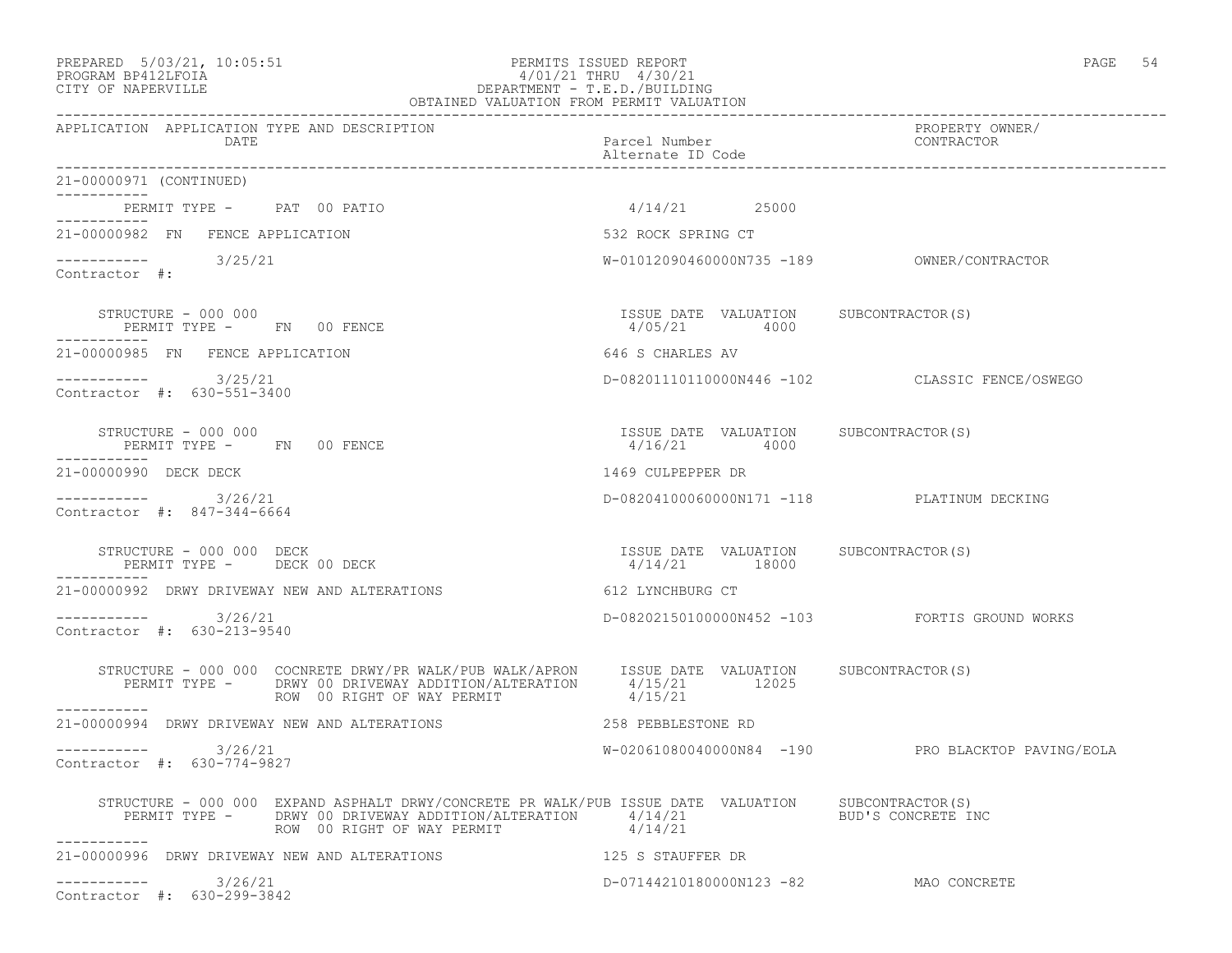## PREPARED 5/03/21, 10:05:51 PERMITS ISSUED REPORT PAGE 55 PROGRAM BP412LFOIA 4/01/21 THRU 4/30/21 CITY OF NAPERVILLE DEPARTMENT - T.E.D./BUILDING

|                                                                                                                                                                                                                                                                         | OBTAINED VALUATION FROM PERMIT VALUATION |                                      |                                                    |
|-------------------------------------------------------------------------------------------------------------------------------------------------------------------------------------------------------------------------------------------------------------------------|------------------------------------------|--------------------------------------|----------------------------------------------------|
| APPLICATION APPLICATION TYPE AND DESCRIPTION<br>DATE                                                                                                                                                                                                                    |                                          | Parcel Number<br>Alternate ID Code   | PROPERTY OWNER/<br>CONTRACTOR                      |
| 21-00000996 (CONTINUED)                                                                                                                                                                                                                                                 |                                          |                                      |                                                    |
| STRUCTURE – 000 000 CONCRETE PRIVATE WA;L                                ISSUE DATE VALUATION      SUBCONTRACTOR(S)<br>PERMIT TYPE –      MISC 00 MISCELLANEOUS PERMIT                     4/13/21         2100                                                         |                                          |                                      |                                                    |
| 21-00000998 DRWY DRIVEWAY NEW AND ALTERATIONS THE RESERVED ON THE SERIES IN                                                                                                                                                                                             |                                          |                                      |                                                    |
| $--------$ 3/26/21<br>Contractor #:                                                                                                                                                                                                                                     |                                          |                                      | W-01111010240000N533 -216 ANTONIO LANDSCAPING      |
| STRUCTURE - 000 000 EXPAND ASPHALT DRWY/CONCRETE PR WALK/PUB ISSUE DATE VALUATION SUBCONTRACTOR(S)<br>PERMIT TYPE - DRWY 00 DRIVEWAY ADDITION/ALTERATION 4/23/21 ANTONIO LANDSCAPING<br>ROW 00 RIGHT OF WAY PERMIT 4/23/21<br>ROW 00 RIGHT OF WAY PERMIT<br>___________ |                                          |                                      |                                                    |
| 21-00001000 ESC ELECTRIC SERVICE CHANGE <b>All ASSESS CONTAINER SERVICE</b> CHANGE                                                                                                                                                                                      |                                          |                                      |                                                    |
| ----------- 3/26/21<br>Contractor #: 443-538-2958                                                                                                                                                                                                                       |                                          | D-07104070190000N574 -50 TESLA, INC. |                                                    |
| STRUCTURE - 000 000 PHOTOVOLTAIC SYSTEM                             ISSUE DATE VALUATION     SUBCONTRACTOR(S)<br>PERMIT TYPE -      PV   00 SOLAR PHOTOVOLTAIC                         4/25/21        13000     TESLA, INC.                                             |                                          |                                      |                                                    |
| 21-00001002 ESC ELECTRIC SERVICE CHANGE                                                                                                                                                                                                                                 |                                          | 1226 WINDEMERE AV                    |                                                    |
| $--------- 3/26/21$<br>Contractor #:                                                                                                                                                                                                                                    |                                          | W-01024140070000N270 -202 93ENERGY   |                                                    |
| STRUCTURE – 000 000 PHOTOVOLTAIC SYSTEM                                ISSUE DATE VALUATION     SUBCONTRACTOR(S)<br>PERMIT TYPE –     PV   00 SOLAR PHOTOVOLTAIC                        4/12/21         28539      93ENERGY                                             |                                          |                                      |                                                    |
| 21-00001012 ESC ELECTRIC SERVICE CHANGE                                                                                                                                                                                                                                 |                                          | 3512 SWEET MAGGIE LN                 |                                                    |
| $--------- 3/29/21$<br>Contractor #: 630-918-5213                                                                                                                                                                                                                       |                                          |                                      | W-01093120030000N1386-227 NEWBERRY ELECTRIC CO INC |
| STRUCTURE - 000 000 INSTALL EV CHARGER<br>PERMIT TYPE -    EVCR 00 ELECTRIC VEHICLE STATION RES     4/15/21     1000    NEWBERRY ELECTRIC CO INC                                                                                                                        |                                          |                                      |                                                    |
| 21-00001013 RPZ REVERSE PRESSURE ZONE/BACKFLOW PREVENTER 425 FLOCK AV                                                                                                                                                                                                   |                                          |                                      |                                                    |
| $--------$ 3/29/21<br>Contractor #:                                                                                                                                                                                                                                     |                                          | D-08303070200000N305 -145            |                                                    |
| STRUCTURE - 000 000 BACKFLOW REPLACEMENT<br>PERMIT TYPE - BFP 00 BACKFLOW PREVENTOR STATUS 4/06/21 WATER SERVICES COMPANIES                                                                                                                                             |                                          |                                      |                                                    |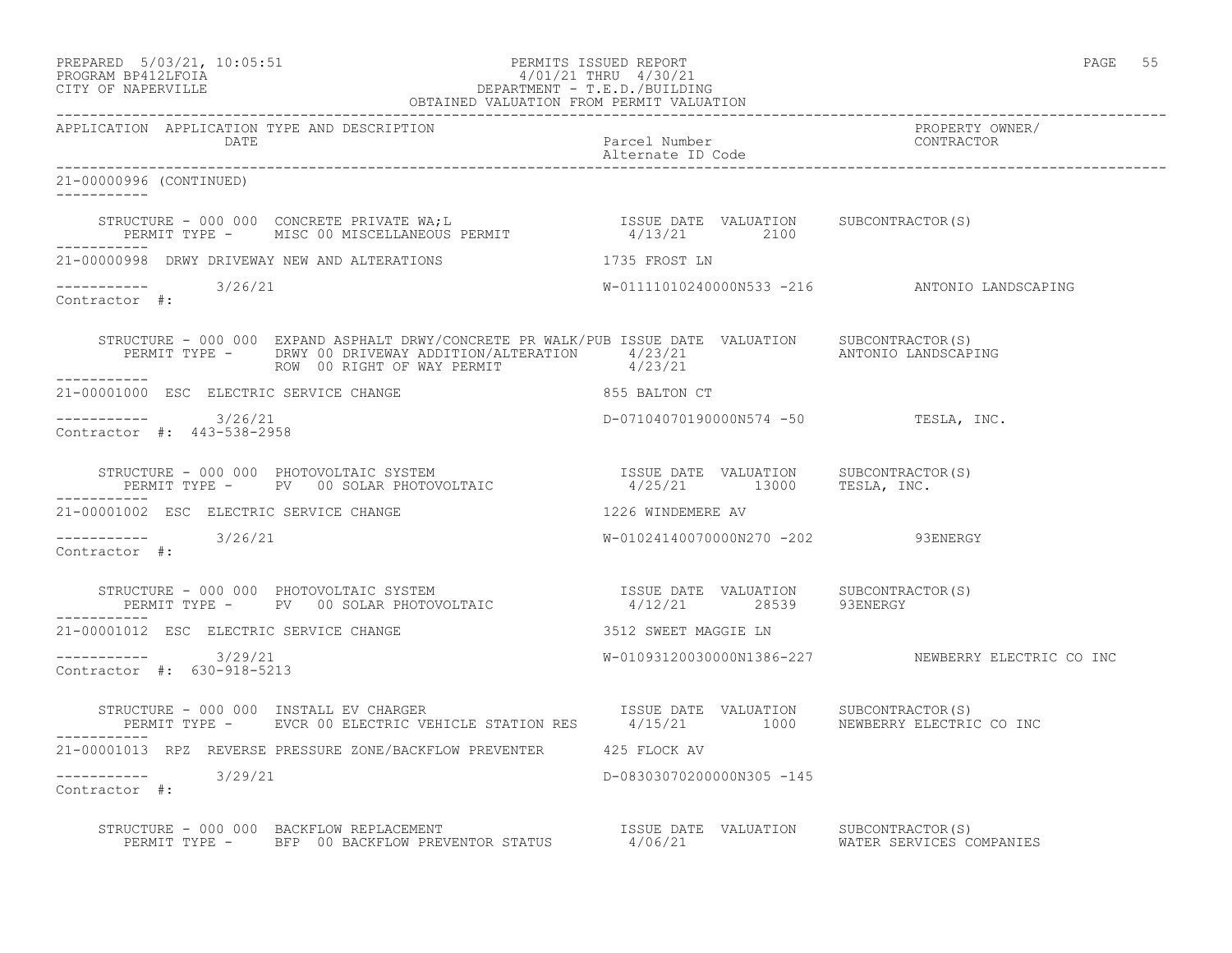### PREPARED 5/03/21, 10:05:51 PERMITS ISSUED REPORT PAGE 56 PROGRAM BP412LFOIA 4/01/21 THRU 4/30/21 CITY OF NAPERVILLE DEPARTMENT - T.E.D./BUILDING

| OBTAINED VALUATION FROM PERMIT VALUATION                                                                                                                                 |                                                       |                                                  |
|--------------------------------------------------------------------------------------------------------------------------------------------------------------------------|-------------------------------------------------------|--------------------------------------------------|
| APPLICATION APPLICATION TYPE AND DESCRIPTION                                                                                                                             |                                                       | PROPERTY OWNER/<br>CONTRACTOR                    |
| 21-00001017 CMIS MISCELLANEOUS COMMERCIAL                                                                                                                                | 2020 FELDOTT LN                                       |                                                  |
| $--------- 3/29/21$<br>Contractor #: 630-675-7887                                                                                                                        | D-07224000140000N1226-110 HE G CORPORATION            |                                                  |
| STRUCTURE - 000 000 WEST SUBURBAN BANK<br>PERMIT TYPE - CMIS 00 COMMERCIAL MISC. PERMIT 14/07/21 11300 H E G CORPORATION<br>-----------                                  |                                                       |                                                  |
| 21-00001019 CMIS MISCELLANEOUS COMMERCIAL                                                                                                                                | 504 N RIVER RD                                        |                                                  |
| $--------- 3/29/21$<br>Contractor #: 773-264-1754                                                                                                                        |                                                       | D-07141010110000N1417-66 STEWART-BARRY ROOFING   |
| STRUCTURE - 000 000 SPRING MEADOWS<br>PERMIT TYPE - CMIS 00 COMMERCIAL MISC. PERMIT                  4/07/21        366890         STEWART-BARRY ROOFING                 |                                                       |                                                  |
| 21-00001020 RAL RES ALTERATIONS/REMODLING (NO NEW SO FTG) 2106 FALL BROOK DR                                                                                             |                                                       |                                                  |
| $--------$ 3/29/21<br>Contractor #: 630-355-9574                                                                                                                         |                                                       | D-08324070050000N706 -178 THE KITCHEN MASTER     |
| STRUCTURE - 000 000 KITCHEN REMODEL<br>PERMIT TYPE -     RAL 00 ROOM ALTERATION                              4/15/21        60000    HAYNES ELECTRIC, INC<br>----------- |                                                       | LETO PLUMBING & HEATING, INC                     |
| 21-00001028 FN FENCE APPLICATION                                                                                                                                         | 2020 PALMER DR                                        |                                                  |
| $--------- 3/29/21$<br>Contractor #: 708-856-8999                                                                                                                        |                                                       | W-01042260010000N725 -183 ILLINOIS FENCE COMPANY |
| STRUCTURE - 000 000<br>PERMIT TYPE - FN 00 FENCE<br>----------<br>-----------                                                                                            | ISSUE DATE VALUATION SUBCONTRACTOR(S)<br>4/01/21 7800 |                                                  |
| 21-00001034 FN FENCE APPLICATION                                                                                                                                         | 870 LILAC LN                                          |                                                  |
| $--------- 3/29/21$<br>Contractor #: 708-856-8999                                                                                                                        |                                                       | D-07244120120000N56 -114 ILLINOIS FENCE COMPANY  |
| -----------                                                                                                                                                              |                                                       |                                                  |
| ----------<br>21-00001035 FN FENCE APPLICATION                                                                                                                           | 1404 E BAILEY RD                                      |                                                  |
| $--------- 3/29/21$<br>Contractor #: 630-584-7710                                                                                                                        | D-08283030140000N160 -149 PEERLESS FENCE              |                                                  |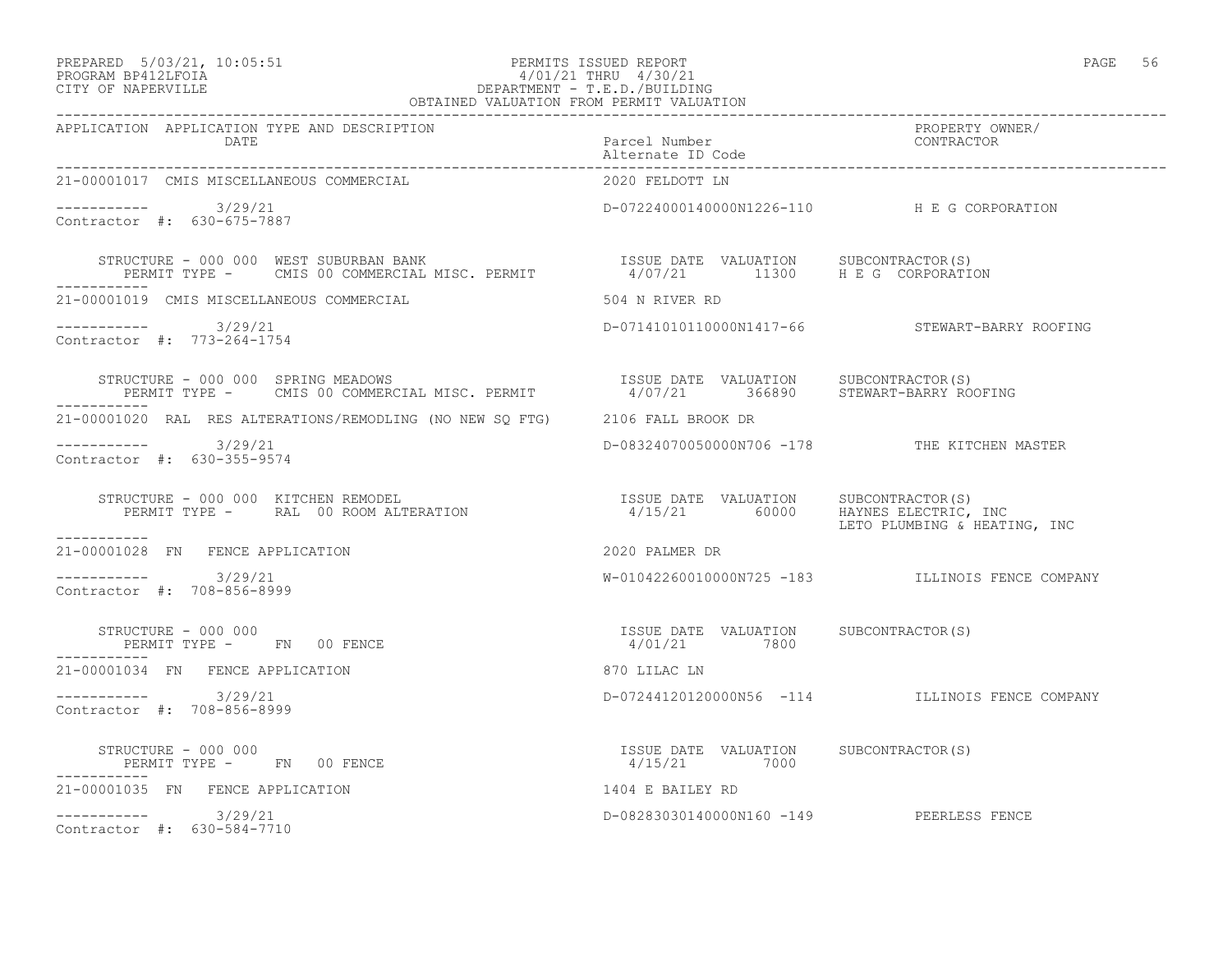| PROGRAM BP412LFOIA<br>CITY OF NAPERVILLE                                                                                                                 | 4/01/21 THRU 4/30/21<br>DEPARTMENT - T.E.D./BUILDING<br>OBTAINED VALUATION FROM PERMIT VALUATION |                                                  |
|----------------------------------------------------------------------------------------------------------------------------------------------------------|--------------------------------------------------------------------------------------------------|--------------------------------------------------|
| APPLICATION APPLICATION TYPE AND DESCRIPTION<br>DATE                                                                                                     | Parcel Number<br>Alternate ID Code                                                               | PROPERTY OWNER/<br>CONTRACTOR                    |
| 21-00001035 (CONTINUED)<br>------------                                                                                                                  |                                                                                                  |                                                  |
| STRUCTURE - 000 000<br>PERMIT TYPE - FN 00 FENCE<br>-----------                                                                                          | ISSUE DATE VALUATION SUBCONTRACTOR(S)<br>4/08/21 2650                                            |                                                  |
| 21-00001036 FN FENCE APPLICATION                                                                                                                         | 217 W BAILEY RD                                                                                  |                                                  |
| $--------- 3/29/21$<br>Contractor #: 630-584-7710                                                                                                        | D-08303110130000N306 -145 PEERLESS FENCE                                                         |                                                  |
| STRUCTURE - 000 000<br>PERMIT TYPE - FN 00 FENCE                                                                                                         | ISSUE DATE VALUATION SUBCONTRACTOR(S)<br>4/08/21 2650                                            |                                                  |
| 21-00001037 FN FENCE APPLICATION                                                                                                                         | 565 CLARISSA CT                                                                                  |                                                  |
| $--------- 3/29/21$<br>Contractor #: 630-584-7710                                                                                                        | D-08302140030000N423 -131 PEERLESS FENCE                                                         |                                                  |
| STRUCTURE - 000 000<br>PERMIT TYPE - FN 00 FENCE<br>-----------                                                                                          | ISSUE DATE VALUATION SUBCONTRACTOR(S)<br>4/08/21 2650                                            |                                                  |
| 21-00001038 FN FENCE APPLICATION                                                                                                                         | 454 S COLUMBIA ST                                                                                |                                                  |
| $--------- 3/29/21$<br>Contractor #: 630-584-7710                                                                                                        | D-08192020080000N345 -101 PEERLESS FENCE                                                         |                                                  |
| STRUCTURE - 000 000<br>PERMIT TYPE - FN 00 FENCE                                                                                                         | ISSUE DATE VALUATION SUBCONTRACTOR(S)<br>4/08/21 2650                                            |                                                  |
| 21-00001039 CMIS MISCELLANEOUS COMMERCIAL                                                                                                                | 790 ROYAL ST GEORGE DR 140A                                                                      |                                                  |
| $--------- 3/29/21$<br>Contractor #: 630-715-6740                                                                                                        |                                                                                                  | D-07131090020000N857 -68 GARCIA CONSTRUCTION INC |
| RUCTURE - 000 000 THE BOXES ETC.<br>PERMIT TYPE - CMIS 00 COMMERCIAL MISC. PERMIT 4/16/21 1500 1500<br>STRUCTURE - 000 000 THE BOXES ETC.<br>----------- |                                                                                                  |                                                  |
| 21-00001040 FN FENCE APPLICATION                                                                                                                         | 417 SPRUCE DR                                                                                    |                                                  |
| 3/29/21<br>------------<br>Contractor #: 630-584-7710                                                                                                    | D-07252090250000N183 -129 PEERLESS FENCE                                                         |                                                  |
| STRUCTURE - 000 000<br>PERMIT TYPE - FN 00 FENCE                                                                                                         | ISSUE DATE VALUATION SUBCONTRACTOR(S)<br>4/08/21<br>2650                                         |                                                  |
| 21-00001043 SFR SINGLE FAMILY RESIDENCE                                                                                                                  | 3655 GOLD CUP LN                                                                                 |                                                  |
| 3/30/21<br>------------<br>Contractor #: 817-875-7057                                                                                                    | W-0110300028187 N1841-229 PULTE GROUP                                                            |                                                  |

PREPARED  $5/03/21$ ,  $10:05:51$  PERMITS ISSUED REPORT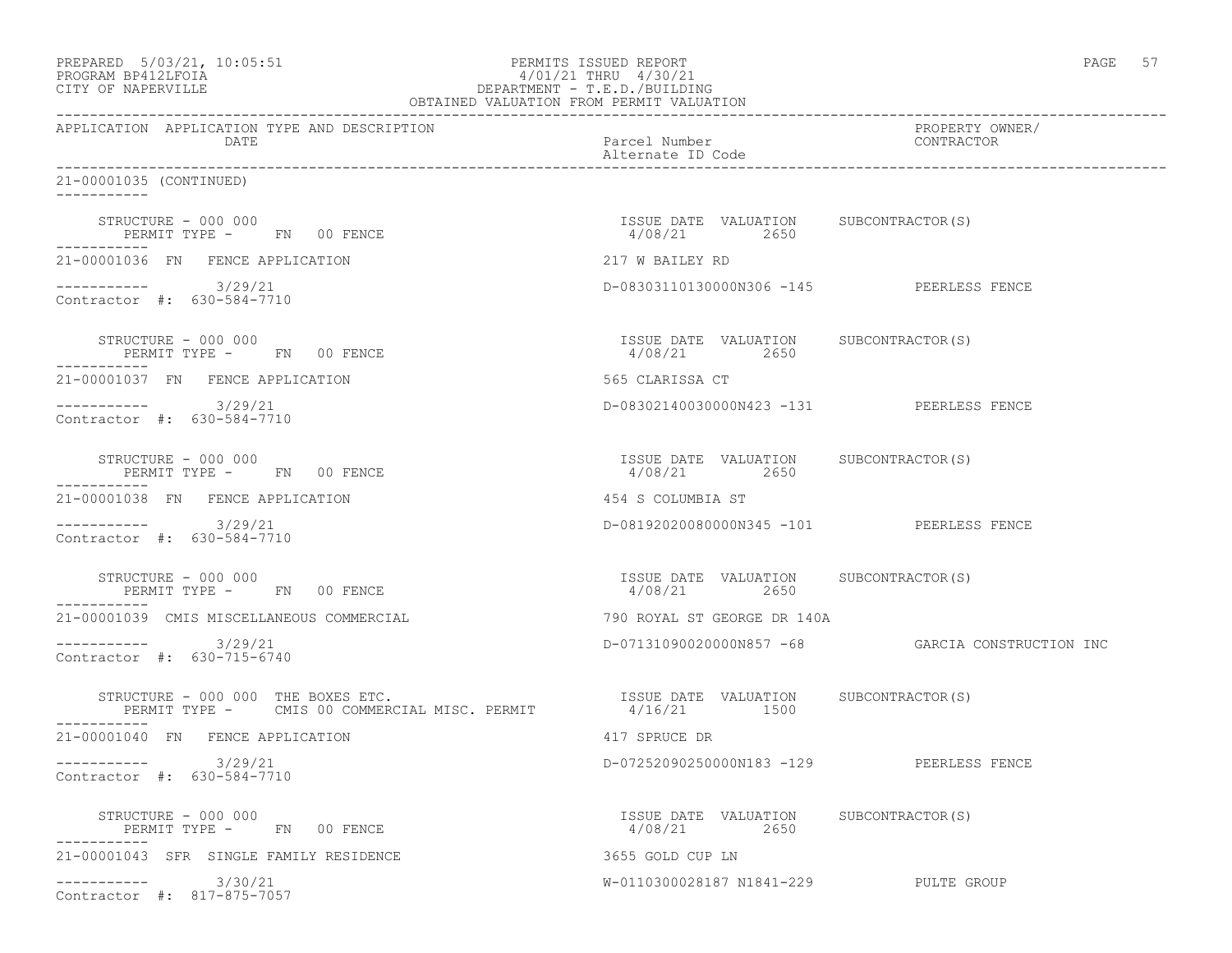| PREPARED |            | $5/03/21$ , $10:05:51$ |
|----------|------------|------------------------|
| -------- | ---------- |                        |

#### PREPARED 5/03/21, 10:05:51 PERMITS ISSUED REPORT<br>PROGRAM BP412LFOIA PAGE 58 PROGRAM PROGRAM PAGE 58 PROGRAM BP412LFOIA 4/01/21 THRU 4/30/21 CITY OF NAPERVILLE DEPARTMENT - T.E.D./BUILDING OBTAINED VALUATION FROM PERMIT VALUATION

| APPLICATION APPLICATION TYPE AND DESCRIPTION<br>DATE          |                                                                                                                                                                                                       | Parcel Number<br>alternato ID Code (CONTRACTOR Alternato ID Code                                                               |                                                                                                |
|---------------------------------------------------------------|-------------------------------------------------------------------------------------------------------------------------------------------------------------------------------------------------------|--------------------------------------------------------------------------------------------------------------------------------|------------------------------------------------------------------------------------------------|
| 21-00001043 (CONTINUED)                                       |                                                                                                                                                                                                       |                                                                                                                                |                                                                                                |
| STRUCTURE - 000 000 SFR                                       | PERMIT TYPE - ELEC 00 ELECTRIC FOR SINGLE FAMILY/DPX 4/29/21<br>MECH 00 MECHANICAL FOR SFR/DPX 4/29/21<br>PLRM 00 PLUMBING BASEMENT ROUGH 4/29/21                                                     | ISSUE DATE VALUATION SUBCONTRACTOR(S)<br>X 4/29/21 SUPERIOR ELECTRI                                                            | SUPERIOR ELECTRICAL TECHNOLOGI<br>S3 PLUMBING<br>HOLIDAY SEWER & WATER/WAUCONDA                |
|                                                               | PLUM 00 PLUMBING FOR SINGLE FAMILY/DPX 4/29/21                                                                                                                                                        |                                                                                                                                | S3 PLUMBING                                                                                    |
|                                                               | SFRP 00 SINGLE FAMILY RESIDENCE PERMIT 4/29/21 195000 RABY ROOFING<br>STRU 00 STRUCTURAL FOR SINGLE FAM/DPX 4/29/21                                                                                   |                                                                                                                                | HOLIDAY SEWER & WATER/WAUCONDA                                                                 |
| 21-00001044 SFR SINGLE FAMILY RESIDENCE                       |                                                                                                                                                                                                       | 3651 GOLD CUP LN                                                                                                               |                                                                                                |
| $--------- 3/30/21$<br>Contractor #: 817-875-7057             |                                                                                                                                                                                                       | W-0110300028188 N1841-229 PULTE GROUP                                                                                          |                                                                                                |
| STRUCTURE - 000 000 SFR                                       | PERMIT TYPE - ELEC 00 ELECTRIC FOR SINGLE FAMILY/DPX 4/29/21<br>ELEC 00 ELECTRIC FOR SINGLE FAMILITURA (1723)<br>MECH 00 MECHANICAL FOR SFR/DPX (1799/21<br>PLRM 00 PLUMBING BASEMENT ROUGH (1799/21) | ISSUE DATE VALUATION SUBCONTRACTOR(S)                                                                                          | SUPERIOR ELECTRICAL TECHNOLOGI<br>S3 PLUMBING<br>HOLIDAY SEWER & WATER/WAUCONDA<br>S3 PLUMBING |
|                                                               | HOLIDAY SEWER<br>STRU 00 STRUCTURAL FOR SINGLE FAM/DPX 4/29/21 195000 RABY ROOFING<br>STRU 00 STRUCTURAL FOR SINGLE FAM/DPX 4/29/21                                                                   |                                                                                                                                | HOLIDAY SEWER & WATER/WAUCONDA                                                                 |
| 21-00001047 FN FENCE APPLICATION                              |                                                                                                                                                                                                       | 1708 CHALMETTE CT                                                                                                              |                                                                                                |
| $--------- 3/30/21$<br>Contractor #: 630-584-7710             |                                                                                                                                                                                                       | D-08321140710000N720 -162 PEERLESS FENCE                                                                                       |                                                                                                |
| STRUCTURE - 000 000                                           | PERMIT TYPE - FN 00 FENCE                                                                                                                                                                             | ISSUE DATE VALUATION SUBCONTRACTOR(S)<br>4/06/21 6799                                                                          |                                                                                                |
|                                                               | 21-00001050 POOL POOL ABOVE/INGROUND RESIDENTIAL 4149 SUMMIT HILLS LN                                                                                                                                 |                                                                                                                                |                                                                                                |
| $--------- 3/30/21$<br>Contractor #: 847-381-1245             |                                                                                                                                                                                                       |                                                                                                                                | D-07114030280000N587 -52 BARRINGTON POOLS INC                                                  |
|                                                               | STRUCTURE - 000 000 INGROUND CONCRETE POOL<br>PERMIT TYPE - FN 00 FENCE<br>PAT 00 PATIO<br>POL1 00 POOL IN GROUND                                                                                     | ISSUE DATE VALUATION SUBCONTRACTOR(S)<br>$-4/25/21$ $104325$<br>$4/25/21$ $104325$<br>$4/25/21$ $112000$ VINCENT ELECTRIC, INC |                                                                                                |
| ------------<br>21-00001054 DRWY DRIVEWAY NEW AND ALTERATIONS |                                                                                                                                                                                                       | 1442 SWANSEA CT                                                                                                                |                                                                                                |
| $--------- 3/30/21$<br>Contractor #: 630-878-3162             |                                                                                                                                                                                                       |                                                                                                                                | D-07253070140000N565 -301 DRESSLER BLOCK CONCRETE                                              |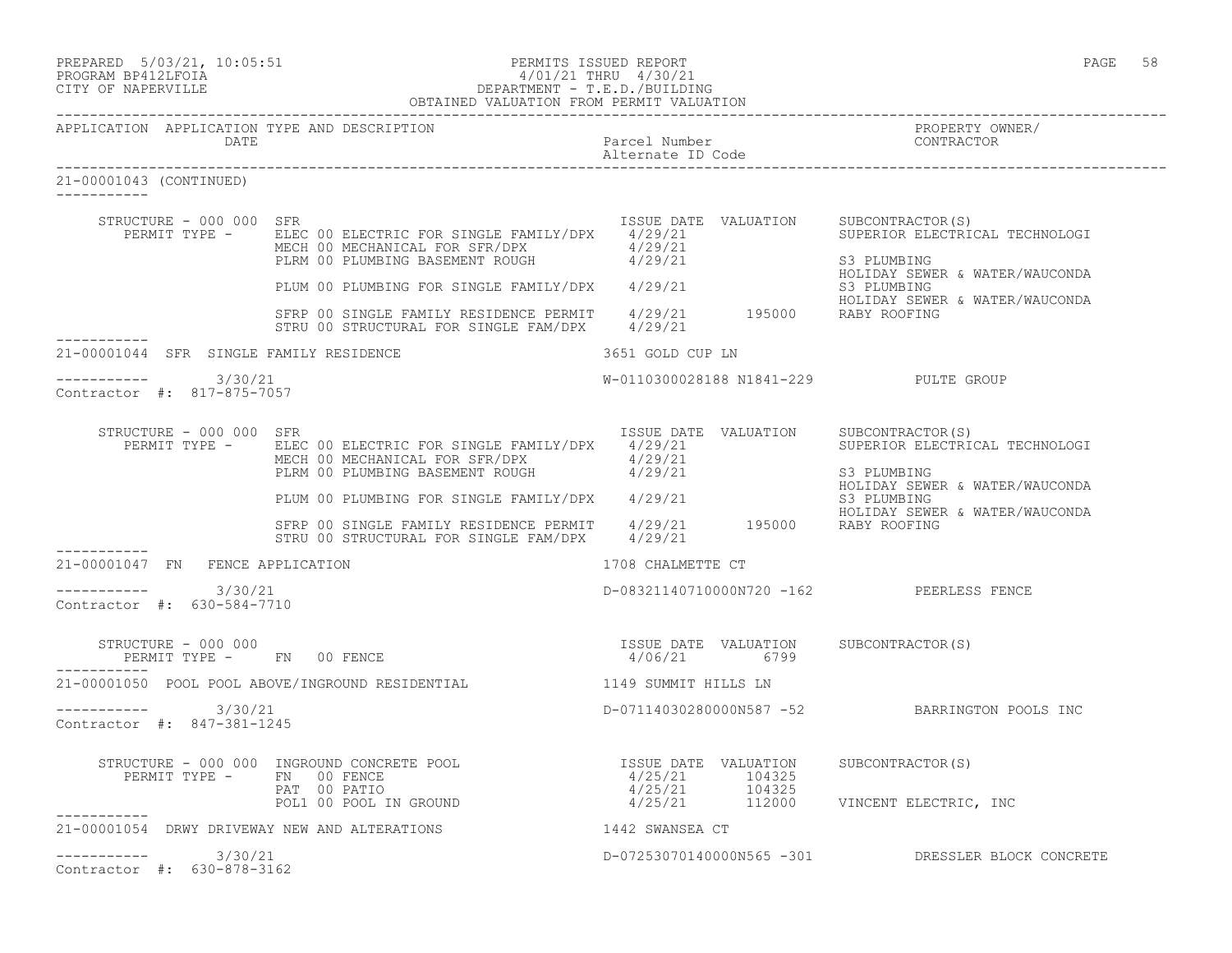## PREPARED 5/03/21, 10:05:51 PERMITS ISSUED REPORT<br>PROGRAM BP412LFOIA PAGE 59 PROGRAM BP412LFOIA PROGRAM BP412LFOIA 4/01/21 THRU 4/30/21 CITY OF NAPERVILLE DEPARTMENT - T.E.D./BUILDING

|                                                   | OBTAINED VALUATION FROM PERMIT VALUATION                                                                                                                                                                                                              |                                                   |
|---------------------------------------------------|-------------------------------------------------------------------------------------------------------------------------------------------------------------------------------------------------------------------------------------------------------|---------------------------------------------------|
| APPLICATION APPLICATION TYPE AND DESCRIPTION      |                                                                                                                                                                                                                                                       | PROPERTY OWNER/                                   |
| 21-00001054 (CONTINUED)                           |                                                                                                                                                                                                                                                       |                                                   |
|                                                   | STRUCTURE - 000 000 CONCRETE DRWY/PR WALK/APRON<br>PERMIT TYPE - DRWY 00 DRIVEWAY ADDITION/ALTERATION 4/15/21 10693 DRESSLER BLOCK CONCRETE<br>ROW 00 RIGHT OF WAY PERMIT 4/15/21                                                                     |                                                   |
|                                                   | 21-00001055 DRWY DRIVEWAY NEW AND ALTERATIONS 3715 BRONTE CT                                                                                                                                                                                          |                                                   |
| ----------- 3/30/21<br>Contractor #: 630-878-3162 |                                                                                                                                                                                                                                                       | W-01114020570000N411 -232 DRESSLER BLOCK CONCRETE |
| -----------                                       | STRUCTURE - 000 000 CONCRETE DRWY/PR WALK/APRON ISSUE DATE VALUATION SUBCONTRACTOR(S)<br>PERMIT TYPE - DRWY 00 DRIVEWAY ADDITION/ALTERATION 4/15/21 10693 DRESSLER BLOCK CONCRETE                                                                     |                                                   |
|                                                   | 21-00001056 DRWY DRIVEWAY NEW AND ALTERATIONS 1209 JANE AV                                                                                                                                                                                            |                                                   |
| $--------- 3/30/21$<br>Contractor #: 630-878-3162 |                                                                                                                                                                                                                                                       | D-08173020500000N99 -87 DRESSLER BLOCK CONCRETE   |
|                                                   | STRUCTURE - 000 000 CONCRETE DRWY/PR WALK/APRON ISSUE DATE VALUATION SUBCONTRACTOR(S)<br>PERMIT TYPE - DRWY 00 DRIVEWAY ADDITION/ALTERATION 4/01/21 10693 DRESSLER BLOCK CONCRETE<br>-----------                                                      |                                                   |
|                                                   | 21-00001057 DRWY DRIVEWAY NEW AND ALTERATIONS 980 BELAIRE CT                                                                                                                                                                                          |                                                   |
| $--------- 3/30/21$<br>Contractor #: 630-878-3162 |                                                                                                                                                                                                                                                       | D-07123070200000N590 -53 DRESSLER BLOCK CONCRETE  |
| ___________                                       | STRUCTURE - 000 000 CONCRETE DRWY/PR WALK/APRON ISSUE DATE VALUATION SUBCONTRACTOR(S)<br>PERMIT TYPE - DRWY 00 DRIVEWAY ADDITION/ALTERATION 4/01/21 10693 DRESSLER BLOCK CONCRETE                                                                     |                                                   |
|                                                   | 21-00001058 DRWY DRIVEWAY NEW AND ALTERATIONS AND MALLARY 209 STONE CREEK CT                                                                                                                                                                          |                                                   |
| $--------$ 3/30/21<br>Contractor #: 630-878-3162  |                                                                                                                                                                                                                                                       | D-08303110310000N306 -145 DRESSLER BLOCK CONCRETE |
| ___________                                       | STRUCTURE - 000 000 CONCRETE DRWY/PR WALK/APRON TSSUE DATE VALUATION SUBCONTRACTOR(S)<br>PERMIT TYPE - DRWY 00 DRIVEWAY ADDITION/ALTERATION 4/01/21 10693 DRESSLER BLOCK CONCRETE<br>ROW 00 RIGHT OF WAY PERMIT 4/01/21 10693 DRESSLER BLOCK CONCRETE |                                                   |
|                                                   | 21-00001059 DRWY DRIVEWAY NEW AND ALTERATIONS 812 BILTMORE CT                                                                                                                                                                                         |                                                   |
| $--------- 3/30/21$<br>Contractor #: 630-878-3162 |                                                                                                                                                                                                                                                       | D-08074160150000N97 -56 DRESSLER BLOCK CONCRETE   |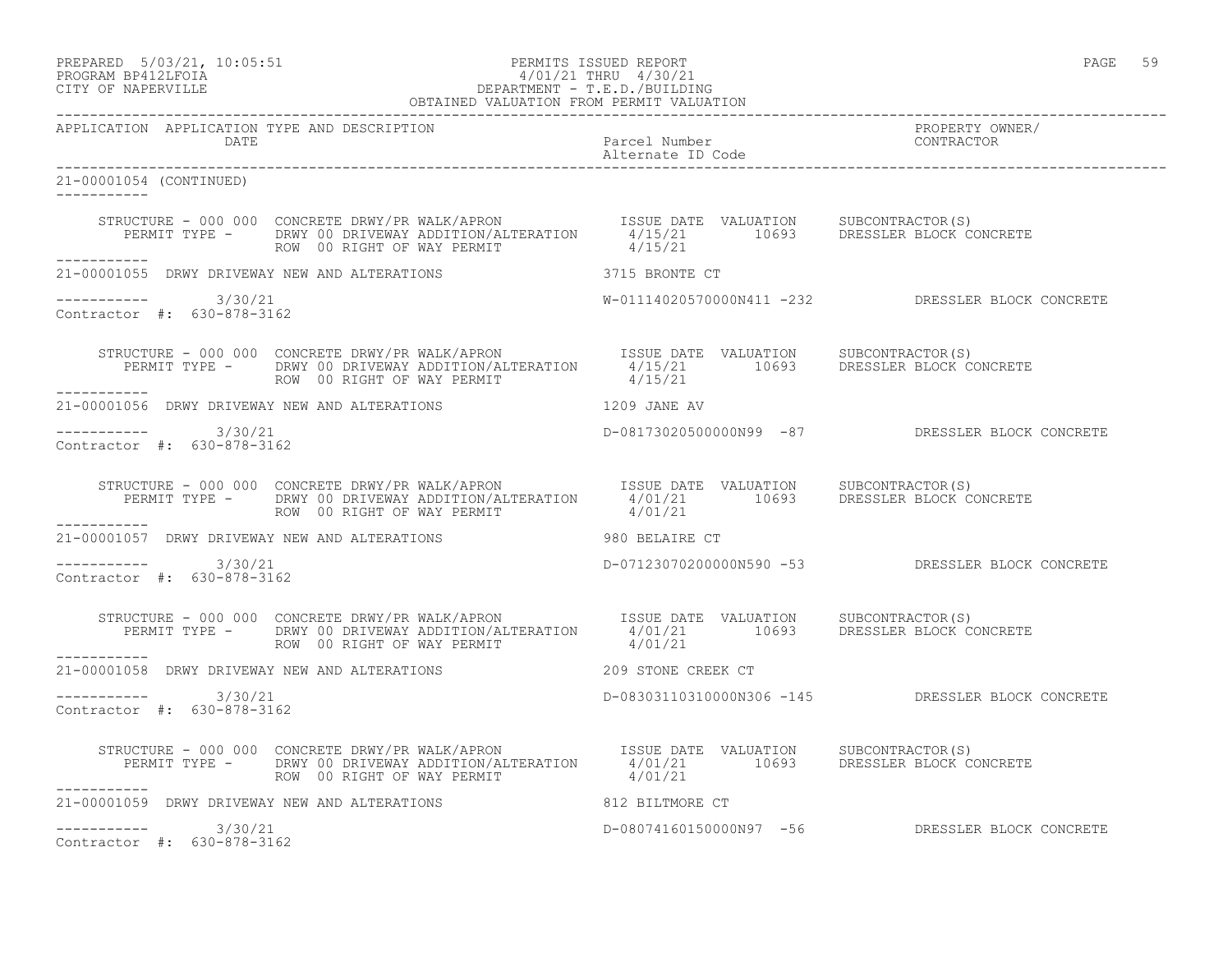## PREPARED 5/03/21, 10:05:51 PERMITS ISSUED REPORT PAGE 60 PROGRAM BP412LFOIA  $4/01/21$  THRU  $4/30/21$ <br>CITY OF NAPERVILLE DEPARTMENT - T.E.D./BUILDII CITY OF NAPERVILLE DEPARTMENT - T.E.D./BUILDING

|                                                      | OBTAINED VALUATION FROM PERMIT VALUATION                                                                                                                                                                                                                                                                                                                |                                         |                                                  |
|------------------------------------------------------|---------------------------------------------------------------------------------------------------------------------------------------------------------------------------------------------------------------------------------------------------------------------------------------------------------------------------------------------------------|-----------------------------------------|--------------------------------------------------|
| APPLICATION APPLICATION TYPE AND DESCRIPTION<br>DATE |                                                                                                                                                                                                                                                                                                                                                         |                                         | PROPERTY OWNER/<br>CONTRACTOR                    |
| 21-00001059 (CONTINUED)<br>------------              |                                                                                                                                                                                                                                                                                                                                                         |                                         |                                                  |
|                                                      | $\begin{array}{cccc} \texttt{STRUCTURE} - 000 0000 \texttt{CONCRETE DRWY/PR WALK/APRON} & \texttt{ISSUE DATE} \texttt{VALUATION} & \texttt{SUBCONTRACTOR(S)} \\ \texttt{PERMIT TYPE -} & \texttt{DRWY 00 DRIVEWAY ADDITION/ALTERATION} & \texttt{4/01/21} & \texttt{10693} & \texttt{DRESSER BLOCK CONCRETE} \end{array}$<br>ROW 00 RIGHT OF WAY PERMIT | 4/01/21                                 |                                                  |
|                                                      | 21-00001061 DRWY DRIVEWAY NEW AND ALTERATIONS 1261 WHITINGHAM CR                                                                                                                                                                                                                                                                                        |                                         |                                                  |
| -----------    3/30/21<br>Contractor #: 630-263-7283 |                                                                                                                                                                                                                                                                                                                                                         | D-08201100300000N153 -102 DAMICO PAVING |                                                  |
|                                                      | STRUCTURE - 000 000 R/R ASPHALT DRWY/CONCRETE PUB WALK<br>PERMIT TYPE - DRWY 00 DRIVEWAY ADDITION/ALTERATION 4/01/21 7150<br>------- ROW 00 RIGHT OF WAY PERMIT 4/01/21                                                                                                                                                                                 |                                         |                                                  |
|                                                      | 21-00001064 DRWY DRIVEWAY NEW AND ALTERATIONS 104 S CHARLES AV                                                                                                                                                                                                                                                                                          |                                         |                                                  |
| ----------- 3/30/21<br>Contractor #: 630-737-1604    |                                                                                                                                                                                                                                                                                                                                                         |                                         | D-08173020040000N419 -87 NOBLE BLACKTOP/HINSDALE |
| __________                                           | STRUCTURE - 000 000 R/R ASPHALT DRWY/CONCRETE PUB WALK ISSUE DATE VALUATION SUBCONTRACTOR(S)<br>PERMIT TYPE - DRWY 00 DRIVEWAY ADDITION/ALTERATION 4/06/21 7150                                                                                                                                                                                         |                                         |                                                  |
|                                                      | 21-00001065 DRWY DRIVEWAY NEW AND ALTERATIONS 1126 HOBSON MILL DR                                                                                                                                                                                                                                                                                       |                                         |                                                  |
| $--------- 3/30/21$<br>Contractor #: 630-042-8765    |                                                                                                                                                                                                                                                                                                                                                         | D-08194150050000N423 -116 MAUL PAVING   |                                                  |
| <u> - - - - - - - - - - - -</u>                      | STRUCTURE - 000 000 R/R ASPHALT DRWY/CONCRETE PUB WALK ISSUE DATE VALUATION SUBCONTRACTOR(S)<br>PERMIT TYPE - DRWY 00 DRIVEWAY ADDITION/ALTERATION 4/20/21 7150<br>ROW 00 RIGHT OF WAY PERMIT 4/20/21                                                                                                                                                   |                                         |                                                  |
|                                                      | 21-00001067 DRWY DRIVEWAY NEW AND ALTERATIONS TO THE MODEL OF THE SOMMONS RD                                                                                                                                                                                                                                                                            |                                         |                                                  |
| $--------- 3/30/21$<br>Contractor #: 888-042-6567    |                                                                                                                                                                                                                                                                                                                                                         |                                         | D-07121100190000N1316-38 HANLON CONSTRUCTION     |
|                                                      | STRUCTURE – 000 000 CONCRETE PR WALK/STOOP                     ISSUE DATE VALUATION   SUBCONTRACTOR(S)<br>PERMIT TYPE –   MISC 00 MISCELLANEOUS PERMIT               4/02/21       9234                                                                                                                                                                 |                                         |                                                  |
|                                                      | 21-00001068 DRWY DRIVEWAY NEW AND ALTERATIONS 40 1162 GREENSFIELD DR                                                                                                                                                                                                                                                                                    |                                         |                                                  |
| $--------- 3/30/21$<br>Contractor #: 847-336-3400    |                                                                                                                                                                                                                                                                                                                                                         | D-08083080010000N80 -57 CRC CONCRETE    |                                                  |
|                                                      |                                                                                                                                                                                                                                                                                                                                                         |                                         |                                                  |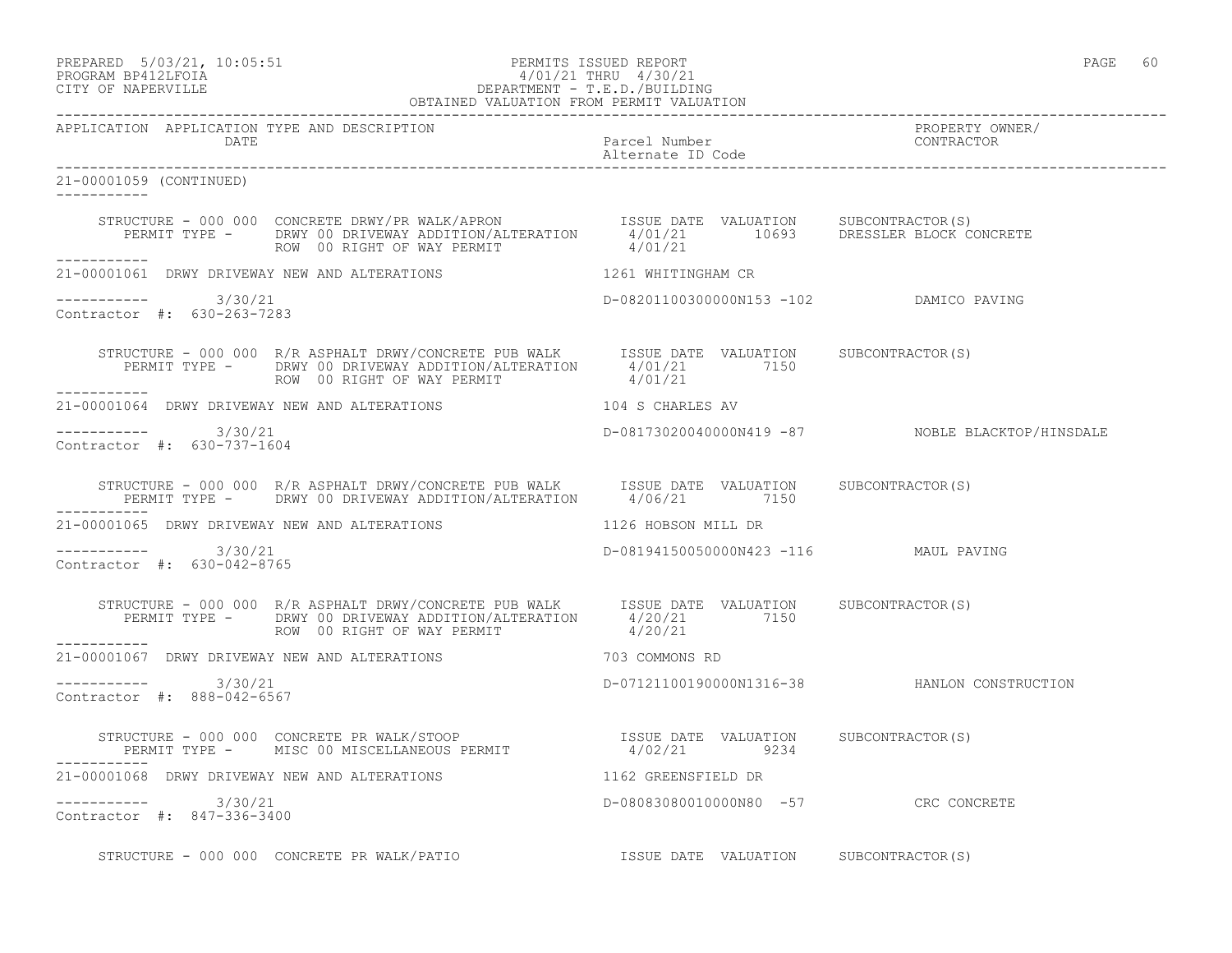#### PREPARED 5/03/21, 10:05:51 PERMITS ISSUED REPORT PAGE 61 PROGRAM BP412LFOIA 4/01/21 THRU 4/30/21 CITY OF NAPERVILLE DEPARTMENT - T.E.D./BUILDING OBTAINED VALUATION FROM PERMIT VALUATION

------------------------------------------------------------------------------------------------------------------------------------ APPLICATION APPLICATION TYPE AND DESCRIPTION PROPERTY OWNER/ DATE PARTICLE IN THE PARTICLE OF THE PARTICLE Number CONTRACTOR OF THE PARTICLE IN THE PARTICLE IN THE PARTICLE Alternate ID Code ------------------------------------------------------------------------------------------------------------------------------------ 21-00001068 (CONTINUED) ----------- PERMIT TYPE - MISC 00 MISCELLANEOUS PERMIT 4/15/21 2650 ----------- 21-00001070 DRWY DRIVEWAY NEW AND ALTERATIONS 504 SPRUCE DR  $--------- 3/30/21$ D-07252100110000N183 -129 DAMICO PAVING Contractor #: 630-263-7283 STRUCTURE - 000 000 CONCRETE PR WALK/STOOP **ISSUE DATE VALUATION** SUBCONTRACTOR(S) PERMIT TYPE - DRWY 00 DRIVEWAY ADDITION/ALTERATION 4/02/21 3200 ----------- 21-00001071 FN FENCE APPLICATION 120 E BAUER RD ----------- 3/30/21 D-08071020040000N363 -40 ILLINOIS FENCE COMPANY Contractor #: 708-856-8999 STRUCTURE - 000 000 ISSUE DATE VALUATION SUBCONTRACTOR(S) PERMIT TYPE - FN 00 FENCE ----------- 21-00001073 FN FENCE APPLICATION 3132 KINGBIRD LN ----------- 3/30/21 W-01092040800000N1428-213 CLASSIC FENCE/OSWEGO Contractor #: 630-551-3400 STRUCTURE - 000 000 ISSUE DATE VALUATION SUBCONTRACTOR(S) PERMIT TYPE - FN 00 FENCE ----------- 21-00001074 FN FENCE APPLICATION 353 S SLEIGHT ST ----------- 3/30/21 D-08183310200000N345 -100 PARAMOUNT FENCE-BATAVIA Contractor #: 630-406-8410 STRUCTURE - 000 000 ISSUE DATE VALUATION SUBCONTRACTOR(S) PERMIT TYPE - FN 00 FENCE ----------- 21-00001076 TENT TENTS 1828 ABRITER CT ----------- 3/30/21 D-08053000490000N1689-27 PARTY PEOPLE RENTAL CO Contractor #: STRUCTURE - 000 000 ONE TENT 04/01-10/01<br>
PERMIT TYPE - TENT 00 TENT PERMIT 4/08/21 PERMIT TYPE - TENT 00 TENT PERMIT ----------- 21-00001077 ESC ELECTRIC SERVICE CHANGE 1008 LIBERTY DR ----------- 3/30/21 D-08213110020000N212 -119 ASPEN VOICE & DATA INC Contractor #: 630-638-1561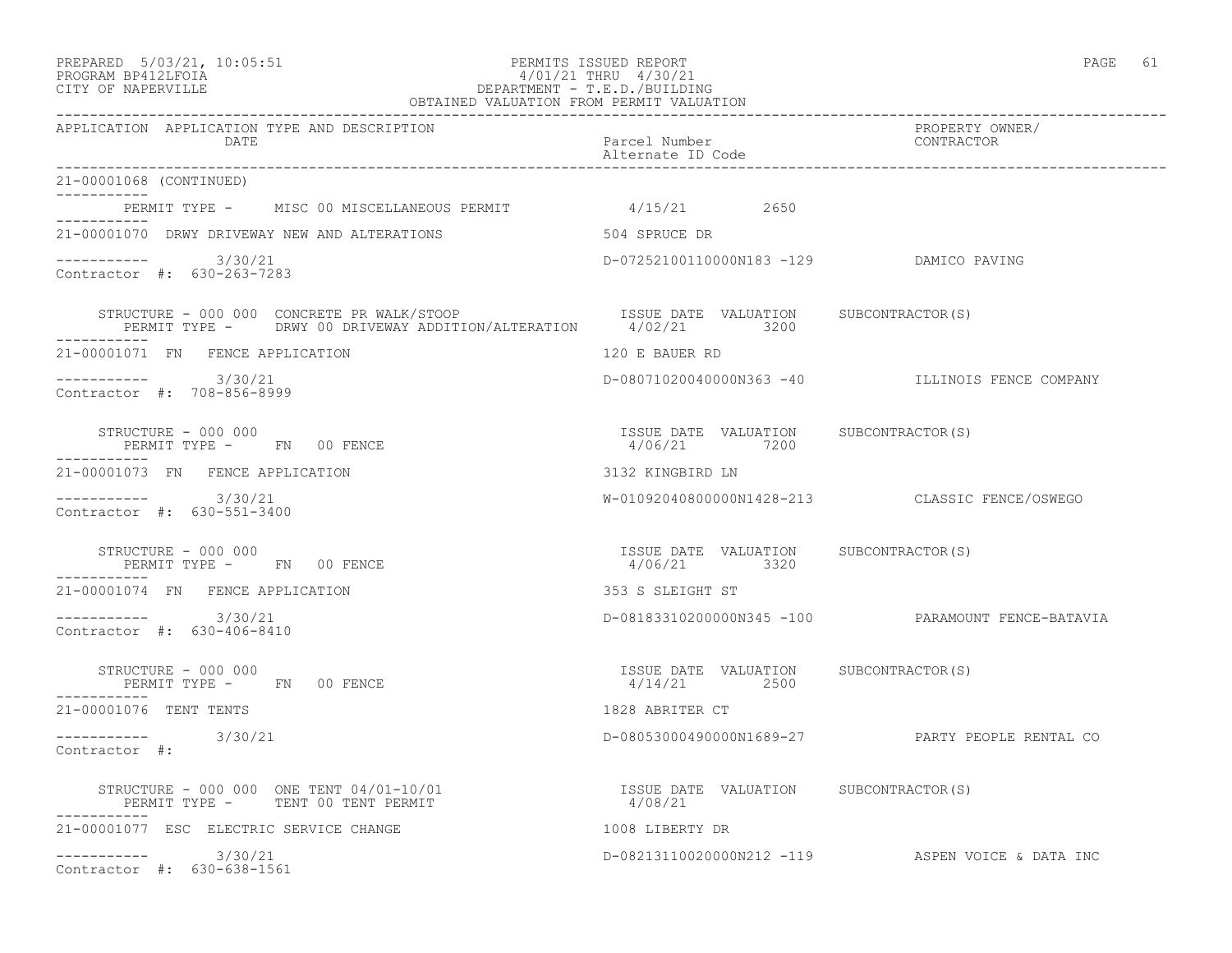## PREPARED 5/03/21, 10:05:51 PERMITS ISSUED REPORT<br>PROGRAM BP412LFOIA PAGE 62<br>
9/01/21 THRU 4/30/21 PROGRAM BP412LFOIA 4/01/21 THRU 4/30/21 CITY OF NAPERVILLE DEPARTMENT - T.E.D./BUILDING

| OBTAINED VALUATION FROM PERMIT VALUATION                                                                                                                                                                          |                                                                        |                                                |  |
|-------------------------------------------------------------------------------------------------------------------------------------------------------------------------------------------------------------------|------------------------------------------------------------------------|------------------------------------------------|--|
| APPLICATION APPLICATION TYPE AND DESCRIPTION<br>DATE                                                                                                                                                              | Parcel Number<br>Alternate ID Code                                     | PROPERTY OWNER/<br>CONTRACTOR                  |  |
| 21-00001077 (CONTINUED)<br>-----------                                                                                                                                                                            |                                                                        |                                                |  |
|                                                                                                                                                                                                                   |                                                                        | ASPEN VOICE & DATA INC                         |  |
| 21-00001078 ESC ELECTRIC SERVICE CHANGE                                                                                                                                                                           | 402 KENSINGTON CT                                                      |                                                |  |
| $--------$ 3/30/21<br>Contractor #: 630-557-9015                                                                                                                                                                  | D-07122240100000N591 -54 ROSS ELECTRIC                                 |                                                |  |
| STRUCTURE – 000 000 REPLACE ELECTRICAL PANEL                    ISSUE DATE VALUATION    SUBCONTRACTOR(S)<br>PERMIT TYPE –     ELSC 00 ELECTRIC SVC CHANGE RES.             4/12/21                  ROSS ELECTRIC |                                                                        |                                                |  |
| 21-00001083 MISC MISCELLANEOUS APPLICATION                                                                                                                                                                        | 1113 SWEETBAY CT                                                       |                                                |  |
| $--------- 3/31/21$<br>Contractor #:                                                                                                                                                                              |                                                                        |                                                |  |
| STRUCTURE - 000 000 CHICKEN COOP<br>PERMIT TYPE - FLEN 00 FOWL AND LIVESTOCK ENCLOSURE 4/28/21                                                                                                                    | ISSUE DATE VALUATION SUBCONTRACTOR(S)                                  |                                                |  |
| 21-00001086 OCCI OCCUPANCY INSPECTION                                                                                                                                                                             | 560 W 5TH AV                                                           |                                                |  |
| $--------$ 3/31/21<br>Contractor #:                                                                                                                                                                               | D-07132080090000N535 -68 OWNER/CONTRACTOR                              |                                                |  |
| STRUCTURE - 000 000 BOOSTER ENTERPRISES, INC                     ISSUE DATE VALUATION     SUBCONTRACTOR(S)<br>PERMIT TYPE -      OCC  00 OCC INSPECT. PERMIT COM/RST       4/07/21                                |                                                                        |                                                |  |
| 21-00001087 SIGN SIGN APPLICATIONS                                                                                                                                                                                | 1503 NORTH AURORA RD                                                   |                                                |  |
| ----------- 3/31/21<br>Contractor #: 630-510-2020                                                                                                                                                                 |                                                                        | D-07141000280000N1852-66 PARVIN-CLAUSS SIGN CO |  |
| PERMIT TYPE - SIGN 00 SIGN<br>-----------                                                                                                                                                                         | ISSUE DATE VALUATION SUBCONTRACTOR(S)                                  |                                                |  |
| 21-00001088 SIGN SIGN APPLICATIONS                                                                                                                                                                                | 1503 NORTH AURORA RD                                                   |                                                |  |
| ----------- 3/31/21<br>Contractor #: 630-510-2020                                                                                                                                                                 |                                                                        | D-07141000280000N1852-66 PARVIN-CLAUSS SIGN CO |  |
| STRUCTURE - 000 000<br>PERMIT TYPE - SIGN 00 SIGN                                                                                                                                                                 | ISSUE DATE VALUATION SUBCONTRACTOR(S)<br>4/21/21 PARVIN-CLAUSS SIGN CO |                                                |  |
| 21-00001089 ESC ELECTRIC SERVICE CHANGE                                                                                                                                                                           | 1145 ELIZABETH AV                                                      |                                                |  |
| $--------- 3/31/21$<br>Contractor #: 630-251-5904                                                                                                                                                                 | D-08173090150000N229 -87 JOHN LOEBACH                                  |                                                |  |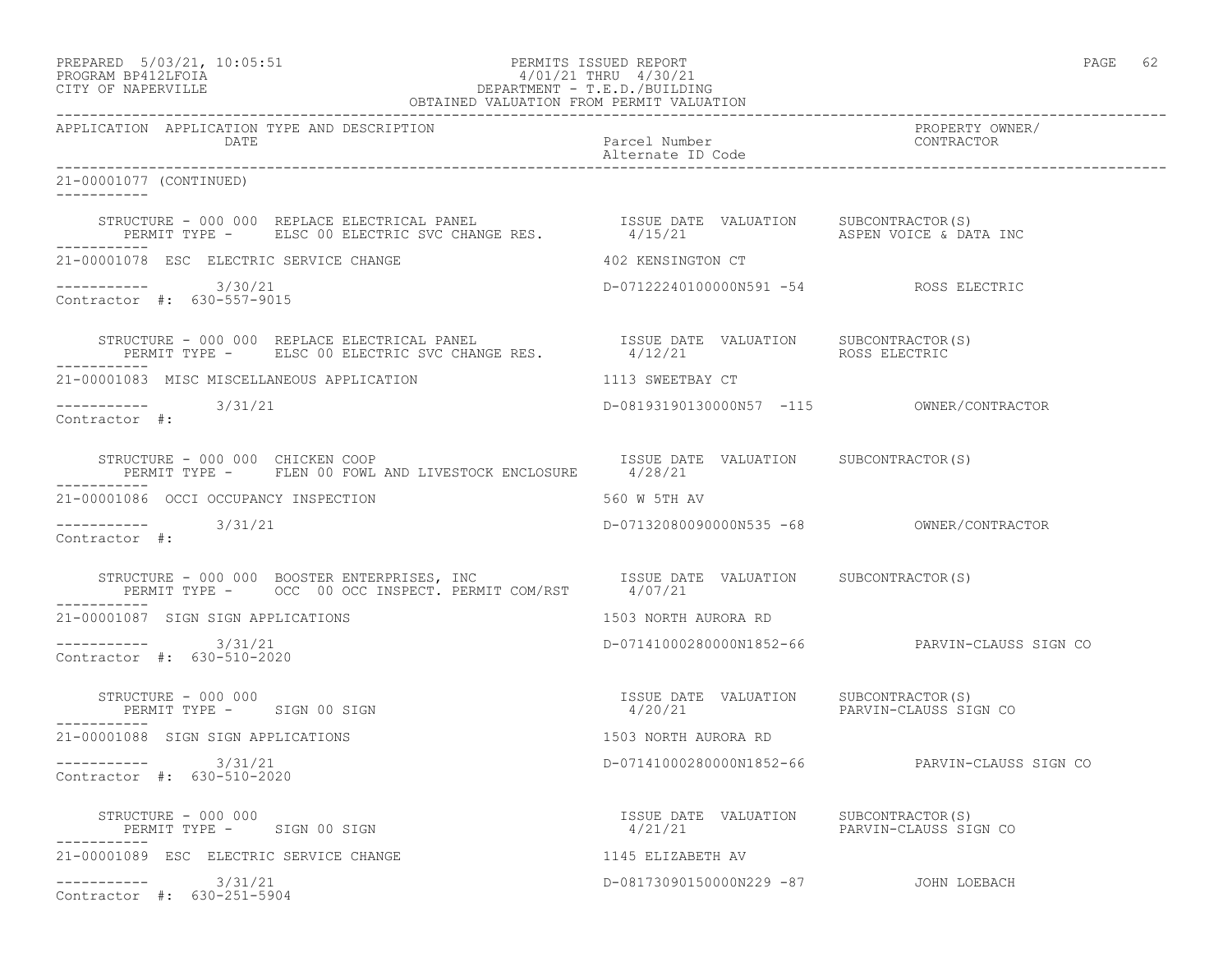### PREPARED 5/03/21, 10:05:51 PERMITS ISSUED REPORT PAGE 63 PROGRAM BP412LFOIA 4/01/21 THRU 4/30/21 CITY OF NAPERVILLE DEPARTMENT - T.E.D./BUILDING

| OBTAINED VALUATION FROM PERMIT VALUATION                                                                                                                                                                                                                                                                                                                                                                                                                            |                                    |                                                     |  |
|---------------------------------------------------------------------------------------------------------------------------------------------------------------------------------------------------------------------------------------------------------------------------------------------------------------------------------------------------------------------------------------------------------------------------------------------------------------------|------------------------------------|-----------------------------------------------------|--|
| APPLICATION APPLICATION TYPE AND DESCRIPTION<br>DATE                                                                                                                                                                                                                                                                                                                                                                                                                | Parcel Number<br>Alternate ID Code | PROPERTY OWNER/<br>CONTRACTOR                       |  |
| 21-00001089 (CONTINUED)<br>------------                                                                                                                                                                                                                                                                                                                                                                                                                             |                                    |                                                     |  |
| STRUCTURE - 000 000 UPGRADE SERVICE TO 200AMP                    ISSUE DATE VALUATION     SUBCONTRACTOR(S)<br>PERMIT TYPE -      ELSC 00 ELECTRIC SVC CHANGE RES.              4/20/21                      LOEBACH, JOHN                                                                                                                                                                                                                                           |                                    |                                                     |  |
| 21-00001090 SIGN SIGN APPLICATIONS                                                                                                                                                                                                                                                                                                                                                                                                                                  | 1175 E OGDEN AV B                  |                                                     |  |
| $--------- 3/31/21$<br>Contractor #: 630-898-5900                                                                                                                                                                                                                                                                                                                                                                                                                   |                                    | D-08081020100000N103 -42 AURORA SIGN COMPANY        |  |
| -----------                                                                                                                                                                                                                                                                                                                                                                                                                                                         | 4/09/21 AURORA SIGN COMPANY        |                                                     |  |
| 21-00001091 RAL RES ALTERATIONS/REMODLING (NO NEW SQ FTG) 3136 BROSSMAN ST                                                                                                                                                                                                                                                                                                                                                                                          |                                    |                                                     |  |
| $--------- 3/31/21$<br>Contractor #: 630-579-6600                                                                                                                                                                                                                                                                                                                                                                                                                   |                                    | W-01111050210000N533 -216 RELIABLE HOME IMPROVEMENT |  |
| $\begin{array}{cccc} \texttt{STRUCTURE} & - & 000 & 000 & \texttt{KITCHEN REMOPEL} \\ \texttt{PERMIT TYPE} & - & \texttt{RAL} & 00\texttt{ ROM ALTERATION} & \texttt{SUSUE} & \texttt{ISTRE} & \texttt{VALUATION} & \texttt{SUBCONTRACTOR(S)} \\ \texttt{PERMIT TYPE} & - & \texttt{RAL} & 00\texttt{ ROOTERATION} & 4/15/21 & 32799 & \texttt{LITTLE ELECTRICAL CONTRACTORS} \end{array}$<br>___________                                                           |                                    | NEPTUNE PLUMBING 055-043513                         |  |
| 21-00001093 RAL RES ALTERATIONS/REMODLING (NO NEW SQ FTG) 1516 ALDERLEAF CT                                                                                                                                                                                                                                                                                                                                                                                         |                                    |                                                     |  |
| ----------- 3/31/21<br>Contractor #:                                                                                                                                                                                                                                                                                                                                                                                                                                |                                    |                                                     |  |
| $\begin{array}{cccccc} \texttt{STRUCTURE} & - & 000 & 000 & \texttt{BASEMENT} & \texttt{FINISH} & \texttt{BASEMENT} & \texttt{SSEMENT} & \texttt{SSE MENT} & \texttt{SSE MENT} & \texttt{SSE MENT} & \texttt{SSE MENT} & \texttt{SSE MENT} & \texttt{SSE MENT} & \texttt{SSE MENT} & \texttt{SSE MENT} & \texttt{SSE MENT} & \texttt{SSE MENT} & \texttt{SSE MENT} & \texttt{SSE MENT} & \texttt{SSE MENT} & \texttt{SSE MENT} & \texttt{SSE MENT} & \texttt{SSE M$ |                                    | SL ELECTRIC INC                                     |  |
| -----------<br>21-00001094 CMIS MISCELLANEOUS COMMERCIAL 2775 SHOWPLACE DR 111                                                                                                                                                                                                                                                                                                                                                                                      |                                    |                                                     |  |
| $--------- 3/31/21$<br>Contractor #: 630-217-0686                                                                                                                                                                                                                                                                                                                                                                                                                   |                                    | W-01044100720000N1572-198 BEERY HEATING/COOLING     |  |
| STRUCTURE - 000 000 NAPERVILLE CROSSINGS BLDG. 9               ISSUE DATE VALUATION     SUBCONTRACTOR(S)<br>PERMIT TYPE -     CMIS 00 COMMERCIAL MISC. PERMIT             4/15/21       7680     BEERY HEATING & COOLING, INC                                                                                                                                                                                                                                       |                                    |                                                     |  |
| 21-00001098 DRWY DRIVEWAY NEW AND ALTERATIONS                                                                                                                                                                                                                                                                                                                                                                                                                       | 909 S WHISPERING HILLS DR          |                                                     |  |
| $--------- 3/31/21$<br>Contractor #: 630-878-3162                                                                                                                                                                                                                                                                                                                                                                                                                   |                                    | D-07261040260000N698 -126 DRESSLER BLOCK CONCRETE   |  |
| STRUCTURE - 000 000 CONCRETE DRWY/PR WALK/APRON/CURB ISSUE DATE VALUATION SUBCONTRACTOR(S)                                                                                                                                                                                                                                                                                                                                                                          |                                    |                                                     |  |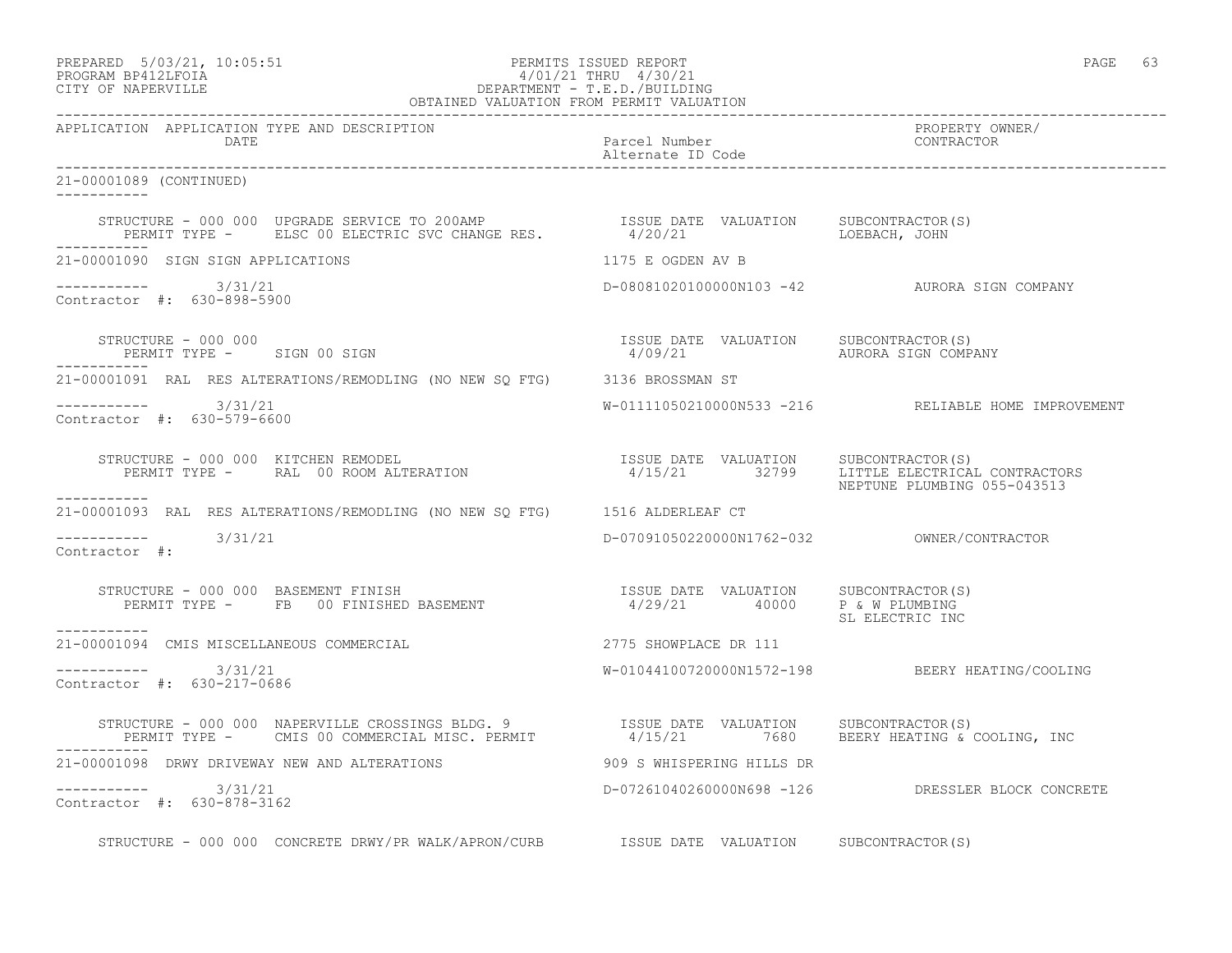#### PREPARED 5/03/21, 10:05:51 PERMITS ISSUED REPORT PAGE 64 PROGRAM BP412LFOIA 4/01/21 THRU 4/30/21 CITY OF NAPERVILLE DEPARTMENT - T.E.D./BUILDING

|                                                      | OBTAINED VALUATION FROM PERMIT VALUATION                                                                                                                                                                                    |                                                                               |                                                     |
|------------------------------------------------------|-----------------------------------------------------------------------------------------------------------------------------------------------------------------------------------------------------------------------------|-------------------------------------------------------------------------------|-----------------------------------------------------|
| APPLICATION APPLICATION TYPE AND DESCRIPTION<br>DATE |                                                                                                                                                                                                                             | Parcel Number<br>Alternate ID Code                                            | PROPERTY OWNER/<br>CONTRACTOR                       |
| 21-00001098 (CONTINUED)<br>. _ _ _ _ _ _ _ _ _ _     |                                                                                                                                                                                                                             |                                                                               |                                                     |
| ___________                                          | PERMIT TYPE - DRWY 00 DRIVEWAY ADDITION/ALTERATION $4/07/21$ 7264 DRESSLER BLOCK CONCRETE<br>ROW 00 RIGHT OF WAY PERMIT 4/07/21                                                                                             |                                                                               |                                                     |
|                                                      | 21-00001099 DRWY DRIVEWAY NEW AND ALTERATIONS THE RESERVED ON THE RESERVED ON A DR                                                                                                                                          |                                                                               |                                                     |
| $--------- 3/31/21$<br>Contractor #: 630-878-3162    |                                                                                                                                                                                                                             |                                                                               | D-08331170020000N470 -164 DRESSLER BLOCK CONCRETE   |
|                                                      |                                                                                                                                                                                                                             |                                                                               |                                                     |
| 21-00001101 FN FENCE APPLICATION                     |                                                                                                                                                                                                                             | 2321 RIVER WOODS DR                                                           |                                                     |
| $--------- 3/31/21$<br>Contractor #: 630-406-8410    |                                                                                                                                                                                                                             |                                                                               | W-02062090180000N780 -191 PARAMOUNT FENCE-BATAVIA   |
| STRUCTURE - 000 000<br>PERMIT TYPE - FN 00 FENCE     |                                                                                                                                                                                                                             | ISSUE DATE VALUATION SUBCONTRACTOR(S)<br>ISSUE DATE VALUATION<br>4/05/21 6854 |                                                     |
|                                                      | 21-00001103 RAL RES ALTERATIONS/REMODLING (NO NEW SO FTG) 4127 LOBO LN                                                                                                                                                      |                                                                               |                                                     |
| $--------- 3/31/21$<br>Contractor #: 773-230-7067    |                                                                                                                                                                                                                             |                                                                               | W-01082000120020N1808-211    QDONALD GRAY CARPENTRY |
| -----------                                          | STRUCTURE - 000 000 FINISHED BASEMENT<br>PERMIT TYPE - FB 00 FINISHED BASEMENT - 1/21/21 4/21/21 THOMAS WILSON CLECTRIC                                                                                                     |                                                                               | JOHNS PLUMBING, INC                                 |
| 21-00001104 ESC ELECTRIC SERVICE CHANGE              |                                                                                                                                                                                                                             | 49 BUNTING LN                                                                 |                                                     |
| $--------$ 4/01/21<br>Contractor #: 630-774-8136     |                                                                                                                                                                                                                             |                                                                               | D-08304030140000N486 -146 SPREITZER ELECTRIC INC    |
|                                                      | STRUCTURE - 000 000 EMERGENCY ELECTRICAL WORK                  ISSUE DATE VALUATION     SUBCONTRACTOR(S)<br>PERMIT TYPE -     ELSC 00 ELECTRIC SVC CHANGE RES.            4/01/21                    SPREITZER ELECTRIC INC |                                                                               |                                                     |
| 21-00001105 FN FENCE APPLICATION                     |                                                                                                                                                                                                                             | 3667 BIRCH LN                                                                 |                                                     |
| $--------- 4/01/21$<br>Contractor #: 630-406-8410    |                                                                                                                                                                                                                             |                                                                               | W-01084070050000N1691-226 PARAMOUNT FENCE-BATAVIA   |
| STRUCTURE - 000 000                                  |                                                                                                                                                                                                                             | ISSUE DATE VALUATION SUBCONTRACTOR(S)                                         |                                                     |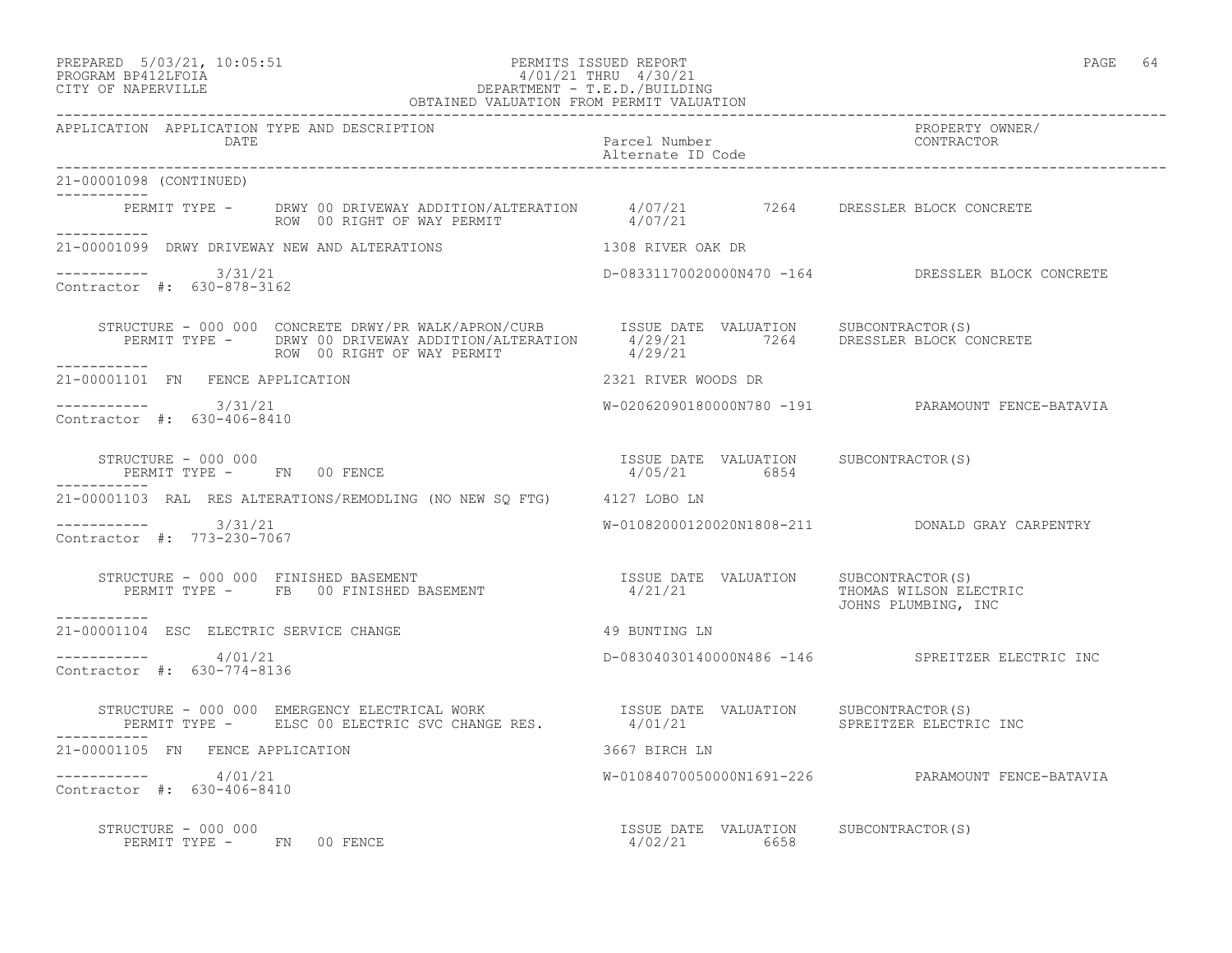#### PREPARED 5/03/21, 10:05:51 PERMITS ISSUED REPORT PAGE 65 PROGRAM BP412LFOIA 4/01/21 THRU 4/30/21 CITY OF NAPERVILLE DEPARTMENT - T.E.D./BUILDING OBTAINED VALUATION FROM PERMIT VALUATION

------------------------------------------------------------------------------------------------------------------------------------

| APPLICATION APPLICATION TYPE AND DESCRIPTION<br>DATE            | Parcel Number<br>Alternate ID Code                      | PROPERTY OWNER/<br>CONTRACTOR                        |
|-----------------------------------------------------------------|---------------------------------------------------------|------------------------------------------------------|
| 21-00001106 FN FENCE APPLICATION                                | 1626 FENDER RD                                          |                                                      |
| $--------- 4/01/21$<br>Contractor #: 815-836-8731               |                                                         | D-08331020230000N470 -164 NORTHWEST CEDAR/ROMEOVILLE |
| STRUCTURE - 000 000<br>PERMIT TYPE - FN 00 FENCE<br>----------- | ISSUE DATE VALUATION SUBCONTRACTOR(S)<br>4/15/21 6658   |                                                      |
| 21-00001107 FN FENCE APPLICATION                                | 1416 OSWEGO RD                                          |                                                      |
| $--------- 4/01/21$<br>Contractor #: 815-436-7440               |                                                         | D-07233040260000N926 -111 CEDAR RUSTIC/JOLIET        |
| STRUCTURE - 000 000<br>PERMIT TYPE - FN 00 FENCE<br>___________ | ISSUE DATE VALUATION SUBCONTRACTOR(S)<br>$4/21/21$ 3300 |                                                      |
| 21-00001108 FN FENCE APPLICATION                                | 743 CARDIGAN CT                                         |                                                      |
| $--------- 4/01/21$<br>Contractor #: 630-551-3400               |                                                         | D-07253040400000N565 -143 CLASSIC FENCE/OSWEGO       |
| STRUCTURE - 000 000<br>PERMIT TYPE - FN 00 FENCE<br>----------- | ISSUE DATE VALUATION SUBCONTRACTOR(S)<br>4/02/21 6658   |                                                      |
| 21-00001109 FN FENCE APPLICATION                                | 3811 HORIZON CT                                         |                                                      |
| $--------- 4/01/21$<br>Contractor #: 630-551-3400               |                                                         | W-01093110320000N1386-227 CLASSIC FENCE/OSWEGO       |
| STRUCTURE - 000 000<br>PERMIT TYPE - FN 00 FENCE                | ISSUE DATE VALUATION SUBCONTRACTOR(S)<br>$4/24/21$ 6990 |                                                      |
| ------------<br>21-00001110 FN FENCE APPLICATION                | 1536 APACHE DR                                          |                                                      |
| $--------- 4/01/21$<br>Contractor #: 630-933-9881               | D-07122220060000N147 -39 SP FENCE                       |                                                      |
| STRUCTURE - 000 000<br>PERMIT TYPE - FN 00 FENCE                | ISSUE DATE VALUATION SUBCONTRACTOR(S)<br>4/02/21 6000   |                                                      |
| 21-00001111 FN FENCE APPLICATION                                | 1250 CHESHIRE AV                                        |                                                      |
| $--------- 4/01/21$<br>Contractor #: 630-933-9881               | D-08201050160000N109 -102 SP FENCE                      |                                                      |
| STRUCTURE - 000 000                                             | ISSUE DATE VALUATION SUBCONTRACTOR(S)                   |                                                      |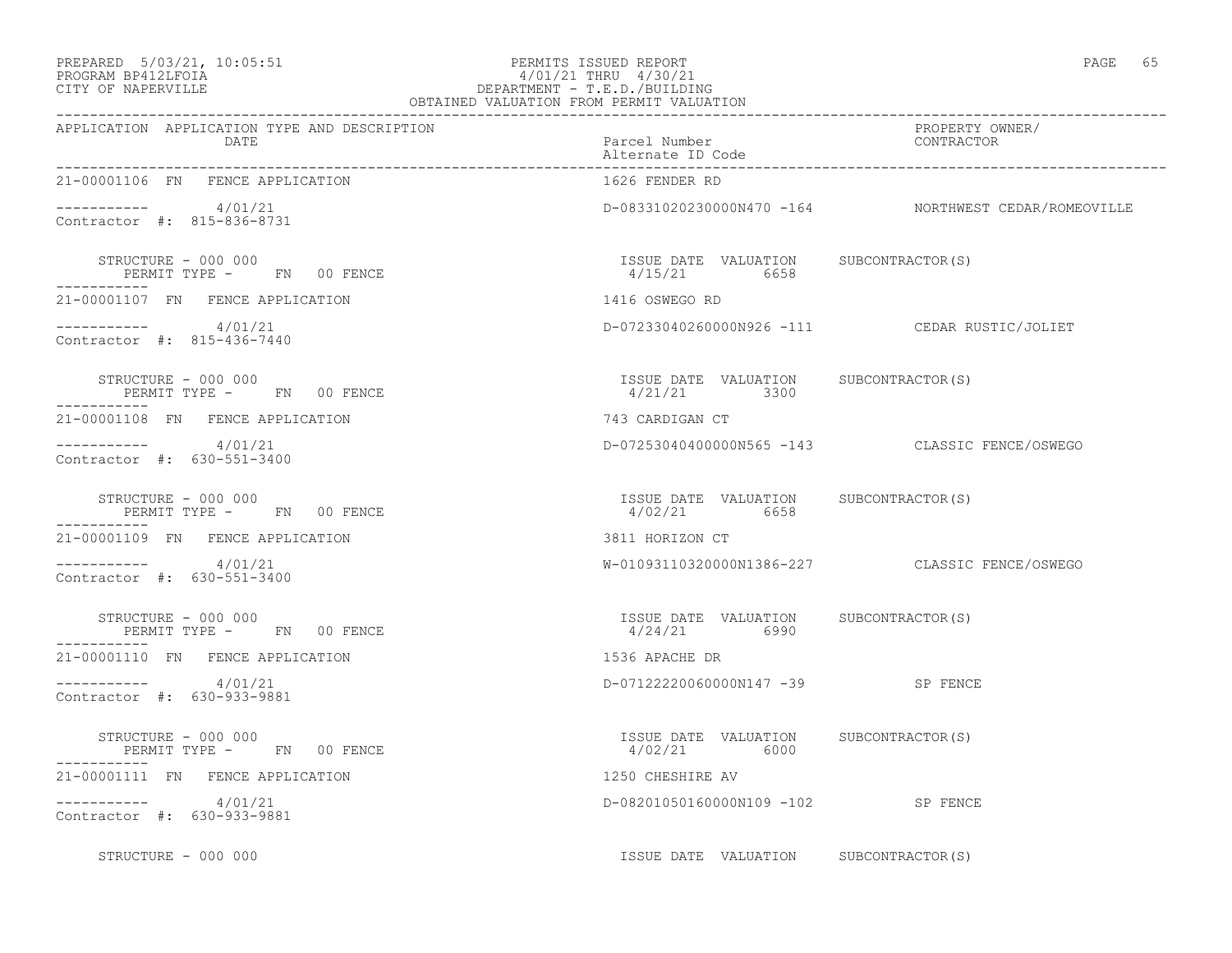## PREPARED 5/03/21, 10:05:51 PERMITS ISSUED REPORT<br>PROGRAM BP412LFOIA PAGE 66 PROGRAM PROGRAM BP412LFOIA PROGRAM BP412LFOIA 4/01/21 THRU 4/30/21 CITY OF NAPERVILLE DEPARTMENT - T.E.D./BUILDING

| OBTAINED VALUATION FROM PERMIT VALUATION                         |                                                         |                                                  |  |
|------------------------------------------------------------------|---------------------------------------------------------|--------------------------------------------------|--|
| APPLICATION APPLICATION TYPE AND DESCRIPTION<br>DATE             | Parcel Number<br>Alternate ID Code                      | PROPERTY OWNER/<br>CONTRACTOR                    |  |
| 21-00001111 (CONTINUED)                                          |                                                         |                                                  |  |
| PERMIT TYPE - FN 00 FENCE<br>-----------                         | $4/15/21$ 6380                                          |                                                  |  |
| 21-00001112 FN FENCE APPLICATION                                 | 3623 OTHELLO DR                                         |                                                  |  |
| $--------- 4/01/21$<br>Contractor #: 630-551-3400                |                                                         | W-01113100340000N1101-231 CLASSIC FENCE/OSWEGO   |  |
| STRUCTURE - 000 000<br>PERMIT TYPE - FN 00 FENCE                 | ISSUE DATE VALUATION SUBCONTRACTOR(S)<br>4/07/21 6658   |                                                  |  |
| 21-00001113 FN FENCE APPLICATION                                 | 531 BOVIDAE CR                                          |                                                  |  |
| $--------- 4/01/21$<br>Contractor #: 630-933-9881                | D-07254060330000N637 -144 SP FENCE                      |                                                  |  |
| STRUCTURE - 000 000<br>PERMIT TYPE - FN 00 FENCE<br>------------ | ISSUE DATE VALUATION SUBCONTRACTOR(S)<br>4/08/21 3300   |                                                  |  |
| 21-00001114 FN FENCE APPLICATION                                 | 512 CENTER ST                                           |                                                  |  |
| $--------- 4/01/21$<br>Contractor #:                             |                                                         |                                                  |  |
| STRUCTURE - 000 000<br>PERMIT TYPE - FN 00 FENCE                 | ISSUE DATE VALUATION SUBCONTRACTOR(S)<br>$4/12/21$ 6658 |                                                  |  |
| 21-00001115 FN FENCE APPLICATION                                 | 985 BELAIRE CT                                          |                                                  |  |
| -----------     4/01/21<br>Contractor #: 630-406-8410            |                                                         | D-07123070190000N590 -53 PARAMOUNT FENCE-BATAVIA |  |
| STRUCTURE - 000 000<br>PERMIT TYPE - FN 00 FENCE                 | ISSUE DATE VALUATION SUBCONTRACTOR(S)<br>4/02/21 6658   |                                                  |  |
| 21-00001116 FN FENCE APPLICATION                                 | 508 E BAUER RD                                          |                                                  |  |
| $--------- 4/01/21$<br>Contractor #: 630-292-4649                |                                                         | D-08071030060000N363 -40 CEDAR MOUNTAIN FENCE CO |  |
| STRUCTURE - 000 000<br>PERMIT TYPE - FN 00 FENCE                 | ISSUE DATE VALUATION SUBCONTRACTOR(S)<br>4/05/21 6658   |                                                  |  |
| 21-00001117 FN FENCE APPLICATION                                 | 2663 SALIX CR                                           |                                                  |  |
| $--------- 4/01/21$<br>Contractor #: 708-547-7555                | W-01023080300000N802 -201 FIRST FENCE                   |                                                  |  |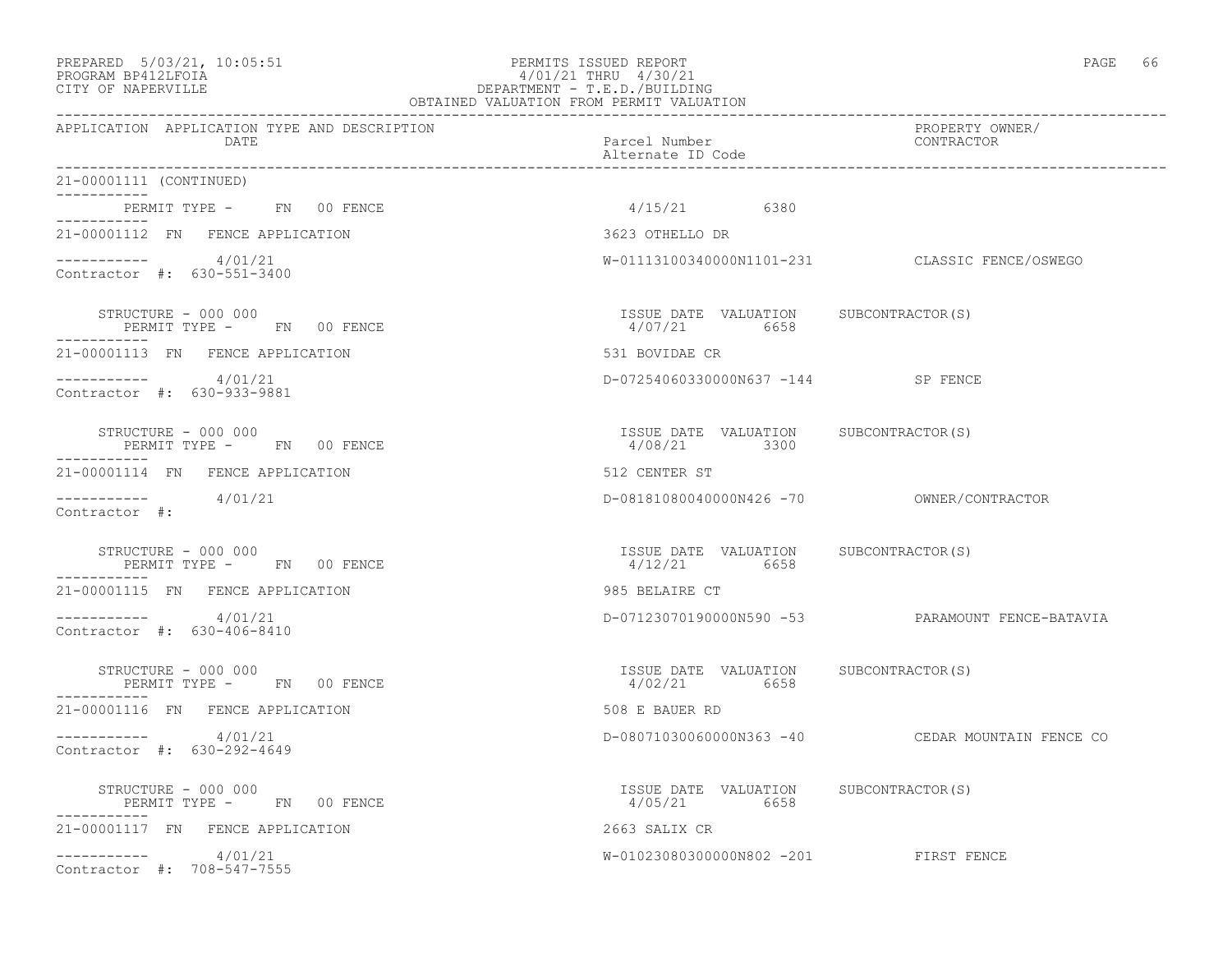|                   | PREPARED 5/03/21, 10:05:51 | PERMITS ISSUED REPORT     | PAGE |  |
|-------------------|----------------------------|---------------------------|------|--|
| PROGRAM PRACTROTA |                            | $1/01/01$ munts $1/00/01$ |      |  |

# PROGRAM BP412LFOIA 4/01/21 THRU 4/30/21 CITY OF NAPERVILLE CITY OF NAPERVILLE

| OBTAINED VALUATION FROM PERMIT VALUATION                        |                                                        |                                                  |  |
|-----------------------------------------------------------------|--------------------------------------------------------|--------------------------------------------------|--|
| APPLICATION APPLICATION TYPE AND DESCRIPTION<br>DATE            | Parcel Number<br>Alternate ID Code                     | PROPERTY OWNER/<br>CONTRACTOR                    |  |
| 21-00001117 (CONTINUED)<br>___________                          |                                                        |                                                  |  |
| STRUCTURE - 000 000<br>PERMIT TYPE - FN 00 FENCE                | ISSUE DATE VALUATION SUBCONTRACTOR(S)<br>4/02/21 6658  |                                                  |  |
| 21-00001118 FN FENCE APPLICATION                                | 1165 GREENSFIELD DR                                    |                                                  |  |
| $--------- 4/01/21$<br>Contractor #: 708-547-7555               | D-08083060170000N80 -57 FIRST FENCE                    |                                                  |  |
| STRUCTURE - 000 000                                             | ISSUE DATE VALUATION SUBCONTRACTOR (S)<br>4/05/21 6658 |                                                  |  |
| 21-00001120 FN FENCE APPLICATION                                | 1306 LANGLEY CR                                        |                                                  |  |
| $--------- 4/01/21$<br>Contractor #: 708-547-7555               | D-07101030090000N223 -34 FIRST FENCE                   |                                                  |  |
| STRUCTURE - 000 000<br>PERMIT TYPE - FN 00 FENCE                | ISSUE DATE VALUATION SUBCONTRACTOR(S)<br>4/05/21 6658  |                                                  |  |
| 21-00001122 FN FENCE APPLICATION                                | 3040 ROLLINGRIDGE RD                                   |                                                  |  |
| $--------- 4/01/21$<br>Contractor #: 630-551-3400               |                                                        | W-01094110010000N1456-228 CLASSIC FENCE/OSWEGO   |  |
| STRUCTURE - 000 000<br>PERMIT TYPE - FN 00 FENCE                | ISSUE DATE VALUATION SUBCONTRACTOR(S)<br>4/15/21 6990  |                                                  |  |
| 21-00001123 FN FENCE APPLICATION                                | 1783 CHADWICKE CR                                      |                                                  |  |
| $--------- 4/01/21$<br>Contractor #: 630-584-7710               | D-07233110260000N717 -111 PEERLESS FENCE               |                                                  |  |
| STRUCTURE - 000 000<br>PERMIT TYPE - FN 00 FENCE<br>----------- | ISSUE DATE VALUATION SUBCONTRACTOR(S)<br>4/09/21 3300  |                                                  |  |
| 21-00001124 FN FENCE APPLICATION                                | 1840 PADDINGTON AV                                     |                                                  |  |
| $--------- 4/01/21$<br>Contractor #:                            |                                                        |                                                  |  |
| STRUCTURE - 000 000<br>PERMIT TYPE - FN 00 FENCE                | ISSUE DATE VALUATION SUBCONTRACTOR(S)<br>4/02/21 6658  |                                                  |  |
| 21-00001125 FN FENCE APPLICATION                                | 2528 RYAN CT                                           |                                                  |  |
| $--------- 4/01/21$<br>Contractor #: 708-856-8999               |                                                        | W-01022160420000N791 -187 ILLINOIS FENCE COMPANY |  |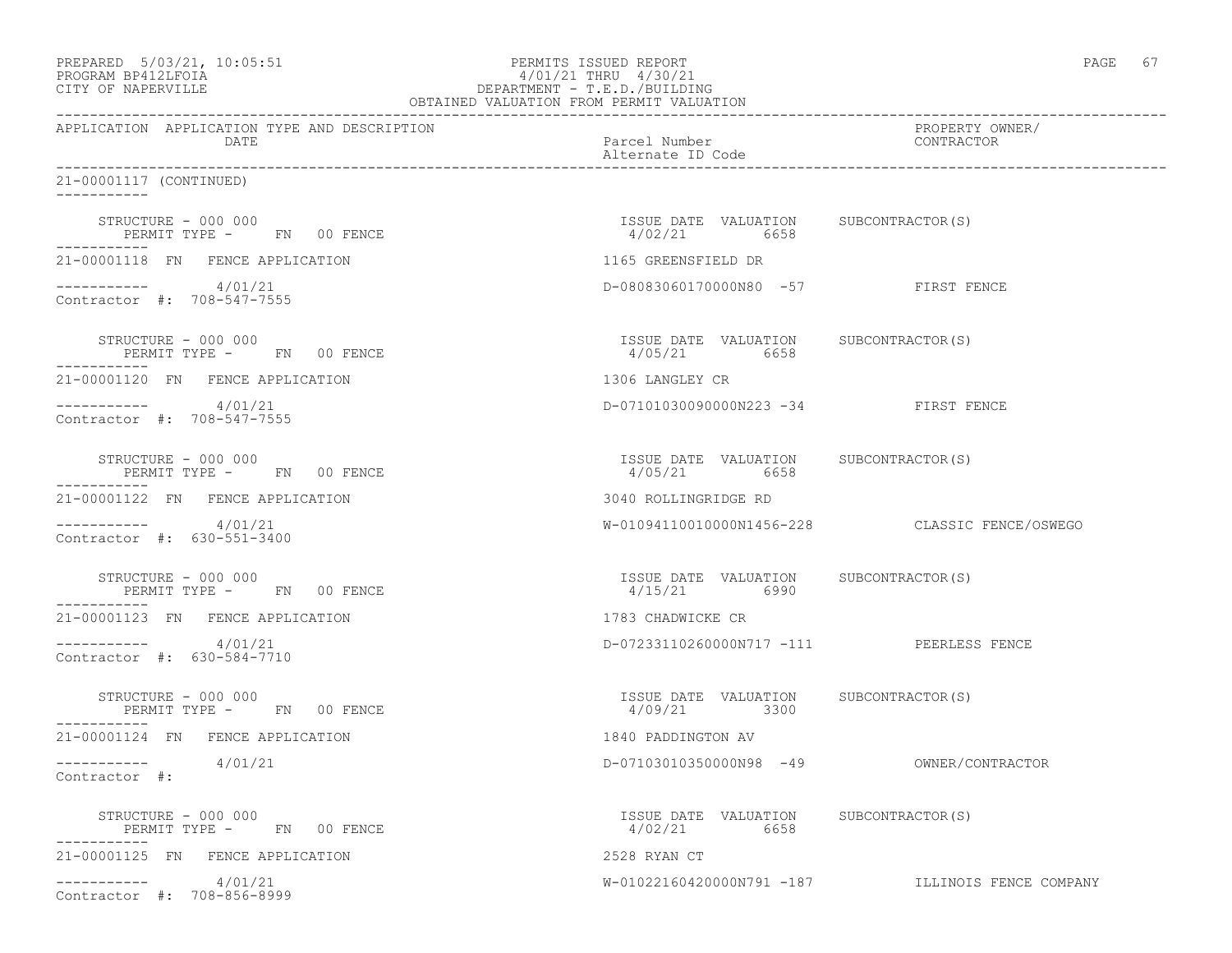| PREPARED 5/03/21, 10:05:51<br>PROGRAM BP412LFOIA 4/01/21 THRU 4/30/21<br>CITY OF NAPERVILLE DEPARTMENT - T.E.D./BUILDING<br>OBTAINED VALUATION FROM PERMIT VALUATION                              |                                                         | PAGE 68                                          |
|---------------------------------------------------------------------------------------------------------------------------------------------------------------------------------------------------|---------------------------------------------------------|--------------------------------------------------|
| APPLICATION APPLICATION TYPE AND DESCRIPTION<br>DATE                                                                                                                                              | Parcel Number<br>Alternate ID Code                      | PROPERTY OWNER/<br>CONTRACTOR                    |
| 21-00001125 (CONTINUED)                                                                                                                                                                           |                                                         |                                                  |
| STRUCTURE - 000 000<br>PERMIT TYPE - FN 00 FENCE                                                                                                                                                  | ISSUE DATE VALUATION SUBCONTRACTOR(S)<br>$4/16/21$ 3300 |                                                  |
| 21-00001126 FN FENCE APPLICATION                                                                                                                                                                  | 1116 HANNAH CT                                          |                                                  |
| $--------- 4/01/21$<br>Contractor #: 630-551-3400                                                                                                                                                 |                                                         | D-07272040180000N69 -125 CLASSIC FENCE/OSWEGO    |
| STRUCTURE - 000 000<br>PERMIT TYPE - FN 00 FENCE                                                                                                                                                  | ISSUE DATE VALUATION SUBCONTRACTOR(S)<br>4/02/21 6658   |                                                  |
| 21-00001127 FN FENCE APPLICATION                                                                                                                                                                  | 1250 JASMINE CT                                         |                                                  |
| $--------- 4/01/21$<br>Contractor #: 815-436-7440                                                                                                                                                 |                                                         | D-07234030140000N631 -97 CEDAR RUSTIC/JOLIET     |
| STRUCTURE - 000 000<br>PERMIT TYPE - FN 00 FENCE<br>------------                                                                                                                                  | ISSUE DATE VALUATION SUBCONTRACTOR(S)<br>4/06/21 6658   |                                                  |
| 21-00001128 OCCI OCCUPANCY INSPECTION                                                                                                                                                             | 931 W 75TH ST 123                                       |                                                  |
| $--------- 4/01/21$<br>Contractor #:                                                                                                                                                              |                                                         |                                                  |
| STRUCTURE – 000 000 BANYAN SPA AND MASSAGE TSSUE DATE VALUATION SUBCONTRACTOR(S)<br>-----------                                                                                                   |                                                         |                                                  |
| 21-00001130 RPZ REVERSE PRESSURE ZONE/BACKFLOW PREVENTER 112 YORK CT                                                                                                                              |                                                         |                                                  |
| $--------- 4/01/21$<br>Contractor #: 630-293-4962                                                                                                                                                 | D-08173030160000N99 -87 SALINAS & SONS                  |                                                  |
| STRUCTURE - 000 000 RPZ WITH HEADS IN ROW<br>PERMIT TYPE - LSP 00 LAWN SPRINKLER RESIDENTIAL 4/06/21 6110 WHEATLAND PLUMBING SERVICES<br>-----------                                              |                                                         | SALINAS & SONS                                   |
| 21-00001132 DRWY DRIVEWAY NEW AND ALTERATIONS                                                                                                                                                     | 1016 KENNESAW CT                                        |                                                  |
| $--------- 4/01/21$<br>Contractor #: 630-878-3162                                                                                                                                                 |                                                         | D-07251060160000N75 -128 DRESSLER BLOCK CONCRETE |
| STRUCTURE - 000 000 CONCRETE DRWY/PR WALKS/PUB WALK/W   ISSUE DATE  VALUATION   SUBCONTRACTOR(S)<br>PERMIT TYPE - DRWY 00 DRIVEWAY ADDITION/ALTERATION   4/15/21   10000  DRESSLER BLOCK CONCRETE |                                                         |                                                  |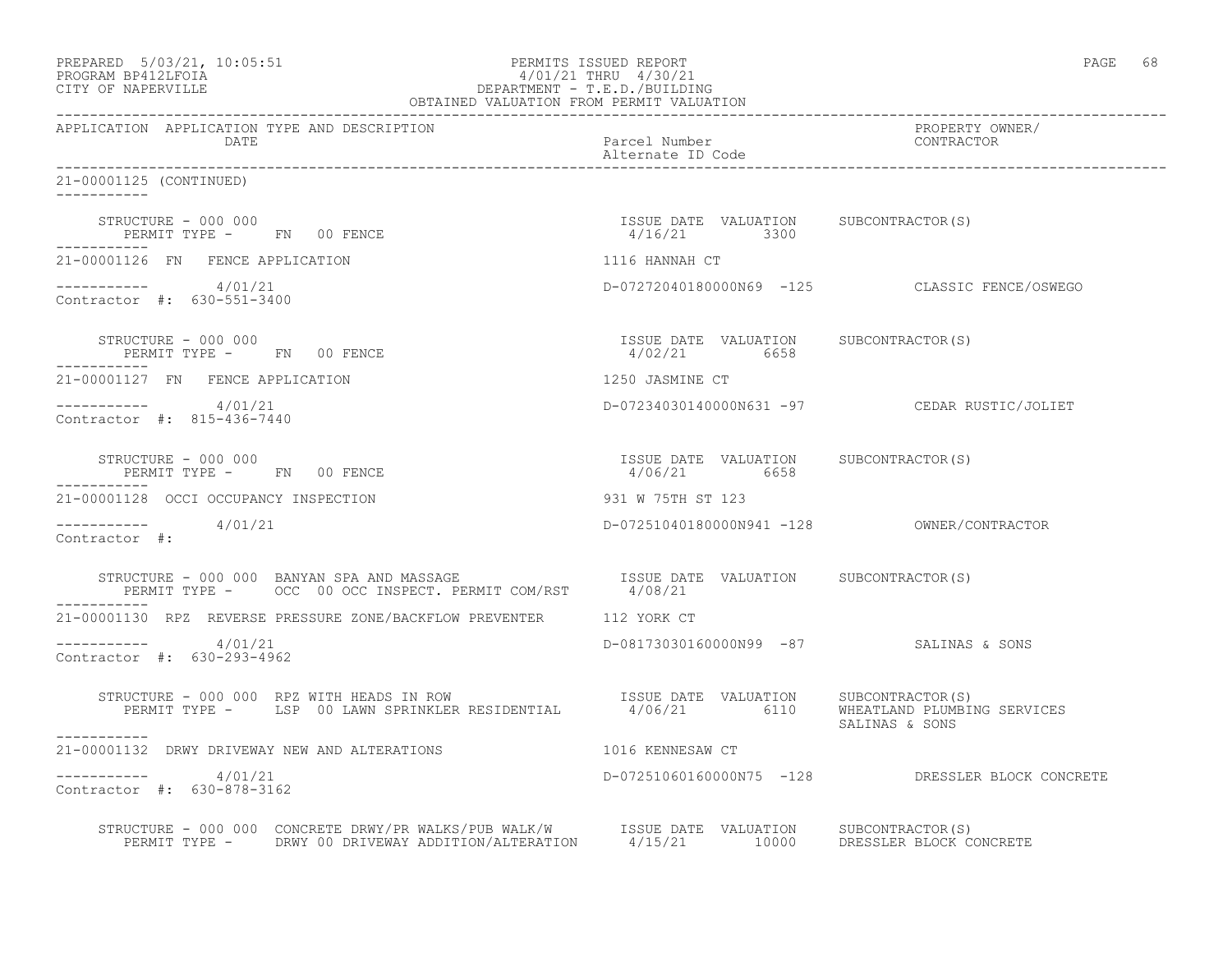#### PREPARED 5/03/21, 10:05:51 PERMITS ISSUED REPORT PAGE 69 PROGRAM BP412LFOIA 4/01/21 THRU 4/30/21 CITY OF NAPERVILLE DEPARTMENT - T.E.D./BUILDING OBTAINED VALUATION FROM PERMIT VALUATION

------------------------------------------------------------------------------------------------------------------------------------ APPLICATION APPLICATION TYPE AND DESCRIPTION PROPERTY OWNER/ DATE Parcel Number CONTRACTOR Alternate ID Code ------------------------------------------------------------------------------------------------------------------------------------ 21-00001132 (CONTINUED) ----------- ROW 00 RIGHT OF WAY PERMIT 4/15/21 ----------- 21-00001133 DRWY DRIVEWAY NEW AND ALTERATIONS 2708 FAIRHAUSER RD  $--------- 4/01/21$ W-01153030070000N1291-259 ADVOCATE CONSTRUCTION Contractor #: 630-398-4600 STRUCTURE - 000 000 R/R ASPHALT DRWY/APRON SISUE ISSUE DATE VALUATION SUBCONTRACTOR(S) PERMIT TYPE - DRWY 00 DRIVEWAY ADDITION/ALTERATION  $4/08/21$  4125<br>ROW 00 RIGHT OF WAY PERMIT 4/08/21 ROW 00 RIGHT OF WAY PERMIT ----------- 21-00001134 DRWY DRIVEWAY NEW AND ALTERATIONS 6015 SWITCH GRASS LN \_\_\_\_\_\_\_\_\_\_\_  $4/01/21$  W-01221030110000N225 -274 Contractor #: STRUCTURE - 000 000 BRICK PAVER DRWY/APRON **ISSUE DATE** VALUATION SUBCONTRACTOR(S) PERMIT TYPE - DRWY 00 DRIVEWAY ADDITION/ALTERATION  $4/07/21$  9999<br>ROW 00 RIGHT OF WAY PERMIT 4/07/21 ROW 00 RIGHT OF WAY PERMIT ----------- 21-00001135 DRWY DRIVEWAY NEW AND ALTERATIONS 1813 BELOIT CT  $--------- 4/01/21$ D-08332060230000N472 -165 ALLRITE PAVING Contractor #: 630-885-8054 STRUCTURE - 000 000 R/R ASPHALT DRWY/APRON ISSUE DATE VALUATION SUBCONTRACTOR(S) PERMIT TYPE - DRWY 00 DRIVEWAY ADDITION/ALTERATION 4/12/21 4125 ROW 00 RIGHT OF WAY PERMIT  $4/12/21$ ----------- 21-00001136 FN FENCE APPLICATION 1700 IONA CT  $--------- 4/01/21$ ----------- 4/01/21 D-08331120200000N472 -164 CLASSIC FENCE/OSWEGO Contractor #: 630-551-3400 STRUCTURE - 000 000 ISSUE DATE VALUATION SUBCONTRACTOR(S) PERMIT TYPE - FN 00 FENCE ----------- 21-00001137 CAL COMMERCIAL ALTERATION/REPAIR (NO NEW SQ FTG) 1264 E CHICAGO AV 102 ----------- 4/02/21 D-08173030220000N79 -87 RM SERVICES INC. Contractor #: 847-584-1963 STRUCTURE - 000 000 THE SWINE CELLAR **ISSUE DATE VALUATION** SUBCONTRACTOR(S) PERMIT TYPE - CCAD 00 COMMERCIAL - CAD 4/26/21 55000 MDK ELECTRIC INC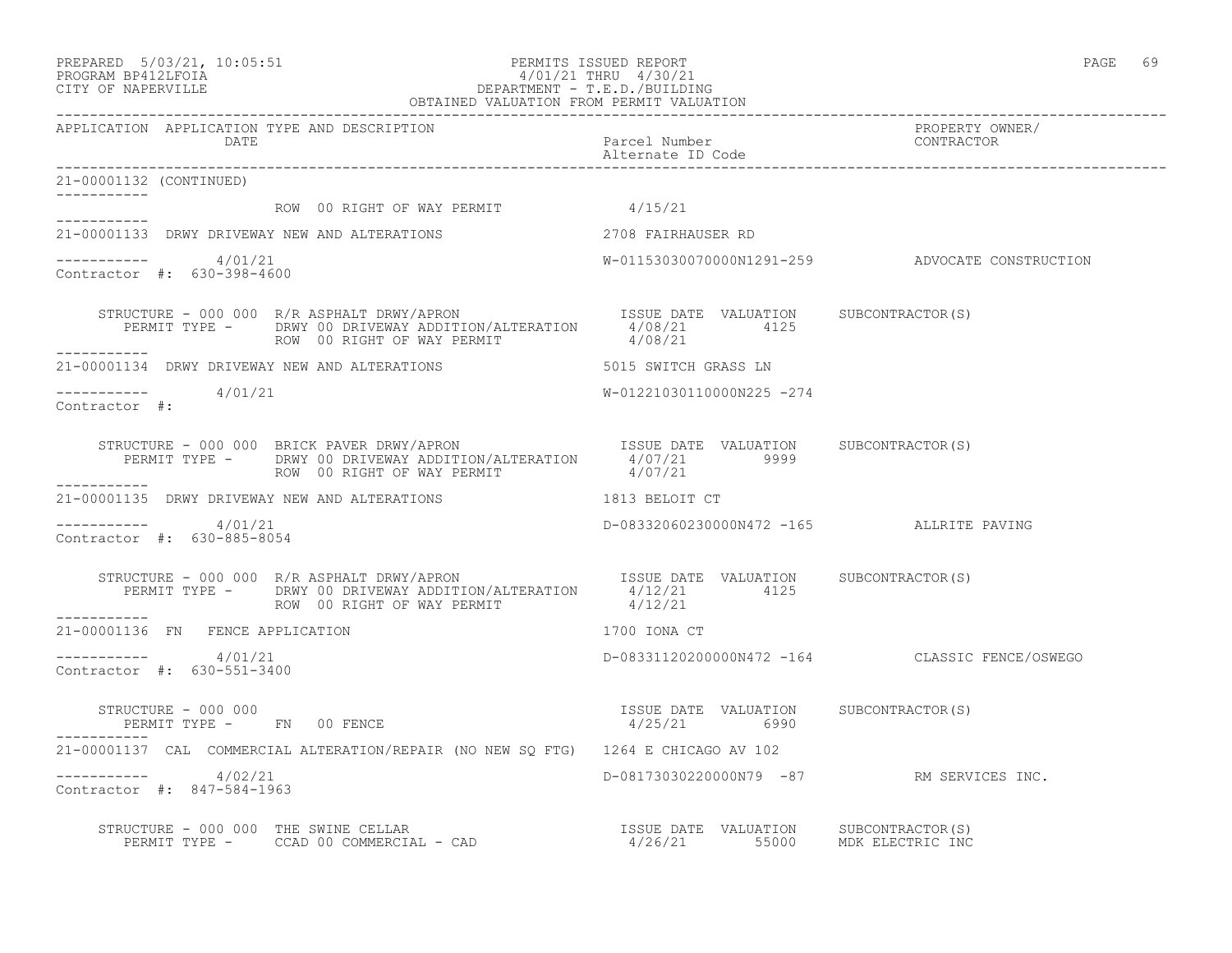#### PREPARED 5/03/21, 10:05:51 PERMITS ISSUED REPORT PAGE 70 PROGRAM BP412LFOIA 4/01/21 THRU 4/30/21 CITY OF NAPERVILLE DEPARTMENT - T.E.D./BUILDING OBTAINED VALUATION FROM PERMIT VALUATION

| APPLICATION APPLICATION TYPE AND DESCRIPTION<br>DATE                            | Parcel Number<br>Alternate ID Code                                                       | PROPERTY OWNER/<br>CONTRACTOR                          |
|---------------------------------------------------------------------------------|------------------------------------------------------------------------------------------|--------------------------------------------------------|
| 21-00001139 RAD RES ADDITIONS (NEW SQ FTG)                                      | 1253 SANDPIPER LN                                                                        |                                                        |
| $--------- 4/02/21$<br>Contractor #: 630-579-6600                               |                                                                                          | D-08302090120000N451 -131 RELIABLE HOME IMPROVEMENT    |
| STRUCTURE - 000 000 .01<br>PERMIT TYPE - RAD 00 ROOM ADDITION                   | ISSUE DATE VALUATION SUBCONTRACTOR(S)<br>4/25/21 72325 VERN MOORE & SONS ROOFING         | LITTLE ELECTRICAL CONTRACTORS<br>WIESNER PLUMBING, INC |
| -----------<br>21-00001141 POOL POOL ABOVE/INGROUND RESIDENTIAL 5108 CHRISTA DR |                                                                                          |                                                        |
| $--------- 4/02/21$<br>Contractor #: 630-416-8998                               |                                                                                          | W-01202100040000N1545-271 C.B. CONLIN LANDSCAPE        |
| PERMIT TYPE - PAT 00 PATIO<br>SPA 00 SPA/HOT TUB                                | ISSUE DATE VALUATION SUBCONTRACTOR(S)<br>4/20/21 15000<br>4/20/21 15000 CORDIAL ELECTRIC |                                                        |
| ------------<br>21-00001144 SIGN SIGN APPLICATIONS                              | 2727 W 75TH ST 101                                                                       |                                                        |
| $--------- 4/02/21$<br>Contractor #: 630-656-1085                               | D-07271080130000N1584-124 COMET NEON, INC                                                |                                                        |
| STRUCTURE - 000 000<br>PERMIT TYPE - SIGN 00 SIGN                               | ISSUE DATE VALUATION SUBCONTRACTOR(S)<br>$4/25/21$ COMET NEON, INC                       |                                                        |
| 21-00001145 SIGN SIGN APPLICATIONS                                              | 2727 W 75TH ST 101                                                                       |                                                        |
| $--------- 4/02/21$<br>Contractor #: 630-656-1085                               | D-07271080130000N1584-124 COMET NEON, INC                                                |                                                        |
| STRUCTURE - 000 000<br>PERMIT TYPE - SIGN 00 SIGN                               | ISSUE DATE VALUATION SUBCONTRACTOR(S)<br>4/25/21                                         | COMET NEON, INC                                        |
| 21-00001146 SIGN SIGN APPLICATIONS                                              | 2727 W 75TH ST 101                                                                       |                                                        |
| $--------- 4/02/21$<br>Contractor #: 630-656-1085                               | D-07271080130000N1584-124 COMET NEON, INC                                                |                                                        |
| STRUCTURE - 000 000<br>PERMIT TYPE - SIGN 00 SIGN                               | ISSUE DATE VALUATION SUBCONTRACTOR(S)<br>$4/25/21$ COMET NEON, INC                       |                                                        |
| 21-00001147 FN FENCE APPLICATION                                                | 2090 PERSIMMON CT                                                                        |                                                        |
| $--------- 4/02/21$<br>Contractor #: 224-220-1042                               |                                                                                          | D-08324050820000N706 -178 CEDAR MOUTAIN FENCE          |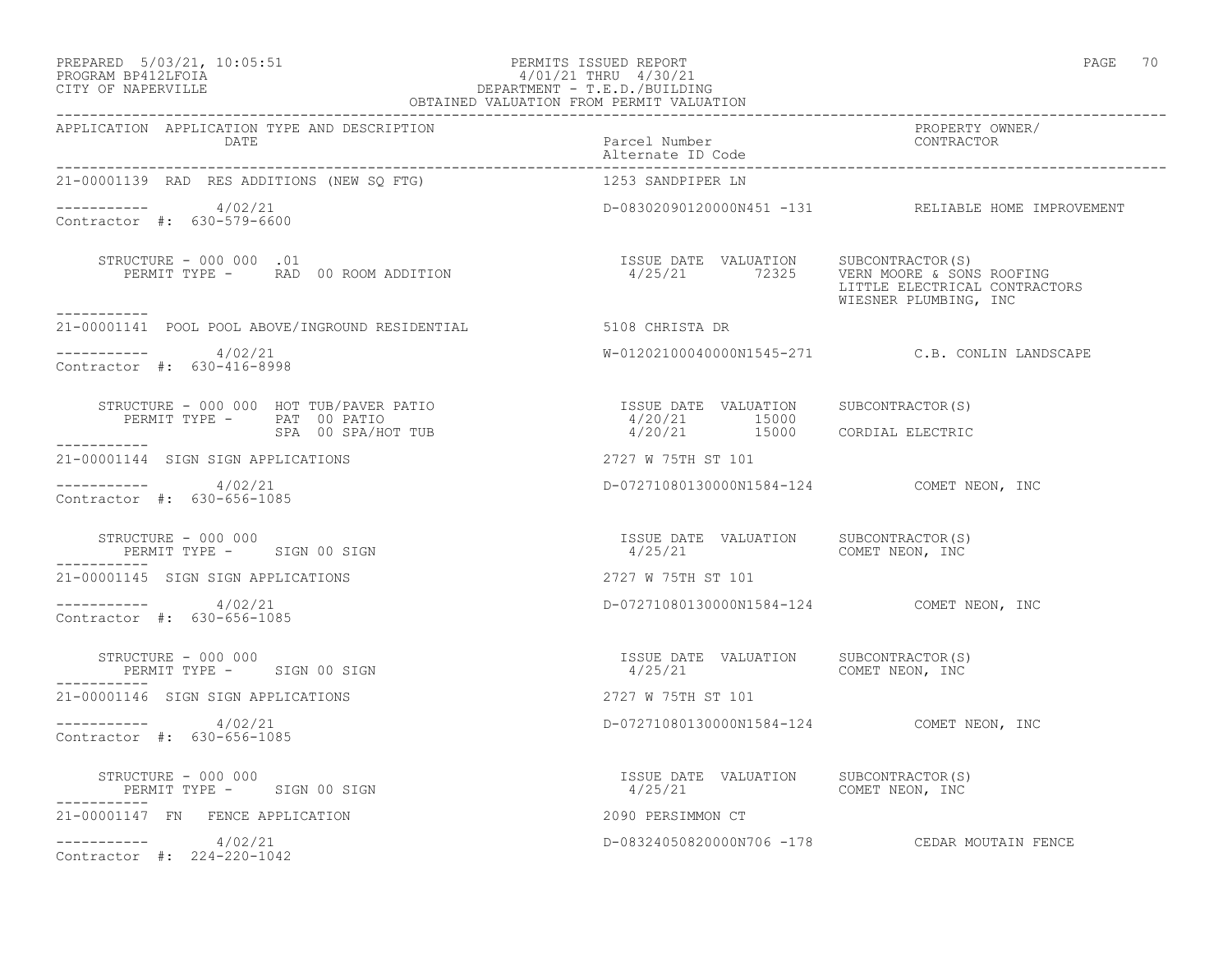| PREPARED |                    | $5/03/21$ , $10:05:51$ |
|----------|--------------------|------------------------|
|          | PROCRAM RP412LFOIA |                        |

#### PREPARED 5/03/21, 10:05:51 PERMITS ISSUED REPORT PAGE 71 PROGRAM BP412LFOIA 4/01/21 THRU 4/30/21 CITY OF NAPERVILLE DEPARTMENT - T.E.D./BUILDING OBTAINED VALUATION FROM PERMIT VALUATION

| APPLICATION APPLICATION TYPE AND DESCRIPTION<br><b>DATE</b>                                                                                                                                                                                                                                                                                    | Parcel Number<br>Alternate ID Code                     | PROPERTY OWNER/<br>CONTRACTOR              |
|------------------------------------------------------------------------------------------------------------------------------------------------------------------------------------------------------------------------------------------------------------------------------------------------------------------------------------------------|--------------------------------------------------------|--------------------------------------------|
| 21-00001147 (CONTINUED)                                                                                                                                                                                                                                                                                                                        |                                                        |                                            |
| STRUCTURE - 000 000<br>PERMIT TYPE - FN 00 FENCE                                                                                                                                                                                                                                                                                               | ISSUE DATE VALUATION SUBCONTRACTOR(S)<br>4/16/21 6500  |                                            |
| 21-00001150 ELEV ELEVATOR                                                                                                                                                                                                                                                                                                                      | 1524 SARANELL AV                                       |                                            |
| $--------- 4/05/21$<br>Contractor #:                                                                                                                                                                                                                                                                                                           | D-07261020220000N698 -126                              |                                            |
|                                                                                                                                                                                                                                                                                                                                                |                                                        |                                            |
| 21-00001152 PAT PATIO APPLICATION                                                                                                                                                                                                                                                                                                              | 1269 WHITINGHAM CR                                     |                                            |
| $--------- 4/05/21$<br>Contractor #: 847-344-6664                                                                                                                                                                                                                                                                                              | D-08201100320000N153 -102 PLATINUM DECKING             |                                            |
| $\begin{tabular}{lcccc} \texttt{STRUCTURE} & - & 000 & 000 & PAVER & \texttt{PATH} & \texttt{PLACE} \\ \texttt{PERMIT} & \texttt{TPE} & - & \texttt{FRP*} & 00 & \texttt{FIREPLACE} & \texttt{PREFAB} \\ \texttt{PERMIT} & \texttt{TPE} & - & \texttt{PAP} & 00 & \texttt{PATHO} \\ & \texttt{PAT} & 00 & \texttt{PATHO} & & \\ \end{tabular}$ |                                                        |                                            |
| 21-00001156 PAT PATIO APPLICATION                                                                                                                                                                                                                                                                                                              | 104 S CHARLES AV                                       |                                            |
| $--------- 4/06/21$<br>Contractor #: 630-983-9576                                                                                                                                                                                                                                                                                              | D-08173020040000N419 -87 JR'S CONCRETE                 |                                            |
| STRUCTURE - 000 000 CONCRETE PATIO<br>PERMIT TYPE - PAT 00 PATIO                                                                                                                                                                                                                                                                               | ISSUE DATE VALUATION SUBCONTRACTOR(S)<br>4/25/21 4550  |                                            |
| 21-00001158 DECK DECK                                                                                                                                                                                                                                                                                                                          | 1740 CHADWICKE CR                                      |                                            |
| $--------- 4/06/21$<br>Contractor #: 847-344-6664                                                                                                                                                                                                                                                                                              |                                                        | D-07233100170000N717 -111 PLATINUM DECKING |
| STRUCTURE - 000 000<br>PERMIT TYPE - DECK 00 DECK                                                                                                                                                                                                                                                                                              | ISSUE DATE VALUATION SUBCONTRACTOR(S)<br>4/27/21 20000 |                                            |
| 21-00001159 DECK DECK                                                                                                                                                                                                                                                                                                                          | 1813 ARABIAN AV                                        |                                            |
| $--------- 4/06/21$<br>Contractor #: 847-344-6664                                                                                                                                                                                                                                                                                              | D-08284140130000N634 -150 PLATINUM DECKING             |                                            |
| STRUCTURE - 000 000<br>PERMIT TYPE - DECK 00 DECK                                                                                                                                                                                                                                                                                              | ISSUE DATE VALUATION SUBCONTRACTOR(S)<br>4/27/21 58000 |                                            |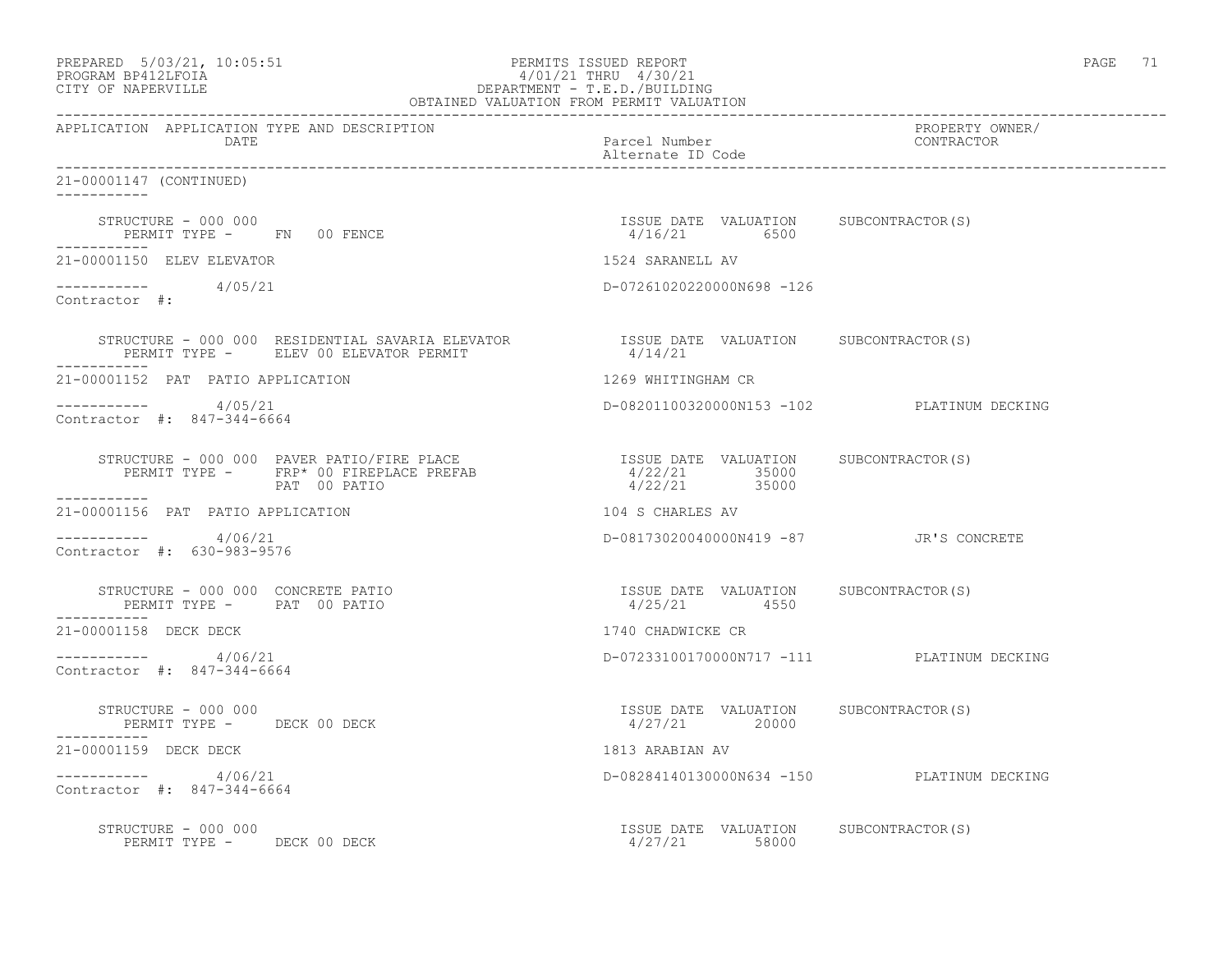### PREPARED 5/03/21, 10:05:51 PERMITS ISSUED REPORT PAGE 72 PROGRAM BP412LFOIA 4/01/21 THRU 4/30/21 CITY OF NAPERVILLE DEPARTMENT - T.E.D./BUILDING

| OBTAINED VALUATION FROM PERMIT VALUATION                                                                                   |                                                          |                                                       |
|----------------------------------------------------------------------------------------------------------------------------|----------------------------------------------------------|-------------------------------------------------------|
| APPLICATION APPLICATION TYPE AND DESCRIPTION<br><b>DATE</b>                                                                | Parcel Number<br>Alternate ID Code                       | PROPERTY OWNER/<br>CONTRACTOR                         |
| 21-00001162 PPA PLUMBING PERMIT                                                                                            | 1200 REDFIELD RD                                         |                                                       |
| $--------$ 4/06/21<br>Contractor #: 847-540-9910                                                                           |                                                          | D-07104030390000N284 -50 AMERICAN BACKFLOW AND FIRE   |
| STRUCTURE - 000 000<br>PERMIT TYPE - SEW 00 SEWER/WATER REPAIR OR REPLACE 4/14/21 AMERICAN BACKFLOW AND FIRE               | ISSUE DATE VALUATION SUBCONTRACTOR(S)                    |                                                       |
| 21-00001166 PPA PLUMBING PERMIT                                                                                            | 1408 OSWEGO RD                                           |                                                       |
| $--------- 4/06/21$<br>Contractor #: 847-690-0384                                                                          | D-07233040280000N926 -111 J&S PLUMBING INC               |                                                       |
| STRUCTURE - 000 000 EMERGENCY PLUMBING<br>PERMIT TYPE - SEW 00 SEWER/WATER REPAIR OR REPLACE 4/06/21 406/21                | ISSUE DATE VALUATION SUBCONTRACTOR(S)                    |                                                       |
| 21-00001167 ESC ELECTRIC SERVICE CHANGE                                                                                    | 933 MONTGOMERY CT                                        |                                                       |
| -----------     4/06/21<br>Contractor #: 630-742-4709                                                                      |                                                          | D-07251070130000N677 -128 RELIANT ELECTRICAL          |
| STRUCTURE - 000 000<br>STRUCTURE - 000 000<br>PERMIT TYPE - ELSC 00 ELECTRIC SVC CHANGE RES. THE 4/28/21 RELIANT ELECTRIC. |                                                          | RELIANT ELECTRICAL                                    |
| 21-00001170 FN FENCE APPLICATION                                                                                           | 116 S WHISPERING HILLS DR                                |                                                       |
| $--------- 4/06/21$<br>Contractor #: 815-836-8731                                                                          |                                                          | D-07143160060000N145 -81 NORTHWEST CEDAR/ROMEOVILLE   |
| STRUCTURE - 000 000<br>PERMIT TYPE - FN 00 FENCE                                                                           | ISSUE DATE VALUATION SUBCONTRACTOR(S)<br>4/08/21 8352    |                                                       |
| 21-00001171 FN FENCE APPLICATION                                                                                           | 1501 BRADLEY CT                                          |                                                       |
| $--------- 4/06/21$<br>Contractor #: 815-295-7779                                                                          |                                                          | D-08283060090000N160 -149 AMERIDREAM FENCE & DECK INC |
| STRUCTURE - 000 000<br>PERMIT TYPE - FN 00 FENCE                                                                           | ISSUE DATE VALUATION SUBCONTRACTOR (S)<br>$4/12/21$ 6200 |                                                       |
| 21-00001172 FN FENCE APPLICATION                                                                                           | 464 E HILLSIDE RD                                        |                                                       |
| ----------- 4/06/21<br>Contractor #: 630-584-7710                                                                          | D-08191150210000N133 -100 PEERLESS FENCE                 |                                                       |
| STRUCTURE - 000 000                                                                                                        | ISSUE DATE VALUATION SUBCONTRACTOR(S)                    |                                                       |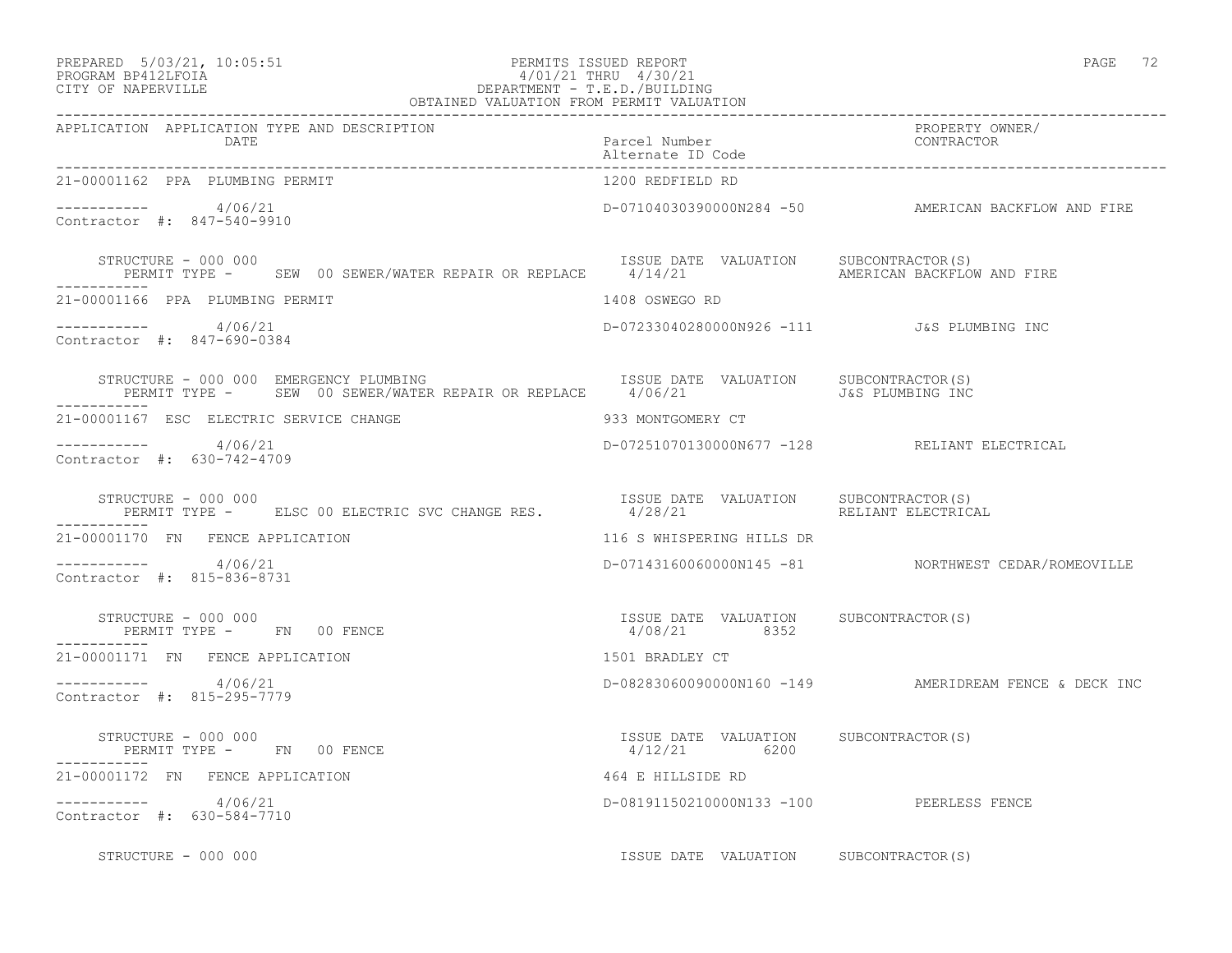### PREPARED 5/03/21, 10:05:51 PERMITS ISSUED REPORT PAGE 73 PROGRAM BP412LFOIA 4/01/21 THRU 4/30/21 CITY OF NAPERVILLE DEPARTMENT - T.E.D./BUILDING OBTAINED VALUATION FROM PERMIT VALUATION

| APPLICATION APPLICATION TYPE AND DESCRIPTION<br>DATE                             | Parcel Number<br>Alternate ID Code                              | PROPERTY OWNER/<br><b>CONTRACTOR</b>                    |
|----------------------------------------------------------------------------------|-----------------------------------------------------------------|---------------------------------------------------------|
| 21-00001172 (CONTINUED)                                                          |                                                                 |                                                         |
| PERMIT TYPE - FN 00 FENCE<br>__________                                          | $4/27/21$ 3800                                                  |                                                         |
| 21-00001173 PAT PATIO APPLICATION                                                | 3843 GOLD CUP LN                                                |                                                         |
| $--------- 4/06/21$<br>Contractor #: 630-401-1115                                |                                                                 | W-01103120020000N1839-229 CONCRETOS VAZQUEZ             |
| STRUCTURE - 000 000<br>PERMIT TYPE - PAT 00 PATIO<br>-----------                 | ISSUE DATE VALUATION SUBCONTRACTOR(S)<br>$\frac{4}{22/21}$ 5500 |                                                         |
| 21-00001174 FN FENCE APPLICATION                                                 | 1257 HARVEST CT                                                 |                                                         |
| $--------- 4/06/21$<br>Contractor #: 815-436-7440                                |                                                                 | W-01024020200000N385 -202 CEDAR RUSTIC/JOLIET           |
| STRUCTURE - 000 000<br>PERMIT TYPE - FN 00 FENCE                                 | ISSUE DATE VALUATION SUBCONTRACTOR(S)<br>4/13/21 8475           |                                                         |
| 21-00001176 LV ELECTRIC LOW VOLTAGE                                              | 1624 S ROUTE 59 104                                             |                                                         |
| $--------- 4/06/21$<br>Contractor #: 630-797-8966                                | D-07341000390000N1850-139 ADT COMMERCIAL                        |                                                         |
| STRUCTURE - 000 000<br>PERMIT TYPE - LV 00 ELECTRIC LOW VOLTAGE                  | ISSUE DATE VALUATION SUBCONTRACTOR(S)<br>4/09/21                |                                                         |
| 21-00001179 FN FENCE APPLICATION                                                 | 2931 BETH LN                                                    |                                                         |
| $--------- 4/06/21$<br>Contractor #:                                             |                                                                 |                                                         |
| STRUCTURE - 000 000<br>PERMIT TYPE - FN 00 FENCE                                 | ISSUE DATE VALUATION SUBCONTRACTOR (S)<br>4/08/21 2000          |                                                         |
| 21-00001182 FN FENCE APPLICATION                                                 | 211 N WRIGHT ST                                                 |                                                         |
| $--------- 4/06/21$<br>Contractor #:                                             |                                                                 | D-08181400090000N436 -70 CONTRACTOR MANAGEMENT SERVICES |
| STRUCTURE - 000 000<br>PERMIT TYPE - FN 00 FENCE                                 | ISSUE DATE VALUATION SUBCONTRACTOR (S)<br>4/09/21 4700          |                                                         |
| 21-00001185 CAL COMMERCIAL ALTERATION/REPAIR (NO NEW SQ FTG) 1767 W OGDEN AV 143 |                                                                 |                                                         |
| $--------- 4/07/21$<br>Contractor #: 630-740-6563                                |                                                                 | D-07222010100000N1226-95 SEQUOIA GENERAL CONSTRUCTION   |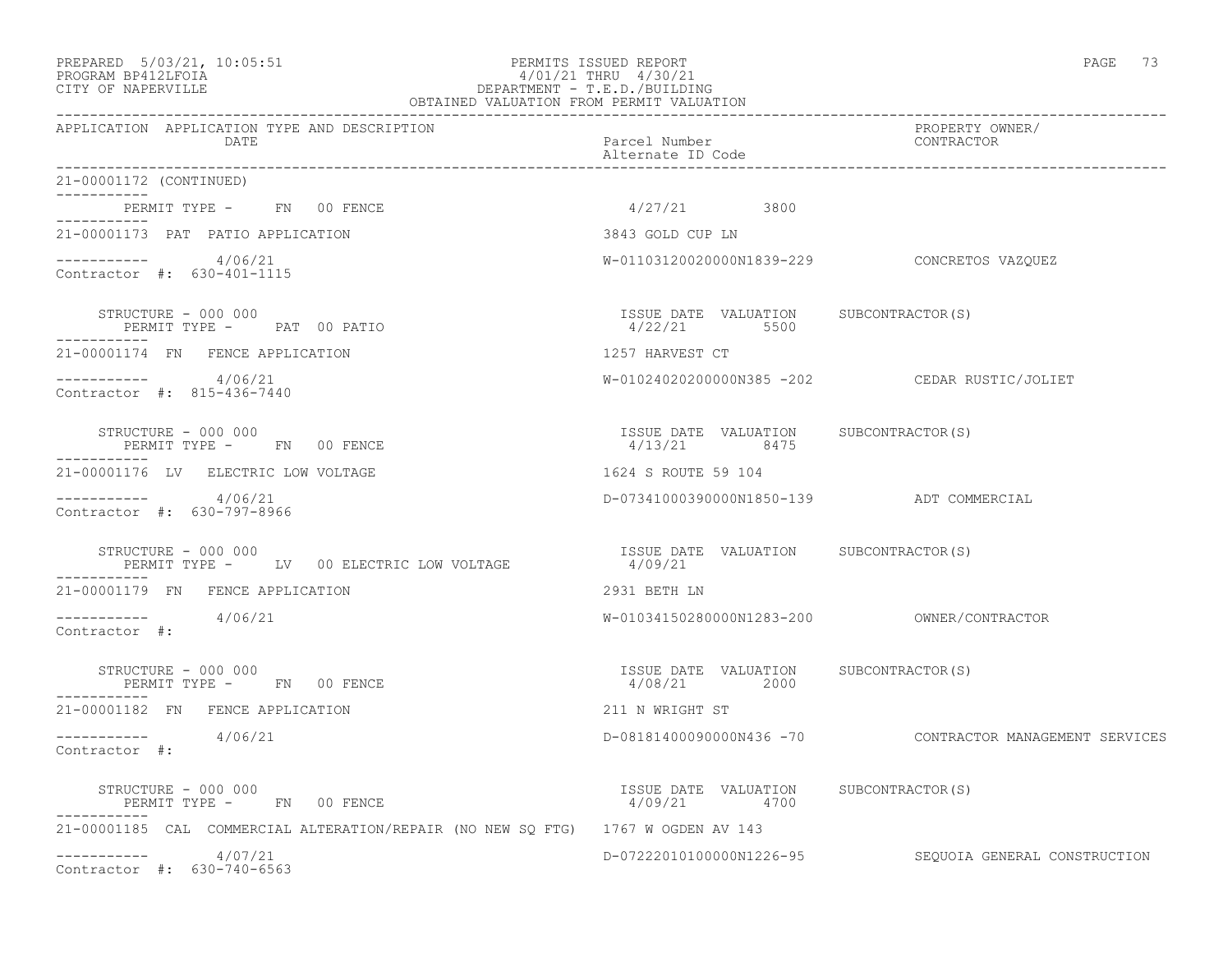### PREPARED 5/03/21, 10:05:51 PERMITS ISSUED REPORT PAGE 74 PROGRAM BP412LFOIA 4/01/21 THRU 4/30/21 CITY OF NAPERVILLE DEPARTMENT - T.E.D./BUILDING OBTAINED VALUATION FROM PERMIT VALUATION

------------------------------------------------------------------------------------------------------------------------------------ APPLICATION APPLICATION TYPE AND DESCRIPTION<br>DATE barcel Number Parcel Number (CONTRACTOR DATE Parcel Number CONTRACTOR Alternate ID Code ------------------------------------------------------------------------------------------------------------------------------------ 21-00001185 (CONTINUED) ----------- STRUCTURE - 000 000 ADVANCED HEALTH OF NAPERVILLE ISSUE DATE VALUATION SUBCONTRACTOR(S) PERMIT TYPE - CCAD 00 COMMERCIAL - CAD 4/26/21 22000 PHOENIX CONSTRUCTION SERVICES ----------- 21-00001188 OCCI OCCUPANCY INSPECTION 200 E 5TH AV 117 ----------- 4/07/21 D-08181170060000N515 -70 OWNER/CONTRACTOR Contractor #: STRUCTURE - 000 000 J&L INTERIORS ISSUE DATE VALUATION SUBCONTRACTOR(S) PERMIT TYPE - OCC 00 OCC INSPECT. PERMIT COM/RST 4/15/21 ----------- 21-00001189 OCCI OCCUPANCY INSPECTION 300 E 5TH AV 235 ----------- 4/07/21 D-08181170060000N515 -70 OWNER/CONTRACTOR Contractor #: STRUCTURE - 000 000 PRAIRIE FAMILY THERAPY ISSUE DATE VALUATION SUBCONTRACTOR(S) PERMIT TYPE - OCC 00 OCC INSPECT. PERMIT COM/RST 4/15/21 ----------- 21-00001191 DRWY DRIVEWAY NEW AND ALTERATIONS 1265 ARTHUR RD ----------- 4/07/21 D-08201090370000N104 -102 PALLERA PAVING Contractor #: 630-896-3587 STRUCTURE - 000 000 ISSUE DATE VALUATION SUBCONTRACTOR(S) PERMIT TYPE - DRWY 00 DRIVEWAY ADDITION/ALTERATION 4/14/21 7000 CURB CUTTERS INC ROW 00 RIGHT OF WAY PERMIT  $4/14/21$ ----------- 21-00001192 DRWY DRIVEWAY NEW AND ALTERATIONS 1002 S CHARLES AV \_\_\_\_\_\_\_\_\_\_\_ ----------- 4/07/21 D-08194110120000N156 -116 JAMES NOVAK PAVING Contractor #: 630-554-5300 STRUCTURE - 000 000 ISSUE DATE VALUATION SUBCONTRACTOR(S) PERMIT TYPE - DRWY 00 DRIVEWAY ADDITION/ALTERATION 4/12/21 5800 ROW 00 RIGHT OF WAY PERMIT  $4/12/21$ ----------- 21-00001193 DRWY DRIVEWAY NEW AND ALTERATIONS 2265 REMINGTON DR  $--------- 4/07/21$ W-02052040220000N148 -193 PLATINUM DECKING Contractor #: 847-344-6664 STRUCTURE - 000 000 ISSUE DATE VALUATION SUBCONTRACTOR(S)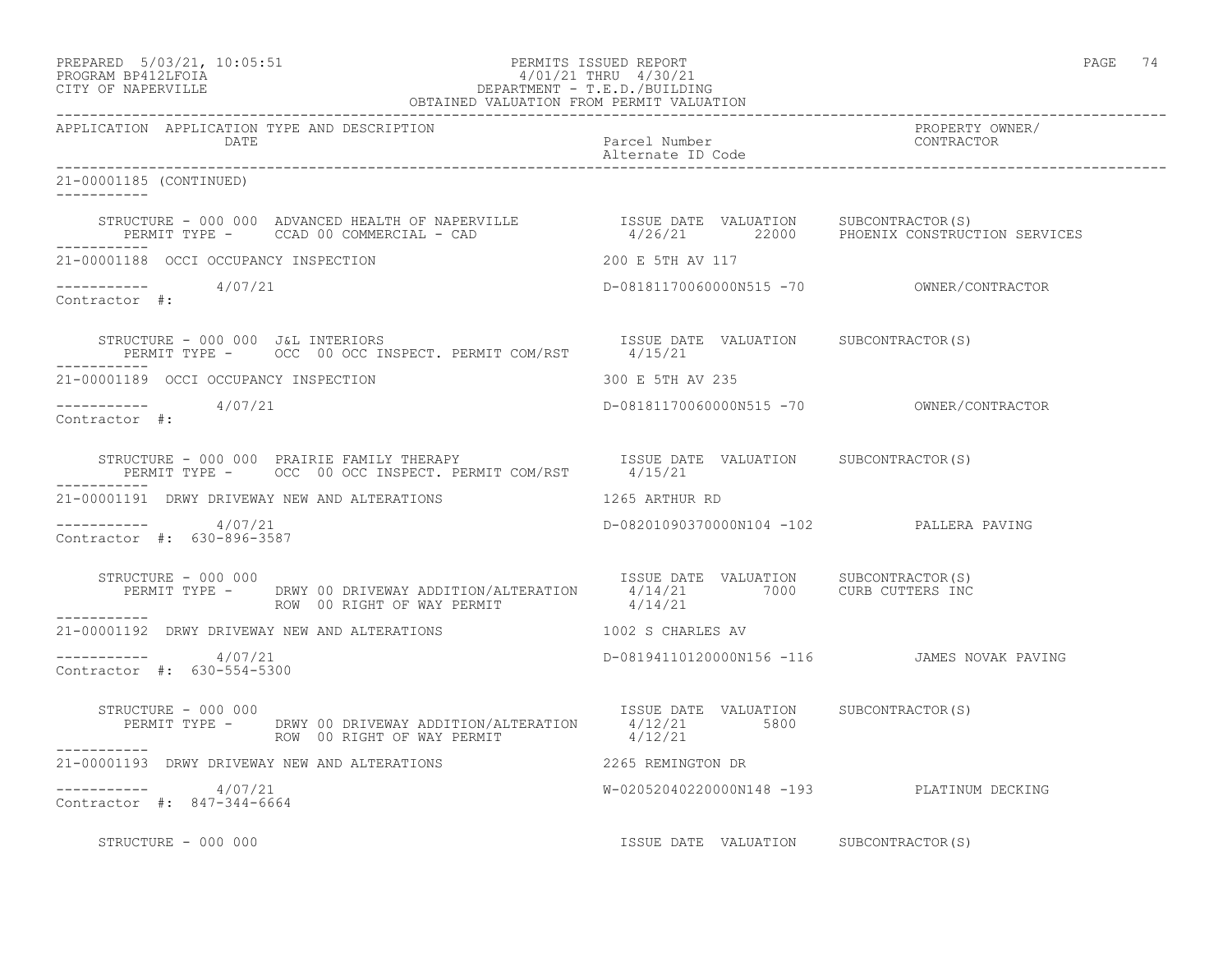### PREPARED 5/03/21, 10:05:51 PERMITS ISSUED REPORT PAGE 75 PROGRAM BP412LFOIA 4/01/21 THRU 4/30/21 CITY OF NAPERVILLE DEPARTMENT - T.E.D./BUILDING OBTAINED VALUATION FROM PERMIT VALUATION

------------------------------------------------------------------------------------------------------------------------------------ APPLICATION APPLICATION TYPE AND DESCRIPTION PROPERTY OWNER/ DATE PARTICLE IN PARTICLE IN THE PARTICLE IN THE PARTICLE IN THE PARTICLE IN THE PARTICLE IN THE PARTICLE IN THE PARTICLE IN THE PARTICLE IN THE PARTICLE IN THE PARTICLE IN THE PARTICLE IN THE PARTICLE IN THE PARTICLE IN T Alternate ID Code ------------------------------------------------------------------------------------------------------------------------------------ 21-00001193 (CONTINUED) ----------- PERMIT TYPE - DRWY 00 DRIVEWAY ADDITION/ALTERATION 4/13/21 16000 ROW 00 RIGHT OF WAY PERMIT  $4/13/21$ ----------- 21-00001194 DRWY DRIVEWAY NEW AND ALTERATIONS 752 WILDFLOWER CR  $--------- 4/07/21$ ----------- 4/07/21 D-07224060090000N1144-110 LIBERTY PAVING CO INC Contractor #: 630-820-1624 STRUCTURE - 000 000 ISSUE DATE VALUATION SUBCONTRACTOR(S) PERMIT TYPE - DRWY 00 DRIVEWAY ADDITION/ALTERATION 4/09/21 3400 LIBERTY PAVING CO INC ROW 00 RIGHT OF WAY PERMIT  $4/09/21$ ----------- 21-00001195 DRWY DRIVEWAY NEW AND ALTERATIONS 503 URSULINE AV \_\_\_\_\_\_\_\_\_\_\_ ----------- 4/07/21 D-08321160030000N720 -162 DAMICO PAVING Contractor #: 630-377-9339 STRUCTURE - 000 000 ISSUE DATE VALUATION SUBCONTRACTOR(S) PERMIT TYPE - DRWY 00 DRIVEWAY ADDITION/ALTERATION  $4/25/21$  5200 DAMICO PAVING ROW 00 RIGHT OF WAY PERMIT  $4/25/21$ ----------- 21-00001196 DRWY DRIVEWAY NEW AND ALTERATIONS 1514 CORTLAND DR  $--------- 4/07/21$ D-07254040070000N164 -144 LEON SEALCOATING Contractor #: 630-512-0221 STRUCTURE - 000 000 **ISSUE DATE VALUATION** SUBCONTRACTOR(S) PERMIT TYPE - DRWY 00 DRIVEWAY ADDITION/ALTERATION 4/25/21 3100<br>ROW 00 RIGHT OF WAY PERMIT 4/25/21 ROW 00 RIGHT OF WAY PERMIT ----------- 21-00001197 DRWY DRIVEWAY NEW AND ALTERATIONS 880 HONEST PLEASURE DR  $--------- 4/07/21$  $D-08194020160000N421 -116$  MRS. B PARKING LOT MAINT.INC Contractor #: 708-301-0610 STRUCTURE - 000 000 ISSUE DATE VALUATION SUBCONTRACTOR(S) PERMIT TYPE - DRWY 00 DRIVEWAY ADDITION/ALTERATION 4/29/21 3100 ROW 00 RIGHT OF WAY PERMIT  $4/29/21$ ----------- 21-00001198 DRWY DRIVEWAY NEW AND ALTERATIONS 900 E HILLSIDE RD ----------- 4/08/21 D-08192180250000N1636-101 DRESSLER BLOCK Contractor #: 630-922-0620

STRUCTURE - 000 000 **ISSUE DATE VALUATION** SUBCONTRACTOR(S)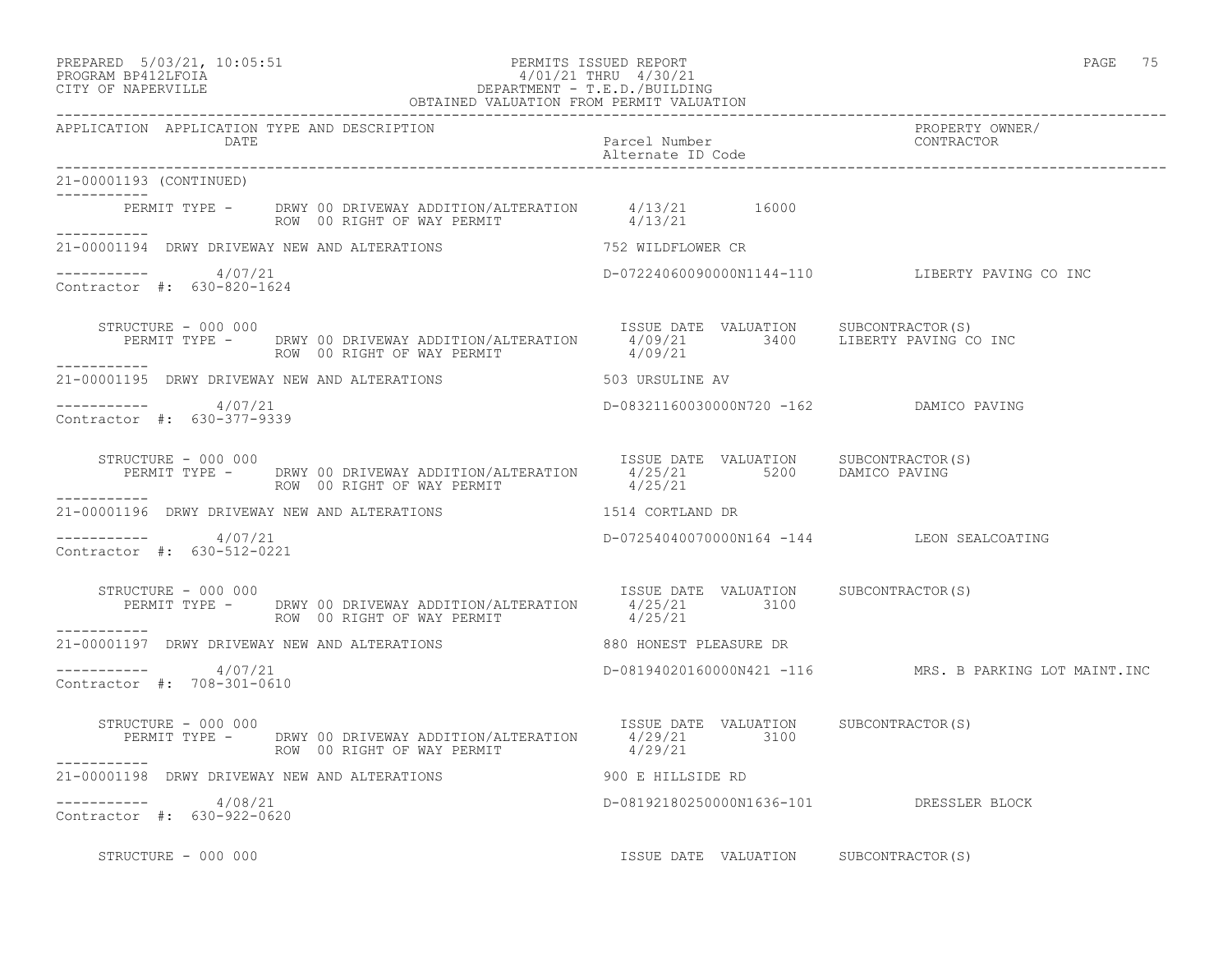| PREPARED            | $5/03/21$ , 10:05:5 |
|---------------------|---------------------|
| DDOCDAM DD410T DOTA |                     |

### PREPARED 5/03/21, 10:05:51 PERMITS ISSUED REPORT PAGE 76 PROGRAM BP412LFOIA  $4/01/21$  THRU  $4/30/21$ <br>CITY OF NAPERVILLE DEPARTMENT - T.E.D./BUILDII CITY OF NAPERVILLE DEPARTMENT - T.E.D./BUILDING

| OBTAINED VALUATION FROM PERMIT VALUATION                                                                                                                     |                                                  |                                                         |
|--------------------------------------------------------------------------------------------------------------------------------------------------------------|--------------------------------------------------|---------------------------------------------------------|
| APPLICATION APPLICATION TYPE AND DESCRIPTION<br>DATE                                                                                                         | Parcel Number<br>Alternate ID Code               | PROPERTY OWNER/<br>CONTRACTOR                           |
| 21-00001198 (CONTINUED)                                                                                                                                      |                                                  |                                                         |
| PERMIT TYPE - DRWY 00 DRIVEWAY ADDITION/ALTERATION 4/09/21 11500<br>. _ _ _ _ _ _ _ _ _ _ _                                                                  |                                                  |                                                         |
| 21-00001199 DRWY DRIVEWAY NEW AND ALTERATIONS                                                                                                                | 1394 E GARTNER RD                                |                                                         |
| -----------     4/08/21<br>Contractor #: 815-791-1848                                                                                                        |                                                  | D-08204120310000N71 -118 INNOVATIVE CONCRETE CONSTRUCTI |
| STRUCTURE - 000 000<br>PERMIT TYPE - DRWY 00 DRIVEWAY ADDITION/ALTERATION 4/16/21                                                                            | ISSUE DATE VALUATION SUBCONTRACTOR(S)            |                                                         |
| 21-00001200 DRWY DRIVEWAY NEW AND ALTERATIONS                                                                                                                | 1032 LAKEWOOD CR                                 |                                                         |
| -----------    4/08/21<br>Contractor #: 630-345-0044                                                                                                         |                                                  | D-07272060070000N94 -125 SAFEGUARD SEALCOATING          |
| STRUCTURE - 000 000<br>PERMIT TYPE - DRWY 00 DRIVEWAY ADDITION/ALTERATION 4/12/21 2300<br>ROW 00 RIGHT OF WAY PERMIT                                         | ISSUE DATE VALUATION SUBCONTRACTOR(S)<br>4/12/21 |                                                         |
| 21-00001201 DRWY DRIVEWAY NEW AND ALTERATIONS 4812 DAGGETS CT                                                                                                |                                                  |                                                         |
| ----------     4/08/21<br>Contractor #: 630-943-8455                                                                                                         | W-01154030350000N743 -260 DAN PEYTON             |                                                         |
| STRUCTURE - 000 000<br>PERMIT TYPE - DRWY 00 DRIVEWAY ADDITION/ALTERATION 1/12/21 2300 SUBCONTRACTOR(S)<br>STRUCTURE - 000 000<br>ROW 00 RIGHT OF WAY PERMIT | 4/12/21                                          |                                                         |
| ------------                                                                                                                                                 |                                                  |                                                         |
| -----------     4/08/21<br>Contractor #: 630-717-9005                                                                                                        |                                                  |                                                         |
| STRUCTURE - 000 000<br>PERMIT TYPE - DRWY 00 DRIVEWAY ADDITION/ALTERATION 4/09/21 3900 NATIONAL KURB KUT OF IL, INC<br>ROW 00 RIGHT OF WAY PERMIT 4/09/21    | ISSUE DATE VALUATION SUBCONTRACTOR(S)            |                                                         |
| 21-00001203 DRWY DRIVEWAY NEW AND ALTERATIONS 1845 PRINCETON CR                                                                                              |                                                  |                                                         |
| -----------     4/08/21<br>Contractor #: 630-263-7283                                                                                                        | D-08284020060000N160 -150 DAMICO PAVING          |                                                         |
| STRUCTURE - 000 000<br>PERMIT TYPE - DRWY 00 DRIVEWAY ADDITION/ALTERATION 4/09/21                                                                            | ISSUE DATE VALUATION SUBCONTRACTOR (S)           |                                                         |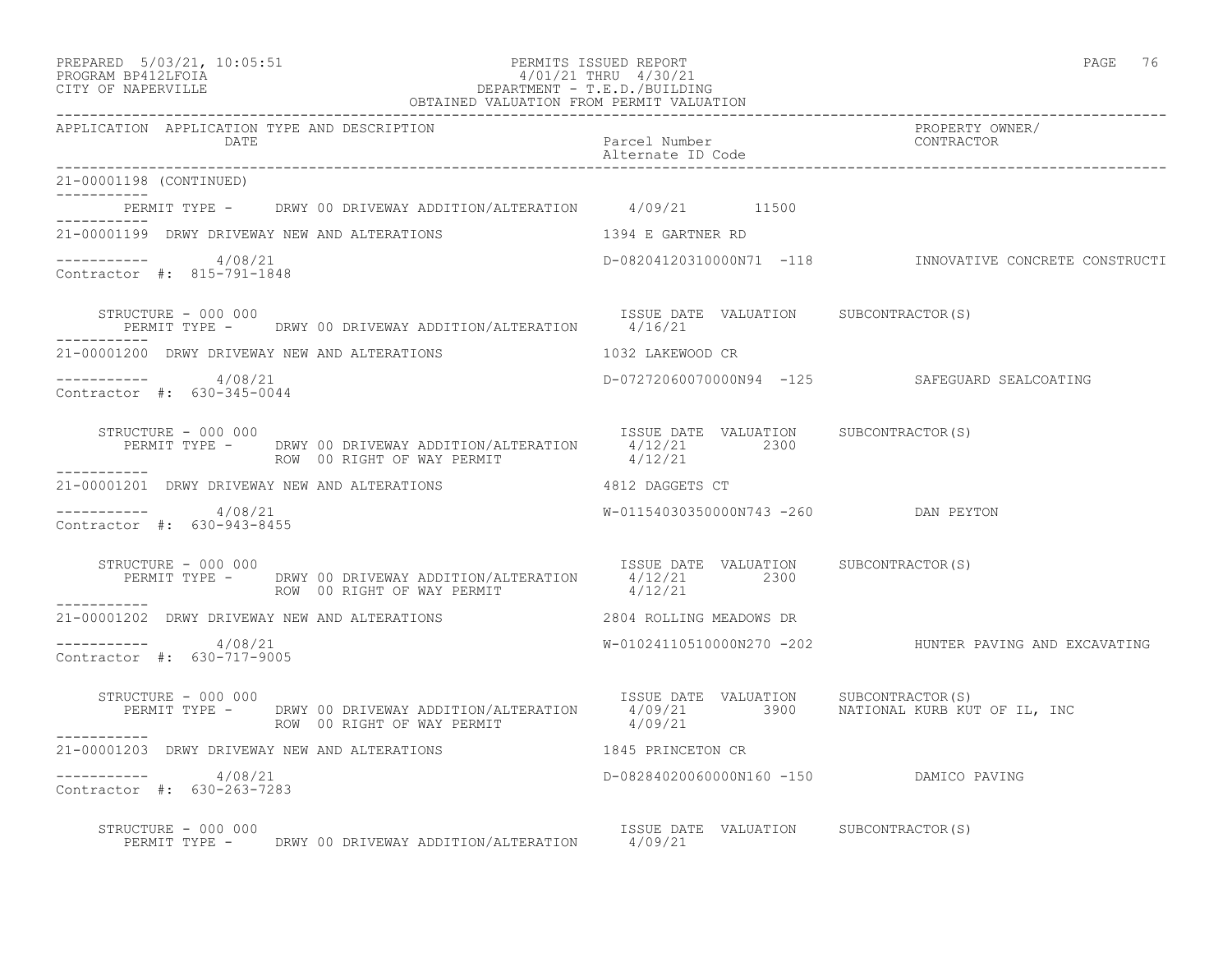### PREPARED 5/03/21, 10:05:51 PERMITS ISSUED REPORT PAGE 77 PROGRAM BP412LFOIA 4/01/21 THRU 4/30/21 CITY OF NAPERVILLE DEPARTMENT - T.E.D./BUILDING OBTAINED VALUATION FROM PERMIT VALUATION ------------------------------------------------------------------------------------------------------------------------------------

APPLICATION APPLICATION TYPE AND DESCRIPTION<br>DATE DATE DATE DATE DATE Parcel Number CONTRACTOR Alternate ID Code ------------------------------------------------------------------------------------------------------------------------------------ 21-00001203 (CONTINUED) ----------- ROW 00 RIGHT OF WAY PERMIT 4/09/21 ----------- 21-00001204 DRWY DRIVEWAY NEW AND ALTERATIONS 1537 TOWHEE LN  $--------- 4/08/21$ D-08304120430000N62 -146 ADVOCATE DRIVEWAY Contractor #: 630-398-4600 STRUCTURE - 000 000 CONCRETE DRWY/PR WALK/APRON/CURB ISSUE DATE VALUATION SUBCONTRACTOR(S) PERMIT TYPE - DRWY 00 DRIVEWAY ADDITION/ALTERATION 4/13/21 3205 ADVOCATE CONSTRUCTION ROW 00 RIGHT OF WAY PERMIT  $4/13/21$ ----------- 21-00001205 DRWY DRIVEWAY NEW AND ALTERATIONS 3840 CAINE CT \_\_\_\_\_\_\_\_\_\_\_ ----------- 4/08/21 W-01142010300000N411 -247 DAMICO PAVING Contractor #: 630-263-7283 STRUCTURE - 000 000 CONCRETE DRWY/PR WALK/APRON/CURB ISSUE DATE VALUATION SUBCONTRACTOR(S) PERMIT TYPE - DRWY 00 DRIVEWAY ADDITION/ALTERATION  $4/12/21$  4450 ROW 00 RIGHT OF WAY PERMIT  $4/12/21$ ----------- 21-00001206 DRWY DRIVEWAY NEW AND ALTERATIONS 1923 CROSSING CT  $--------- 4/08/21$ D-07272010040000N69 -125 CUSTOM CONCRETE Contractor #: 630-469-6898 STRUCTURE - 000 000 CONCRETE DRWY/PR WALK/APRON/CURB ISSUE DATE VALUATION SUBCONTRACTOR(S) PERMIT TYPE - DRWY 00 DRIVEWAY ADDITION/ALTERATION 4/09/21 6000 ROW 00 RIGHT OF WAY PERMIT  $4/09/21$ ----------- 21-00001207 DRWY DRIVEWAY NEW AND ALTERATIONS 1868 VASSAR DR \_\_\_\_\_\_\_\_\_\_\_ ----------- 4/08/21 D-08333200030000N769 -179 BUD'S CONCRETE INC Contractor #: 630-904-0078 STRUCTURE - 000 000 CONCRETE DRWY/PR WALK/APRON/CURB ISSUE DATE VALUATION SUBCONTRACTOR(S) PERMIT TYPE - DRWY 00 DRIVEWAY ADDITION/ALTERATION 4/12/21 2675 BUD'S CONCRETE INC ROW 00 RIGHT OF WAY PERMIT  $4/12/21$ ----------- 21-00001208 DRWY DRIVEWAY NEW AND ALTERATIONS 3504 FALKNER DR  $--------- 4/08/21$ W-01114060010000N1212-232 FORTIS GROUND WORKS Contractor #: 630-213-9540 STRUCTURE - 000 000 **ISSUE DATE VALUATION** SUBCONTRACTOR(S)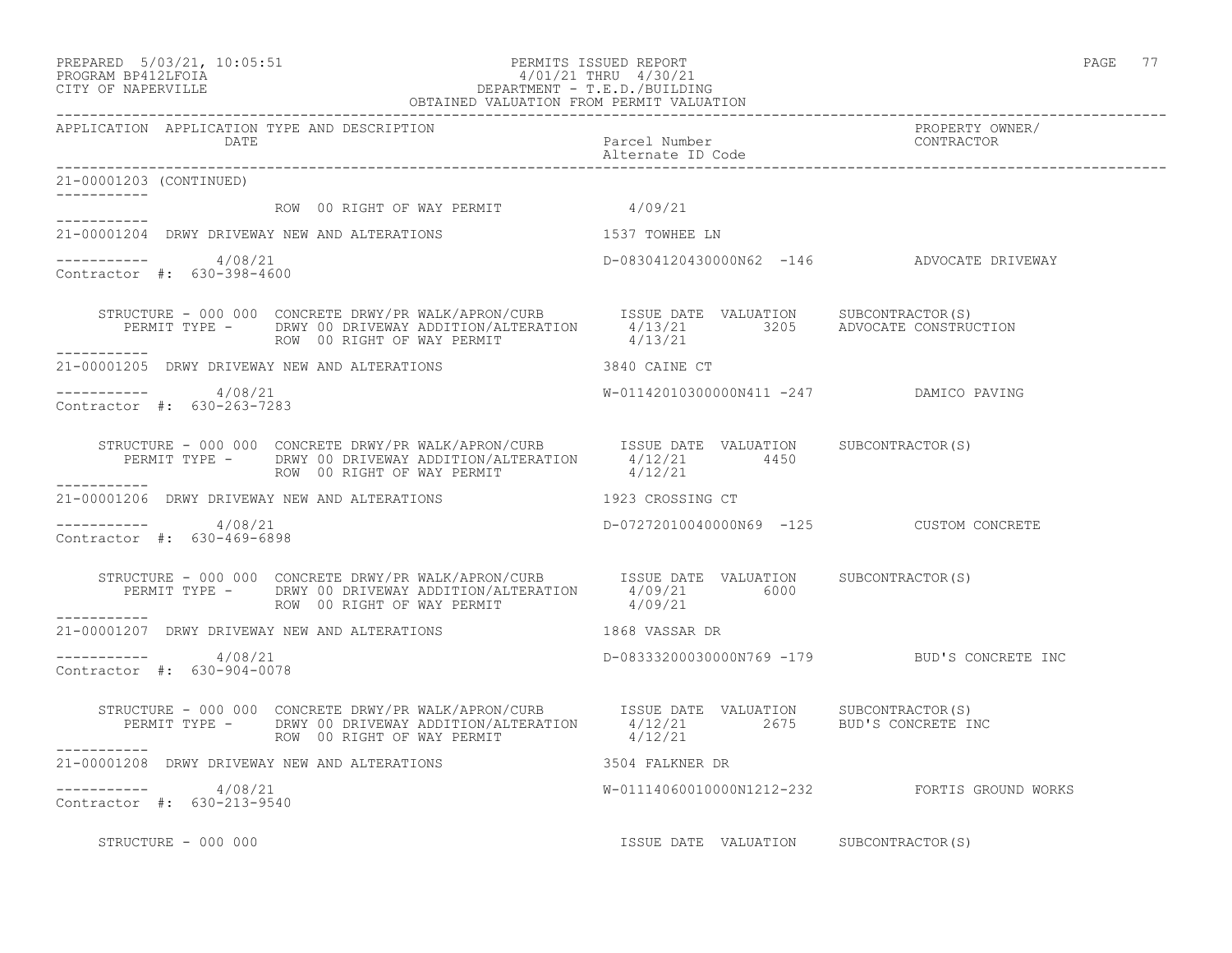#### PREPARED 5/03/21, 10:05:51 PERMITS ISSUED REPORT PAGE 78 PROGRAM BP412LFOIA 4/01/21 THRU 4/30/21 CITY OF NAPERVILLE DEPARTMENT - T.E.D./BUILDING OBTAINED VALUATION FROM PERMIT VALUATION

------------------------------------------------------------------------------------------------------------------------------------ APPLICATION APPLICATION TYPE AND DESCRIPTION PROPERTY OWNER/ DATE PARTICLE IN THE PARTICLE OF THE PARTICLE NUMber CONTRACTOR OF THE PARTICLE IN THE PARTICLE OF THE PARTICLE Alternate ID Code ------------------------------------------------------------------------------------------------------------------------------------ 21-00001208 (CONTINUED) ----------- PERMIT TYPE - ROW 00 RIGHT OF WAY PERMIT 4/12/21 FORTIS GROUND WERKS ----------- 21-00001209 DRWY DRIVEWAY NEW AND ALTERATIONS 1674 HINTERLONG LN  $--------- 4/08/21$ D-07152060390000N689 -65 LEON SEALCOATING Contractor #: 630-512-0221 STRUCTURE - 000 000 CONCRETE DRWY/PR WALK/APRON/CURB ISSUE DATE VALUATION SUBCONTRACTOR(S) PERMIT TYPE - DRWY 00 DRIVEWAY ADDITION/ALTERATION 4/09/21 2675 ROW 00 RIGHT OF WAY PERMIT 4/09/21 ----------- 21-00001210 DRWY DRIVEWAY NEW AND ALTERATIONS 2259 GLENEAGLES DR \_\_\_\_\_\_\_\_\_\_\_ ----------- 4/08/21 W-01012130110000N285 -189 LARA ENTERPRISES Contractor #: 708-912-7252 STRUCTURE - 000 000 CONCRETE DRWY/PR WALK/APRON/CURB ISSUE DATE VALUATION SUBCONTRACTOR(S) PERMIT TYPE - DRWY 00 DRIVEWAY ADDITION/ALTERATION 4/16/21 2850 LARA ENTERPRISES ROW 00 RIGHT OF WAY PERMIT  $4/16/21$ ----------- 21-00001212 PPA PLUMBING PERMIT 104 RED RIVER CT ----------- 4/08/21 W-02062120270000N780 -191 ROTO ROOTER-SCHAUMBURG Contractor #: 708-259-1942 STRUCTURE - 000 000 EMERGENCY PLUMBING REPAIRS ISSUE DATE VALUATION SUBCONTRACTOR(S) PERMIT TYPE - SEW 00 SEWER/WATER REPAIR OR REPLACE  $4/09/21$  ROTO ROOTER-SCHAUMBURG ----------- 21-00001214 OCCI OCCUPANCY INSPECTION 1020 104TH ST 100 ----------- 4/08/21 W-01142050430000N1585-247 OWNER/CONTRACTOR Contractor #: STRUCTURE - 000 000 AURA SPA & MASSAGE ISSUE DATE VALUATION SUBCONTRACTOR(S) PERMIT TYPE - OCC 00 OCC INSPECT. PERMIT COM/RST 4/16/21 ----------- 21-00001215 OCCI OCCUPANCY INSPECTION 404 S ROUTE 59 128 ----------- 4/08/21 D-07221020220000N67 -94 OWNER/CONTRACTOR Contractor #: STRUCTURE - 000 000 RHEA LANA OF FOX VALLEY<br>PERMIT TYPE - OCC 00 OCC INSPECT. PERMIT COM/RST 4/24/21 PERMIT TYPE - 0CC 00 OCC INSPECT. PERMIT COM/RST ----------- 21-00001216 FN FENCE APPLICATION 2221 BRIARHILL CT ----------- 4/08/21 W-01012020280000N285 -189 PARAMOUNT FENCE-BATAVIA Contractor #: 630-406-8410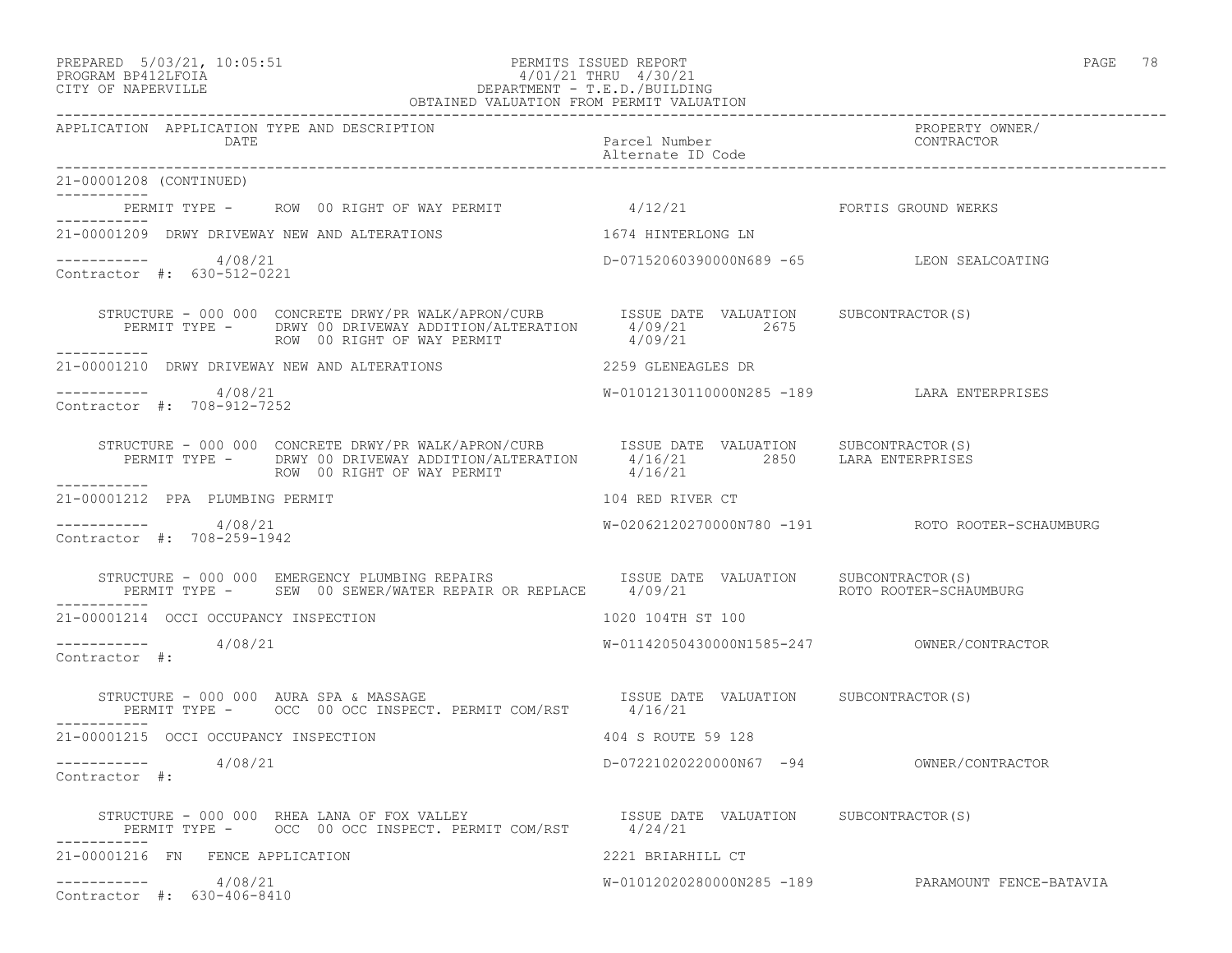| PREPARED 5/03/21, 10:05:51<br>PROGRAM BP412LFOIA<br>CITY OF NAPERVILLE<br>CITY OF NAPERVILLE<br>PROGRAM BPARTMENT - T.E.D./BUILDING<br>OBTAINED VALUATION FROM PERMIT VALUATION |                                                                    | PAGE 79                                             |
|---------------------------------------------------------------------------------------------------------------------------------------------------------------------------------|--------------------------------------------------------------------|-----------------------------------------------------|
| APPLICATION APPLICATION TYPE AND DESCRIPTION<br>DATE                                                                                                                            | Parcel Number<br>Alternate ID Code                                 | PROPERTY OWNER/<br>CONTRACTOR                       |
| 21-00001216 (CONTINUED)                                                                                                                                                         |                                                                    |                                                     |
| STRUCTURE - 000 000<br>PERMIT TYPE - FN 00 FENCE                                                                                                                                | ISSUE DATE VALUATION SUBCONTRACTOR(S)<br>4/09/21 8634              |                                                     |
| 21-00001218 FN FENCE APPLICATION                                                                                                                                                | 3812 HORIZON CT                                                    |                                                     |
| $--------$ 4/08/21<br>Contractor #: 630-406-8410                                                                                                                                |                                                                    | W-01093110370000N1386-227 PARAMOUNT FENCE-BATAVIA   |
| STRUCTURE - 000 000<br>PERMIT TYPE - FN 00 FENCE                                                                                                                                | ISSUE DATE VALUATION SUBCONTRACTOR(S)<br>4/13/21 3634              |                                                     |
| 21-00001221 FN FENCE APPLICATION                                                                                                                                                | 2258 ALLEGANY DR                                                   |                                                     |
| $--------- 4/08/21$<br>Contractor #: 815-436-7440                                                                                                                               |                                                                    | W-02052040100000N406 -193 CEDAR RUSTIC/JOLIET       |
| STRUCTURE - 000 000<br>PERMIT TYPE - FN 00 FENCE<br>-----------                                                                                                                 | ISSUE DATE VALUATION SUBCONTRACTOR(S)<br>$4/14/21$ 3500            |                                                     |
| 21-00001222 RAL RES ALTERATIONS/REMODLING (NO NEW SQ FTG) 820 TIMBER TRAIL DR                                                                                                   |                                                                    |                                                     |
| $--------- 4/09/21$<br>Contractor #: 630-248-0918                                                                                                                               | D-08322100210000N158 -163 MWK CONSTRUCTION                         |                                                     |
| STRUCTURE - 000 000 INTERIOR KITCHEN REMODEL<br>PERMIT TYPE - RAL 00 ROOM ALTERATION<br>___________                                                                             | ISSUE DATE VALUATION SUBCONTRACTOR(S)<br>4/27/21 48375 UP YOURAMPS | PAULCO PLUMBING LLC                                 |
| 21-00001225 OCCI OCCUPANCY INSPECTION                                                                                                                                           | 300 E 5TH AV 265                                                   |                                                     |
| $--------- 4/09/21$<br>Contractor #:                                                                                                                                            |                                                                    |                                                     |
| -----------                                                                                                                                                                     |                                                                    |                                                     |
| 21-00001227 CMIS MISCELLANEOUS COMMERCIAL                                                                                                                                       | 2656 SHOWPLACE DR                                                  |                                                     |
| 4/09/21<br>Contractor #: 708-620-8130                                                                                                                                           |                                                                    | W-01044100710000N1572-198 SOUTH SHORE ROOFING OF IL |
| RUCTURE - 000 000 PARIS BISTRO<br>PERMIT TYPE - CMIS 00 COMMERCIAL MISC. PERMIT - 1/30/21 70000 SOUTH SHORE ROOFING OF IL<br>STRUCTURE - 000 000 PARIS BISTRO                   |                                                                    |                                                     |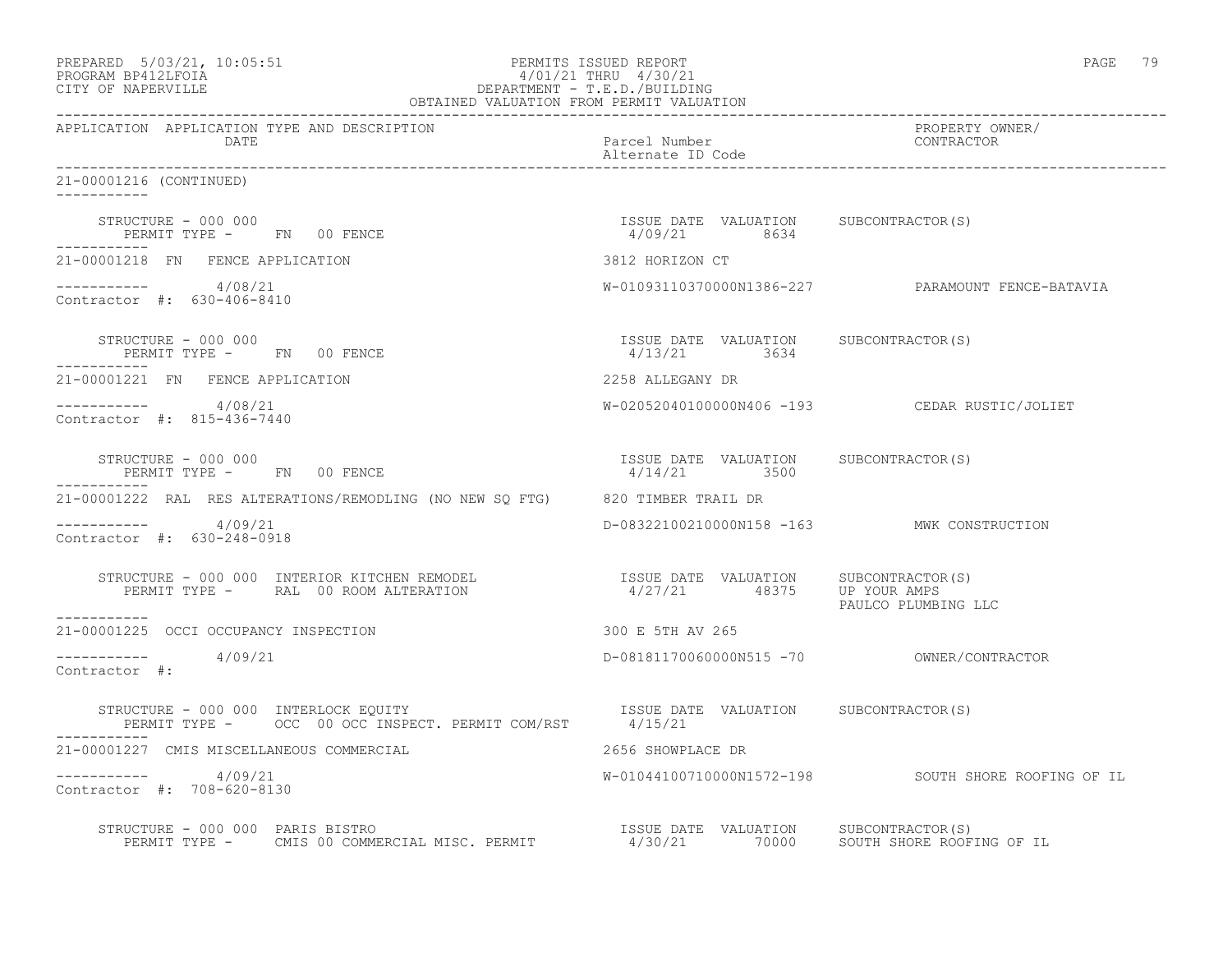### PREPARED 5/03/21, 10:05:51 PERMITS ISSUED REPORT PAGE 80 PROGRAM BP412LFOIA 4/01/21 THRU 4/30/21 CITY OF NAPERVILLE DEPARTMENT - T.E.D./BUILDING

 OBTAINED VALUATION FROM PERMIT VALUATION ------------------------------------------------------------------------------------------------------------------------------------ APPLICATION APPLICATION TYPE AND DESCRIPTION PROPERTY OWNER/ DATE Parcel Number Alternate ID Code ------------------------------------------------------------------------------------------------------------------------------------ 21-00001229 RAL RES ALTERATIONS/REMODLING (NO NEW SQ FTG) 944 MORTONSBERRY DR  $--------- 4/09/21$ D-07262080390000N723 -127 RIVER OAK CABINETRY & DESIGN Contractor #: 630-355-7900 STRUCTURE - 000 000 KITCHEN REMODEL ISSUE DATE VALUATION SUBCONTRACTOR(S) PERMIT TYPE - RAL 00 ROOM ALTERATION 4/24/21 28254 DAC ELECTRIC INC NRG PLUMBING, INC ----------- 21-00001233 ESC ELECTRIC SERVICE CHANGE 2304 JOHNSBURG CT  $--------- 4/09/21$ W-01031040310000N1330-184 NEWBERRY ELECTRIC CO INC Contractor #: 630-918-5213 STRUCTURE - 000 000<br>PERMIT TYPE - ELSC 00 ELECTRIC SVC CHANGE RES. 4/27/21 NEWBERRY ELECTRIC CO INC PERMIT TYPE - ELSC 00 ELECTRIC SVC CHANGE RES. ----------- 21-00001235 PAT PATIO APPLICATION 5331 CONEFLOWER DR ----------- 4/09/21 W-01222090460000N1114-275 G-CAT CONSTRUCTION INC Contractor #: 630-736-1070 STRUCTURE - 000 000 ISSUE DATE VALUATION SUBCONTRACTOR(S) PERMIT TYPE - PAT 00 PATIO 19700 19700 ----------- 21-00001238 FN FENCE APPLICATION 2648 NEWPORT DR ----------- 4/11/21 W-01014040120000N562 -204 FLORES FENCE/CHICAGO Contractor #: 708-657-0903 STRUCTURE - 000 000 ISSUE DATE VALUATION SUBCONTRACTOR(S) PERMIT TYPE - FN 00 FENCE ----------- 21-00001240 FN FENCE APPLICATION 1524 CHAT CT ----------- 4/11/21 D-08304120290000N62 -146 ILLINOIS FENCE COMPANY Contractor #: 708-856-8999 STRUCTURE - 000 000 ISSUE DATE VALUATION SUBCONTRACTOR(S) PERMIT TYPE - FN 00 FENCE ----------- 21-00001242 FN FENCE APPLICATION 1612 CLYDE DR ----------- 4/11/21 D-08312020030000N62 -161 CLASSIC FENCE/OSWEGO Contractor #: 630-551-3400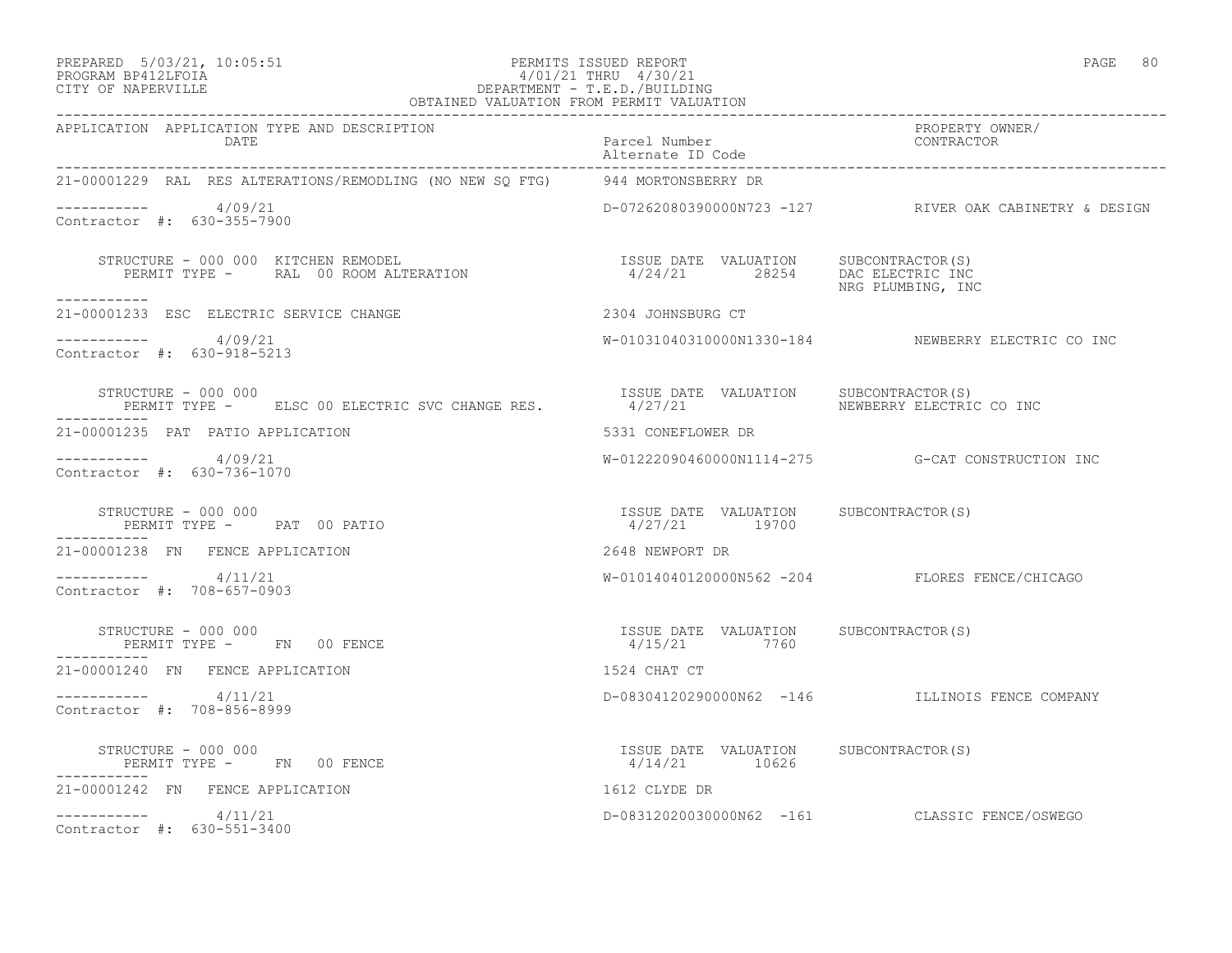| PREPARED    | $5/03/21$ , $10:05:51$ |  |
|-------------|------------------------|--|
| DD O OD 335 | $P^{\text{max}}$       |  |

### PREPARED 5/03/21, 10:05:51 PERMITS ISSUED REPORT<br>PROGRAM BP412LFOIA PAGE 81 PROGRAM BP412LFOIA  $4/01/21$  THRU  $4/30/21$ <br>CITY OF NAPERVILLE DEPARTMENT - T.E.D./BUILDIN CITY OF NAPERVILLE DEPARTMENT - T.E.D./BUILDING

| OBTAINED VALUATION FROM PERMIT VALUATION             |                                                         |                                                          |
|------------------------------------------------------|---------------------------------------------------------|----------------------------------------------------------|
| APPLICATION APPLICATION TYPE AND DESCRIPTION<br>DATE | Parcel Number<br>Alternate ID Code                      | PROPERTY OWNER/<br>CONTRACTOR                            |
| 21-00001242 (CONTINUED)<br>$- - - - - - - - - -$     |                                                         |                                                          |
| STRUCTURE - 000 000<br>PERMIT TYPE - FN 00 FENCE     | ISSUE DATE VALUATION SUBCONTRACTOR(S)<br>$4/14/21$ 5354 |                                                          |
| 21-00001243 FN FENCE APPLICATION                     | 209 THORNHILL CT                                        |                                                          |
| $--------- 4/11/21$<br>Contractor #: 630-933-9881    | D-08313050210000N177 -175 SP FENCE                      |                                                          |
| STRUCTURE - 000 000<br>PERMIT TYPE - FN 00 FENCE     | ISSUE DATE VALUATION SUBCONTRACTOR(S)<br>4/13/21 8550   |                                                          |
| 21-00001247 FN FENCE APPLICATION                     | 225 RIDGEFIELD LN                                       |                                                          |
| $--------- 4/11/21$<br>Contractor #:                 |                                                         |                                                          |
| STRUCTURE - 000 000<br>PERMIT TYPE - FN 00 FENCE     | ISSUE DATE VALUATION SUBCONTRACTOR(S)<br>$4/24/21$ 500  |                                                          |
| 21-00001248 FN FENCE APPLICATION                     | 903 BAINBRIDGE DR                                       |                                                          |
| $--------- 4/11/21$<br>Contractor #: 630-551-3400    |                                                         | D-07104010230000N149 -50 CLASSIC FENCE/OSWEGO            |
| STRUCTURE - 000 000<br>PERMIT TYPE - FN 00 FENCE     | ISSUE DATE VALUATION SUBCONTRACTOR(S)<br>4/25/21 5000   |                                                          |
| 21-00001249 FN FENCE APPLICATION                     | 527 EAGLE BROOK LN                                      |                                                          |
| 4/11/21<br>Contractor #: 630-406-8410                |                                                         | W-01122070320000N1482-219 PARAMOUNT FENCE-BATAVIA        |
| STRUCTURE - 000 000<br>PERMIT TYPE - FN 00 FENCE     | ISSUE DATE VALUATION SUBCONTRACTOR(S)<br>4/13/21 7842   |                                                          |
| 21-00001250 FN FENCE APPLICATION                     | 4435 DAIRYMANS CR                                       |                                                          |
| $--------- 4/11/21$<br>Contractor #: 630-365-1688    |                                                         | W-01152080060000N1067-245 ACCURATE FENCE & DECK INC      |
| STRUCTURE - 000 000<br>PERMIT TYPE - FN 00 FENCE     | ISSUE DATE VALUATION SUBCONTRACTOR(S)<br>4/21/21 5000   |                                                          |
| 21-00001252 DECK DECK                                | 1912 FAIROAK RD                                         |                                                          |
| $--------- 4/12/21$<br>Contractor #: 847-496-4333    |                                                         | D-08324040040000N127 -178 ARCHADECK OF CHICAGOLAND-PALAT |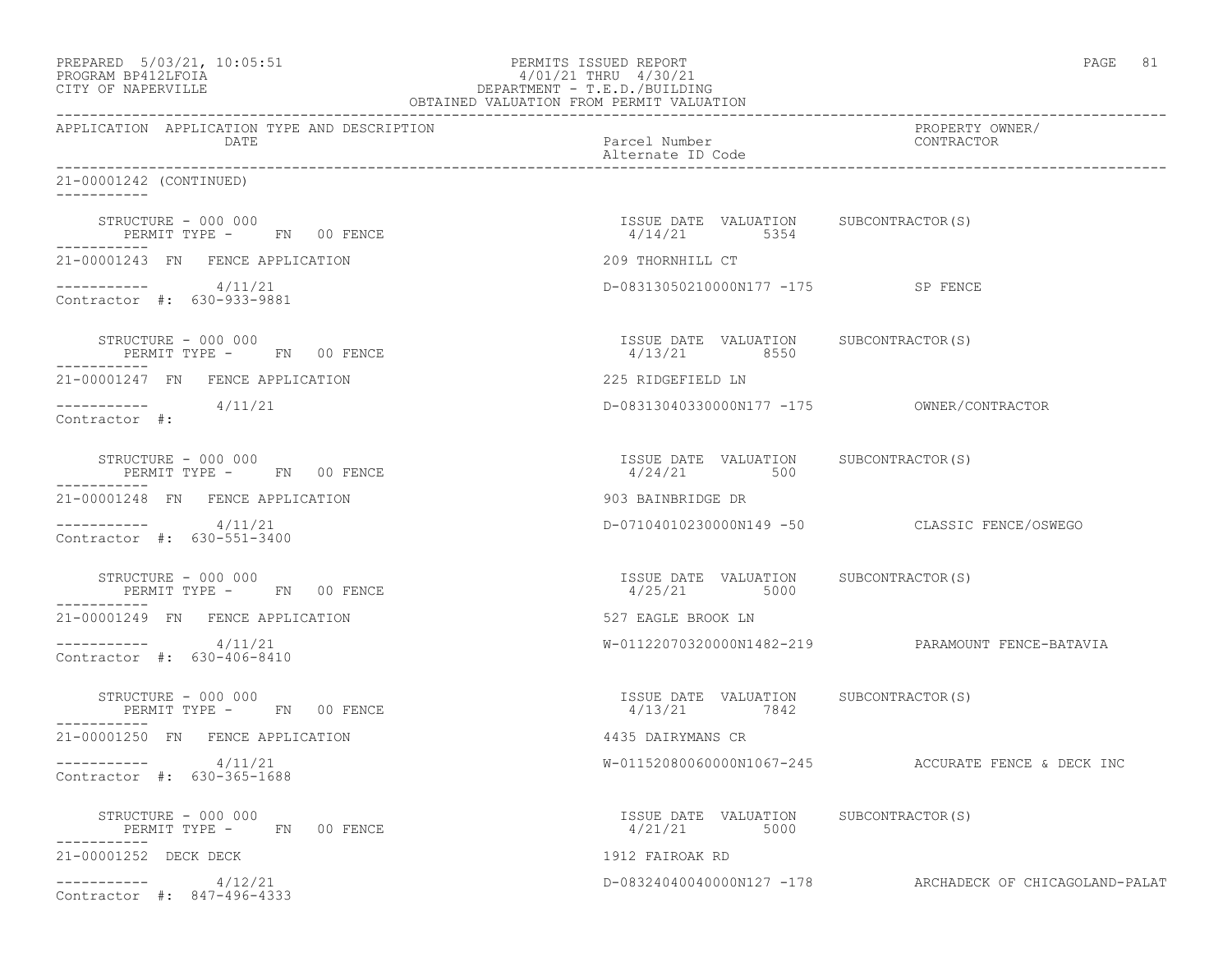| PREPARED 5/03/21, 10:05:51<br>PROGRAM BP412LFOIA<br>CITY OF NAPERVILLE                        | PERMITS ISSUED REPORT<br>$\begin{tabular}{c} $4/01/21$ & $\ldots$\\ & \multicolumn{3}{c}{\small \texttt{DEPARTMENT - T.E.D.}/\texttt{BULIDING}}\\ \multicolumn{3}{c}{\small \texttt{DEPARTMENT - T.E.D.}/\texttt{BULIDING}}\\ \multicolumn{3}{c}{\small \texttt{OBTAINED VALUATION FROM PERMIT VALUATION}}\\ \multicolumn{3}{c}{\small \texttt{CBTALUATION}}\\ \multicolumn{3}{c}{\small \texttt{CBTALUATION}}\\ \multicolumn{3}{c}{\small \texttt{CBTALUATION}}\\ \multicolumn{3}{c}{\small \texttt{CBTALUATION}}\\ \multicolumn{3}{$ | PAGE 82                                              |
|-----------------------------------------------------------------------------------------------|----------------------------------------------------------------------------------------------------------------------------------------------------------------------------------------------------------------------------------------------------------------------------------------------------------------------------------------------------------------------------------------------------------------------------------------------------------------------------------------------------------------------------------------|------------------------------------------------------|
| APPLICATION APPLICATION TYPE AND DESCRIPTION<br>DATE                                          | Parcel Number<br>Alternate ID Code                                                                                                                                                                                                                                                                                                                                                                                                                                                                                                     | PROPERTY OWNER/<br>CONTRACTOR                        |
| 21-00001252 (CONTINUED)<br>-----------                                                        |                                                                                                                                                                                                                                                                                                                                                                                                                                                                                                                                        |                                                      |
| STRUCTURE - 000 000<br>PERMIT TYPE - DECK 00 DECK<br>------------                             | ISSUE DATE VALUATION SUBCONTRACTOR(S)<br>4/28/21 13950                                                                                                                                                                                                                                                                                                                                                                                                                                                                                 |                                                      |
| 21-00001255 FN FENCE APPLICATION                                                              | 1521 MARQUETTE AV                                                                                                                                                                                                                                                                                                                                                                                                                                                                                                                      |                                                      |
| $--------- 4/12/21$<br>Contractor #: 630-933-9881                                             | D-08283110250000N160 -149 SP FENCE                                                                                                                                                                                                                                                                                                                                                                                                                                                                                                     |                                                      |
| STRUCTURE - 000 000<br>PERMIT TYPE - FN 00 FENCE                                              | ISSUE DATE VALUATION SUBCONTRACTOR(S)<br>4/13/21 7000                                                                                                                                                                                                                                                                                                                                                                                                                                                                                  |                                                      |
| 21-00001256 FN FENCE APPLICATION                                                              | 352 WESTBROOK CR                                                                                                                                                                                                                                                                                                                                                                                                                                                                                                                       |                                                      |
| ----------- 4/12/21<br>Contractor #: 815-836-8731                                             |                                                                                                                                                                                                                                                                                                                                                                                                                                                                                                                                        | W-02061160060000N295 -190 NORTHWEST CEDAR/ROMEOVILLE |
| STRUCTURE - 000 000<br>PERMIT TYPE - FN 00 FENCE<br>. _ _ _ _ _ _ _ _ _ _                     | ISSUE DATE VALUATION SUBCONTRACTOR(S)<br>4/20/21 7700                                                                                                                                                                                                                                                                                                                                                                                                                                                                                  |                                                      |
| 21-00001257 PAT PATIO APPLICATION                                                             | 705 N LOOMIS ST                                                                                                                                                                                                                                                                                                                                                                                                                                                                                                                        |                                                      |
| $--------- 4/12/21$<br>Contractor #: 630-551-0477                                             |                                                                                                                                                                                                                                                                                                                                                                                                                                                                                                                                        | D-08181150200000N44 -70 D K LANDSCAPE & DESIGN INC   |
| STRUCTURE - 000 000<br>PERMIT TYPE - FRP* 00 FIREPLACE PREFAB<br>PAT 00 PATIO<br>------------ | ISSUE DATE VALUATION SUBCONTRACTOR(S)<br>4/29/21 15000<br>4/29/21 15000                                                                                                                                                                                                                                                                                                                                                                                                                                                                |                                                      |
| 21-00001262 FN FENCE APPLICATION                                                              | 573 STANHOPE CT                                                                                                                                                                                                                                                                                                                                                                                                                                                                                                                        |                                                      |
| ___________<br>4/13/21<br>Contractor #: 630-231-9550                                          |                                                                                                                                                                                                                                                                                                                                                                                                                                                                                                                                        | D-08323030160000N111 -177 COMPLETE FENCE INC         |
| STRUCTURE - 000 000<br>PERMIT TYPE - FN 00 FENCE<br>-----------                               | ISSUE DATE VALUATION SUBCONTRACTOR(S)<br>$4/14/21$ 1800                                                                                                                                                                                                                                                                                                                                                                                                                                                                                |                                                      |
| 21-00001264 FABD FIRE ALARM                                                                   | 1512 N NAPER BL HM                                                                                                                                                                                                                                                                                                                                                                                                                                                                                                                     |                                                      |
| ----------- 4/13/21<br>Contractor #: 847-729-1958                                             |                                                                                                                                                                                                                                                                                                                                                                                                                                                                                                                                        | D-08082000480000N1003-43 SPECIALTY ALARM ENGINEERING |
| STRUCTURE - 000 000<br>PERMIT TYPE -<br>FABD 00 FIRE ALARM                                    | ISSUE DATE VALUATION<br>4/15/21                                                                                                                                                                                                                                                                                                                                                                                                                                                                                                        | SUBCONTRACTOR(S)<br>SPECIALTY ALARM ENGINEERING      |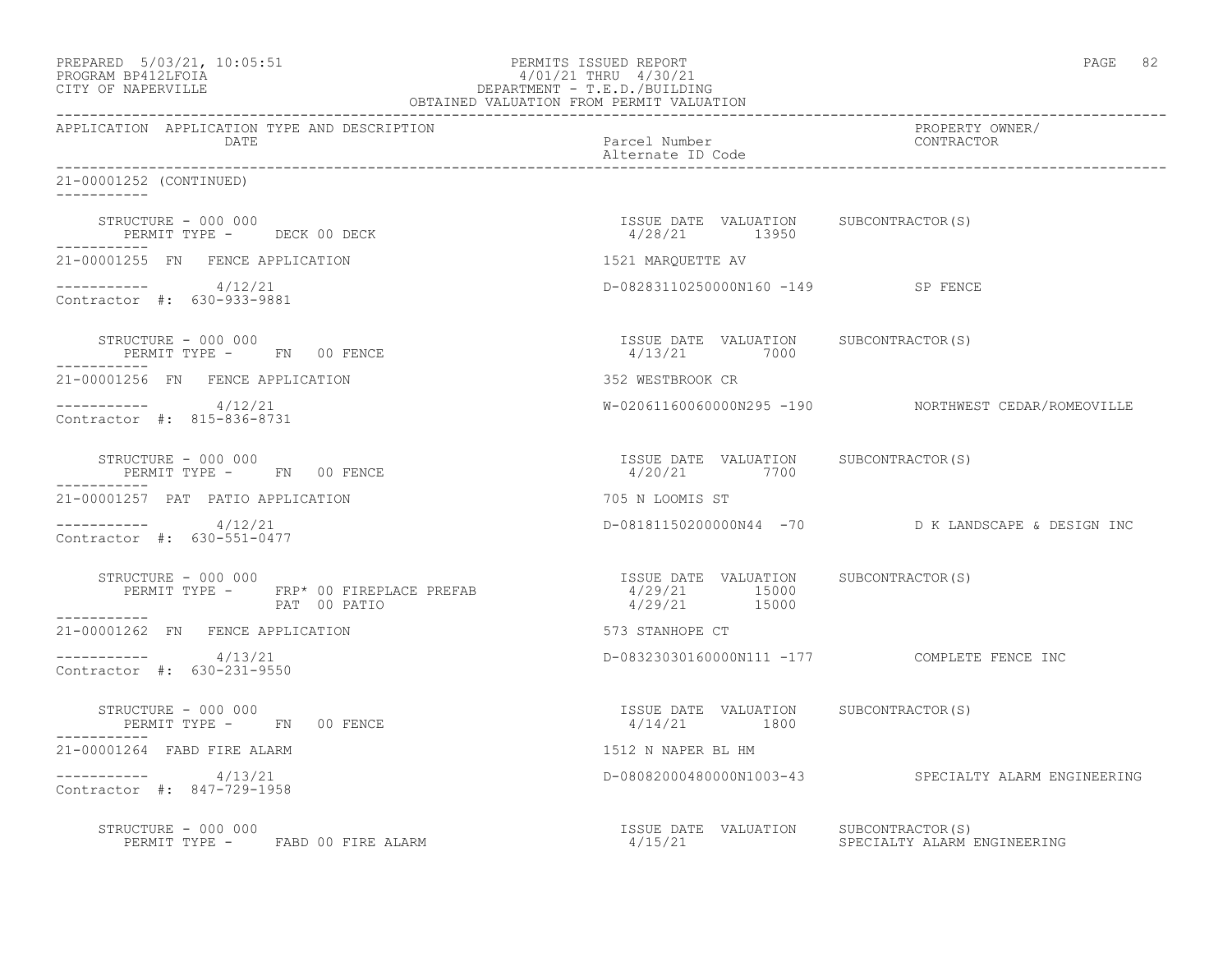### PREPARED 5/03/21, 10:05:51 PERMITS ISSUED REPORT PAGE 83 PROGRAM BP412LFOIA 4/01/21 THRU 4/30/21 CITY OF NAPERVILLE DEPARTMENT - T.E.D./BUILDING

| OBTAINED VALUATION FROM PERMIT VALUATION                                                                                                              |                                                         |                                                         |
|-------------------------------------------------------------------------------------------------------------------------------------------------------|---------------------------------------------------------|---------------------------------------------------------|
| APPLICATION APPLICATION TYPE AND DESCRIPTION<br>DATE                                                                                                  | Parcel Number<br>Alternate ID Code                      | PROPERTY OWNER/<br>CONTRACTOR                           |
| 21-00001265 RPZ REVERSE PRESSURE ZONE/BACKFLOW PREVENTER 2712 MELROSE CT                                                                              |                                                         |                                                         |
| $--------- 4/13/21$<br>Contractor #: 815-385-5599                                                                                                     |                                                         | W-01043030220000N1569-197 WATER WORKS INC-JOHNSBURG     |
| STRUCTURE - 000 000<br>STRUCTURE - 000 000<br>PERMIT TYPE - LSP 00 LAWN SPRINKLER RESIDENTIAL - 1/14/21 4600 WATER WORKS INC-JOHNSBURG<br>----------- |                                                         | ENGLAND PLUMBING                                        |
| 21-00001266 GBP GREENER BUSINESS PROGRAM                                                                                                              | 3320 ODYSSEY CT                                         |                                                         |
| $--------- 4/13/21$<br>Contractor #:                                                                                                                  |                                                         |                                                         |
| STRUCTURE - 000 000<br>PERMIT TYPE - GBP 00 GREENER BUSINESS PROGRAM 4/14/21<br>-----------                                                           | ISSUE DATE VALUATION SUBCONTRACTOR(S)                   |                                                         |
| 21-00001268 FN FENCE APPLICATION                                                                                                                      | 224 RICHARD RD                                          |                                                         |
| $--------- 4/14/21$<br>Contractor #: 815-836-8731                                                                                                     |                                                         | D-08173110060000N412 -87 NORTHWEST CEDAR/ROMEOVILLE     |
| STRUCTURE - 000 000<br>PERMIT TYPE - FN 00 FENCE                                                                                                      | ISSUE DATE VALUATION SUBCONTRACTOR(S)<br>$4/15/21$ 6000 |                                                         |
| -----------<br>21-00001269 FN FENCE APPLICATION                                                                                                       | 1209 BAINBRIDGE DR                                      |                                                         |
| $--------- 4/14/21$<br>Contractor #:                                                                                                                  |                                                         | D-07104020570000N223 -50 CONTRACTOR MANAGEMENT SERVICES |
| STRUCTURE - 000 000<br>STRUCTURE - UUU UUU<br>PERMIT TYPE -     FN   00 FENCE                                                                         | ISSUE DATE VALUATION SUBCONTRACTOR(S)<br>$4/15/21$ 5500 |                                                         |
| 21-00001270 FN FENCE APPLICATION                                                                                                                      | 4511 SHUMARD LN                                         |                                                         |
| $--------- 4/14/21$<br>Contractor #: 630-551-3400                                                                                                     |                                                         | W-01172130170000N1743-241 CLASSIC FENCE/OSWEGO          |
| STRUCTURE - 000 000<br>PERMIT TYPE - FN 00 FENCE                                                                                                      | ISSUE DATE VALUATION SUBCONTRACTOR(S)<br>4/29/21 8390   |                                                         |
| 21-00001271 FN FENCE APPLICATION                                                                                                                      | 1240 W JEFFERSON AV                                     |                                                         |
| $--------- 4/14/21$<br>Contractor #: 847-438-3630                                                                                                     | D-07144140040000N622 -82 PREMIER FENCE                  |                                                         |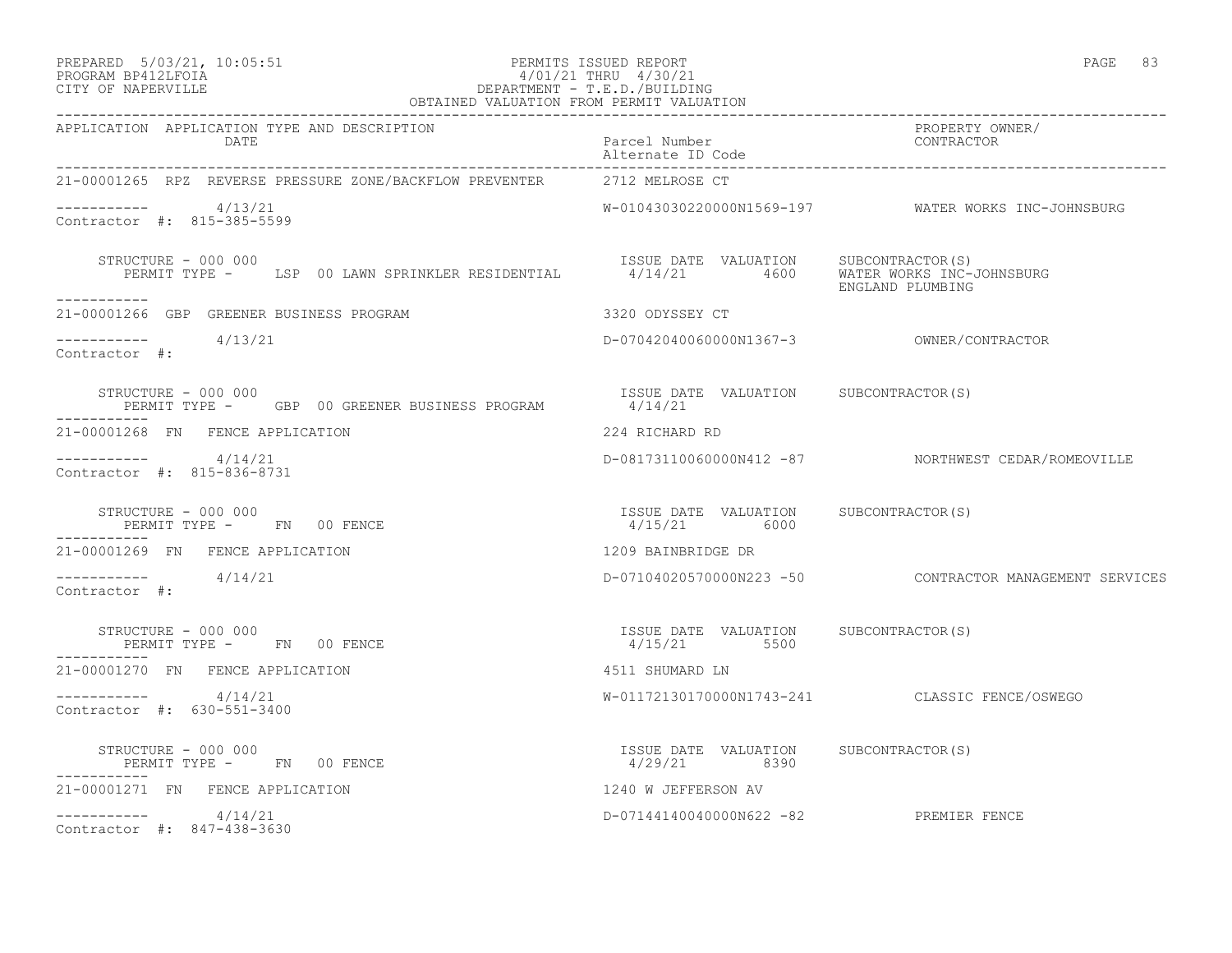| PREPARED 5/03/21, 10:05:51<br>PROGRAM BP412LFOIA<br>CITY OF NAPERVILLE    | PERMITS ISSUED REPORT<br>4/01/21 THRU 4/30/21            | PAGE 84                                             |
|---------------------------------------------------------------------------|----------------------------------------------------------|-----------------------------------------------------|
| APPLICATION APPLICATION TYPE AND DESCRIPTION<br>DATE                      | Parcel Number<br>Alternate ID Code                       | PROPERTY OWNER/<br>CONTRACTOR                       |
| 21-00001271 (CONTINUED)                                                   |                                                          |                                                     |
| STRUCTURE - 000 000<br>PERMIT TYPE - FN 00 FENCE<br>-----------           | ISSUE DATE VALUATION SUBCONTRACTOR(S)<br>$4/15/21$ 5486  |                                                     |
| 21-00001272 FN FENCE APPLICATION                                          | 2432 KINGSLEY DR                                         |                                                     |
| $--------- 4/14/21$<br>Contractor #: 815-744-9390                         |                                                          | W-02061190050000N759 -190 THE CEDAR MILL-MORRIS     |
| STRUCTURE - 000 000<br>PERMIT TYPE - FN 00 FENCE                          | ISSUE DATE VALUATION SUBCONTRACTOR(S)<br>4/21/21 3000    |                                                     |
| 21-00001274 FN FENCE APPLICATION                                          | 1209 N EAGLE ST                                          |                                                     |
| $--------- 4/14/21$<br>Contractor #: 630-933-9881                         | D-07124030180000N514 -54 SP FENCE                        |                                                     |
| STRUCTURE - 000 000<br>PERMIT TYPE - FN 00 FENCE<br>. _ _ _ _ _ _ _ _ _ _ | ISSUE DATE VALUATION SUBCONTRACTOR(S)<br>4/15/21 13000   |                                                     |
| 21-00001275 FN FENCE APPLICATION                                          | 108 THRUSH LN                                            |                                                     |
| $--------- 4/14/21$<br>Contractor #: 630-292-4649                         |                                                          | D-08302070070000N451 -131 CEDAR MOUNTAIN FENCE CO   |
| STRUCTURE - 000 000<br>PERMIT TYPE - FN 00 FENCE<br>-----------           | ISSUE DATE VALUATION SUBCONTRACTOR(S)<br>4/15/21 6900    |                                                     |
| 21-00001276 FN FENCE APPLICATION                                          | 1507 CARLYLE RD                                          |                                                     |
| $--------- 4/14/21$<br>Contractor #: 708-301-1200                         |                                                          | W-01113080120000N1101-231 AMERICA'S BACKYARD/JOLIET |
| STRUCTURE - 000 000<br>PERMIT TYPE - FN 00 FENCE                          | ISSUE DATE VALUATION SUBCONTRACTOR(S)<br>4/20/21 3850    |                                                     |
| 21-00001277 FN FENCE APPLICATION                                          | 701 W GARTNER RD                                         |                                                     |
| 4/14/21<br>-----------<br>Contractor #: 630-360-4099                      | D-07251060130000N446 -128                                | EVERLAST FENCE INC                                  |
| STRUCTURE - 000 000<br>PERMIT TYPE - FN 00 FENCE<br>-----------           | ISSUE DATE VALUATION SUBCONTRACTOR(S)<br>4/20/21<br>6785 |                                                     |
| 21-00001280 RPZ REVERSE PRESSURE ZONE/BACKFLOW PREVENTER 419 WARWICK DR   |                                                          |                                                     |
| 4/14/21<br>___________<br>Contractor #: 630-293-4962                      |                                                          | D-08323040260000N78 -177 SALINAS AND SONS           |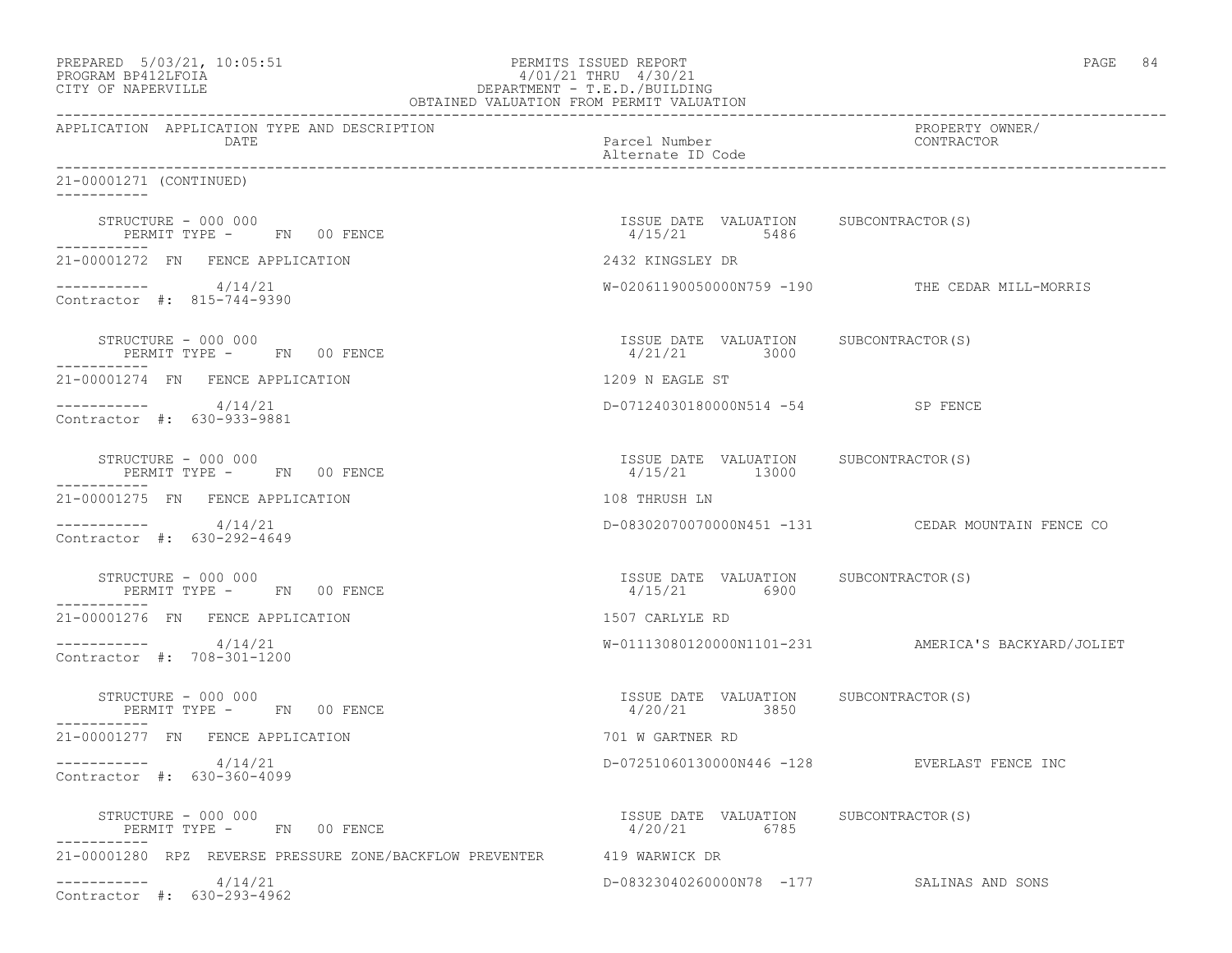### PREPARED 5/03/21, 10:05:51 PERMITS ISSUED REPORT PAGE 85 PROGRAM BP412LFOIA 4/01/21 THRU 4/30/21 CITY OF NAPERVILLE DEPARTMENT - T.E.D./BUILDING OBTAINED VALUATION FROM PERMIT VALUATION

| APPLICATION APPLICATION TYPE AND DESCRIPTION<br>DATE                                                                                                                          | Parcel Number<br>Alternate ID Code    | PROPERTY OWNER/<br>CONTRACTOR                        |
|-------------------------------------------------------------------------------------------------------------------------------------------------------------------------------|---------------------------------------|------------------------------------------------------|
| 21-00001280 (CONTINUED)<br>------------                                                                                                                                       |                                       |                                                      |
| 000 000<br>HE - THE DATE VALUATION SUBCONTRACTOR(S)<br>ROW 00 RIGHT OF WAY PERMIT 20021 6490<br>STRUCTURE - 000 000<br>PERMIT TYPE - LSP 00 LAWN SPRINKLER RESIDENTIAL        |                                       |                                                      |
| ------------<br>21-00001282 RPZ REVERSE PRESSURE ZONE/BACKFLOW PREVENTER 532 W FRANKLIN AV                                                                                    |                                       |                                                      |
| $--------- 4/14/21$<br>Contractor #: 815-521-3247                                                                                                                             |                                       | D-07133060010000N536 -83 EVERGREEN SPRINKLER SYSTEM  |
| STRUCTURE - 000 000<br>PERMIT TYPE - LSP 00 LAWN SPRINKLER RESIDENTIAL 4/15/21 8000 HARTLAND PLUMBING & MECH                                                                  | ISSUE DATE VALUATION SUBCONTRACTOR(S) |                                                      |
| 21-00001283 RPZ REVERSE PRESSURE ZONE/BACKFLOW PREVENTER 913 W BAILEY RD                                                                                                      |                                       |                                                      |
| $--------- 4/14/21$<br>Contractor #: 815-521-3247                                                                                                                             |                                       | D-07253040220000N565 -143 EVERGREEN SPRINKLER SYSTEM |
| STRUCTURE - 000 000<br>PERMIT TYPE - LSP 00 LAWN SPRINKLER RESIDENTIAL 4/15/21 5600 HARTLAND PLUMBING & MECH                                                                  | ISSUE DATE VALUATION SUBCONTRACTOR(S) |                                                      |
| 21-00001290 DRWY DRIVEWAY NEW AND ALTERATIONS                                                                                                                                 | 3519 MALVINA CT                       |                                                      |
| $--------- 4/14/21$<br>Contractor #: 630-644-4982                                                                                                                             |                                       | W-01114260130000N664 -232 1.2.3. LANDSCAPING & CONST |
| STRUCTURE - 000 000<br>PERMIT TYPE - DRWY 00 DRIVEWAY ADDITION/ALTERATION 15SUE DATE VALUATION SUBCONTRACTOR(S)<br>PERMIT TYPE - ROW 00 RIGHT OF WAY PERMIT 4/24/21<br>------ |                                       |                                                      |
| 21-00001291 FABD FIRE ALARM                                                                                                                                                   | 184 SHUMAN BL                         |                                                      |
| $--------- 4/14/21$<br>Contractor #: 847-803-2700                                                                                                                             |                                       | D-07014120030000N7 -24 SIEMENS BUILDING TECH FA      |
| -----------                                                                                                                                                                   |                                       |                                                      |
| 21-00001292 OCCI OCCUPANCY INSPECTION                                                                                                                                         | 2835 AURORA AV 123                    |                                                      |
| $--------- 4/14/21$<br>Contractor #:                                                                                                                                          |                                       |                                                      |
| STRUCTURE - 000 000 JH SALON STE 2                                                                                                                                            | ISSUE DATE VALUATION SUBCONTRACTOR(S) |                                                      |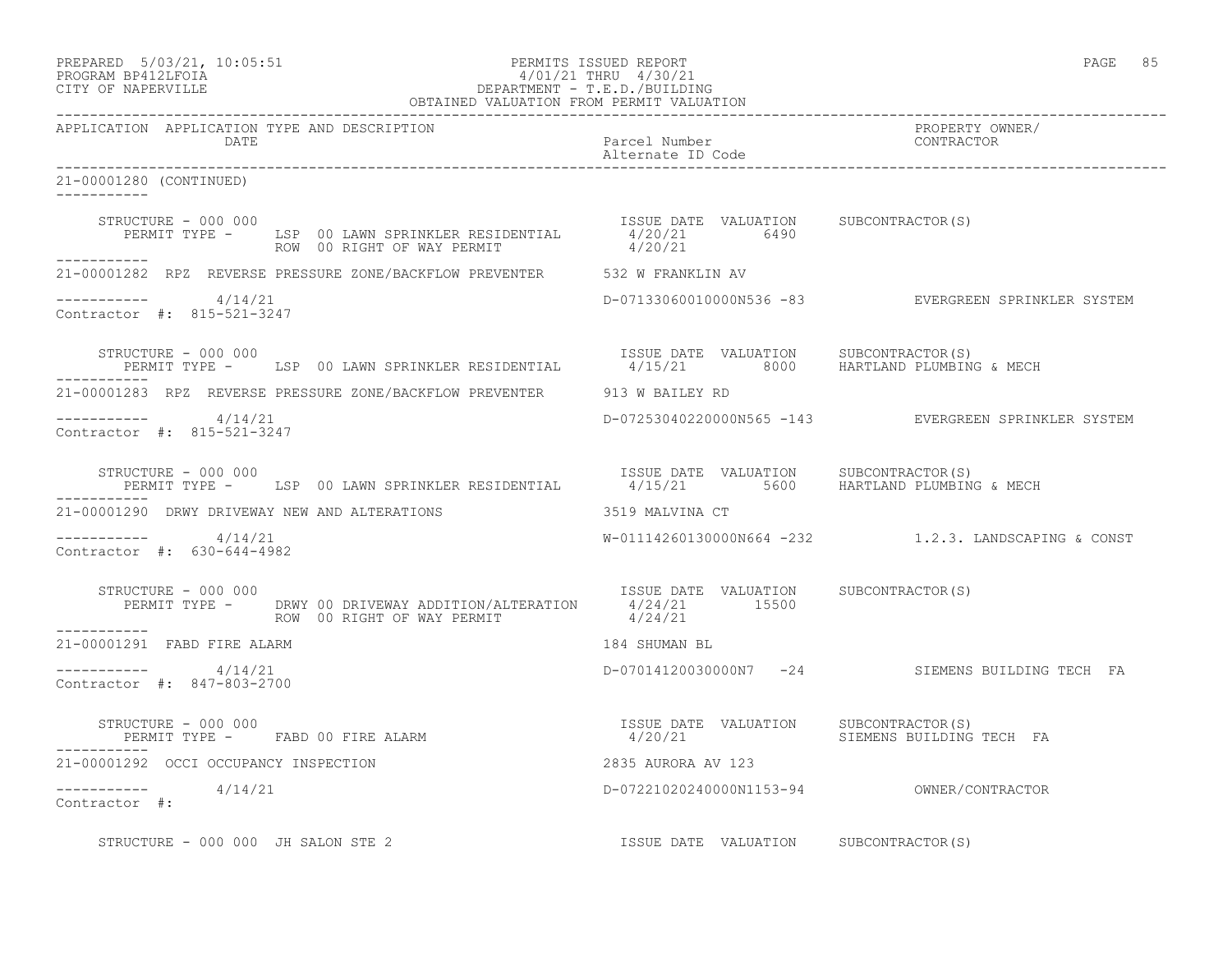-----------

-----------

Contractor #:

-----------

\_\_\_\_\_\_\_\_\_\_\_

-----------

-----------

-----------

#### PREPARED 5/03/21, 10:05:51 PERMITS ISSUED REPORT PAGE 86 PROGRAM BP412LFOIA 4/01/21 THRU 4/30/21 CITY OF NAPERVILLE DEPARTMENT - T.E.D./BUILDING OBTAINED VALUATION FROM PERMIT VALUATION

------------------------------------------------------------------------------------------------------------------------------------

APPLICATION APPLICATION TYPE AND DESCRIPTION PROPERTY OWNER/ DATE PARTICLE IN THE PARTICLE OF THE PARTICLE NUMber CONTRACTOR OF THE PARTICLE IN THE PARTICLE OF THE PARTICLE Alternate ID Code ------------------------------------------------------------------------------------------------------------------------------------ 21-00001292 (CONTINUED) PERMIT TYPE - OCC 00 OCC INSPECT. PERMIT COM/RST 4/24/21 21-00001295 RAL RES ALTERATIONS/REMODLING (NO NEW SQ FTG) 504 FLOCK AV  $--------- 4/15/21$ D-08311030150000N305 -160 OWNER/CONTRACTOR STRUCTURE - 000 000 FIRST FLOOR REMODEL ISSUE DATE VALUATION SUBCONTRACTOR(S) 4/28/21 30000 WAVE ELECTRIC<br>SELECT PLUMBIN SELECT PLUMBING 21-00001297 SITE SITE DEVELOPMENT WAGNER FARMS SUBDIVISION ----------- 4/15/21 - - PULTE HOME COMPANY LLC Contractor #: 630-201-3411 STRUCTURE - 000 000<br>PERMIT TYPE - SITE 00 SITE DEVELOPMENT - 1/15/21 HOLIDAY SEWER & WATER/WAUCONDA PERMIT TYPE - SITE 00 SITE DEVELOPMENT 21-00001298 MISC MISCELLANEOUS APPLICATION 1315 DUNROBIN RD ----------- 4/15/21 D-08174170080000N1272-88 ROYAL FALCON ENT. Contractor #: 630-406-0001 STRUCTURE - 000 000 ISSUE DATE VALUATION SUBCONTRACTOR(S) PERMIT TYPE - MISC 00 MISCELLANEOUS PERMIT 4/27/21 39840 21-00001299 RAL RES ALTERATIONS/REMODLING (NO NEW SQ FTG) 81 GREEN VALLEY DR ----------- 4/15/21 D-07144200430000N123 -82 RIVER OAK CABINETRY & DESIGN Contractor #: 630-355-7900 STRUCTURE - 000 000 BATHROOM REMODEL<br>PERMIT TYPE - RAL 00 ROOM ALTERATION PERMIT TYPE - RAL 00 ROOM ALTERATION 4/26/21 25543 DAC ELECTRIC INC NRG PLUMBING, INC 21-00001303 DRWY DRIVEWAY NEW AND ALTERATIONS 2005 LAKEVIEW CT ----------- 4/15/21 D-08324050570000N325 -178 S & W CONSTRUCTION, INC Contractor #: 630-978-0291

 STRUCTURE - 000 000 R/R CONCRETE PORCH/PR WALK/STOOP ISSUE DATE VALUATION SUBCONTRACTOR(S) PERMIT TYPE - MISC 00 MISCELLANEOUS PERMIT 4/20/21 3450 ----------- 21-00001305 DRWY DRIVEWAY NEW AND ALTERATIONS 1840 FAIROAK RD ----------- 4/15/21 D-08324020030000N178 -178 S & W CONSTRUCTION, INC Contractor #: 630-978-0291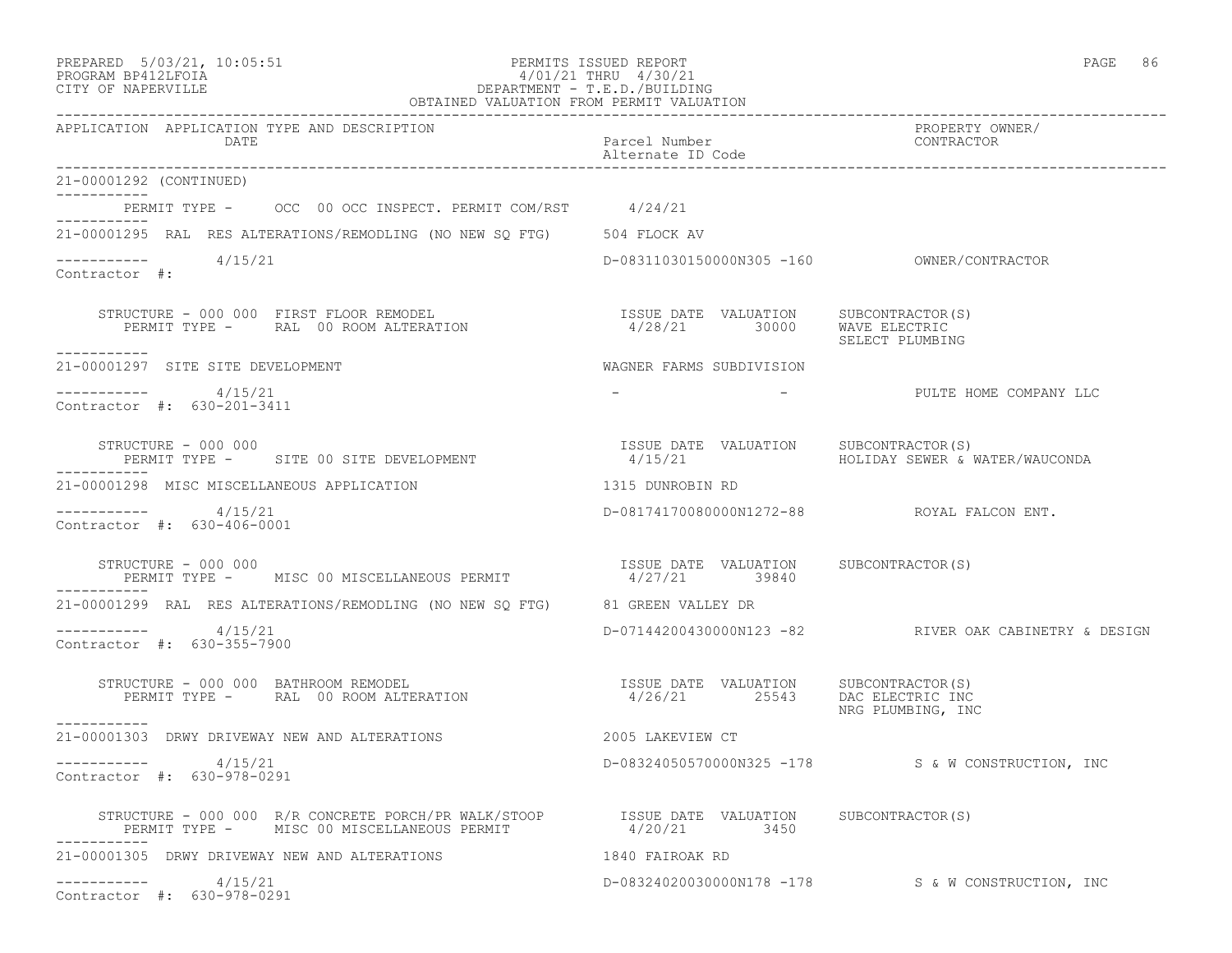#### PREPARED 5/03/21, 10:05:51 PERMITS ISSUED REPORT PAGE 87 PROGRAM BP412LFOIA 4/01/21 THRU 4/30/21 CITY OF NAPERVILLE DEPARTMENT - T.E.D./BUILDING OBTAINED VALUATION FROM PERMIT VALUATION

|                                                                                                                                                                                                                                                                                                                      | OBTAINED VALUATION FROM PERMIT VALUATION     |                                                   |
|----------------------------------------------------------------------------------------------------------------------------------------------------------------------------------------------------------------------------------------------------------------------------------------------------------------------|----------------------------------------------|---------------------------------------------------|
| APPLICATION APPLICATION TYPE AND DESCRIPTION<br>DATE                                                                                                                                                                                                                                                                 | Parcel Number<br>Alternate ID Code           | PROPERTY OWNER/<br>CONTRACTOR                     |
| 21-00001305 (CONTINUED)<br>___________                                                                                                                                                                                                                                                                               |                                              |                                                   |
| ------------                                                                                                                                                                                                                                                                                                         |                                              |                                                   |
|                                                                                                                                                                                                                                                                                                                      |                                              |                                                   |
| $--------- 4/15/21$<br>Contractor #: 630-978-0291                                                                                                                                                                                                                                                                    |                                              | D-08301060150000N452 -130 S& W CONSTRUCTION, INC  |
| STRUCTURE - 000 000 R/R CONCRETE PORCH/PR WALK/STOOP ISSUE DATE VALUATION SUBCONTRACTOR(S)<br>PERMIT TYPE - DRWY 00 DRIVEWAY ADDITION/ALTERATION 4/20/21 15000 S & W CONSTRUCTION, INC<br>-------<br>___________                                                                                                     |                                              |                                                   |
| 21-00001307 DRWY DRIVEWAY NEW AND ALTERATIONS 630 PRAIRIE AV                                                                                                                                                                                                                                                         |                                              |                                                   |
| ----------- 4/15/21<br>Contractor #: 630-978-0291                                                                                                                                                                                                                                                                    |                                              | D-08192100030000N133 -101 S & W CONSTRUCTION, INC |
| $\begin{array}{cccc} \texttt{STRUCTURE} & - & 000 & 000 & R/R & \texttt{CONCRETE} & \texttt{PORCH/PR} & \texttt{NALK/STOOP} & \texttt{ISSUE} & \texttt{DATE} & \texttt{VALUATION} & \texttt{SUBCONTRACTOR(S)} \\ \texttt{PERMIT TYPE} & - & \texttt{MISC 00 MISCELLANEOUS PERMIT} & 4/20/21 & 3450 & \\ \end{array}$ |                                              |                                                   |
| 21-00001310 CAL COMMERCIAL ALTERATION/REPAIR (NO NEW SQ FTG) 144 W JEFFERSON AV                                                                                                                                                                                                                                      |                                              |                                                   |
| $--------- 4/15/21$<br>Contractor #: 630-888-4694                                                                                                                                                                                                                                                                    | D-07134290140000N1374-84 PROPERTY RENOVATORS |                                                   |
| -----------                                                                                                                                                                                                                                                                                                          |                                              | JAXON ELECTRIC INC                                |
| 21-00001314 DRWY DRIVEWAY NEW AND ALTERATIONS 4835 SNAPJACK CR                                                                                                                                                                                                                                                       |                                              |                                                   |
| $--------- 4/15/21$<br>Contractor #: 630-323-7408                                                                                                                                                                                                                                                                    | W-01154070380000N979 -260 ELIA PAVING CO     |                                                   |
| STRUCTURE - 000 000 R/R ASPHALT DRWY/APRON ISSUE DATE VALUATION SUBCONTRACTOR(S)<br>PERMIT TYPE - DRWY 00 DRIVEWAY ADDITION/ALTERATION 4/21/21 2600<br>ROW 00 RIGHT OF WAY PERMIT 4/21/21<br>___________                                                                                                             |                                              |                                                   |
| 21-00001317 DRWY DRIVEWAY NEW AND ALTERATIONS 705 STACIE CT                                                                                                                                                                                                                                                          |                                              |                                                   |
| $--------- 4/15/21$<br>Contractor #: 630-885-8054                                                                                                                                                                                                                                                                    | D-07152050110000N689 -65 ALLRITE PAVING      |                                                   |

STRUCTURE - 000 000 R/R ASPHALT DRWY/APRON **ISSUE DATE VALUATION** SUBCONTRACTOR(S)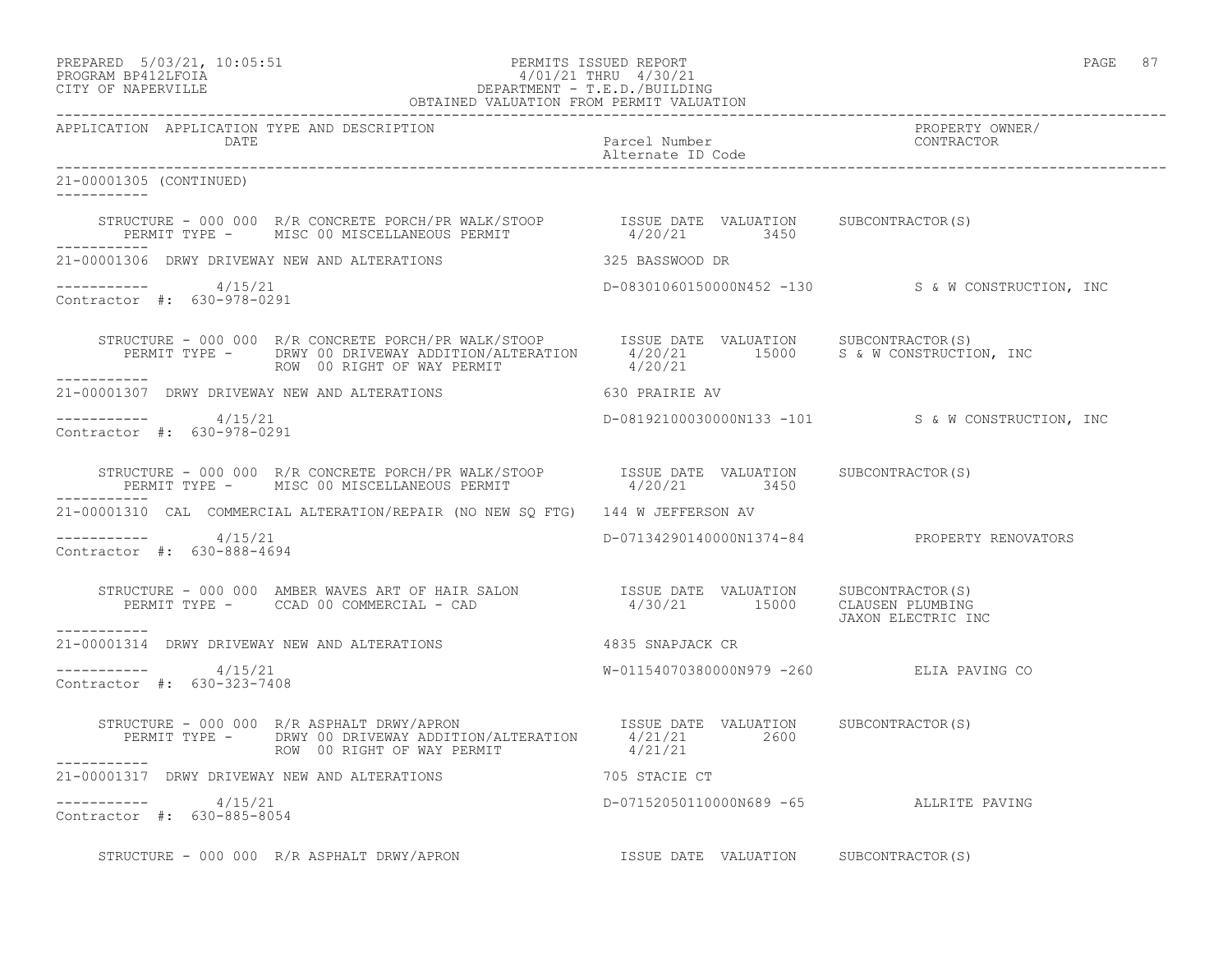21-00001317 (CONTINUED)

 $--------- 4/15/21$ 

Contractor #: 815-218-1664

-----------

-----------

### PREPARED 5/03/21, 10:05:51 PERMITS ISSUED REPORT PAGE 88 PROGRAM BP412LFOIA 4/01/21 THRU 4/30/21 CITY OF NAPERVILLE DEPARTMENT - T.E.D./BUILDING OBTAINED VALUATION FROM PERMIT VALUATION

------------------------------------------------------------------------------------------------------------------------------------ APPLICATION APPLICATION TYPE AND DESCRIPTION<br>DATE barcel Number Parcel Number (CONTRACTOR DATE Parcel Number CONTRACTOR Alternate ID Code ------------------------------------------------------------------------------------------------------------------------------------ PERMIT TYPE - DRWY 00 DRIVEWAY ADDITION/ALTERATION 4/15/21 2600 ROW 00 RIGHT OF WAY PERMIT  $4/15/21$ 21-00001320 DRWY DRIVEWAY NEW AND ALTERATIONS 1042 AMBERWOOD CR D-08072220020000N695 -41 EDEN LAWN CARE STRUCTURE - 000 000 BRICK PAVER DRWY/PR WALKS **ISSUE DATE VALUATION** SUBCONTRACTOR(S)

 PERMIT TYPE - DRWY 00 DRIVEWAY ADDITION/ALTERATION 4/15/21 20000 ----------- 21-00001324 DRWY DRIVEWAY NEW AND ALTERATIONS 3204 LAPP LN ----------- 4/15/21 W-01091130010000N1423-212 JESUS QUEZADA Contractor #: 630-383-6441 STRUCTURE - 000 000 R/R ASPHALT DRWY/APRON **ISSUE DATE VALUATION** SUBCONTRACTOR(S) PERMIT TYPE - DRWY 00 DRIVEWAY ADDITION/ALTERATION 4/19/21 2600<br>ROW 00 RIGHT OF WAY PERMIT 4/19/21 ROW 00 RIGHT OF WAY PERMIT ----------- 21-00001325 DRWY DRIVEWAY NEW AND ALTERATIONS 1720 CHALMETTE CT ----------- 4/15/21 D-08321140740000N720 -162 ADVOCATE CONSTRUCTION Contractor #: 630-398-4600 STRUCTURE - 000 000 R/R CONCRETE PORCH/PR WALK/STOOP ISSUE DATE VALUATION SUBCONTRACTOR(S) PERMIT TYPE - DRWY 00 DRIVEWAY ADDITION/ALTERATION 4/28/21 15000 ADVOCATE CONSTRUCTION ROW 00 RIGHT OF WAY PERMIT  $4/28/21$ ----------- 21-00001326 DRWY DRIVEWAY NEW AND ALTERATIONS 1131 NEEDHAM RD

\_\_\_\_\_\_\_\_\_\_\_ ----------- 4/15/21 D-08171070060000N410 -72 ADVOCATE CONSTRUCTION Contractor #: 630-398-4600

 STRUCTURE - 000 000 R/R CONCRETE PORCH/PR WALK/STOOP ISSUE DATE VALUATION SUBCONTRACTOR(S) PERMIT TYPE - DRWY 00 DRIVEWAY ADDITION/ALTERATION  $4/28/21$  15000 ROW 00 RIGHT OF WAY PERMIT  $4/28/21$ ----------- 21-00001327 DRWY DRIVEWAY NEW AND ALTERATIONS 1142 NEEDHAM RD

 $--------- 4/15/21$ Contractor #: 630-398-4600

STRUCTURE - 000 000 R/R CONCRETE PORCH/PR WALK/STOOP ISSUE DATE VALUATION SUBCONTRACTOR(S)

D-08171080580000N80 -72 ADVOCATE CONSTRUCTION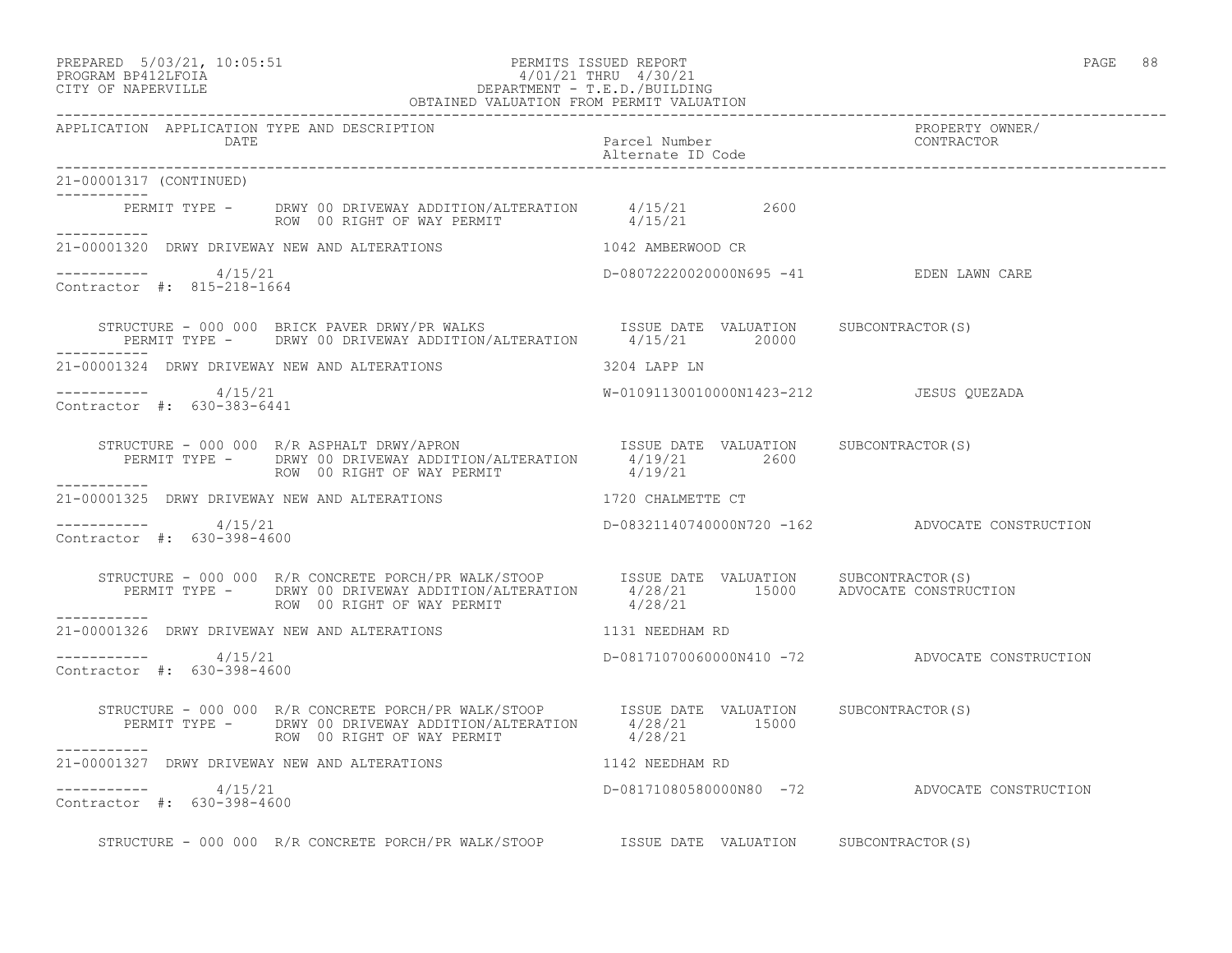### PREPARED 5/03/21, 10:05:51 PERMITS ISSUED REPORT PAGE 89 PROGRAM BP412LFOIA 4/01/21 THRU 4/30/21 CITY OF NAPERVILLE DEPARTMENT - T.E.D./BUILDING

|                                                       | OBTAINED VALUATION FROM PERMIT VALUATION                                                                                                                                                                                                                                                                                                                         |                                         |                                                   |
|-------------------------------------------------------|------------------------------------------------------------------------------------------------------------------------------------------------------------------------------------------------------------------------------------------------------------------------------------------------------------------------------------------------------------------|-----------------------------------------|---------------------------------------------------|
| APPLICATION APPLICATION TYPE AND DESCRIPTION<br>DATE  | Parcel Number<br>Parcel Number<br>Alternate ID Code                                                                                                                                                                                                                                                                                                              |                                         | PROPERTY OWNER/<br>CONTRACTOR                     |
| 21-00001327 (CONTINUED)<br>___________                |                                                                                                                                                                                                                                                                                                                                                                  |                                         |                                                   |
|                                                       | PERMIT TYPE - DRWY 00 DRIVEWAY ADDITION/ALTERATION $4/28/21$ 15000<br>ROW 00 RIGHT OF WAY PERMIT 4/28/21                                                                                                                                                                                                                                                         |                                         |                                                   |
|                                                       | 21-00001329 DRWY DRIVEWAY NEW AND ALTERATIONS 2117 KEIM DR                                                                                                                                                                                                                                                                                                       |                                         |                                                   |
| $--------- 4/15/21$<br>Contractor #: 630-377-9339     |                                                                                                                                                                                                                                                                                                                                                                  | D-08324080010000N706 -178 DAMICO PAVING |                                                   |
| -----------                                           | $\begin{array}{cccc} \texttt{STRUCTURE} - 000 000 & \texttt{R/R CONCRETE PORCH/PR WALK/STOOP} & \texttt{ISSUE DATE} & \texttt{VALUATION} & \texttt{SUBCONTRACTOR(S)} \\ \texttt{PERMIT TYPE} - & \texttt{DRWY 00 DRIVEWAY ADDITION/ALTERATION} & \texttt{4/21/21} & \texttt{15000} & \texttt{CURB CUTERS INC} \end{array}$<br>ROW 00 RIGHT OF WAY PERMIT 4/21/21 |                                         |                                                   |
|                                                       | 21-00001330 DRWY DRIVEWAY NEW AND ALTERATIONS 1106 CHESHIRE AV                                                                                                                                                                                                                                                                                                   |                                         |                                                   |
| -----------     4/15/21<br>Contractor #: 630-377-9339 |                                                                                                                                                                                                                                                                                                                                                                  | D-08201040010000N146 -102 DAMICO PAVING |                                                   |
| ------------                                          | STRUCTURE - 000 000 R/R CONCRETE PORCH/PR WALK/STOOP ISSUE DATE VALUATION SUBCONTRACTOR(S)<br>PERMIT TYPE - DRWY 00 DRIVEWAY ADDITION/ALTERATION 4/22/21 15000<br>------- ROW 00 RIGHT OF WAY PERMIT 4/22/21                                                                                                                                                     |                                         |                                                   |
|                                                       | 21-00001333 DRWY DRIVEWAY NEW AND ALTERATIONS 323 LEEDS CT                                                                                                                                                                                                                                                                                                       |                                         |                                                   |
| ----------- 4/15/21<br>Contractor #: 630-042-8765     |                                                                                                                                                                                                                                                                                                                                                                  | D-08323070080000N139 -177 MAUL PAVING   |                                                   |
| -----------                                           | STRUCTURE – 000 000 R/R CONCRETE PORCH/PR WALK/STOOP ISSUE DATE VALUATION SUBCONTRACTOR(S)<br>PERMIT TYPE – DRWY 00 DRIVEWAY ADDITION/ALTERATION $4/20/21$ 15000<br>ROW 00 RIGHT OF WAY PERMIT                                                                                                                                                                   | 4/20/21                                 |                                                   |
|                                                       | 21-00001334 DRWY DRIVEWAY NEW AND ALTERATIONS 704 ANTIETAM CT                                                                                                                                                                                                                                                                                                    |                                         |                                                   |
| -----------     4/15/21<br>Contractor #: 630-202-5828 |                                                                                                                                                                                                                                                                                                                                                                  | D-07251050090000N681 -128 KOST SERVICES |                                                   |
| ___________                                           | STRUCTURE - 000 000 R/R CONCRETE PORCH/PR WALK/STOOP<br>PERMIT TYPE - DRWY 00 DRIVEWAY ADDITION/ALTERATION 4/29/21 15000 B KOST SERVICES<br>ROW 00 RIGHT OF WAY PERMIT 4/29/21                                                                                                                                                                                   |                                         |                                                   |
| 21-00001339 FN FENCE APPLICATION                      |                                                                                                                                                                                                                                                                                                                                                                  | 1611 CANYON RUN RD                      |                                                   |
| -----------    4/16/21<br>Contractor #: 630-406-8410  |                                                                                                                                                                                                                                                                                                                                                                  |                                         | D-08331010230000N769 -164 PARAMOUNT FENCE-BATAVIA |
| STRUCTURE - 000 000                                   |                                                                                                                                                                                                                                                                                                                                                                  | ISSUE DATE VALUATION SUBCONTRACTOR(S)   |                                                   |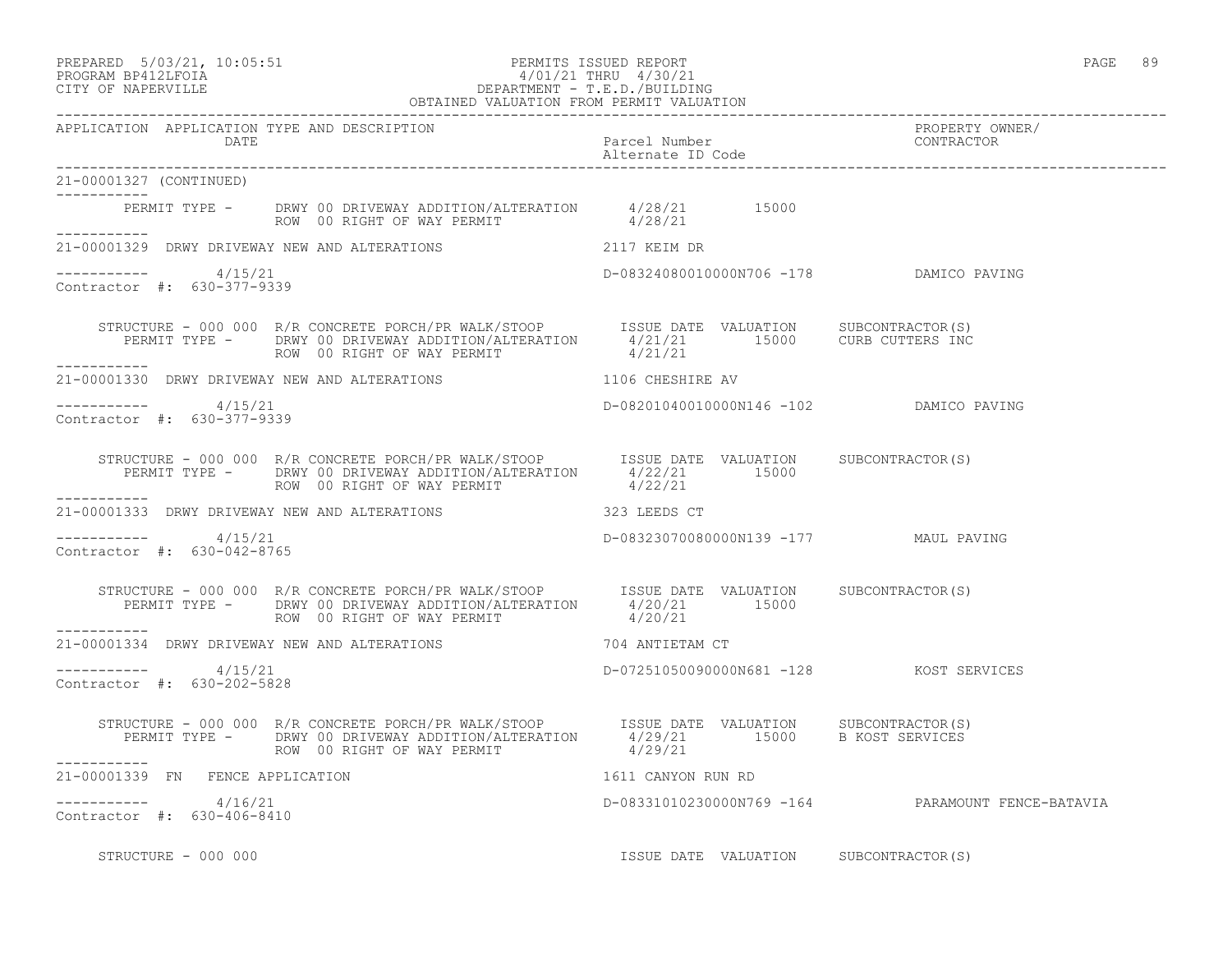### PREPARED 5/03/21, 10:05:51 PERMITS ISSUED REPORT PAGE 90 PROGRAM BP412LFOIA 4/01/21 THRU 4/30/21 CITY OF NAPERVILLE DEPARTMENT - T.E.D./BUILDING OBTAINED VALUATION FROM PERMIT VALUATION

| APPLICATION APPLICATION TYPE AND DESCRIPTION<br>DATE | Parcel Number<br>Alternate ID Code                    | PROPERTY OWNER/<br>CONTRACTOR                         |
|------------------------------------------------------|-------------------------------------------------------|-------------------------------------------------------|
| 21-00001339 (CONTINUED)                              |                                                       |                                                       |
| PERMIT TYPE - FN 00 FENCE<br>.                       | $4/16/21$ 2630                                        |                                                       |
| 21-00001340 FN FENCE APPLICATION                     | 132 TUPELO AV                                         |                                                       |
| $--------- 4/16/21$<br>Contractor #: 630-551-3400    |                                                       | D-08302080020000N451 -131 CLASSIC FENCE/OSWEGO        |
| STRUCTURE - 000 000<br>PERMIT TYPE - FN 00 FENCE     | ISSUE DATE VALUATION SUBCONTRACTOR(S)<br>4/16/21 2630 |                                                       |
| 21-00001342 FN FENCE APPLICATION                     | 2108 JOYCE LN                                         |                                                       |
| ----------- 4/16/21<br>Contractor #: 224-220-1042    |                                                       | W-01034060170000N1283-200 CEDAR MOUTAIN FENCE         |
| STRUCTURE - 000 000<br>PERMIT TYPE - FN 00 FENCE     | ISSUE DATE VALUATION SUBCONTRACTOR(S)<br>4/16/21 2630 |                                                       |
| 21-00001343 FN FENCE APPLICATION                     | 418 ROBIN HILL DR                                     |                                                       |
| $--------- 4/16/21$<br>Contractor #: 815-295-7779    |                                                       | D-07243100190000N939 -113 AMERIDREAM FENCE & DECK INC |
| STRUCTURE - 000 000<br>PERMIT TYPE - FN 00 FENCE     | ISSUE DATE VALUATION SUBCONTRACTOR(S)<br>4/29/21 5800 |                                                       |
| 21-00001344 FN FENCE APPLICATION                     | 1613 WARBLER DR                                       |                                                       |
| $--------- 4/16/21$<br>Contractor #: 630-551-3400    |                                                       | D-08312020180000N62 -161 CLASSIC FENCE/OSWEGO         |
| STRUCTURE - 000 000<br>PERMIT TYPE - FN 00 FENCE     | ISSUE DATE VALUATION SUBCONTRACTOR(S)<br>4/16/21 2630 |                                                       |
| 21-00001345 OCCI OCCUPANCY INSPECTION                | 55 S MAIN ST 119                                      |                                                       |
| $--------- 4/16/21$<br>Contractor #:                 |                                                       |                                                       |
| ------------                                         |                                                       |                                                       |
| 21-00001346 OCCI OCCUPANCY INSPECTION                | 55 S MAIN ST 111                                      |                                                       |
| $--------- 4/16/21$<br>Contractor #:                 |                                                       |                                                       |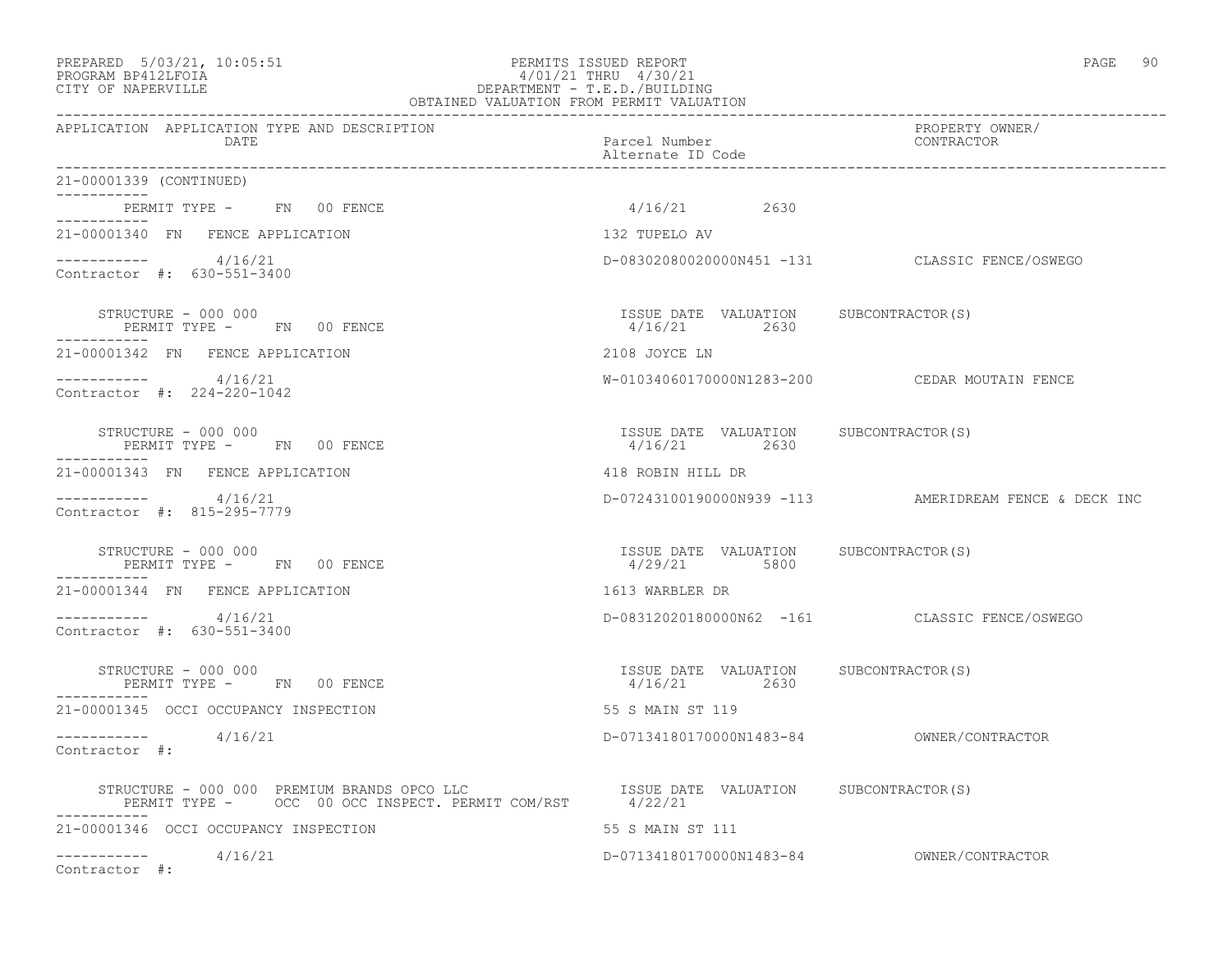PREPARED 5/03/21, 10:05:51 PERMITS ISSUED REPORT PAGE 91

# PROGRAM BP412LFOIA 4/01/21 THRU 4/30/21 CITY OF NAPERVILLE DEPARTMENT - T.E.D./BUILDING

| OBTAINED VALUATION FROM PERMIT VALUATION                                      |                                                         |                                                      |  |  |
|-------------------------------------------------------------------------------|---------------------------------------------------------|------------------------------------------------------|--|--|
| APPLICATION APPLICATION TYPE AND DESCRIPTION<br>DATE                          | Parcel Number<br>Alternate ID Code                      | PROPERTY OWNER/<br>CONTRACTOR                        |  |  |
| 21-00001346 (CONTINUED)<br><u> Liberalis Liberal</u>                          |                                                         |                                                      |  |  |
|                                                                               |                                                         |                                                      |  |  |
| 21-00001349 FN FENCE APPLICATION                                              | 319 WARWICK DR                                          |                                                      |  |  |
| $--------- 4/16/21$<br>Contractor #: 815-436-7440                             |                                                         | D-08323070290000N139 -177 CEDAR RUSTIC/JOLIET        |  |  |
| STRUCTURE - 000 000<br>PERMIT TYPE - FN 00 FENCE<br>PERMIT TYPE - FN 00 FENCE | ISSUE DATE VALUATION SUBCONTRACTOR(S)<br>4/19/21 2630   |                                                      |  |  |
| 21-00001350 FN FENCE APPLICATION                                              | 640 ROCK SPRING RD                                      |                                                      |  |  |
| $--------- 4/16/21$<br>Contractor #: 815-836-8731                             |                                                         | W-01011130020000N767 -188 NORTHWEST CEDAR/ROMEOVILLE |  |  |
| STRUCTURE - 000 000<br>PERMIT TYPE - FN 00 FENCE                              | ISSUE DATE VALUATION SUBCONTRACTOR(S)<br>$4/21/21$ 2630 |                                                      |  |  |
| 21-00001351 FN FENCE APPLICATION                                              | 2112 JESSICA CT                                         |                                                      |  |  |
| $--------- 4/16/21$<br>Contractor #: 708-301-1200                             |                                                         | D-07272010410000N69 -125 AMERICAS BACKYARD           |  |  |
| STRUCTURE - 000 000<br>PERMIT TYPE - FN 00 FENCE                              | ISSUE DATE VALUATION SUBCONTRACTOR(S)<br>4/29/21 5800   |                                                      |  |  |
| 21-00001352 FN FENCE APPLICATION                                              | 1314 PURDUE AV                                          |                                                      |  |  |
| ___________<br>4/16/21<br>Contractor #: 708-856-8999                          |                                                         | D-08333100070000N281 -179 ILLINOIS FENCE COMPANY     |  |  |
| STRUCTURE - 000 000<br>PERMIT TYPE - FN 00 FENCE<br>-----------               | ISSUE DATE VALUATION SUBCONTRACTOR(S)<br>4/20/21 2630   |                                                      |  |  |
| 21-00001353 FN FENCE APPLICATION                                              | 2644 FREELAND CR                                        |                                                      |  |  |
| $--------- 4/16/21$<br>Contractor #: 815-436-7440                             |                                                         | W-01153090050000N1311-259 CEDAR RUSTIC/JOLIET        |  |  |
| STRUCTURE - 000 000<br>PERMIT TYPE - FN 00 FENCE                              | ISSUE DATE VALUATION SUBCONTRACTOR(S)<br>4/20/21 2630   |                                                      |  |  |
| 21-00001355 FN FENCE APPLICATION                                              | 1740 DIPPER CT                                          |                                                      |  |  |
| 4/16/21<br>Contractor #: 630-551-3400                                         |                                                         | D-08312110240000N62 -161 CLASSIC FENCE/OSWEGO        |  |  |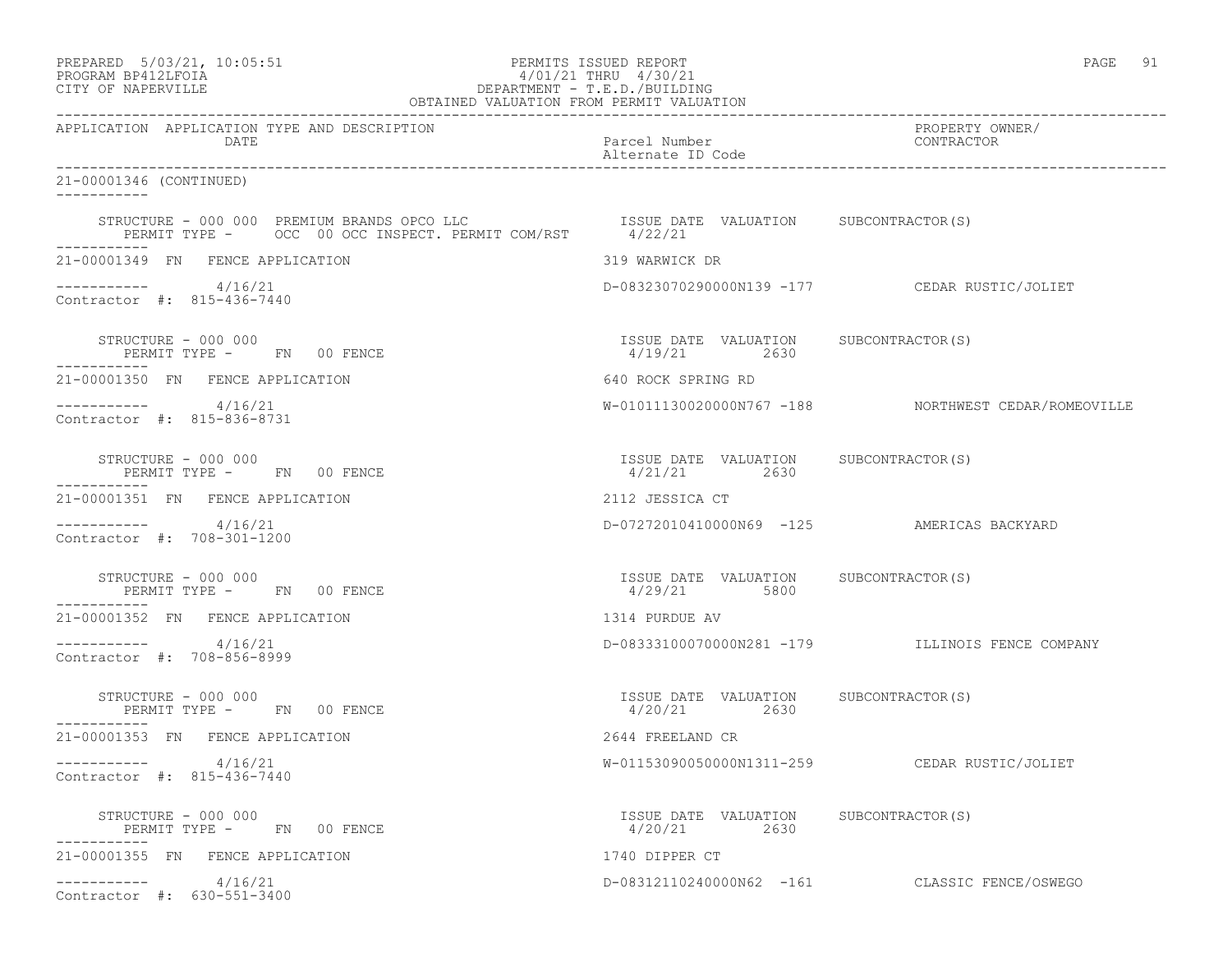| PREPARED 5/03/21, 10:05:51<br>PROGRAM BP412LFOIA<br>CITY OF NAPERVILLE | PERMITS ISSUED REPORT<br>4/01/21 THRU 4/30/21<br>1/01/21 IRKU 4/30/21<br>DEPARTMENT - T.E.D./BUILDING<br>OBTAINED VALUATION FROM PERMIT VALUATION | PAGE 92                                                  |
|------------------------------------------------------------------------|---------------------------------------------------------------------------------------------------------------------------------------------------|----------------------------------------------------------|
| APPLICATION APPLICATION TYPE AND DESCRIPTION<br>DATE                   | Parcel Number<br>Alternate ID Code                                                                                                                | PROPERTY OWNER/<br>CONTRACTOR                            |
| 21-00001355 (CONTINUED)                                                |                                                                                                                                                   |                                                          |
| STRUCTURE - 000 000<br>PERMIT TYPE - FN 00 FENCE<br>-----------        | ISSUE DATE VALUATION SUBCONTRACTOR(S)<br>$4/16/21$ 2630                                                                                           |                                                          |
| 21-00001356 FN FENCE APPLICATION                                       | 904 MANCHESTER ST                                                                                                                                 |                                                          |
| $--------- 4/16/21$<br>Contractor #: 815-836-8731                      |                                                                                                                                                   | D-07104080200000N574 -50 NORTHWEST CEDAR/ROMEOVILLE      |
| STRUCTURE - 000 000<br>PERMIT TYPE - FN 00 FENCE                       | ISSUE DATE VALUATION SUBCONTRACTOR(S)<br>4/19/21 2630                                                                                             |                                                          |
| 21-00001358 FN FENCE APPLICATION                                       | 1049 SYLVAN CR                                                                                                                                    |                                                          |
| $--------- 4/16/21$<br>Contractor #: 630-406-8410                      |                                                                                                                                                   | D-08192050060000N420 -101 PARAMOUNT FENCE-BATAVIA        |
| STRUCTURE - 000 000<br>PERMIT TYPE - FN 00 FENCE<br>-----------        | ISSUE DATE VALUATION SUBCONTRACTOR(S)<br>4/28/21 5800                                                                                             |                                                          |
| 21-00001359 FN FENCE APPLICATION                                       | 909 ROCKBRIDGE DR                                                                                                                                 |                                                          |
| $--------- 4/16/21$<br>Contractor #: 815-836-8731                      |                                                                                                                                                   | D-08204160150000N328 -118 NORTHWEST CEDAR/ROMEOVILLE     |
| STRUCTURE - 000 000<br>PERMIT TYPE - FN 00 FENCE<br>-----------        | ISSUE DATE VALUATION SUBCONTRACTOR (S)<br>4/20/21 2630                                                                                            |                                                          |
| 21-00001360 FN FENCE APPLICATION                                       | 5507 KANLOW DR                                                                                                                                    |                                                          |
| $--------- 4/16/21$<br>Contractor #: 630-933-9881                      | W-01223030200000N1420-289 SP FENCE                                                                                                                |                                                          |
| STRUCTURE - 000 000<br>PERMIT TYPE - FN 00 FENCE<br>----------         | ISSUE DATE VALUATION SUBCONTRACTOR(S)<br>4/22/21 2630                                                                                             |                                                          |
| 21-00001363 FN FENCE APPLICATION                                       | 620 N MAIN ST                                                                                                                                     |                                                          |
| 4/16/21<br>------------<br>Contractor $\#$ :                           | D-07132070090000N42 -69                                                                                                                           | CONTRACTOR MANAGEMENT SERVICES                           |
| STRUCTURE - 000 000<br>PERMIT TYPE - FN 00 FENCE<br>-----------        | ISSUE DATE VALUATION SUBCONTRACTOR(S)<br>4/16/21<br>2630                                                                                          |                                                          |
| 21-00001364 FN FENCE APPLICATION                                       | 1307 FREDERICK LN                                                                                                                                 |                                                          |
| 4/16/21<br>-----------<br>Contractor #:                                |                                                                                                                                                   | D-08303000040000N197 -145 CONTRACTOR MANAGEMENT SERVICES |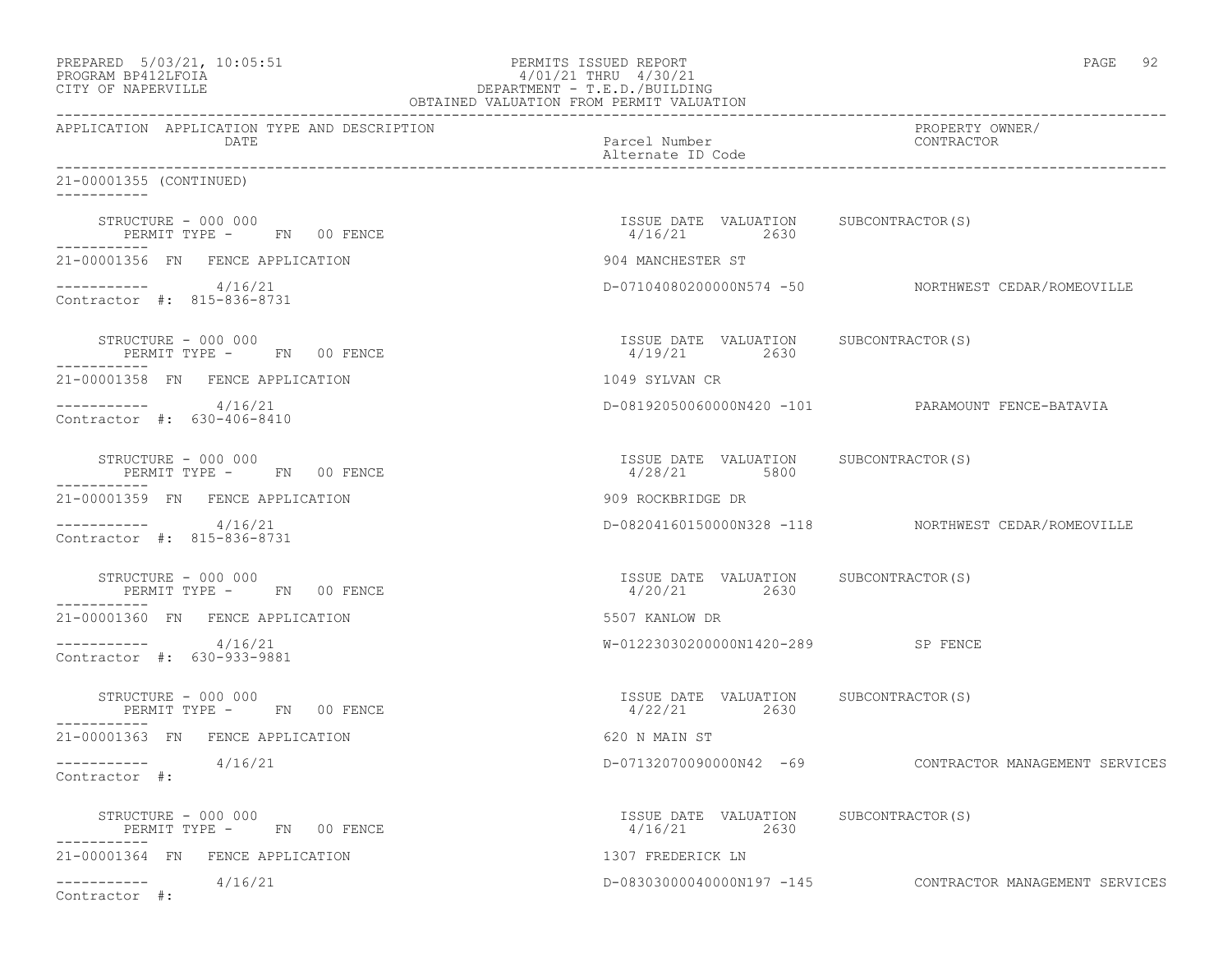| PREPARED 5/03/21, 10:05:51<br>PROGRAM BP412LFOIA<br>CITY OF NAPERVILLE | PERMITS ISSUED REPORT<br>4/01/21 THRU 4/30/21<br>DEPARTMENT - T.E.D./BUILDING<br>DEPARTMENT - T.E.D./BUILDING<br>OBTAINED VALUATION FROM PERMIT VALUATION | PAGE 93                                               |
|------------------------------------------------------------------------|-----------------------------------------------------------------------------------------------------------------------------------------------------------|-------------------------------------------------------|
| APPLICATION APPLICATION TYPE AND DESCRIPTION<br>DATE                   | Parcel Number<br>Alternate ID Code                                                                                                                        | PROPERTY OWNER/<br>CONTRACTOR                         |
| 21-00001364 (CONTINUED)                                                |                                                                                                                                                           |                                                       |
| STRUCTURE - 000 000<br>PERMIT TYPE - FN 00 FENCE<br>-----------        | ISSUE DATE VALUATION SUBCONTRACTOR(S)<br>4/20/21 2630                                                                                                     |                                                       |
| 21-00001365 FN FENCE APPLICATION                                       | 1563 ABBOTSFORD DR                                                                                                                                        |                                                       |
| $--------- 4/16/21$<br>Contractor #: 630-406-8410                      |                                                                                                                                                           | D-07102100120000N284 -35 PARAMOUNT FENCE-BATAVIA      |
| STRUCTURE - 000 000<br>PERMIT TYPE - FN 00 FENCE                       | ISSUE DATE VALUATION SUBCONTRACTOR(S)<br>4/21/21 2630                                                                                                     |                                                       |
| 21-00001367 FN FENCE APPLICATION                                       | 823 HEATHERFIELD CR                                                                                                                                       |                                                       |
| $--------- 4/16/21$<br>Contractor #: 815-295-7779                      |                                                                                                                                                           | D-08293030280000N1738-147 AMERIDREAM FENCE & DECK INC |
| STRUCTURE - 000 000<br>PERMIT TYPE - FN 00 FENCE<br>. <u>.</u>         | ISSUE DATE VALUATION SUBCONTRACTOR(S)<br>$4/16/21$ 2630                                                                                                   |                                                       |
| 21-00001370 FN FENCE APPLICATION                                       | 2734 ALYSSA DR                                                                                                                                            |                                                       |
| $--------- 4/16/21$<br>Contractor #: 630-551-3400                      |                                                                                                                                                           | W-02063060090000N562 -205 CLASSIC FENCE/OSWEGO        |
| STRUCTURE - 000 000<br>PERMIT TYPE - FN 00 FENCE<br>-----------        | ISSUE DATE VALUATION SUBCONTRACTOR(S)<br>4/28/21 5800                                                                                                     |                                                       |
| 21-00001374 FN FENCE APPLICATION                                       | 93 GREEN VALLEY DR                                                                                                                                        |                                                       |
| $--------- 4/16/21$<br>Contractor #: 630-551-3400                      |                                                                                                                                                           | D-07144200460000N123 -82 CLASSIC FENCE/OSWEGO         |
| STRUCTURE - 000 000<br>PERMIT TYPE - FN 00 FENCE                       | ISSUE DATE VALUATION SUBCONTRACTOR(S)<br>4/19/21 2630                                                                                                     |                                                       |
| 21-00001376 FN FENCE APPLICATION                                       | 1620 CLARKSON CT                                                                                                                                          |                                                       |
| 4/16/21<br>Contractor #: 815-436-7440                                  |                                                                                                                                                           | D-08331100050000N160 -164 CEDAR RUSTIC/JOLIET         |
| STRUCTURE - 000 000<br>PERMIT TYPE - FN 00 FENCE                       | ISSUE DATE VALUATION SUBCONTRACTOR(S)<br>4/20/21<br>2630                                                                                                  |                                                       |
| 21-00001377 FN FENCE APPLICATION                                       | 138 CENTER ST                                                                                                                                             |                                                       |
| 4/16/21<br>Contractor #:                                               | D-08183010010000N430 -85                                                                                                                                  | OWNER/CONTRACTOR                                      |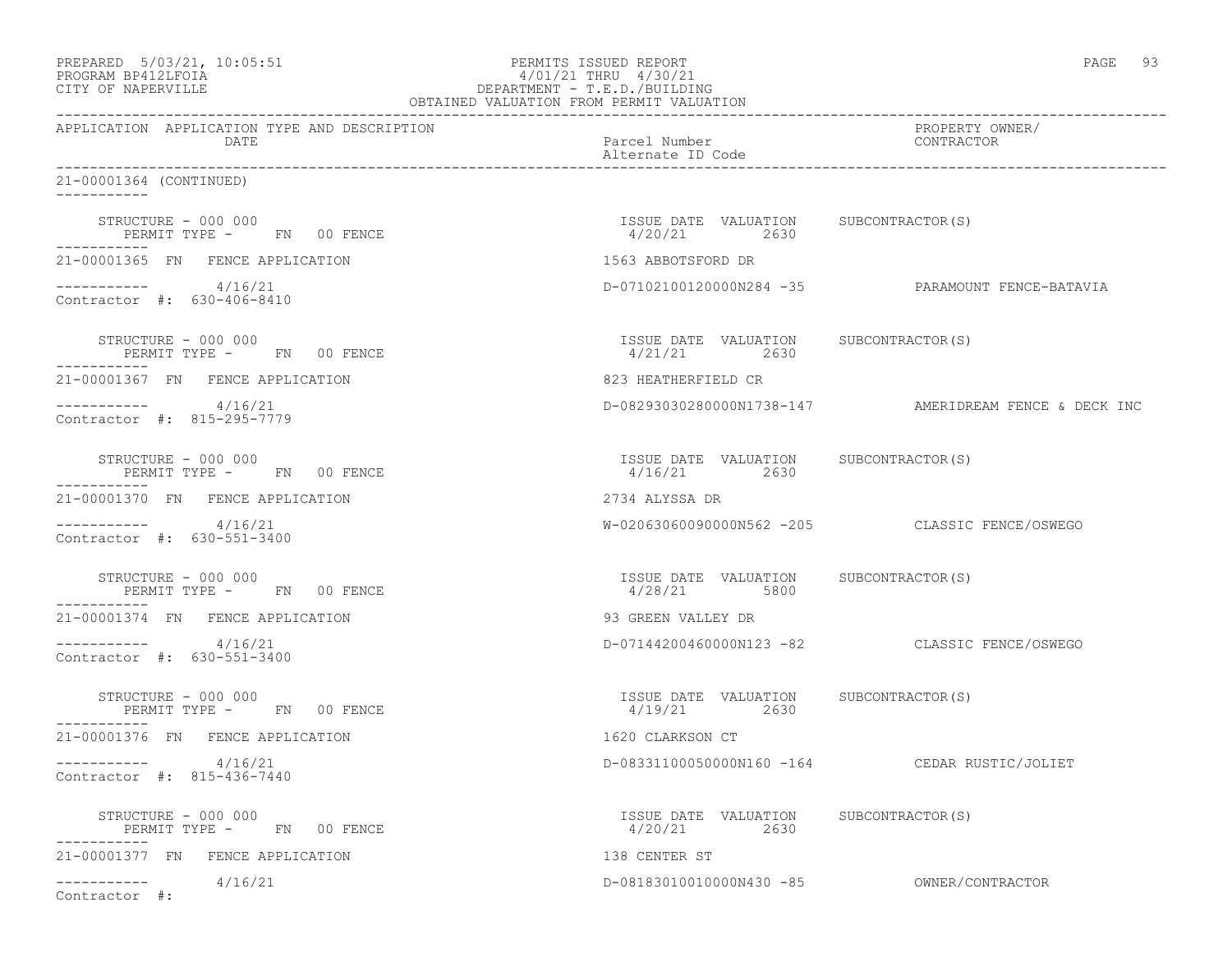| PREPARED            | $5/03/21$ , $10:05:51$ |  |
|---------------------|------------------------|--|
| DDOCD3M DD410T DOT3 |                        |  |

### PREPARED 5/03/21, 10:05:51 PERMITS ISSUED REPORT<br>PROGRAM BP412LFOIA PAGE 94 PROGRAM PROGRAM PAGE 94 PROGRAM BP412LFOIA  $4/01/21$  THRU  $4/30/21$ <br>CITY OF NAPERVILLE DEPARTMENT - T.E.D./BUILDII CITY OF NAPERVILLE DEPARTMENT - T.E.D./BUILDING

| OBTAINED VALUATION FROM PERMIT VALUATION                                                               |                                                        |                                                     |  |  |
|--------------------------------------------------------------------------------------------------------|--------------------------------------------------------|-----------------------------------------------------|--|--|
| APPLICATION APPLICATION TYPE AND DESCRIPTION<br>DATE                                                   | Parcel Number<br>Alternate ID Code                     | PROPERTY OWNER/<br>CONTRACTOR                       |  |  |
| 21-00001377 (CONTINUED)<br>-----------                                                                 |                                                        |                                                     |  |  |
| STRUCTURE - 000 000<br>PERMIT TYPE - FN 00 FENCE                                                       | ISSUE DATE VALUATION SUBCONTRACTOR(S)<br>4/29/21 3000  |                                                     |  |  |
| 21-00001379 FN FENCE APPLICATION                                                                       | 2088 MAPLEWOOD CR                                      |                                                     |  |  |
| $--------- 4/16/21$<br>Contractor #: 630-553-3539                                                      |                                                        | D-07094110210000N557 -48 JOB'S LANDSCAPING, INC     |  |  |
| STRUCTURE - 000 000<br>------- $\overline{m}$ - $\overline{m}$ 00 FENCE                                | ISSUE DATE VALUATION SUBCONTRACTOR(S)<br>4/19/21 2630  |                                                     |  |  |
| 21-00001380 FN FENCE APPLICATION                                                                       | 1201 BAINBRIDGE DR                                     |                                                     |  |  |
| $--------- 4/16/21$<br>Contractor #: 815-836-8731                                                      |                                                        | D-07104020590000N223 -50 NORTHWEST CEDAR/ROMEOVILLE |  |  |
| STRUCTURE - 000 000<br>PERMIT TYPE - FN 00 FENCE                                                       | ISSUE DATE VALUATION SUBCONTRACTOR(S)<br>4/20/21 2630  |                                                     |  |  |
| 21-00001383 FN FENCE APPLICATION                                                                       | 3835 MAHOGANY LN                                       |                                                     |  |  |
| $--------- 4/17/21$<br>Contractor #: 630-933-9881                                                      | W-01172010020018N1780-241 SP FENCE                     |                                                     |  |  |
| STRUCTURE - 000 000<br>PERMIT TYPE - FN 00 FENCE                                                       | ISSUE DATE VALUATION SUBCONTRACTOR(S)<br>4/20/21 12200 |                                                     |  |  |
| 21-00001384 FN FENCE APPLICATION                                                                       | 3008 BROSSMAN ST                                       |                                                     |  |  |
| ___________<br>4/17/21<br>Contractor #: 708-301-1200                                                   |                                                        | W-01111050020000N533 -216 AMERICAS BACKYARD         |  |  |
| STRUCTURE - 000 000<br>PERMIT TYPE - FN 00 FENCE                                                       | ISSUE DATE VALUATION SUBCONTRACTOR(S)<br>4/21/21 12200 |                                                     |  |  |
| 21-00001397 ESC ELECTRIC SERVICE CHANGE                                                                | 1370 OLD DOMINION CT                                   |                                                     |  |  |
| $--------- 4/19/21$<br>Contractor #: 630-964-9179                                                      |                                                        | D-08202070230000N113 -103 PRO ELECTRIC CORPORATION  |  |  |
| STRUCTURE - 000 000<br>PERMIT TYPE - ELSC 00 ELECTRIC SVC CHANGE RES. 4/20/21 PRO ELECTRIC CORPORATION | ISSUE DATE VALUATION SUBCONTRACTOR(S)                  |                                                     |  |  |
| 21-00001400 ELEV ELEVATOR                                                                              | 204 N HUFFMAN ST                                       |                                                     |  |  |
| $--------- 4/19/21$<br>Contractor #: 630-892-7400                                                      |                                                        | D-08182110050000N443 -71 DME ELEVATORS & LIFTS      |  |  |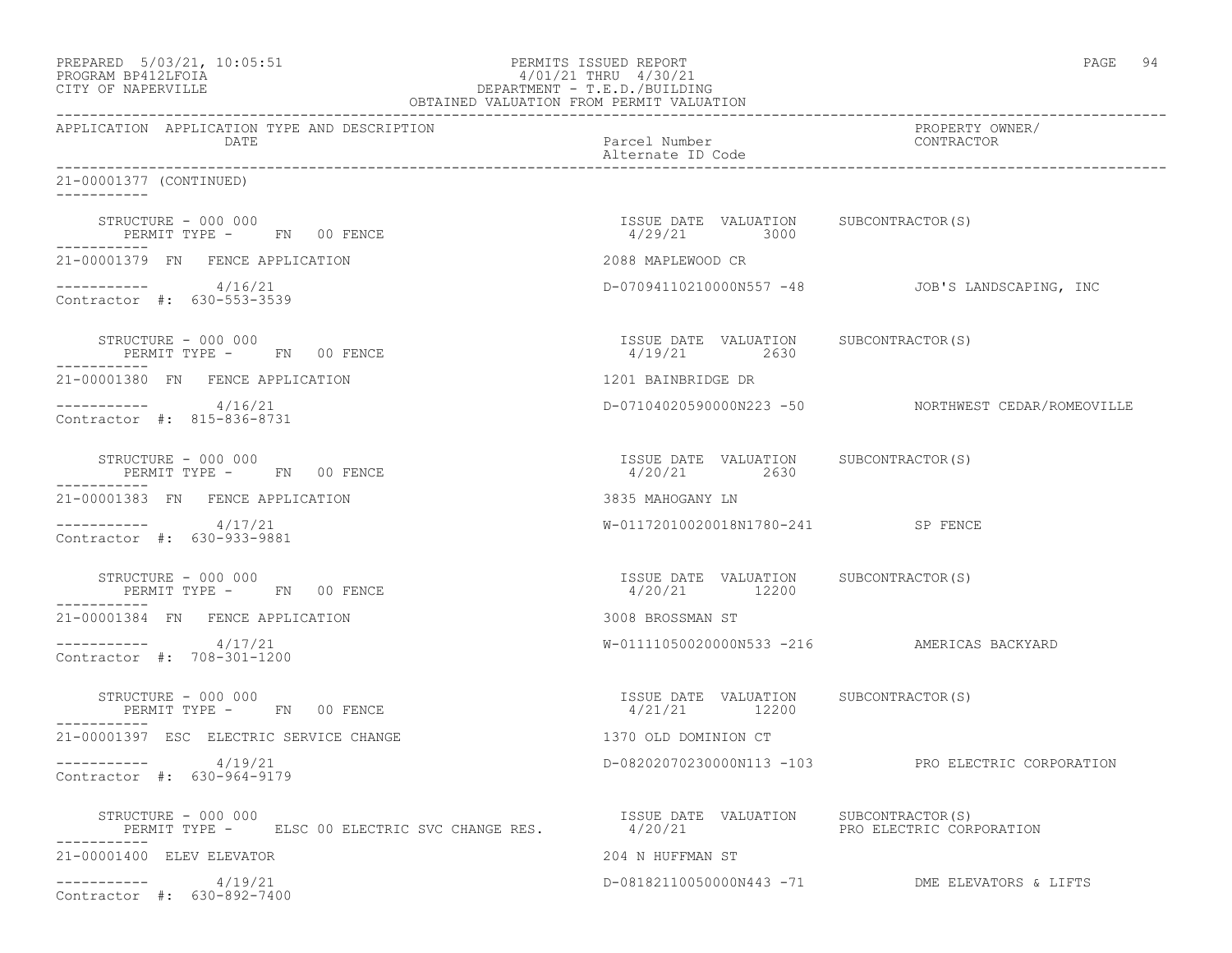### PREPARED 5/03/21, 10:05:51 PERMITS ISSUED REPORT PAGE 95 PROGRAM BP412LFOIA 4/01/21 THRU 4/30/21 PREPARED 5/03/21, 10:05:51 PERMITS ISSUED REPORT<br>PROGRAM BP412LFOIA 4/01/21 THRU 4/30/21<br>CITY OF NAPERVILLE

| OBTAINED VALUATION FROM PERMIT VALUATION                                                                                                                                           |                                       |                                                         |  |  |
|------------------------------------------------------------------------------------------------------------------------------------------------------------------------------------|---------------------------------------|---------------------------------------------------------|--|--|
| APPLICATION APPLICATION TYPE AND DESCRIPTION<br><b>DATE</b>                                                                                                                        | Parcel Number<br>Alternate ID Code    | PROPERTY OWNER/<br>CONTRACTOR                           |  |  |
| 21-00001400 (CONTINUED)<br>------------                                                                                                                                            |                                       |                                                         |  |  |
| ------------                                                                                                                                                                       |                                       |                                                         |  |  |
| 21-00001402 PPA PLUMBING PERMIT                                                                                                                                                    | 1711 NAPOLEON DR                      |                                                         |  |  |
| $--------- 4/19/21$<br>Contractor #: 630-759-8999                                                                                                                                  |                                       | D-08321140290000N661 -162 COURTESY PLUMBING & SERVICES, |  |  |
| STRUCTURE - 000 000 EMERGENCY SEWER/WATER REPAIR TSSUE DATE VALUATION SUBCONTRACTOR(S)<br>PERMIT TYPE - SEW 00 SEWER/WATER REPAIR OR REPLACE 4/19/21 COURTESY PLUMBING & SERVICES, |                                       |                                                         |  |  |
| 21-00001407 RPZ REVERSE PRESSURE ZONE/BACKFLOW PREVENTER 1368 BAYOU PATH CT                                                                                                        |                                       |                                                         |  |  |
| ----------- 4/19/21<br>Contractor #: 815-385-5599                                                                                                                                  |                                       | D-07093110990000N1767-047    WATER WORKS INC-JOHNSBURG  |  |  |
| TRUCTURE - 000 000 RPZ<br>PERMIT TYPE - USP 00 LAWN SPRINKLER RESIDENTIAL - 1/21/21 5000 WATER WORKS INC-JOHNSBURG<br>STRUCTURE - 000 000 RPZ                                      |                                       | ENGLAND PLUMBING                                        |  |  |
| -----------<br>21-00001409 RPZ REVERSE PRESSURE ZONE/BACKFLOW PREVENTER 1024 HEATHERTON DR                                                                                         |                                       |                                                         |  |  |
| ----------- 4/19/21<br>Contractor #: 815-385-5599                                                                                                                                  |                                       | D-07114030130000N585 -52 WATER WORKS INC-JOHNSBURG      |  |  |
| STRUCTURE - 000 000 RPZ<br>PERMIT TYPE - LSP 00 LAWN SPRINKLER RESIDENTIAL - 1/20/21 5000 WATER WORKS INC-JOHNSBURG<br>STRUCTURE - 000 000 RPZ<br>-----------                      |                                       | ENGLAND PLUMBING                                        |  |  |
| 931 MATTHEW CT<br>21-00001410 DRWY DRIVEWAY NEW AND ALTERATIONS                                                                                                                    |                                       |                                                         |  |  |
| 4/19/21<br>Contractor #:                                                                                                                                                           |                                       | D-07272090020000N741 -125 S & U BLCKTOP AND SEALCOATING |  |  |
| STRUCTURE - 000 000<br>PERMIT TYPE - DRWY 00 DRIVEWAY ADDITION/ALTERATION 4/20/21 5000<br>ROW 00 RIGHT OF WAY PERMIT 4/20/21                                                       | ISSUE DATE VALUATION SUBCONTRACTOR(S) |                                                         |  |  |
| 21-00001411 RPZ REVERSE PRESSURE ZONE/BACKFLOW PREVENTER 623 HEATHERFIELD CR                                                                                                       |                                       |                                                         |  |  |
| $--------- 4/19/21$<br>Contractor #: 815-385-5599                                                                                                                                  |                                       | D-08293030280000N1738-147 WATER WORKS INC-JOHNSBURG     |  |  |
| STRUCTURE - 000 000 RPZ                                                                                                                                                            | ISSUE DATE VALUATION SUBCONTRACTOR(S) |                                                         |  |  |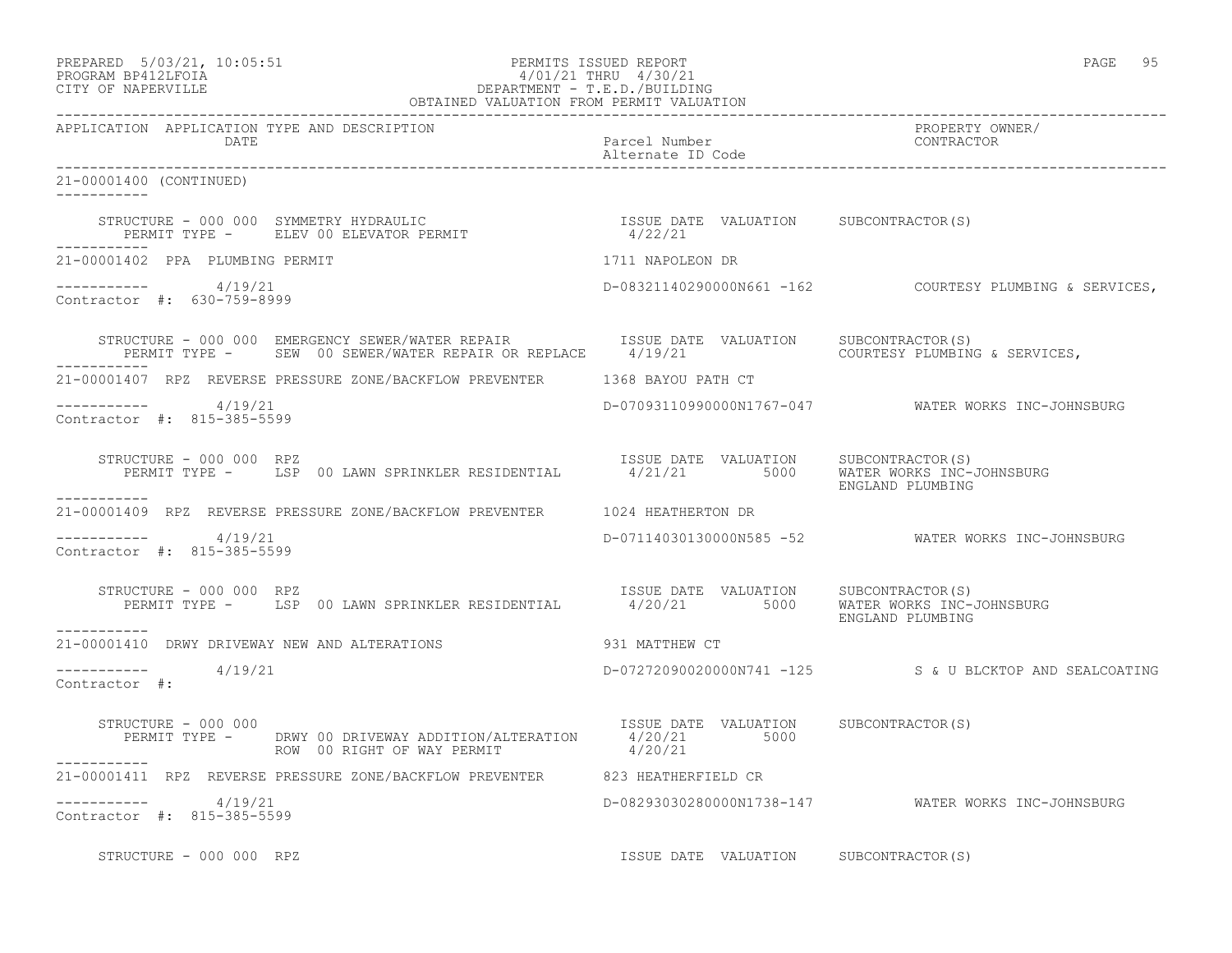| PREPARED        | $5/03/21$ , $10:05:51$ |  |
|-----------------|------------------------|--|
| <b>DDOOD315</b> |                        |  |

### PREPARED 5/03/21, 10:05:51 PERMITS ISSUED REPORT<br>PROGRAM BP412LFOIA PAGE 96 PAGE 96 ACCORD 4/01/21 THRU 4/30/21 PROGRAM BP412LFOIA  $4/01/21$  THRU  $4/30/21$ <br>CITY OF NAPERVILLE DEPARTMENT - T.E.D./BUILDIN CITY OF NAPERVILLE DEPARTMENT - T.E.D./BUILDING

| OBTAINED VALUATION FROM PERMIT VALUATION                                                                                                                                                                                                                                                                                                                                                                                           |                                          |                                                                         |  |
|------------------------------------------------------------------------------------------------------------------------------------------------------------------------------------------------------------------------------------------------------------------------------------------------------------------------------------------------------------------------------------------------------------------------------------|------------------------------------------|-------------------------------------------------------------------------|--|
| APPLICATION APPLICATION TYPE AND DESCRIPTION<br>DATE                                                                                                                                                                                                                                                                                                                                                                               | Parcel Number<br>Alternate ID Code       | PROPERTY OWNER/<br>CONTRACTOR                                           |  |
| 21-00001411 (CONTINUED)<br>----------                                                                                                                                                                                                                                                                                                                                                                                              |                                          |                                                                         |  |
| PERMIT TYPE - LSP 00 LAWN SPRINKLER RESIDENTIAL 4/20/21 5000 WATER WORKS INC-JOHNSBURG                                                                                                                                                                                                                                                                                                                                             |                                          | ENGLAND PLUMBING                                                        |  |
| 21-00001412 RPZ REVERSE PRESSURE ZONE/BACKFLOW PREVENTER 1456 BAYOU PATH DR                                                                                                                                                                                                                                                                                                                                                        |                                          |                                                                         |  |
| $--------- 4/19/21$<br>Contractor #: 815-385-5599                                                                                                                                                                                                                                                                                                                                                                                  |                                          | D-07093050330000N1767-047 WATER WORKS INC-JOHNSBURG                     |  |
| RUCTURE - 000 000 RPZ<br>PERMIT TYPE - LSP 00 LAWN SPRINKLER RESIDENTIAL 1/20/21 5000 WATER WORKS INC-JOHNSBURG<br>STRUCTURE - 000 000 RPZ<br>-----------                                                                                                                                                                                                                                                                          |                                          | ENGLAND PLUMBING                                                        |  |
| 21-00001416 ELEV ELEVATOR                                                                                                                                                                                                                                                                                                                                                                                                          | 206 N HUFFMAN ST                         |                                                                         |  |
| $--------- 4/19/21$<br>Contractor #: 630-892-7400                                                                                                                                                                                                                                                                                                                                                                                  |                                          | D-08182110050000N443 -71 DME ELEVATORS & LIFTS                          |  |
| $\begin{tabular}{lllllllllll} \texttt{STRUCTURE} & - & 000 & 000 & \texttt{SYMMETRY HYDRAULIC} & & & & & & & & & & \\ \texttt{PERMIT TYPE} & - & & & & & & & & & \\ \texttt{PERMIT TYPE} & - & & & & & & & & \\ \end{tabular} \begin{tabular}{lllllllllllll} \texttt{LSTNE} & - & & & & & & & \\ \texttt{NISTRE} & - & & & & & & \\ \texttt{NISTRE} & - & & & & & \\ \texttt{NISTRE} & - & & & & \\ \end{tabular}$<br>------------ |                                          |                                                                         |  |
| 21-00001418 RPZ REVERSE PRESSURE ZONE/BACKFLOW PREVENTER 743 CARDIGAN CT                                                                                                                                                                                                                                                                                                                                                           |                                          |                                                                         |  |
| $--------- 4/19/21$<br>Contractor #: 630-579-1996                                                                                                                                                                                                                                                                                                                                                                                  | D-07253040400000N565 -143 BROCKMAN GROUP |                                                                         |  |
| STRUCTURE - 000 000 RPZ REPLACEMENT                                 ISSUE DATE VALUATION     SUBCONTRACTOR(S)<br>PERMIT TYPE -     BFP 00 BACKFLOW PREVENTOR STATUS         4/19/21             BROCKMAN GROUP<br>-----------                                                                                                                                                                                                      |                                          |                                                                         |  |
| 21-00001429 RAL RES ALTERATIONS/REMODLING (NO NEW SQ FTG) 2281 KEIM RD                                                                                                                                                                                                                                                                                                                                                             |                                          |                                                                         |  |
| $--------- 4/19/21$<br>Contractor #: 630-243-6196                                                                                                                                                                                                                                                                                                                                                                                  |                                          | $W-02052100290000N400 -193$ ACORN CUSTOM BUILDERS, INC                  |  |
| $\begin{array}{cccccc} \texttt{STRUCTURE} & - & 000 & 000 & \texttt{KITCHEN AND BATHROM REMODEL} & & & & & & \\ \texttt{PERMIT TYPE} & - & \texttt{RAL} & 00\texttt{ ROM AITERATION} & & & & & \\ \texttt{PERMIT TYPE} & - & \texttt{RAL} & 00\texttt{ ROM AITERATION} & & & & & \\ \end{array}$                                                                                                                                   |                                          | 4/29/21 50000 LITTLE ELECTRICAL CONTRACTORS<br>GRAZ PLUMBING INC-OSWEGO |  |
| 21-00001432 RPZ REVERSE PRESSURE ZONE/BACKFLOW PREVENTER 3315 WHITE EAGLE DR                                                                                                                                                                                                                                                                                                                                                       |                                          |                                                                         |  |
| -----------    4/19/21<br>Contractor #: 630-963-5859                                                                                                                                                                                                                                                                                                                                                                               |                                          | W-01042510160000N1139-183 CALL THE UNDERGROUND                          |  |
| STRUCTURE - 000 000 REPLACE RPZ<br>PERMIT TYPE - BFP 00 BACKFLOW PREVENTOR STATUS 4/19/21 CALL THE UNDERGROUND                                                                                                                                                                                                                                                                                                                     |                                          |                                                                         |  |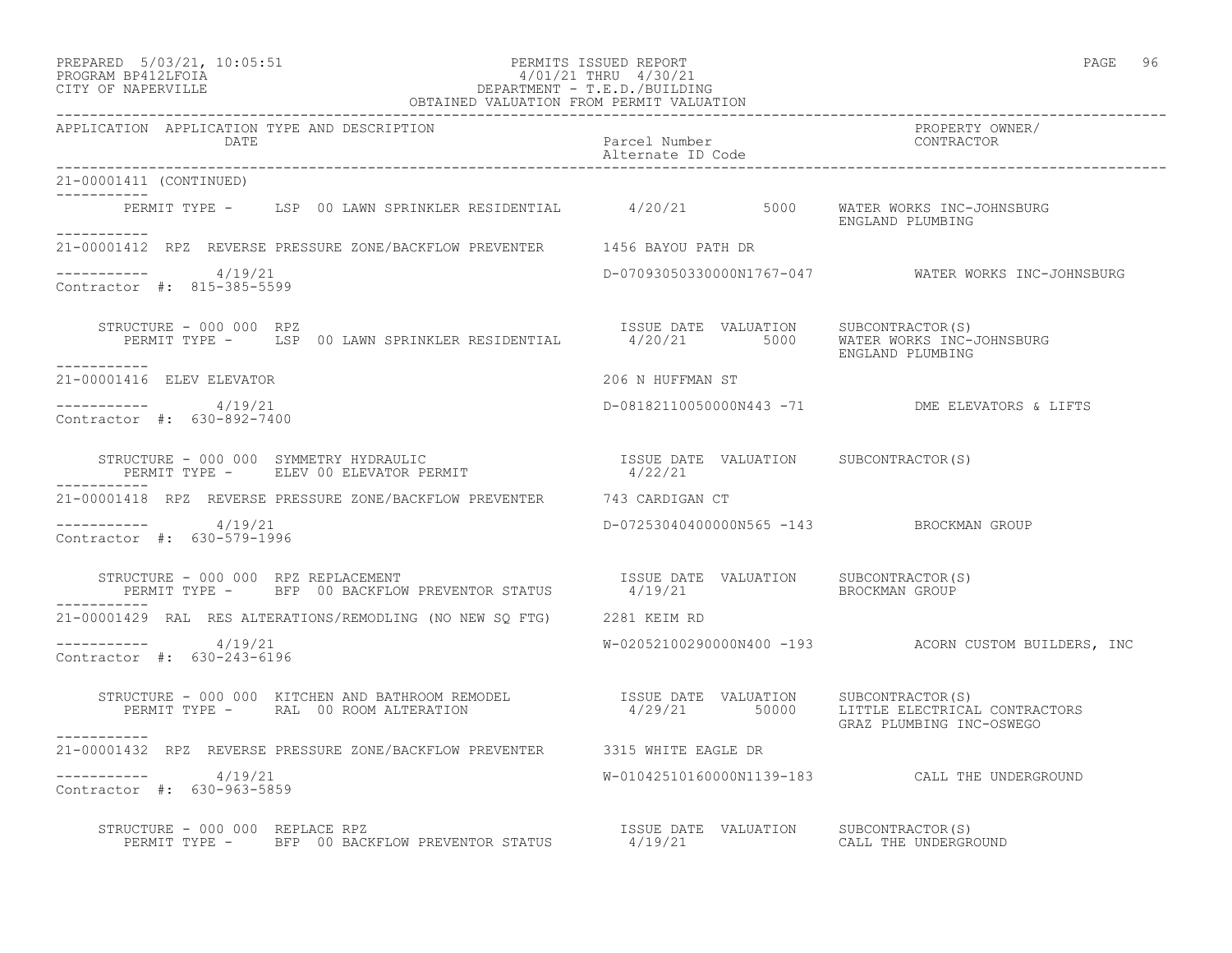### PREPARED 5/03/21, 10:05:51 PERMITS ISSUED REPORT PAGE 97 PROGRAM BP412LFOIA 4/01/21 THRU 4/30/21 CITY OF NAPERVILLE DEPARTMENT - T.E.D./BUILDING OBTAINED VALUATION FROM PERMIT VALUATION

| APPLICATION APPLICATION TYPE AND DESCRIPTION PACK PACKER PUROPER PACK PACK PACK PROPERTY OWNER/<br>DATE Parcel Number alternate ID Code Alternate ID Code Alternate ID Code Packer Puroper and Alternate ID Code    |                                       |                                                         |
|---------------------------------------------------------------------------------------------------------------------------------------------------------------------------------------------------------------------|---------------------------------------|---------------------------------------------------------|
| 21-00001435 RAL RES ALTERATIONS/REMODLING (NO NEW SQ FTG) 935 ROSE LN                                                                                                                                               |                                       |                                                         |
| $--------- 4/19/21$<br>Contractor #: 847-415-9600                                                                                                                                                                   |                                       | D-07252050140000N56 -129 ATLAS RESTORATION /FRANKLIN PK |
| STRUCTURE - 000 000 WATERPROOFING/DRAINAGE REPAIRS             ISSUE DATE VALUATION     SUBCONTRACTOR(S)<br>PERMIT TYPE -     MISC 00 MISCELLANEOUS PERMIT                   4/28/21        7200                    |                                       |                                                         |
| 21-00001468 DRWY DRIVEWAY NEW AND ALTERATIONS                                                                                                                                                                       | 932 AMBERWOOD CR                      |                                                         |
| $--------- 4/20/21$<br>Contractor #: 708-544-6700                                                                                                                                                                   | D-08072230140000N695 -41 F&J PAVING   |                                                         |
|                                                                                                                                                                                                                     |                                       |                                                         |
| 21-00001470 DRWY DRIVEWAY NEW AND ALTERATIONS                                                                                                                                                                       | 1012 MEAGAN CT                        |                                                         |
| $--------- 4/20/21$<br>Contractor #:                                                                                                                                                                                |                                       | D-07272050430000N741 -125 S & U BLCKTOP AND SEALCOATING |
| STRUCTURE - 000 000 R/R ASPH DRWY/AP/CONCRETE PR WALK ISSUE DATE VALUATION SUBCONTRACTOR(S)<br>PERMIT TYPE - DRWY 00 DRIVEWAY ADDITION/ALTERATION $4/22/21$ 5000<br>---------<br>------------                       |                                       |                                                         |
| 21-00001472 DRWY DRIVEWAY NEW AND ALTERATIONS $2006$ COACH DR                                                                                                                                                       |                                       |                                                         |
| $--------- 4/20/21$<br>Contractor #: 630-042-8765                                                                                                                                                                   | D-08323080020000N139 -177 MAUL PAVING |                                                         |
| STRUCTURE - 000 000 R/R ASPH DRWY/AP/CONCRETE PR WALK ISSUE DATE VALUATION SUBCONTRACTOR(S)<br>PERMIT TYPE - DRWY 00 DRIVEWAY ADDITION/ALTERATION 4/22/21 5000<br>ROW 00 RIGHT OF WAY PERMIT 4/22/21<br>___________ |                                       |                                                         |
| 21-00001473 DRWY DRIVEWAY NEW AND ALTERATIONS 1213 LANGLEY CR                                                                                                                                                       |                                       |                                                         |
| $--------- 4/20/21$<br>Contractor #: 630-879-5673                                                                                                                                                                   |                                       | D-07103050240000N151 -49 SAFEGUARD SEALCOATING          |
| STRUCTURE - 000 000 R/R ASPH DRWY/AP/CONCRETE PR WALK<br>PERMIT TYPE - DRWY 00 DRIVEWAY ADDITION/ALTERATION 4/21/21 5000<br>ROW 00 RIGHT OF WAY PERMIT 4/21/21<br>------------                                      |                                       |                                                         |
| 21-00001474 ESC ELECTRIC SERVICE CHANGE<br>1191 E GARTNER RD                                                                                                                                                        |                                       |                                                         |
| $--------- 4/20/21$<br>Contractor #: 630-964-9179                                                                                                                                                                   |                                       | D-08201120200000N165 -102 PRO ELECTRIC CORPORATION      |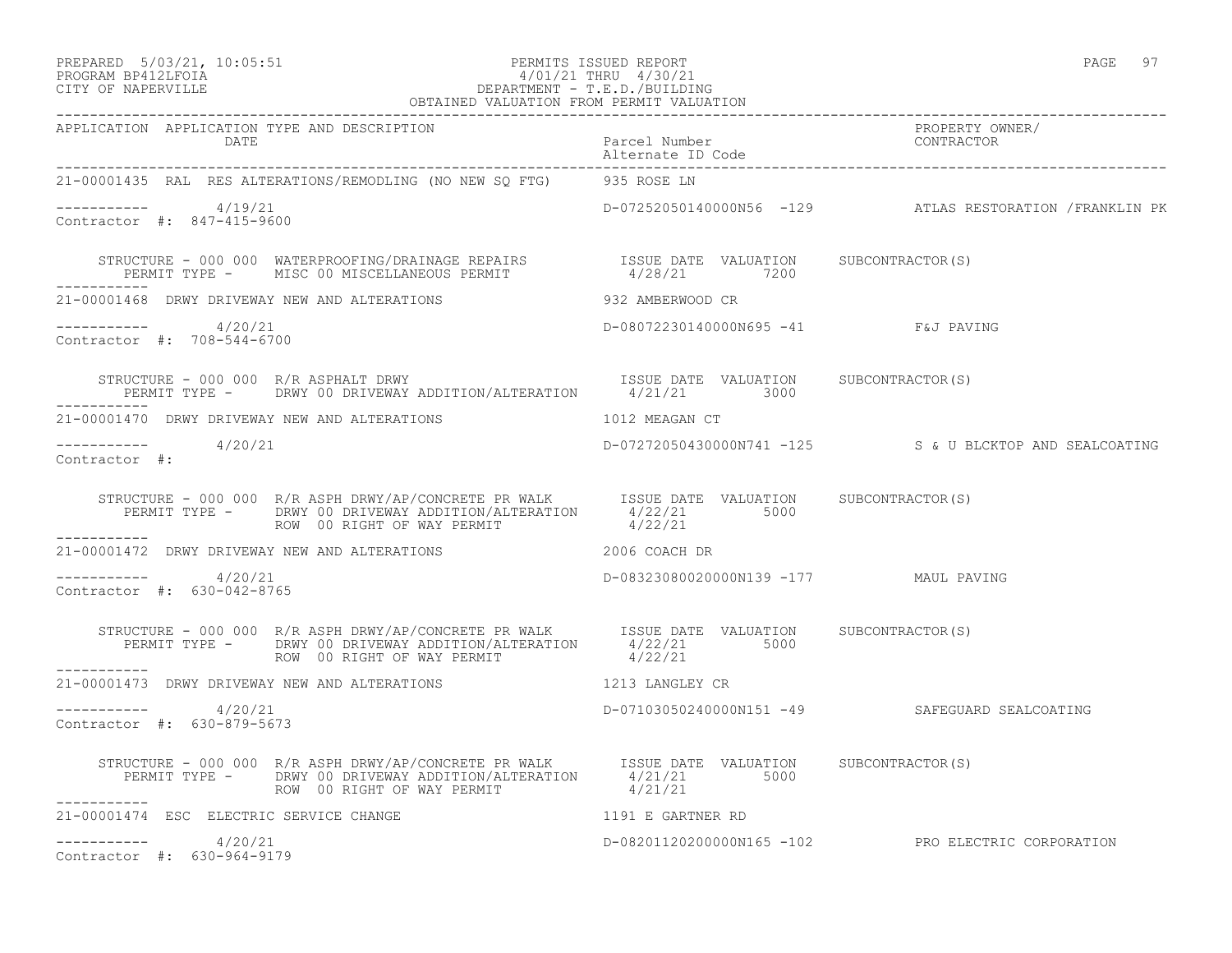## PREPARED 5/03/21, 10:05:51 PERMITS ISSUED REPORT PAGE 98 PROGRAM BP412LFOIA 4/01/21 THRU 4/30/21 CITY OF NAPERVILLE DEPARTMENT - T.E.D./BUILDING

| OBTAINED VALUATION FROM PERMIT VALUATION                                                                                                                                                                                                                                                                                                           |                                                         |                                                 |  |  |
|----------------------------------------------------------------------------------------------------------------------------------------------------------------------------------------------------------------------------------------------------------------------------------------------------------------------------------------------------|---------------------------------------------------------|-------------------------------------------------|--|--|
| APPLICATION APPLICATION TYPE AND DESCRIPTION<br>DATE                                                                                                                                                                                                                                                                                               | Parcel Number<br>Alternate ID Code                      | PROPERTY OWNER/<br>CONTRACTOR                   |  |  |
| 21-00001474 (CONTINUED)<br>$- - - - - - - - - -$                                                                                                                                                                                                                                                                                                   |                                                         |                                                 |  |  |
| $\begin{array}{cccc} \texttt{STRUCTURE} & - & 000 & 000 & \texttt{REPLACE} & \texttt{DAMAGE} & \texttt{METER} & \texttt{SCCKET} & \texttt{ISSUE} & \texttt{DATE} & \texttt{VALUATION} & \texttt{SUBCONTRACTOR(S)} \\ \texttt{PERMIT TYPE} & - & \texttt{ELSC 00 ELECTRIC SVC CHANGE RES} & 4/23/21 & \texttt{PRO ELECTRIC CORPORTION} \end{array}$ |                                                         |                                                 |  |  |
| 21-00001477 FN FENCE APPLICATION                                                                                                                                                                                                                                                                                                                   | 2235 STOWE CR                                           |                                                 |  |  |
| $--------- 4/21/21$<br>Contractor #: 708-657-0903                                                                                                                                                                                                                                                                                                  | W-01032010310000N1261-185 FLORES FENCE                  |                                                 |  |  |
| STRUCTURE - 000 000<br>PERMIT TYPE - FN 00 FENCE                                                                                                                                                                                                                                                                                                   | ISSUE DATE VALUATION SUBCONTRACTOR (S)<br>4/22/21 7600  |                                                 |  |  |
| 21-00001480 FN FENCE APPLICATION                                                                                                                                                                                                                                                                                                                   | 935 JOHN FRIEND DR                                      |                                                 |  |  |
| 4/21/21<br>Contractor #: 815-744-9390                                                                                                                                                                                                                                                                                                              |                                                         | D-07272130080000N745 -125 THE CEDAR MILL-MORRIS |  |  |
| STRUCTURE - 000 000<br>PERMIT TYPE - FN 00 FENCE                                                                                                                                                                                                                                                                                                   | ISSUE DATE VALUATION SUBCONTRACTOR(S)<br>4/27/21 7600   |                                                 |  |  |
| 21-00001483 FN FENCE APPLICATION                                                                                                                                                                                                                                                                                                                   | 407 ARLINGTON AV                                        |                                                 |  |  |
| 4/21/21<br>Contractor #: 708-547-7555                                                                                                                                                                                                                                                                                                              | W-02051110210000N763 -192 FIRST FENCE                   |                                                 |  |  |
| STRUCTURE - 000 000<br>PERMIT TYPE - FN 00 FENCE                                                                                                                                                                                                                                                                                                   | ISSUE DATE VALUATION SUBCONTRACTOR(S)<br>4/25/21 7600   |                                                 |  |  |
| 21-00001484 FN FENCE APPLICATION                                                                                                                                                                                                                                                                                                                   | 1821 ARABIAN AV                                         |                                                 |  |  |
| 4/21/21<br>Contractor #: 630-551-3400                                                                                                                                                                                                                                                                                                              |                                                         | D-08284140150000N634 -150 CLASSIC FENCE/OSWEGO  |  |  |
| STRUCTURE - 000 000<br>PERMIT TYPE - FN 00 FENCE<br>----------                                                                                                                                                                                                                                                                                     | ISSUE DATE VALUATION SUBCONTRACTOR(S)<br>$4/22/21$ 7600 |                                                 |  |  |
| 21-00001486 FN FENCE APPLICATION                                                                                                                                                                                                                                                                                                                   | 1351 DEEP RUN RD                                        |                                                 |  |  |
| 4/21/21<br>Contractor #: 639-392-0362                                                                                                                                                                                                                                                                                                              | D-08202000170000N113 -103 RHE DESIGN                    |                                                 |  |  |
| STRUCTURE - 000 000<br>PERMIT TYPE - FN 00 FENCE                                                                                                                                                                                                                                                                                                   | ISSUE DATE VALUATION SUBCONTRACTOR(S)<br>4/25/21 7600   |                                                 |  |  |
| 21-00001487 FN FENCE APPLICATION                                                                                                                                                                                                                                                                                                                   | 308 S BIRCHWOOD DR                                      |                                                 |  |  |
| ------------<br>4/21/21<br>Contractor #: 847-043-8330                                                                                                                                                                                                                                                                                              | D-07143130020000N532 -81 PREMIER FENCE                  |                                                 |  |  |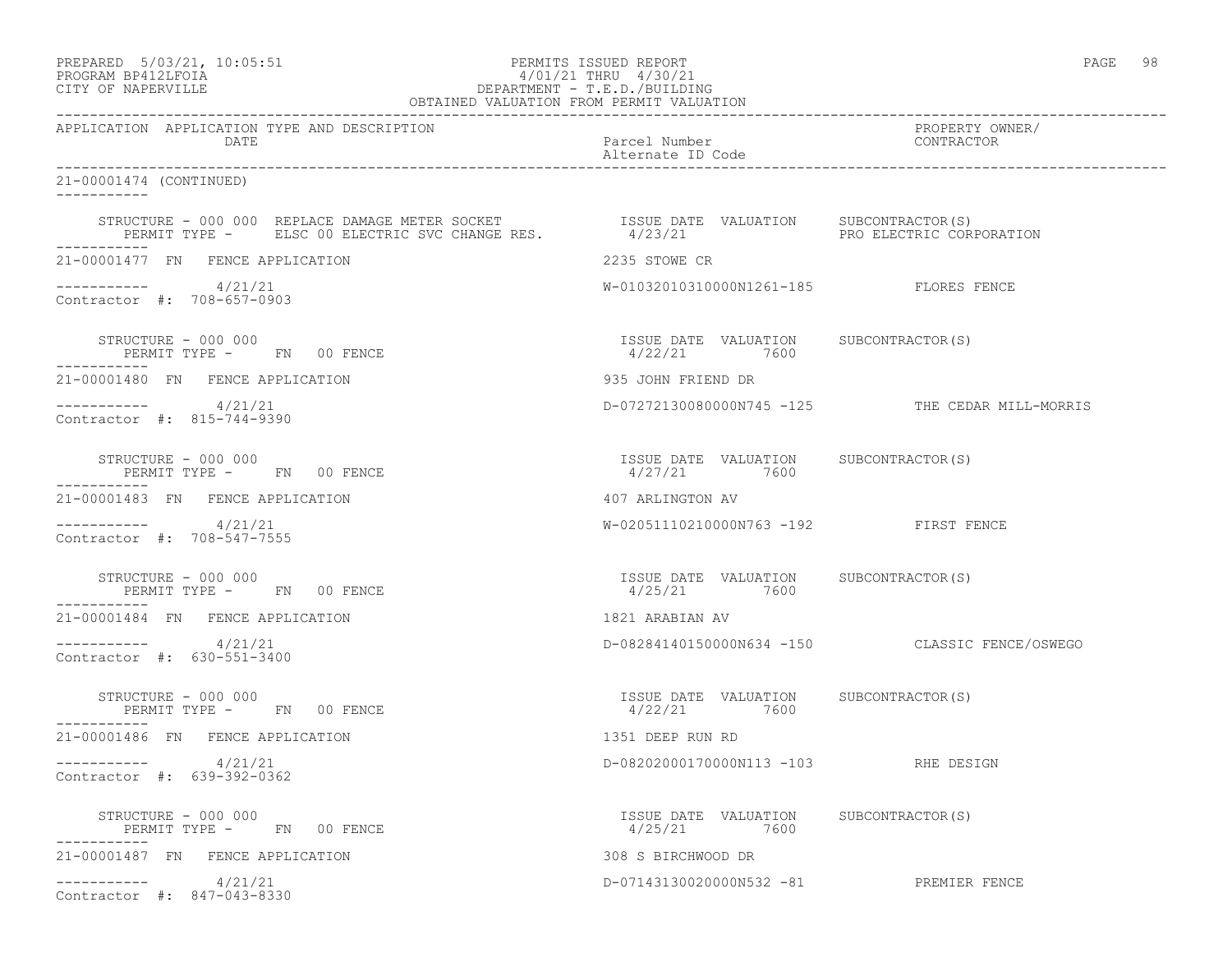| PREPARED 5/03/21, 10:05:51<br>PROGRAM BP412LFOIA<br>4/01/21 THRU 4/30/21<br>DEPARTMENT - T.E.D./BUILDING<br>OBTAINED VALUATION FROM PERMIT VALUATION<br>CITY OF NAPERVILLE | PERMITS ISSUED REPORT<br>4/01/21 THRU 4/30/21           | PAGE<br>- 99                                          |
|----------------------------------------------------------------------------------------------------------------------------------------------------------------------------|---------------------------------------------------------|-------------------------------------------------------|
| APPLICATION APPLICATION TYPE AND DESCRIPTION<br>DATE                                                                                                                       | Parcel Number<br>Alternate ID Code                      | PROPERTY OWNER/<br>CONTRACTOR                         |
| 21-00001487 (CONTINUED)                                                                                                                                                    |                                                         |                                                       |
| STRUCTURE - 000 000<br>PERMIT TYPE - FN 00 FENCE<br>-----------                                                                                                            | ISSUE DATE VALUATION SUBCONTRACTOR(S)<br>$4/27/21$ 7600 |                                                       |
| 21-00001490 FN FENCE APPLICATION                                                                                                                                           | 1648 WESTMINSTER DR                                     |                                                       |
| ----------- 4/21/21<br>Contractor #: 630-892-3381                                                                                                                          | D-07101110190000N309 -35 PRECISION FENCE                |                                                       |
| STRUCTURE - 000 000<br>PERMIT TYPE - FN 00 FENCE                                                                                                                           | ISSUE DATE VALUATION SUBCONTRACTOR(S)<br>4/22/21 7600   |                                                       |
| 21-00001491 FN FENCE APPLICATION                                                                                                                                           | 2119 OVERSTREET CT                                      |                                                       |
| $-$ ---------- $4/21/21$<br>Contractor #: 815-295-7779                                                                                                                     |                                                         | D-08324080330000N706 -178 AMERIDREAM FENCE & DECK INC |
| STRUCTURE - 000 000<br>PERMIT TYPE - FN 00 FENCE<br>-----------                                                                                                            | ISSUE DATE VALUATION SUBCONTRACTOR(S)<br>4/22/21 7600   |                                                       |
| 21-00001496 PPA PLUMBING PERMIT                                                                                                                                            | 1109 EDGEWATER DR                                       |                                                       |
| $--------- 4/21/21$<br>Contractor #: 630-742-3412                                                                                                                          |                                                         | D-08193190020000N57 -115 0'DONNELL EXCAVATING         |
|                                                                                                                                                                            |                                                         | VETERAN PLUMBING                                      |
| 21-00001497 CMIS MISCELLANEOUS COMMERCIAL                                                                                                                                  | 1979 MCDOWELL RD 113                                    |                                                       |
| -----------    4/21/21<br>Contractor #: 630-417-2022                                                                                                                       |                                                         | D-07101050140000N840 -34 ALLIANCE MECHANICAL SERVICES |
| STRUCTURE - 000 000 STARBUCKS<br>PERMIT TYPE - CMIS 00 COMMERCIAL MISC. PERMIT 4/30/21 27930 KALISH ELECTRIC                                                               | ISSUE DATE VALUATION SUBCONTRACTOR(S)                   |                                                       |
| 21-00001499 DRWY DRIVEWAY NEW AND ALTERATIONS                                                                                                                              | 3603 JUBILANT CT                                        |                                                       |
| 4/21/21<br>------------<br>Contractor #: 815-726-8155                                                                                                                      |                                                         | W-01114030020000N664 -232 LATIN PAVING CONSTRUCTION   |
| STRUCTURE - 000 000 R/R ASPHALT DRWY/CONCRETE PR WALK TSSUE DATE VALUATION SUBCONTRACTOR(S)<br>PERMIT TYPE - DRWY 00 DRIVEWAY ADDITION/ALTERATION 4/25/21<br>-----------   | 3700                                                    |                                                       |
| 21-00001501 DRWY DRIVEWAY NEW AND ALTERATIONS                                                                                                                              | 1039 KNOLL DR                                           |                                                       |
| 4/21/21<br>Contractor #: 847-660-9325                                                                                                                                      | D-08322030140000N218 -163                               | THE LANDSCAPE SPECIALISTS                             |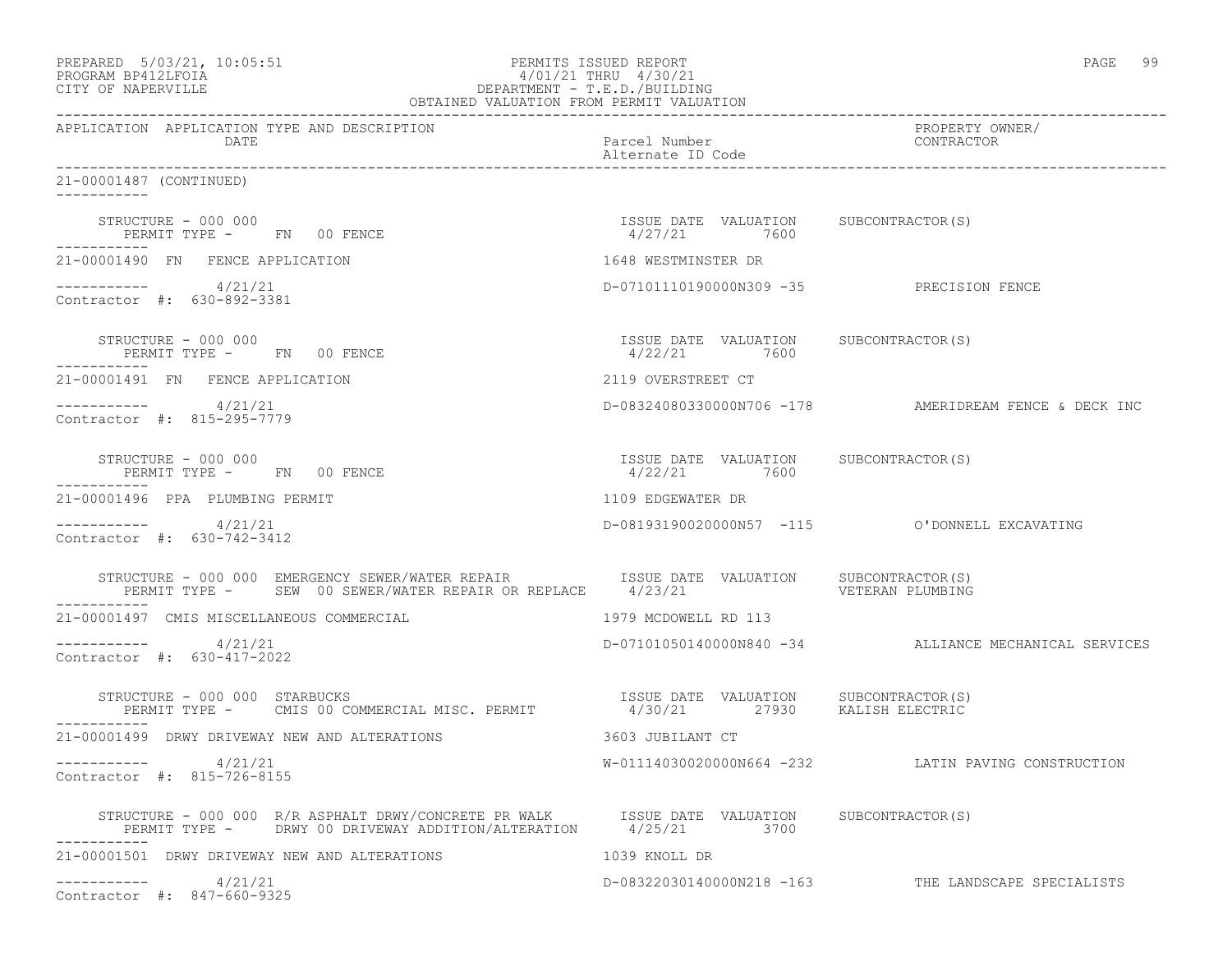| PREPARED            | $5/03/21$ , $10:05:51$ |  |
|---------------------|------------------------|--|
| גדרת ולולפם וגמרוסם |                        |  |

### PREPARED 5/03/21, 10:05:51 PERMITS ISSUED REPORT PAGE 100 PROGRAM BP412LFOIA  $4/01/21$  THRU 4/30/21<br>CITY OF NAPERVILLE DEPARTMENT - T.E.D./BUILDIN CITY OF NAPERVILLE DEPARTMENT - T.E.D./BUILDING

| OBTAINED VALUATION FROM PERMIT VALUATION                                                                                                                                                                      |                                                         |                                                       |  |
|---------------------------------------------------------------------------------------------------------------------------------------------------------------------------------------------------------------|---------------------------------------------------------|-------------------------------------------------------|--|
| APPLICATION APPLICATION TYPE AND DESCRIPTION<br>DATE                                                                                                                                                          | Parcel Number<br>Alternate ID Code                      | PROPERTY OWNER/<br>CONTRACTOR                         |  |
| 21-00001501 (CONTINUED)                                                                                                                                                                                       |                                                         |                                                       |  |
| STRUCTURE – 000 000 BRICK PAVER PR WALK                                 ISSUE DATE VALUATION     SUBCONTRACTOR(S)<br>PERMIT TYPE –      MISC 00 MISCELLANEOUS PERMIT                     4/25/21         5000 |                                                         |                                                       |  |
| 21-00001512 FN FENCE APPLICATION                                                                                                                                                                              | 515 N EAGLE ST                                          |                                                       |  |
| $-$ ---------- $4/21/21$<br>Contractor #: 708-856-8999                                                                                                                                                        |                                                         | D-07132090060000N42 -69 ILLINOIS FENCE COMPANY        |  |
| STRUCTURE - 000 000<br>PERMIT TYPE - FN 00 FENCE                                                                                                                                                              | ISSUE DATE VALUATION SUBCONTRACTOR(S)<br>4/25/21 3800   |                                                       |  |
| 21-00001515 FN FENCE APPLICATION                                                                                                                                                                              | 2627 SALIX CR                                           |                                                       |  |
| $--------- 4/21/21$<br>Contractor #: 630-551-3400                                                                                                                                                             |                                                         | W-01023080210000N802 -201 CLASSIC FENCE/OSWEGO        |  |
| STRUCTURE - 000 000<br>PERMIT TYPE - FN 00 FENCE                                                                                                                                                              | ISSUE DATE VALUATION SUBCONTRACTOR(S)<br>$4/27/21$ 3240 |                                                       |  |
| 21-00001518 SITE SITE DEVELOPMENT                                                                                                                                                                             | 24 N WASHINGTON ST                                      |                                                       |  |
| $--------- 4/22/21$<br>Contractor #: 312-224-9200                                                                                                                                                             |                                                         | D-07134120040000N538 -84 HELIOS CONSTRUCTION SERVICES |  |
| STRUCTURE - 000 000<br>PERMIT TYPE - SITE 00 SITE DEVELOPMENT                                                                                                                                                 | ISSUE DATE VALUATION SUBCONTRACTOR(S)<br>4/22/21        | KELLENBERGER PLUMBING                                 |  |
| 21-00001524 LV ELECTRIC LOW VOLTAGE                                                                                                                                                                           | 700 ENTERPRISE CT                                       |                                                       |  |
| ----------     4/22/21<br>Contractor #: 630-797-8966                                                                                                                                                          | D-07172060110000N828 -61 ADT COMMERCIAL                 |                                                       |  |
| STRUCTURE - 000 000 LOW VOLTAGE<br>PERMIT TYPE - LV 00 ELECTRIC LOW VOLTAGE                                                                                                                                   | ISSUE DATE VALUATION SUBCONTRACTOR (S)<br>4/24/21       |                                                       |  |
|                                                                                                                                                                                                               |                                                         |                                                       |  |
| ----------- 4/22/21<br>Contractor #: 630-896-3587                                                                                                                                                             |                                                         | D-07112060060000N586 -37 PALLERA CONSTRUCTION         |  |
| VUCTURE - 000 000 R/R ASPAHLT DRWY/AP<br>PERMIT TYPE -    DRWY 00 DRIVEWAY ADDITION/ALTERATION        4/25/21         4550<br>STRUCTURE - 000 000 R/R ASPAHLT DRWY/AP<br>ROW 00 RIGHT OF WAY PERMIT           | 4/25/21                                                 |                                                       |  |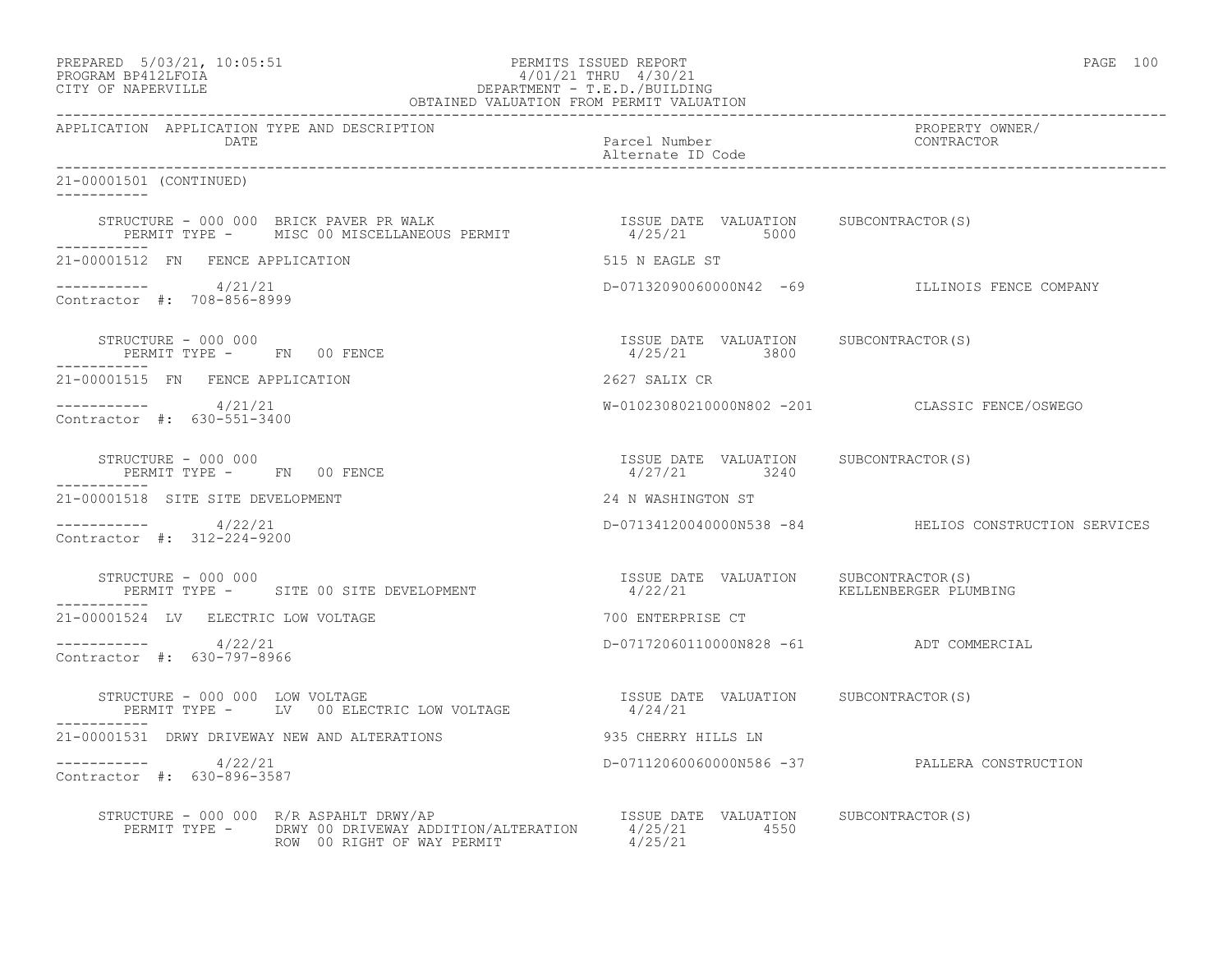## PREPARED 5/03/21, 10:05:51 PERMITS ISSUED REPORT PAGE 101 PROGRAM BP412LFOIA 4/01/21 THRU 4/30/21 CITY OF NAPERVILLE DEPARTMENT - T.E.D./BUILDING

| OBTAINED VALUATION FROM PERMIT VALUATION                                              |                                                       |                                                          |  |
|---------------------------------------------------------------------------------------|-------------------------------------------------------|----------------------------------------------------------|--|
| APPLICATION APPLICATION TYPE AND DESCRIPTION<br><b>DATE</b><br>---------------------- | Parcel Number<br>Alternate ID Code                    | PROPERTY OWNER/<br>CONTRACTOR                            |  |
| 21-00001532 DRWY DRIVEWAY NEW AND ALTERATIONS                                         | 2010 COACH DR                                         |                                                          |  |
| $--------- 4/22/21$<br>Contractor #: 630-420-8765                                     | D-08323080030000N139 -177 MAUL PAVING                 |                                                          |  |
|                                                                                       |                                                       |                                                          |  |
| 21-00001535 FN FENCE APPLICATION                                                      | 2246 LOTUS CT                                         |                                                          |  |
| ----------- 4/22/21<br>Contractor #: 630-551-3400                                     |                                                       | W-02041020470000N760 -194 CLASSIC FENCE/OSWEGO           |  |
| STRUCTURE - 000 000<br>PERMIT TYPE - FN 00 FENCE                                      | ISSUE DATE VALUATION SUBCONTRACTOR(S)<br>4/27/21 7000 |                                                          |  |
| 21-00001536 FN FENCE APPLICATION                                                      | 1981 TEMPLAR DR                                       |                                                          |  |
| $--------- 4/22/21$<br>Contractor #:                                                  |                                                       | D-08313030310000N159 -175 CONTRACTOR MANAGEMENT SERVICES |  |
| STRUCTURE - 000 000<br>PERMIT TYPE - FN 00 FENCE                                      | ISSUE DATE VALUATION SUBCONTRACTOR(S)<br>4/25/21 1900 |                                                          |  |
| 21-00001537 FN FENCE APPLICATION                                                      | 531 SPRINGHILL CR                                     |                                                          |  |
| $       4/22/21$<br>Contractor #: 773-951-9890                                        |                                                       | D-08171080280000N80 -72 FORTY-EIGHT OAKS LLC             |  |
| STRUCTURE - 000 000<br>PERMIT TYPE - FN 00 FENCE                                      | ISSUE DATE VALUATION SUBCONTRACTOR(S)<br>4/25/21 1900 |                                                          |  |
| 21-00001539 FN FENCE APPLICATION                                                      | 1420 WESTGLEN DR                                      |                                                          |  |
| $----------$ 4/22/21<br>Contractor #: 630-406-8410                                    |                                                       | D-07254070060000N175 -144 PARAMOUNT FENCE-BATAVIA        |  |
| STRUCTURE - 000 000<br>PERMIT TYPE - FN 00 FENCE                                      | ISSUE DATE VALUATION SUBCONTRACTOR(S)<br>4/27/21 1900 |                                                          |  |
| 21-00001543 DRWY DRIVEWAY NEW AND ALTERATIONS                                         | 808 WILSON AV                                         |                                                          |  |
| $--------- 4/22/21$<br>Contractor #: 630-820-1624                                     |                                                       | D-07133020130000N47 -83 LIBERTY PAVING CO INC            |  |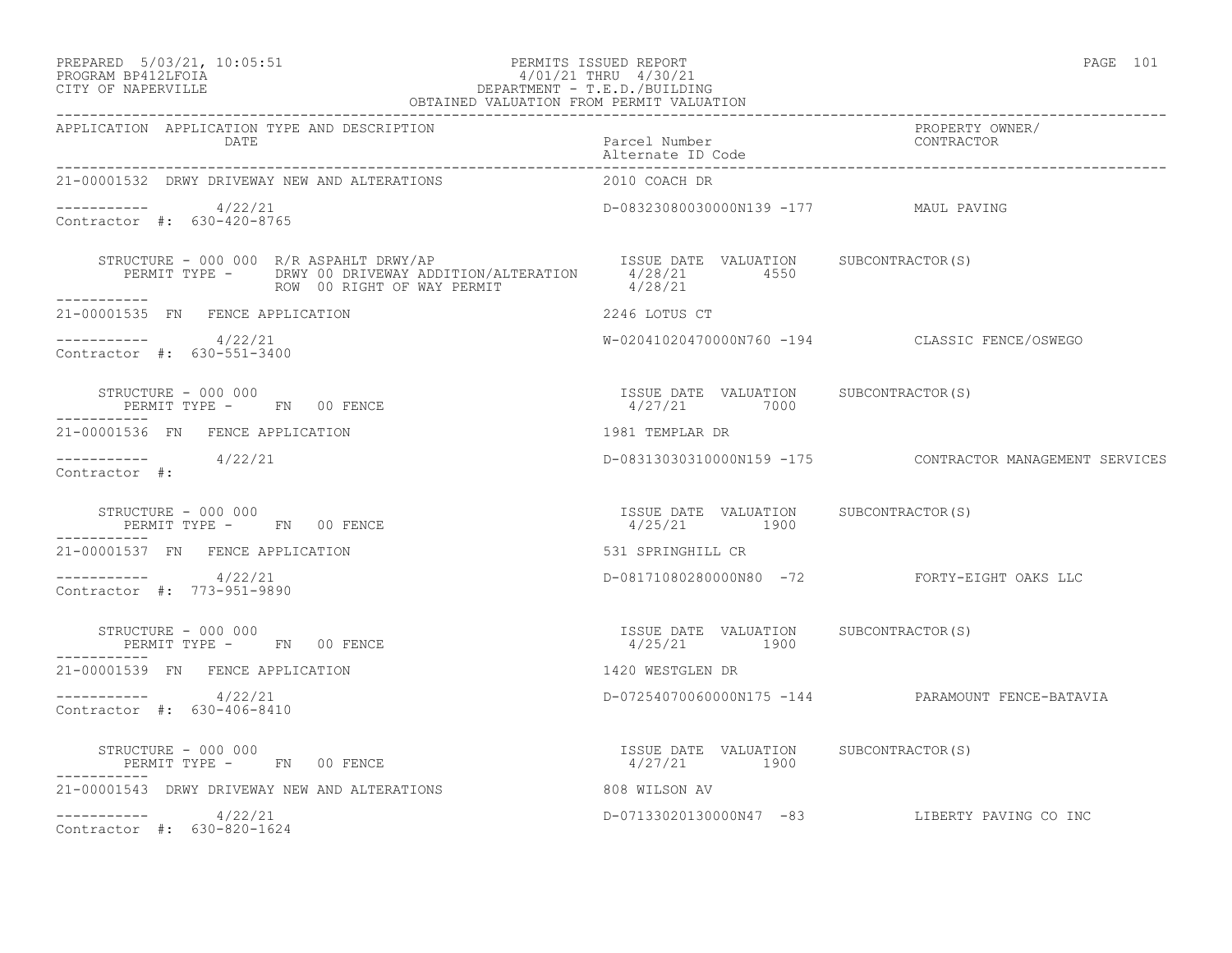PREPARED 5/03/21, 10:05:51 PERMITS ISSUED REPORT PAGE 102

# PROGRAM BP412LFOIA 4/01/21 THRU 4/30/21 CITY OF NAPERVILLE DEPARTMENT - T.E.D./BUILDING

| OBTAINED VALUATION FROM PERMIT VALUATION                      |                                                                                                                                                                                                            |                                        |                                                         |
|---------------------------------------------------------------|------------------------------------------------------------------------------------------------------------------------------------------------------------------------------------------------------------|----------------------------------------|---------------------------------------------------------|
| APPLICATION APPLICATION TYPE AND DESCRIPTION<br>DATE          |                                                                                                                                                                                                            | Parcel Number<br>Alternate ID Code     | PROPERTY OWNER/<br>CONTRACTOR                           |
| 21-00001543 (CONTINUED)                                       |                                                                                                                                                                                                            |                                        |                                                         |
| ------------                                                  | STRUCTURE - 000 000 R/R ASPAHLT DRWY/AP<br>PERMIT TYPE - DRWY 00 DRIVEWAY ADDITION/ALTERATION 4/28/21 4550<br>ROW 00 RIGHT OF WAY PERMIT 4/28/21                                                           |                                        |                                                         |
| 21-00001546 DRWY DRIVEWAY NEW AND ALTERATIONS                 |                                                                                                                                                                                                            | 1718 INDIAN KNOLL RD                   |                                                         |
| $--------- 4/22/21$<br>Contractor #: 630-393-5646             |                                                                                                                                                                                                            | D-08322070100000N218 -163 POWER PAVING |                                                         |
|                                                               | STRUCTURE - 000 000 R/R ASPAHLT DRWY/AP<br>ISSUE DATE VALUATION SUBCONTRACTOR(S)<br>PERMIT TYPE - DRWY 00 DRIVEWAY ADDITION/ALTERATION 4/25/21 4550<br>ROW 00 RIGHT OF WAY PERMIT                          | 4/25/21                                |                                                         |
|                                                               | 21-00001549 DRWY DRIVEWAY NEW AND ALTERATIONS 1833 SYRACUSE AV                                                                                                                                             |                                        |                                                         |
| -----------    4/22/21<br>Contractor #: 224-200-5304          |                                                                                                                                                                                                            |                                        | D-08332070270000N494 -165 S PAVING AND SEALCOATING      |
|                                                               | STRUCTURE - 000 000 R/R ASPAHLT DRWY/AP<br>PERMIT TYPE - DRWY 00 DRIVEWAY ADDITION/ALTERATION $4/24/21$ 4550 4550<br>ROW 00 RIGHT OF WAY PERMIT                                                            | 4/24/21                                |                                                         |
| ___________                                                   | 21-00001550 DRWY DRIVEWAY NEW AND ALTERATIONS 422 LINDEN CT                                                                                                                                                |                                        |                                                         |
| $--------- 4/22/21$<br>Contractor #: 630-876-0867             |                                                                                                                                                                                                            |                                        | D-07143150210000N179 -81 A & J CONCRETE OF WEST CHICAGO |
|                                                               |                                                                                                                                                                                                            |                                        |                                                         |
| ------------<br>21-00001551 DRWY DRIVEWAY NEW AND ALTERATIONS |                                                                                                                                                                                                            | 2320 SPIKEHORN AV                      |                                                         |
| ----------- 4/22/21<br>Contractor #: 630-816-7164             |                                                                                                                                                                                                            |                                        | W-01154070070000N979 -260 SIGNATURE CONCRETE            |
|                                                               | STRUCTURE - 000 000 CONCRETE PR WALK/STEPS/STOOP                ISSUE DATE VALUATION      SUBCONTRACTOR(S)<br>PERMIT TYPE -       MISC 00 MISCELLANEOUS PERMIT                      4/24/21           2600 |                                        |                                                         |
|                                                               | 21-00001552 RPZ REVERSE PRESSURE ZONE/BACKFLOW PREVENTER 645 SUNSET DR                                                                                                                                     |                                        |                                                         |
| $--------- 4/22/21$<br>Contractor #: 815-521-3247             |                                                                                                                                                                                                            |                                        | D-08191110200000N54 -100 EVERGREEN SPRINKLER SYSTEM     |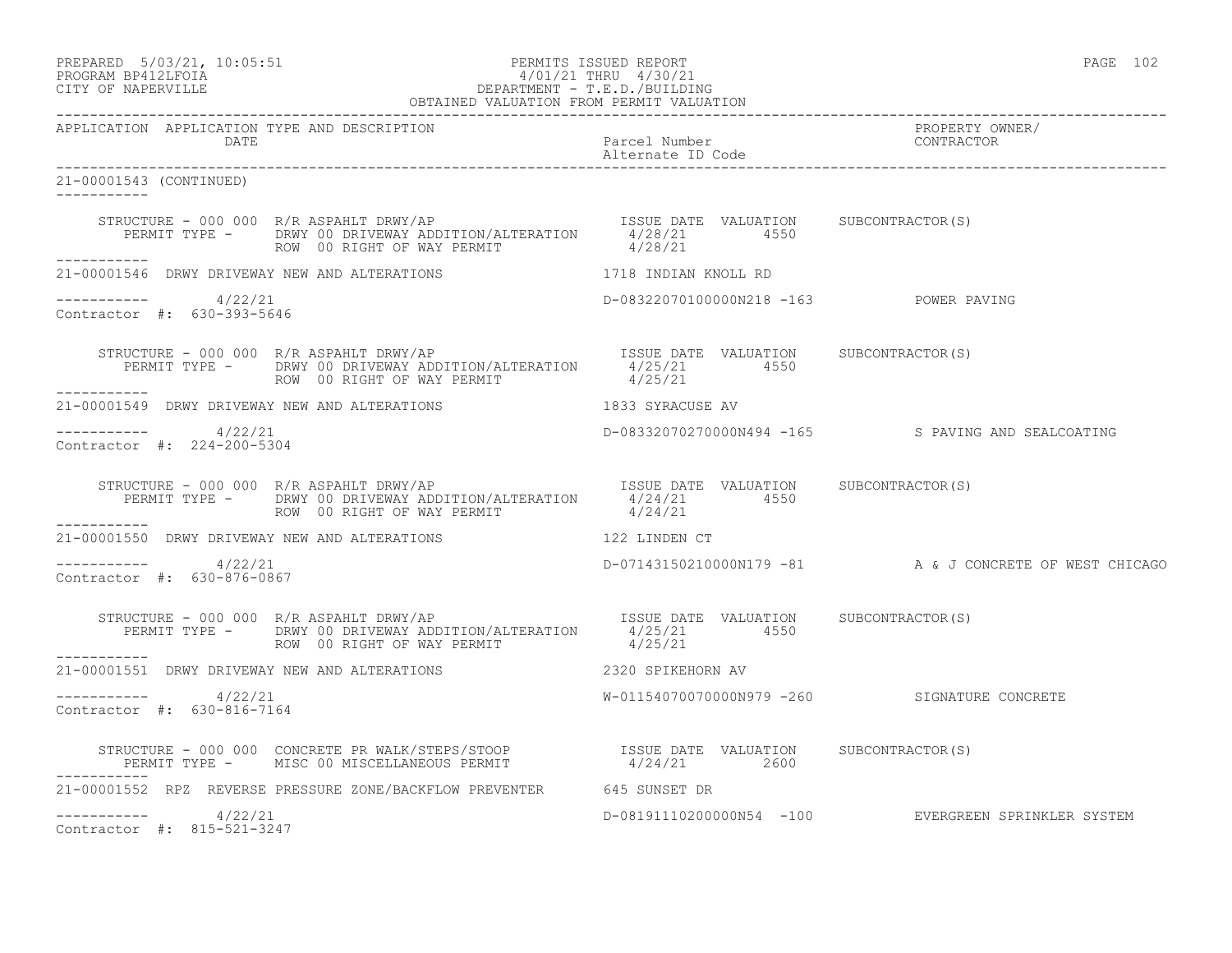| PREPARED | $5/03/21$ , $10:05:51$                  |  |
|----------|-----------------------------------------|--|
|          | $\begin{array}{c}\n\hline\n\end{array}$ |  |

### PREPARED 5/03/21, 10:05:51 PERMITS ISSUED REPORT<br>PROGRAM BP412LFOIA PAGE 103<br>
9/01/21 THRU 4/30/21 PROGRAM BP412LFOIA  $4/01/21$  THRU  $4/30/21$ <br>CITY OF NAPERVILLE DEPARTMENT - T.E.D./BUILDIN CITY OF NAPERVILLE DEPARTMENT - T.E.D./BUILDING

| OBTAINED VALUATION FROM PERMIT VALUATION             |                                                                                                                        |                                       |                                                      |
|------------------------------------------------------|------------------------------------------------------------------------------------------------------------------------|---------------------------------------|------------------------------------------------------|
| APPLICATION APPLICATION TYPE AND DESCRIPTION<br>DATE |                                                                                                                        | Parcel Number<br>Alternate ID Code    | PROPERTY OWNER/<br>CONTRACTOR                        |
| 21-00001552 (CONTINUED)                              |                                                                                                                        |                                       |                                                      |
| STRUCTURE - 000 000                                  | STRUCTURE - 000 000<br>PERMIT TYPE - LSP 00 LAWN SPRINKLER RESIDENTIAL And the Magnus of Martiand PluMBING & MECH      |                                       |                                                      |
|                                                      | 21-00001553 RPZ REVERSE PRESSURE ZONE/BACKFLOW PREVENTER 730 WILLOW RD                                                 |                                       |                                                      |
| $--------- 4/22/21$<br>Contractor #: 815-521-3247    |                                                                                                                        |                                       | D-08193010090000N54 -115 EVERGREEN SPRINKLER SYSTEM  |
| -----------                                          | STRUCTURE - 000 000<br>PERMIT TYPE - LSP 00 LAWN SPRINKLER RESIDENTIAL And the Manuaric of HARTLAND PLUMBING & MECH    |                                       |                                                      |
|                                                      | 21-00001555 RPZ REVERSE PRESSURE ZONE/BACKFLOW PREVENTER 3927 MAHOGANY LN                                              |                                       |                                                      |
| $--------- 4/22/21$<br>Contractor #: 815-521-3247    |                                                                                                                        |                                       | W-01172010020107N1780-241 EVERGREEN SPRINKLER SYSTEM |
|                                                      | STRUCTURE - 000 000<br>PERMIT TYPE - LSP 00 LAWN SPRINKLER RESIDENTIAL 4/22/21 5000 HARTLAND PLUMBING & MECH           |                                       |                                                      |
|                                                      | 21-00001556 DRWY DRIVEWAY NEW AND ALTERATIONS THE RESERVE RESOLUTION OR                                                |                                       |                                                      |
| $--------- 4/22/21$<br>Contractor #: 630-240-3090    |                                                                                                                        |                                       | D-08332040100000N472 -165 HUNTER ASPHALT PAVING INC  |
|                                                      |                                                                                                                        |                                       |                                                      |
| 21-00001562 PPA PLUMBING PERMIT                      |                                                                                                                        | 432 PRAIRIE KNOLL DR                  |                                                      |
| $--------$ 4/23/21<br>Contractor #: 630-963-5859     |                                                                                                                        |                                       | D-08311130280000N488 -160 CALL THE UNDERGROUND       |
| STRUCTURE - 000 000                                  | PERMIT TYPE - SEW 00 SEWER/WATER REPAIR OR REPLACE 4/23/21 CALL THE UNDERGROUND                                        | ISSUE DATE VALUATION SUBCONTRACTOR(S) |                                                      |
| 21-00001569 FN FENCE APPLICATION                     |                                                                                                                        | 225 N WRIGHT ST                       |                                                      |
| $--------- 4/23/21$<br>Contractor #: 630-292-4649    |                                                                                                                        |                                       | D-08181400060000N436 -70 CEDAR MOUNTAIN FENCE CO     |
| STRUCTURE - 000 000<br>PERMIT TYPE - FN 00 FENCE     | $\begin{array}{cccc}\n\text{ISSUE} & \text{DATE} & \text{VALUATION} \\ 0 & \text{FENCE} & 4/27/21 & 2200\n\end{array}$ | ISSUE DATE VALUATION SUBCONTRACTOR(S) |                                                      |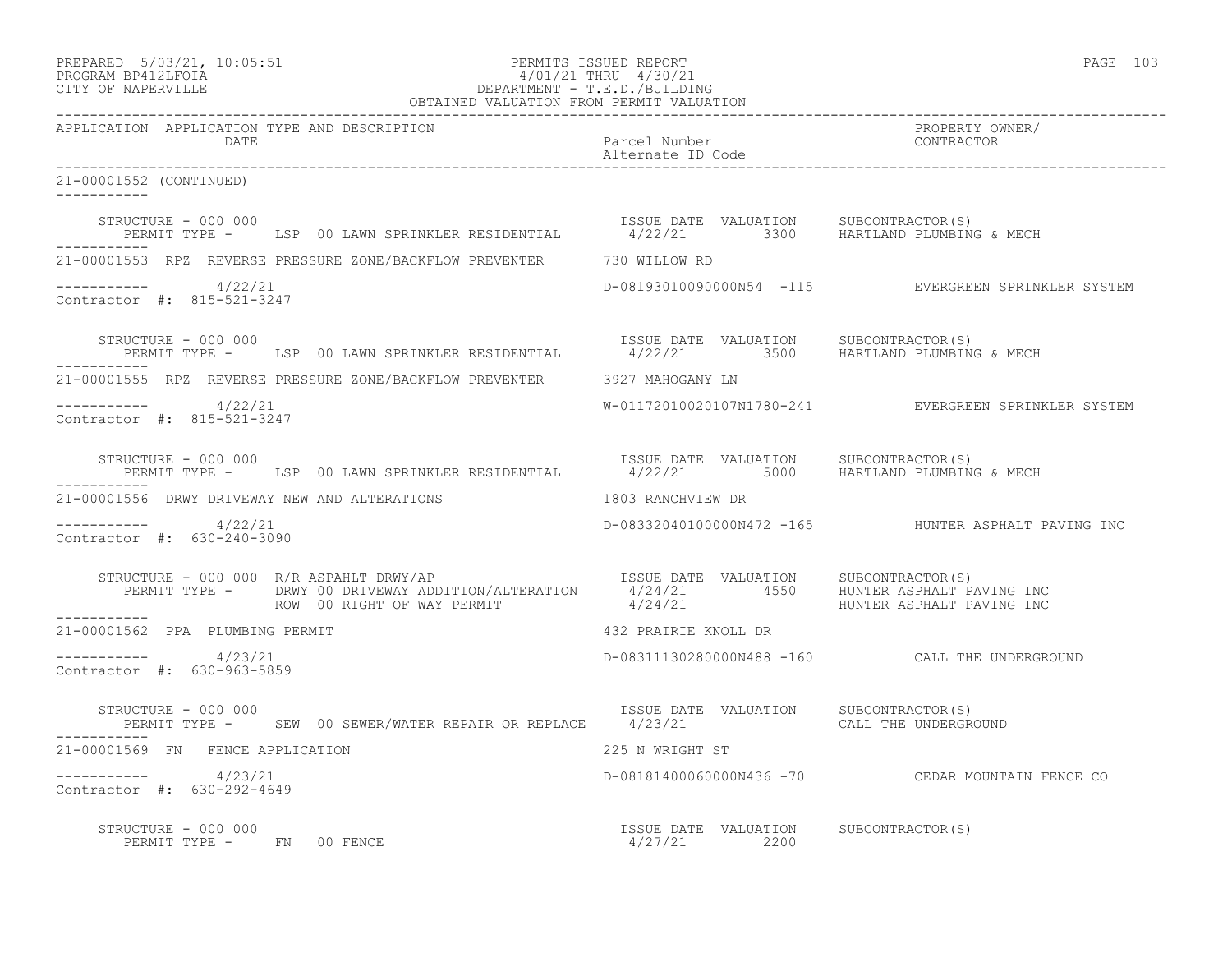### PREPARED 5/03/21, 10:05:51 PERMITS ISSUED REPORT PAGE 104 PROGRAM BP412LFOIA 4/01/21 THRU 4/30/21 CITY OF NAPERVILLE DEPARTMENT - T.E.D./BUILDING OBTAINED VALUATION FROM PERMIT VALUATION

| APPLICATION APPLICATION TYPE AND DESCRIPTION<br>DATE                                                                                                                               | Parcel Number<br>Alternate ID Code                       | PROPERTY OWNER/<br>CONTRACTOR                     |
|------------------------------------------------------------------------------------------------------------------------------------------------------------------------------------|----------------------------------------------------------|---------------------------------------------------|
| 21-00001573 ESC ELECTRIC SERVICE CHANGE                                                                                                                                            | 3307 TUSSELL ST                                          |                                                   |
| $--------- 4/23/21$<br>Contractor #: 847-419-1000                                                                                                                                  | W-01112050460000N719 -217 ABC ELECTRIC                   |                                                   |
|                                                                                                                                                                                    |                                                          |                                                   |
| 21-00001579 ESC ELECTRIC SERVICE CHANGE                                                                                                                                            | 2450 GOLF RIDGE CR HM                                    |                                                   |
| $--------- 4/23/21$<br>Contractor #: 630-515-9700                                                                                                                                  |                                                          | -47 D J SWEENEY ELECTRICAL CONTRAC                |
| STRUCTURE - 000 000 EMERGENCY ELECTRICA;<br>TSSUE DATE VALUATION SUBCONTRACTOR(S)<br>PERMIT TYPE - ESCC 00 ELECTRIC SERVICE CHANGE COMM 4/26/21 5 PERMIT TYPE - ELECTRICAL CONTRAC |                                                          |                                                   |
| 21-00001581 FN FENCE APPLICATION                                                                                                                                                   | 20 W BAILEY RD                                           |                                                   |
| $--------- 4/23/21$<br>Contractor #: 630-292-4649                                                                                                                                  |                                                          | D-08312080020000N487 -161 CEDAR MOUNTAIN FENCE CO |
| STRUCTURE - 000 000<br>PERMIT TYPE - FN 00 FENCE                                                                                                                                   | ISSUE DATE VALUATION SUBCONTRACTOR (S)<br>$4/28/21$ 5700 |                                                   |
| 21-00001582 FN FENCE APPLICATION                                                                                                                                                   | 1518 WELTON CT                                           |                                                   |
| $--------- 4/23/21$<br>Contractor #: 708-856-8999                                                                                                                                  |                                                          | D-08311090530000N488 -160 ILLINOIS FENCE COMPANY  |
| STRUCTURE - 000 000<br>PERMIT TYPE - FN 00 FENCE                                                                                                                                   | ISSUE DATE VALUATION SUBCONTRACTOR(S)<br>4/29/21 5700    |                                                   |
| 21-00001583 FN FENCE APPLICATION                                                                                                                                                   | 816 MORNINGSIDE DR                                       |                                                   |
| $--------- 4/23/21$<br>Contractor #: 630-292-4649                                                                                                                                  |                                                          | D-07132010040000N540 -54 CEDAR MOUNTAIN FENCE CO  |
| STRUCTURE - 000 000<br>PERMIT TYPE - FN 00 FENCE<br>--------                                                                                                                       | ISSUE DATE VALUATION SUBCONTRACTOR(S)<br>4/27/21 5700    |                                                   |
| -----------<br>21-00001584 FN FENCE APPLICATION                                                                                                                                    | 333 BASSWOOD DR                                          |                                                   |
| $--------- 4/23/21$<br>Contractor #: 630-933-9881                                                                                                                                  | D-08301060220000N452 -130 SP FENCE                       |                                                   |
| STRUCTURE - 000 000                                                                                                                                                                | ISSUE DATE VALUATION SUBCONTRACTOR(S)                    |                                                   |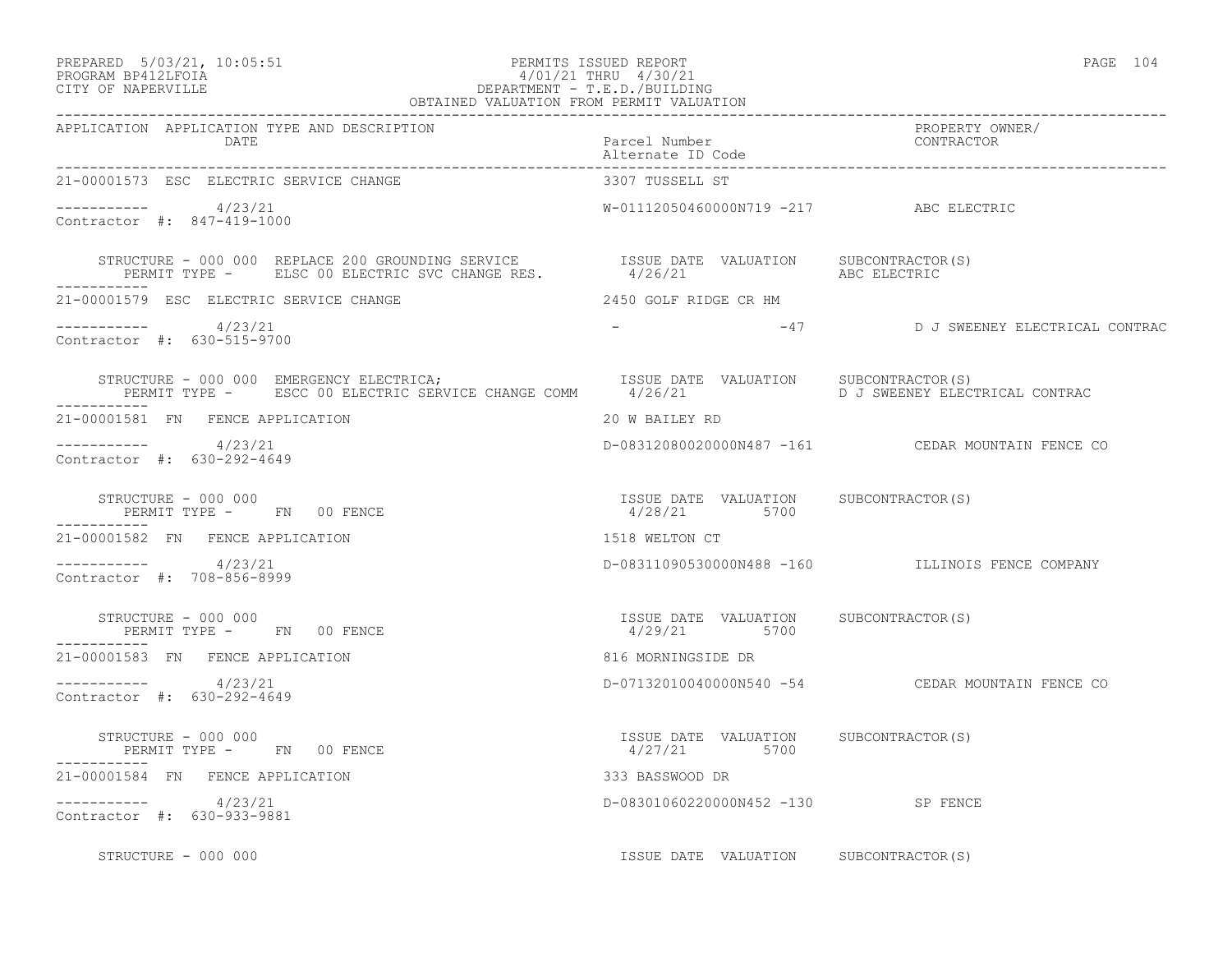### PREPARED 5/03/21, 10:05:51 PERMITS ISSUED REPORT PAGE 105 PROGRAM BP412LFOIA 4/01/21 THRU 4/30/21 CITY OF NAPERVILLE DEPARTMENT - T.E.D./BUILDING OBTAINED VALUATION FROM PERMIT VALUATION

| APPLICATION APPLICATION TYPE AND DESCRIPTION       |                                                                                                                                                                                                                   |                                           |                                                   |
|----------------------------------------------------|-------------------------------------------------------------------------------------------------------------------------------------------------------------------------------------------------------------------|-------------------------------------------|---------------------------------------------------|
| DATE                                               |                                                                                                                                                                                                                   | Parcel Number                             | PROPERTY OWNER/<br>CONTRACTOR                     |
| 21-00001584 (CONTINUED)<br>------------            |                                                                                                                                                                                                                   |                                           |                                                   |
| PERMIT TYPE - FN 00 FENCE                          |                                                                                                                                                                                                                   | $4/27/21$ 5700                            |                                                   |
|                                                    | 21-00001586 DRWY DRIVEWAY NEW AND ALTERATIONS                                                                                                                                                                     | 1657 SWALLOW ST                           |                                                   |
| $----------$ 4/26/21<br>Contractor #: 708-912-7252 |                                                                                                                                                                                                                   | D-08312080340000N62 -161 LARA ENTERPRISES |                                                   |
| ___________                                        | STRUCTURE - 000 000 R/R ASPHALT DRWY/APRON<br>PERMIT TYPE - DRWY 00 DRIVEWAY ADDITION/ALTERATION 4/27/21 4000<br>------- ROW 00 RIGHT OF WAY PERMIT 4/27/21                                                       |                                           |                                                   |
|                                                    | 21-00001587 DRWY DRIVEWAY NEW AND ALTERATIONS 4421 FOXHILL RD                                                                                                                                                     |                                           |                                                   |
| $--------- 4/26/21$<br>Contractor #: 630-878-3162  |                                                                                                                                                                                                                   |                                           | D-07104090110000N85 -50 DRESSLER BLOCK CONCRETE   |
|                                                    | ROW 00 RIGHT OF WAY PERMIT                                                                                                                                                                                        | 4/27/21                                   |                                                   |
|                                                    | 21-00001588 DRWY DRIVEWAY NEW AND ALTERATIONS 40 1332 CORTLAND DR                                                                                                                                                 |                                           |                                                   |
| $--------- 4/26/21$<br>Contractor #: 630-878-3162  |                                                                                                                                                                                                                   |                                           | D-07254080090000N775 -144 DRESSLER BLOCK CONCRETE |
| ___________                                        | STRUCTURE - 000 000 R/R ASPHALT DRWY/APRON ISSUE DATE VALUATION SUBCONTRACTOR(S)<br>PERMIT TYPE - DRWY 00 DRIVEWAY ADDITION/ALTERATION 4/27/21 4000 DRESSLER BLOCK CONCRETE<br>ROW 00 RIGHT OF WAY PERMIT 4/27/21 |                                           |                                                   |
|                                                    | 21-00001590 DRWY DRIVEWAY NEW AND ALTERATIONS THE RELEVING 2257 KEIM RD                                                                                                                                           |                                           |                                                   |
| $--------- 4/26/21$<br>Contractor #: 630-878-3162  |                                                                                                                                                                                                                   |                                           | W-02052100230000N400 -193 DRESSLER BLOCK CONCRETE |
| -----------                                        | STRUCTURE - 000 000 R/R ASPHALT DRWY/APRON<br>PERMIT TYPE - DRWY 00 DRIVEWAY ADDITION/ALTERATION 1/27/21 4000 DRESSLER BLOCK CONCRETE<br>------- ROW 00 RIGHT OF WAY PERMIT 4/27/21                               |                                           |                                                   |
| 21-00001591 DRWY DRIVEWAY NEW AND ALTERATIONS      |                                                                                                                                                                                                                   | 2639 NEWPORT DR                           |                                                   |
| $--------- 4/26/21$<br>Contractor #: 630-878-3162  |                                                                                                                                                                                                                   |                                           | W-01014020030000N562 -204 DRESSLER BLOCK CONCRETE |
|                                                    | STRUCTURE - 000 000 R/R ASPHALT DRWY/APRON                                                                                                                                                                        | ISSUE DATE VALUATION SUBCONTRACTOR(S)     |                                                   |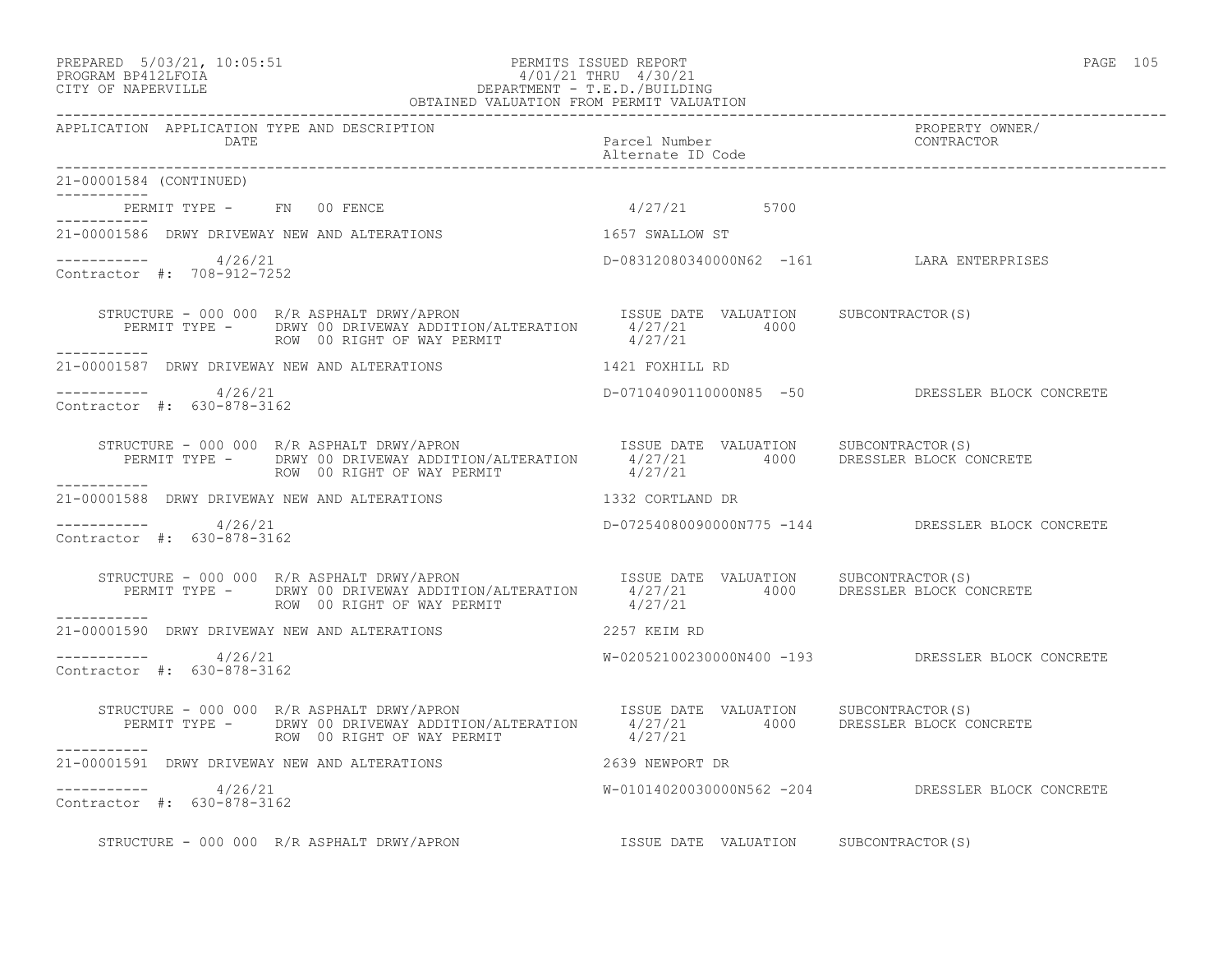### PREPARED 5/03/21, 10:05:51 PERMITS ISSUED REPORT PAGE 106 PROGRAM BP412LFOIA  $4/01/21$  THRU  $4/30/21$ <br>CITY OF NAPERVILLE CITY OF NAPERVILLE DEPARTMENT - T.E.D./BUILDING

| OBTAINED VALUATION FROM PERMIT VALUATION              |                                                                                                                                                                                                                                                                                                                                                                                                                             |                                       |                                                     |
|-------------------------------------------------------|-----------------------------------------------------------------------------------------------------------------------------------------------------------------------------------------------------------------------------------------------------------------------------------------------------------------------------------------------------------------------------------------------------------------------------|---------------------------------------|-----------------------------------------------------|
| APPLICATION APPLICATION TYPE AND DESCRIPTION<br>DATE  |                                                                                                                                                                                                                                                                                                                                                                                                                             | Parcel Number<br>Alternate ID Code    | PROPERTY OWNER/<br>CONTRACTOR                       |
| 21-00001591 (CONTINUED)                               |                                                                                                                                                                                                                                                                                                                                                                                                                             |                                       |                                                     |
| ___________                                           | PERMIT TYPE - DRWY 00 DRIVEWAY ADDITION/ALTERATION 4/27/21 4000 DRESSLER BLOCK CONCRETE<br>ROW 00 RIGHT OF WAY PERMIT 4/27/21                                                                                                                                                                                                                                                                                               |                                       |                                                     |
| 21-00001592 PPA PLUMBING PERMIT                       |                                                                                                                                                                                                                                                                                                                                                                                                                             | 1771 BROOKDALE RD                     |                                                     |
| $--------- 4/26/21$<br>Contractor #:                  |                                                                                                                                                                                                                                                                                                                                                                                                                             | D-07103060110000N151 -49 PERMA-SEAL   |                                                     |
|                                                       | STRUCTURE - 000 000 EMERGENCY SEWER/WATER REPAIR ISSUE DATE VALUATION SUBCONTRACTOR(S)<br>PERMIT TYPE - SEW 00 SEWER/WATER REPAIR OR REPLACE 4/26/21 PERMA-SEAL                                                                                                                                                                                                                                                             |                                       |                                                     |
|                                                       | 21-00001594 DRWY DRIVEWAY NEW AND ALTERATIONS 4332 DAIRYMANS CR                                                                                                                                                                                                                                                                                                                                                             |                                       |                                                     |
| $--------- 4/26/21$<br>Contractor #: 815-726-8155     |                                                                                                                                                                                                                                                                                                                                                                                                                             |                                       | W-01152070370000N1067-245 LATIN PAVING CONSTRUCTION |
|                                                       | $\begin{array}{cccc} \texttt{STRUCTURE} & - & 000 & 000 & \texttt{R/R} & \texttt{ASPHALT} & \texttt{DRWY/APRON} & \texttt{ISSUE} & \texttt{DATE} & \texttt{VALUATION} & \texttt{SUBCONTRACTOR(S)} \\ \texttt{PERMIT TYPE} & - & - & - & - & \texttt{DRWY} & 00 & \texttt{RIUATION} & \texttt{ALUATION} & 4/28/21 & 4000 \\ \texttt{ROM} & \texttt{ROW} & 00 & \texttt{RIGHT OF WAY PERMIT} & 4/28/21 & 4000 \\ \end{array}$ |                                       |                                                     |
|                                                       | 21-00001595 DRWY DRIVEWAY NEW AND ALTERATIONS THE RESOLUTION MEEDHAM RD                                                                                                                                                                                                                                                                                                                                                     |                                       |                                                     |
| $--------- 4/26/21$<br>Contractor #: 630-398-4600     |                                                                                                                                                                                                                                                                                                                                                                                                                             |                                       | D-08171050030000N410 -72 ADVOCATE CONSTRUCTION      |
| ___________                                           | STRUCTURE - 000 000 R/R ASPHALT DRWY/APRON<br>PERMIT TYPE - DRWY 00 DRIVEWAY ADDITION/ALTERATION 4/28/21 4000 ADVOCATE CONSTRUCTION<br>ROW 00 RIGHT OF WAY PERMIT 4/28/21                                                                                                                                                                                                                                                   |                                       |                                                     |
|                                                       | 21-00001598 DRWY DRIVEWAY NEW AND ALTERATIONS 4252 HAIDER AV                                                                                                                                                                                                                                                                                                                                                                |                                       |                                                     |
| -----------     4/26/21<br>Contractor #: 630-398-4600 |                                                                                                                                                                                                                                                                                                                                                                                                                             |                                       | W-01152050050000N1067-245 ADVOCATE CONSTRUCTION     |
|                                                       | STRUCTURE - 000 000 R/R AND EXTEND DRWY/PR WALK/AP<br>PERMIT TYPE - DRWY 00 DRIVEWAY ADDITION/ALTERATION $4/27/21$ 10877<br>ROW 00 RIGHT OF WAY PERMIT 4/27/21                                                                                                                                                                                                                                                              |                                       |                                                     |
| ___________                                           | 21-00001600 DRWY DRIVEWAY NEW AND ALTERATIONS 1541 SWALLOW ST                                                                                                                                                                                                                                                                                                                                                               |                                       |                                                     |
| $--------- 4/26/21$<br>Contractor #: 630-377-9339     |                                                                                                                                                                                                                                                                                                                                                                                                                             |                                       | D-08304140240000N62 -146 DAMICO PAVING              |
|                                                       | STRUCTURE - 000 000 R/R ASPHALT DRWY/APRON                                                                                                                                                                                                                                                                                                                                                                                  | ISSUE DATE VALUATION SUBCONTRACTOR(S) |                                                     |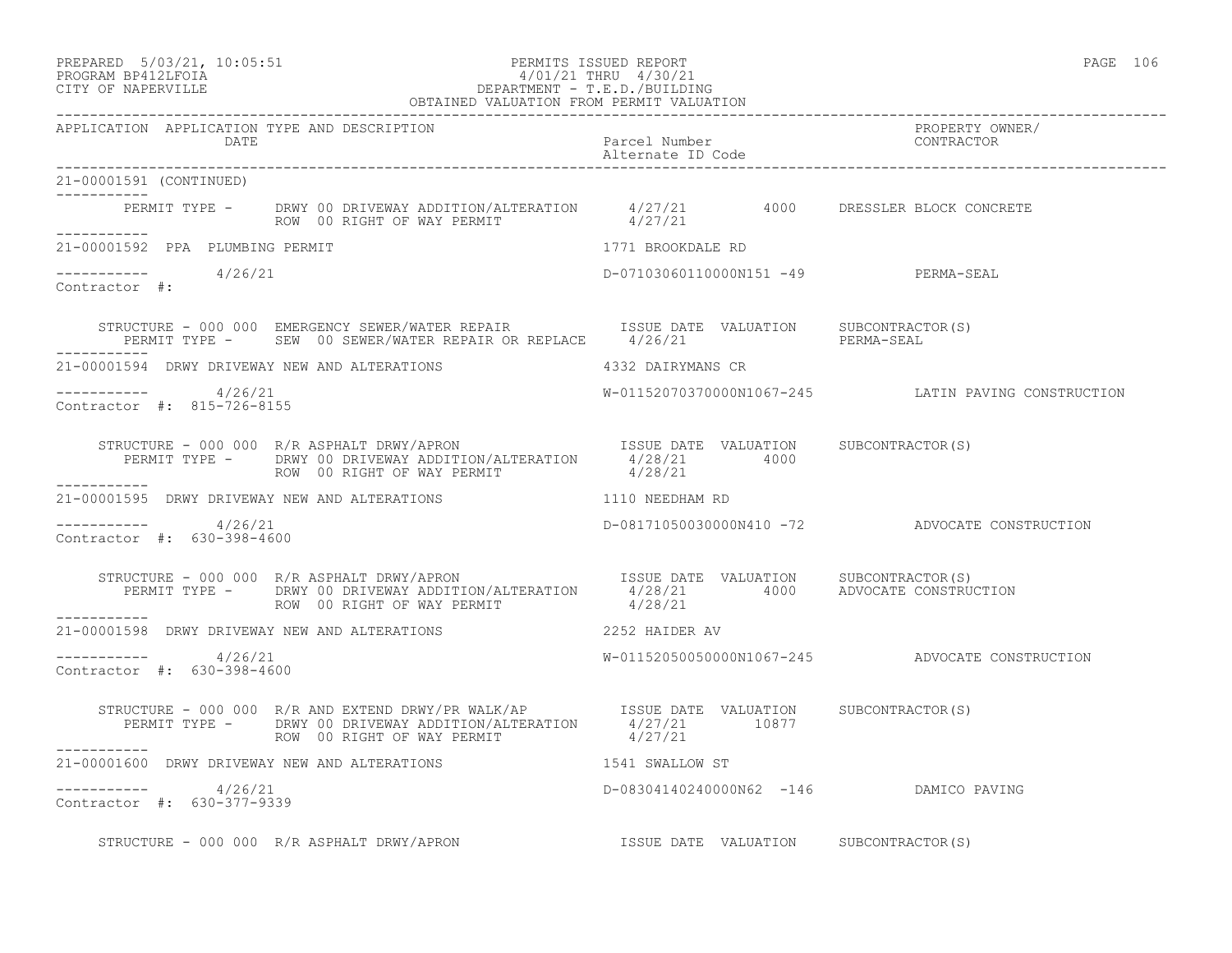#### PREPARED 5/03/21, 10:05:51 PERMITS ISSUED REPORT PAGE 107 PROGRAM BP412LFOIA 4/01/21 THRU 4/30/21 CITY OF NAPERVILLE DEPARTMENT - T.E.D./BUILDING DEPARTMENT - T.E.D./BUILDING<br>OBTAINED VALUATION FROM PERMIT VALUATION

| APPLICATION APPLICATION TYPE AND DESCRIPTION<br>DATE |                                                                                                                                                                                                                                                                                                                                          | Parcel Number<br>Alternate ID Code    | PROPERTY OWNER/<br>CONTRACTOR                     |
|------------------------------------------------------|------------------------------------------------------------------------------------------------------------------------------------------------------------------------------------------------------------------------------------------------------------------------------------------------------------------------------------------|---------------------------------------|---------------------------------------------------|
| 21-00001600 (CONTINUED)                              |                                                                                                                                                                                                                                                                                                                                          |                                       |                                                   |
| ___________<br>___________                           | PERMIT TYPE - DRWY 00 DRIVEWAY ADDITION/ALTERATION 4/28/21 4000<br>ROW 00 RIGHT OF WAY PERMIT 4/28/21                                                                                                                                                                                                                                    |                                       |                                                   |
|                                                      | 21-00001602 DRWY DRIVEWAY NEW AND ALTERATIONS 909 HEATHROW LN                                                                                                                                                                                                                                                                            |                                       |                                                   |
| $--------- 4/26/21$<br>Contractor #: 708-431-4688    |                                                                                                                                                                                                                                                                                                                                          |                                       | D-07262060300000N702 -127 M & J ASPHALT PAVING CO |
| ___________                                          | STRUCTURE - 000 000 R/R ASPAHLT DRWYS/APRONS ISSUE DATE VALUATION SUBCONTRACTOR(S)<br>PERMIT TYPE - DRWY 00 DRIVEWAY ADDITION/ALTERATION 4/28/21 40000<br>ROW 00 RIGHT OF WAY PERMIT 4/28/21                                                                                                                                             |                                       |                                                   |
|                                                      | 21-00001603 DRWY DRIVEWAY NEW AND ALTERATIONS TERM AND THE SERVING ON THE SERVING OF A LILE                                                                                                                                                                                                                                              |                                       |                                                   |
| $--------- 4/26/21$<br>Contractor #: 708-431-4688    |                                                                                                                                                                                                                                                                                                                                          |                                       | D-07262100300000N702 -127 M & J ASPHALT PAVING CO |
| ____________                                         | STRUCTURE - 000 000 R/R ASPAHLT DRWYS/APRONS TSSUE DATE VALUATION SUBCONTRACTOR(S)<br>PERMIT TYPE - DRWY 00 DRIVEWAY ADDITION/ALTERATION 4/28/21 40000<br>------- ROW 00 RIGHT OF WAY PERMIT 4/28/21                                                                                                                                     |                                       |                                                   |
|                                                      | 21-00001606 DRWY DRIVEWAY NEW AND ALTERATIONS THE RESERVED METALLIC LISTS HINTERLONG IN                                                                                                                                                                                                                                                  |                                       |                                                   |
| $--------- 4/26/21$<br>Contractor #: 630-350-7717    |                                                                                                                                                                                                                                                                                                                                          |                                       | D-07152050210000N689 -65 TMW ENTERPRISE PAVING    |
| . _ _ _ _ _ _ _ _ _                                  | STRUCTURE - 000 000 R/R ASPHALT DRWY/APRON<br>PERMIT TYPE - DRWY 00 DRIVEWAY ADDITION/ALTERATION 4/27/21 4000<br>2000 1/27/21 4000<br>ROW 00 RIGHT OF WAY PERMIT                                                                                                                                                                         | 4/27/21                               |                                                   |
|                                                      | 21-00001607 DRWY DRIVEWAY NEW AND ALTERATIONS 1202 LANGLEY CR                                                                                                                                                                                                                                                                            |                                       |                                                   |
| ----------- 4/26/21<br>Contractor #: 630-879-5673    |                                                                                                                                                                                                                                                                                                                                          |                                       | D-07104020430000N223 -50 SAFEGUARD SEALCOATING    |
| ------------                                         | STRUCTURE - 000 000 R/R ASPHALT DRWY/APRON <a>&gt; 1988<br/> 1988<br/> 1988<br/> 1988<br/> 1988<br/> 1988<br/> 1988<br/> 1988<br/> 1988<br/> 1988<br/> 1988<br/> 1988<br/> 1988<br/> 1988<br/> 1988<br/> 1988<br/> 1988<br/> 1988<br/>PERMIT TYPE - DRWY 00 DRIVEWAY ADDITION/ALTERATION 4/28/21 4000<br/>ROW 00 RIGHT OF WAY PERMIT</a> | 4/28/21                               |                                                   |
|                                                      | 21-00001609 DRWY DRIVEWAY NEW AND ALTERATIONS THE RESPONSE OF STRESHEAD DR                                                                                                                                                                                                                                                               |                                       |                                                   |
| $--------- 4/26/21$<br>Contractor #: 630-213-9540    |                                                                                                                                                                                                                                                                                                                                          |                                       | W-01013160090000N715 -203 FORTIS GROUND WERKS     |
|                                                      | STRUCTURE - 000 000 R/R ASPHALT DRWY/APRON                                                                                                                                                                                                                                                                                               | ISSUE DATE VALUATION SUBCONTRACTOR(S) |                                                   |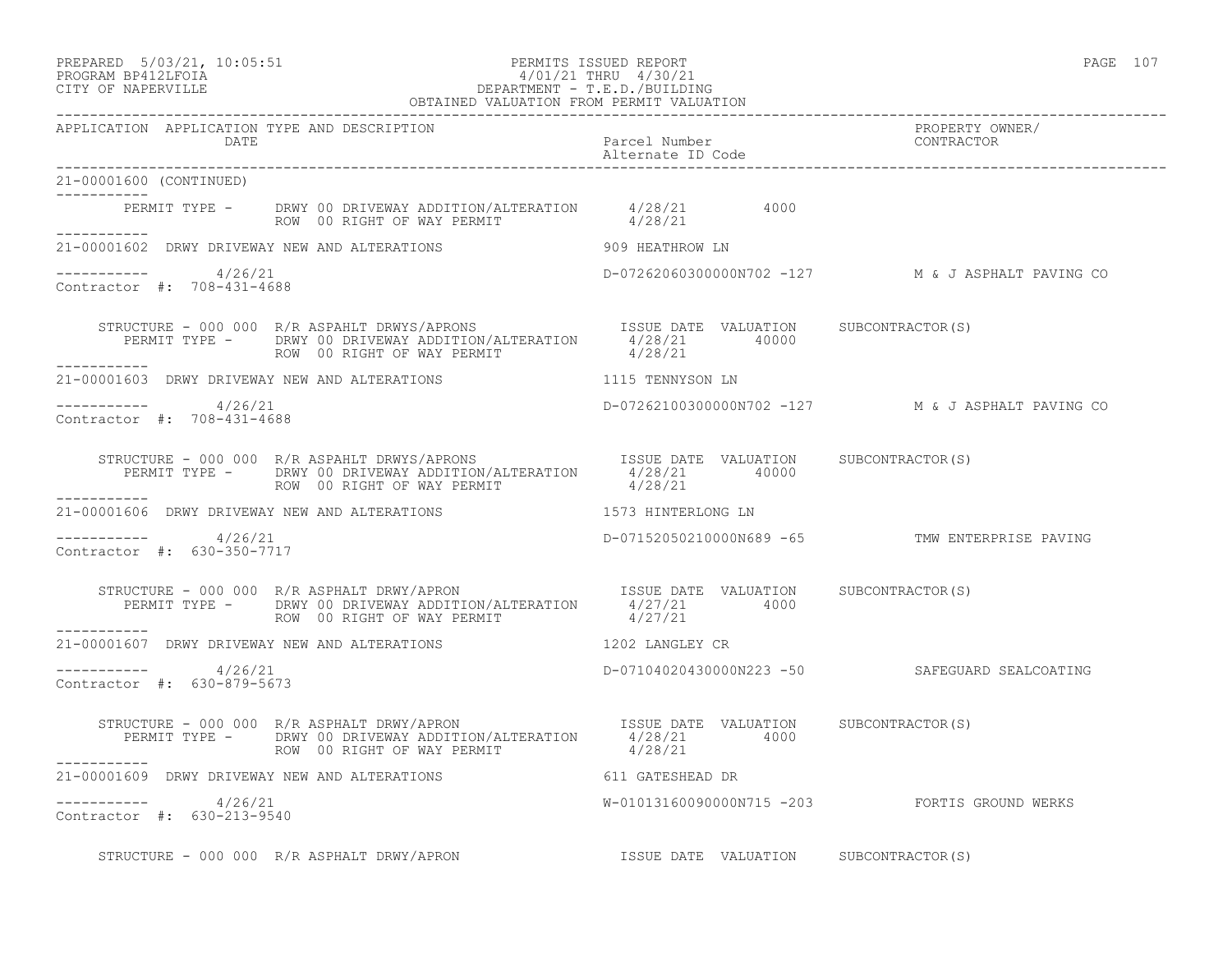PREPARED 5/03/21, 10:05:51 PERMITS ISSUED REPORT PAGE 108

# PROGRAM BP412LFOIA 4/01/21 THRU 4/30/21 CITY OF NAPERVILLE DEPARTMENT - T.E.D./BUILDING

|                                                      | OBTAINED VALUATION FROM PERMIT VALUATION                                                                                                                                    |                                                       |                                                          |
|------------------------------------------------------|-----------------------------------------------------------------------------------------------------------------------------------------------------------------------------|-------------------------------------------------------|----------------------------------------------------------|
| APPLICATION APPLICATION TYPE AND DESCRIPTION<br>DATE |                                                                                                                                                                             | Parcel Number<br>Alternate ID Code                    | PROPERTY OWNER/<br>CONTRACTOR                            |
| 21-00001609 (CONTINUED)                              |                                                                                                                                                                             |                                                       |                                                          |
|                                                      | PERMIT TYPE - DRWY 00 DRIVEWAY ADDITION/ALTERATION 4/28/21 4000<br>ROW 00 RIGHT OF WAY PERMIT 4/28/21                                                                       |                                                       |                                                          |
|                                                      | 21-00001610 DRWY DRIVEWAY NEW AND ALTERATIONS 3903 NIGHTHAWK CT                                                                                                             |                                                       |                                                          |
| $--------- 4/26/21$<br>Contractor #: 815-791-1848    |                                                                                                                                                                             |                                                       | W-01103030110000N1046-229 INNOVATIVE CONCRETE CONSTRUCTI |
| ------------                                         | STRUCTURE - 000 000 R/R ASPHALT DRWY/APRON ISSUE DATE VALUATION SUBCONTRACTOR(S)<br>PERMIT TYPE - DRWY 00 DRIVEWAY ADDITION/ALTERATION 4/28/21 4000<br>---------            |                                                       |                                                          |
|                                                      | 21-00001612 DRWY DRIVEWAY NEW AND ALTERATIONS 2221 BRIARHILL CT                                                                                                             |                                                       |                                                          |
| $--------- 4/26/21$<br>Contractor #: 630-679-1948    |                                                                                                                                                                             |                                                       | W-01012020280000N285 -189 ALL PRO CONCRETE INC           |
|                                                      | STRUCTURE - 000 000 R/R ASPHALT DRWY/APRON<br>PERMIT TYPE - DRWY 00 DRIVE ALLERATION/ALTERATION 4/27/21 4000<br>ROW 00 RIGHT OF WAY PERMIT                                  | 4/27/21                                               |                                                          |
| 21-00001618 FN FENCE APPLICATION                     |                                                                                                                                                                             | 1520 CONAN DOYLE RD                                   |                                                          |
| ----------- 4/26/21<br>Contractor #: 630-554-0385    |                                                                                                                                                                             |                                                       | W-01111100060000N533 -216 NETWORK WORK FENCE             |
| STRUCTURE - 000 000                                  | PERMIT TYPE - FN 00 FENCE                                                                                                                                                   | ISSUE DATE VALUATION SUBCONTRACTOR(S)<br>4/27/21 4100 |                                                          |
|                                                      | 21-00001623 RPZ REVERSE PRESSURE ZONE/BACKFLOW PREVENTER 2631 ACCOLADE AV                                                                                                   |                                                       |                                                          |
| $--------- 4/26/21$<br>Contractor #: 815-464-6801    |                                                                                                                                                                             |                                                       | W-01103060130000N1839-229 KRUPSKE SPRINKLER SYSTEMS, INC |
| -----------                                          | STRUCTURE - 000 000 RPZ WITH HEADS IN ROW<br>PERMIT TYPE - LSP 00 LAWN SPRINKLER RESIDENTIAL 4/28/21 MENUATION RESERT MENT TYPE - LSP 00 LAWN SPRINKLER RESIDENTIAL 4/28/21 |                                                       | KRUPSKE SPRINKLER SYSTEMS                                |
|                                                      | 21-00001625 RPZ REVERSE PRESSURE ZONE/BACKFLOW PREVENTER 4327 CARPENTER RD                                                                                                  |                                                       |                                                          |
| $--------- 4/26/21$<br>Contractor #: 815-464-6801    |                                                                                                                                                                             |                                                       | W-01174030200000N1710-256 KRUPSKE SPRINKLER SYSTEMS, INC |
|                                                      | STRUCTURE - 000 000 RPZ WITH HEADS IN ROW                                                                                                                                   | ISSUE DATE VALUATION SUBCONTRACTOR(S)                 |                                                          |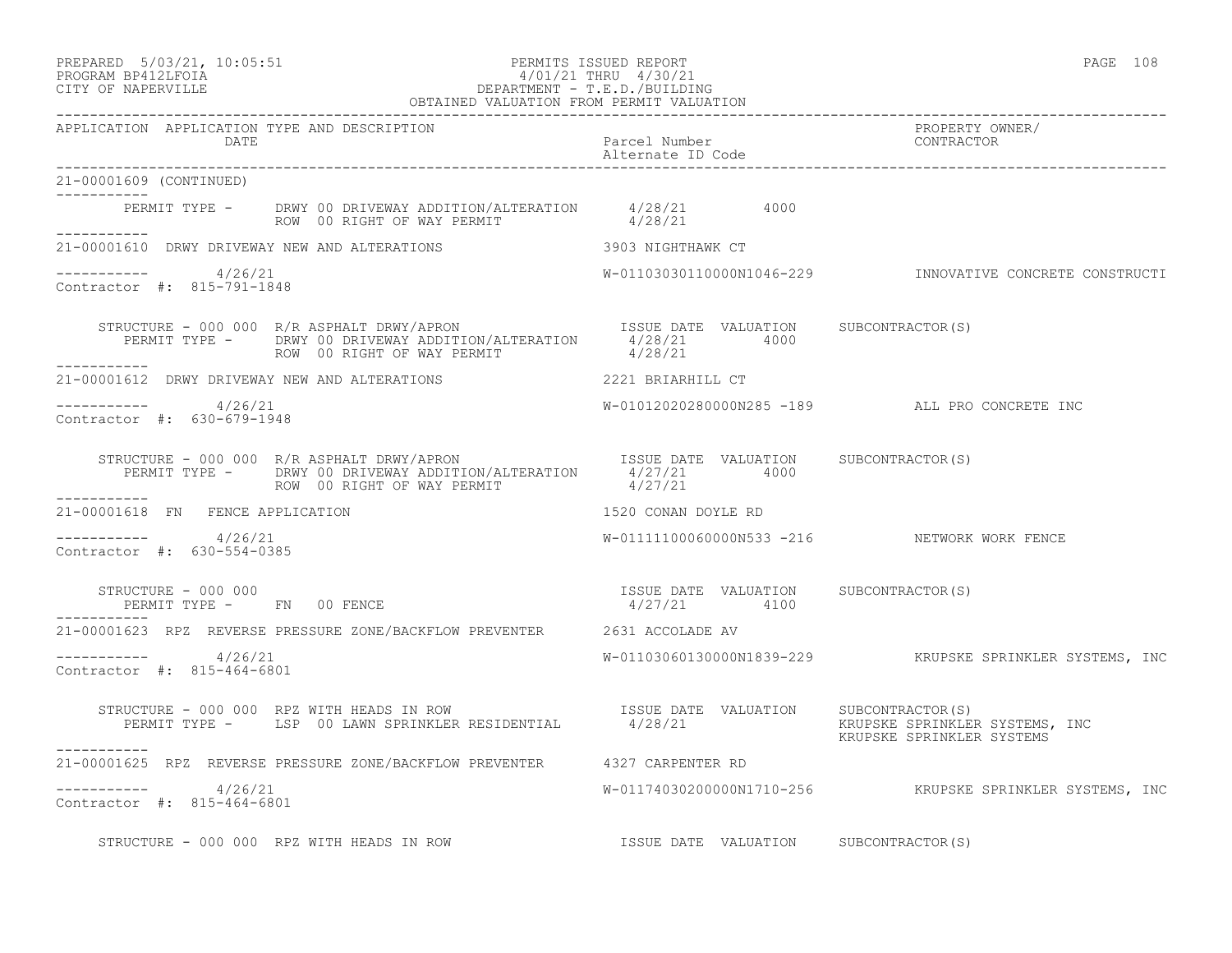| PREPARED | $5/03/21$ ,                                                                                                                                                                                                                                                                                                                        | 10:05:5 |
|----------|------------------------------------------------------------------------------------------------------------------------------------------------------------------------------------------------------------------------------------------------------------------------------------------------------------------------------------|---------|
|          | $\mathbb{R}$ $\mathbb{R}$ $\mathbb{R}$ $\mathbb{R}$ $\mathbb{R}$ $\mathbb{R}$ $\mathbb{R}$ $\mathbb{R}$ $\mathbb{R}$ $\mathbb{R}$ $\mathbb{R}$ $\mathbb{R}$ $\mathbb{R}$ $\mathbb{R}$ $\mathbb{R}$ $\mathbb{R}$ $\mathbb{R}$ $\mathbb{R}$ $\mathbb{R}$ $\mathbb{R}$ $\mathbb{R}$ $\mathbb{R}$ $\mathbb{R}$ $\mathbb{R}$ $\mathbb{$ |         |

### PREPARED 5/03/21, 10:05:51 PERMITS ISSUED REPORT PAGE 109 PROGRAM BP412LFOIA 4/01/21 THRU 4/30/21 CITY OF NAPERVILLE DEPARTMENT - T.E.D./BUILDING

| OBTAINED VALUATION FROM PERMIT VALUATION                                                                                                |                                                        |                                                  |
|-----------------------------------------------------------------------------------------------------------------------------------------|--------------------------------------------------------|--------------------------------------------------|
| APPLICATION APPLICATION TYPE AND DESCRIPTION<br>DATE                                                                                    | Parcel Number<br>Alternate ID Code                     | PROPERTY OWNER/<br>CONTRACTOR                    |
| 21-00001625 (CONTINUED)                                                                                                                 |                                                        |                                                  |
| ------------                                                                                                                            |                                                        |                                                  |
| 21-00001626 FN FENCE APPLICATION                                                                                                        | 1626 HINTERLONG LN                                     |                                                  |
| $--------- 4/26/21$<br>Contractor #: 630-551-3400                                                                                       |                                                        | D-07152060250000N689 -65 CLASSIC FENCE/OSWEGO    |
| STRUCTURE - 000 000                                                                                                                     |                                                        |                                                  |
| 21-00001627 RPZ REVERSE PRESSURE ZONE/BACKFLOW PREVENTER 4179 LOBO LN                                                                   |                                                        |                                                  |
| $--------- 4/26/21$<br>Contractor #: 815-436-5455                                                                                       |                                                        | W-0108200012063NN1808-211 RAINMAKERS IRRIGATION  |
| FRUCTURE - 000 000 RPZ<br>PERMIT TYPE - LSP 00 LAWN SPRINKLER RESIDENTIAL 4/27/21 3700 RAINMAKERS IRRIGATION<br>STRUCTURE - 000 000 RPZ |                                                        | RAINMAKERS IRRIGATION & MAINT                    |
| ------------<br>21-00001630 FN FENCE APPLICATION                                                                                        | 219 W FRANKLIN AV                                      |                                                  |
| $--------- 4/27/21$<br>Contractor #:                                                                                                    |                                                        |                                                  |
| STRUCTURE - 000 000<br>PERMIT TYPE - FN 00 FENCE                                                                                        | ISSUE DATE VALUATION SUBCONTRACTOR(S)<br>4/29/21 6000  |                                                  |
| 21-00001631 FN FENCE APPLICATION                                                                                                        | 1108 SANDPIPER LN                                      |                                                  |
| $--------$ 4/27/21<br>Contractor #: 708-856-8999                                                                                        |                                                        | D-08302020060000N451 -131 ILLINOIS FENCE COMPANY |
| STRUCTURE - 000 000<br>PERMIT TYPE - FN 00 FENCE                                                                                        | ISSUE DATE VALUATION SUBCONTRACTOR (S)<br>4/28/21 8525 |                                                  |
| 21-00001632 DRWY DRIVEWAY NEW AND ALTERATIONS 3523 TIMBER CREEK LN                                                                      |                                                        |                                                  |
| $--------- 4/27/21$<br>Contractor #: 630-263-7283                                                                                       |                                                        |                                                  |
| ROW 00 RIGHT OF WAY PERMIT                                                                                                              | 4/28/21                                                |                                                  |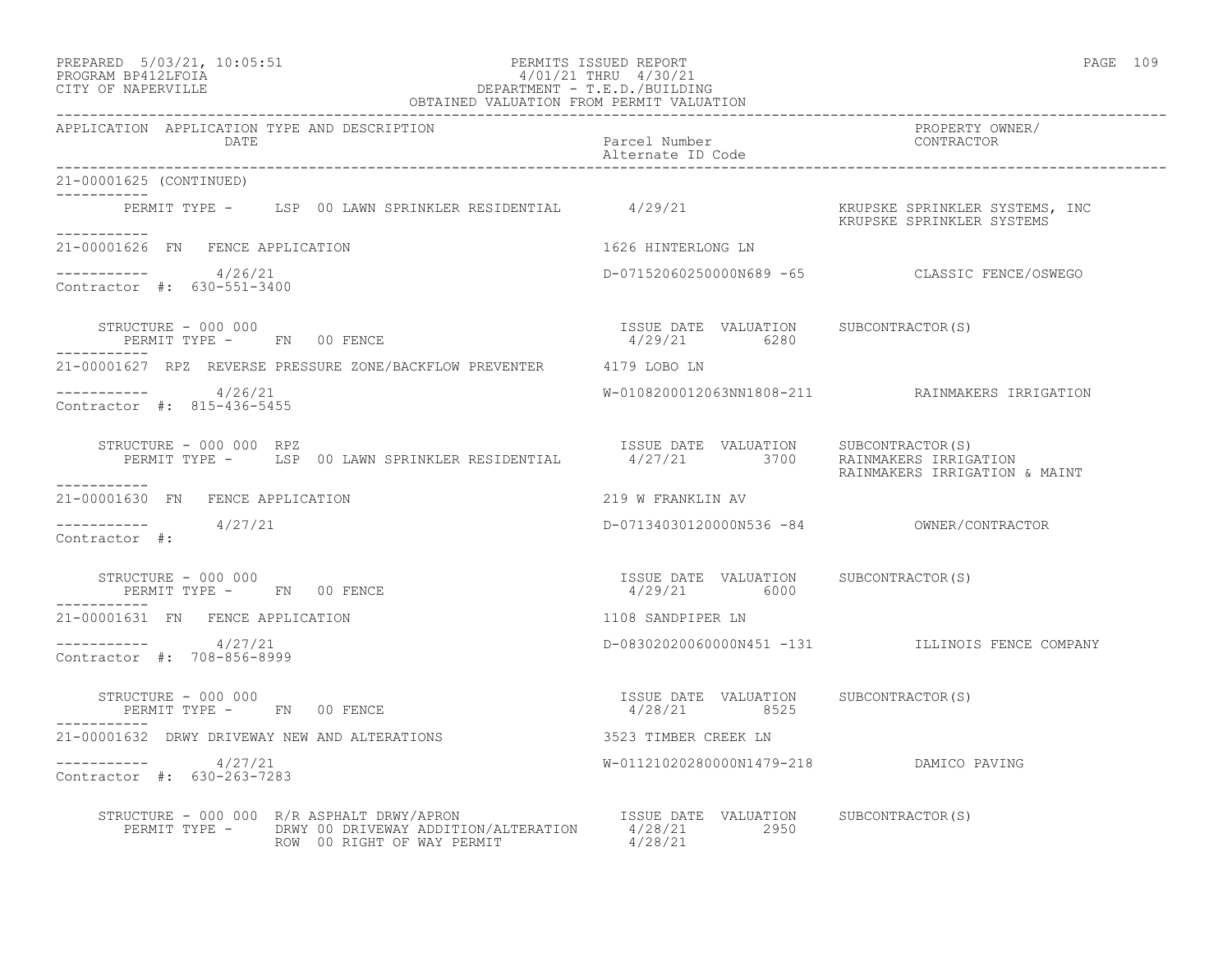# PREPARED 5/03/21, 10:05:51 PERMITS ISSUED REPORT<br>PROGRAM BP412LFOIA PAGE 110 PROGRAM BP412LFOIA 4/01/21 THRU 4/30/21 CITY OF NAPERVILLE DEPARTMENT - T.E.D./BUILDING

| OBTAINED VALUATION FROM PERMIT VALUATION                                                                                                                                                                                                                                                                                                       |                                                       |                                                     |
|------------------------------------------------------------------------------------------------------------------------------------------------------------------------------------------------------------------------------------------------------------------------------------------------------------------------------------------------|-------------------------------------------------------|-----------------------------------------------------|
| APPLICATION APPLICATION TYPE AND DESCRIPTION<br>DATE<br>__________________________                                                                                                                                                                                                                                                             | Parcel Number<br>Alternate ID Code                    | PROPERTY OWNER/<br>CONTRACTOR                       |
| 21-00001633 DRWY DRIVEWAY NEW AND ALTERATIONS                                                                                                                                                                                                                                                                                                  | 1207 LANGLEY CR                                       |                                                     |
| $--------- 4/27/21$<br>Contractor #: 630-879-5673                                                                                                                                                                                                                                                                                              |                                                       | D-07104010240000N223 -50 SAFEGUARD SEALCOATING      |
| $\begin{array}{cccc} \texttt{STRUCTURE}\ -\ 000\ 000\ &R/R\ \texttt{ASPHALT\ DRWY/APRON} &\texttt{ISSUE\ DATE\ \texttt{VALUATION}} &\texttt{SUBCONTRACTOR(S)}\\ \texttt{PERMIT TYPE}\ -\ &\texttt{DRWY\ 00\ \texttt{RICHH OF WAY PERMIT} &\texttt{4/28/21} \\ \texttt{ROW}\ 00\ \texttt{RIGHT OF WAY PERMIT} &\texttt{4/28/21} \\ \end{array}$ |                                                       |                                                     |
| 21-00001640 FN FENCE APPLICATION                                                                                                                                                                                                                                                                                                               | 1304 PICKWICK CT                                      |                                                     |
| $--------- 4/27/21$<br>Contractor #:                                                                                                                                                                                                                                                                                                           |                                                       |                                                     |
| STRUCTURE - 000 000<br>PERMIT TYPE - FN 00 FENCE                                                                                                                                                                                                                                                                                               | ISSUE DATE VALUATION SUBCONTRACTOR(S)<br>4/28/21 5000 |                                                     |
| 21-00001653 LV ELECTRIC LOW VOLTAGE                                                                                                                                                                                                                                                                                                            | 1601 W DIEHL RD                                       |                                                     |
| $--------- 4/27/21$<br>Contractor #: 708-293-1566                                                                                                                                                                                                                                                                                              |                                                       | D-07033040230000N543 -19 ASHBURN POWER & LIGHT, INC |
| STRUCTURE - 000 000 LV-REPLACE MV CABLE/ADDING SECON FEEDER ISSUE DATE VALUATION SUBCONTRACTOR(S)<br>PERMIT TYPE - LV 00 ELECTRIC LOW VOLTAGE 4/28/21 750000 ASHBURN POWER & LIGHT, INC                                                                                                                                                        |                                                       |                                                     |
| 21-00001654 FN FENCE APPLICATION                                                                                                                                                                                                                                                                                                               | 2640 MODAFF RD                                        |                                                     |
| $--------- 4/27/21$<br>Contractor #: 630-933-9881                                                                                                                                                                                                                                                                                              |                                                       | W-01014090020000N562 -204 SP FENCE-WARRENVILLE      |
| STRUCTURE - 000 000<br>PERMIT TYPE - FN 00 FENCE                                                                                                                                                                                                                                                                                               | ISSUE DATE VALUATION SUBCONTRACTOR(S)<br>4/28/21 4500 |                                                     |
| 21-00001664 FN FENCE APPLICATION                                                                                                                                                                                                                                                                                                               | 493 DE LASALLE AV                                     |                                                     |
| $--------- 4/27/21$<br>Contractor #: 630-551-3400                                                                                                                                                                                                                                                                                              |                                                       | W-01014060170000N563 -204 CLASSIC FENCE/OSWEGO      |
| STRUCTURE - 000 000<br>PERMIT TYPE - FN 00 FENCE                                                                                                                                                                                                                                                                                               | ISSUE DATE VALUATION SUBCONTRACTOR(S)<br>4/28/21 5651 |                                                     |
| 21-00001667 GBP GREENER BUSINESS PROGRAM                                                                                                                                                                                                                                                                                                       | 1836 FREEDOM DR                                       |                                                     |
| $--------- 4/27/21$<br>Contractor #:                                                                                                                                                                                                                                                                                                           |                                                       |                                                     |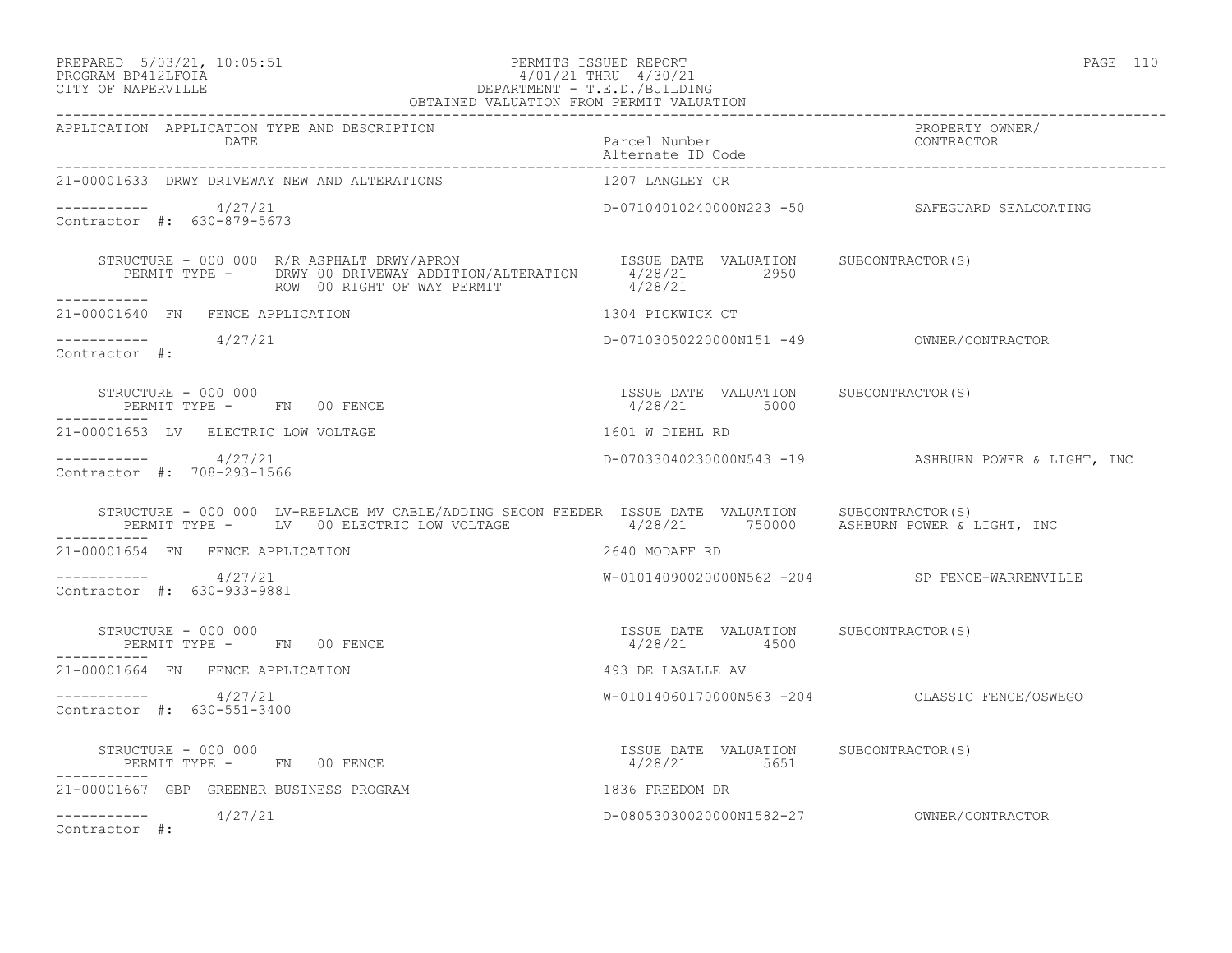| PREPARED            | $5/03/21$ , $10:05:51$ |  |
|---------------------|------------------------|--|
| DDOCD3M DD410T DOT3 |                        |  |

### PREPARED 5/03/21, 10:05:51 PERMITS ISSUED REPORT PAGE 111 PROGRAM BP412LFOIA 4/01/21 THRU 4/30/21 CITY OF NAPERVILLE DEPARTMENT - T.E.D./BUILDING

| OBTAINED VALUATION FROM PERMIT VALUATION                                                    |                                                        |                                                     |
|---------------------------------------------------------------------------------------------|--------------------------------------------------------|-----------------------------------------------------|
| APPLICATION APPLICATION TYPE AND DESCRIPTION<br>DATE                                        | Parcel Number<br>Alternate ID Code                     | PROPERTY OWNER/<br>CONTRACTOR                       |
| 21-00001667 (CONTINUED)                                                                     |                                                        |                                                     |
| STRUCTURE - 000 000<br>PERMIT TYPE - GBP 00 GREENER BUSINESS PROGRAM 4/27/21<br>----------- | ISSUE DATE VALUATION SUBCONTRACTOR(S)                  |                                                     |
| 21-00001668 FN FENCE APPLICATION                                                            | 1202 CHESHIRE AV                                       |                                                     |
| $--------- 4/27/21$<br>Contractor #: 708-856-8999                                           |                                                        | D-08201050040000N146 -102 ILLINOIS FENCE COMPANY    |
| STRUCTURE - 000 000<br>PERMIT TYPE - FN 00 FENCE<br>-----------                             | ISSUE DATE VALUATION SUBCONTRACTOR(S)<br>4/28/21 12300 |                                                     |
| 21-00001673 FN FENCE APPLICATION                                                            | 2715 CRIPPLE CREEK CT                                  |                                                     |
| $--------- 4/28/21$<br>Contractor #: 815-744-9390                                           |                                                        | W-01033070700000N1287-199 THE CEDAR MILL-MORRIS     |
| STRUCTURE - 000 000<br>PERMIT TYPE - FN 00 FENCE<br>-----------                             | ISSUE DATE VALUATION SUBCONTRACTOR(S)<br>4/29/21 6400  |                                                     |
| 21-00001687 DRWY DRIVEWAY NEW AND ALTERATIONS                                               | 133 N HUFFMAN ST A                                     |                                                     |
| $--------- 4/28/21$<br>Contractor #: 630-420-8765                                           |                                                        | D-08184010140000N443 -86 MAUL ASPHALT & SEALCOATING |
| STRUCTURE - 000 000 R/R ASPHALT DRWY                                                        |                                                        |                                                     |
| TOTAL PERMITS ISSUED 688 TOTAL PERMITS HELD                                                 | $\overline{a}$                                         |                                                     |

TOTAL PERMIT VALUATION 0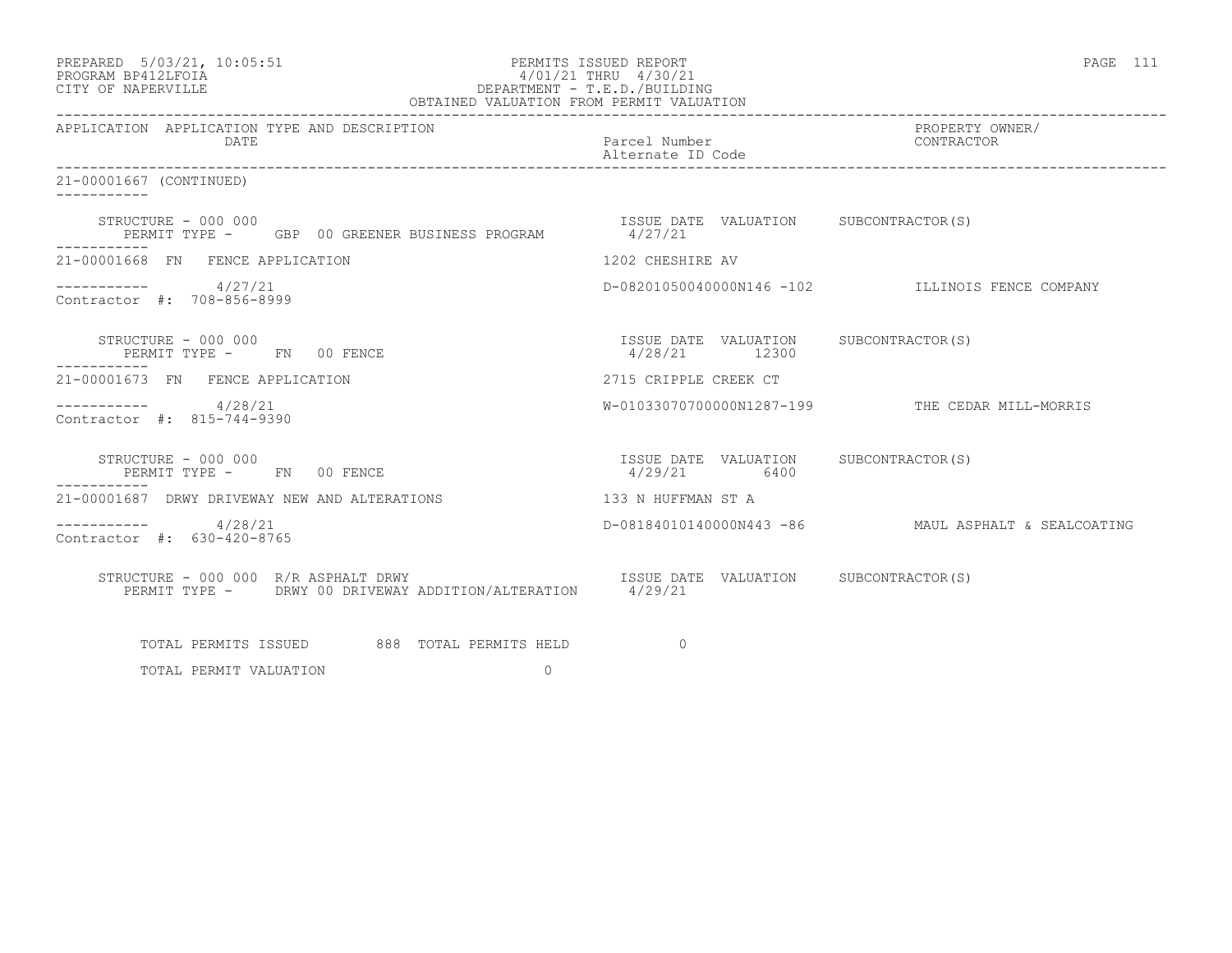# PREPARED 5/03/21, 10:05:51 PERMITS ISSUED REPORT PAGE 112 PROGRAM BP412LFOIA 4/01/21 THRU 4/30/21  $\begin{tabular}{lcccccc} PREPARED & 5/03/21, & 10:05:51 & & & & & & & & & & \multicolumn{2}{c}{\small PERMITS} & SSUBD REPORT \\ PROGRAM BP412LFOIA & & & & & & & & & & & 4/01/21 THENU & 4/30/21 \\ \multicolumn{2}{c}{CITY OF NAPERVILLE} & & & & & & & & & \multicolumn{2}{c}{\small DEPARTMENT - FIBER OPT C ROW} \end{tabular}$

|                                                                    | OBTAINED VALUATION FROM PERMIT VALUATION          |                                                     |
|--------------------------------------------------------------------|---------------------------------------------------|-----------------------------------------------------|
| APPLICATION APPLICATION TYPE AND DESCRIPTION<br>DATE               | Parcel Number<br>Alternate ID Code                | PROPERTY OWNER/<br>CONTRACTOR                       |
| 20-66600126 FO FIBER OPTIC ROW                                     | 55 SHUMAN BL 250                                  |                                                     |
| $--------$ 12/23/20<br>Contractor #:                               |                                                   | D-08063000140000N7 -25 TURNKEY NETWORK SOLUTIONS    |
| STRUCTURE - 000 000<br>PERMIT TYPE - FO 00 FIBER OPTIC ROW 4/22/21 | ISSUE DATE VALUATION SUBCONTRACTOR(S)             |                                                     |
| 21-66600006 FO FIBER OPTIC ROW                                     | 1200 E DIEHL RD                                   |                                                     |
| $--------- 2/12/21$<br>Contractor #: 847-742-1516                  |                                                   | D-08053020230000N963 -27 IHC CONSTRUCTION COMPANIES |
| STRUCTURE - 000 000<br>PERMIT TYPE - FO 00 FIBER OPTIC ROW         | ISSUE DATE VALUATION SUBCONTRACTOR(S)<br>4/20/21  |                                                     |
| 21-66600011 FO FIBER OPTIC ROW                                     | HADDASSAH CT - MODAFF RD CMST                     |                                                     |
| $--------$ 3/04/21<br>Contractor #: 847-875-7153                   |                                                   | - DIRECTIONAL CONSTRUCTION SVCS                     |
| STRUCTURE - 000 000<br>PERMIT TYPE - FOOOFIBER OPTIC ROW           | ISSUE DATE VALUATION SUBCONTRACTOR (S)<br>4/15/21 |                                                     |
| 21-66600013 FO FIBER OPTIC ROW                                     | 1992 N WASHINGTON ST AT&T                         |                                                     |
| $--------$ 3/09/21<br>Contractor #:                                |                                                   | JOSCO CONSTRUCTION SERVICES                         |
| STRUCTURE - 000 000<br>PERMIT TYPE - FO 00 FIBER OPTIC ROW         | ISSUE DATE VALUATION SUBCONTRACTOR(S)<br>4/07/21  |                                                     |
| 21-66600014 FO FIBER OPTIC ROW                                     | NORTH AURORA RD RELOCATE CRWN                     |                                                     |
| $--------- 3/10/21$<br>Contractor #:                               |                                                   |                                                     |
| STRUCTURE - 000 000<br>PERMIT TYPE - FO 00 FIBER OPTIC ROW         | ISSUE DATE VALUATION SUBCONTRACTOR (S)<br>4/15/21 |                                                     |
| 21-66600015 FO FIBER OPTIC ROW                                     | ROUTE 59 & OGDEN AV AT&T                          |                                                     |
| $--------$ 3/15/21<br>Contractor #:                                | <b>Contract Contract Contract</b>                 | JOSCO CONSTRUCTION SERVICES                         |
| STRUCTURE - 000 000                                                | ISSUE DATE VALUATION SUBCONTRACTOR(S)             |                                                     |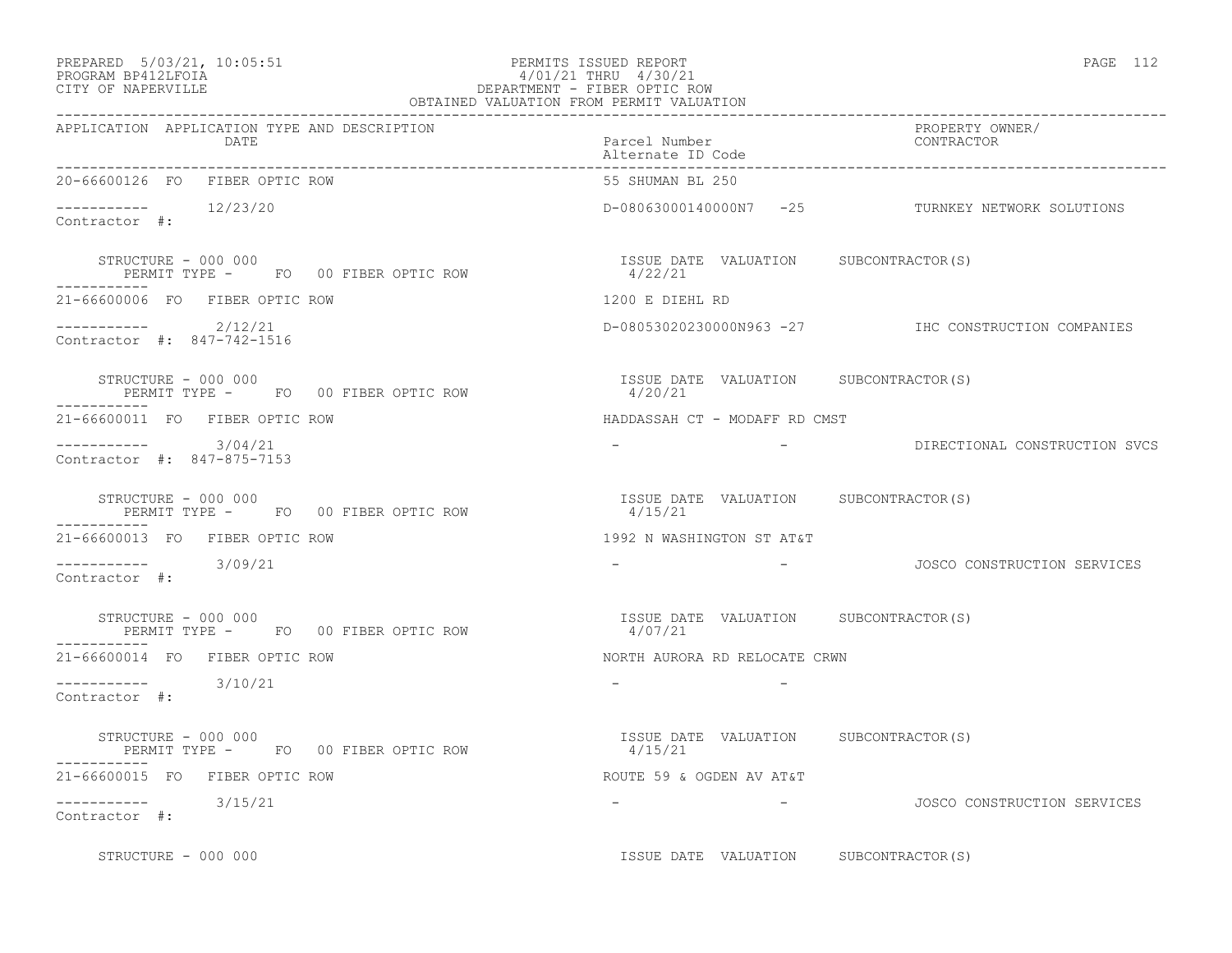#### PREPARED 5/03/21, 10:05:51 PERMITS ISSUED REPORT PAGE 113 PROGRAM BP412LFOIA 4/01/21 THRU 4/30/21 CITY OF NAPERVILLE DEPARTMENT - FIBER OPTIC ROW OBTAINED VALUATION FROM PERMIT VALUATION

| APPLICATION APPLICATION TYPE AND DESCRIPTION<br>DATE                      | Parcel Number<br>Alternate ID Code                | PROPERTY OWNER/<br>CONTRACTOR                           |
|---------------------------------------------------------------------------|---------------------------------------------------|---------------------------------------------------------|
| 21-66600015 (CONTINUED)                                                   |                                                   |                                                         |
| PERMIT TYPE - FO 00 FIBER OPTIC ROW<br>__________                         | 4/15/21                                           |                                                         |
| 21-66600018 FO FIBER OPTIC ROW                                            | 2052 CORPORATE LN AT&T                            |                                                         |
| $--------$ 3/16/21<br>Contractor #:                                       |                                                   | D-07032050060000N1334-5    JOSCO CONSTRUCTION SERVICES  |
| STRUCTURE - 000 000<br>PERMIT TYPE - FO 00 FIBER OPTIC ROW<br>----------- | ISSUE DATE VALUATION SUBCONTRACTOR(S)<br>4/15/21  |                                                         |
| 21-66600022 FO FIBER OPTIC ROW                                            | WASHINGTON ST & BAUER RD AT&T                     |                                                         |
| $--------$ 3/17/21<br>Contractor #:                                       |                                                   | - COSCO CONSTRUCTION SERVICES                           |
| STRUCTURE - 000 000<br>PERMIT TYPE - FO 00 FIBER OPTIC ROW                | ISSUE DATE VALUATION SUBCONTRACTOR (S)<br>4/15/21 |                                                         |
| 21-66600023 FO FIBER OPTIC ROW                                            | 1650 QUINCY AV AT&T                               |                                                         |
| $--------$ 3/22/21<br>Contractor #:                                       |                                                   | D-07154030170000N623 -80    JOSCO CONSTRUCTION SERVICES |
| STRUCTURE - 000 000<br>PERMIT TYPE - FO 00 FIBER OPTIC ROW                | ISSUE DATE VALUATION SUBCONTRACTOR(S)<br>4/15/21  |                                                         |
| -----------<br>21-66600024 FO FIBER OPTIC ROW                             | 535 W OGDEN AV AT&T                               |                                                         |
| $--------$ 3/25/21<br>Contractor #:                                       |                                                   | -54 JOSCO CONSTRUCTION SERVICES                         |
| STRUCTURE - 000 000<br>PERMIT TYPE - FO 00 FIBER OPTIC ROW                | ISSUE DATE VALUATION SUBCONTRACTOR(S)<br>4/15/21  |                                                         |
| 21-66600042 FO FIBER OPTIC ROW                                            | 1795 S WASHINGTON ST AT&T                         |                                                         |
| $--------- 4/13/21$<br>Contractor #:                                      | D-08312140310000N568 -161                         |                                                         |
| STRUCTURE - 000 000<br>PERMIT TYPE - FO 00 FIBER OPTIC ROW                | ISSUE DATE VALUATION SUBCONTRACTOR(S)<br>4/28/21  |                                                         |
| 21-66600044 FO FIBER OPTIC ROW                                            | 1824 ABRITER CT AT&T                              |                                                         |
| $--------- 4/18/21$<br>Contractor #:                                      | D-08053000500000N1689-27                          |                                                         |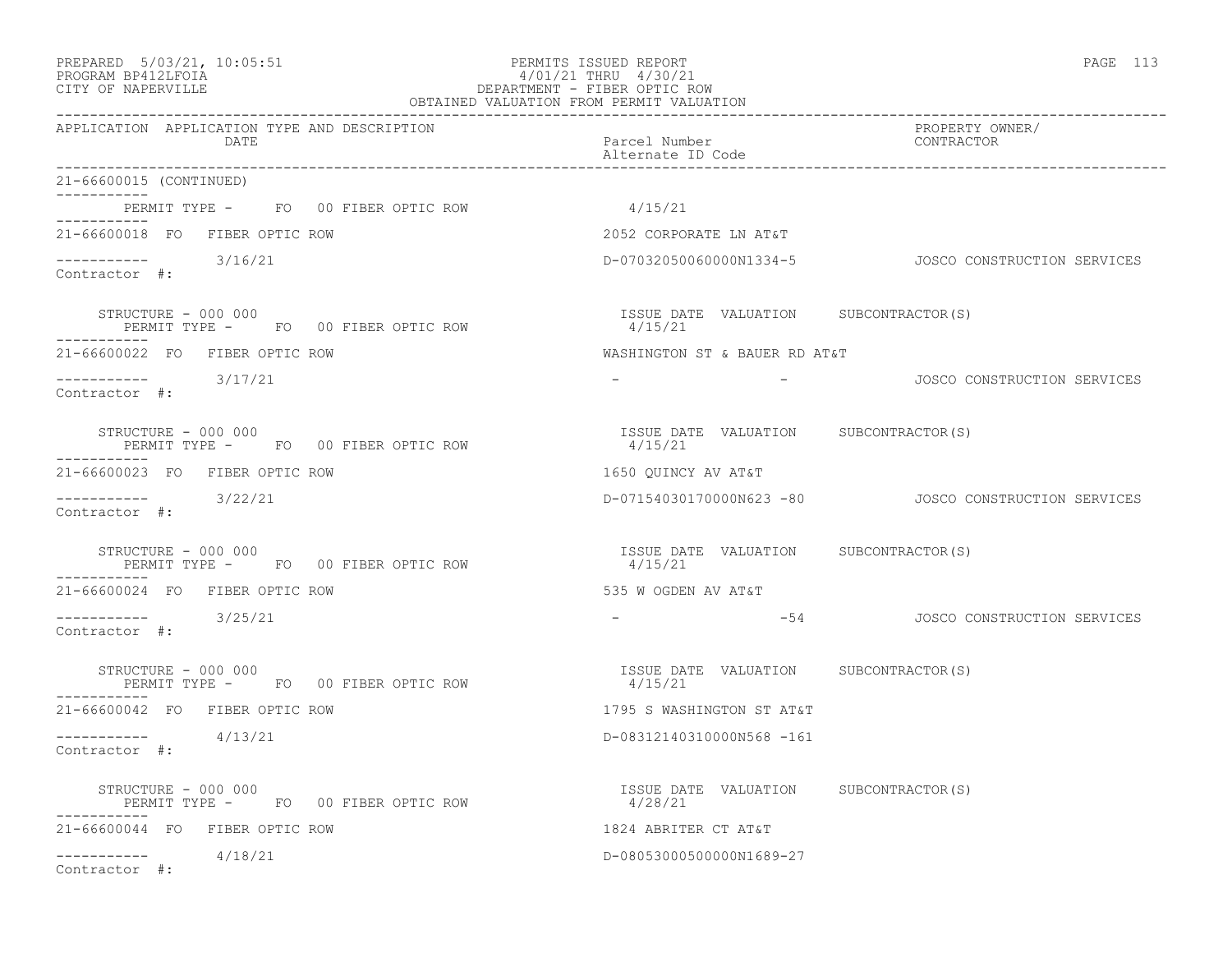#### PREPARED 5/03/21, 10:05:51 PERMITS ISSUED REPORT PAGE 114 PROGRAM BP412LFOIA 4/01/21 THRU 4/30/21 CITY OF NAPERVILLE DEPARTMENT - FIBER OPTIC ROW OBTAINED VALUATION FROM PERMIT VALUATION

| APPLICATION<br>APPLICATION TYPE AND DESCRIPTION<br>DATE                             | Parcel Number<br>Alternate ID Code | PROPERTY OWNER/<br>CONTRACTOR |
|-------------------------------------------------------------------------------------|------------------------------------|-------------------------------|
| 21-66600044 (CONTINUED)                                                             |                                    |                               |
| STRUCTURE - 000 000<br>PERMIT TYPE -<br>FO 00 FIBER OPTIC ROW                       | ISSUE DATE VALUATION<br>4/29/21    | SUBCONTRACTOR(S)              |
| 21-66600045 FO<br>FIBER OPTIC ROW                                                   | 44 W GARTNER RD AT&T               |                               |
| 4/21/21<br>Contractor #:                                                            | D-08301050130000N452 -130          | JOSCO CONSTRUCTION SERVICES   |
| STRUCTURE - 000 000<br>PERMIT TYPE -<br>FO 00 FIBER OPTIC ROW                       | ISSUE DATE VALUATION<br>4/28/21    | SUBCONTRACTOR (S)             |
| 13 TOTAL PERMITS HELD<br>TOTAL PERMITS ISSUED<br>$\Omega$<br>TOTAL PERMIT VALUATION | $\Omega$                           |                               |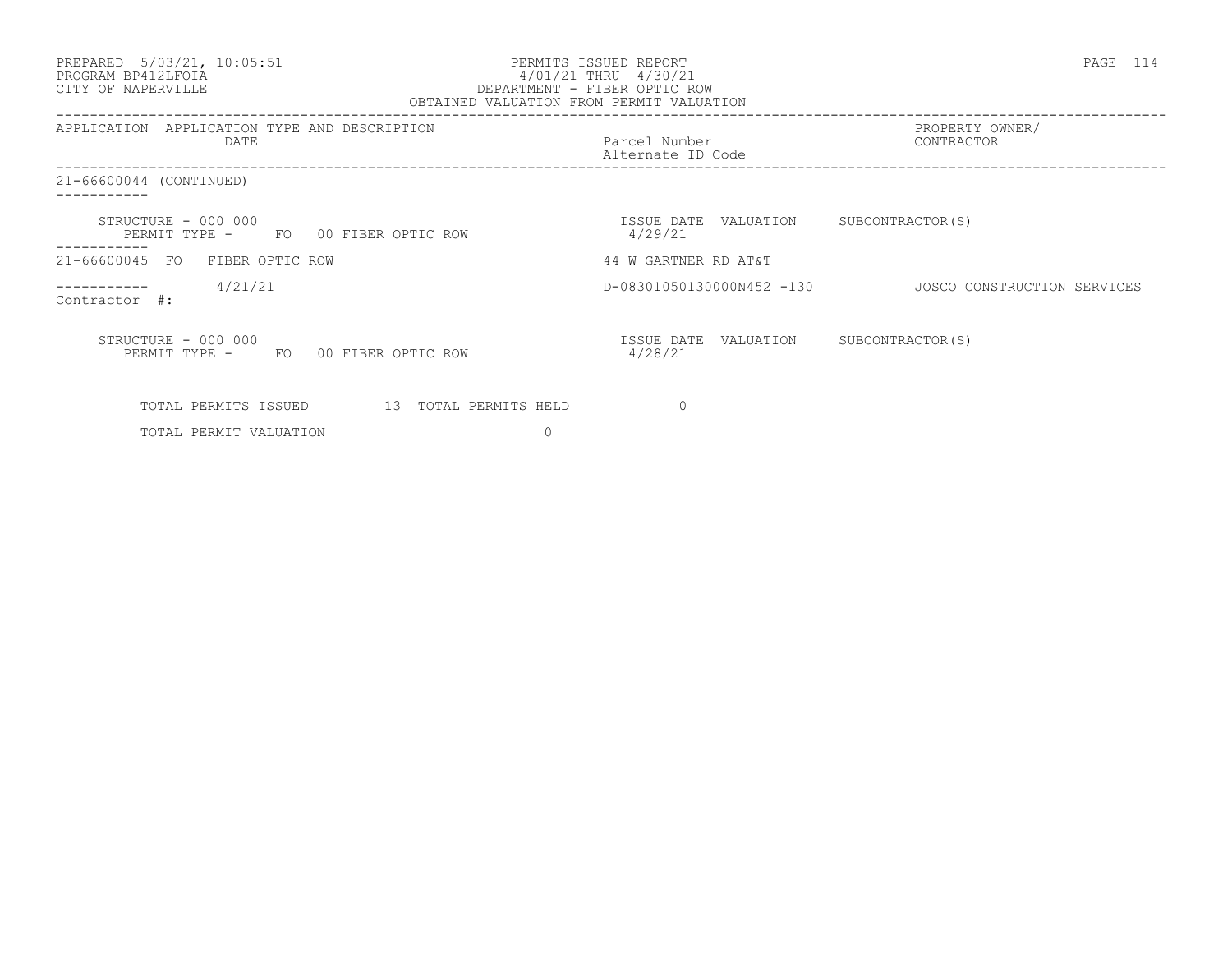| PREPARED |  | $5/03/21$ , 10:05:53 |
|----------|--|----------------------|
|          |  |                      |

### PREPARED 5/03/21, 10:05:51 PERMITS ISSUED REPORT<br>PROGRAM BP412LFOIA PAGE 115 PROGRAM BP412LFOIA  $4/01/21$  THRU  $4/30/21$ <br>CITY OF NAPERVILLE DEPARTMENT - SMALL CELL CITY OF NAPERVILLE DEPARTMENT - SMALL CELL

| OBTAINED VALUATION FROM PERMIT VALUATION                                                                                                         |                                                  |                                                         |
|--------------------------------------------------------------------------------------------------------------------------------------------------|--------------------------------------------------|---------------------------------------------------------|
| APPLICATION APPLICATION TYPE AND DESCRIPTION<br>DATE                                                                                             | Parcel Number<br>Alternate ID Code               | PROPERTY OWNER/<br>CONTRACTOR                           |
| 20-55500004 SC SMALL CELL                                                                                                                        | 1396 N ROUTE 59 VRZN                             |                                                         |
| $--------$ 7/06/20<br>Contractor #:                                                                                                              |                                                  |                                                         |
| STRUCTURE - 000 000<br>PERMIT TYPE - SCE 00 SMALL CELL EXISTING POLE 4/02/21                                                                     | ISSUE DATE VALUATION SUBCONTRACTOR(S)            |                                                         |
| 20-55500005 SC SMALL CELL                                                                                                                        | 800 MANCHESTER ST VRZN                           |                                                         |
| $--------- 7/06/20$<br>Contractor #: 708-588-2500                                                                                                | $-$                                              | -50 THE MEADE ELECTRIC COMPANY INC                      |
| STRUCTURE - 000 000<br>PERMIT TYPE - SCE 00 SMALL CELL EXISTING POLE<br>-----------                                                              | ISSUE DATE VALUATION SUBCONTRACTOR(S)<br>4/02/21 |                                                         |
| 20-55500006 SC SMALL CELL                                                                                                                        | 280 SHUMAN BL VRZN                               |                                                         |
| ---------- 7/06/20<br>Contractor #: 708-588-2500                                                                                                 |                                                  | D-07014110040000N16 -24 MEADE ELECTRIC COMPANY INC      |
| TRUCTURE - 000 000<br>PERMIT TYPE - SCE 00 SMALL CELL EXISTING POLE 4/02/21 PERMIT TYPE - SCE 00 SMALL CELL EXISTING POLE<br>STRUCTURE - 000 000 |                                                  |                                                         |
| 20-55500007 SC SMALL CELL                                                                                                                        | 600 W 5TH AV VRZN                                |                                                         |
| $--------$ 7/06/20<br>Contractor #: 708-588-2500                                                                                                 |                                                  | D-07131080210000N535 -68 MEADE ELECTRIC COMPANY INC     |
| STRUCTURE - 000 000<br>PERMIT TYPE - SCE 00 SMALL CELL EXISTING POLE 4/02/21                                                                     | ISSUE DATE VALUATION SUBCONTRACTOR(S)            |                                                         |
| 20-55500008 SC SMALL CELL                                                                                                                        | 1770 WINDWARD AV VRZN                            |                                                         |
| $--------- 7/07/20$<br>Contractor #: 708-588-2500                                                                                                |                                                  | -64 MEADE ELECTRIC COMPANY INC                          |
| STRUCTURE - 000 000<br>PERMIT TYPE - SCE 00 SMALL CELL EXISTING POLE 4/02/21                                                                     | ISSUE DATE VALUATION SUBCONTRACTOR(S)            |                                                         |
| 20-55500009 SC SMALL CELL                                                                                                                        | 136 S WASHINGTON ST VRZN                         |                                                         |
| 8/07/20<br>Contractor #: 212-819-3040                                                                                                            |                                                  | D-07134240050000N594 -84 MIDWEST UNDERGROUND TECHNOLOGY |
| STRUCTURE - 000 000                                                                                                                              | ISSUE DATE VALUATION SUBCONTRACTOR(S)            |                                                         |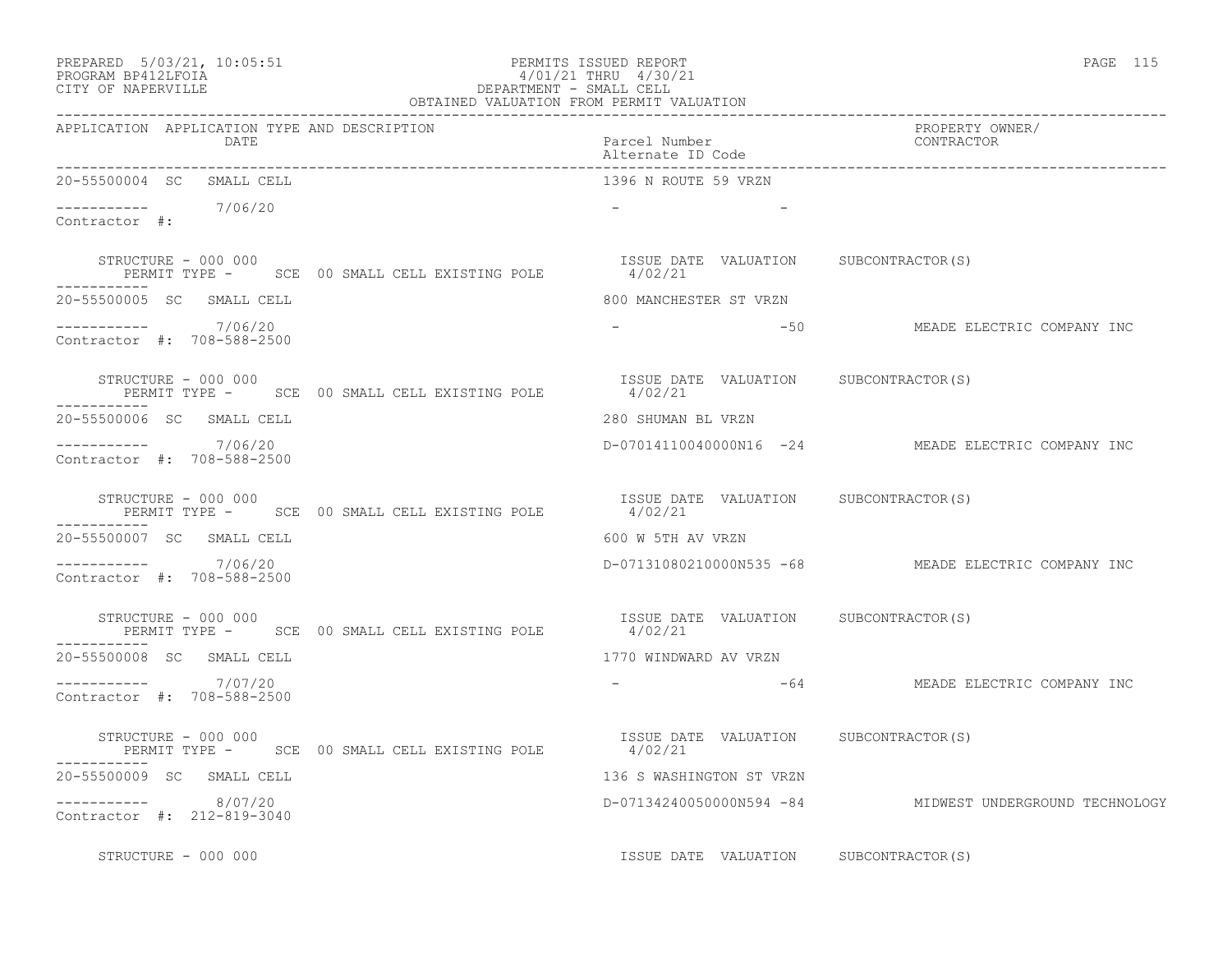| PREPARED |  |  | $5/03/21$ , | 10:05:51 |  |  |  |  |  |  |
|----------|--|--|-------------|----------|--|--|--|--|--|--|
|----------|--|--|-------------|----------|--|--|--|--|--|--|

# PREPARED 5/03/21, 10:05:51 PERMITS ISSUED REPORT<br>PROGRAM BP412LFOIA PAGE 116 PROGRAM BP412LFOIA 4/01/21 THRU 4/30/21 CITY OF NAPERVILLE (1999) CITY OF NAPERVILLE DEPARTMENT - SMALL CELL

| OBTAINED VALUATION FROM PERMIT VALUATION                                                                                                     |                                       |                                                         |  |  |  |  |
|----------------------------------------------------------------------------------------------------------------------------------------------|---------------------------------------|---------------------------------------------------------|--|--|--|--|
| APPLICATION APPLICATION TYPE AND DESCRIPTION<br>DATE                                                                                         | Parcel Number<br>Alternate ID Code    | PROPERTY OWNER/<br>CONTRACTOR                           |  |  |  |  |
| 20-55500009 (CONTINUED)                                                                                                                      |                                       |                                                         |  |  |  |  |
| PERMIT TYPE - SCE 00 SMALL CELL EXISTING POLE 4/20/21                                                                                        |                                       |                                                         |  |  |  |  |
| 20-55500010 SC SMALL CELL                                                                                                                    | 1415 W DIEHL RD VRZN                  |                                                         |  |  |  |  |
| $--------- 9/11/20$<br>Contractor #: 212-819-3040                                                                                            |                                       | D-0703404006000 N544 -20 MIDWEST UNDERGROUND TECHNOLOGY |  |  |  |  |
| STRUCTURE - 000 000<br>PERMIT TYPE - SCE 00 SMALL CELL EXISTING POLE 4/22/21 422/21 STRAY VOLTAGE LLC                                        | ISSUE DATE VALUATION SUBCONTRACTOR(S) |                                                         |  |  |  |  |
| 20-55500015 SC SMALL CELL                                                                                                                    | 436 BERRY DR VRZN                     |                                                         |  |  |  |  |
| $--------- 9/11/20$<br>Contractor #: 708-588-2500                                                                                            |                                       | D-07232070010000N579 -97 MEADE ELECTRIC COMPANY INC     |  |  |  |  |
| STRUCTURE - 000 000<br>PERMIT TYPE -       SCE   00 SMALL CELL EXISTING POLE               4/22/21          MEADE ELECTRIC C<br>------------ |                                       | MEADE ELECTRIC COMPANY INC                              |  |  |  |  |
| 20-55500017 SC SMALL CELL                                                                                                                    | 1260 BOOK RD VRZN                     |                                                         |  |  |  |  |
| $--------- 9/11/20$<br>Contractor #: 708-588-2500                                                                                            |                                       | - MEADE ELECTRIC COMPANY INC                            |  |  |  |  |
| STRUCTURE - 000 000<br>PERMIT TYPE - SCE 00 SMALL CELL EXISTING POLE 4/22/21                                                                 | ISSUE DATE VALUATION                  | SUBCONTRACTOR(S)<br>MEADE ELECTRIC COMPANY INC          |  |  |  |  |
| 20-55500023 SC SMALL CELL                                                                                                                    | 140 DOUGLAS AV VRZN                   |                                                         |  |  |  |  |
| $--------$ 9/16/20<br>Contractor #: 708-588-2500                                                                                             |                                       | D-07134040010000N606 -84 MEADE ELECTRIC COMPANY INC     |  |  |  |  |
| STRUCTURE - 000 000<br>PERMIT TYPE - SCE 00 SMALL CELL EXISTING POLE 4/22/21                                                                 | ISSUE DATE VALUATION SUBCONTRACTOR(S) | MEADE ELECTRIC COMPANY INC                              |  |  |  |  |
| 20-55500026 SC SMALL CELL                                                                                                                    | 1748 SEQUOIA RD VRZN                  |                                                         |  |  |  |  |
| $--------- 9/16/20$<br>Contractor #: 708-588-2500                                                                                            |                                       | D-07233120070000N1509-111 MEADE ELECTRIC COMPANY INC    |  |  |  |  |
| STRUCTURE - 000 000<br>PERMIT TYPE -      SCE  00 SMALL CELL EXISTING POLE              4/22/21                 MEADE ELECTRIC COMPANY INC   |                                       |                                                         |  |  |  |  |
| 20-55500027 SC SMALL CELL                                                                                                                    | 1770 PARK ST VRZN                     |                                                         |  |  |  |  |
| $--------- 9/16/20$<br>Contractor #: 708-588-2500                                                                                            |                                       | D-07014140230000N351 -24 MEADE ELECTRIC COMPANY INC     |  |  |  |  |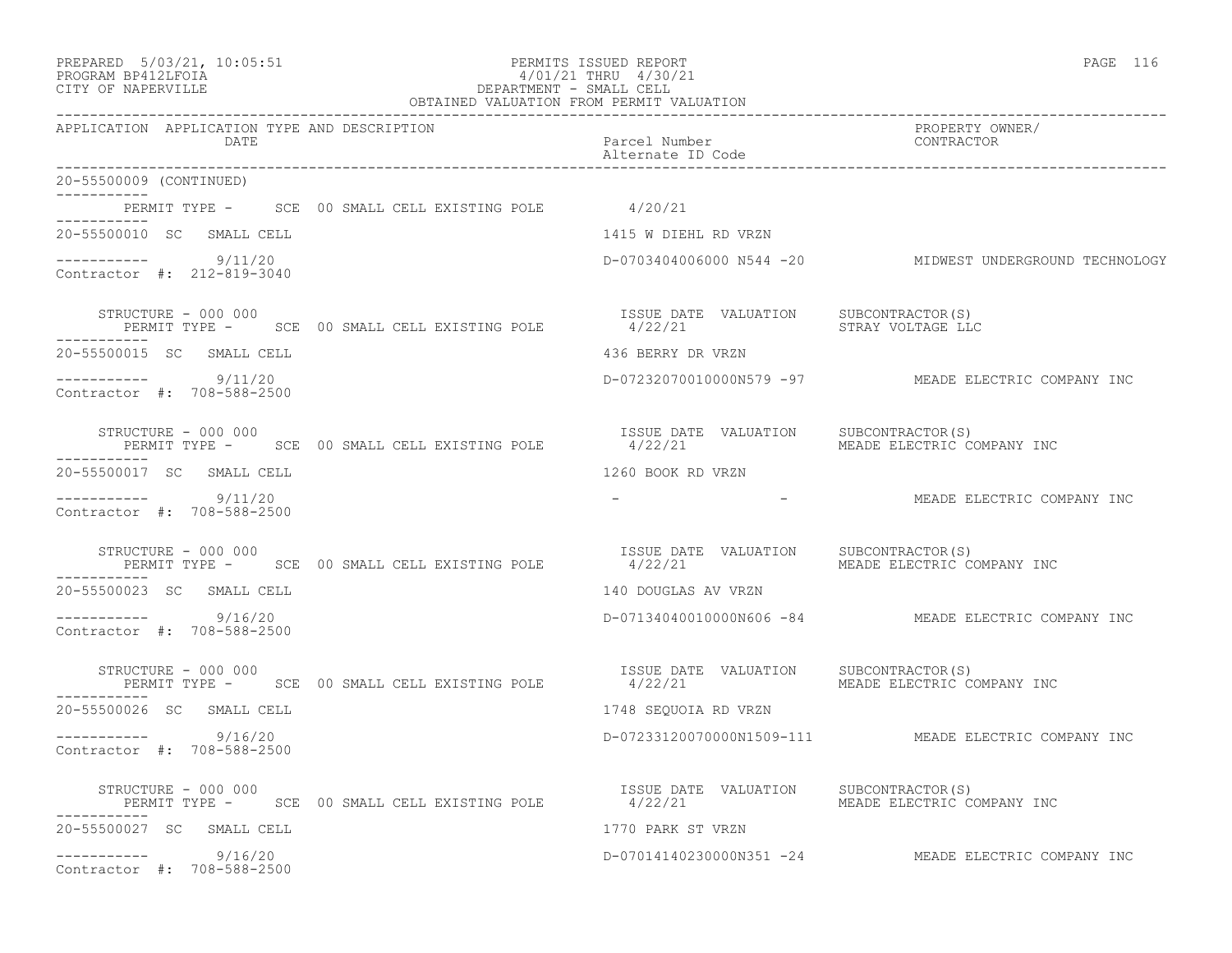| PREPARED 5/03/21, 10:05:51 PERMITS ISSUED REPORT<br>PROGRAM BP412LFOIA 4/01/21 THRU 4/30/21<br>CITY OF NAPERVILLE CLIDER OBTAINED VALUATION FROM PERMIT VALUATION                |                                                          | PAGE 117                                            |  |  |
|----------------------------------------------------------------------------------------------------------------------------------------------------------------------------------|----------------------------------------------------------|-----------------------------------------------------|--|--|
| APPLICATION APPLICATION TYPE AND DESCRIPTION<br>DATE                                                                                                                             | Parcel Number<br>Alternate ID Code                       | PROPERTY OWNER/<br>CONTRACTOR                       |  |  |
| 20-55500027 (CONTINUED)                                                                                                                                                          |                                                          |                                                     |  |  |
| STRUCTURE - 000 000<br>STRUCTURE - 000 000<br>PERMIT TYPE -     SCE  00 SMALL CELL EXISTING POLE              4/22/21                  MEADE ELECTRIC COMPANY INC<br>----------- | ISSUE DATE VALUATION SUBCONTRACTOR(S)                    |                                                     |  |  |
| 20-55500028 SC SMALL CELL                                                                                                                                                        | 1323 BOND ST VRZN                                        |                                                     |  |  |
| $--------- 9/16/20$<br>Contractor #: 708-588-2500                                                                                                                                |                                                          | - 49 MEADE ELECTRIC COMPANY INC                     |  |  |
| STRUCTURE – 000 000<br>PERMIT TYPE - SCE 00 SMALL CELL EXISTING POLE 4/22/21                                                                                                     | ISSUE DATE VALUATION SUBCONTRACTOR(S)                    | MEADE ELECTRIC COMPANY INC                          |  |  |
| 20-55500030 SC SMALL CELL                                                                                                                                                        | 2420 CORPORATE LN VRZN                                   |                                                     |  |  |
| $--------- 9/16/20$<br>Contractor #: 708-588-2500                                                                                                                                |                                                          | - ANNEADE ELECTRIC COMPANY INC                      |  |  |
|                                                                                                                                                                                  |                                                          |                                                     |  |  |
| 20-55500043 SC SMALL CELL                                                                                                                                                        | 14 N MAIN ST VRZN                                        |                                                     |  |  |
| $--------- 10/29/20$<br>Contractor #: 708-588-2500                                                                                                                               | D-07134110070000N538 -84 MEADE ELECTRIC COMPANY INC      |                                                     |  |  |
| STRUCTURE - 000 000<br>PERMIT TYPE -      SCE  00 SMALL CELL EXISTING POLE             4/22/21               MEADE ELECTRIC COMPANY IN<br>----------                             |                                                          | MEADE ELECTRIC COMPANY INC                          |  |  |
| 20-55500045 SC SMALL CELL                                                                                                                                                        | 1719 W JEFFERSON AV VRZN                                 |                                                     |  |  |
| Contractor #: 212-819-3040                                                                                                                                                       | D-07222080030000N1498-095 MIDWEST UNDERGROUND TECHNOLOGY |                                                     |  |  |
| STRUCTURE - 000 000<br>PERMIT TYPE - SCE 00 SMALL CELL EXISTING POLE 4/22/21 STRAY VOLTAGE LLC                                                                                   | ISSUE DATE VALUATION SUBCONTRACTOR(S)                    |                                                     |  |  |
| 20-55500047 SC SMALL CELL                                                                                                                                                        | 1337 BRANCHWOOD CR VRZN                                  |                                                     |  |  |
| 10/30/20<br>-----------<br>Contractor #: 708-588-2500                                                                                                                            |                                                          | D-07113000070000N691 -51 MEADE ELECTRIC COMPANY INC |  |  |
| STRUCTURE - 000 000<br>PERMIT TYPE - SCE 00 SMALL CELL EXISTING POLE                                                                                                             | ISSUE DATE VALUATION<br>4/22/21                          | SUBCONTRACTOR(S)<br>MEADE ELECTRIC COMPANY INC      |  |  |
| 20-55500049 SC SMALL CELL                                                                                                                                                        | 1770 WINDWARD AV VRZN                                    |                                                     |  |  |
| 10/30/20<br>-----------<br>Contractor #:                                                                                                                                         | -64                                                      | ETAK SYSTEMS                                        |  |  |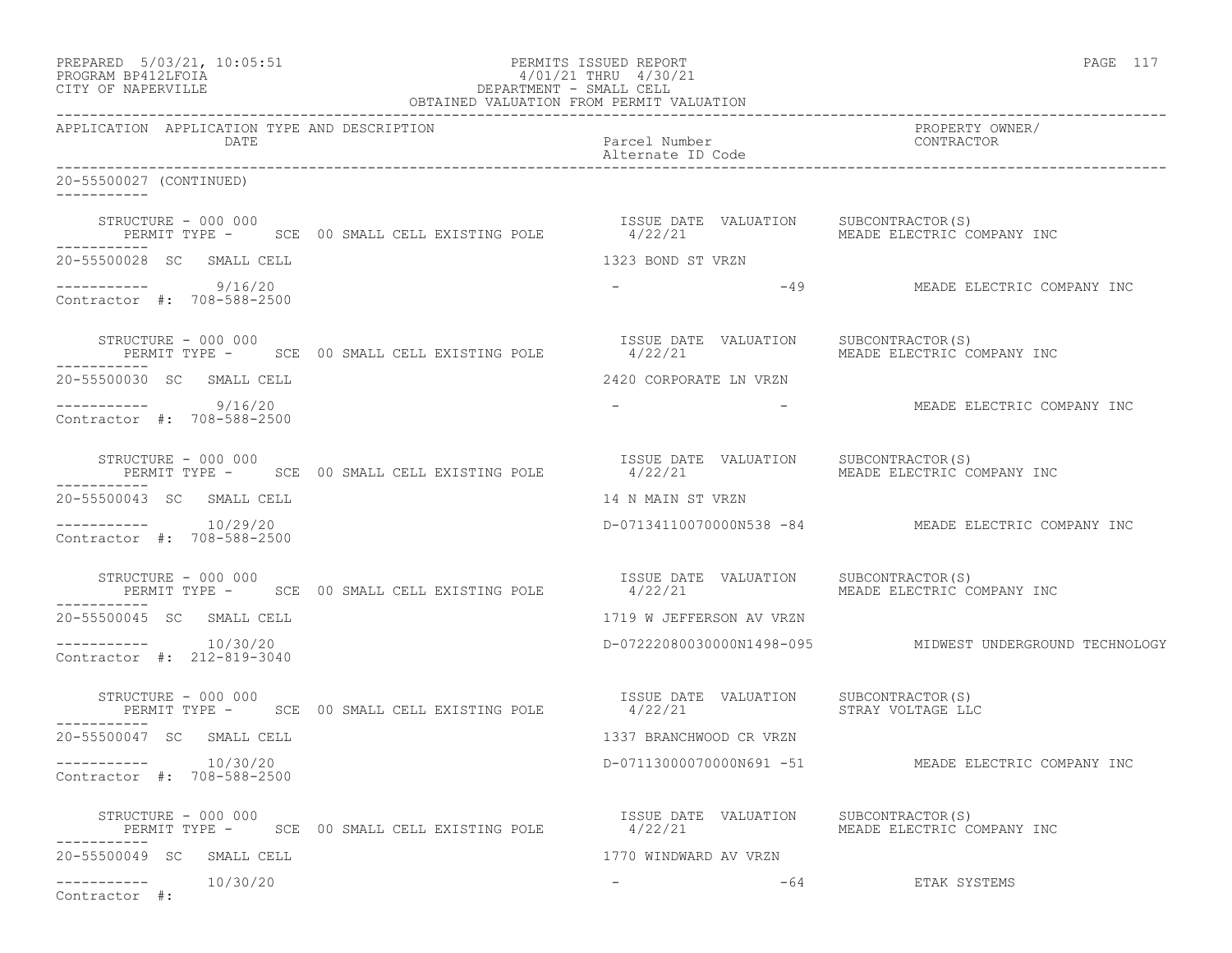| PREPARED 5/03/21, 10:05:51<br>PERMITS ISSUED REPORT<br>PROGRAM BP412LFOIA<br>CITY OF NAPERVILLE<br>CITY OF NAPERVILLE<br>CELL<br>OBTAINED VALUATION FROM PERMIT VALUATION |                                                                                                                                                                                | PAGE 118 |  |  |
|---------------------------------------------------------------------------------------------------------------------------------------------------------------------------|--------------------------------------------------------------------------------------------------------------------------------------------------------------------------------|----------|--|--|
|                                                                                                                                                                           |                                                                                                                                                                                |          |  |  |
| 20-55500049 (CONTINUED)                                                                                                                                                   |                                                                                                                                                                                |          |  |  |
| -----------                                                                                                                                                               | ISSUE DATE VALUATION SUBCONTRACTOR(S)<br>STRUCTURE - 000 000<br>PERMIT TYPE -    SCE  00 SMALL CELL EXISTING POLE             4/22/21               MEADE ELECTRIC COMPANY INC |          |  |  |
| 20-55500051 SC SMALL CELL                                                                                                                                                 | 2420 CORPORATE LN VRZN                                                                                                                                                         |          |  |  |
| $--------- 10/30/20$<br>Contractor #: 708-588-2500                                                                                                                        | - THE MEADE ELECTRIC COMPANY INC                                                                                                                                               |          |  |  |
| STRUCTURE – 000 000                                                                                                                                                       | STRUCTURE - 000 000<br>PERMIT TYPE - SCE 00 SMALL CELL EXISTING POLE 4/02/21                                                                                                   |          |  |  |
| 20-55500072 SC SMALL CELL                                                                                                                                                 | 2075 CALAMOS CT VRZN                                                                                                                                                           |          |  |  |
| $--------- 10/30/20$<br>Contractor #: 708-588-2500                                                                                                                        | D-07031050060000N1541-4 MEADE ELECTRIC COMPANY INC                                                                                                                             |          |  |  |
| STRUCTURE - 000 000<br>------------                                                                                                                                       | RUCTURE - 000 000<br>PERMIT TYPE - SCE 00 SMALL CELL EXISTING POLE 4/22/21 MEADE ELECTRIC COMPANY INC                                                                          |          |  |  |
| 20-55500076 SC SMALL CELL                                                                                                                                                 | 1441 MCDOWELL RD VRZN                                                                                                                                                          |          |  |  |
| $--------- 10/30/20$<br>Contractor #: 708-588-2500                                                                                                                        | D-07101000150000NN/A -34 MEADE ELECTRIC COMPANY INC                                                                                                                            |          |  |  |
| STRUCTURE - 000 000<br>PERMIT TYPE - SCE 00 SMALL CELL EXISTING POLE 4/22/21<br>-----------                                                                               | ISSUE DATE VALUATION SUBCONTRACTOR(S)<br>MEADE ELECTRIC COMPANY INC                                                                                                            |          |  |  |
| 20-55500111 SC SMALL CELL                                                                                                                                                 | 136 S WASHINGTON ST VRZN                                                                                                                                                       |          |  |  |
| $--------- 10/30/20$<br>Contractor #: 708-588-2500                                                                                                                        | D-07134240050000N594 -84 MEADE ELECTRIC COMPANY INC                                                                                                                            |          |  |  |
| STRUCTURE - 000 000<br>PERMIT TYPE - SCE 00 SMALL CELL EXISTING POLE 4/02/21<br>-----------                                                                               | ISSUE DATE VALUATION SUBCONTRACTOR(S)                                                                                                                                          |          |  |  |
| 20-55500134 SC SMALL CELL                                                                                                                                                 | 8 S LAIRD ST VRZN                                                                                                                                                              |          |  |  |
| 10/30/20<br>-----------<br>Contractor #: 708-588-2500                                                                                                                     | D-07133100010000N47 -83 MEADE ELECTRIC COMPANY INC                                                                                                                             |          |  |  |
| STRUCTURE - 000 000<br>PERMIT TYPE - SCE 00 SMALL CELL EXISTING POLE                                                                                                      | ISSUE DATE VALUATION SUBCONTRACTOR(S)<br>4/22/21<br>MEADE ELECTRIC COMPANY INC                                                                                                 |          |  |  |
| 20-55500135 SC SMALL CELL                                                                                                                                                 | 3 S EWING ST VRZN                                                                                                                                                              |          |  |  |
| $--------- 10/30/20$<br>Contractor #: 708-588-2500                                                                                                                        | D-07134130030000N539 -84 MEADE ELECTRIC COMPANY INC                                                                                                                            |          |  |  |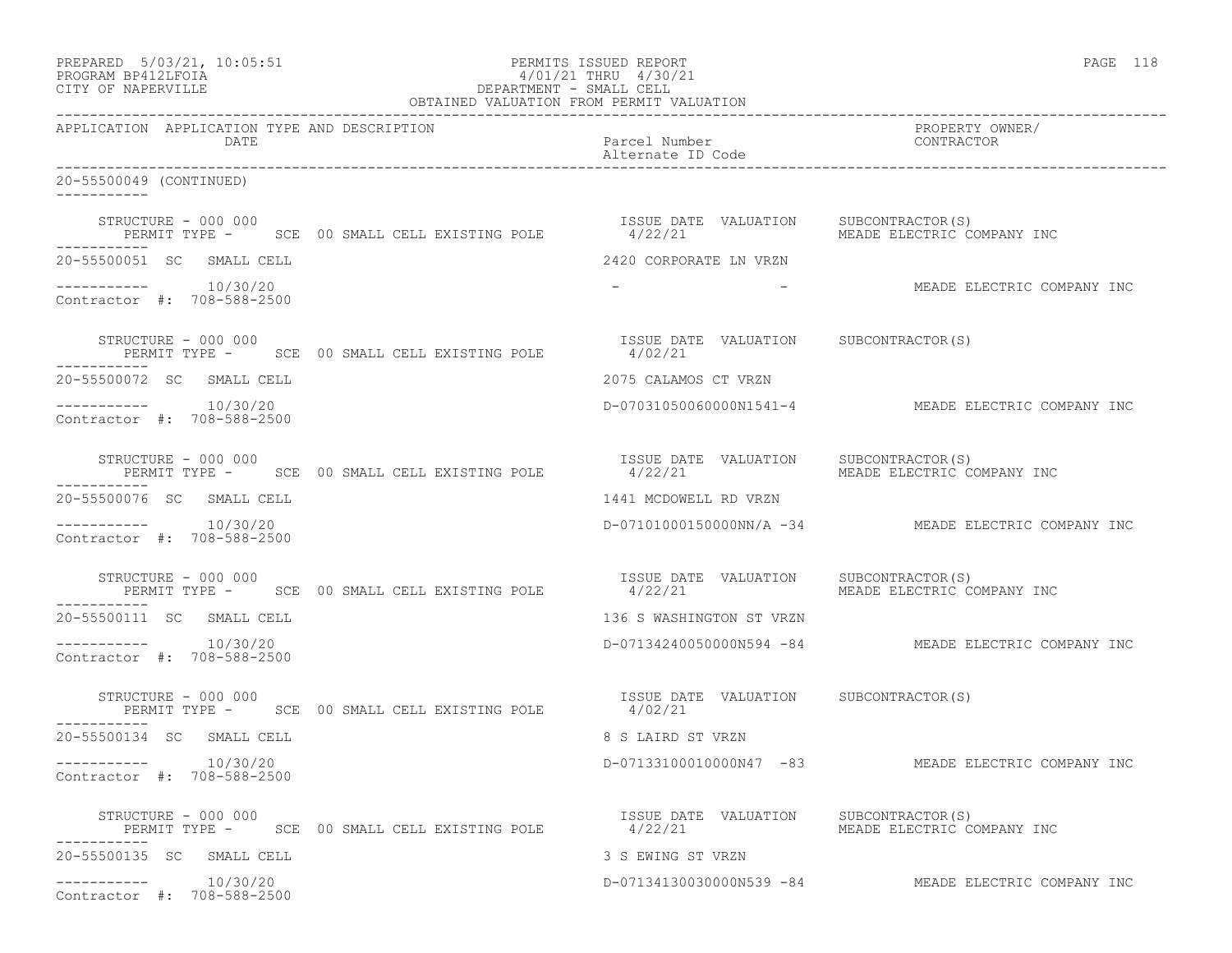| PREPARED 5/03/21, 10:05:51<br>PERMITS ISSUED REPORT<br>PROGRAM BP412LFOIA<br>CITY OF NAPERVILLE<br>CITY OF NAPERVILLE<br>CITY OF NAPERVILLE<br>CELL  OBTAINED VALUATION FROM PERMIT VALUATION |                                                                              | PAGE 119                                               |  |  |
|-----------------------------------------------------------------------------------------------------------------------------------------------------------------------------------------------|------------------------------------------------------------------------------|--------------------------------------------------------|--|--|
| APPLICATION APPLICATION TYPE AND DESCRIPTION<br><b>Example 12 DATE</b>                                                                                                                        | Parcel Number<br>Alternate ID Code<br>Alternate ID Code                      | PROPERTY OWNER/                                        |  |  |
| 20-55500135 (CONTINUED)                                                                                                                                                                       |                                                                              |                                                        |  |  |
| STRUCTURE – 000 000<br>PERMIT TYPE –    SCE  00 SMALL CELL EXISTING POLE             4/22/21              MEADE ELECTRIC COMPANY INC<br>-----------                                           |                                                                              |                                                        |  |  |
| 20-55500141 SC SMALL CELL                                                                                                                                                                     |                                                                              |                                                        |  |  |
| $--------- 10/30/20$<br>Contractor #: 708-588-2500                                                                                                                                            | 104 S WEBSTER ST VRZN<br>D-07134220200000N876 -84 MEADE ELECTRIC COMPANY INC |                                                        |  |  |
| STRUCTURE - 000 000<br>PERMIT TYPE -     SCE  00 SMALL CELL EXISTING POLE             4/22/21                MEADE ELECTRIC COMPANY INC                                                       |                                                                              |                                                        |  |  |
| 20-55500177 SC SMALL CELL                                                                                                                                                                     | 1979 N MILL ST VRZN                                                          |                                                        |  |  |
| $--------- 11/03/20$<br>Contractor #: 212-819-3040                                                                                                                                            |                                                                              | D-07014100020000NN/A -9 MIDWEST UNDERGROUND TECHNOLOGY |  |  |
| ------------                                                                                                                                                                                  |                                                                              |                                                        |  |  |
| 20-55500179 SC SMALL CELL                                                                                                                                                                     |                                                                              |                                                        |  |  |
| $--------- 11/03/20$<br>Contractor #: 708-588-2500                                                                                                                                            | 380 W DIEHL RD VRZN<br>D-07014030180000N16 -24 MEADE ELECTRIC COMPANY INC    |                                                        |  |  |
| STRUCTURE - 000 000<br>PERMIT TYPE -      SCE  00 SMALL CELL EXISTING POLE              4/22/21<br>-----------                                                                                | ISSUE DATE VALUATION SUBCONTRACTOR(S)                                        | MEADE ELECTRIC COMPANY INC                             |  |  |
| 20-55500180 SC SMALL CELL                                                                                                                                                                     | 624 COMMONS RD VRZN                                                          |                                                        |  |  |
| $--------- 11/03/20$<br>Contractor #: 708-588-2500                                                                                                                                            |                                                                              | D-07121090290000N1298-38 MEADE ELECTRIC COMPANY INC    |  |  |
| STRUCTURE - 000 000<br>PERMIT TYPE - SCE 00 SMALL CELL EXISTING POLE 4/22/21                                                                                                                  | ISSUE DATE VALUATION SUBCONTRACTOR(S)                                        | MEADE ELECTRIC COMPANY INC                             |  |  |
| 20-55500182 SC SMALL CELL                                                                                                                                                                     | 947 ERB FARM LN VRZN                                                         |                                                        |  |  |
| $--------- 11/03/20$<br>Contractor #: 708-588-2500                                                                                                                                            |                                                                              | D-07112180100000N1312-37 MEADE ELECTRIC COMPANY INC    |  |  |
| STRUCTURE - 000 000<br>PERMIT TYPE - SCE 00 SMALL CELL EXISTING POLE                                                                                                                          | ISSUE DATE VALUATION SUBCONTRACTOR(S)<br>4/22/21                             | MEADE ELECTRIC COMPANY INC                             |  |  |
| 20-55500209 SC SMALL CELL                                                                                                                                                                     | 2075 CALAMOS CT VRZN                                                         |                                                        |  |  |
| $--------- 12/17/20$<br>Contractor #: 708-588-2500                                                                                                                                            |                                                                              | D-07031050060000N1541-4 MEADE ELECTRIC COMPANY INC     |  |  |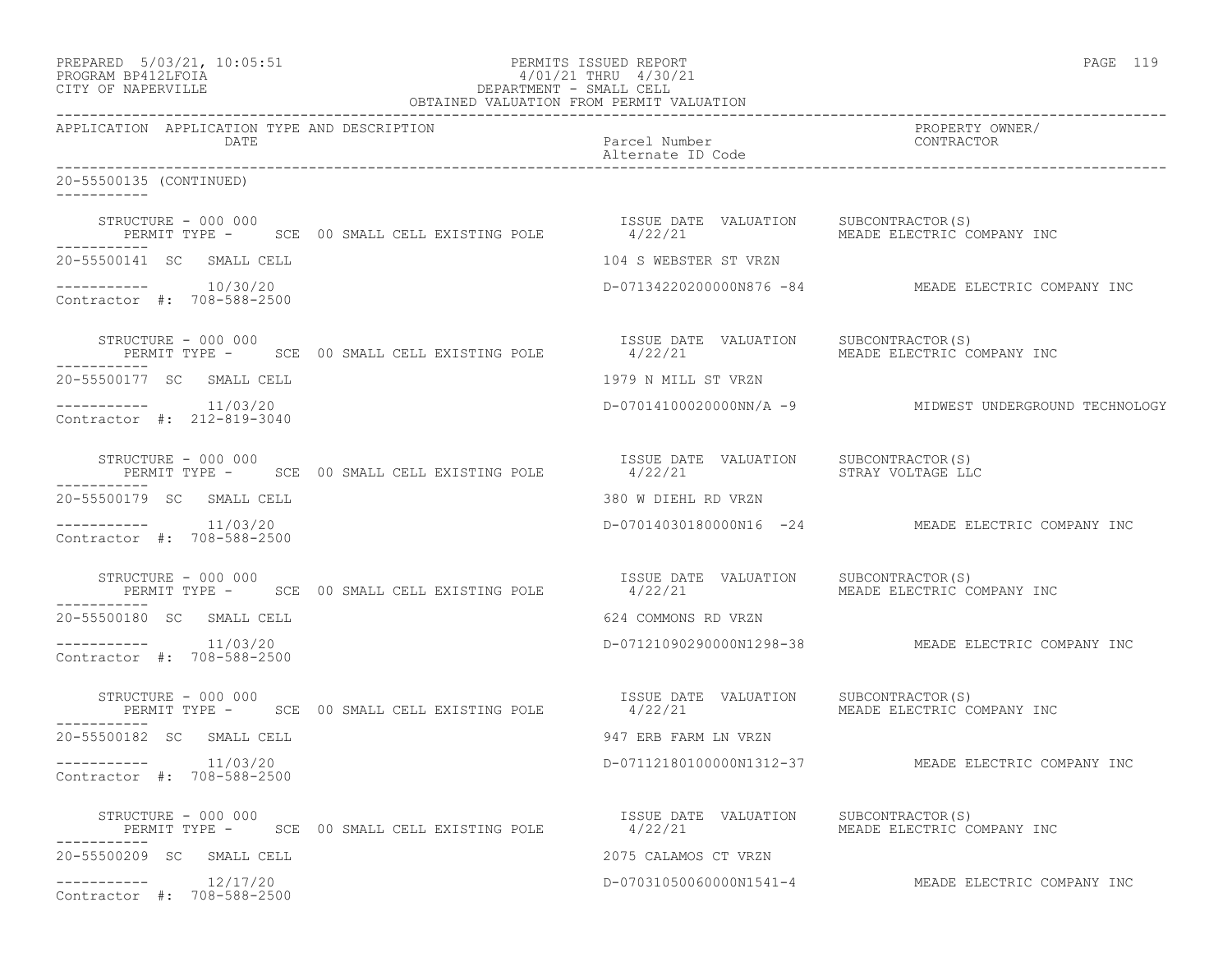| PREPARED 5/03/21, 10:05:51<br>PROGRAM BP412LFOIA<br>CITY OF NAPERVILLE | PERMITS ISSUED REPORT<br>4/01/21 THRU 4/30/21<br>DEPARTMENT - SMALL CELL<br>OBTAINED VALUATION FROM PERMIT VALUATION | PAGE<br>-120                                    |
|------------------------------------------------------------------------|----------------------------------------------------------------------------------------------------------------------|-------------------------------------------------|
| APPLICATION APPLICATION TYPE AND DESCRIPTION<br>DATE                   | Parcel Number<br>Alternate ID Code                                                                                   | PROPERTY OWNER/<br>CONTRACTOR                   |
| 20-55500209 (CONTINUED)                                                |                                                                                                                      |                                                 |
| STRUCTURE - 000 000<br>PERMIT TYPE - SCN 00 SMALL CELL NEW POLE        | ISSUE DATE VALUATION<br>4/22/21                                                                                      | SUBCONTRACTOR (S)<br>MEADE ELECTRIC COMPANY INC |
| 30 TOTAL PERMITS HELD<br>TOTAL PERMITS ISSUED                          |                                                                                                                      |                                                 |
| TOTAL PERMIT VALUATION                                                 |                                                                                                                      |                                                 |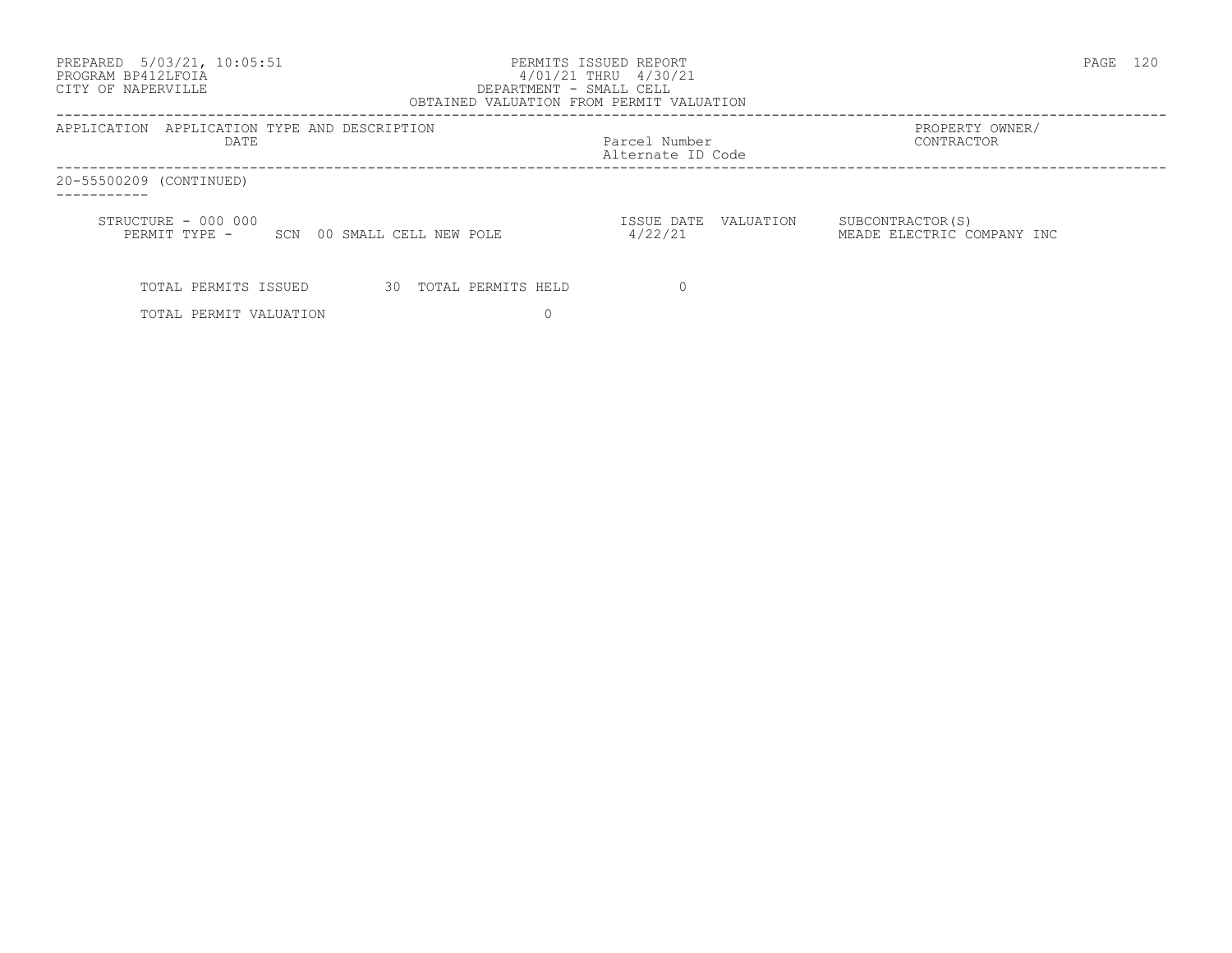| PREPARED | $5/03/21$ , $10:05:51$ |  |
|----------|------------------------|--|
|          |                        |  |

### PREPARED 5/03/21, 10:05:51 PERMITS ISSUED REPORT<br>PROGRAM BP412LFOIA PAGE 121 PERMITS ISSUED REPORT 4/01/21 THRU 4/30/21 PROGRAM BP412LFOIA  $4/01/21$  THRU  $4/30/21$  CITY OF NAPERVILLE DEPARTMENT - TED/ROW

| OBTAINED VALUATION FROM PERMIT VALUATION                                                                                  |                                         |                                                         |
|---------------------------------------------------------------------------------------------------------------------------|-----------------------------------------|---------------------------------------------------------|
| APPLICATION APPLICATION TYPE AND DESCRIPTION<br>DATE                                                                      | Parcel Number<br>Alternate ID Code      | PROPERTY OWNER/<br>CONTRACTOR                           |
| 21-88800026 TROW TD RIGHT OF WAY                                                                                          | 1411 ELIJAH DR                          |                                                         |
| ---------- 2/01/21<br>Contractor #: 847-875-7153                                                                          |                                         | D-08283180030000N1653-149 DIRECTIONAL CONSTRUCTION SVCS |
| STRUCTURE - 000 000<br>STRUCTURE - 000 000<br>PERMIT TYPE -       TROW 00 TD  RIGHT OF WAY PERMIT                 4/13/21 | ISSUE DATE VALUATION SUBCONTRACTOR(S)   |                                                         |
| 21-88800042 TROW TD RIGHT OF WAY                                                                                          | 3635 SHAKESPEARE LN                     |                                                         |
| $--------- 3/24/21$<br>Contractor #: 800-864-8857                                                                         | W-01113070100000N1211-231 WE-BORE-IT    |                                                         |
| STRUCTURE - 000 000<br>PERMIT TYPE - TROW 00 TD RIGHT OF WAY PERMIT 4/15/21                                               | ISSUE DATE VALUATION SUBCONTRACTOR(S)   |                                                         |
| 21-88800043 TROW TD RIGHT OF WAY                                                                                          | 203 S MAIN ST                           |                                                         |
| -----------     3/25/21<br>Contractor #: 708-754-6366                                                                     | D-07134290140000N594 -84 ALL RIGHT SIGN |                                                         |
| STRUCTURE - 000 000<br>PERMIT TYPE -     ROW1 00 TD ROW1 PERMIT NON FRNCS PKWY     4/06/21                                | ISSUE DATE VALUATION SUBCONTRACTOR(S)   |                                                         |
| 21-88800045 TROW TD RIGHT OF WAY                                                                                          | 120 WATER ST 122                        |                                                         |
| $--------- 3/26/21$<br>Contractor #: 630-406-3000                                                                         |                                         | D-07134420240000N1695-84 INSIDE OUT CONSTRUCTION        |
| STRUCTURE - 000 000<br>PERMIT TYPE - ROW1 00 TD ROW1 PERMIT NON FRNCS PKWY 4/05/21                                        | ISSUE DATE VALUATION SUBCONTRACTOR(S)   |                                                         |
| 21-88800046 TROW TD RIGHT OF WAY                                                                                          | NAPER BL & WYDOWN CT ROW                |                                                         |
| $--------- 3/29/21$<br>Contractor #: 773-287-7545                                                                         |                                         | - ROSSI CONTRACTORS, INC                                |
| STRUCTURE - 000 000<br>PERMIT TYPE - ROW2 00 TD ROW2 PERMIT NON FRNCS ROAD 4/08/21                                        | ISSUE DATE VALUATION SUBCONTRACTOR(S)   |                                                         |
| 21-88800049 TROW TD RIGHT OF WAY                                                                                          | DPU - W CRESS CREEK LINE                |                                                         |
| ---------- 4/07/21<br>Contractor #: 920-583-3132                                                                          |                                         | - MICHELS CORP/PIPE SERVICES                            |
| STRUCTURE - 000 000                                                                                                       | ISSUE DATE VALUATION SUBCONTRACTOR(S)   |                                                         |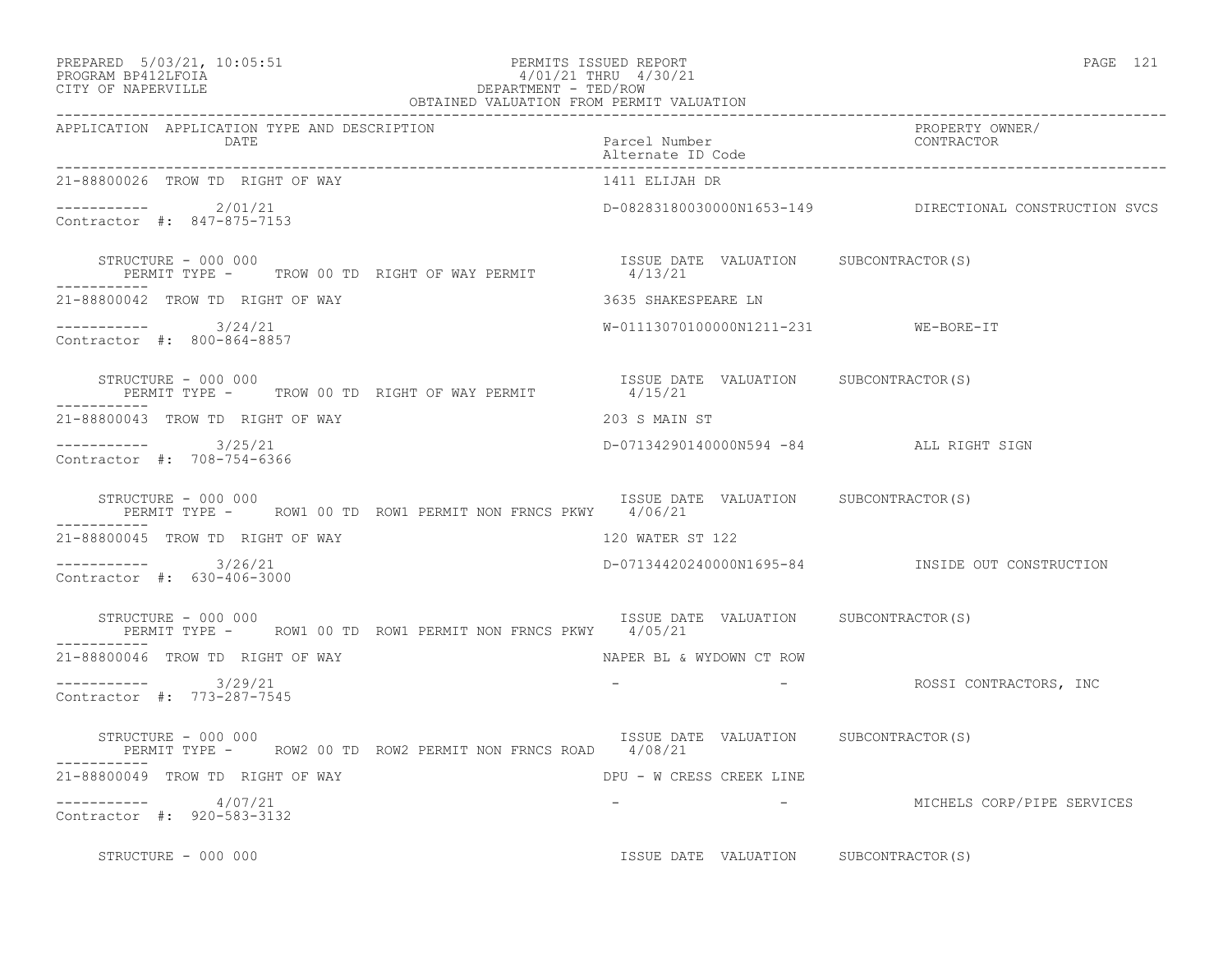| PREPARED | $5/03/21$ , | 10:05:5 |
|----------|-------------|---------|
|----------|-------------|---------|

# PREPARED 5/03/21, 10:05:51 PERMITS ISSUED REPORT<br>PROGRAM BP412LFOIA PAGE 122 PROGRAM BP412LFOIA 4/01/21 THRU 4/30/21 CITY OF NAPERVILLE CITY OF NAPERVILLE **Example 20** and the contract of the DEPARTMENT - TED/ROW

|                                                                             | OBTAINED VALUATION FROM PERMIT VALUATION         |                                                         |  |  |  |  |  |
|-----------------------------------------------------------------------------|--------------------------------------------------|---------------------------------------------------------|--|--|--|--|--|
| APPLICATION APPLICATION TYPE AND DESCRIPTION<br>DATE                        | Parcel Number<br>Alternate ID Code               | PROPERTY OWNER/<br>CONTRACTOR                           |  |  |  |  |  |
| 21-88800049 (CONTINUED)                                                     |                                                  |                                                         |  |  |  |  |  |
| PERMIT TYPE - TROW 00 TD RIGHT OF WAY PERMIT 4/18/21                        |                                                  |                                                         |  |  |  |  |  |
| ----------<br>21-88800050 TROW TD RIGHT OF WAY                              | 824 LIVINGSTON CT                                |                                                         |  |  |  |  |  |
| $--------- 4/08/21$<br>Contractor #: 847-875-7153                           |                                                  | D-07223020130000N757 -109 DIRECTIONAL CONSTRUCTION SVCS |  |  |  |  |  |
| STRUCTURE - 000 000<br>PERMIT TYPE - TROW 00 TD RIGHT OF WAY PERMIT         | ISSUE DATE VALUATION SUBCONTRACTOR(S)<br>4/13/21 |                                                         |  |  |  |  |  |
| 21-88800051 TROW TD RIGHT OF WAY                                            | 2108 FERRY RD HM                                 |                                                         |  |  |  |  |  |
| ----------- 4/08/21<br>Contractor #: 815-531-5822                           | D-0704206002000 N1849-3 AXS POINTS               |                                                         |  |  |  |  |  |
| STRUCTURE - 000 000<br>PERMIT TYPE - TROW 00 TD RIGHT OF WAY PERMIT         | ISSUE DATE VALUATION SUBCONTRACTOR(S)<br>4/22/21 |                                                         |  |  |  |  |  |
| 21-88800052 TROW TD RIGHT OF WAY                                            | 1529 CASCADE CT                                  |                                                         |  |  |  |  |  |
| -----------     4/08/21<br>Contractor #: 847-875-7153                       |                                                  | D-08311030050000N305 -160 DIRECTIONAL CONSTRUCTION SVCS |  |  |  |  |  |
| STRUCTURE - 000 000<br>PERMIT TYPE - TROW 00 TD RIGHT OF WAY PERMIT 4/13/21 | ISSUE DATE VALUATION SUBCONTRACTOR(S)            |                                                         |  |  |  |  |  |
| 21-88800053 TROW TD RIGHT OF WAY                                            | 707 LINDHOLM CT                                  |                                                         |  |  |  |  |  |
| ----------- 4/14/21<br>Contractor #: 815-531-5822                           | W-01013040150000N715 -203 AXS POINTS             |                                                         |  |  |  |  |  |
| STRUCTURE - 000 000<br>PERMIT TYPE - TROW 00 TD RIGHT OF WAY PERMIT         | ISSUE DATE VALUATION SUBCONTRACTOR(S)<br>4/18/21 |                                                         |  |  |  |  |  |
| 21-88800054 TROW TD RIGHT OF WAY                                            | 2403 W DIEHL RD                                  |                                                         |  |  |  |  |  |
| $--------- 4/16/21$<br>Contractor #:                                        |                                                  | D-07043030030000N1497-17 JOSCO CONSTRUCTION SERVICES    |  |  |  |  |  |
| STRUCTURE - 000 000<br>PERMIT TYPE - TROW 00 TD RIGHT OF WAY PERMIT         | ISSUE DATE VALUATION SUBCONTRACTOR(S)<br>4/21/21 |                                                         |  |  |  |  |  |
| TOTAL PERMITS ISSUED 11 TOTAL PERMITS HELD                                  | $\Omega$                                         |                                                         |  |  |  |  |  |
| TOTAL PERMIT VALUATION<br>$\Omega$                                          |                                                  |                                                         |  |  |  |  |  |